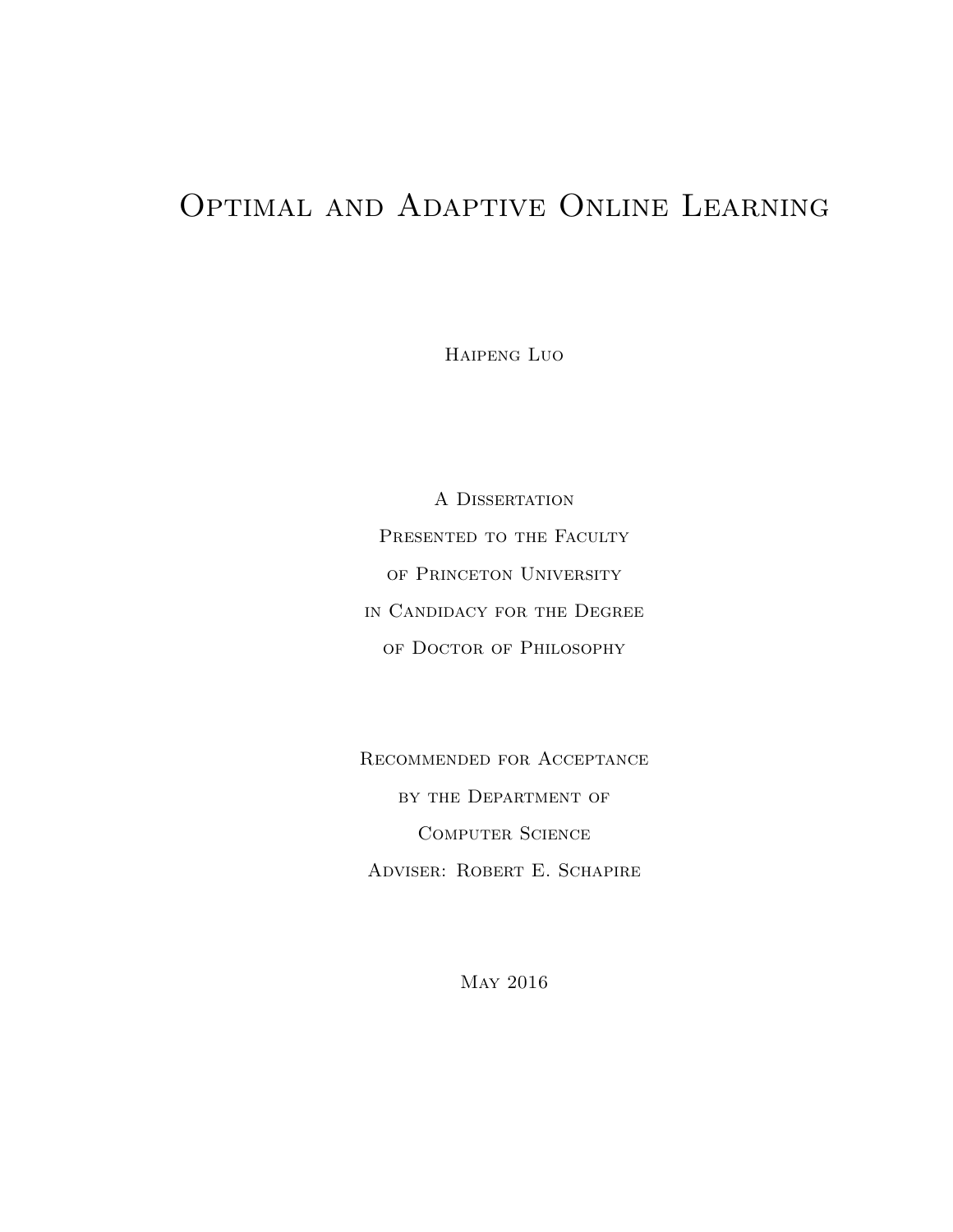$\copyright$  Copyright by Haipeng Luo, 2016.

All rights reserved.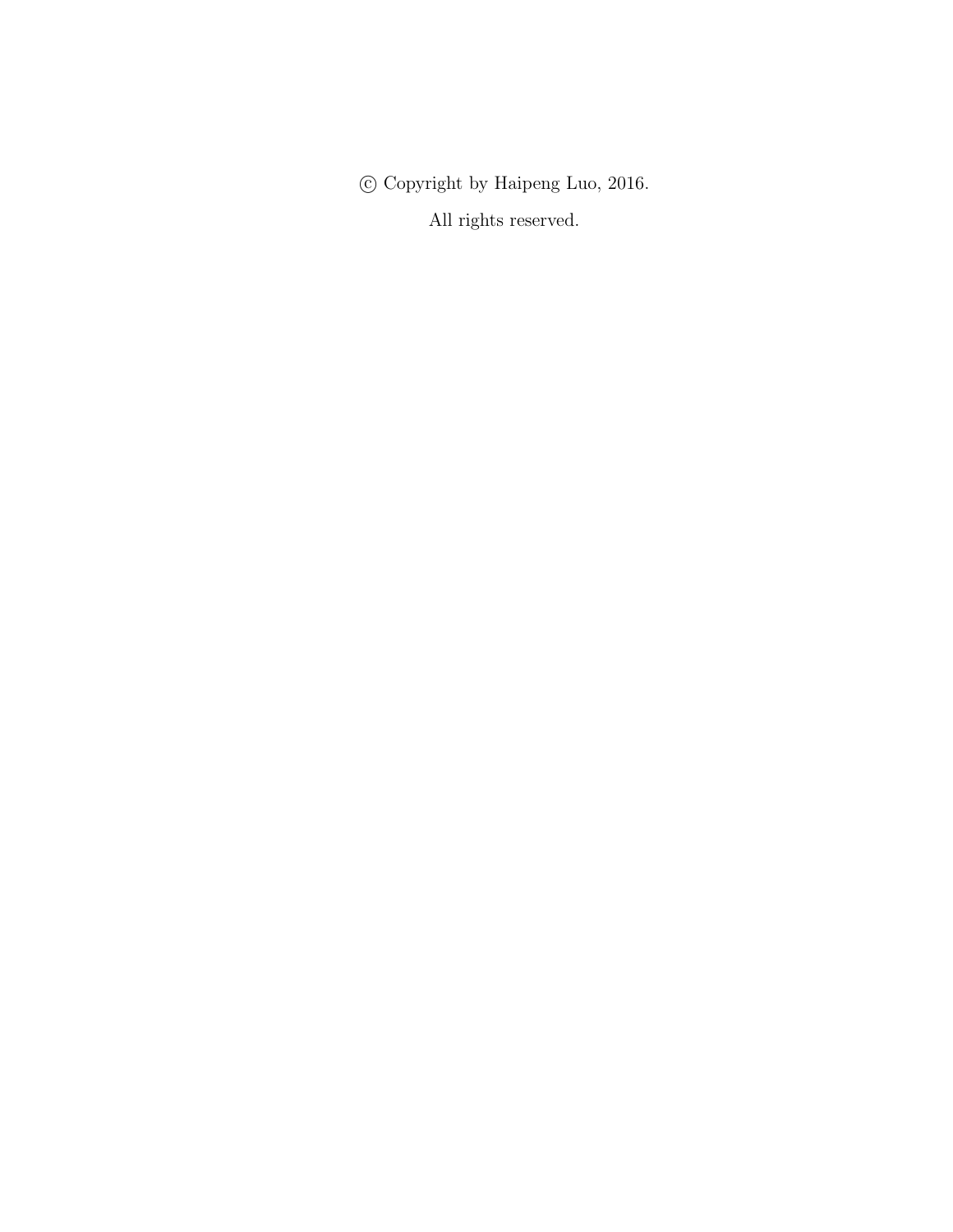#### Abstract

Online learning is one of the most important and well-established machine learning models. Generally speaking, the goal of online learning is to make a sequence of accurate predictions "on the fly," given some information of the correct answers to previous prediction tasks. Online learning has been extensively studied in recent years, and has also become of great interest to practitioners due to its effectiveness in dealing with non-stationary data as well as its applicability to large-scale applications.

While many useful ideas are well-established in the offline learning setting where a set of data is available beforehand, their counterparts in the online setting are not always straightforward and require more understanding. Moreover, existing online learning algorithms are not always directly applicable in practice. One important reason is that they usually rely on sophisticated tuning of parameters, a delicate approach that can yield sound theoretical guarantees, but that does not work well in practice. Another reason is that existing algorithms are usually guaranteed to work well in one particular situation or another, but not all. A single algorithm that can ensure worst-case robustness while still enjoying the ability to exploit easier data at the same time is relatively rare and certainly desirable in practice.

Motivated by all the above issues, this thesis focuses on designing more practical, adaptive and ready-to-use online learning algorithms, including

- novel online algorithms which combine expert advice in an optimal and parameter-free way and work simultaneously under different patterns of data as well as different evaluation criteria;
- a novel and rigorous theory of online boosting which studies improving the accuracy of any existing online learning algorithm by training and combining several copies of it in a carefully designed manner;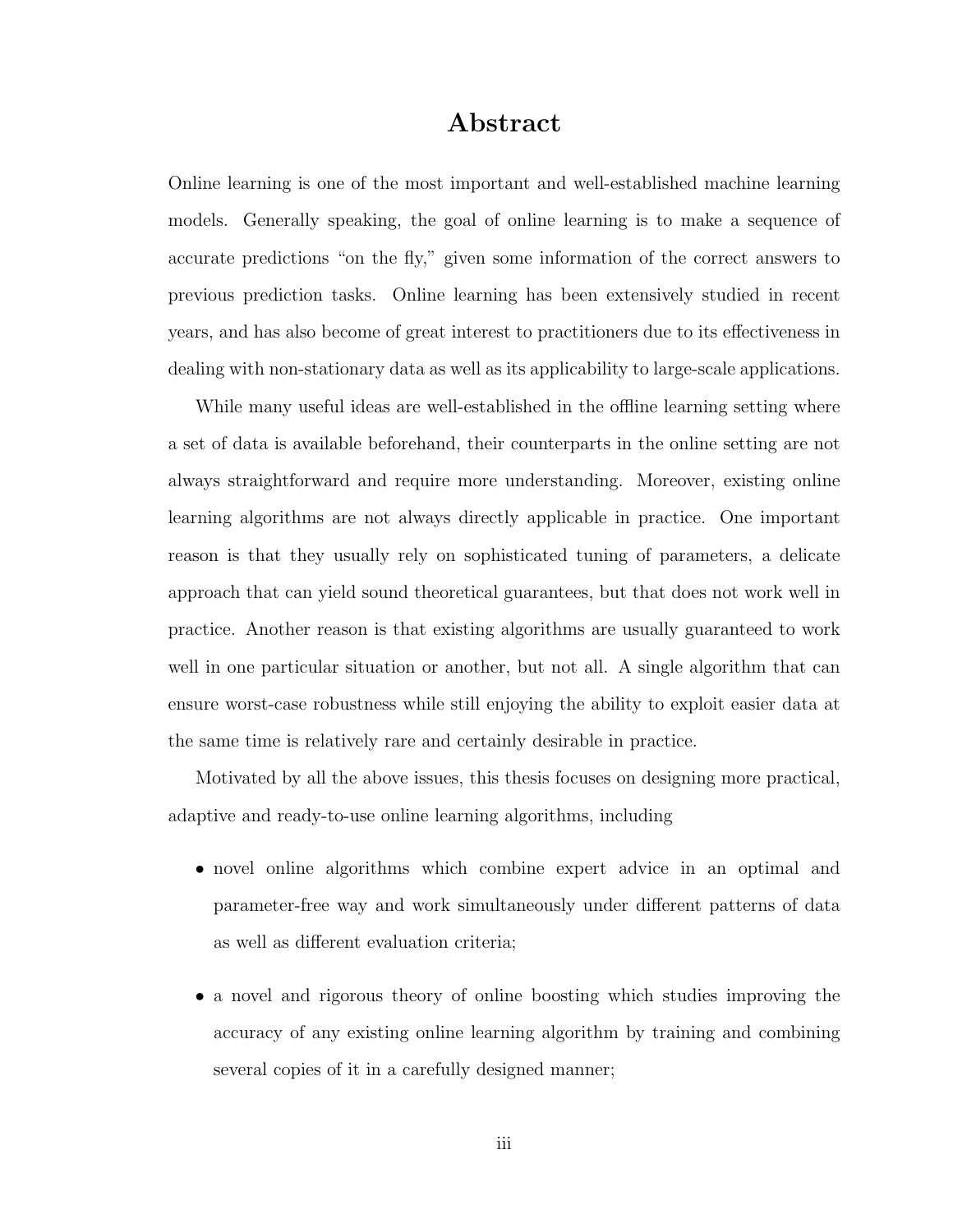$\bullet\,$  a family of highly efficient online learning algorithms which make use of second order information of the data and enjoy good performance even when dealing with ill-conditioned data.

In summary, this thesis develops and analyzes several novel, optimal and adaptive online learning algorithms which greatly improve upon previous work and have great practical potential.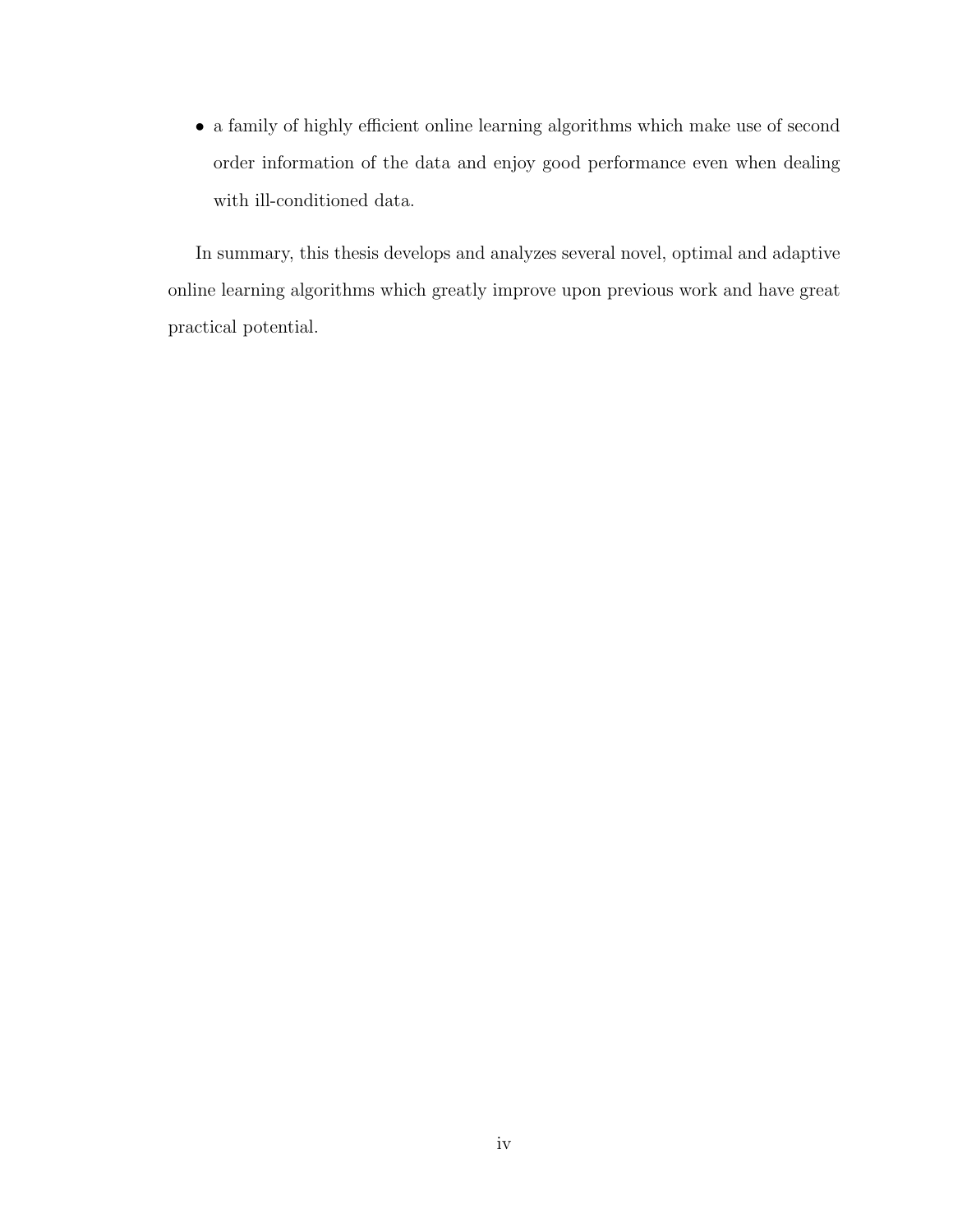#### Acknowledgements

<span id="page-4-0"></span>As I always tell myself, the most fortunate thing for me during this PhD journey is undoubtedly to have Rob Schapire as my advisor. I cannot express in words how thankful I am to Rob. He took me as his student even if I did not have much background in machine learning. During these five years, he has always been patient, helpful and supportive to me, and step by step guided me to become an independent researcher. His clarity in communication, rigorousness in conducing research and wisdom in solving hard problems have been incredibly influential to me. But his impact on me is far beyond the academic area. I learned so much from his kindness to others, his good humor, his positive attitude to life, his "family first" motto and so many other virtues. Rob has always been and will always remain a role model whom I look up to.

I would also like to express my sincere gratitude to Elad Hazan, who generously supported me after Rob left Princeton. I am fortunate enough to also have a chance to work with and learn from him, and my only regret is that I would not have much time to stay at Princeton working with him.

I also have the great fortunate to collaborate with many other outstanding scholars, including Alekh Agarwal, Alina Beygelzimer, Nicol`o Cesa-Bianchi, Yoav Freund, Peter Grünwald, Patrick Haffner, Satyen Kale, Wouter Koolen, John Langford, Gergely Neu, Jean-François Paiement, Vasilis Syrgkanis and Tim van Erven. In particular, I would like to thank Alina and Satyen for being my great internship mentors at Yahoo Labs, and Alekh and John for also being my great mentors at Microsoft Research. A significant part of this thesis was conducted during these two great internships. Also a special thanks to Peter Grünwald, who generously invited me to CWI for a one-month productive visit.

I am also grateful to Sanjeev Arora, Barbara Engelhardt, Elad and Satyen for being my committee members and providing helpful suggestions for this thesis.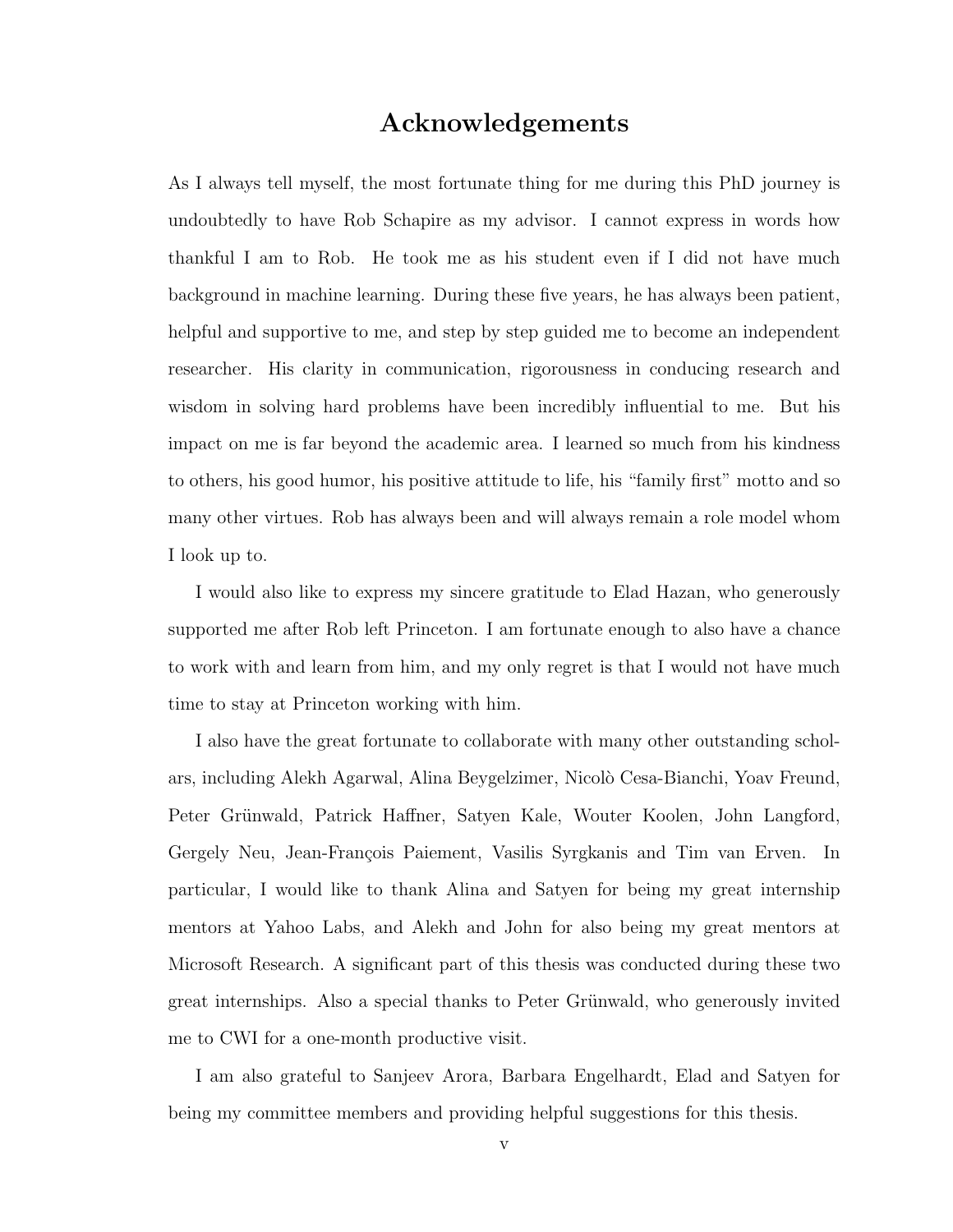My research would not have been possible without the support of NSF Grant #1016029.

I would also like to thank Ellen Anagbo, Susan Greene, Barbara Jensen, Melissa Lawson, Paul Nutkowitz and Tom Taylor for helping me improve my English during my first year at Princeton. Their help has been extremely important for both my career and daily life as a foreigner in the US.

Finally, I am very grateful for having the most supportive parents who know little about what I am doing but always let me freely pursue my dreams even though that means I need to be far away from them. Last but certainly not least, I need to thank my beloved wife Xiaohui for joining me in this challenging yet wonderful foreign journey. I owe her so many weekends and I hope I could make up for her in the near future.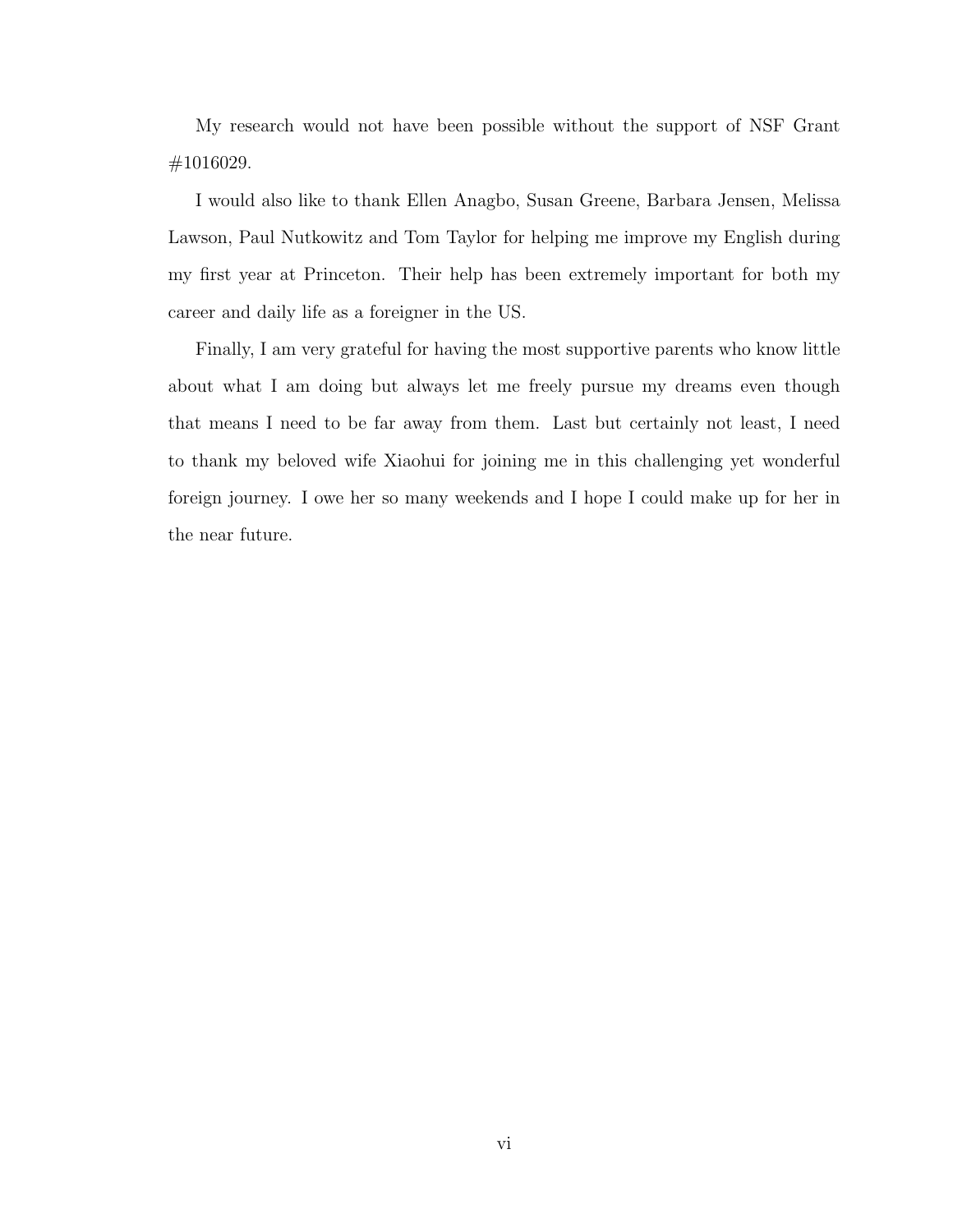To my parents and my beloved wife Xiaohui.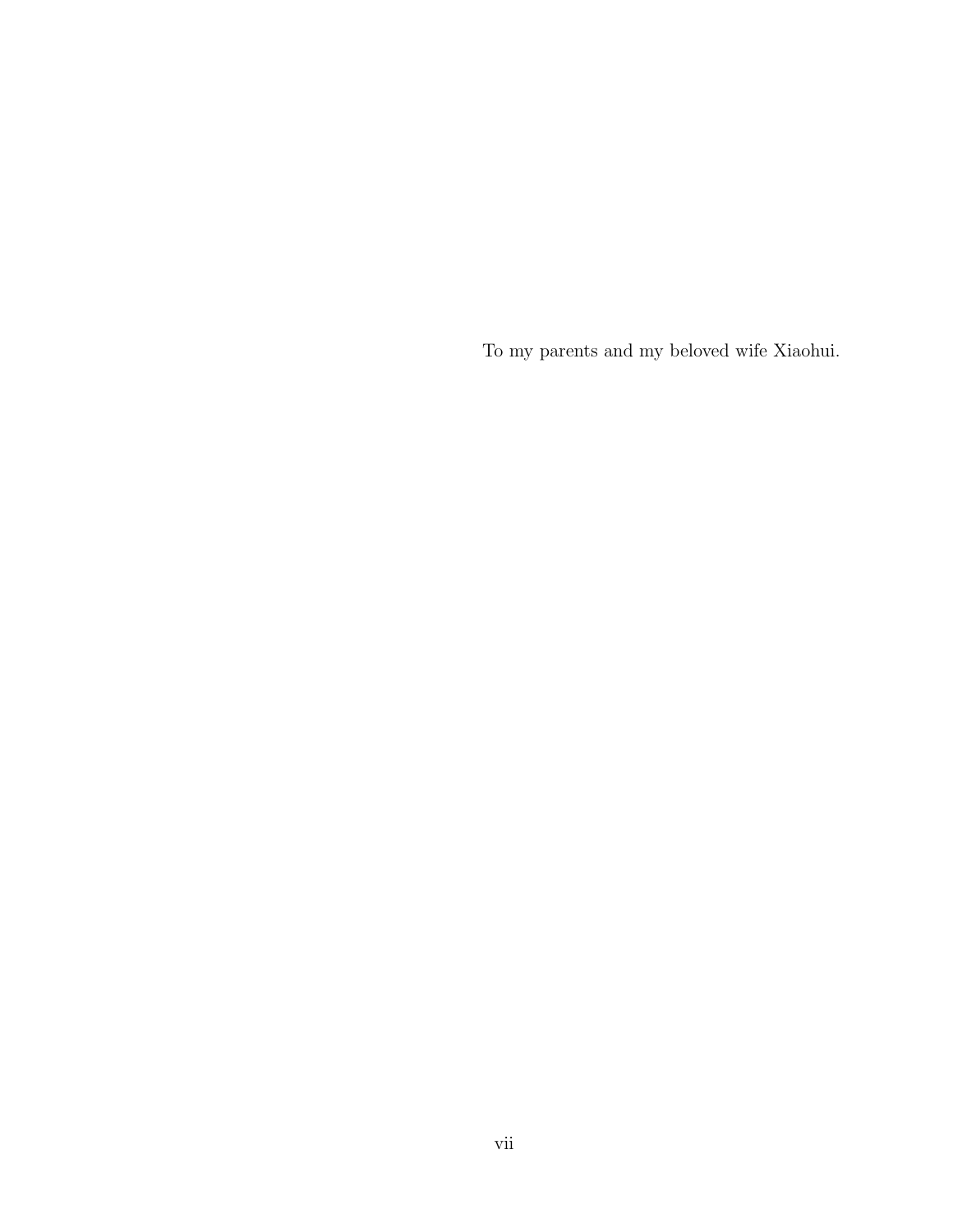# **Contents**

|                |     |              |                                            | iii            |
|----------------|-----|--------------|--------------------------------------------|----------------|
|                |     |              |                                            | $\mathbf{V}$   |
|                |     |              |                                            | xii            |
|                |     |              |                                            | xiii           |
| $\mathbf 1$    |     | Introduction |                                            | $\mathbf{1}$   |
|                | 1.1 |              |                                            | 3              |
|                | 1.2 |              |                                            | $\overline{4}$ |
|                | 1.3 |              |                                            | $\overline{7}$ |
| $\overline{2}$ |     |              | <b>Combining Expert Advice Effectively</b> | 9              |
|                | 2.1 |              | A General Framework to Design Algorithms   | 10             |
|                |     | 2.1.1        |                                            | 11             |
|                |     | 2.1.2        |                                            | 13             |
|                |     | 2.1.3        |                                            | 16             |
|                |     | 2.1.4        | Designing Potentials and Algorithms        | 19             |
|                |     | 2.1.5        |                                            | 24             |
|                |     | 2.1.6        |                                            | 25             |
|                | 2.2 |              |                                            | 27             |
|                |     | 2.2.1        |                                            | 30             |
|                | 2.3 |              | An Improved Variant: AdaNormalHedge        | 31             |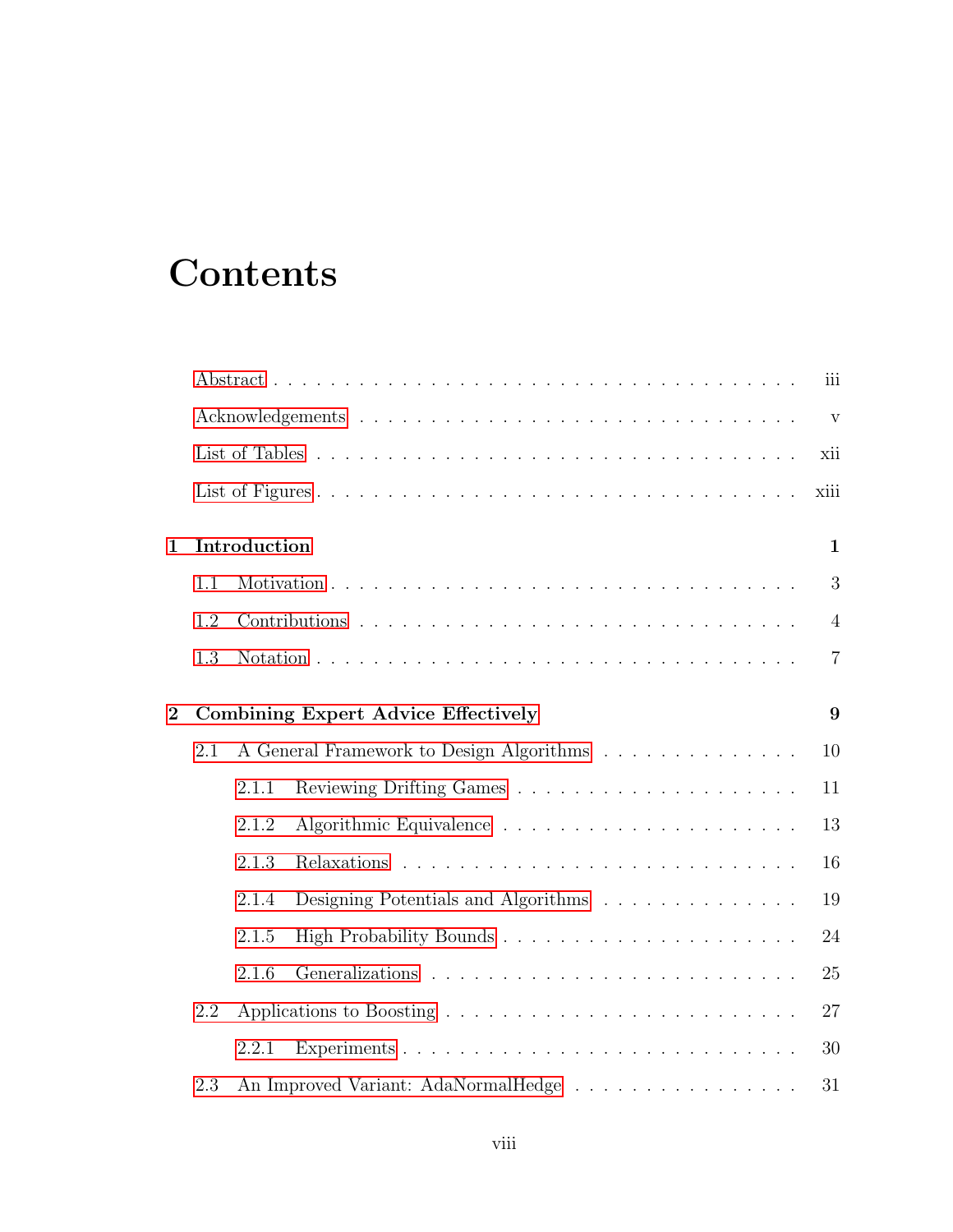|   |     | 2.3.1 |                                                                                      | 37     |
|---|-----|-------|--------------------------------------------------------------------------------------|--------|
|   |     | 2.3.2 | Confidence-rated Advice and Sleeping Experts                                         | 40     |
|   |     | 2.3.3 |                                                                                      | 42     |
|   |     | 2.3.4 | Competing with the Best Pruning Tree                                                 | 48     |
|   | 2.4 |       |                                                                                      | $51\,$ |
| 3 |     |       | <b>Online Boosting</b>                                                               | 53     |
|   | 3.1 |       | Online Boosting for Binary Classification                                            | 54     |
|   |     | 3.1.1 | Setup, Assumptions and Main Theorem $\ldots \ldots \ldots \ldots$                    | 57     |
|   |     | 3.1.2 |                                                                                      | 62     |
|   |     | 3.1.3 |                                                                                      | 67     |
|   |     | 3.1.4 |                                                                                      | 69     |
|   |     | 3.1.5 |                                                                                      | 75     |
|   | 3.2 |       |                                                                                      | 76     |
|   |     | 3.2.1 |                                                                                      | 78     |
|   |     | 3.2.2 | Online Gradient Boosting                                                             | 81     |
|   |     | 3.2.3 |                                                                                      | 86     |
|   |     | 3.2.4 |                                                                                      | 93     |
|   |     | 3.2.5 |                                                                                      | 95     |
|   | 3.3 |       |                                                                                      | 96     |
| 4 |     |       | Efficient Second Order Online Learning via Sketching                                 | 97     |
|   | 4.1 |       |                                                                                      | 98     |
|   | 4.2 |       | Setup and a Meta Algorithm $\ldots \ldots \ldots \ldots \ldots \ldots \ldots \ldots$ | 100    |
|   | 4.3 |       |                                                                                      | 103    |
|   |     | 4.3.1 |                                                                                      | 104    |
|   |     | 4.3.2 | Adapting the matrix online                                                           | 105    |
|   | 4.4 |       |                                                                                      | 108    |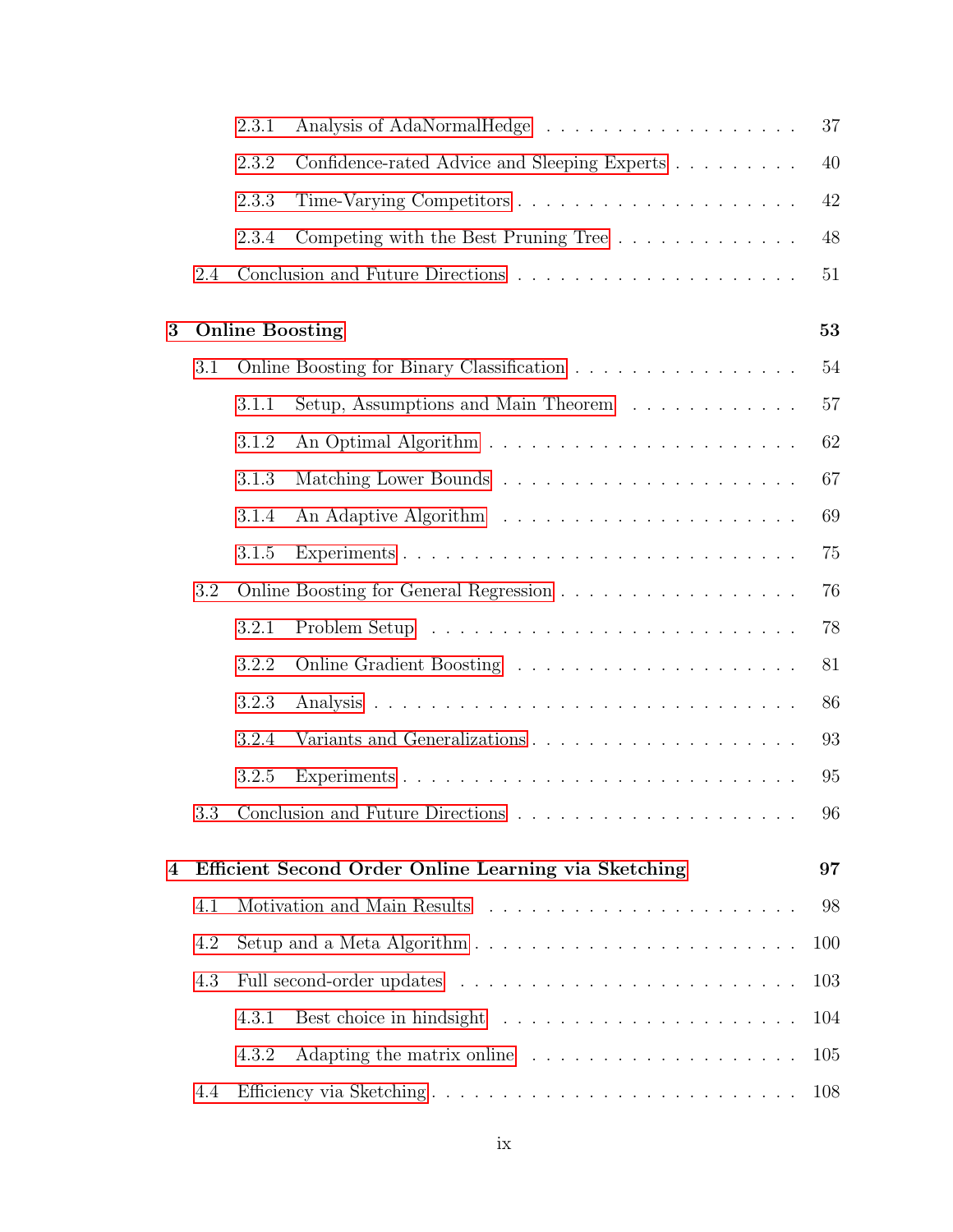|   |     | 4.4.1        |                                                                      | 110 |
|---|-----|--------------|----------------------------------------------------------------------|-----|
|   |     | 4.4.2        |                                                                      | 111 |
|   |     | 4.4.3        |                                                                      | 114 |
|   | 4.5 |              |                                                                      | 115 |
|   |     | 4.5.1        |                                                                      | 115 |
|   |     | 4.5.2        |                                                                      | 117 |
|   |     | 4.5.3        |                                                                      | 122 |
|   | 4.6 |              |                                                                      | 126 |
|   |     | 4.6.1        |                                                                      | 126 |
|   |     | 4.6.2        |                                                                      | 128 |
|   | 4.7 |              |                                                                      | 130 |
|   |     |              | A Omitted Details of Chapter 2                                       | 131 |
|   |     |              |                                                                      | 131 |
|   | A.2 |              | A General MAB Algorithm and Regret Bounds                            | 135 |
|   | A.3 |              | A General OCO Algorithm and Regret Bounds                            | 139 |
|   |     |              | A.4 Proof of Lemma 5                                                 | 141 |
|   |     |              |                                                                      |     |
| В |     |              | <b>Omitted Details of Chapter 3</b>                                  | 144 |
|   |     |              | B.1 Proof of Lemma 6                                                 | 144 |
|   | B.2 |              | Variants and Generalizations of Online Gradient Boosting             | 146 |
|   |     | B.2.1        |                                                                      | 146 |
|   |     | B.2.2        | Improving the regret bound via scaling $\ldots \ldots \ldots \ldots$ | 148 |
|   |     | <b>B.2.3</b> | Improvements for batch boosting                                      | 149 |
| C |     |              | <b>Omitted Details of Chapter 4</b>                                  | 152 |
|   | C.1 |              |                                                                      | 152 |
|   | C.2 |              |                                                                      | 153 |
|   |     |              |                                                                      |     |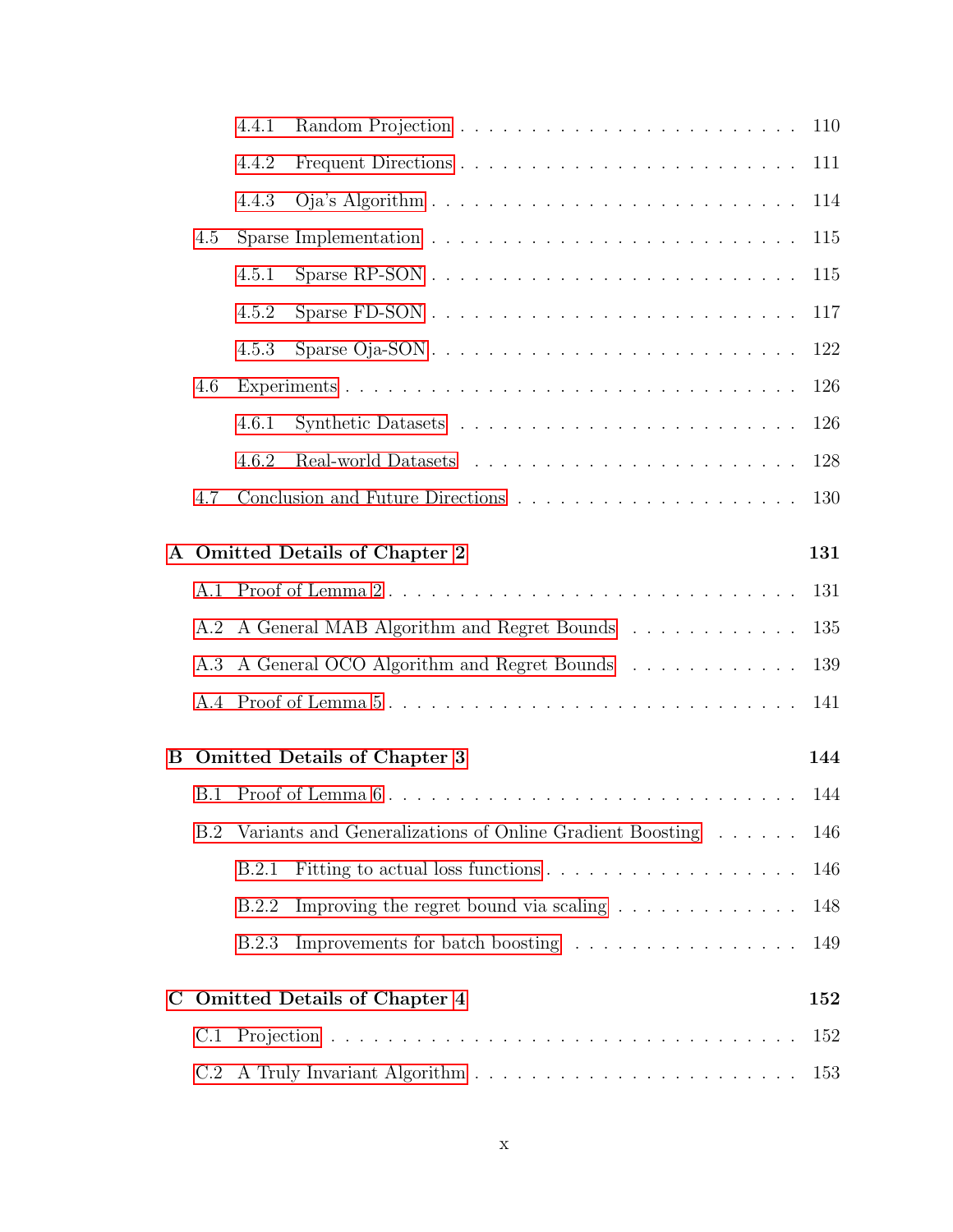| D Experiment Details |  |                     | 157 |
|----------------------|--|---------------------|-----|
|                      |  |                     |     |
|                      |  |                     |     |
|                      |  | <b>Bibliography</b> |     |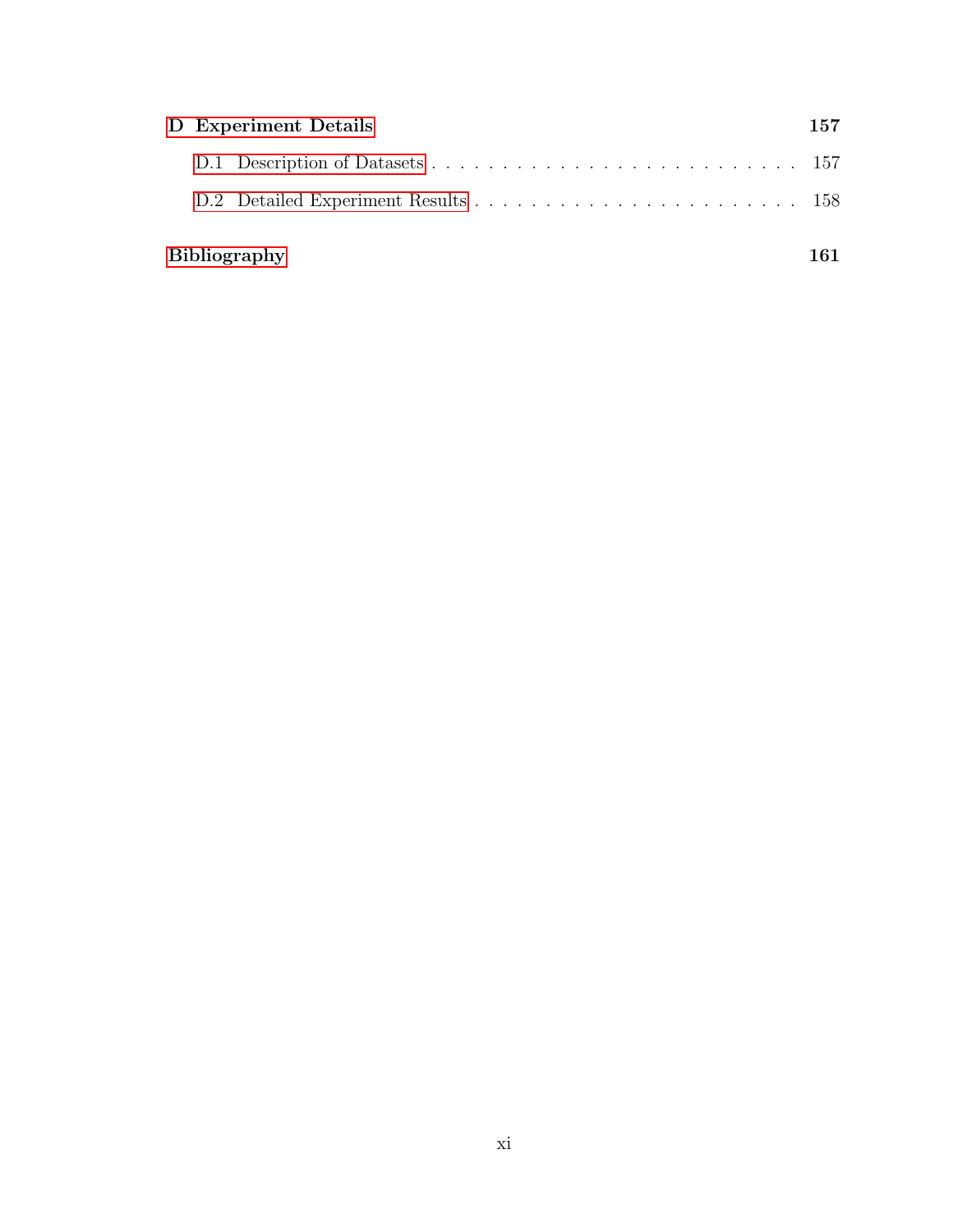# <span id="page-11-0"></span>List of Tables

| 2.1 | Different potential based algorithms and comparisons with NormalHedge 19         |    |
|-----|----------------------------------------------------------------------------------|----|
| 2.2 | Training and test error for different boosting algorithms $\ldots \ldots \ldots$ | 32 |
| 2.3 | Comparisons of different algorithms for time-varying competitors                 | 45 |
| 2.4 | Comparisons of different algorithms for the tree expert problem $\ldots$         | 50 |
| 3.1 | Comparisons of different online boosting algorithms $\ldots \ldots \ldots$       | 56 |
| 3.2 | Experimental performance of various online boosting algorithms                   | 76 |
| 3.3 | Improvement of Online Gradient Boosting over different base learners             | 95 |
| 4.1 | Largest relative error between true and estimated eigenvalues 129                |    |
|     | D.1 Attributes of datasets used in experiments 158                               |    |
|     | D.2 Average loss for Online Gradient Boosting with different weak learners 159   |    |
|     | D.3 Error rates for Oja-SON and ADAGRAD 160                                      |    |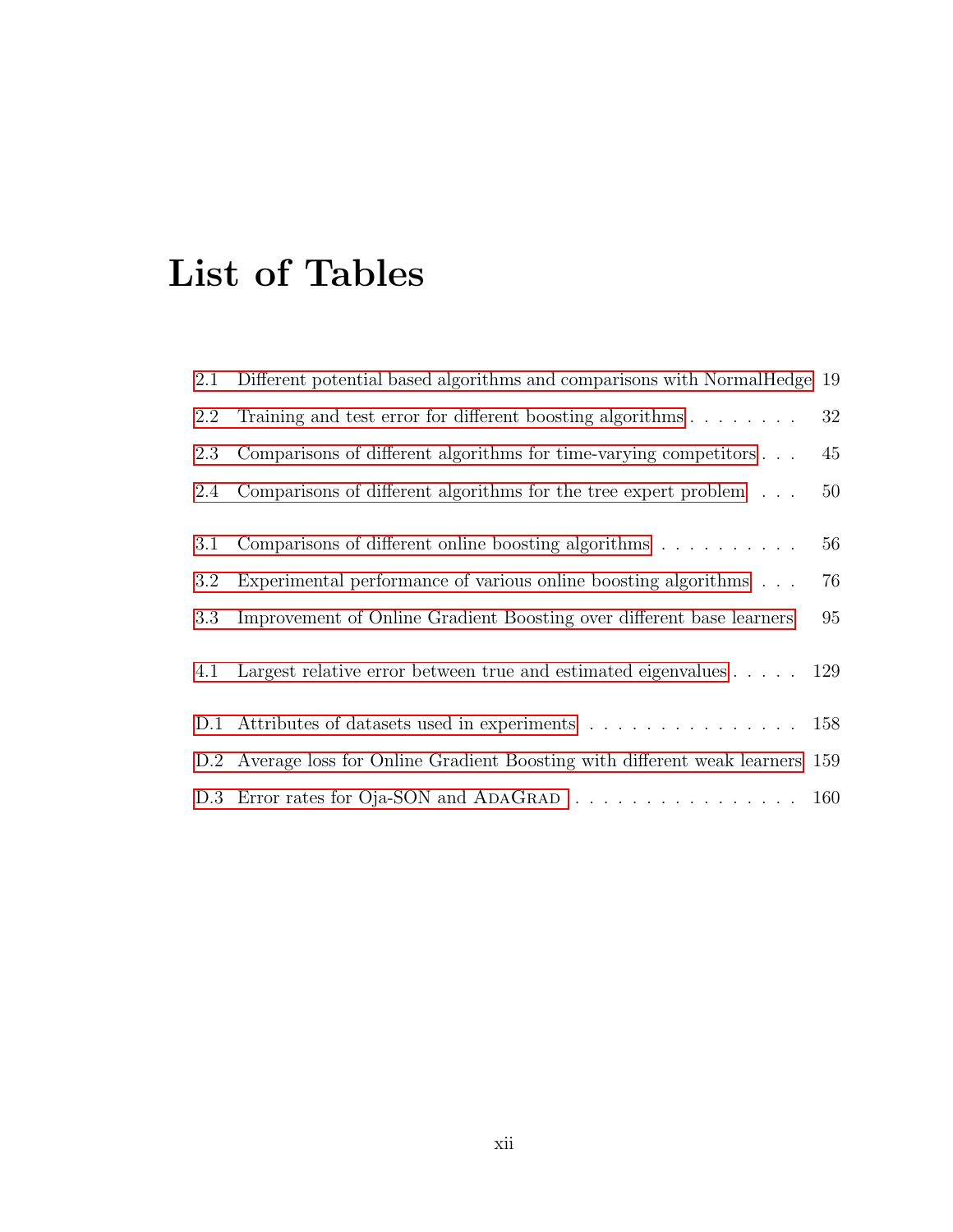# <span id="page-12-0"></span>List of Figures

| 2.1 | Protocol for a drifting game variant DGv1                                                   | 15 |
|-----|---------------------------------------------------------------------------------------------|----|
| 2.2 | Comparisons of fraction of zero weights between NH-Boost and NH-                            |    |
|     |                                                                                             | 32 |
| 2.3 | Comparisons of cumulative margins between AdaBoost, NH-Boost and                            |    |
|     |                                                                                             | 33 |
| 3.1 | An illustration of the online boosting algorithm on round $t \dots$ .                       | 59 |
| 4.1 | Oja's algorithm's eigenvalue recovery error $\dots \dots \dots \dots \dots \dots \dots$ 126 |    |
| 4.2 | Error rate of Oja-SON compared with ADAGRAD on a synthetic ill-                             |    |
|     |                                                                                             |    |
| 4.3 | Comparisons of Oja-SON with different sketch sizes and ADAGRAD on                           |    |
|     |                                                                                             |    |
|     | A.1 Protocol for a drifting game variant DGv2 135                                           |    |
|     | A.2 Protocol for a drifting game variant DGv3 139                                           |    |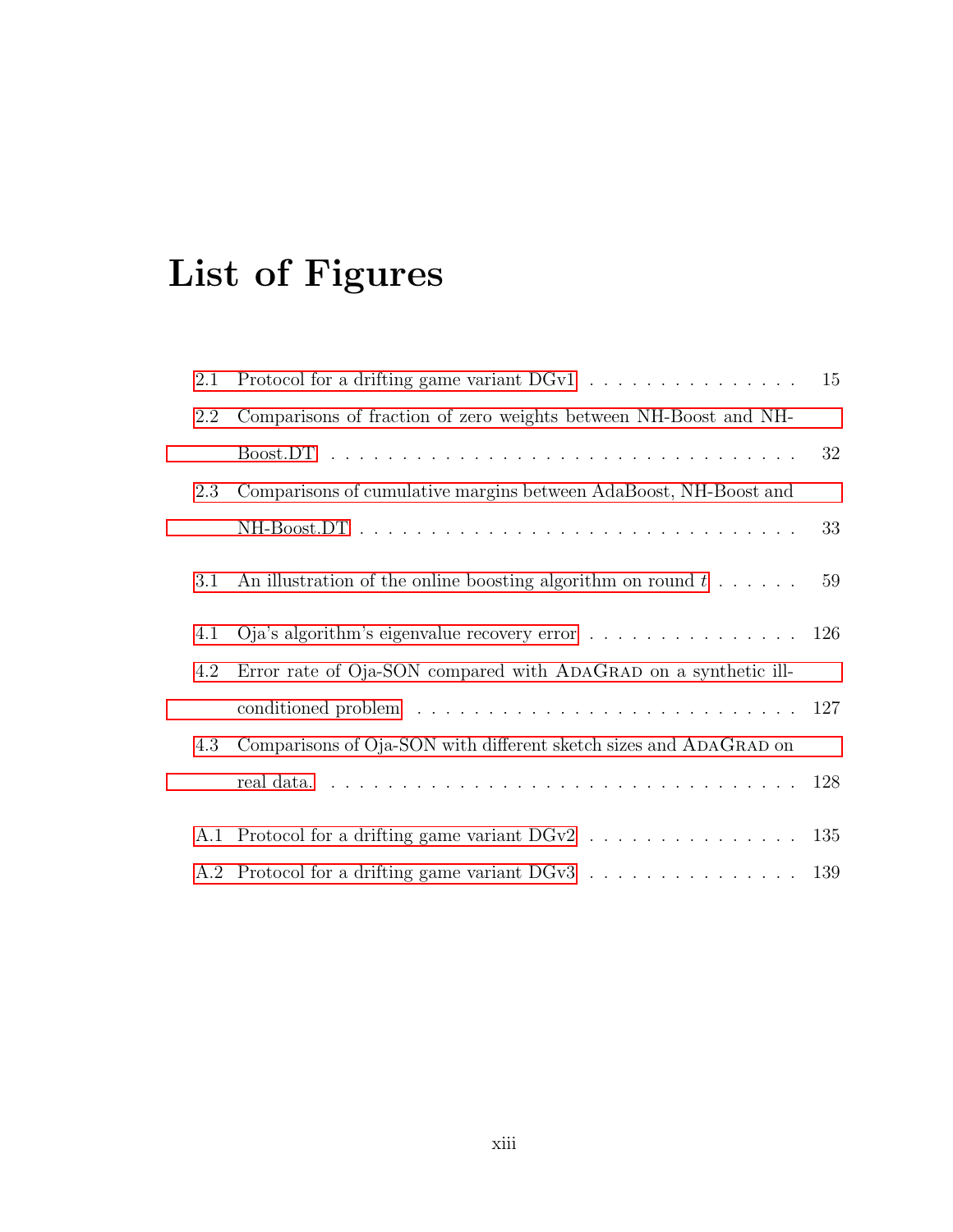## <span id="page-13-0"></span>Chapter 1

## Introduction

Online learning studies how to make a sequence of accurate predictions "on the fly" when interacting with the environment. Many real-life applications can be modeled as an online learning problem, such as email spam detection, internet routing, recommendation systems, to name a few. The study of online learning dates back to the 1950s. A general and modern framework initiated by Zinkevich [\[112\]](#page-181-0) treats online learning as a game iteratively played by a learner and an adversary. On each round  $t = 1, \ldots, T$  of the game:

1) the learner makes a decision by picking a point  $w_t$  from a decision space  $\mathcal{K}$ ;

2) the adversary, knowing the learner's decision  $w_t$ , decides a loss function  $f_t$ defined on  $K$ .

3) the learner suffers loss  $f_t(\boldsymbol{w}_t)$  for this round, and receives feedback about  $f_t$ .

For example, in the application of web advertisement placing, we can treat each visit of the webpage as a single round of the online learning game. For each of them, the learner's job is to pick one of the  $N$  ads to display, with the goal of maximizing clickthrough rate. Here, the decision space  $\mathcal K$  can be defined as the set of all distributions over these N ads, and thus for each visitor  $t$ , the learner needs to choose a distribution  $w_t \in \mathcal{K}$  from which an ad is drawn to display. For the loss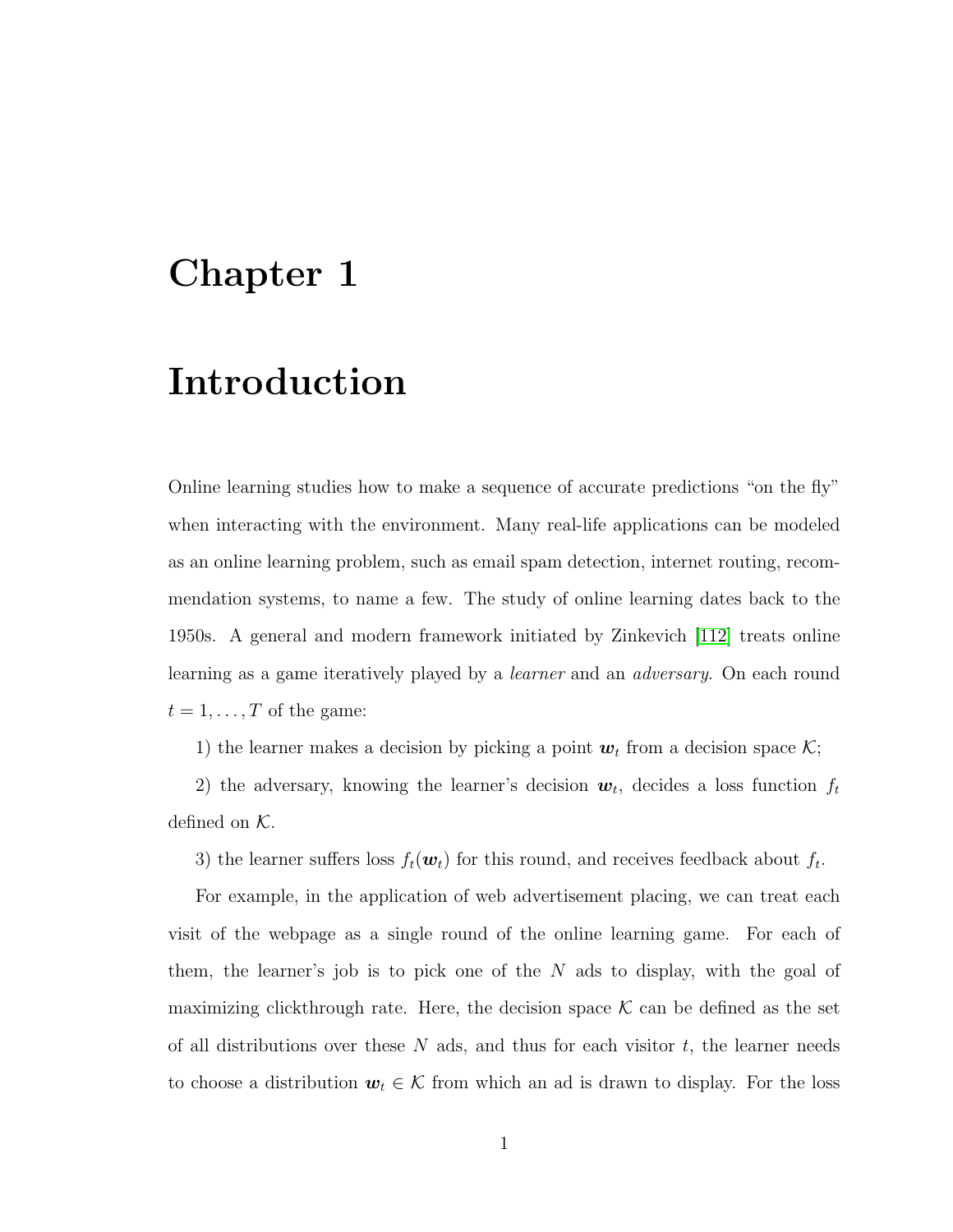function, suppose displaying ad  $i \in \{1, \ldots, N\}$  for visitor t will incur loss  $\ell_{t,i}$  (e.g.  $\ell_{t,i} = 1$  if the visitor would not click ad i and  $\ell_{t,i} = 0$  otherwise). Then we can define  $f_t(\boldsymbol{w})$  as  $\boldsymbol{w}^\top \boldsymbol{\ell}_t$  where  $\boldsymbol{\ell}_t$  is an N dimensional vector with the *i*-th coordinate being  $\ell_{t,i}$ . In other words, the loss of the learner  $f_t(\boldsymbol{w}_t)$  would be the expected loss incurred by displaying ads randomly according to  $w_t$ .

The typical goal of online learning is to minimize *regret* which, roughly speaking, measures how much less loss the learner would have suffered in retrospect if another strategy had been played throughout. For example, in the above formal setting, the regret to a fixed decision  $w \in \mathcal{K}$  is defined as

$$
R_T(\boldsymbol{w}) \stackrel{\text{def}}{=} \sum_{t=1}^T f_t(\boldsymbol{w}_t) - \sum_{t=1}^T f_t(\boldsymbol{w}),
$$

which is simply the difference between the learner's total loss and the loss of playing a fixed point  $w$  all the time (assuming the adversary would not change the outcomes). Usually, we are interested in minimizing regret to the best fixed point in hindsight, that is, a point *w* that minimizes  $\sum_{t=1}^{T} f_t(\boldsymbol{w})$ . In the advertisement placing example above, this tells us how much less loss the learner would have suffered if he always display an ad that leads to the most clicks in retrospect.

There are several possible forms of feedback that the learner could receive on each round. For example, in the simplest case, the learner observes the entire loss function  $f_t$  chosen by the adversary. A more difficult situation is to only observe some partial information of  $f_t$ , such as its gradient or even just its value at the choice of the learner (which is the case for the advertisement application). All these feedback models have been considered in the literature and they capture different kinds of applications. In this thesis, we will mostly focus on the gradient feedback model.

Using these feedback, the learner applies some learning algorithm to discover and exploit the pattern of the data in order to make smart choices on each round and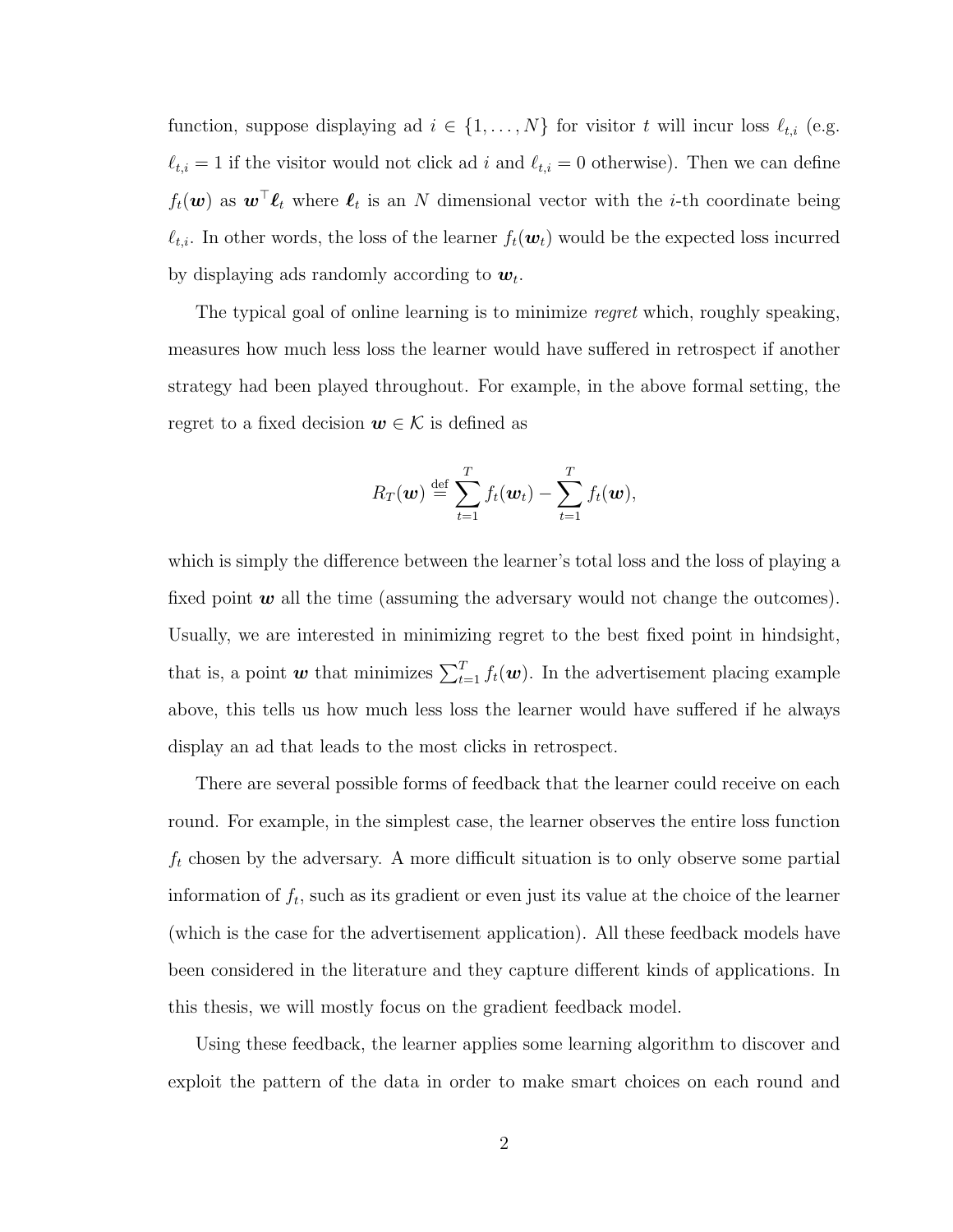obtain good overall prediction performance. Designing these algorithms and analyzing their theoretical guarantees are the main research topic of online learning. We refer the reader to [\[22,](#page-174-0) [101,](#page-180-0) [53\]](#page-177-0) for excellent surveys of online learning.

#### <span id="page-15-0"></span>1.1 Motivation

Although online learning has been an active research area in recent years, many challenges still remain. For example, existing online learning algorithms are not always directly applicable in practice. One important reason is that they usually rely on sophisticated tuning of parameters, a delicate approach that can yield sound theoretical guarantees, but that does not work well in practice. People usually end up spending a significant amount of time and work on tuning these parameters for one specific task, and then do it again when facing a different task or even the same task but with new data. Another reason is that existing algorithms are usually guaranteed to work well in one particular situation or another, but not all. A single algorithm that can ensure worst-case robustness while still enjoying the ability to exploit easier data at the same time is relatively rare and is certainly of great value in practice.

Moreover, while many useful ideas are well-established in the offline learning setting where a set of data is available beforehand, their counterparts in the online setting are not always straightforward and require more understanding. For example, boosting [\[96,](#page-180-1) [37\]](#page-175-0), the idea of combining weak "rules of thumb" into a strong predictor, has been thoroughly studied in the offline setting and has proven extremely useful in practice since it was proposed more than two decades ago. However, it is not clear what boosting actually means in the online setting and whether it can also be as useful in terms of improving accuracy of existing online learning algorithms.

Another example is data preprocessing which aims to provide better represented data as the input of learning algorithms in order to achieve better performance. While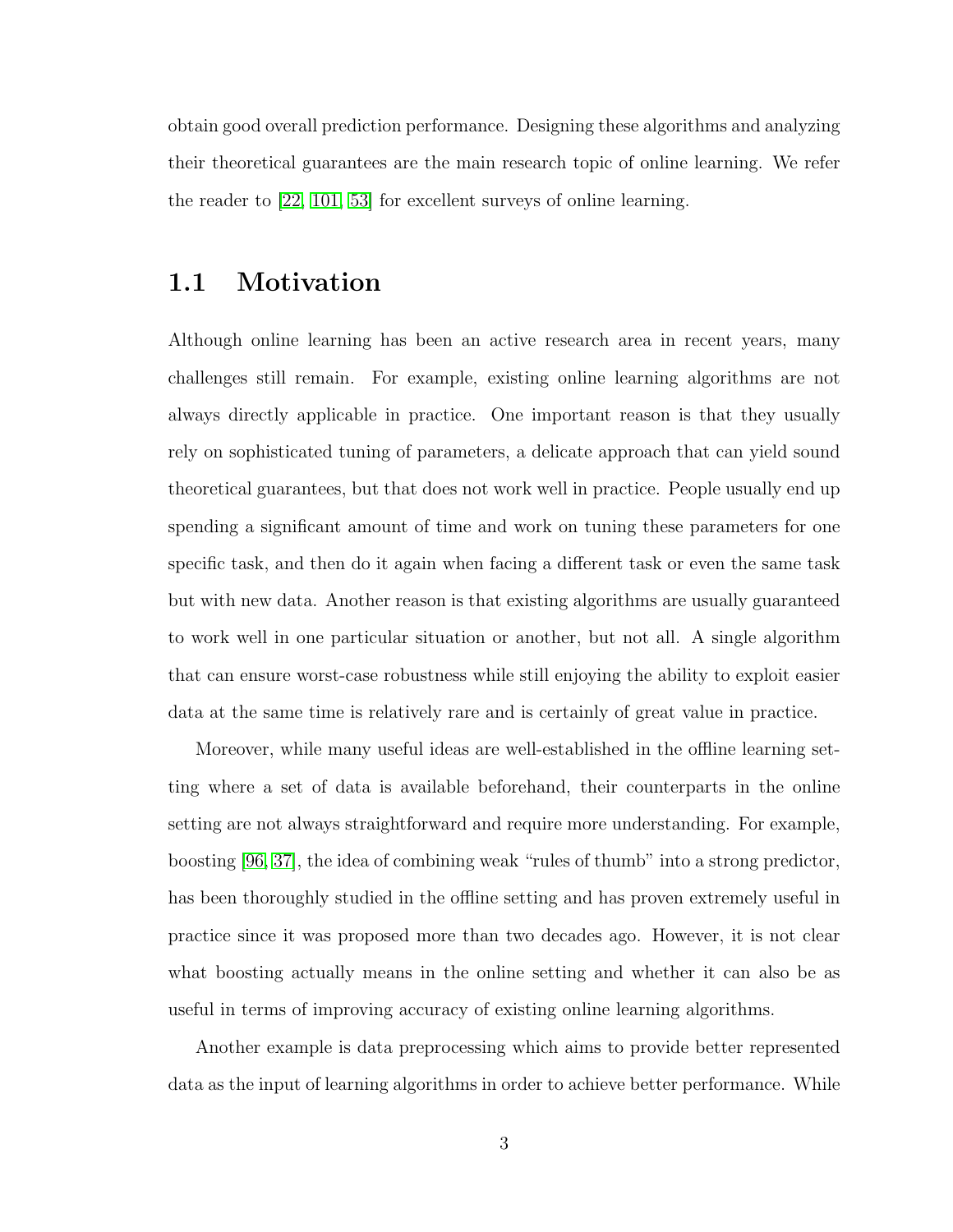this is a simple and low-cost approach in the offline setting, it becomes much less clear what the right counterpart is and how to do it efficiently in the online setting where we do not have all the data in advance.

#### <span id="page-16-0"></span>1.2 Contributions

Motivated by all the above issues, this thesis focuses on designing more practical, adaptive and ready-to-use online learning algorithms. Our main contributions are summarized below.

Combining Expert Advice More Effectively. In Chapter [2,](#page-21-0) we study how to more effectively combine expert advice when making online decisions. This is a classic online learning problem with numerous real-life applications. For example, which stock should we invest in given the advice of several different consultants? Or what should we predict for tomorrow's temperature given the predictions of several different forecast models? Moreover, this problem is also the foundation and meta-algorithm of many other learning algorithms (such as boosting, online principal component analysis (PCA), matrix completion, etc).

Although the problem is well studied, there are still many challenging and unachieved goals. For example, can we learn effectively when there are a huge or even infinite number of experts? Can we achieve much better performance when dealing with easy problems, while still ensuring worst-case robustness in difficult situations? These objectives were only separately achieved before by different algorithms, which means in practice we still need to try out these different algorithms and see which one works better for different problems.

To solve these problems, Chapter [2](#page-21-0) first discusses a general framework to design algorithms for this problem through a game-theoretic analysis. Using this framework we then develop one single parameter-free algorithm which can achieve all the above-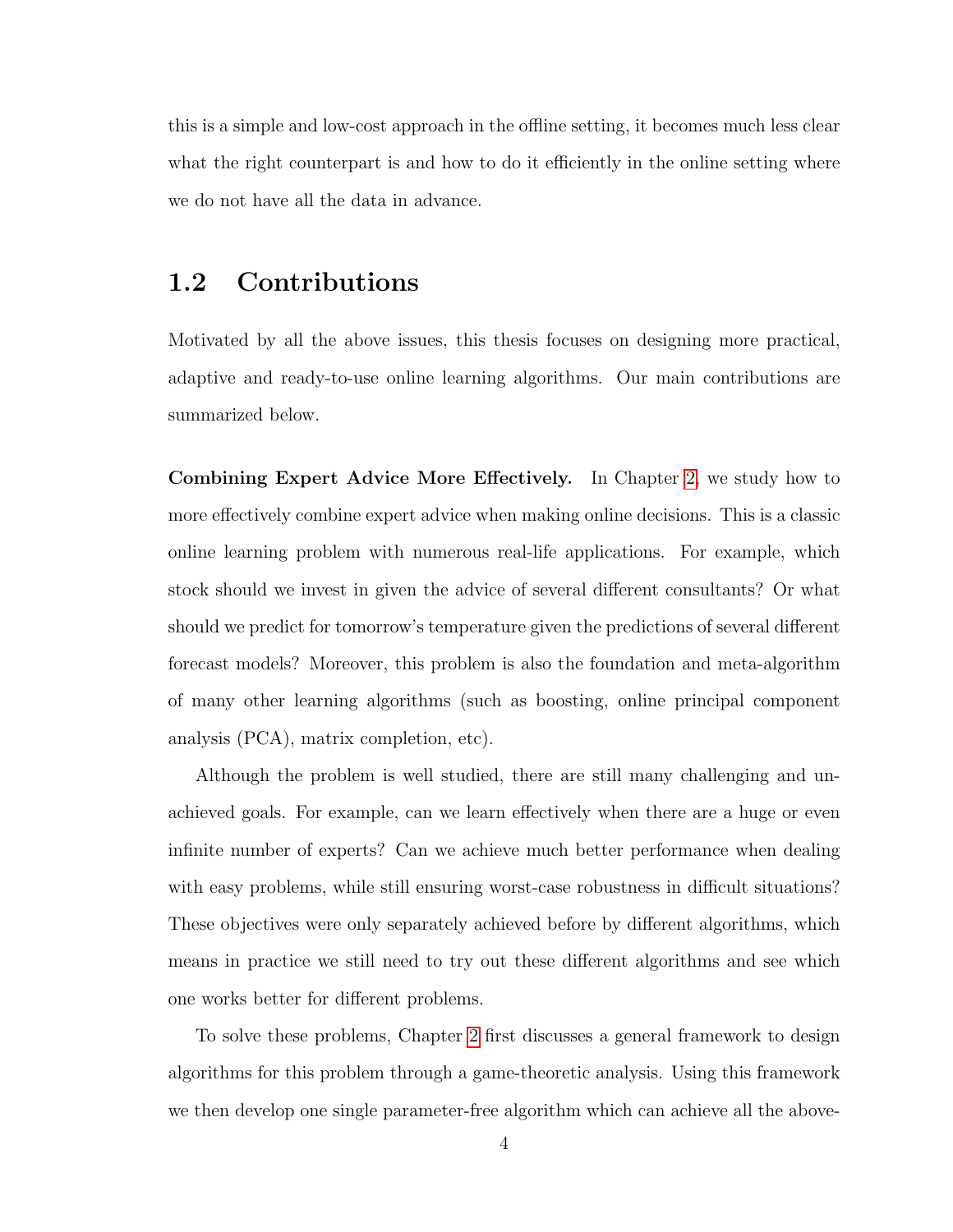mentioned goals simultaneously so that one can safely use our algorithm in different applications without tuning any parameters. This is the first such algorithm and it has many other implicit applications. For example, suppose we need to predict what the subject is in an image given an overly complex decision tree, and our goal is to predict almost as well as the best pruning tree within this complex tree. We show that using our algorithm leads to exponential improvement compared to previous work.

Online boosting. In Chapter [3,](#page-65-0) we study online boosting, a theory of boosting the accuracy of any existing online learning algorithm. As mentioned above, traditional batch boosting is a central methodology in machine learning which studies the task of combining weak rules of thumb into a strong learning algorithm. In practice, one can pick any off-the-shelf algorithm, such as decision trees or neural networks, and apply boosting to get potentially improved accuracy. While boosting is well-studied in the offline setting, there is very little work on the theory of online boosting. The main question is whether we can improve the accuracy of existing online prediction algorithms in a similar way as we do in the offline case. For example, given an online weak spam filter which on average only has about 51% accuracy, can we somehow build a very accurate spam filter (say, 99% accuracy) by combining several copies of these weak spam filters in an online fashion?

Starting with this question, we propose a novel online boosting framework with a mild and natural assumption that is a direct analogue of the one in the offline case. Roughly speaking, the assumption requires that the base learning algorithm can predict slightly better than random guessing in the long run. Based on this assumption, we develop an online boosting algorithm which can combine the predictions of several of these base algorithms to achieve arbitrarily small accuracy in the long run. Our algorithm is optimal in the sense that no other algorithms can achieve the same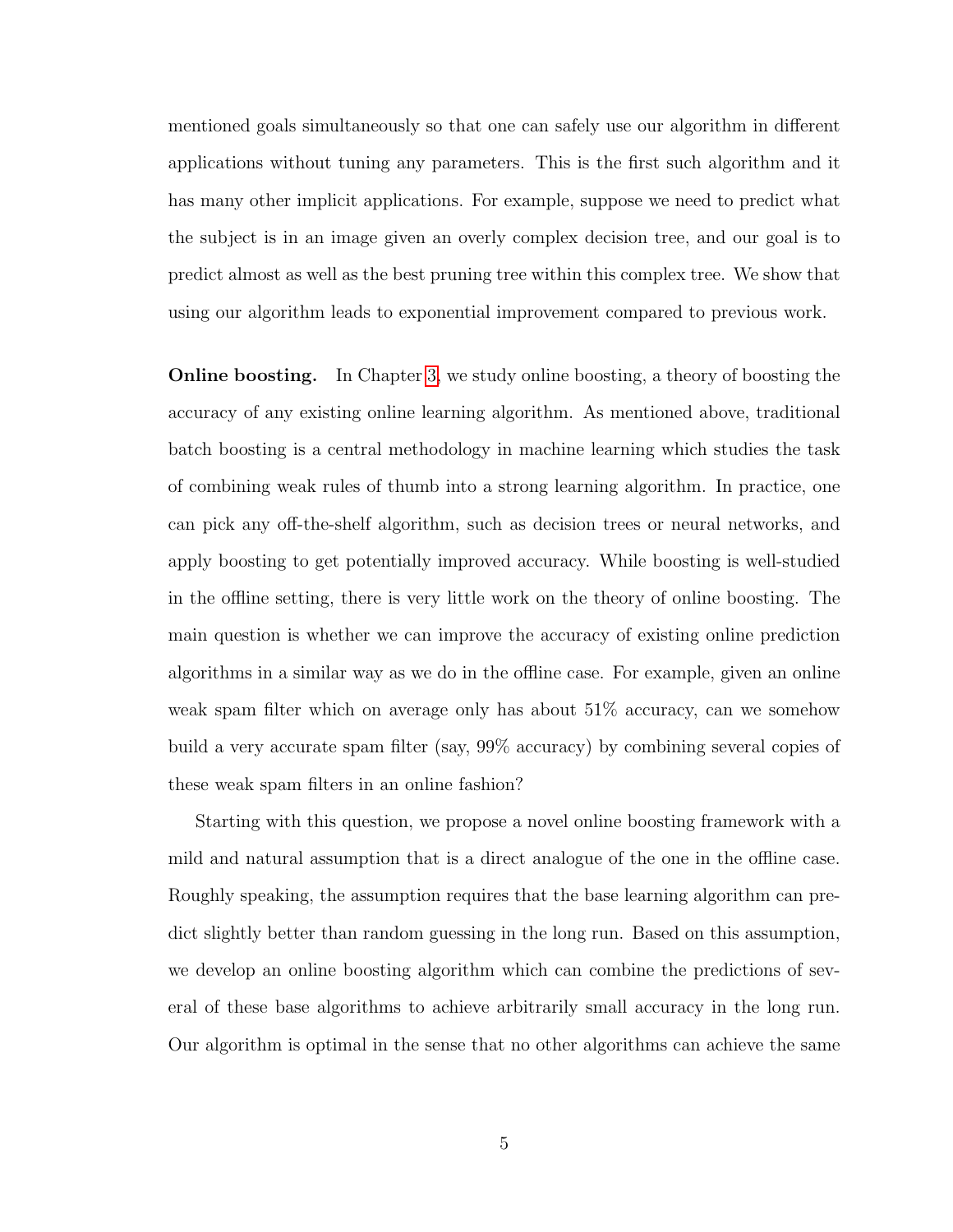result with less data or less copies of the base algorithms. This answers the question of whether online boosting is possible in the affirmative.

However, this optimal algorithm again relies on a parameter that is often unknown in practice. To address this problem, we borrow the idea of the well-known AdaBoost algorithm [\[38\]](#page-176-0) for the offline setting, and develop its online variant which is parameterfree and able to adapt how well each base learning algorithm is doing.

Furthermore we extend the theory and algorithms to more general regression problems so that it is more applicable in practice. In this setup we even relax the weak learning assumption, only assuming that we have access to an oracle which can find the best among a base hypothesis class in an online fashion.

Our algorithms are implemented in the latest version of Vowpal Wabbit (VW), an open source machine learning system [\[105\]](#page-180-2), and are available to the public. Therefore, whenever a new algorithm is implemented in VW, one can easily try running our boosting algorithms on top of it (with just an extra command line option) to see whether the accuracy can be improved, which we believe is very beneficial in practice. We have also conducted initial experiments on benchmark data and observed that our algorithms indeed improve over previous work and significantly improve the accuracy of the existing base learning algorithms implemented in VW.

Efficient Second Order Online Learning. In Chapter [4](#page-109-0) we study efficient invariant online learning. The performance of classic learning algorithms (such as gradient descent) usually depends on how the data is represented, for instance, whether length is measured in meters or centimeters. In the offline setting where all the data is available in advance, one can simply perform preprocessing (such as whitening) on the data before feeding it to the algorithm, so that the way the data is represented does not affect the algorithm anymore. Since this is only done once before training happens, the overhead is negligible. In the online setting, however, examples arrive one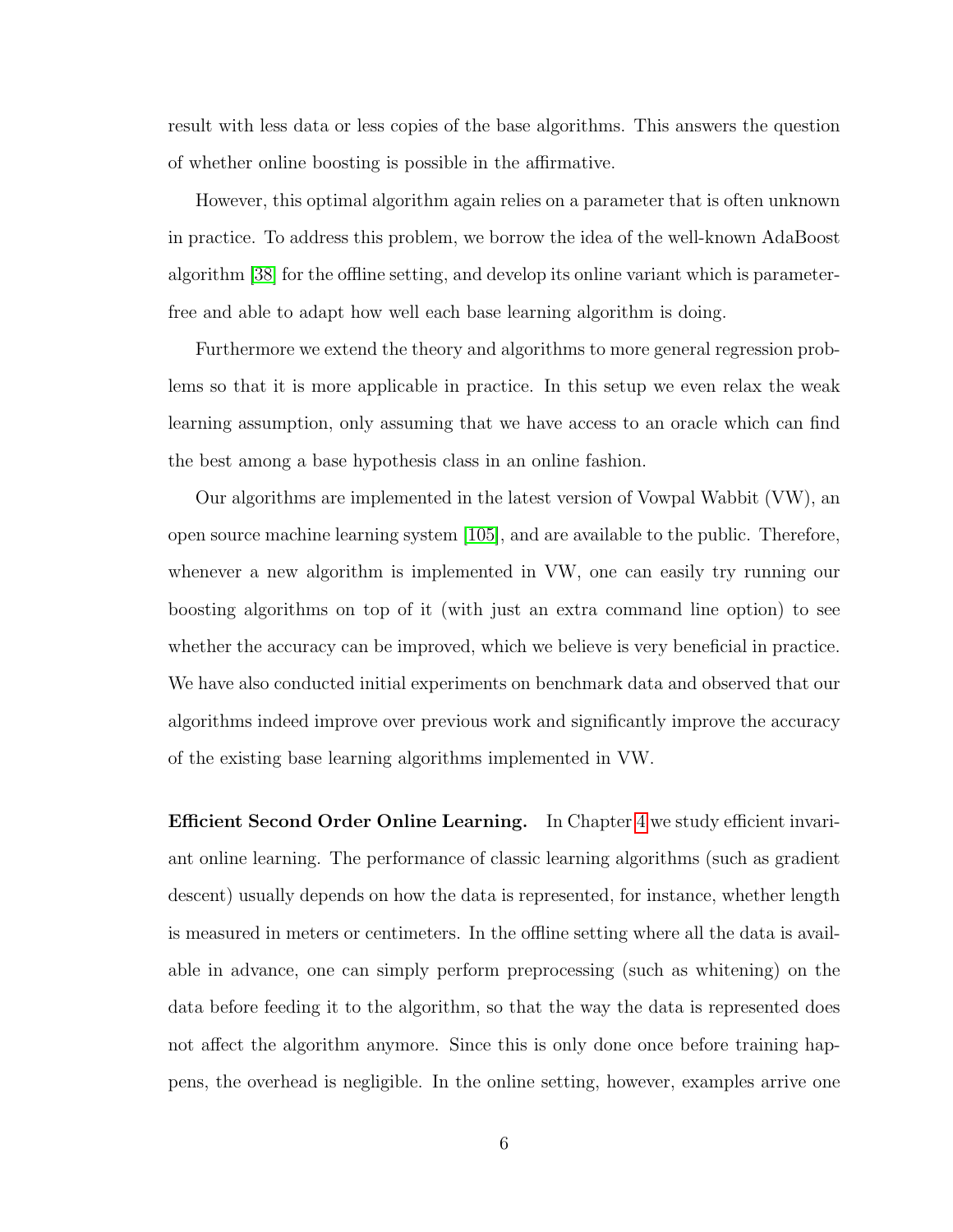by one on the fly and data preprocessing is no longer an option. The main question is thus whether in this case we can still have an efficient algorithm whose performance is independent of how the data is represented.

We propose a variant of online gradient descent that makes use of second order information of the data and is invariant to linear transformation, meaning that had the data been represented in a different way (by applying a linear transformation), the algorithm would still make the exact same predictions. As a result, the algorithm enjoys a convergence guarantee that is independent of how the data is represented. In other words, with our algorithm, in some sense one does not need to be concerned about how to represent the data anymore.

Moreover, to overcome the quadratic running time of the algorithm, we combine different "sketching" techniques with our algorithm. The idea is to sketch the data by keeping a very small amount of key information and then use this information to guide the direction of gradient descent. The running time of our algorithm can then be reduced to be linear in the number of dimensions or even the sparsity of the data. We rigorously show that the performance of our algorithm is only slightly affected as long as the size of the sketch is larger than the number of significant directions of the data.

Our algorithm is again implemented in VW and publicly available. Empirical study shows that our algorithm indeed outperforms previous work on a large sets of benchmark data.

#### <span id="page-19-0"></span>1.3 Notation

We introduce some common notation which is used throughout this thesis. Vectors are represented by bold letters (e.g.,  $x, w, \ldots$ ) and matrices by capital letters (e.g.,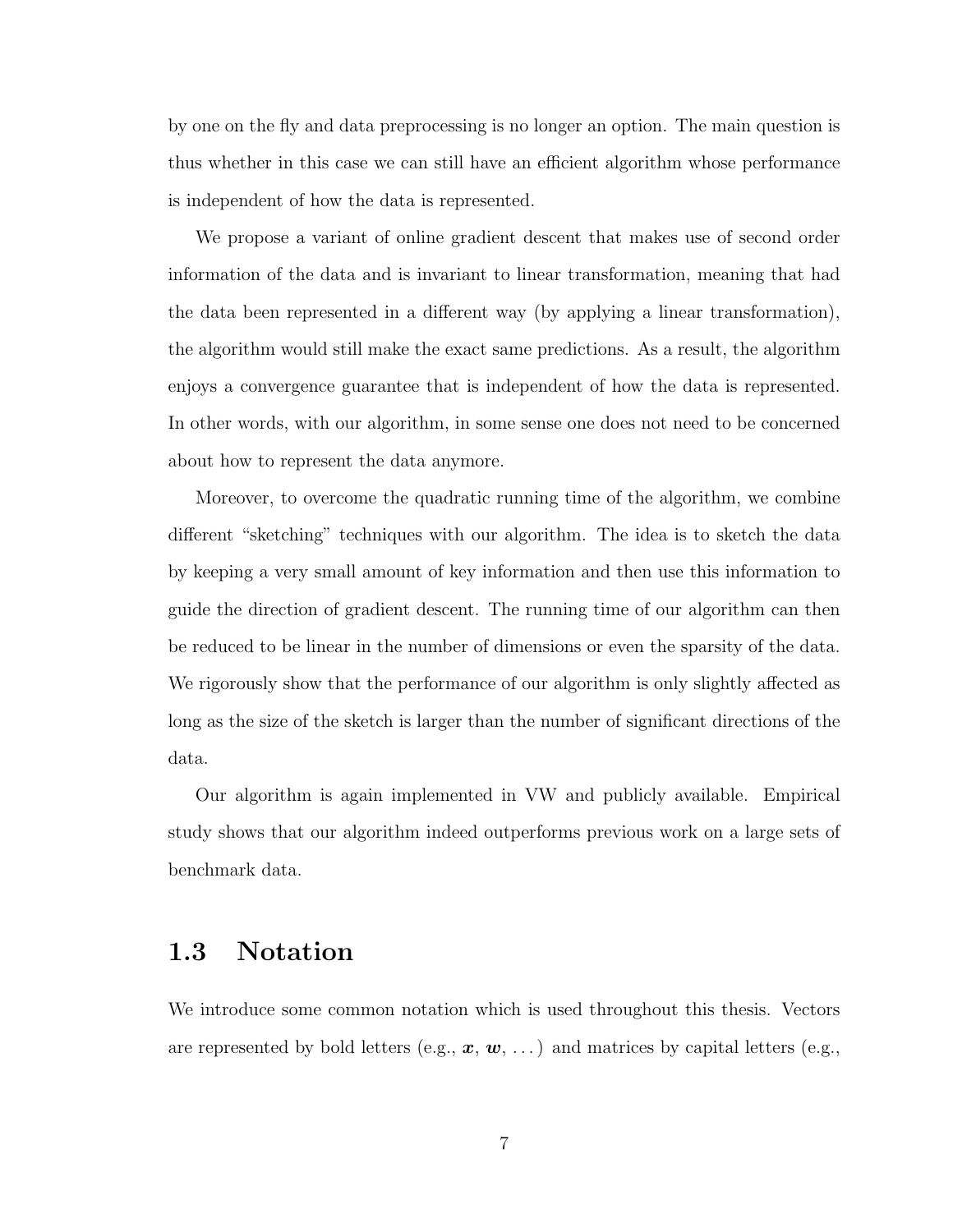M, A, ...).  $M_{i,j}$  denotes the  $(i, j)$  entry of matrix M.  $I_d$  represents the  $d \times d$  identity matrix,  $\mathbf{0}_{m \times d}$  represents the  $m \times d$  matrix of zeroes.

We use [N] to denote the set  $\{1, \ldots, N\}$ ,  $\Delta_N$  to denote the simplex of all distributions over [N], and RE( $\boldsymbol{p}$  ||  $\boldsymbol{q}$ )  $\stackrel{\text{def}}{=} \sum_{i=1}^{N} p_i \ln \left( \frac{p_i}{q_i} \right)$ qi to denote the *relative entropy* (also known as the Kullback-Leibler divergence) between two distributions  $p \in \Delta_N$ and  $q \in \Delta_N$ . The sign function sign(a) is 1 if  $a \geq 0$  and  $-1$  otherwise.

We use the  $\tilde{O}(\cdot)$  and  $\tilde{\Omega}(\cdot)$  notation to suppress dependence on polylogarithmic factors in the natural parameters. Also we consider "log log" terms to be nearly constant, and use  $\tilde{O}()$  notation to hide these terms. (Indeed, ln ln x is smaller than 4 even when  $x$  is as large as the age of the universe expressed in microseconds.)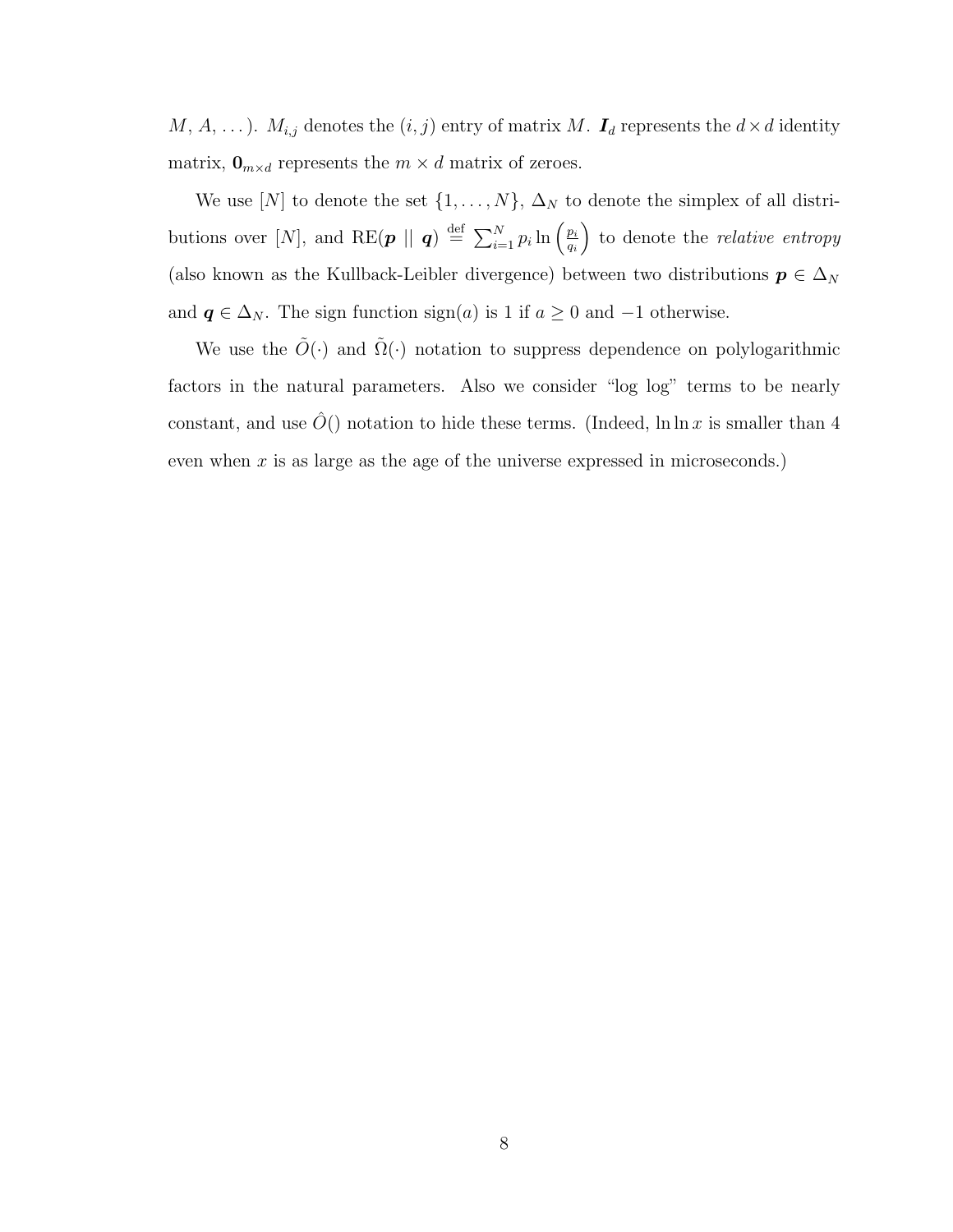## <span id="page-21-0"></span>Chapter 2

# Combining Expert Advice Effectively

In this chapter we study the classic online learning problem of predicting with expert advice, where the goal is to combine the expert advice in an efficient and effective way to make online decisions. For example, which stock should we invest in given the advice of several different consultants? Or what should we predict for tomorrow's temperature given the predictions of several different forecast models?

Although the problem is well studied, there are still many challenging and unachieved goals. To solve these problems, we first provide a general mechanism to design expert algorithms based on a minimax analysis within a game-theoretic framework called *drifting games*. The original minimax analysis for drifting games is generalized by applying a series of relaxations, starting from choosing a convex surrogate of the 0-1 loss function. With different choices of surrogates, we not only recover existing algorithms, but also propose a new algorithm, NormalHedge.DT, that is totally parameter-free and enjoys some useful properties. Our drifting-games framework naturally allows us to study a generalized notion of regret that measures how good the algorithm is compared to all but the top small fraction of candidates.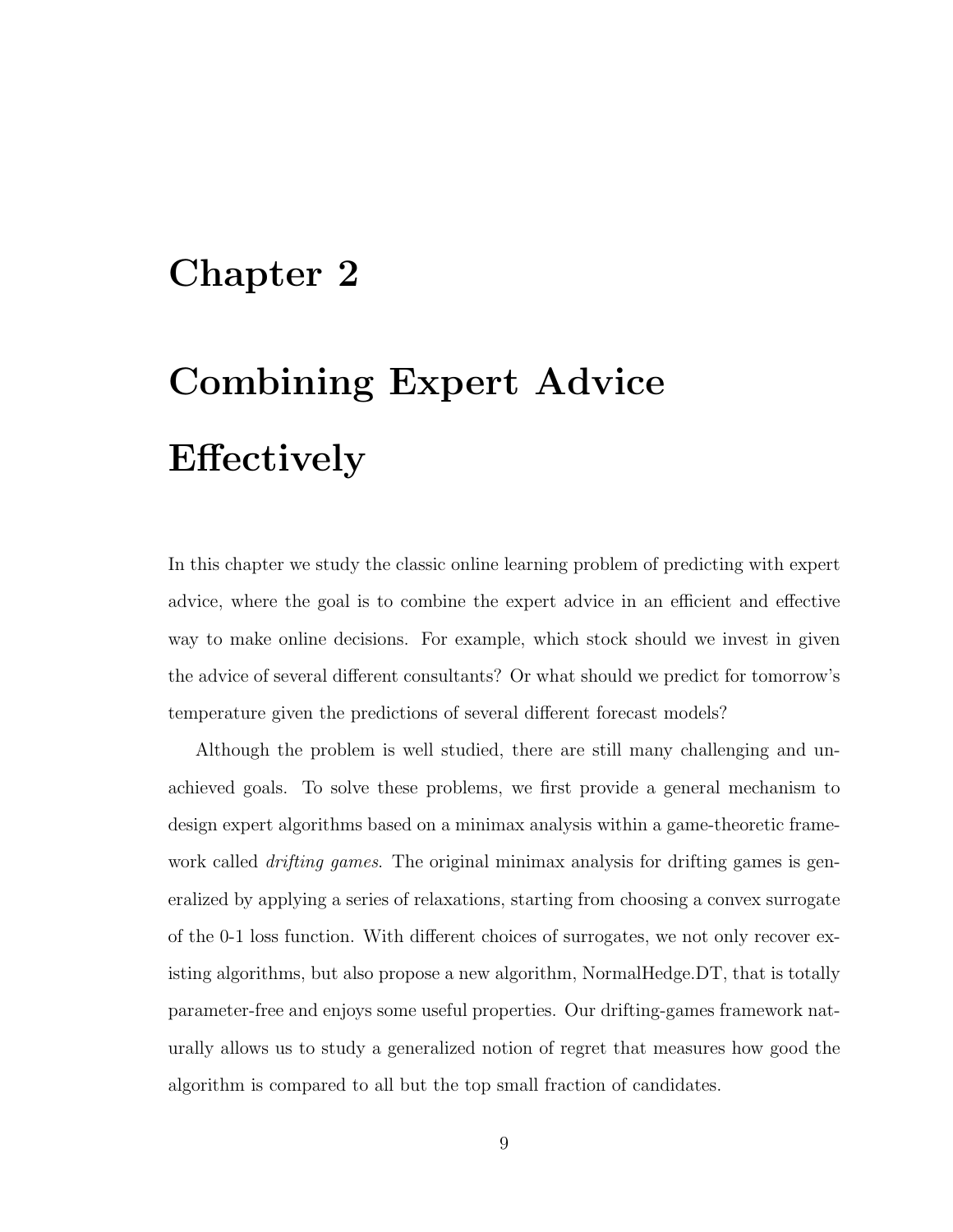As an application, we translate NormalHedge.DT into a new adaptive boosting algorithm that is computationally faster than previous work as shown in experiments, since it ignores a large number of examples on each round.

Next we propose a further improved variant of NormalHedge.DT, called AdaNormalHedge, which is a highly adaptive algorithm that achieves several objectives simultaneously without using any prior information. On one hand, AdaNormalHedge ensures small regret when the competitor has small loss and almost constant regret when the losses are stochastic. On the other hand, AdaNormalHedge is able to compete with any convex combination of the experts simultaneously, with a regret in terms of the relative entropy of the prior and the competitor. This resolves an open problem proposed by Chaudhuri et al. [\[26\]](#page-175-1) and Chernov and Vovk [\[29\]](#page-175-2).

Moreover, we extend the results to the sleeping expert setting and provide two applications to illustrate the power of AdaNormalHedge: 1) competing with timevarying unknown competitors and 2) predicting almost as well as the best pruning tree. Our results on these applications significantly improve previous work from different aspects, and a special case of the first application resolves another open problem proposed by Warmuth and Koolen [\[106\]](#page-180-3) on whether one can simultaneously achieve optimal shifting regret for both adversarial and stochastic losses.

This chapter includes joint work with Robert Schapire and has appeared in [\[73,](#page-178-0) [74\]](#page-178-1).

#### <span id="page-22-0"></span>2.1 A General Framework to Design Algorithms

To solve an online learning problem, it is natural to consider game-theoretically optimal solutions which find the best solution in the worst-case scenario. This is possible for some special cases([\[23,](#page-174-1) [2,](#page-173-1) [1,](#page-173-2) [72\]](#page-178-2)) but difficult in general. On the other hand, many other efficient algorithms with optimal regret rate (but not exactly minimax optimal) have been proposed for different learning settings (such as the exponential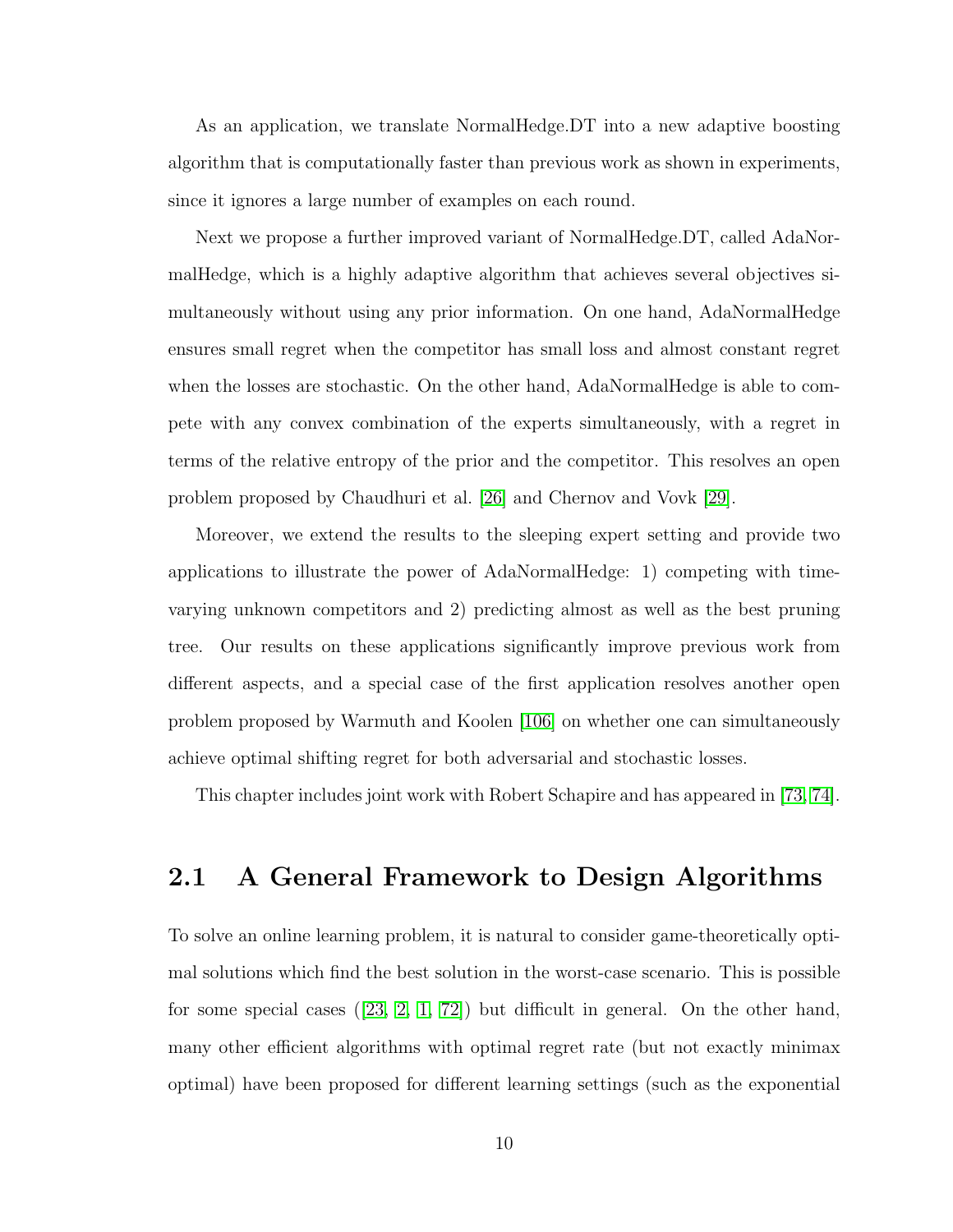weights algorithm [\[38,](#page-176-0) [39\]](#page-176-1), and follow the perturbed leader [\[63\]](#page-177-1)). However, it is not always clear how to come up with these algorithms. Recent work by Rakhlin et al. [\[91\]](#page-179-0) built a bridge between these two classes of methods by showing that many existing algorithms can indeed be derived from a minimax analysis followed by a series of relaxations.

We provide a parallel way to design expert algorithms by first converting the problem into a drifting game, and then applying a minimax analysis and relaxations. Drifting games [\[97\]](#page-180-4) generalize Freund's "majority-vote game" [\[37\]](#page-175-0) and subsume some well-studied boosting and online learning settings. It turns out the connections between drifting games and online learning go far beyond what has been discussed previously. In this section we start from connecting drifting games and the classic expert problem, and then discuss more generalization in Section [2.1.6.](#page-37-0)

#### <span id="page-23-0"></span>2.1.1 Reviewing Drifting Games

We consider a simplified version of drifting games similar to the one described by Schapire and Freund [\[98,](#page-180-5) chap. 13] (also called chip games). This game proceeds through T rounds, and is played between a player and an adversary who controls N chips on the real line. The positions of these chips at the end of round  $t$  are denoted by  $s_t \in \mathbb{R}^N$ , with each coordinate  $s_{t,i}$  corresponding to the position of chip *i*. Initially, all chips are at position 0 so that  $s_0 = 0$ . On every round  $t = 1, \ldots, T$ : the player first chooses a distribution  $p_t$  over the chips, then the adversary decides the movements of the chips  $z_t$  so that the new positions are updated as  $s_t = s_{t-1} + z_t$ . Here, each  $z_{t,i}$  has to be picked from a prespecified set  $B \subset \mathbb{R}$ , and more importantly, satisfy the constraint  $p_t \cdot z_t \ge \beta \ge 0$  for some fixed constant  $\beta$ .

At the end of the game, each chip is associated with a nonnegative loss defined by  $L(s_{T,i})$  for some nonincreasing function L mapping from the final position of the chip to  $\mathbb{R}_+$ . The goal of the player is to minimize the chips' average loss  $\frac{1}{N} \sum_{i=1}^N L(s_{T,i})$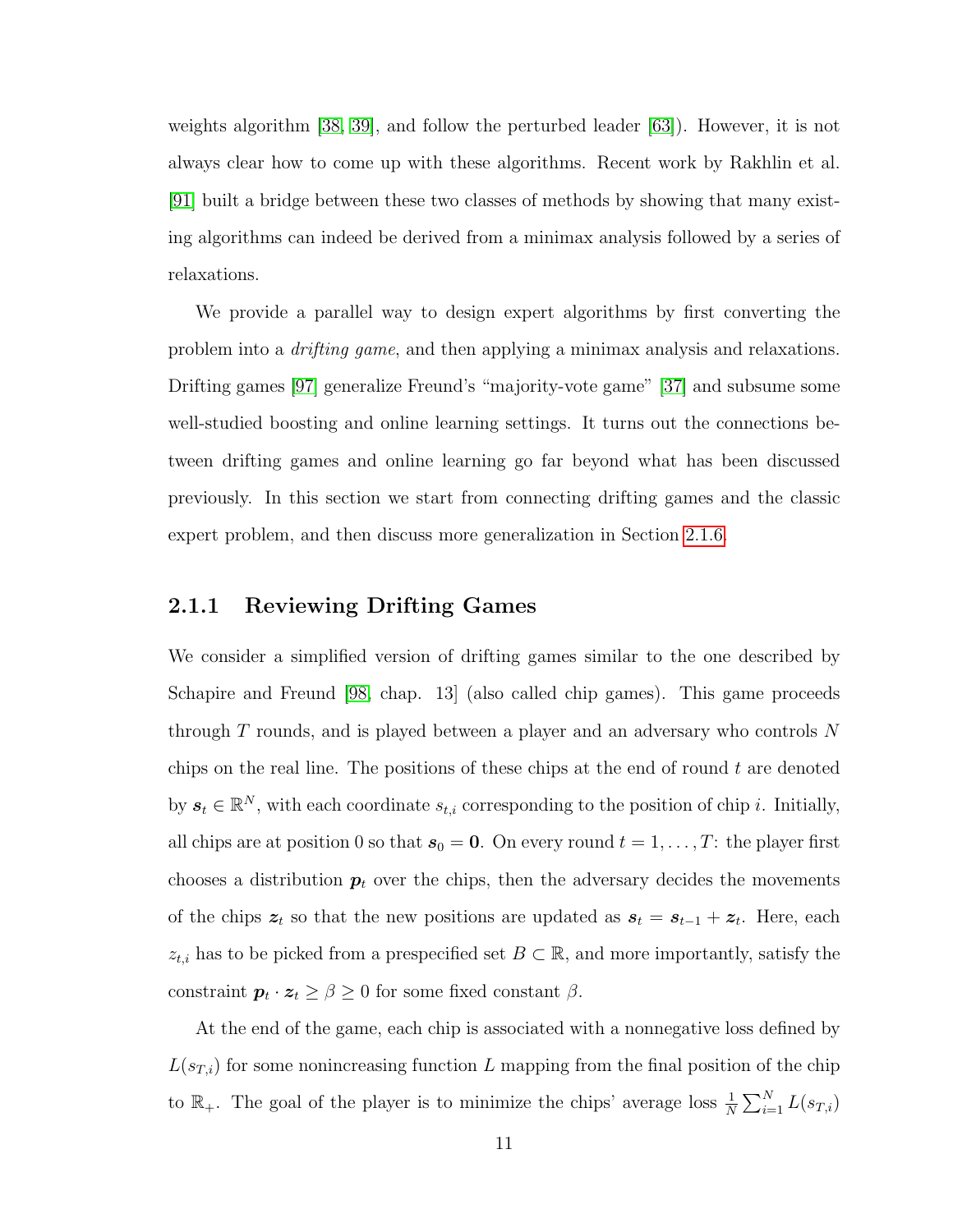after  $T$  rounds. So intuitively, the player aims to "push" the chips to the right by assigning appropriate weights on them so that the adversary has to move them to the right by  $\beta$  in a weighted average sense on each round. This game captures many learning problems. For instance, binary classification via boosting can be translated into a drifting game by treating each training example as a chip (see [\[97\]](#page-180-4) for details).

We regard a player's strategy  $\mathcal D$  as a function mapping from the history of the adversary's decisions to a distribution that the player is going to play with, that is,  $p_t = \mathcal{D}(z_{1:t-1})$  where  $z_{1:t-1}$  stands for  $z_1, \ldots, z_{t-1}$ . The player's worst case loss using this algorithm is then denoted by  $L_T(\mathcal{D})$ . The minimax optimal loss of the game is computed by the following expression:

$$
\min_{\mathcal{D}} L_T(\mathcal{D}) = \min_{\mathbf{p}_1 \in \Delta_N} \max_{\mathbf{z}_1 \in \mathcal{Z}_{\mathbf{p}_1}} \cdots \min_{\mathbf{p}_T \in \Delta_N} \max_{\mathbf{z}_T \in \mathcal{Z}_{\mathbf{p}_T}} \frac{1}{N} \sum_{i=1}^N L(\sum_{t=1}^T z_{t,i}),
$$

where  $\Delta_N$  is the N dimensional simplex and  $\mathcal{Z}_p = B^N \cap \{z : p \cdot z \ge \beta\}$  is assumed to be compact. A strategy  $\mathcal{D}^*$  that realizes the minimum in  $\min_{\mathcal{D}} L_T(\mathcal{D})$  is called a minimax optimal strategy.

A nearly optimal strategy and its analysis is originally given in [\[97\]](#page-180-4), and a derivation by directly tackling the above minimax expression can be found in [\[98,](#page-180-5) chap. 13]. Specifically, a sequence of potential functions of a chip's position is defined recursively as follows:

<span id="page-24-0"></span>
$$
\Phi_T(s) = L(s), \quad \Phi_{t-1}(s) = \min_{w \in \mathbb{R}_+} \max_{z \in B} (\Phi_t(s+z) + w(z-\beta)).
$$
\n(2.1)

Intuitively, the potential function measures the contribution to the final loss of a chip at a specific position, assuming that both the player and the adversary will play optimally afterwards. Let  $w_{t,i}$  be the weight that realizes the minimum in the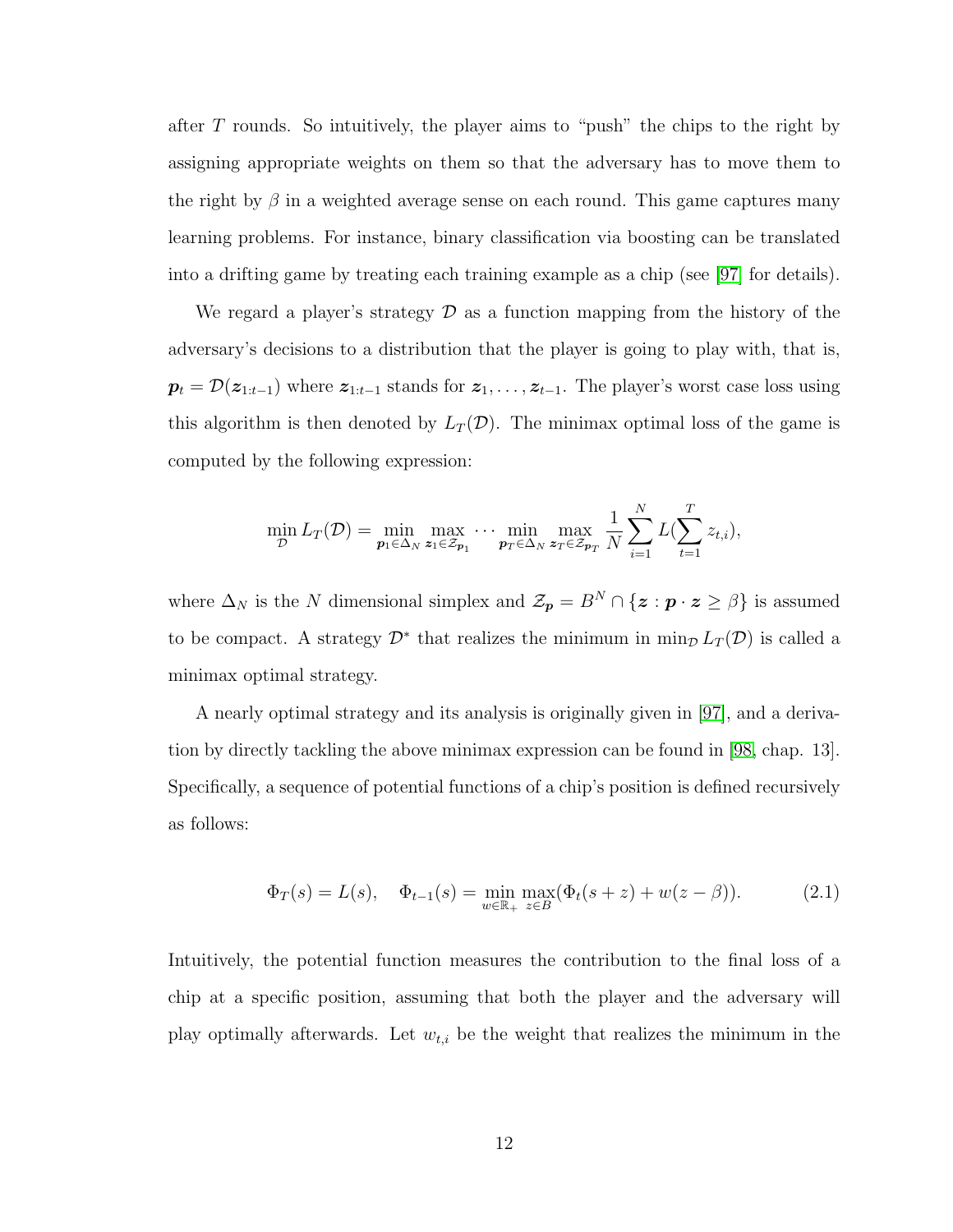definition of  $\Phi_{t-1}(s_{t-1,i})$ , that is,

$$
w_{t,i} \in \arg\min_{w} \max_{z} (\Phi_t(s_{t-1,i} + z) + w(z - \beta)).
$$

Then the player's strategy is to set  $p_{t,i} \propto w_{t,i}$ . The key property of this strategy is that it assures that the sum of the potentials over all the chips never increases, connecting the player's final loss with the potential at time 0 as follows:

<span id="page-25-1"></span>
$$
\frac{1}{N} \sum_{i=1}^{N} L(s_{T,i}) \le \frac{1}{N} \sum_{i=1}^{N} \Phi_T(s_{T,i}) \le \frac{1}{N} \sum_{i=1}^{N} \Phi_{T-1}(s_{T-1,i}) \le \dots \le \frac{1}{N} \sum_{i=1}^{N} \Phi_0(s_{0,i}) = \Phi_0(0).
$$
\n(2.2)

It has been shown in [\[97\]](#page-180-4) that this upper bound on the loss is optimal in a very strong sense.

Moreover, in some cases the potential functions have nice closed forms and thus the algorithm can be efficiently implemented. For example, in the boosting setting, B is simply  $\{-1,+1\}$ , and one can verify  $\Phi_t(s) = \frac{1+\beta}{2}\Phi_{t+1}(s+1) + \frac{1-\beta}{2}\Phi_{t+1}(s-1)$  and  $w_{t,i} = \frac{1}{2}$  $\frac{1}{2}(\Phi_t(s_{t-1,i}-1) - \Phi_t(s_{t-1,i}+1)).$  With the loss function  $L(s)$  being  $\mathbf{1}\{s \leq 0\},$ these can be further simplified and eventually give exactly the boost-by-majority algorithm [\[37\]](#page-175-0).

#### <span id="page-25-0"></span>2.1.2 Algorithmic Equivalence

We now show strong connections between drifting games and the expert problem [\[38\]](#page-176-0). In the expert problem, a player tries to earn as much as possible (or lose as little as possible) by cleverly spreading a fixed amount of money to bet on a set of actions on each day. Formally, the game proceeds for T rounds, and on each round  $t = 1, ..., T$ : the player chooses a distribution  $p_t$  over N actions, then the adversary decides the actions' losses  $\ell_t$  (i.e. action i incurs loss  $\ell_{t,i} \in [0, 1]$ ) which are revealed to the player. The player suffers a weighted average loss  $p_t \cdot \ell_t$  at the end of this round. The goal of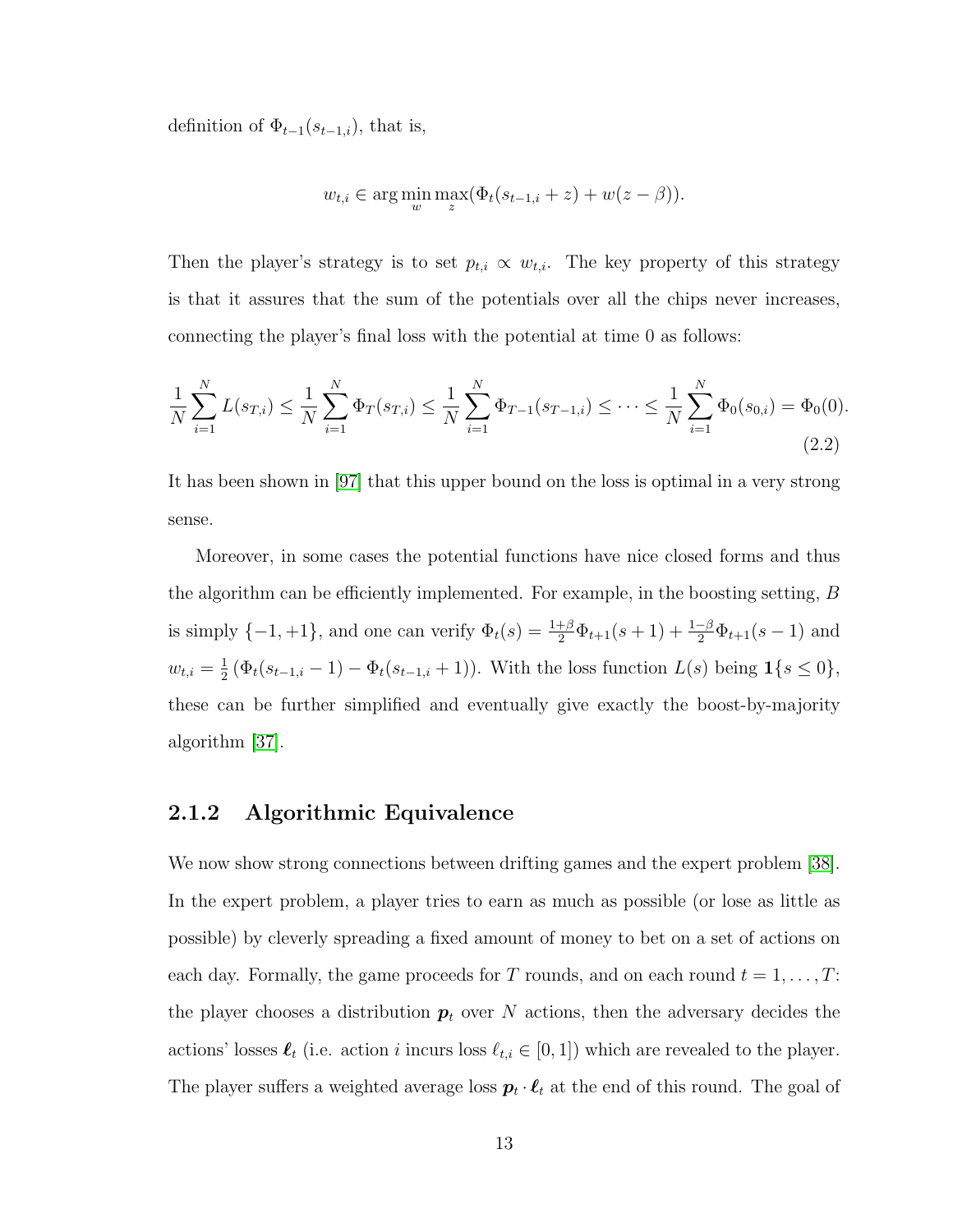the player is to minimize his regret, which is usually defined as the difference between his total loss and the loss of the best action.

Here, we consider an even more general notion of regret studied in [\[66,](#page-178-3) [65,](#page-177-2) [26,](#page-175-1) [29\]](#page-175-2), which we call  $\epsilon$ -regret. Suppose the actions are ordered according to their total losses after T rounds (i.e.  $\sum_{t=1}^T \ell_{t,i}$ ) from smallest to largest, and let  $i_{\epsilon}$  be the index of the action that is the  $[N\epsilon]$ -th element in the sorted list  $(0 < \epsilon \leq 1)$ . Now,  $\epsilon$ regret is defined as  $R^{\epsilon}_{T}(\boldsymbol{p}_{1:T}, \boldsymbol{\ell}_{1:T}) = \sum_{t=1}^{T} \boldsymbol{p}_t \cdot \boldsymbol{\ell}_t - \sum_{t=1}^{T} \ell_{t,i_{\epsilon}}$ . In other words,  $\epsilon$ -regret measures the difference between the player's loss and the loss of the  $[N\epsilon]$ -th best action (recovering the usual regret with  $\epsilon \leq 1/N$ ), and sublinear  $\epsilon$ -regret implies that the player's loss is almost as good as all but the top  $\epsilon$  fraction of actions. Similarly,  $R_T^{\epsilon}(\mathcal{H})$  denotes the worst case  $\epsilon$ -regret for a specific algorithm  $\mathcal{H}$ . For convenience, when  $\epsilon \leq 0$  or  $\epsilon > 1$ , we define  $\epsilon$ -regret to be  $\infty$  or  $-\infty$  respectively.

Now we show how this expert problem is highly related to drifting games. Consider a variant of drifting games where  $B = [-1, 1], \beta = 0$  and  $L(s) = \mathbf{1}\{s \leq -R\}$  for some constant R. Additionally, we impose an extra restriction on the adversary:  $|z_{t,i} - z_{t,j}| \leq 1$  for all i and j. In other words, the difference between any two chips' movements is at most 1. We denote this specific variant of drifting games by DGv1 (summarized in Figure [2.1\)](#page-27-0) and a corresponding algorithm by  $\mathcal{D}_R$  to emphasize the dependence on  $R$ . The reductions in Algorithms [1](#page-26-0) and [2](#page-28-1) and Theorem 1 show that DGv1 and the expert problem are algorithmically equivalent (note that both conversions are valid). By Theorem [1,](#page-26-0) it is clear that the minimax optimal algorithm for one setting is also minimax optimal for the other under these conversions.

<span id="page-26-0"></span>**Theorem 1.** DGv1 and the expert problem are algorithmically equivalent in the following sense:

(1) Algorithm [1](#page-27-1) produces a DGv1 algorithm  $\mathcal{D}_R$  satisfying  $L_T(\mathcal{D}_R) \leq i/N$  where  $i \in \{0, \ldots, N\}$  is such that  $R_T^{(i+1)/N}$  $T^{(i+1)/N}(\mathcal{H}) < R \leq R_T^{i/N}$  $_{T}^{\imath _{f}N}(\mathcal{H}).$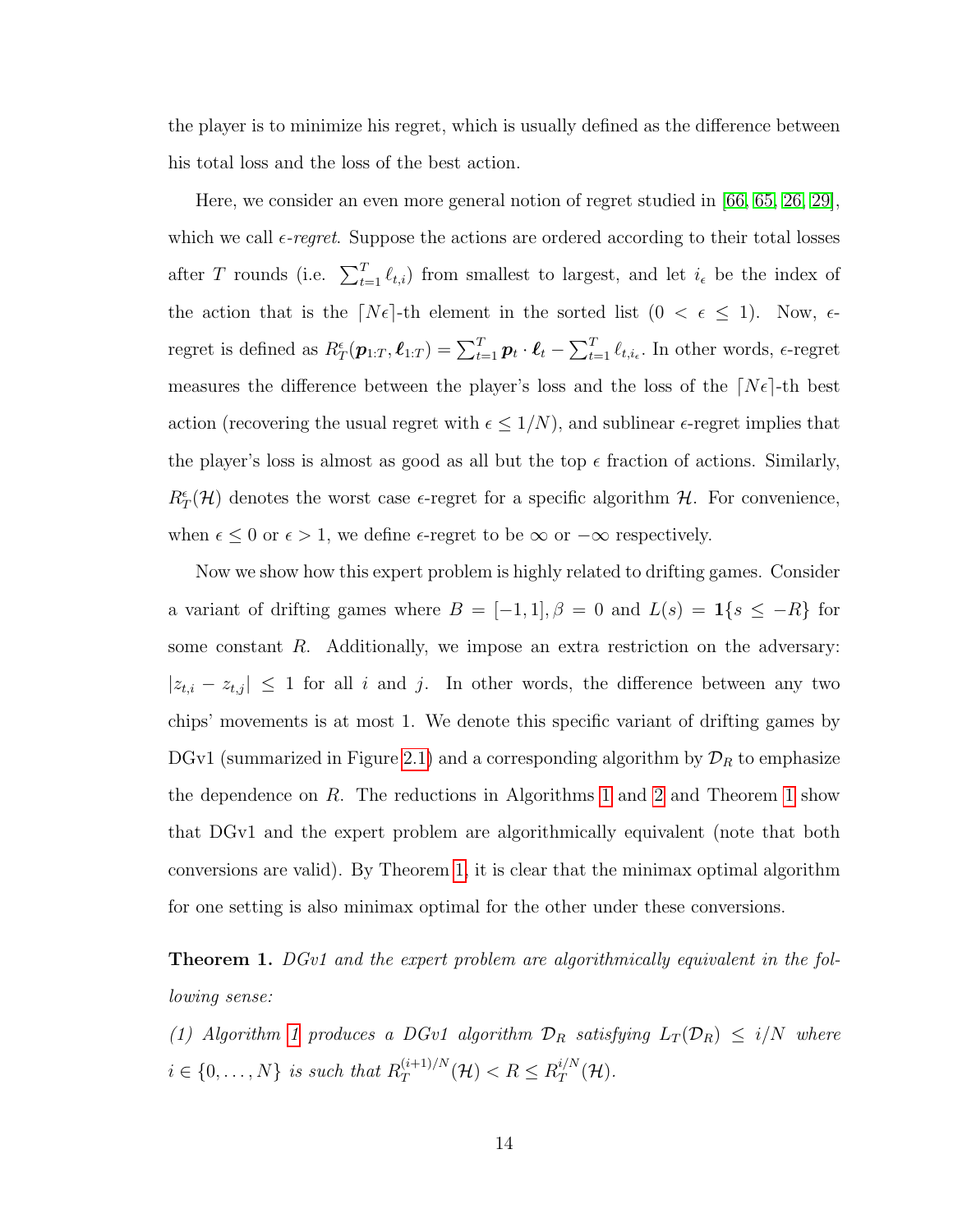<span id="page-27-0"></span>DGv1 Given: a loss function  $L(s) = \mathbf{1}\{s \leq -R\}$ . For  $t = 1, \ldots, T$ : 1. The player chooses a distribution  $p_t$  over N chips. 2. The adversary decides the movement of each chip  $z_{t,i} \in [-1,1]$  subject to  $p_t \cdot z_t \geq 0$  and  $|z_{t,i} - z_{t,j}| \leq 1$  for all i and j. The player suffers loss  $\sum_{i=1}^{N} L(\sum_{t=1}^{T} z_{t,i}).$ 

Figure 2.1: Protocol for a drifting game variant DGv1

<span id="page-27-1"></span>

| <b>Algorithm 1</b> Conversion of an Expert Algorithm H to a DGv1 Algorithm $\mathcal{D}_R$ |  |  |  |  |  |
|--------------------------------------------------------------------------------------------|--|--|--|--|--|
| <b>Input:</b> An Expert Algorithm $H$                                                      |  |  |  |  |  |
| 1: for $t = 1$ to T do                                                                     |  |  |  |  |  |
| Query H: $p_t = H(\ell_{1:t-1}).$<br>2:                                                    |  |  |  |  |  |
| Set: $\mathcal{D}_R(\boldsymbol{z}_{1:t-1}) = \boldsymbol{p}_t$ .<br>3:                    |  |  |  |  |  |
| Receive movements $z_t$ from the adversary.<br>4:                                          |  |  |  |  |  |
| Set: $\ell_{t,i} = z_{t,i} - \min_i z_{t,i}, \ \forall i.$<br>5:                           |  |  |  |  |  |
| $6:$ end for                                                                               |  |  |  |  |  |
|                                                                                            |  |  |  |  |  |

(2) Algorithm [2](#page-28-1) produces an expert algorithm  $H$  with  $R^{\epsilon}_{T}(\mathcal{H}) < R$  for any R such that  $L_T(\mathcal{D}_R) < \epsilon$ .

Proof. We first show that both conversions are valid. In Algorithm [1,](#page-27-1) it is clear that  $\ell_{t,i} \geq 0$ . Also,  $\ell_{t,i} \leq 1$  is guaranteed due to the extra restriction of DGv1. For Algorithm [2,](#page-28-1)  $z_{t,i}$  lies in  $B = [-1, 1]$  since  $\ell_{t,i} \in [0, 1]$ , and direct computation shows  $\mathbf{p}_t \cdot \mathbf{z}_t = 0 \ge \beta (= 0)$  and  $|z_{t,i} - z_{t,j}| = |\ell_{t,i} - \ell_{t,j}| \le 1$  for all i and j.

(1) For any choices of  $z_t$ , we have

$$
\sum_{i=1}^{N} L(s_{T,i}) = \sum_{i=1}^{N} L\left(\sum_{t=1}^{N} z_{t,i}\right) \leq \sum_{i=1}^{N} L\left(\sum_{t=1}^{N} (z_{t,i} - \mathbf{p}_t \cdot \mathbf{z}_t)\right),
$$

where the inequality holds since  $p_t \cdot z_t$  is required to be nonnegative and L is a nonincreasing function. By Algorithm [1,](#page-27-1)  $z_{t,i} - \boldsymbol{p}_t \cdot \boldsymbol{z}_t$  is equal to  $\ell_{t,i} - \boldsymbol{p}_t \cdot \boldsymbol{\ell}_t$ , leading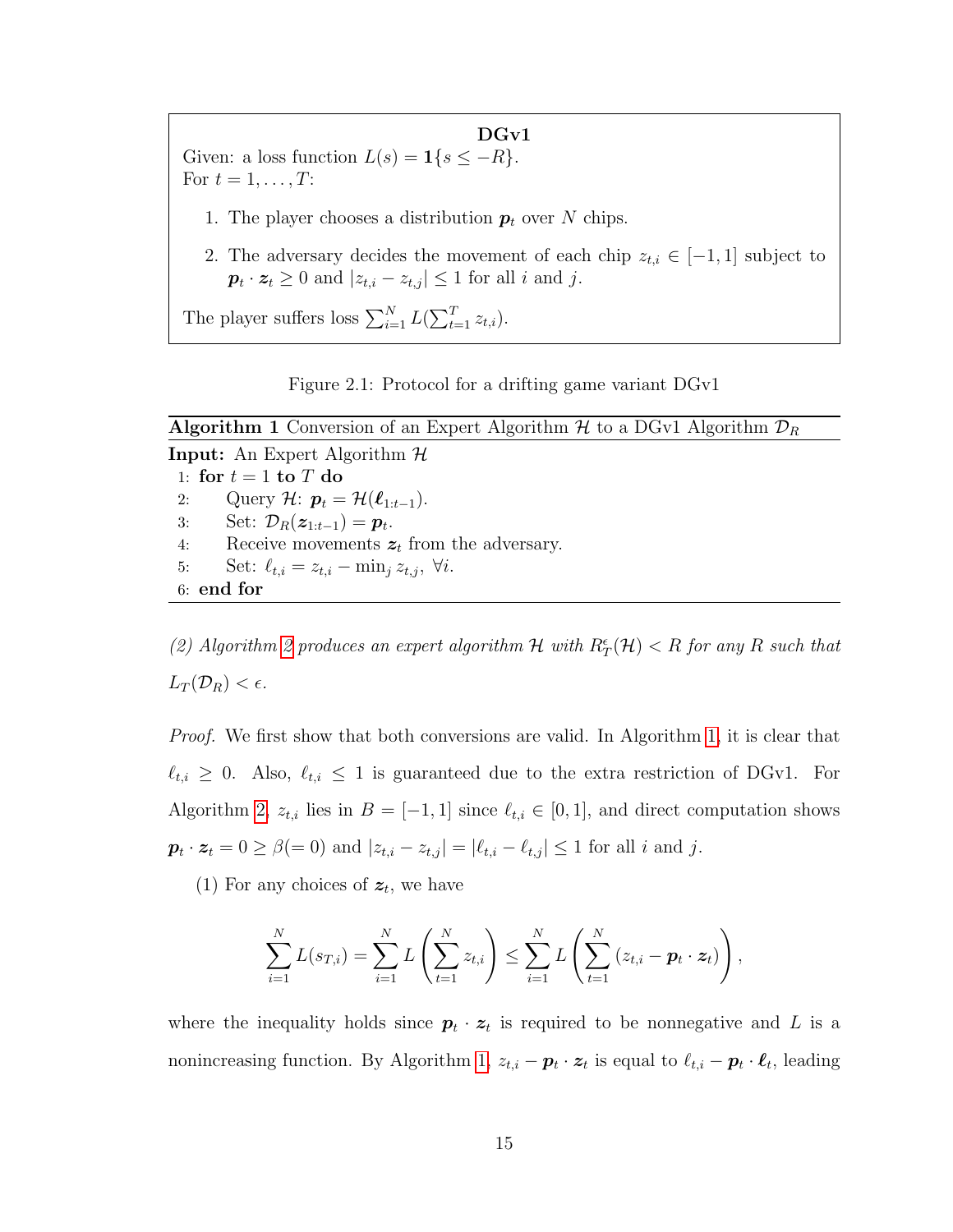<span id="page-28-1"></span>Algorithm 2 Conversion of a DGv1 Algorithm  $\mathcal{D}_R$  to an Expert Algorithm  $\mathcal{H}$ 

**Input:** A DGv1 Algorithm  $\mathcal{D}_R$ 1: for  $t = 1$  to  $T$  do 2: Query  $\mathcal{D}_R$ :  $\mathbf{p}_t = \mathcal{D}_R(\mathbf{z}_{1:t-1})$ . 3: Set:  $\mathcal{H}(\boldsymbol{\ell}_{1:t-1}) = \boldsymbol{p}_t$ . 4: Receive losses  $\ell_t$  from the adversary. 5: Set:  $z_{t,i} = \ell_{t,i} - \boldsymbol{p}_t \cdot \boldsymbol{\ell}_t, \ \forall i.$ 

6: end for

to

$$
\sum_{i=1}^N L(s_{T,i}) \leq \sum_{i=1}^N L\left(\sum_{t=1}^N \left(\ell_{t,i} - \boldsymbol{p}_t \cdot \boldsymbol{\ell}_t\right)\right) = \sum_{i=1}^N \boldsymbol{1} \left\{ R \leq \sum_{t=1}^N \left(\boldsymbol{p}_t \cdot \boldsymbol{\ell}_t - \ell_{t,i}\right)\right\}.
$$

Since  $R_T^{(i+1)/N}$  $T^{(i+1)/N}(\mathcal{H}) < R \leq R_T^{i/N}$  $t_T^{i/N}(\mathcal{H})$ , we must have  $\sum_{t=1}^{N} (\boldsymbol{p}_t \cdot \boldsymbol{\ell}_t - \ell_{t,j}) < R$  except for the best *i* actions, which means  $\sum_{i=1}^{N} L(s_{T,i}) \leq i$ . This holds for any choices of  $z_t$ , so  $L_T(\mathcal{D}_R) \leq i/N$ .

(2) By Algorithm [2](#page-28-1) and the condition  $L_T(D_R) < \epsilon$ , we have

$$
\frac{1}{N} \sum_{i=1}^{N} \mathbf{1} \left\{ R \leq \sum_{t=1}^{N} \left( \boldsymbol{p}_{t} \cdot \boldsymbol{\ell}_{t} - \ell_{t,i} \right) \right\} = \frac{1}{N} \sum_{i=1}^{N} L(s_{T,i}) \leq L_{T}(D_{R}) < \epsilon,
$$

which means there are at most  $\lceil N\epsilon \rceil - 1$  actions satisfying  $R \leq \sum_{t=1}^{N} (p_t \cdot \ell_t - \ell_{t,i}),$ and thus  $\sum_{t=1}^{N} (\boldsymbol{p}_t \cdot \boldsymbol{\ell}_t - \ell_{t,i_\epsilon}) < R$ . Since this holds for any choices of  $\boldsymbol{\ell}_t$ , we have  $R^{\epsilon}_T(\mathcal{H}) < R.$  $\Box$ 

#### <span id="page-28-0"></span>2.1.3 Relaxations

From now on we only focus on the direction of converting a drifting game algorithm into an expert algorithm. In order to derive a minimax expert algorithm, Theorem [1](#page-26-0) tells us it suffices to derive minimax DGv1 algorithms. Exact minimax analysis is usually difficult, and appropriate relaxations seem to be necessary. To make use of the existing analysis for standard drifting games, the first obvious relaxation is to drop the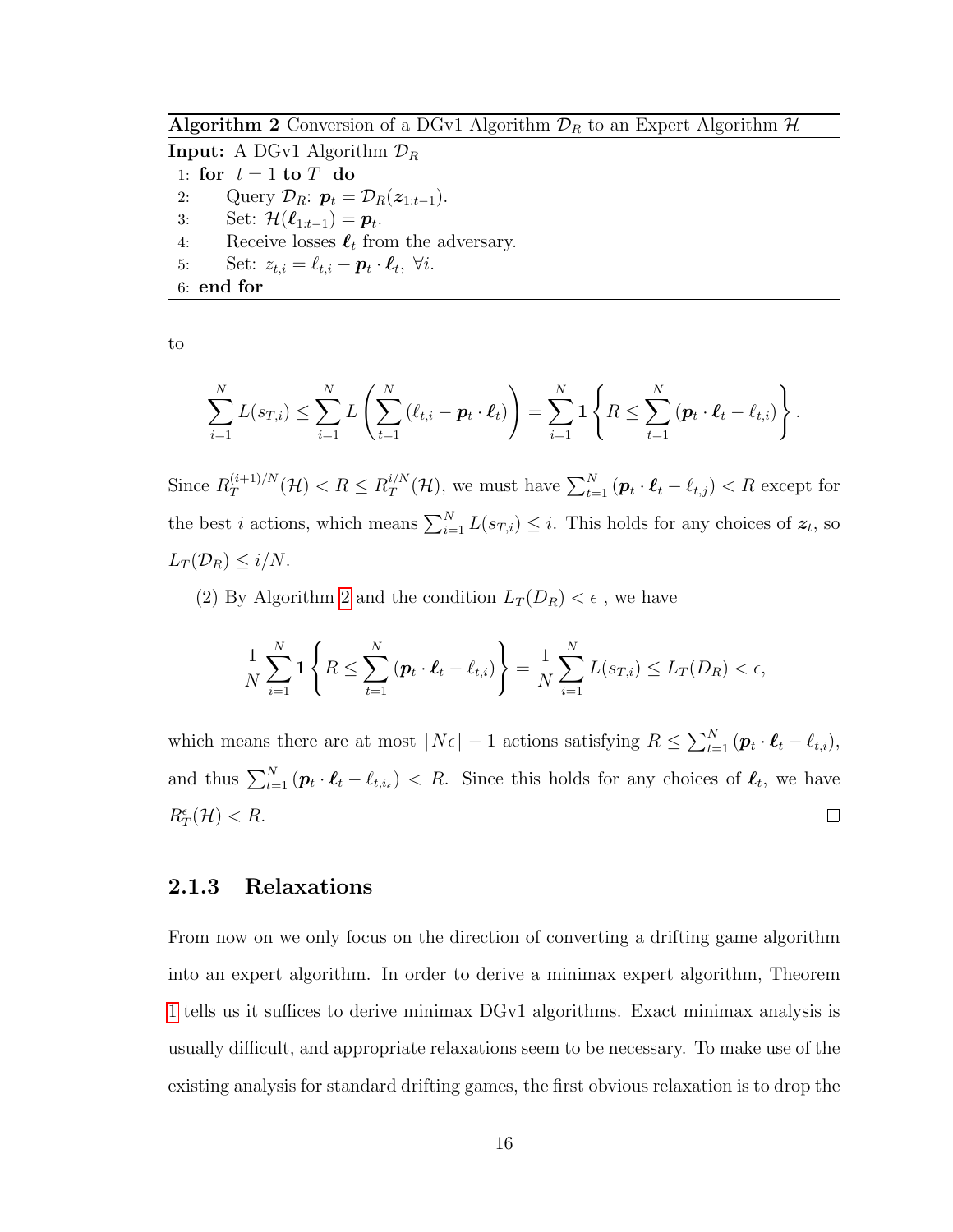additional restriction in DGv1, that is,  $|z_{t,i} - z_{t,j}| \leq 1$  for all i and j. Doing this will lead to the exact setting discussed in [\[83\]](#page-179-1) where a near optimal strategy is proposed using the recipe in Eq. [\(2.1\)](#page-24-0). It turns out that this relaxation is reasonable and does not give too much more power to the adversary. To see this, first recall that results from [\[83\]](#page-179-1), written in our notation, state that  $\min_{\mathcal{D}_R} L_T(\mathcal{D}_R) \leq \frac{1}{2^2}$  $\frac{1}{2^T}\sum_{j=0}^{\frac{T-R}{2}}\binom{T+1}{j}$  $j^{+1}$ ), which, by Hoeffding's inequality, is upper bounded by  $2 \exp \left(-\frac{(R+1)^2}{2(T+1)}\right)$ . Second, statement (2) in Theorem [1](#page-26-0) clearly remains valid if the input of Algorithm [2](#page-28-1) is a drifting game algorithm for this relaxed version of DGv1. Therefore, by setting  $\epsilon > 2 \exp \left(-\frac{(R+1)^2}{2(T+1)}\right)$ and solving for R, we have  $R^{\epsilon}_{T}(\mathcal{H}) \leq O\left(\sqrt{T \ln(\frac{1}{\epsilon}})\right)$ , which is the known optimal regret rate for the expert problem, showing that we lose little due to this relaxation.

However, the algorithm proposed in [\[83\]](#page-179-1) is not computationally efficient since the potential functions  $\Phi_t(s)$  do not have closed forms. To get around this, we would want the minimax expression in Eq.  $(2.1)$  to be easily solved, just like the case when  $B = \{-1, 1\}$ . It turns out that convexity would allow us to treat  $B = [-1, 1]$  almost as  $B = \{-1, 1\}$ . Specifically, if each  $\Phi_t(s)$  is a convex function of s, then due to the fact that the maximum of a convex function is always realized at the boundary of a compact region, we have

<span id="page-29-0"></span>
$$
\min_{w \in \mathbb{R}_+} \max_{z \in [-1,1]} \left( \Phi_t(s+z) + wz \right) = \min_{w \in \mathbb{R}_+} \max_{z \in \{-1,1\}} \left( \Phi_t(s+z) + wz \right) = \frac{\Phi_t(s-1) + \Phi_t(s+1)}{2},\tag{2.3}
$$

with  $w = (\Phi_t(s-1) - \Phi_t(s+1))/2$  realizing the minimum. Since the 0-1 loss function  $L(s)$  is not convex, this motivates us to find a convex surrogate of  $L(s)$ . Fortunately, relaxing the equality constraints in Eq. [\(2.1\)](#page-24-0) does not affect the key property of Eq. [\(2.2\)](#page-25-1) as we will show in the proof of Theorem [2.](#page-30-0) "Compiling out" the input of Algorithm [2,](#page-28-1) we thus have our general recipe (Algorithm [3\)](#page-30-1) for designing expert algorithms with the following regret guarantee.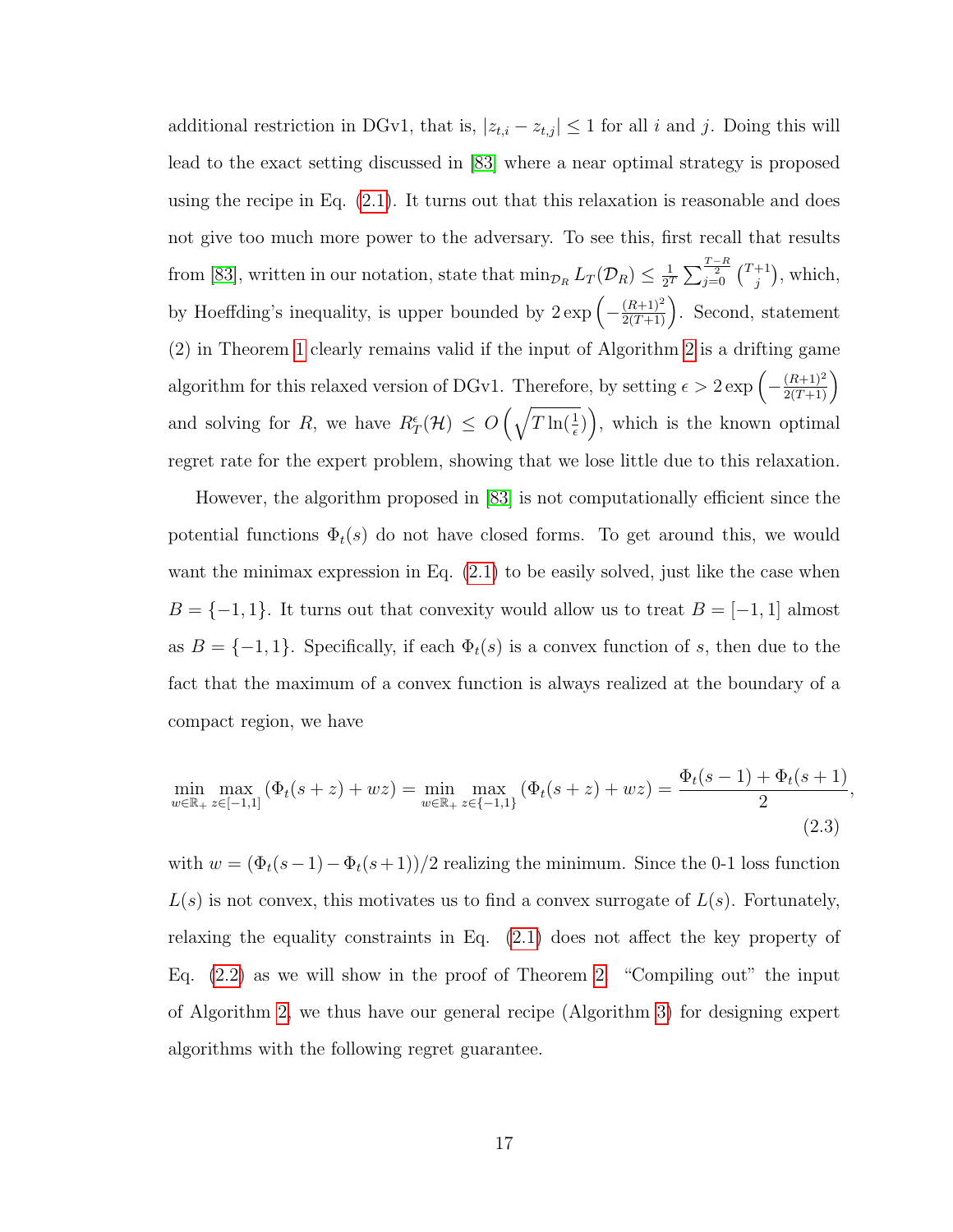<span id="page-30-1"></span>Algorithm 3 A General Expert Algorithm  $H$ 

**Input:** A convex, nonincreasing, nonnegative function  $\Phi_T(s)$ . 1: for  $t = T$  to 1 do 2: Find a convex function  $\Phi_{t-1}(s)$  s.t.  $\forall s$ , 3:  $\Phi_t(s-1) + \Phi_t(s+1) \leq 2\Phi_{t-1}(s)$ . 4: end for 5: Set:  $s_0 = 0$ . 6: for  $t = 1$  to T do 7: Set:  $\mathcal{H}(\ell_{1:t-1}) = p_t$  s.t.  $p_{t,i} \propto \Phi_t(s_{t-1,i} - 1) - \Phi_t(s_{t-1,i} + 1).$ 8: Receive losses  $\ell_t$  and set  $s_{t,i} = s_{t-1,i} + \ell_{t,i} - \mathbf{p}_t \cdot \mathbf{\ell}_t$ ,  $\forall i$ . 9: end for

<span id="page-30-0"></span>**Theorem 2.** For Algorithm [3,](#page-30-1) if R and  $\epsilon$  are such that  $\Phi_0(0) < \epsilon$  and  $\Phi_T(s) \geq 1\{s \leq$  $-R\}$  for all  $s \in \mathbb{R}$ , then  $R^{\epsilon}_{T}(\mathcal{H}) < R$ .

Proof. It suffices to show that Eq. [\(2.2\)](#page-25-1) holds so that the theorem follows by a direct application of statement (2) of Theorem [1.](#page-26-0) Let

$$
w_{t,i} = (\Phi_t(s_{t-1,i} - 1) - \Phi_t(s_{t-1,i} + 1))/2.
$$

Then we have

$$
\sum_{i} \Phi_t(s_{t,i}) \le \sum_{i} \left( \Phi_t(s_{t-1,i} + z_{t,i}) + w_{t,i} z_{t,i} \right)
$$

since  $p_{t,i} \propto w_{t,i}$  and  $\boldsymbol{p}_t \cdot \boldsymbol{z}_t \geq 0$ . On the other hand, by Eq. [\(2.3\)](#page-29-0), we have

$$
\Phi_t(s_{t-1,i} + z_{t,i}) + w_{t,i} z_{t,i} \le \min_{w \in \mathbb{R}_+} \max_{z \in [-1,1]} (\Phi_t(s_{t-1,i} + z) + wz)
$$
  
= 
$$
\frac{1}{2} (\Phi_t(s_{t-1,i} - 1) + \Phi_t(s_{t-1,i} + 1)),
$$

which is at most  $\Phi_{t-1}(s_{t-1,i})$  by Algorithm [3.](#page-30-1) This shows  $\sum_i \Phi_t(s_{t,i}) \leq \sum_i \Phi_{t-1}(s_{t-1,i})$ and Eq. [\(2.2\)](#page-25-1) follows.  $\Box$ 

Theorem 2 tells us that if solving  $\Phi_0(0) < \epsilon$  for R gives  $R > R$  for some value R, then the regret of Algorithm [3](#page-30-1) is less than any value that is greater than  $\underline{R}$ , meaning the regret is at most R.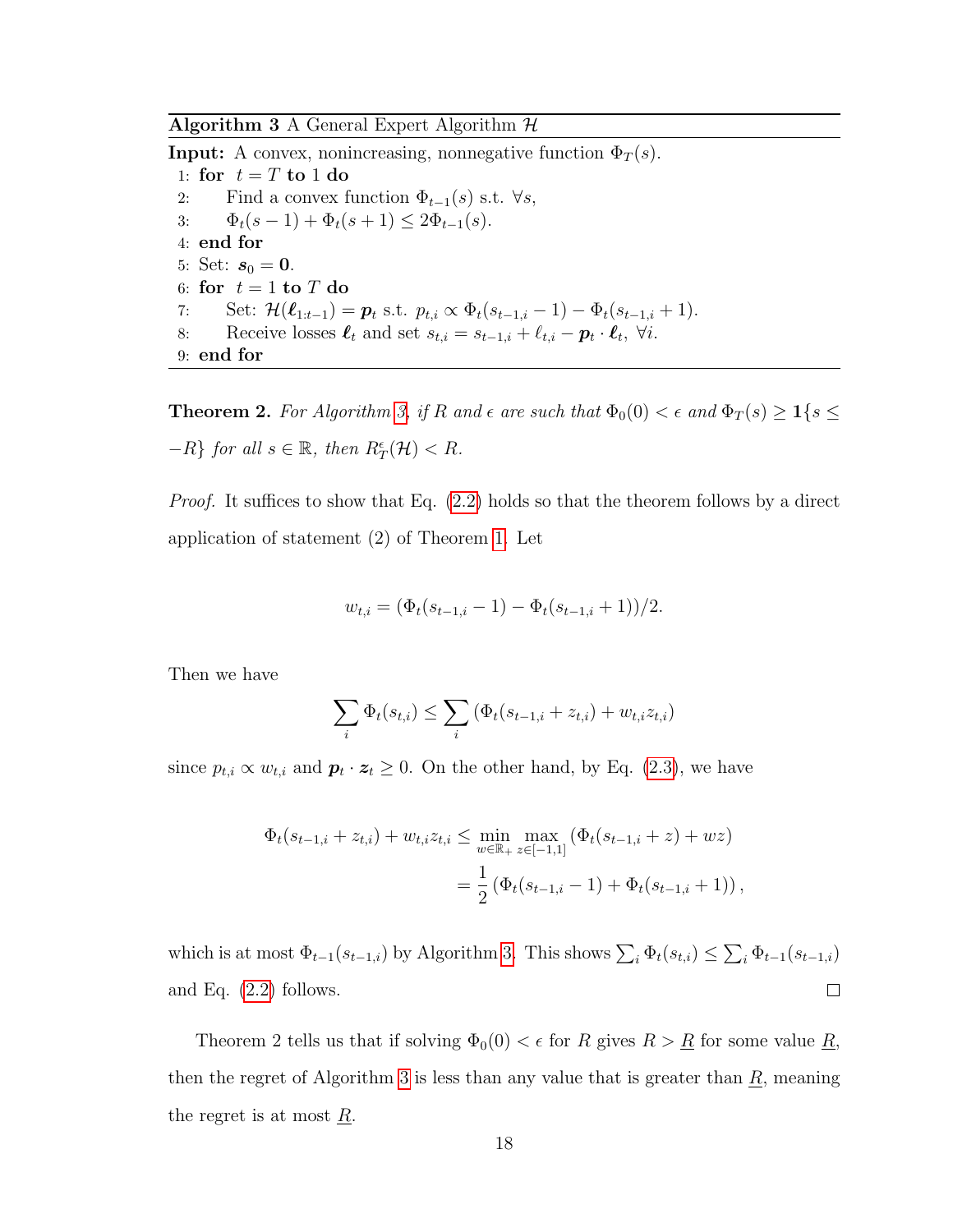|                               | EXP                   | $2$ -norm                                | NormalHedge.DT                                        | NormalHedge                                                                                             |
|-------------------------------|-----------------------|------------------------------------------|-------------------------------------------------------|---------------------------------------------------------------------------------------------------------|
| $\Phi_T(s)$                   | $e^{-\eta(s+R)}$      | $a[s]^2$                                 | $\sqrt{e^{[s]^2/3T}}$                                 | N/A                                                                                                     |
| $p_{t,i} \propto$             | $e^{-\eta s_{t-1,i}}$ | $[s_{t-1,i}-1]^2$<br>$- [s_{t-1,i}+1]^2$ | $e^{[s_{t-1,i}-1]^2/3t}$<br>$-e^{[s_{t-1,i}+1]^2/3t}$ | $- [s_{t-1,i}]_- e^{[s_{t-1,i}]_-^2/c}$ ( <i>c</i> is<br>s.t. $\sum_{i} e^{[s_{t-1,i}]_{-}^{2}/c} = Ne$ |
| $R_T^{\epsilon}(\mathcal{H})$ | $T \ln \frac{1}{2}$   |                                          | $T\ln\frac{\ln T}{T}$                                 | $T\ln\frac{1}{\epsilon}+\ln^2 N$                                                                        |
| Adaptive?                     | N0                    | Yes                                      | Yes                                                   | Yes                                                                                                     |

<span id="page-31-1"></span>Table 2.1: Different potential based algorithms and comparisons with NormalHedge

#### <span id="page-31-0"></span>2.1.4 Designing Potentials and Algorithms

Now we are ready to recover existing algorithms and develop new ones by choosing an appropriate potential  $\Phi_T(s)$  as Algorithm [3](#page-30-1) suggests. We will discuss three different algorithms below, and summarize these examples in Table [2.1.](#page-31-1)

Exponential Weights (EXP) Algorithm. Exponential loss is an obvious choice for  $\Phi_T(s)$  as it has been widely used as the convex surrogate of the 0-1 loss function in the literature. It turns out that this will lead to the well-known exponential weights algorithm [\[38,](#page-176-0) [39\]](#page-176-1). Specifically, we pick  $\Phi_T(s)$  to be  $\exp(-\eta(s+R))$  which exactly upper bounds  $1\{s \leq -R\}$ . To compute  $\Phi_t(s)$  for  $t \leq T$ , we simply let  $\Phi_t(s-1) + \Phi_t(s+1) \leq 2\Phi_{t-1}(s)$  hold with equality. Indeed, direct computations show that all  $\Phi_t(s)$  share a similar form:  $\Phi_t(s) = \left(\frac{e^{\eta}+e^{-\eta}}{2}\right)^{\eta}$  $\left(\frac{-e^{-\eta}}{2}\right)^{T-t} \cdot \exp(-\eta(s+R)).$ Therefore, according to Algorithm [3,](#page-30-1) the player's strategy is to set

$$
p_{t,i} \propto \Phi_t(s_{t-1,i}-1) - \Phi_t(s_{t-1,i}+1) \propto \exp(-\eta s_{t-1,i}),
$$

which is exactly the same as EXP (note that  $R$  becomes irrelevant after normalization). To derive regret bounds, it suffices to require  $\Phi_0(0) < \epsilon$ , which is equivalent to  $R > \frac{1}{\eta} \left( \ln(\frac{1}{\epsilon}) + T \ln \frac{e^{\eta} + e^{-\eta}}{2} \right)$  $\left(\frac{e^{-\eta}}{2}\right)$ . By Theorem [2](#page-30-0) and Hoeffding's lemma (see [\[22,](#page-174-0) Lemma A.1]), we thus know  $R^{\epsilon}_{T}(\mathcal{H}) \leq \frac{1}{n}$  $\frac{1}{\eta} \ln \left( \frac{1}{\epsilon} \right)$  $\left(\frac{1}{\epsilon}\right)+\frac{T\eta}{2}=\sqrt{2T\ln\left(\frac{1}{\epsilon}\right)}$  $(\frac{1}{\epsilon})$  where the last step is by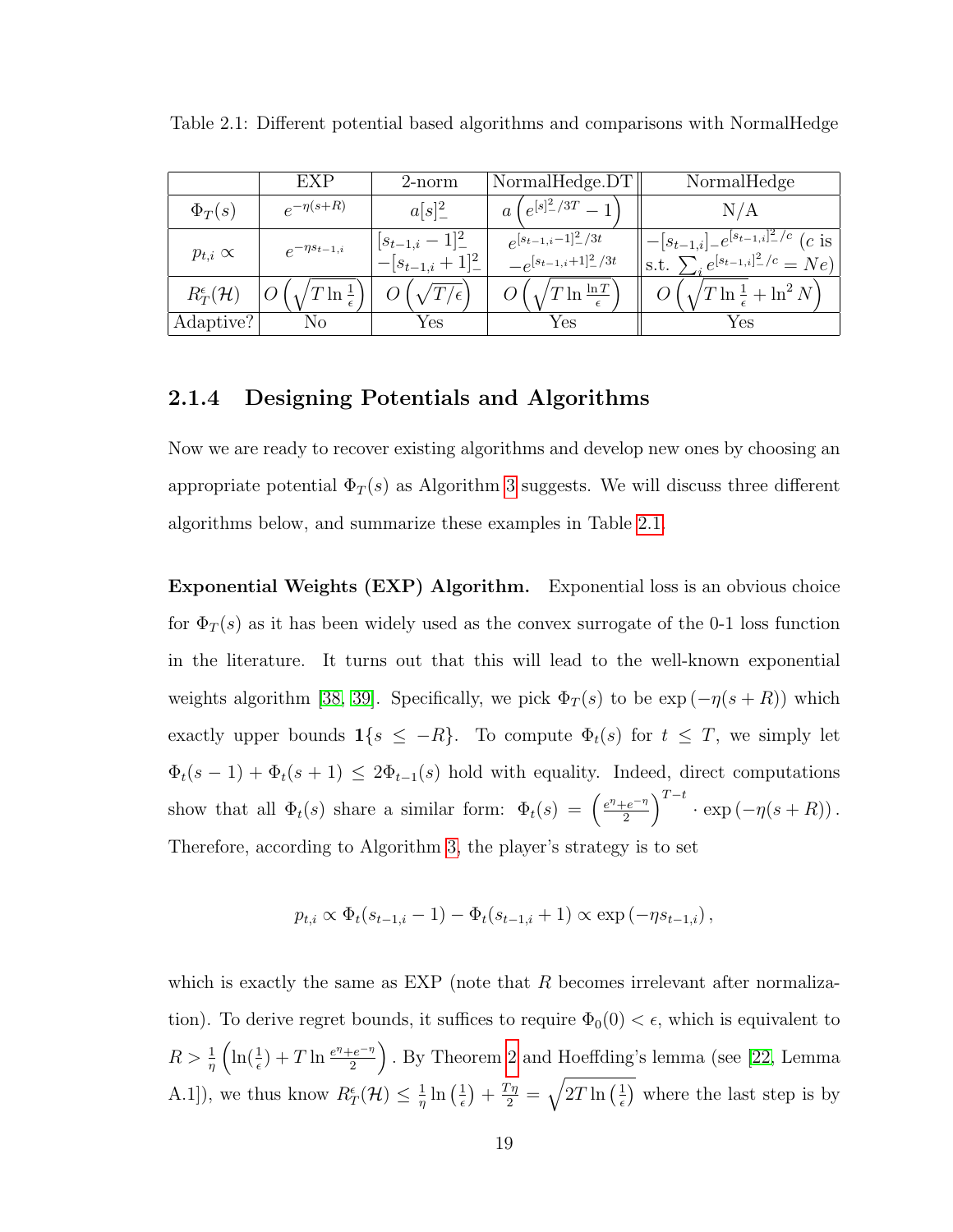optimally tuning  $\eta$  to be  $\sqrt{2(\ln \frac{1}{\epsilon})/T}$ . Note that this algorithm is not adaptive in the sense that it requires knowledge of T and  $\epsilon$  to set the parameter  $\eta$ .

We have thus recovered the well-known exponential weights algorithm and given a new analysis using the drifting-games framework. More importantly, as in [\[91\]](#page-179-0), this derivation may shed light on why this algorithm works and where it comes from, namely, a minimax analysis followed by a series of relaxations, starting from a reasonable surrogate of the 0-1 loss function.

**2-norm Algorithm.** We next move on to another simple convex surrogate:  $\Phi_T(s) = a[s]^2 \geq 1\{s \leq -1/$ √  $\overline{a}$ , where a is some positive constant and  $[s]_ = \min\{0, s\}$  represents a truncating operation. The following lemma shows that  $\Phi_t(s)$  can also be simply described.

<span id="page-32-0"></span>**Lemma 1.** If  $a > 0$ , then  $\Phi_t(s) = a([s]^2 + T - t)$  satisfies  $\Phi_t(s-1) + \Phi_t(s+1) \leq$  $2\Phi_{t-1}(s)$ .

*Proof.* It suffices to show  $[s-1]^2 + [s+1]^2 \le 2[s]^2 + 2$ . When  $s \ge 0$ , we have

$$
[s-1]_-^2 + [s+1]_-^2 = [s-1]_-^2 \le 1 < 2 = 2[s]_-^2 + 2.
$$

When  $s < 0$ , we also have

$$
[s-1]_-^2 + [s+1]_-^2 \le (s-1)^2 + (s+1)^2 = 2s^2 + 2 = 2[s]_-^2 + 2,
$$

 $\Box$ 

completing the proof.

Thus, Algorithm 3 can again be applied. The resulting algorithm is extremely concise:

$$
p_{t,i} \propto \Phi_t(s_{t-1,i}-1) - \Phi_t(s_{t-1,i}+1) \propto [s_{t-1,i}-1]_-^2 - [s_{t-1,i}+1]_-^2.
$$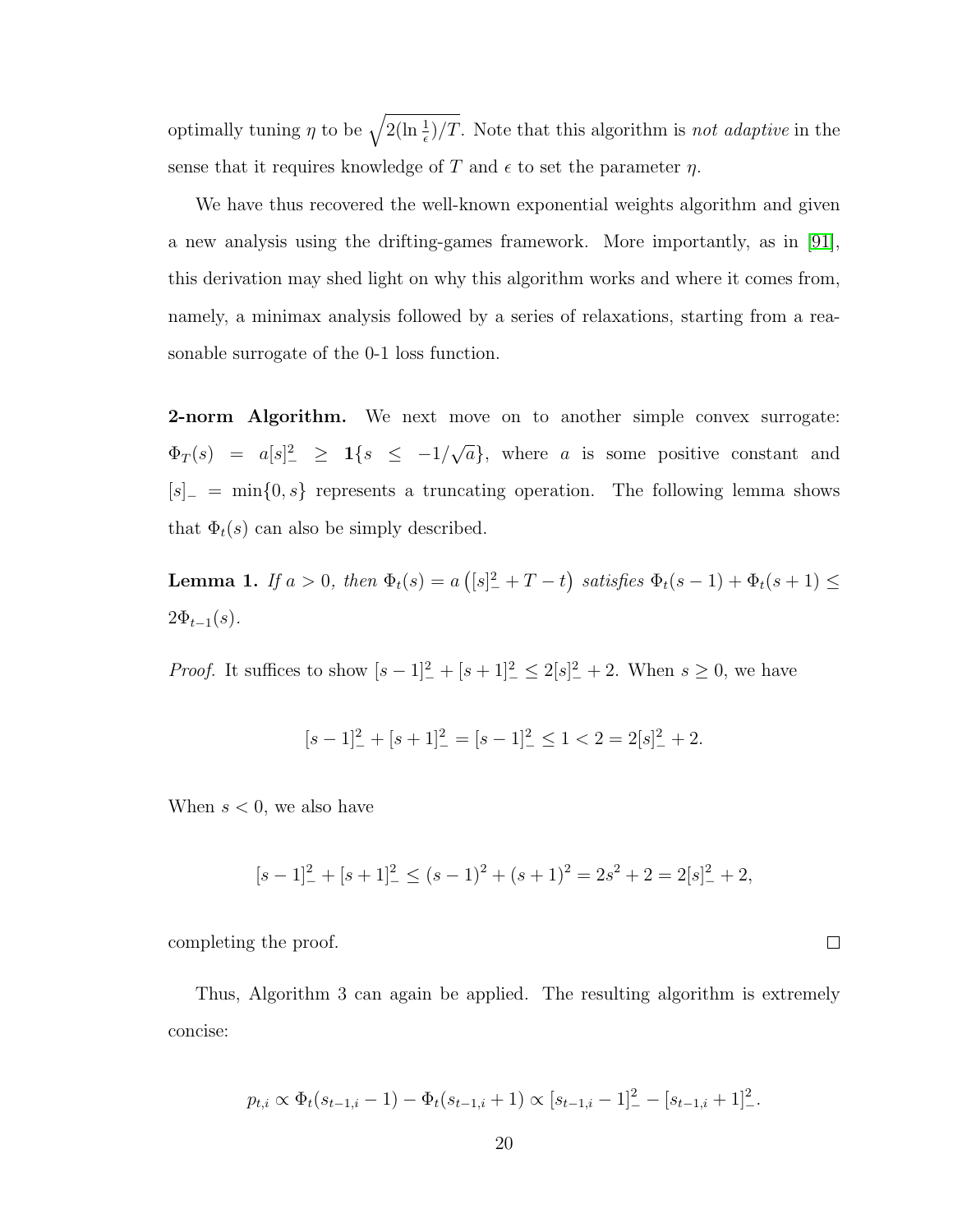We call this the "2-norm" algorithm since it resembles the  $p$ -norm algorithm [\[22\]](#page-174-0) when  $p = 2$ . The difference is that the *p*-norm algorithm sets the weights proportional to the derivative of potentials, instead of the difference of them as we are doing here. A somewhat surprising property of this algorithm is that it is totally adaptive and parameter-free (since a disappears under normalization), a property that we usually do not expect to obtain from a minimax analysis. Direct application of Theorem [2](#page-30-0)  $(\Phi_0(0) = aT < \epsilon \Leftrightarrow 1)$  $\sqrt{a} > \sqrt{T/\epsilon}$  shows that its regret achieves the optimal dependence on the horizon T.

**Corollary [1](#page-32-0).** Algorithm [3](#page-30-1) with potential  $\Phi_t(s)$  defined in Lemma 1 produces an expert algorithm H such that  $R^{\epsilon}_T(\mathcal{H}) \leq \sqrt{T/\epsilon}$  simultaneously for all T and  $\epsilon$ .

NormalHedge.DT. The regret for the 2-norm algorithm does not have the optimal dependence on  $\epsilon$ . An obvious follow-up question would be whether it is possible to derive an adaptive algorithm that achieves the optimal rate  $O(\sqrt{T \ln(1/\epsilon)})$  simultaneously for all T and  $\epsilon$  using our framework. An even deeper question is: instead of choosing convex surrogates in a seemingly arbitrary way, is there a more natural way to find the *right* choice of  $\Phi_T(s)$ ?

To answer these questions, we recall that the reason why the 2-norm algorithm can get rid of the dependence on  $\epsilon$  is that  $\epsilon$  appears merely in the multiplicative constant a that does not play a role after normalization. This motivates us to let  $\Phi_T(s)$  in the form of  $\epsilon F(s)$  for some  $F(s)$ . On the other hand, from Theorem [2,](#page-30-0) we also want  $\epsilon F(s)$  to upper bound the 0-1 loss function  $1\{s \leq -\sqrt{dT \ln(1/\epsilon)}\}\$  for some constant d. Taken together, this is telling us that the right choice of  $F(s)$  should be of the form  $\Theta(\exp(s^2/T))$  (similar potential was also proposed in recent work [\[79,](#page-179-2) [87\]](#page-179-3) for a different setting). Of course we still need to refine it to satisfy the monotonicity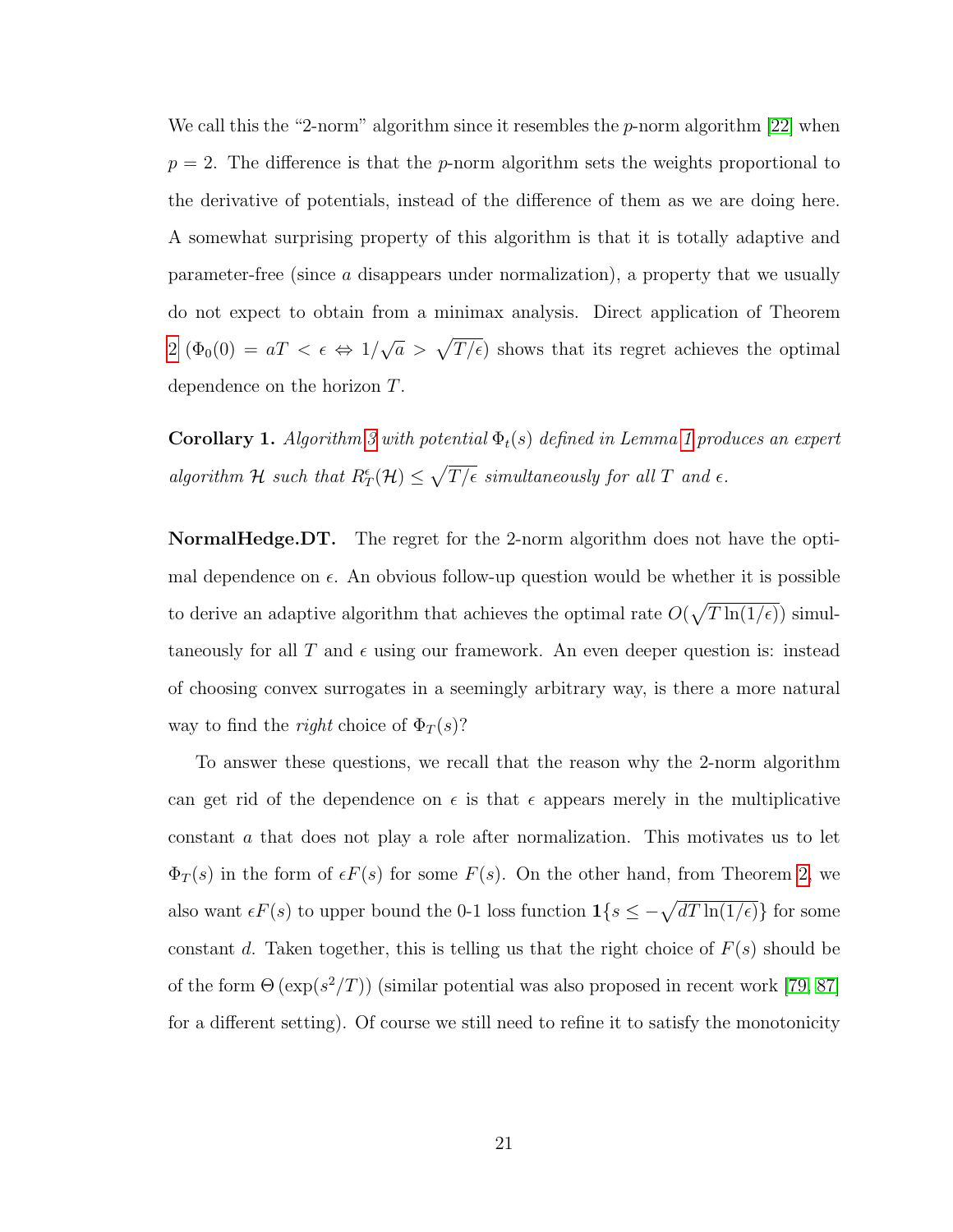and other properties. We define  $\Phi_T(s)$  formally and more generally as:

$$
\Phi_T(s) = a\left(\exp\left(\frac{[s]^2}{dT}\right) - 1\right) \ge 1\left\{s \le -\sqrt{dT\ln\left(\frac{1}{a} + 1\right)}\right\},\,
$$

where  $a$  and  $d$  are some positive constants. This time it is more involved to figure out what other  $\Phi_t(s)$  should be. The following lemma addresses this issue (proof deferred to Appendix [A.1\)](#page-143-1).

<span id="page-34-0"></span>**Lemma 2.** If  $b_t = 1 - \frac{1}{2}$  $\frac{1}{2}\sum_{\tau=t+1}^{T} (\exp\left(\frac{4}{d\tau}\right)-1), a > 0, d \geq 3 \text{ and } \Phi_t(s) =$  $a\left(\exp\left(\frac{[s]^2}{dt}\right) - b_t\right)$  (define  $\Phi_0(s) \equiv a(1-b_0)$ ), then we have  $\Phi_t(s-1) + \Phi_t(s+1) \leq$  $2\Phi_{t-1}(s)$  for all  $s \in \mathbb{R}$  and  $t = 2, \ldots, T$ . Moreover, Eq. [\(2.2\)](#page-25-1) still holds.

Note that even if  $\Phi_1(s-1) + \Phi_1(s+1) \leq 2\Phi_0(s)$  $\Phi_1(s-1) + \Phi_1(s+1) \leq 2\Phi_0(s)$  $\Phi_1(s-1) + \Phi_1(s+1) \leq 2\Phi_0(s)$  is not valid in general, Lemma 2 states that Eq. [\(2.2\)](#page-25-1) still holds. Thus Algorithm [3](#page-30-1) can indeed still be applied, leading to our new algorithm:

$$
p_{t,i} \propto \Phi_t(s_{t-1,i}-1) - \Phi_t(s_{t-1,i}+1) \propto \exp\left(\frac{[s_{t-1,i}-1]^2}{dt}\right) - \exp\left(\frac{[s_{t-1,i}+1]^2}{dt}\right).
$$

Here, d seems to be an extra parameter, but in fact, simply setting  $d = 3$  is good enough:

**Corollary [2](#page-34-0).** Algorithm [3](#page-30-1) with potential  $\Phi_t(s)$  defined in Lemma 2 and  $d = 3$  produces an expert algorithm  $H$  such that the following holds simultaneously for all T and  $\epsilon$ :

$$
R_T^{\epsilon}(\mathcal{H}) \leq \sqrt{3T \ln \left( \frac{1}{2\epsilon} \left( e^{4/3} - 1 \right) \left( \ln T + 1 \right) + 1 \right)} = O\left( \sqrt{T \ln \left( 1/\epsilon \right) + T \ln \ln T} \right).
$$

*Proof.* Recall that  $\Phi_T(s) \geq 1$   $\left\{ s \leq -\sqrt{dT \ln\left(\frac{1}{a}+1\right)} \right\}$ . So by setting  $\Phi_0(0) = a(1-\frac{1}{a})$  $b_0$  <  $\epsilon$  and applying Theorem [2,](#page-30-0) we arrive at

$$
R_T^{\epsilon}(\mathcal{H}) \le \sqrt{dT \ln\left(\frac{1-b_0}{\epsilon} + 1\right)}.
$$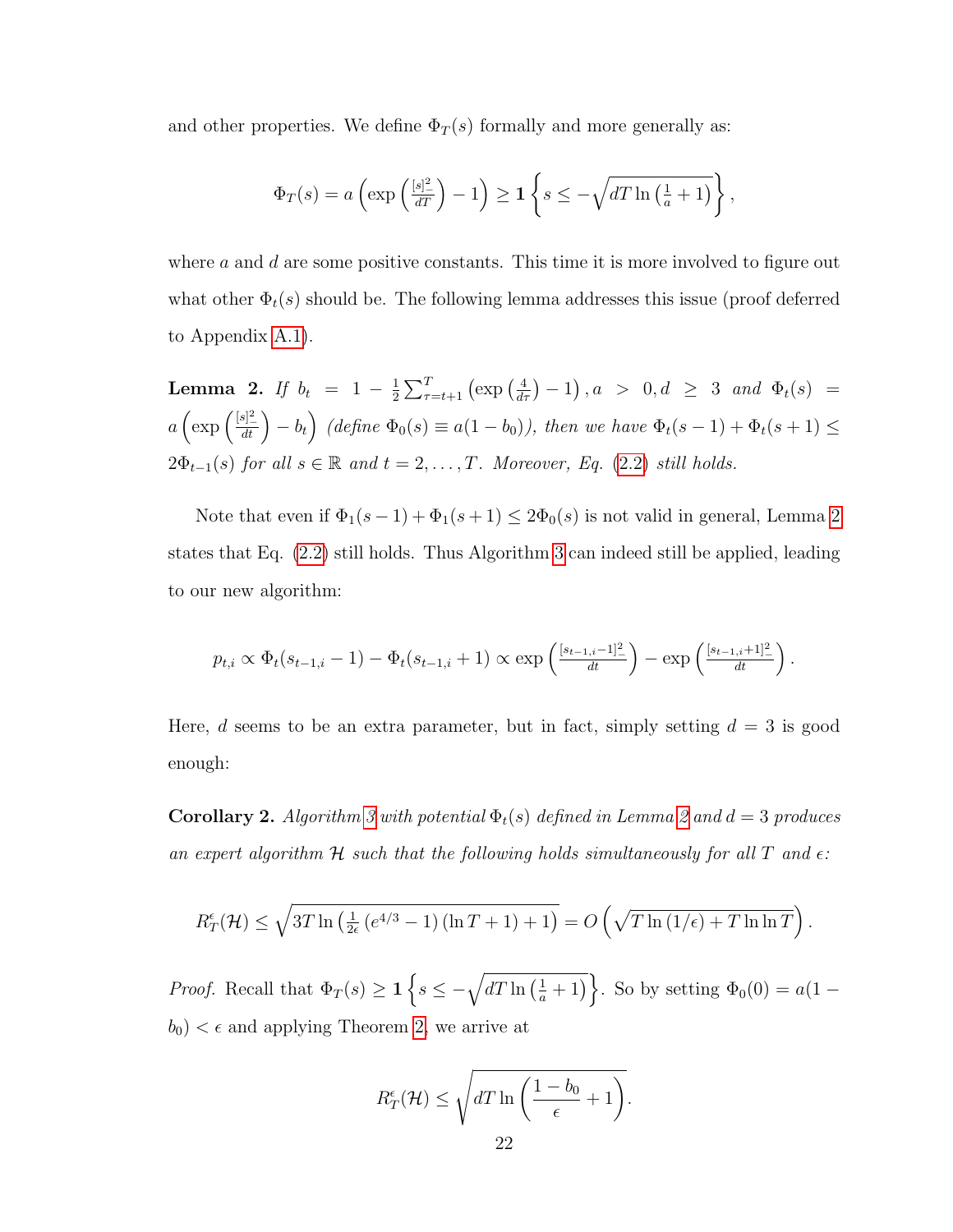It suffices to upper bound  $1-b_0$ , which, by definition, is  $\frac{1}{2}\sum_{t=1}^{T} (\exp(\frac{4}{dt}) - 1)$ . Since  $e^x - 1 \leq \frac{e^c - 1}{c}$  $\frac{-1}{c}x$  for any  $x \in [0, c]$ , we have

$$
\sum_{t=1}^{T} \left( \exp\left(\frac{4}{dt}\right) - 1 \right) \le (e^{4/d} - 1) \sum_{t=1}^{T} \frac{1}{t} \le (e^{4/d} - 1)(\ln T + 1).
$$

 $\Box$ 

Plugging  $d = 3$  gives the corollary.

We have thus proposed a parameter-free adaptive algorithm with optimal regret rate (ignoring the  $\ln \ln T$  term) using our drifting-games framework. In fact, our algorithm bears a striking similarity to NormalHedge [\[26\]](#page-175-1), the first algorithm that has this kind of adaptivity. We thus name our algorithm NormalHedge. $DT<sup>1</sup>$  $DT<sup>1</sup>$  $DT<sup>1</sup>$ . We include NormalHedge in Table [2.1](#page-31-1) for comparison. One can see that the main differences are: 1) On each round NormalHedge performs a numerical search to find out the right parameter used in the exponents; 2) NormalHedge uses the derivative of potentials as weights.

Compared to NormalHedge, the regret bound for NormalHedge.DT has no explicit dependence on N, but has a slightly worse dependence on T (indeed  $\ln \ln T$  is almost negligible). We emphasize other advantages of our algorithm over NormalHedge: 1) NormalHedge.DT is more computationally efficient especially when  $N$  is very large, since it does not need a numerical search for each round; 2) our analysis is arguably simpler and more intuitive than the one in  $[26]$ ; 3) as we will discuss in Section [2.1.6,](#page-37-0) NormalHedge.DT can be easily extended to deal with the more general online convex optimization problem where the number of actions is infinitely large, while it is not clear how to do that for NormalHedge by generalizing the analysis in [\[26\]](#page-175-1). Indeed, the extra dependence on the number of actions  $N$  for the regret of NormalHedge makes this generalization even seem impossible. Finally, we will later see that NormalHedge.DT outperforms NormalHedge in experiments. Despite the differences, it is

<span id="page-35-0"></span><sup>&</sup>lt;sup>1</sup> "DT" stands for discrete time.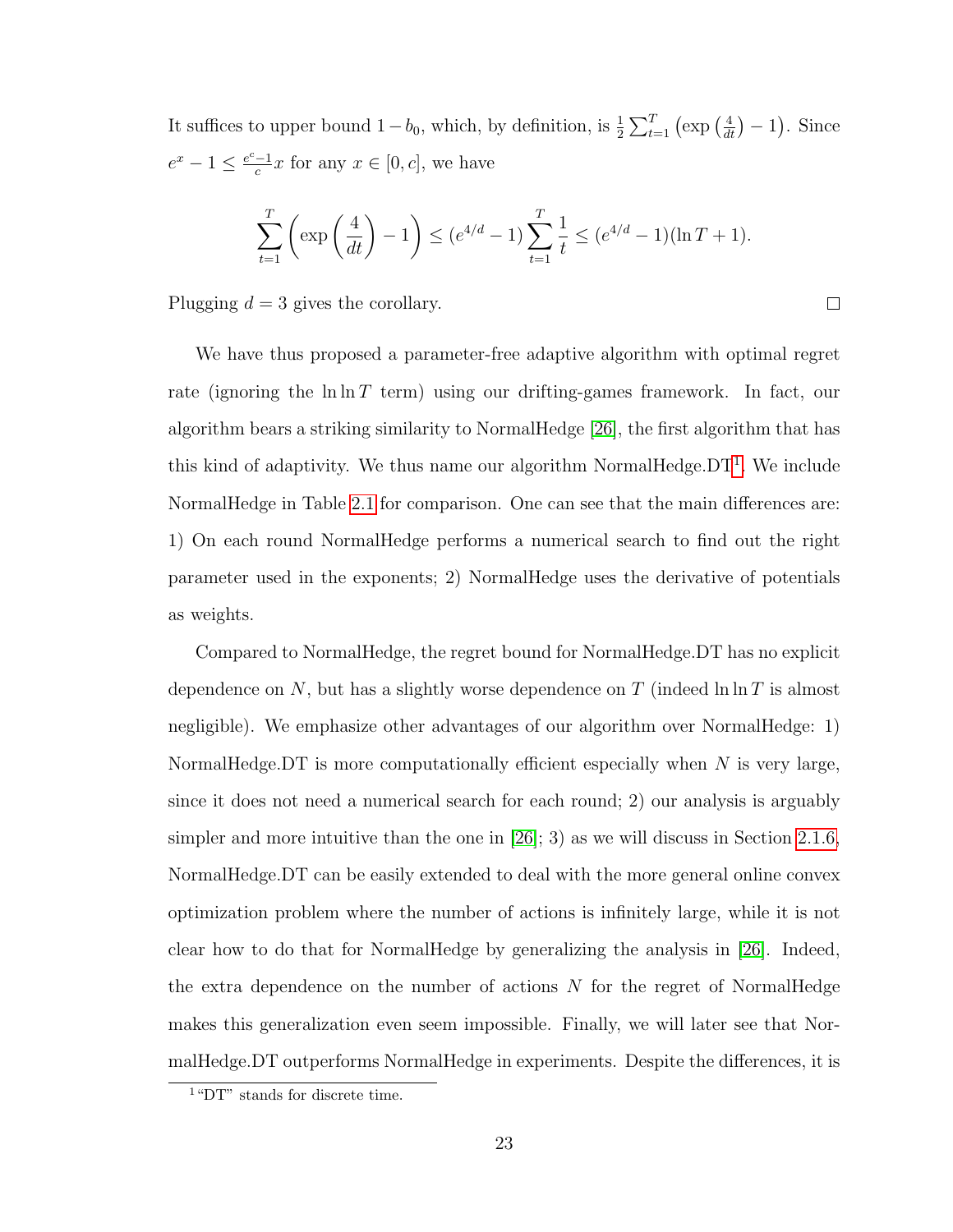worth noting that both algorithms assign zero weight to some actions on each round, an appealing property when  $N$  is huge.

## 2.1.5 High Probability Bounds

We briefly remark how our drifting-games framework also allows us to study high probability bounds without resorting to any concentration results. We consider a common variant of the expert problem: on each round, instead of choosing a distribution  $p_t$ , the player has to randomly pick a single action  $i_t$ , while the adversary decides the losses  $\ell_t$  at the same time (without seeing  $i_t$ ). For now we only focus on the player's regret to the best action:  $R_T(i_{1:T}, \ell_{1:T}) = \sum_{t=1}^T \ell_{t,i_t} - \min_i \sum_{t=1}^T \ell_{t,i}$ . Notice that the regret is now a random variable, and we are interested in a bound that holds with high probability. Using Azuma's inequality, standard analysis (see for instance [\[22,](#page-174-0) Lemma 4.1]) shows that the player can simply draw  $i_t$  according to  $p_t = \mathcal{H}(\ell_{1:t-1}),$  the output of a standard expert algorithm, and suffers regret at most  $R_T(\mathcal{H}) + \sqrt{T \ln(1/\delta)}$  with probability  $1 - \delta$ . Below we recover similar results as a simple side product of our drifting-games analysis without resorting to concentration results, such as Azuma's inequality.

For this, we only need to modify Algorithm [3](#page-30-0) by setting  $z_{t,i} = \ell_{t,i} - \ell_{t,i_t}$ . The restriction  $p_t \cdot z_t \geq 0$  is then relaxed to hold in expectation. Moreover, it is clear that Eq. [\(2.2\)](#page-25-0) also still holds in expectation. On the other hand, by definition and the union bound, one can show that  $\sum_i \mathbb{E}[L(s_{T,i})] = \sum_i \Pr[s_{T,i} \leq -R] \geq$  $Pr[R_T(i_{1:T}, \ell_{1:T}) \geq R]$ . So setting  $\Phi_0(0) = \delta$  shows that the regret is smaller than R with probability  $1 - \delta$ . Therefore, for example, if EXP is used, then the regret would be at most  $\sqrt{2T \ln(N/\delta)}$  with probability  $1 - \delta$ , giving basically the same bound as the standard analysis. One draw back is that EXP would need  $\delta$  as a parameter. However, this can again be addressed by NormalHedge.DT for the exact same reason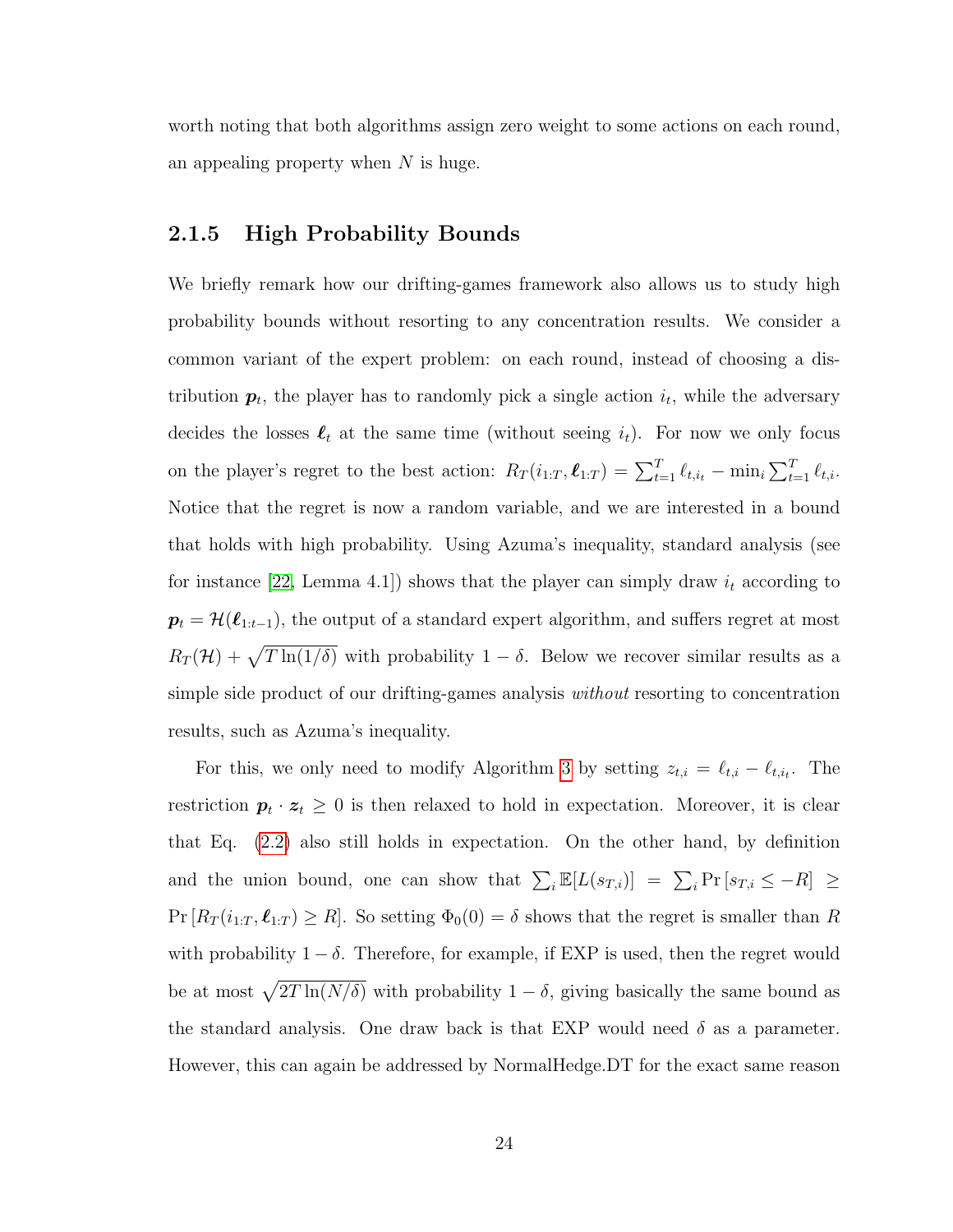that NormalHedge.DT is independent of  $\epsilon$ . We have thus derived high probability bounds without using any concentration inequalities.

### 2.1.6 Generalizations

We have so far shown strong relations between drifting games and a specific online learning problem. However, the connections go far beyond that as we briefly discuss here.

Multi-armed Bandit (MAB) Problem. We first consider the multi-armed bandit problem [\[93\]](#page-180-0). The only difference between the expert problem (randomized ver-sion) and the non-stochastic MAB problem [\[7\]](#page-173-0) is that on each round, after picking  $i_t$ , the player only sees the loss for this single action  $\ell_{t,i_t}$  instead of the whole vector  $\ell_t$ . The goal is still to compete with the best action. A common technique used in the bandit setting is to build an unbiased estimator  $\hat{\ell}_t$  for the losses, which in this case could be  $\hat{\ell}_{t,i} = \mathbf{1} \{i = i_t\} \cdot \ell_{t,i_t}/p_{t,i_t}$ . Then algorithms such as EXP can be used by replacing  $\ell_t$  with  $\hat{\ell}_t$ , leading to the EXP3 algorithm [\[7\]](#page-173-0) with regret  $O($ √  $TN \ln N$ ).

One might expect that Algorithm [3](#page-30-0) would also work well by replacing  $\ell_t$  with  $\hat{\ell}_t$ . However, doing so breaks an important property of the movements  $z_{t,i}$ : boundedness. Indeed, Eq.  $(2.3)$  no longer makes sense if z could be infinitely large, even if in expectation it is still in  $[-1, 1]$  (note that  $z_{t,i}$  is now a random variable). It turns out that we can address this issue by imposing a variance constraint on  $z_{t,i}$ . Formally, we consider a variant of drifting games where on each round, the adversary picks a random movement  $z_{t,i}$  for each chip such that:  $z_{t,i} \geq -1$ ,  $\mathbb{E}_t[z_{t,i}] \leq 1$ ,  $\mathbb{E}_t[z_{t,i}^2] \leq 1/p_{t,i}$ and  $\mathbb{E}_t[\mathbf{p}_t \cdot \mathbf{z}_t] \geq 0$ . We call this variant DGv2 and summarize it in Appendix [A.2.](#page-147-0) The standard minimax analysis and the derivation of potential functions need to be modified in a certain way for DGv2, as stated in Theorem [20](#page-147-1) (Appendix [A.2\)](#page-147-0). Using the analysis for DGv2, we propose a general recipe for designing MAB algorithms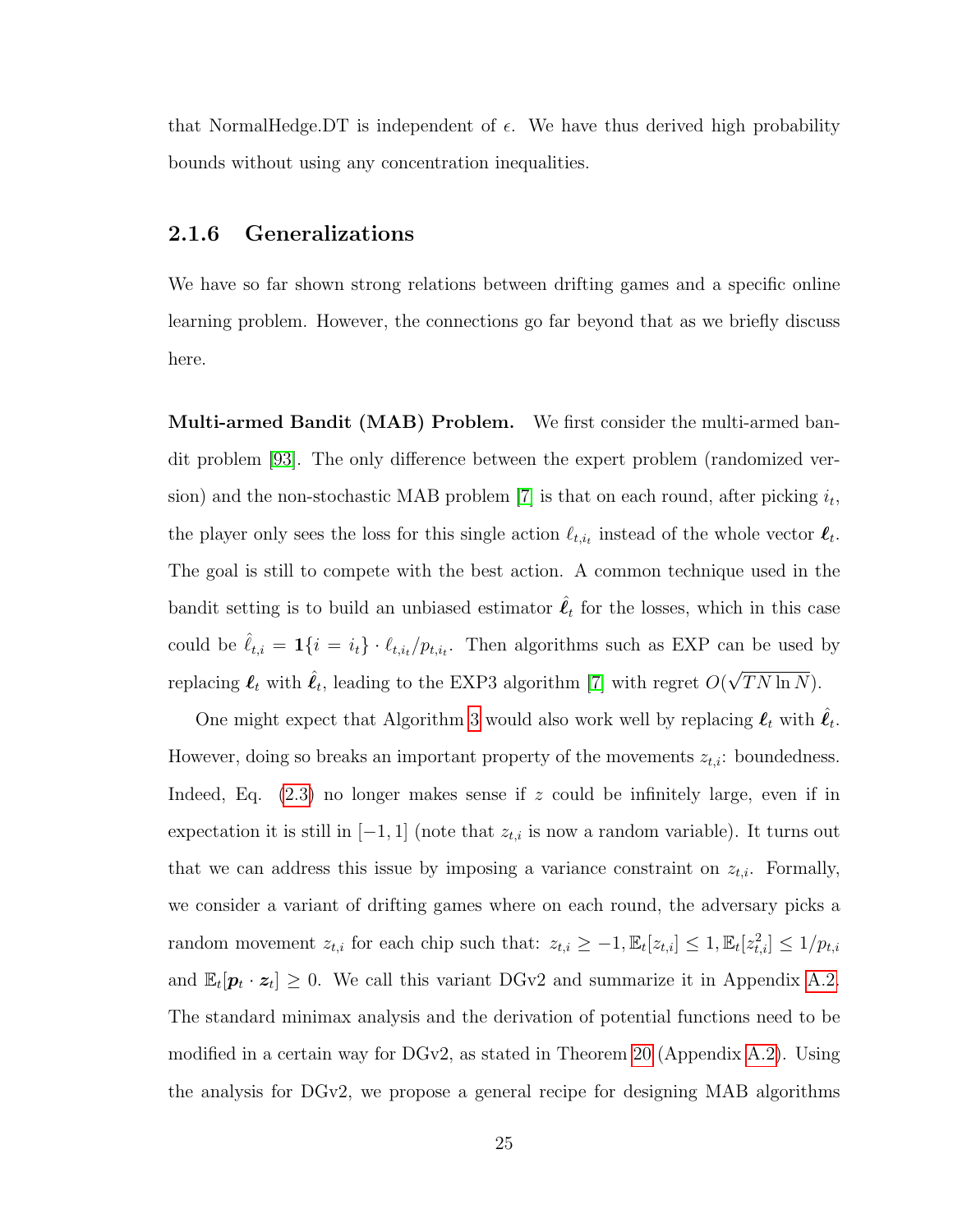in a similar way as for the expert problem and also recover EXP3 (see Algorithm [24](#page-147-2) and Theorem [21](#page-149-0) in Appendix [A.2\)](#page-147-0). Unfortunately so far we do not know other appropriate potentials due to some technical difficulties. We conjecture, however, that there is a potential function that could recover the poly-INF algorithm [\[5,](#page-173-1) [6\]](#page-173-2) or give its variants that achieve the optimal regret  $O($ √  $TN$ ).

**Online Convex Optimization.** We next consider the most general online convex optimization (OCO) setting [\[112\]](#page-181-0) that is mentioned in Chapter [1.](#page-13-0) Let  $\mathcal{K} \subset \mathbb{R}^d$  be a compact convex set, and  $\mathcal F$  be a set of convex functions with range [0, 1] on  $\mathcal K$ . Recall that in this setting, On each round t, the learner chooses a point  $w_t \in S$ , and the adversary chooses a loss function  $f_t \in \mathcal{F}$  (knowing  $\mathbf{w}_t$ ). The learner then suffers loss  $f_t(\boldsymbol{w}_t)$ . The regret after T rounds is  $R_T = \sum_{t=1}^T f_t(\boldsymbol{w}_t) - \min_{\boldsymbol{w} \in \mathcal{K}} \sum_{t=1}^T f_t(\boldsymbol{w})$ . There are two general approaches to OCO: one builds on convex optimization theory [\[101\]](#page-180-1), and the other generalizes the exponential weights algorithm to a continuous space [\[31,](#page-175-0) [84\]](#page-179-0). We will see how the drifting-games framework can recover the latter method and also leads to new ones.

To do so, we introduce a continuous variant of drifting games (DGv3, see Appendix [A.3\)](#page-151-0). There are now infinitely many chips, one for each point in  $K$ . On round t, the player needs to choose a distribution over the chips, that is, a probability density function  $p_t(\boldsymbol{w})$  on S. Then the adversary decides the movements for each chip, that is, a function  $z_t(\boldsymbol{w})$  with range  $[-1, 1]$  on S (not necessarily convex or continuous), subject to a constraint  $\mathbb{E}_{w \sim p_t}[z_t(w)] \geq 0$ . At the end, each point w is associated with a loss  $L(\boldsymbol{w}) = \mathbf{1}\{\sum_t z_t(\boldsymbol{w}) \leq -R\}$ , and the player aims to minimize the total loss  $\int_{\bm{w}\in\mathcal{K}}L(\bm{w})d\bm{w}.$ 

OCO can be converted into DGv3 by setting  $z_t(\mathbf{w}) = f_t(\mathbf{w}) - f_t(\mathbf{w}_t)$  and predicting  $\mathbf{w}_t = \mathbb{E}_{\mathbf{w} \sim p_t}[\mathbf{w}] \in \mathcal{K}$ . The constraint  $\mathbb{E}_{\mathbf{w} \sim p_t}[z_t(\mathbf{w})] \geq 0$  holds by the convexity of  $f_t$ . Moreover, it turns out that the minimax analysis and potentials for DGv1 can readily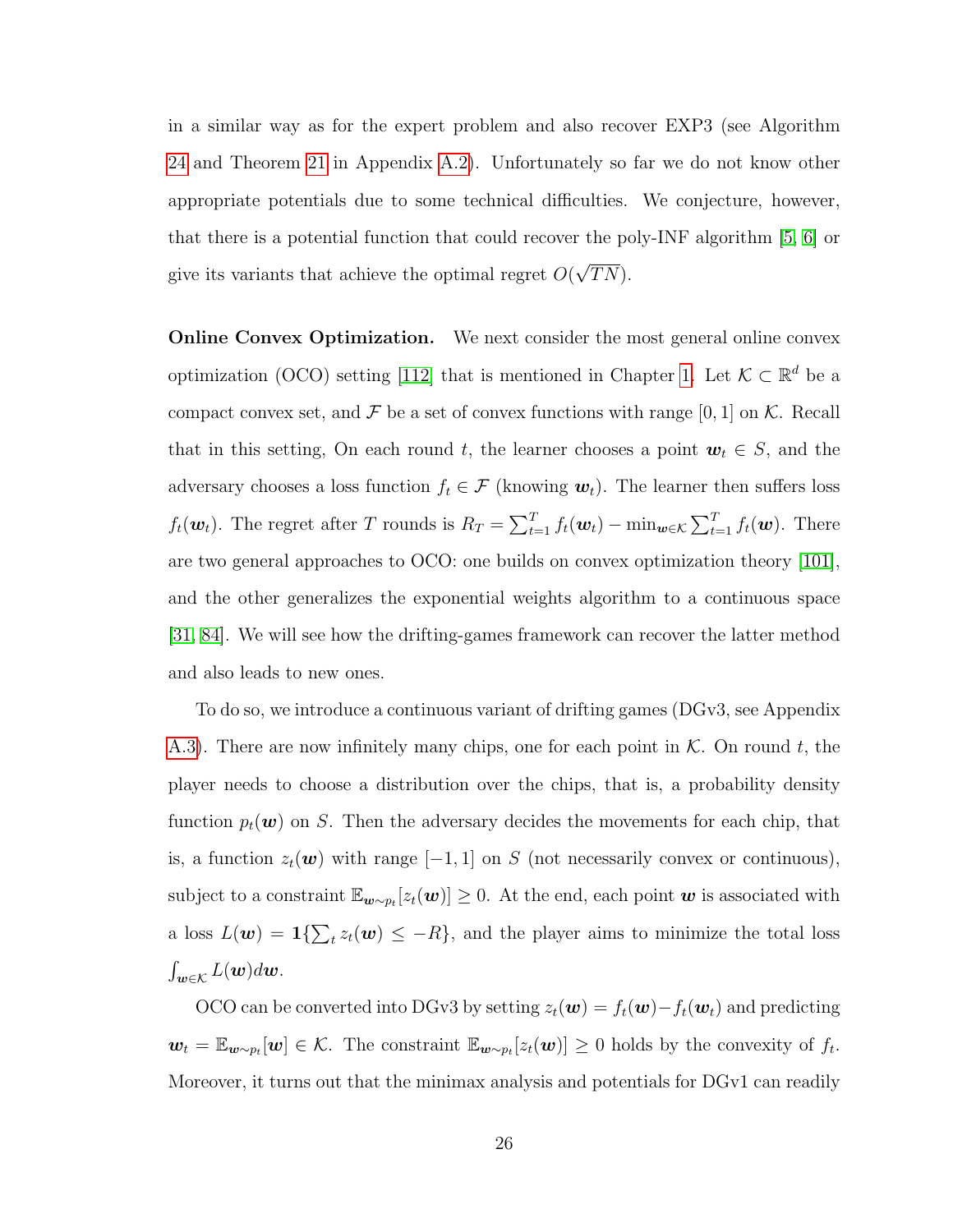<span id="page-39-0"></span>Algorithm 4 NH-Boost.DT

**Input:** Training examples  $(\boldsymbol{x}_i, y_i) \in \mathbb{R}^d \times \{-1, +1\}, i = 1, \dots, N$ . Input: A weak learning algorithm. Input: Number of rounds T. **Output:** A Hypothesis  $H(\mathbf{x}) : \mathbb{R}^d \to \{-1, +1\}.$ 1: Set:  $s_0 = 0$ . 2: for  $t = 1$  to T do 3: Set:  $p_{t,i} \propto \exp\left( [s_{t-1,i} - 1]^2 / 3t \right) - \exp\left( [s_{t-1,i} + 1]^2 / 3t \right), \ \forall i.$ 4: Invoke the weak learning algorithm to get  $h_t$  with edge  $\gamma_t = \frac{1}{2}$  $\frac{1}{2}\sum_{i}p_{t,i}y_{i}h_{t}(\boldsymbol{x}_{i}).$ 5: Set:  $s_{t,i} = s_{t-1,i} + \frac{1}{2}$  $\frac{1}{2}y_ih_t(\boldsymbol{x}_i)-\gamma_t, \ \forall i.$ 6: end for 7: Set:  $H(\boldsymbol{x}) = \text{sign}(\sum_{t=1}^{T} h_t(\boldsymbol{x})).$ 

be used here, and the notion of  $\epsilon$ -regret, now generalized to the OCO setting, measures the difference of the player's loss and the loss of a best fixed point in a subset of S that excludes the top  $\epsilon$  fraction of points. With different potentials, we obtain versions of each of the three algorithms of Section [2.1.4](#page-31-0) generalized to this setting, with the same  $\epsilon$ -regret bounds as before. Again, two of these methods are adaptive and parameterfree. To derive bounds for the usual regret, at first glance it seems that we have to set  $\epsilon$  to be close to zero, leading to a meaningless bound. Nevertheless, this is addressed by Theorem [22](#page-152-0) using similar techniques in [\[57\]](#page-177-0), giving the usual  $O($ √  $dT \ln T$ ) regret bound. All details can be found in Appendix [A.3.](#page-151-0)

# 2.2 Applications to Boosting

There is a deep and well-known connection between the expert problem and boosting [\[38,](#page-176-0) [98\]](#page-180-2). In principle, every expert algorithm with sublinear regret can be converted into a boosting algorithm; for instance, this is how AdaBoost was derived from the exponential weights algorithm [\[38\]](#page-176-0). In the same way, NormalHedge.DT can be converted into a new boosting algorithm with some nice properties, which we discuss in details below.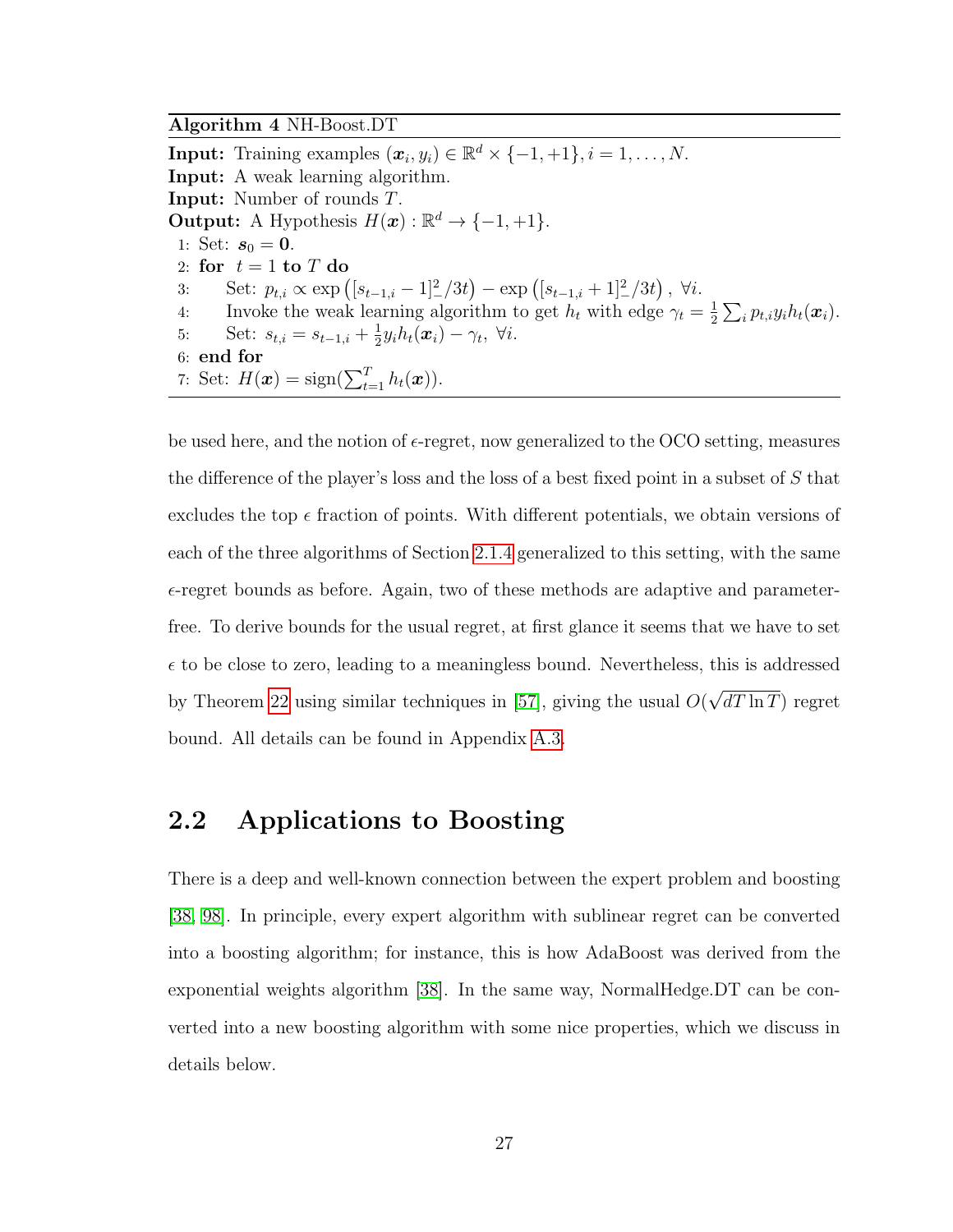#### <span id="page-40-0"></span>Algorithm 5 NH-Boost

**Input:** Training examples  $(\boldsymbol{x}_i, y_i) \in \mathbb{R}^d \times \{-1, +1\}, i = 1, \dots, N$ . Input: A weak learning algorithm. Input: Number of rounds T. **Output:** A Hypothesis  $H(\mathbf{x}) : \mathbb{R}^d \to \{-1, +1\}.$ 1: Set:  $s_0 = 0$ . 2: for  $t = 1$  to T do 3: if  $t = 1$  then 4: Set:  $p_1$  to be a uniform distribution. 5: else 6: Find: c such that  $\sum_{i=1}^{N} \exp ( [s_{t-1,i}]_{-}^{2}/c ) = Ne.$ 7: Set:  $p_{t,i} \propto -[s_{t-1,i}]_-\exp([s_{t-1,i}]_-^2/c), \forall i.$ 8: end if 9: Invoke the weak learning algorithm to get  $h_t$  with edge  $\gamma_t = \frac{1}{2}$  $\frac{1}{2}\sum_{i}p_{t,i}y_{i}h_{t}(\boldsymbol{x}_{i}).$ 10: Set:  $s_{t,i} = s_{t-1,i} + \frac{1}{2}$  $\frac{1}{2}y_i h_t(\boldsymbol{x}_i) - \gamma_t, \ \forall i.$ 11: end for 12: Set:  $H(\boldsymbol{x}) = \text{sign}(\sum_{t=1}^{T} h_t(\boldsymbol{x})).$ 

Consider using boosting for binary classification. We are given a set of training examples  $(\boldsymbol{x}_i, y_i)_{i=1,\dots,N}$  where  $\boldsymbol{x}_i \in \mathbb{R}^d$  is an example and  $y_i \in \{-1, +1\}$  is its label. A boosting algorithm proceeds for T rounds. On each round, a distribution  $p_t$  over the examples is computed and fed into a weak learning algorithm which returns a "weak" hypothesis  $h_t : \mathbb{R}^d \to \{-1, +1\}$  with a guaranteed small edge, that is,  $\gamma_t=\frac{1}{2}$  $\frac{1}{2}\sum_i p_{t,i}y_i h_t(\boldsymbol{x}_i) \geq \gamma > 0$ . At the end, a linear combination of all  $h_t$  is computed as the final "strong" hypothesis which is expected to have low training error and potentially low generalization error.

The conversion of an expert algorithm into a boosting algorithm is to treat each example as an expert and set  $\ell_{t,i} = \mathbf{1}\{h_t(\mathbf{x}_i) = y_i\}$  so that the booster tends to increase weights for those "hard" examples. The final hypothesis is a simple majority vote of all  $h_t$ , that is,  $H(\mathbf{x}) = \text{sign}(\sum_t h_t(\mathbf{x}))$ . The margin of example  $\mathbf{x}_i$  is defined as  $\frac{1}{T} \sum_{t=1}^{T} y_i h_t(\boldsymbol{x}_i)$ , that is, the difference between the fractions of correct hypotheses and incorrect hypotheses on this example. The boosting algorithms derived from NormalHedge.DT and NormalHedge in this way are given in Algorithm [4](#page-39-0) and [5.](#page-40-0)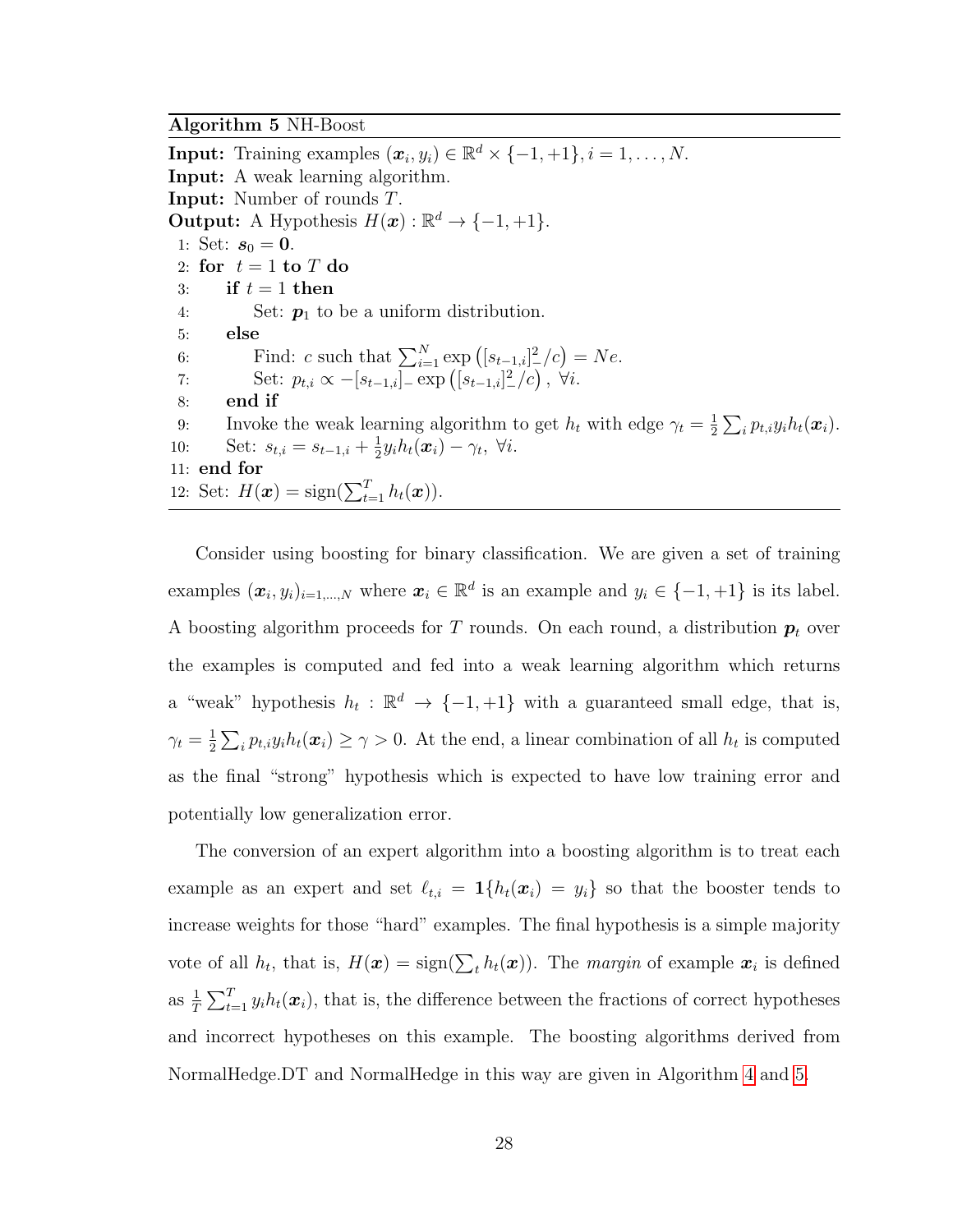Studying the training error rate and the distribution of margins is essential in understanding the prediction accuracy of a boosting algorithm. Previous derivations of boosting algorithms using nonadaptive expert algorithms only show the number of rounds needed to achieve zero training error, and the minimum margin of examples at each time (see [\[98\]](#page-180-2)). However, thanks to the adaptivity of NormalHedge.DT, here we can derive training error rate at each time and also the distribution of margins at each time for NH-Boost.DT.

**Theorem 3.** After T rounds, the training error of NH-Boost.DT is of order  $\tilde{O}(\exp(-\frac{1}{3}))$  $(\frac{1}{3}T\gamma^2)$ , and the fraction of training examples with margin at most  $\theta(\leq 2\gamma)$ is of order  $\tilde{O}(\exp(-\frac{1}{3}))$  $\frac{1}{3}T(\theta - 2\gamma)^2)$ ).

*Proof.* Let  $(\tilde{\boldsymbol{x}}_i, \tilde{y}_i)_{i=1,\dots,N}$  be a permutation of the training examples such that their margins are sorted from smallest to largest:  $\sum_t \tilde{y}_1 h_t(\tilde{x}_1) \leq \cdots \leq \sum_t \tilde{y}_N h_t(\tilde{x}_N)$ , which also implies  $\sum_t \mathbf{1}\{h_t(\tilde{x}_1) = \tilde{y}_1\} \leq \cdots \leq \sum_t \mathbf{1}\{h_t(\tilde{x}_N) = \tilde{y}_N\}$ . Recall that NH-Boost.DT is essentially solving the expert problem using NormalHedge.DT with loss  $\ell_{t,i} = \mathbf{1}\{h_t(\boldsymbol{x}_i) = y_i\}.$  Therefore, the  $\epsilon$ -regret bound together with the assumption on the weak learning algorithm implies:  $\forall j \in \{1, ..., N\},$ 

<span id="page-41-0"></span>
$$
\frac{1}{2} + \gamma \leq \frac{1}{T} \sum_{t=1}^{T} \sum_{i=1}^{N} p_{t,i} \mathbf{1} \{ h_t(\boldsymbol{x}_i) = y_i \} \leq \frac{1}{T} \sum_{t=1}^{T} \mathbf{1} \{ h_t(\tilde{\boldsymbol{x}}_j) = \tilde{y}_j \} + \frac{R_T^{j/N}}{T}, \qquad (2.4)
$$

where  $R_T^{j/N} = \tilde{O}(\sqrt{3T \ln(N/j)})$  is the  $j/N$ -regret bound for NormalHedge.DT. So if j is such that  $\gamma > R_T^{j/N}/T$ , we have  $\frac{1}{T} \sum_{t=1}^T \mathbf{1}\{h_t(\tilde{\boldsymbol{x}}_j) = \tilde{y}_j\} > \frac{1}{2}$  $\frac{1}{2}$ , which is saying that example  $(\tilde{\bm{x}}_j, \tilde{y}_j)$  will eventually be classified correctly by  $H(\bm{x})$  due to the fact that  $H(\boldsymbol{x})$  is taking a majority vote of all  $h_t$ . This is in fact true for all examples  $(\tilde{\boldsymbol{x}}_i, \tilde{y}_i)$ such that  $i \geq j$  and thus the training error rate will be at most  $(j-1)/N$ , which is of order  $\tilde{O}(\exp(-\frac{1}{3}))$  $(\frac{1}{3}T\gamma^2)$ ).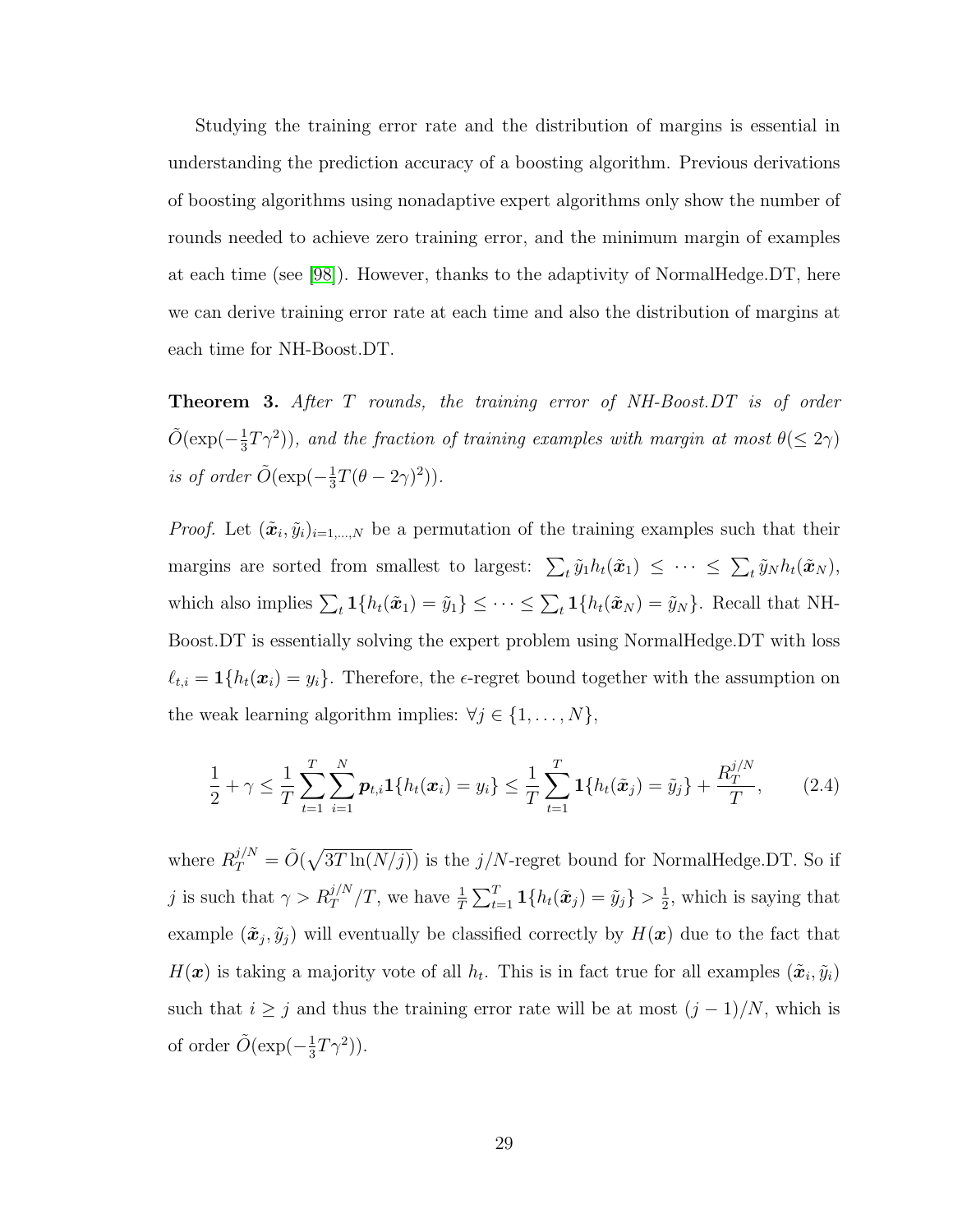For the margin bound, by plugging  $\mathbf{1}{h_t(\tilde{x}_j) = \tilde{y}_j} = (\tilde{y}_j h_t(\tilde{x}_j) + 1)/2$ , we rewrite Eq.  $(2.4)$  as:

$$
2\left(\gamma - \frac{R_T^{j/N}}{T}\right) \leq \frac{1}{T} \sum_{t=1}^T \tilde{y}_j h_t(\tilde{\boldsymbol{x}}_j).
$$

Therefore, if j is such that  $\theta < 2(\gamma - R_T^{j/N})$  $T^{J/N}/T$ , then the fraction of examples with margin at most  $\theta$  is again at most  $(j-1)/N$ , which is of order  $\tilde{O}(\exp(-\frac{1}{3}))$  $\frac{1}{3}T(\theta - )$  $(2\gamma)^2$ )).  $\Box$ 

Thus, the training error decreases at roughly the same rate as AdaBoost. In addition, this theorem implies that the fraction of examples with margin smaller than  $2\gamma$  eventually goes to zero as T gets large, which means NH-Boost.DT converges to the optimal margin  $2\gamma$ ; this is known not to be true for AdaBoost (see [\[98\]](#page-180-2)). Also, like AdaBoost, NH-Boost.DT is an adaptive boosting algorithm that does not require  $\gamma$  or T as a parameter. However, unlike AdaBoost, NH-Boost.DT has the striking property that it completely ignores many examples on each round (by assigning zero weight), which is very helpful for the weak learning algorithm in terms of computational efficiency.

# 2.2.1 Experiments

We conducted experiments to compare the performance of three boosting algorithms for binary classification: AdaBoost [\[38\]](#page-176-0), NH-Boost (Algorithm [5\)](#page-40-0) and NH-Boost.DT (Algorithm [4\)](#page-39-0), using a set of benchmark data available from the UCI repository<sup>[2](#page-42-0)</sup> and LIBSVM datasets<sup>[3](#page-42-1)</sup>. Some datasets are preprocessed according to [\[92\]](#page-179-1). The number of features, training examples and test examples can be found in Appendix [D.](#page-169-0)

All features are binary. The weak learning algorithm is a simple (exhaustive) decision stump (see for instance [\[98,](#page-180-2) Chap 1.2]). On each round, the weak learning algorithm enumerates all features, and for each feature computes the weighted error of

<span id="page-42-0"></span><sup>2</sup><http://archive.ics.uci.edu/ml/>

<span id="page-42-1"></span> $3$ <http://www.csie.ntu.edu.tw/~cjlin/libsvmtools/datasets/>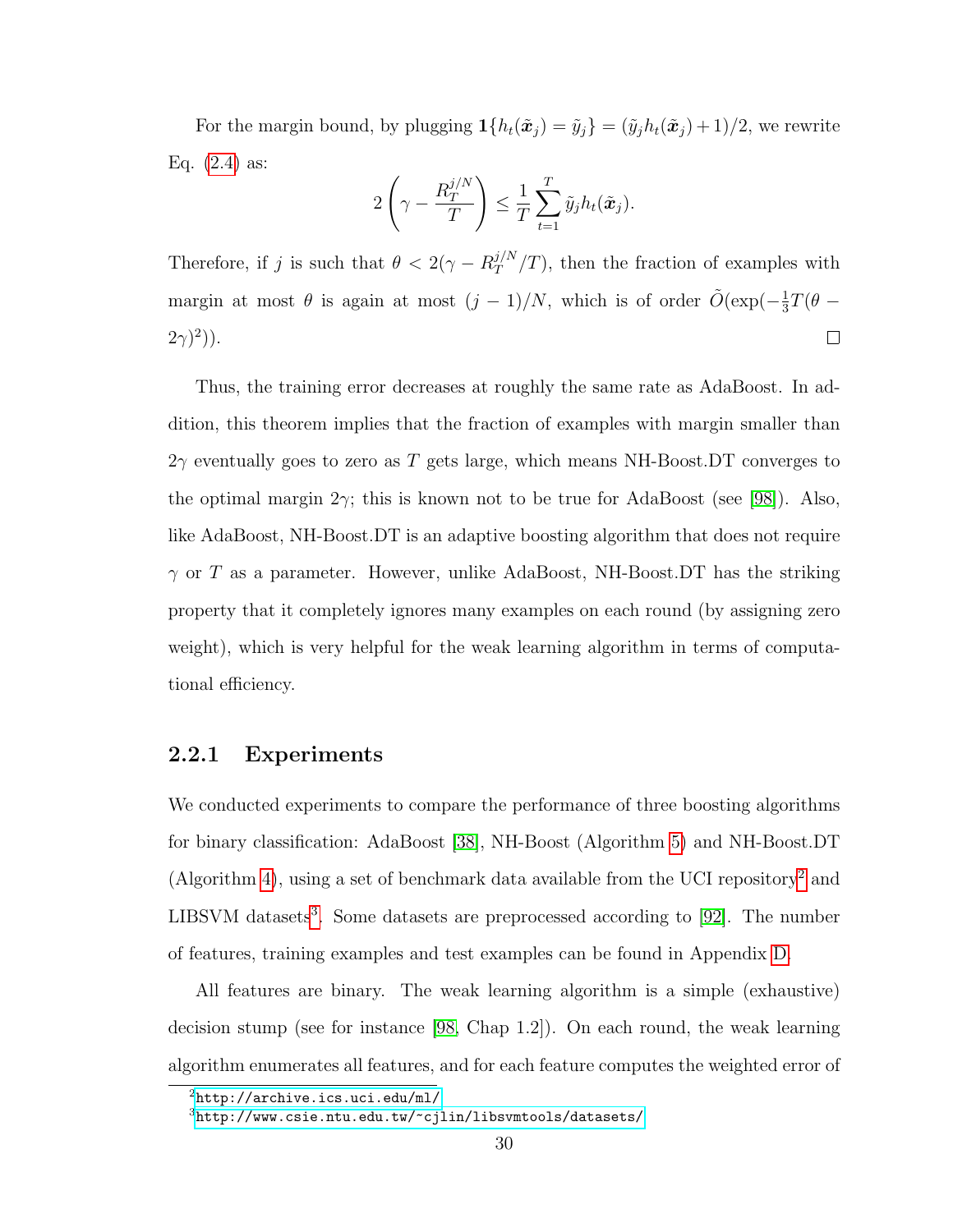the corresponding stump on the weighted training examples. Therefore, if the number of examples with zero weight is relatively large, then the weak learning algorithm would be faster in computing the weighted error and thus faster in finding the best feature.

All boosting algorithms are run for two hundred rounds. The results are summarized in Table [2.2,](#page-44-0) with bold entries being the best ones among the three (AB, NB and NBDT stand for AdaBoost, NH-Boost and NH-Boost.DT respectively). As we can see, in terms of training error and test error, all three algorithms have similar performance. However, our NH-Boost.DT algorithm is always the fastest one. The average fraction of examples with zero weights for NH-Boost.DT is significantly higher than the one for NH-Boost (note that AdaBoost does not assign zero weight at all). We plot the change of this fraction over rounds in Figure [2.2](#page-44-1) (using three datasets). As both algorithms proceed, they tend to ignore more and more examples on each round, but NH-Boost.DT consistently ignores more examples than NH-Boost.

Since  $s_{t,i}$  is positively correlated to the margin of example  $i\left(\frac{1}{t}\right)$  $\frac{1}{t} \sum_{\tau=1}^t y_i h_{\tau}(\boldsymbol{x}_i)$  and large  $s_{t,i}$  leads to zero weight, the above phenomenon in fact implies that the examples' margins should be larger for NH-Boost.DT than for NH-Boost. This is confirmed by Figure [2.3,](#page-45-0) where we plot the final cumulative margins on three datasets (i.e. each point represents the fraction of examples with at most some fixed margin). One can see that the lines for NH-Boost.DT are below the ones for NH-Boost (and even AdaBoost) most of the time, meaning that NH-Boost.DT achieves larger margins in general. This could explain NH-Boost.DT's better test error on some datasets.

# 2.3 An Improved Variant: AdaNormalHedge

The regret for NormalHedge.DT is of order O( √  $T$ , which is always increasing in  $T$ and thus too conservative. Ideally we want the algorithm to achieve much smaller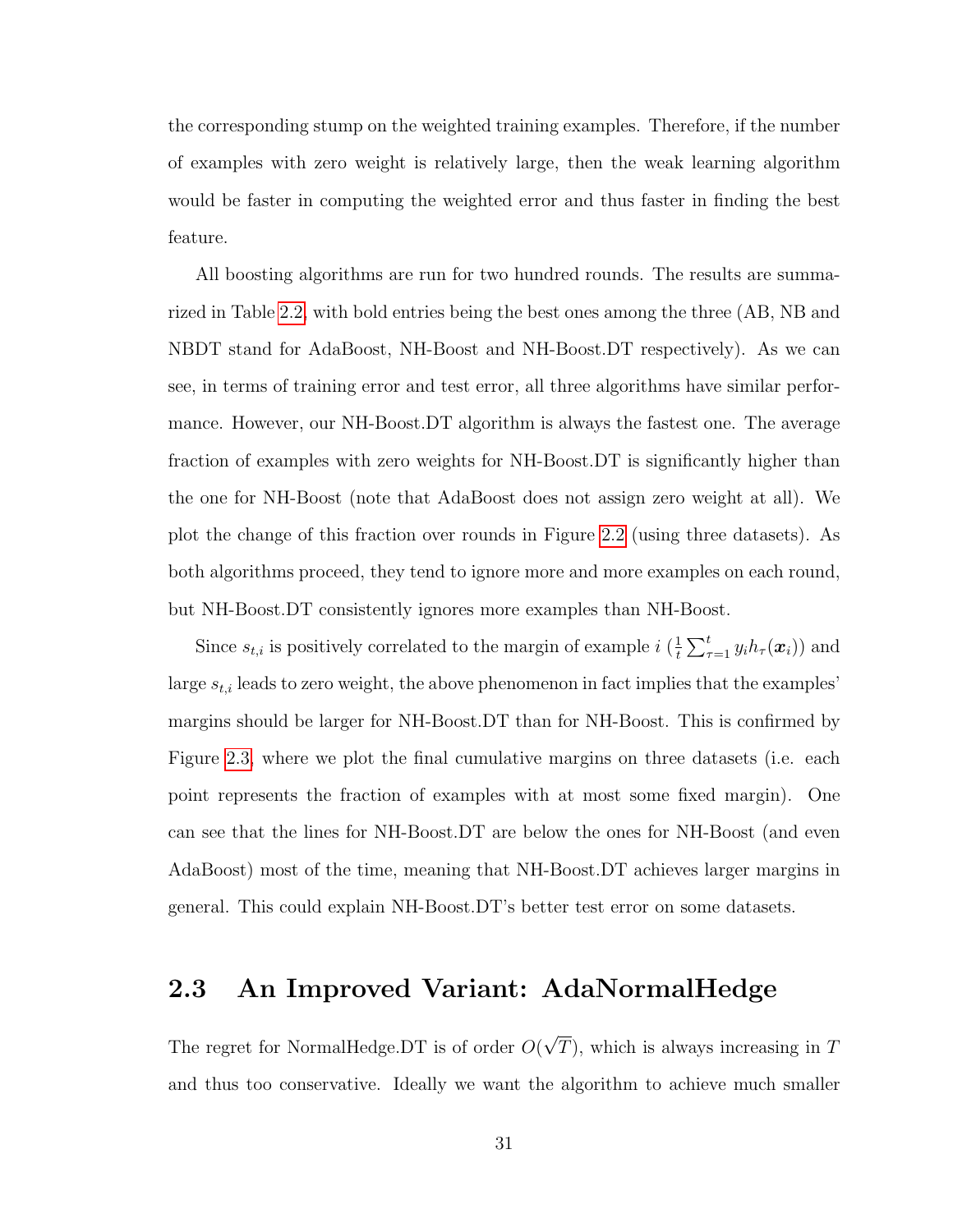<span id="page-44-0"></span>

|        |         | Time $(s)$ |       |                  | Zeros $(\%)$                                                           | Training Error $(\%)$ |           |                    | Test Error $(\%)$    |                |      |
|--------|---------|------------|-------|------------------|------------------------------------------------------------------------|-----------------------|-----------|--------------------|----------------------|----------------|------|
| Data   | AB      | NΒ         |       |                  | $\overline{\text{NBDT} \parallel \text{NB}}$ $\vert \text{NBDT} \Vert$ | AB                    | <b>NB</b> | <b>NBDT</b>        | AB.                  | N <sub>B</sub> | NBDT |
| a9a    | 57.5    | 72.5       | 46.2  | 1.1              |                                                                        | $22.1$   15.4   15.8  |           |                    | $15.5$   15.0   15.6 |                | 15.2 |
| census | 1.7     | 2.2        | 1.4   | 2.2              | 19.2                                                                   | 15.6                  | 17.0      | $15.4$ $\parallel$ | 18.7                 | 18.6           | 18.3 |
| ocr49  | 5.1     | 4.7        |       | $3.0$   17.1     | 42.0                                                                   | 1.7 <sup>1</sup>      | 1.7       | 2.4                | 5.5                  | 5.9            | 5.8  |
| splice | $1.6\,$ | 1.5        |       | $0.9 \, \, 22.2$ | 45.1                                                                   | $0.0\,$               | 0.0       | $0.4\,$            | 9.4                  | 8.6            | 8.2  |
| w8a    | 237.6   | 244.7      | 170.7 | 3.0              | 29.3                                                                   | 2.6                   | 2.2       | 2.4                | 2.7                  | $2.3\,$        | 2.6  |

Table 2.2: Training and test error for different boosting algorithms

<span id="page-44-1"></span>

Figure 2.2: Comparisons of fraction of zero weights between NH-Boost and NH-Boost.DT

regret when the problem is "easy" while still ensuring worst-case robustness, which indeed has been studied in several previous works [\[32,](#page-175-1) [104,](#page-180-3) [42\]](#page-176-1). Besides this goal, various difficult objectives requiring more adaptive algorithms were also studied in recent years, such as: competing with a sequence of different combinations of the experts [\[60,](#page-177-1) [25\]](#page-175-2) and learning with experts who provide confidence-rated advice [\[16\]](#page-174-1). However, in most cases these objectives are achieved by different algorithms separately. It is very desirable to have one single algorithm that can achieve all these goals simultaneously.

It turns out that a simple refinement of our NormalHedge.DT algorithm can indeed lead to such a highly adaptive algorithm achieving all the goals, with even improved results in some cases compared to previous work. To describe the algorithm, we first introduce some more notation to ease the presentation. Denote the learner's loss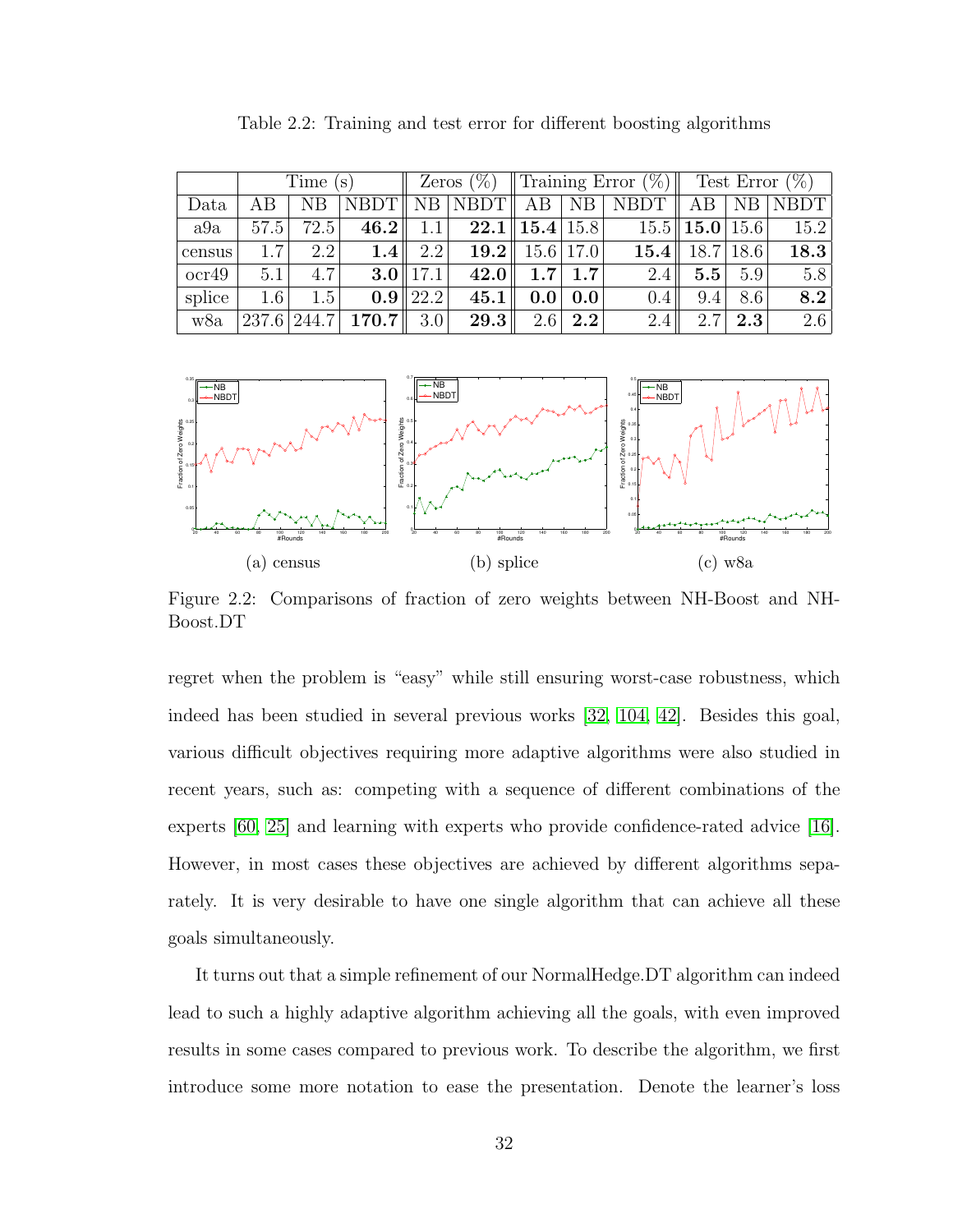<span id="page-45-0"></span>

Figure 2.3: Comparisons of cumulative margins between AdaBoost, NH-Boost and NH-Boost.DT

 $\boldsymbol{p}_t \cdot \boldsymbol{\ell}_t$  by  $\hat{\ell}_t$ , the *instantaneous regret* to expert i on round t by  $r_{t,i} = \hat{\ell}_t - \ell_{t,i}$ , the cumulative regret by  $R_{t,i} = \sum_{\tau=1}^t r_{\tau,i}$ , and the cumulative loss by  $L_{t,i} = \sum_{\tau=1}^t \ell_{\tau,i}$ . We also define  $\tilde{L}_{t,i} = \sum_{\tau=1}^t [\ell_{\tau,i} - \hat{\ell}_{\tau}]_+$ . Many bounds discussed below will be in terms of  $\tilde{L}_{T,i}$ , which is always at most  $L_{T,i}$  since trivially  $[\ell_{t,i} - \hat{\ell}_t]_+ \leq \ell_{t,i}$ . We will use bold letters to denote vectors with N corresponding coordinates. For example,  $r_t$ ,  $\mathbf{R}_t$  and  $\mathbf{L}_t$  represent  $(r_{t,1},\ldots,r_{t,N}), (R_{t,1},\ldots,R_{t,N})$  and  $(L_{t,1},\ldots,L_{t,N})$  respectively.

We consider a more general regret definition where the learner wants to have performance close to an arbitrary convex combination of experts:  $R_T(\mathbf{u}) = \sum_{t=1}^T \mathbf{u}$ .  $\bm{r}_t = \sum_{t=1}^T \bm{p}_t \cdot \bm{\ell}_t - \bm{u} \cdot \bm{\ell}_t$  where the competitor  $\bm{u}$  is a fixed unknown distribution over the experts. Let  $\epsilon \in (0,1]$  and competitor  $\mathbf{u}_{\epsilon}^*$  be a distribution that puts all the mass on the  $[N\epsilon]$ -th best expert. Then it is clear that  $R_T(\mathbf{u}_{\epsilon}^*)$  corresponds to the previous notation  $R_T^{\epsilon}$ . When it is clear from the context, we drop the subscript T in  $R_T(\boldsymbol{u})$ .

Now we rewrite NormalHedge.DT in the following way. Define potential function  $\Phi(R, C) = \exp\left(\frac{[R]_+^2}{3C}\right)$  with  $\Phi(0, 0)$  defined to be 1, and also a weight function with respect to this potential:  $w(R, C) = \frac{1}{2} (\Phi(R + 1, C + 1) - \Phi(R - 1, C + 1)).$ Then the prediction of NormalHedge.DT is simply to set  $p_{t,i}$  to be proportional to  $w(R_{t-1,i}, C_{t-1})$  where  $C_t = t$  for all t. Note that  $C_t$  is closely related to the regret. In fact, the regret is roughly of order  $\sqrt{C_T}$  as shown in Section [2.1.4.](#page-31-0) Therefore, in order to get an expert-wise and more refined bound, we replace  $C_t$  by  $C_{t,i}$  for each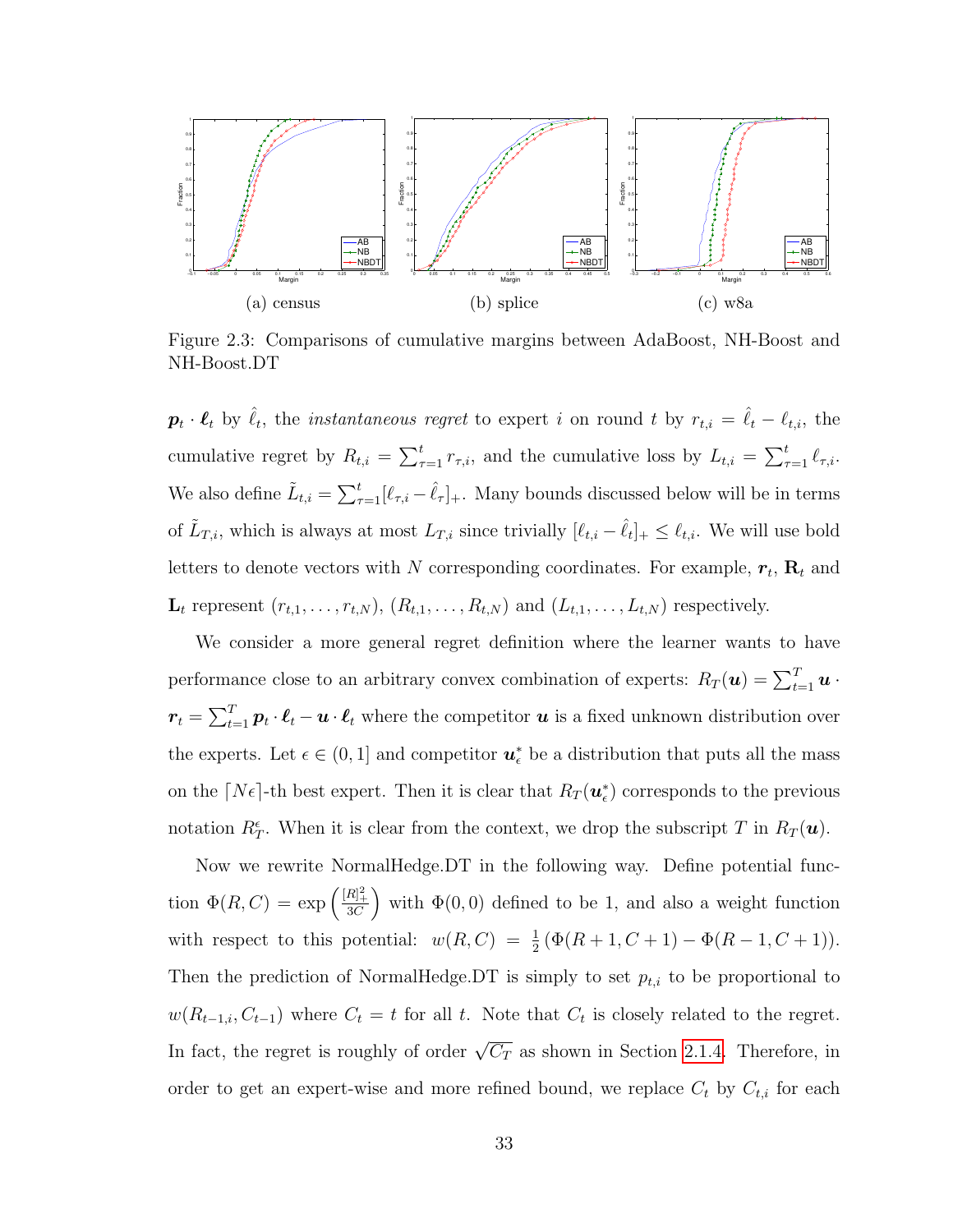<span id="page-46-0"></span>Algorithm 6 AdaNormalHedge

1: **Input:** A prior distribution  $q \in \Delta_N$  over experts (uniform if no prior available). 2: **Initialize:**  $\forall i \in [N], R_{0,i} = 0, C_{0,i} = 0.$ 3: for  $t = 1$  to  $T$  do 4: Predict  $p_{t,i} \propto q_i w(R_{t-1,i}, C_{t-1,i}).$ 5: Adversary reveals loss vector  $\ell_t$  and player suffers loss  $\hat{\ell}_t = p_t \cdot \ell_t$ . 6: Set  $\forall i \in [N], r_{t,i} = \hat{\ell}_t - \ell_{t,i}, R_{t,i} = R_{t-1,i} + r_{t,i}, C_{t,i} = C_{t-1,i} + |r_{t,i}|.$ 7: end for

expert so that it captures some useful information for each expert i. There are several possible choices for  $C_{t,i}$ , but for now we focus on the one used in our new algorithm:  $C_{t,i} = \sum_{\tau=1}^{t} |r_{\tau,i}|$ , that is, the cumulative magnitude of the instantaneous regrets up to time t. We call this algorithm AdaNormalHedge and summarize it in Algorithm [6.](#page-46-0) Note that we even allow the player to have a prior distribution  $q$  over the experts, which will be useful in some applications as we will see in Section [2.3.3.](#page-54-0) The theoretical guarantee of AdaNormalHedge is stated below.

<span id="page-46-2"></span>**Theorem 4.** The regret of AdaNormalHedge to any competitor  $u \in \Delta_N$  is bounded as follows:

<span id="page-46-3"></span>
$$
R(\mathbf{u}) \leq \sqrt{3(\mathbf{u} \cdot \mathbf{C}_T) \left( \text{RE}(\mathbf{u} \mid \mid \mathbf{q}) + \ln B + \ln(1 + \ln N) \right)} = \hat{O}(\sqrt{(\mathbf{u} \cdot \mathbf{C}_T) \text{RE}(\mathbf{u} \mid \mid \mathbf{q})}),
$$
\n(2.5)

where  $\mathbf{C}_T = (C_{T,1}, \ldots, C_{T,N}), B = 1 + \frac{3}{2} \sum_i q_i (1 + \ln(1 + C_{T,i})) \leq \frac{5}{2} + \frac{3}{2}$  $\frac{3}{2}\ln(1+T)$ . Moreover, if **u** is a uniform distribution over a subset of  $[N]$ , then the regret can be improved to

<span id="page-46-1"></span>
$$
R(\boldsymbol{u}) \leq \sqrt{3(\boldsymbol{u} \cdot \mathbf{C}_T) \left( \text{RE}(\boldsymbol{u} \mid \mid \boldsymbol{q}) + \ln B + 1 \right)}. \tag{2.6}
$$

Before we prove this theorem, we discuss some implications of the regret bounds and why they are interesting. First of all, the relative entropy term RE( $u \mid q$ ) captures how close the player's prior is to the competitor. A bound in terms of RE( $u \parallel q$ ) can be obtained, for example, using the classic exponential weights algorithm but re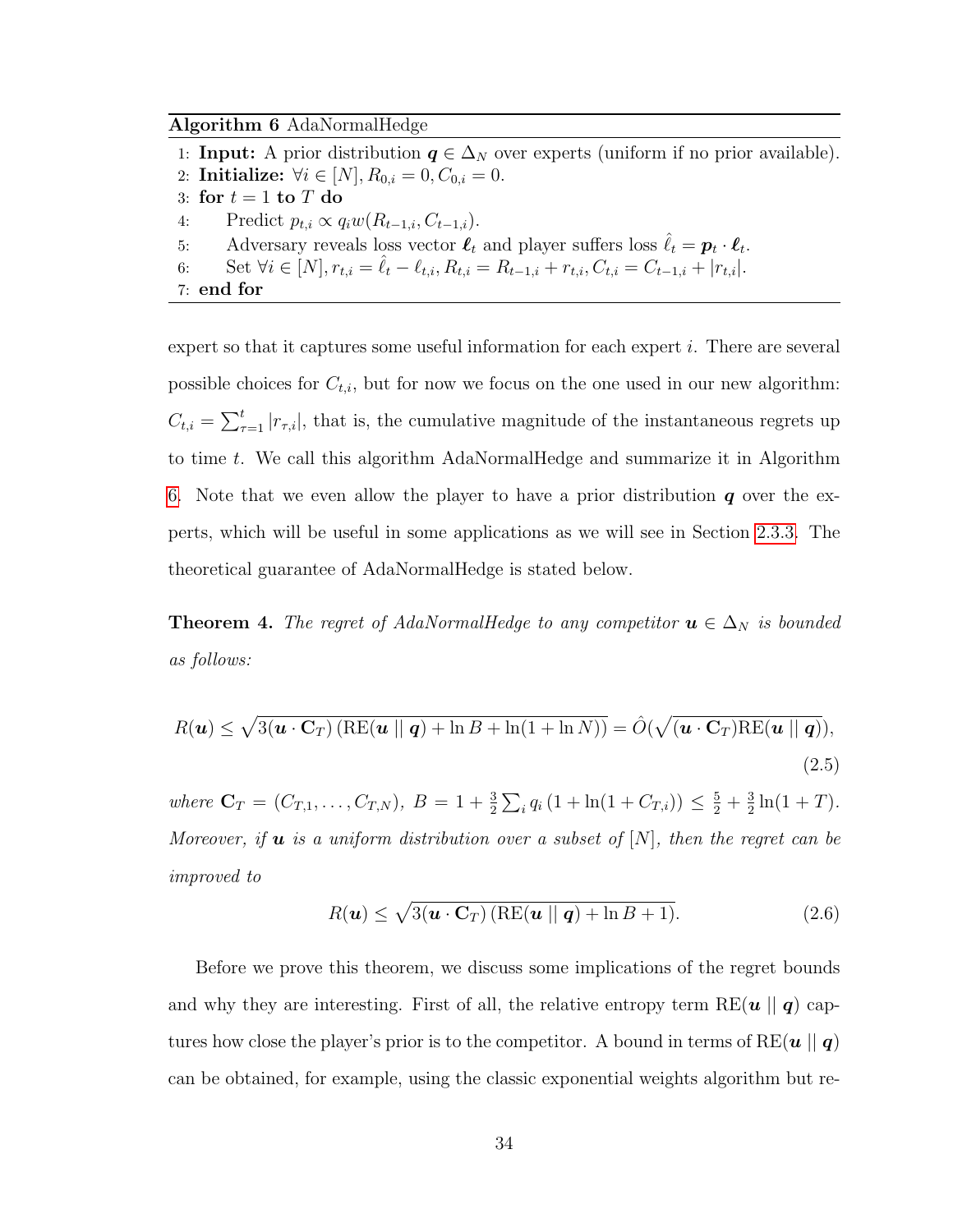quires carefully tuning the learning rate as a function of  $u$ . AdaNormalHedge achieves this bound without knowing  $\boldsymbol{u}$ .

On the other hand, if  $q$  is a uniform distribution, then using bound [\(2.6\)](#page-46-1) and the fact  $C_{T,i} \leq T$ , we get an  $\epsilon$ -regret bound similar to the one of NormalHedge.DT:  $R(\boldsymbol{u}_\epsilon^*) \leq R(\boldsymbol{u}_{S_\epsilon}) \leq \sqrt{3T\left(\ln\left(\frac{1}{\epsilon}\right)\right)}$  $(\frac{1}{\epsilon}) + \ln B + 1$ ) where  $u_{S_{\epsilon}}$  is uniform over the top  $[N\epsilon]$ experts in terms of their total loss  $L_{T,i}$ .

However, the power of a bound in terms of  $\mathbb{C}_T$  is far more than this. Gaillard et al. [\[42\]](#page-176-1) introduced a new second order bound that implies much smaller regret when the problem is easy. It turns out that our seemingly weaker first order bound is also enough to get the exact same results! We state these implications in the following theorem which is essentially a restatement of Theorems 9 and 11 of Gaillard et al. [\[42\]](#page-176-1) with weaker conditions.

<span id="page-47-0"></span>**Theorem 5.** Suppose an expert algorithm guarantees  $R(\boldsymbol{u}) \leq \sqrt{(\boldsymbol{u} \cdot \mathbf{C}_T)A(\boldsymbol{u})}$  where  $A(\mathbf{u})$  is some function of **u**. Then it also satisfies the following:

1. Recall  $L_{T,i} = \sum_{t=1}^{T} \ell_{t,i}$  and  $\tilde{L}_{T,i} = \sum_{t=1}^{T} [\ell_{t,i} - \hat{\ell}_{t}]_{+}$ . We have

$$
R(\mathbf{u}) \leq \sqrt{2(\mathbf{u} \cdot \tilde{\mathbf{L}}_T)A(\mathbf{u})} + A(\mathbf{u}) \leq \sqrt{2(\mathbf{u} \cdot \mathbf{L}_T)A(\mathbf{u})} + A(\mathbf{u}).
$$

2. Suppose the loss vector  $\ell_t$  are independent random variables and there exists an  $i^*$  and some  $\alpha \in (0,1]$  such that  $\mathbb{E}[\ell_{t,i}-\ell_{t,i^*}] \geq \alpha$  for any t and  $i \neq i^*$ . Let  $e_{i^*}$  be a distribution that puts all the mass on expert i<sup>\*</sup>. Then we have  $\mathbb{E}[R_{T,i^*}] \leq \frac{A(e_{i^*})}{\alpha}$  $\frac{\bm{e}_{i^*})}{\alpha},$ and with probability at least  $1 - \delta$ ,  $R_{T,i^*} \leq \hat{O}\left(\frac{A(e_{i^*})}{\alpha} + \frac{1}{\alpha}\right)$ α  $\sqrt{A(\boldsymbol{e}_{i^*})\ln\frac{1}{\delta}}$ .

*Proof.* For the first result, the key observation is  $\mathbf{u} \cdot \mathbf{C}_T = R(\mathbf{u}) + 2\mathbf{u} \cdot \mathbf{L}_T$ . We only consider the case when  $R(\mathbf{u}) \geq 0$  since otherwise the statement is trivial. By the condition of the theorem we thus have  $R(\bm{u})^2 \leq (R(\bm{u})+2\bm{u}\!\cdot\!\tilde{\bm{L}}_T)A(\bm{u}),$  which by solving for  $R(\boldsymbol{u})$  gives  $R(\boldsymbol{u}) \leq \frac{1}{2}$  $\frac{1}{2}(A(\boldsymbol{u})+\sqrt{A(\boldsymbol{u})^2+8(\boldsymbol{u}\cdot\boldsymbol{\tilde{L}}_T)A(\boldsymbol{u})})\,\leq\,\sqrt{2(\boldsymbol{u}\cdot\boldsymbol{\tilde{L}}_T)A(\boldsymbol{u})}\,+\,$  $A(\mathbf{u})$ , proving the bound we want.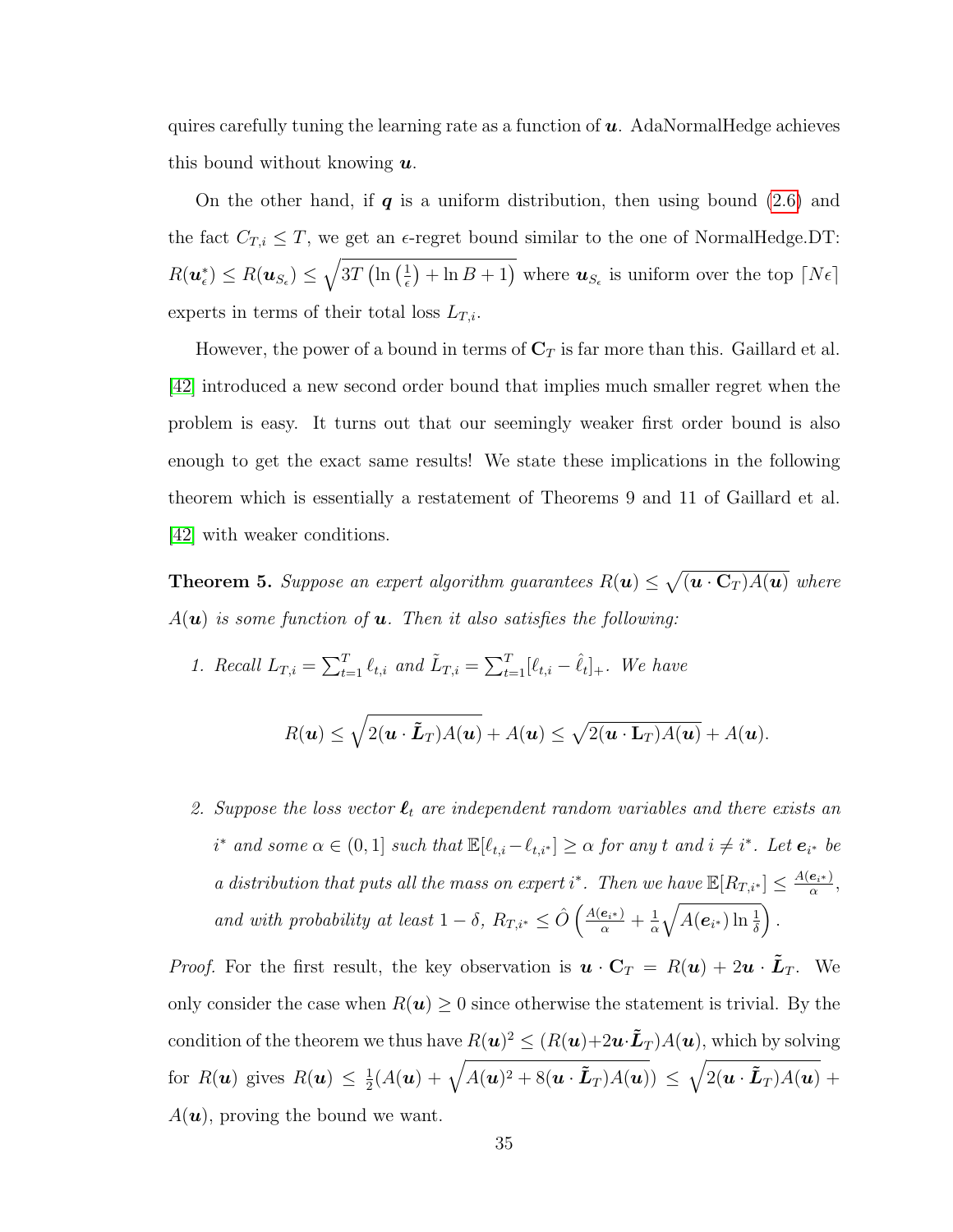For the second result, let  $\mathbb{E}_t$  denote the expectation conditioning on all the randomness up to round t. So by the condition, we have  $\mathbb{E}_t[r_{t,i^*}] = \sum_{i=1}^N p_{t,i} \mathbb{E}_t[\ell_{t,i} - \ell_{t,i^*}] \geq$  $\alpha(1-p_{t,i^*})$ , and thus  $\mathbb{E}[R_{T,i^*}] \geq \alpha S$  where we define  $S = \sum_{t=1}^T \mathbb{E}[1-p_{t,i^*}]$ . On the other hand, by convexity we also have  $|r_{t,i^*}| \leq \sum_{i=1}^N p_{t,i} |\ell_{t,i} - \ell_{t,i^*}| \leq 1 - p_{t,i^*}$  and thus  $\mathbb{E}[R_{T,i^*}] \leq \mathbb{E}[\sqrt{A(e_{i^*})C_{T,i^*}}] \leq \sqrt{A(e_{i^*})S}$  by the concavity of the square root function. Combining the above two statements gives  $S \n\t\leq \frac{A(e_{i*})}{\sigma^2}$  $\frac{(e_{i^*})}{\alpha^2}$ , and plugging this back shows  $\mathbb{E}[R_{T,i^*}] \leq \frac{A(e_{i^*})}{\alpha}$  $\frac{e_{i^*}}{\alpha}$ . The high probability statement follows from the exact same argument of Gaillard et al. [\[42\]](#page-176-1) using a martingale concentration lemma.  $\Box$ 

For AdaNormalHedge, the term  $A(\boldsymbol{u})$  is  $3(RE(\boldsymbol{u} \parallel \boldsymbol{q}) + \ln B + \ln(1 + \ln N))$  in general (or smaller for special  $u$  as stated in Theorem [4\)](#page-46-2). Applying Theorem [5](#page-47-0) we have  $R(u) = \hat{O}(\sqrt{(u \cdot \tilde{L}_T)RE(u \mid q)})$ .<sup>[4](#page-48-0)</sup> Specifically, if  $q$  is uniform and assuming without loss of generality that  $L_{T,1} \leq \cdots \leq L_{T,N}$ , then by a similar argument, we have for AdaNormalHedge,  $R(\boldsymbol{u}_\epsilon^*) \leq \hat{O} \left( \sqrt{\tilde{L}_{T, \lceil N \epsilon \rceil} \ln \left( \frac{1}{\epsilon} \right)} \right)$  $\left(\frac{1}{\epsilon}\right)$  for any  $\epsilon$ . This answers the open question (in the affirmative) asked by Chaudhuri et al. [\[26\]](#page-175-3) and Chernov and Vovk [\[29\]](#page-175-4) on whether an improvement for small loss can be obtained for  $\epsilon$ -regret without knowing  $\epsilon$ .

On the other hand, when we are in a stochastic setting as stated in Theorem [5,](#page-47-0) AdaNormalHedge ensures  $R_{T,i^*} \leq \hat{O}\left(\frac{1}{\alpha}\right)$  $\frac{1}{\alpha}\ln\left(\frac{1}{q_i}\right)$  $\left(\frac{1}{q_{i^*}}\right)$  in expectation (or with high probability with an extra confidence term), which does not grow with  $T$ . Therefore, the new regret bound in terms of  $C_T$  actually leads to significant improvements compared to NormalHedge.DT.

Comparison to Adapt-ML-Prod [\[42\]](#page-176-1). Adapt-ML-Prod enjoys a second order bound in terms of  $\sum_{t=1}^{T} r_{t,i}^2$ , which is always at most the term  $\sum_{t=1}^{T} |r_{t,i}|$  that appears in our bounds. On the one hand, as discussed above, these two bounds have the

<span id="page-48-0"></span><sup>&</sup>lt;sup>4</sup> We see  $O(RE(u || q))$  as a minor term and hide it in the big O notation, which is not completely rigorous but will ease the presentation. We treat other first-order bounds in the same way in this work.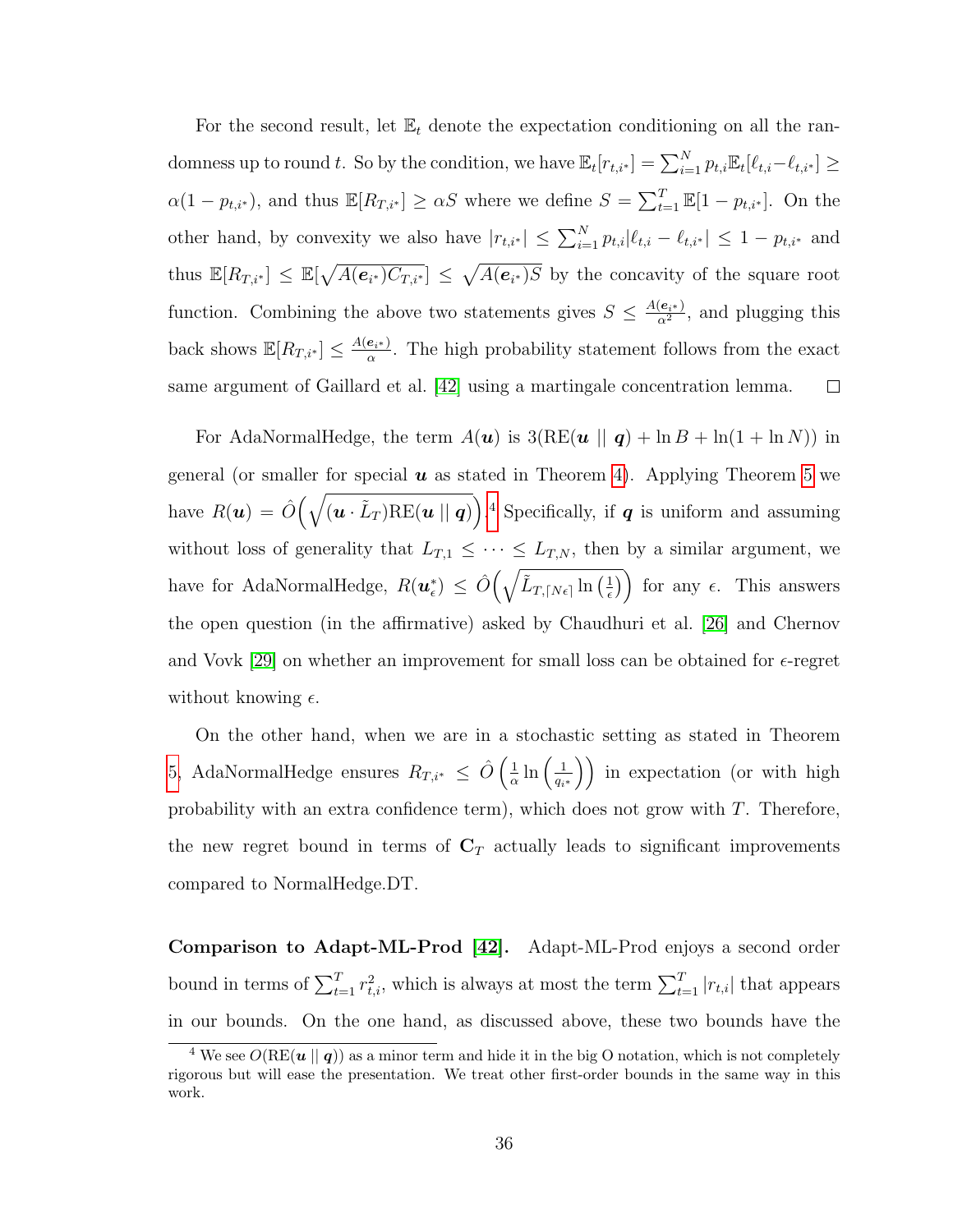same improvements when the problem is easy in several senses; on the other hand, Adapt-ML-Prod does not provide a bound in terms of RE $(u || q)$  for an unknown  $u$ . In fact, as discussed at the end of Section A.3 of Gaillard et al. [\[42\]](#page-176-1), Adapt-ML-Prod cannot improve by exploiting a good prior  $q$  (or at least its current analysis cannot). Specifically, while the regret for AdaNormalHedge does not have an explicit dependence on N and is much smaller when the prior  $q$  is close to the competitor u, the regret for Adapt-ML-Prod always has a ln N multiplicative term for  $\sum_{t=1}^{T} r_{t,i}^2$ , which means even a good prior results in the same regret as a uniform prior! More advantages of AdaNormalHedge over Adapt-ML-Prod will be discussed in concrete examples in the following sections.

### 2.3.1 Analysis of AdaNormalHedge

We prove Theorem [4](#page-46-2) in this section. We need the following two lemmas. The first one is an improved version of Lemma [2.](#page-34-0)

<span id="page-49-0"></span>**Lemma 3.** For any  $R \in \mathbb{R}, C \geq 0$  and  $r \in [-1, 1]$ , we have

$$
\Phi(R+r, C+|r|) \le \Phi(R, C) + w(R, C)r + \frac{3|r|}{2(C+1)}.
$$

*Proof.* We first argue that  $\Phi(R+r, C+|r|)$ , as a function of r, is piecewise-convex on  $[-1, 0]$  and  $[0, 1]$ . Since the value of the function is 1 when  $R + r < 0$  and is at least 1 otherwise, it suffices to only consider the case when  $R + r \geq 0$ . On the interval [0, 1], we can rewrite the exponent (ignoring the constant  $\frac{1}{3}$ ) as:

$$
\frac{(R+r)^2}{C+r} = (C+r) + \frac{(R-C)^2}{C+r} + 2(R-C),
$$

which is convex in r. Combining with the fact that "if  $g(x)$  is convex then  $\exp(g(x))$ is also convex" proves that  $\Phi(R + r, C + |r|)$  is convex on [0, 1]. Similarly when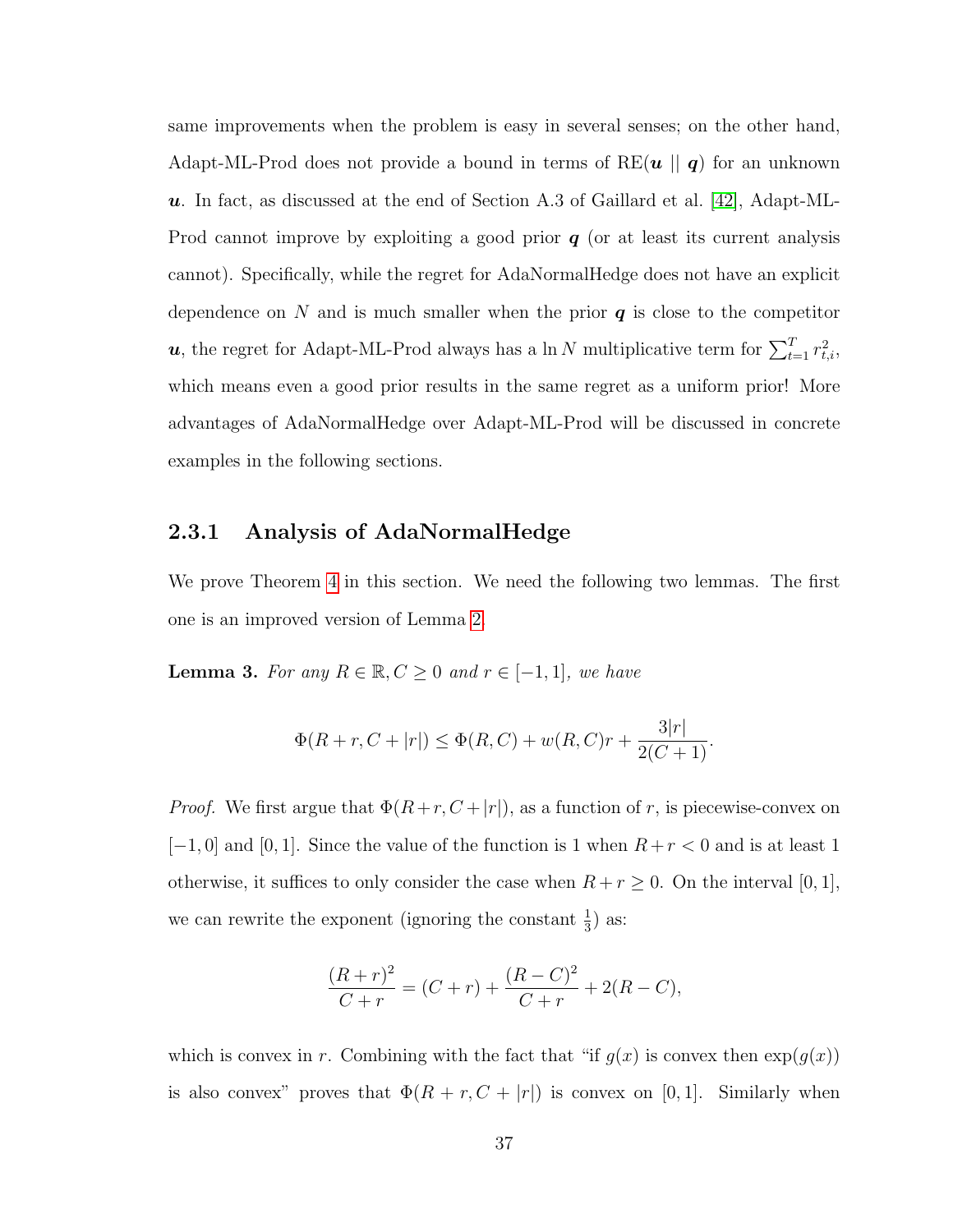$r \in [-1, 0]$ , rewriting the exponent as

$$
\frac{(R+r)^2}{C-r} = (C-r) + \frac{(R+C)^2}{C-r} - 2(R+C)
$$

completes the argument.

Now define function  $f(r) = \Phi(R+r, C+|r|)-w(R, C)r$ . Since  $f(r)$  is clearly also piecewise-convex on  $[-1, 0]$  and  $[0, 1]$ , we know that the curve of  $f(r)$  is below the segment connecting points  $(-1, f(-1))$  and  $(0, f(0))$  on  $[-1, 0]$ , and also below the segment connecting points  $(1, f(1))$  and  $(0, f(0))$  on  $[0, 1]$ . This can be mathematically expressed as:

$$
f(r) \le \max\{f(0) + (f(0) - f(-1))r, f(0) + (f(1) - f(0))r\} = f(0) + (f(1) - f(0))|r|,
$$

where we use the fact  $f(-1) = f(1)$ . Now by Lemma [2,](#page-34-0) we have

$$
f(1) - f(0) = \frac{1}{2} (\Phi(R + 1, C + 1) + \Phi(R - 1, C + 1)) - \Phi(R, C)
$$
  

$$
\leq \frac{1}{2} \left( \exp\left(\frac{4}{3(C+1)}\right) - 1 \right),
$$

which is at most  $\frac{e^{4/3}-1}{2(C+1)}$  since C is nonnegative and  $e^x-1 \leq \frac{e^a-1}{a}$  $\frac{-1}{a}x$  for any  $x \in [0, a]$ . Noting that  $e^{4/3} - 1 \leq 3$  completes the proof.  $\Box$ 

The second lemma makes use of Lemma [3](#page-49-0) to show that the weighted sum of potentials does not increase much and thus the final potential is relatively small.

#### <span id="page-50-0"></span>Lemma 4. AdaNormalHedge ensures

$$
\sum_{i=1}^{N} q_i \Phi(R_{T,i}, C_{T,i}) \leq B = 1 + \frac{3}{2} \sum_{i=1}^{N} q_i \left(1 + \ln(1 + C_{T,i})\right).
$$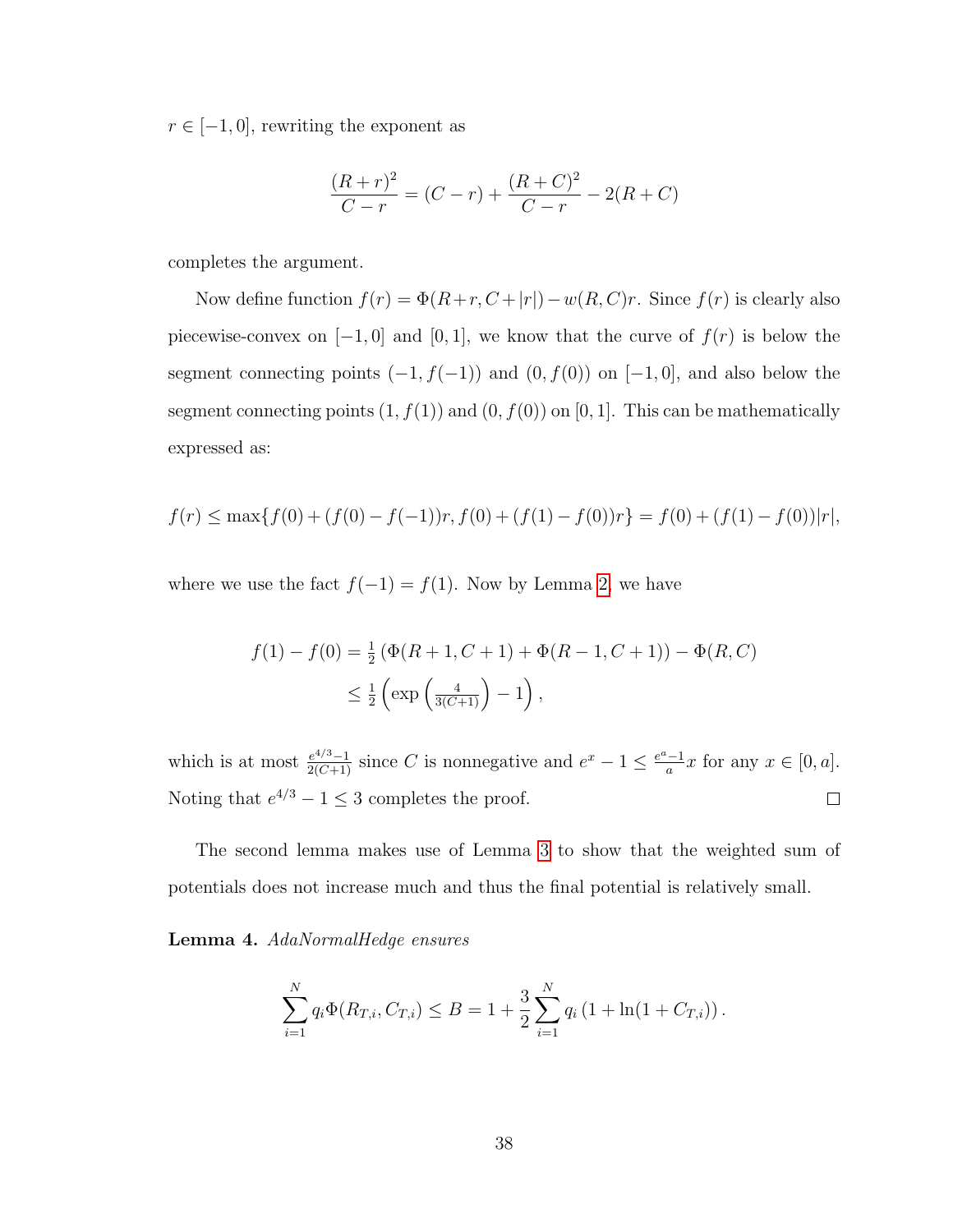*Proof.* First note that since AdaNormalHedge predicts  $p_{t,i} \propto q_i w(R_{t-1,i}, C_{t-1,i})$ , we have

<span id="page-51-0"></span>
$$
\sum_{i=1}^{N} q_i w(R_{t-1,i}, C_{t-1,i}) r_{t,i} = 0.
$$
\n(2.7)

Now applying Lemma [3](#page-49-0) with  $R = R_{t-1,i}, C = C_{t-1,i}$  and  $r = r_{t,i}$ , multiplying the inequality by  $q_i$  on both sides and summing over i gives  $\sum_{i=1}^{N} q_i \Phi(R_{t,i}, C_{t,i}) \leq$  $\sum_{i=1}^{N} q_i \Phi(R_{t-1,i}, C_{t-1,i}) + \frac{3}{2} \sum_{i=1}^{N}$  $\frac{q_i|r_{t,i}|}{C_{t-1,i}+1}$ . We then sum over  $t \in [T]$  and telescope to  $\frac{|r_{t,i}|}{C_{t-1,i}+1}$ . Finally applying Lemma 14 show  $\sum_{i=1}^{N} q_i \Phi(R_{T,i}, C_{T,i}) \leq 1 + \frac{3}{2} \sum_{i=1}^{N} q_i \sum_{t=1}^{T}$  $\frac{|r_{t,i}|}{C_{t-1,i+1}} \leq 1 + \ln(1 + C_{T,i})$  completes the proof. of [\[42\]](#page-176-1) to show  $\sum_{t=1}^{T}$  $\Box$ 

We are now ready to prove Theorem [4.](#page-46-2)

Proof of Theorem [4.](#page-46-2) Assume  $q_1\Phi(R_{T,1}, C_{T,1}) \geq \cdots \geq q_N\Phi(R_{T,N}, C_{T,N})$  without loss of generality. Then by Lemma [4,](#page-50-0) it must be true that  $q_i \Phi(R_{T,i}, C_{T,i}) \leq \frac{B}{i}$  $rac{B}{i}$  for all *i*, which, by solving for  $R_{T,i}$ , gives  $R_{T,i} \leq$  $\sqrt{3C_{T,i}\ln\left(\frac{B}{ia}\right)}$  $iq_i$  . Multiplying both sides by  $u_i$ , summing over N and applying the Cauchy-Schwarz inequality, we arrive at  $R(\boldsymbol{u}) \leq \sum_{i=1}^N \sqrt{3 u_i C_{T,i} \cdot u_i \ln \left(\frac{B}{iq_i}\right)}$  $iq_i$  $\left( \sum_{i=1}^{n} \frac{1}{2} \left( \mathbf{u} \cdot \mathbf{C}_{T} \right) \left( D(\mathbf{u} \mid \mid \mathbf{q}) + \ln B \right) \right)$ , where we define  $D(\boldsymbol{u} \mid \mid \boldsymbol{q}) = \sum_{i=1}^N u_i \ln \Big(\frac{1}{iq}$  $iq_i$ ). It remains to show that  $D(\boldsymbol{u} \parallel \boldsymbol{q})$  and RE( $\boldsymbol{u} \parallel \boldsymbol{q}$ ) are close. Indeed, we have  $D(u \mid || q) - \text{RE}(u || q) = \sum_{i=1}^{N} u_i \ln \left( \frac{1}{iu} \right)$ iu<sup>i</sup> , which, by standard analysis, can be shown to reach its maximum when  $u_i \propto \frac{1}{i}$  $\frac{1}{i}$  and the maximum value is  $\ln\sum_i$  $\frac{1}{i} \leq \ln(1 + \ln N)$ . This completes the proof for Eq. [\(2.5\)](#page-46-3).

Finally, when  $u$  is in the special form as described in Theorem [4,](#page-46-2) we have  $D(u || q) - \text{RE}(u || q) = \ln |S| + \frac{1}{|S|}$  $\frac{1}{|S|}\sum_{i\in S}\ln\left(\frac{1}{i}\right)$  $\frac{1}{i}$ )  $\leq \ln |S| - \frac{1}{|S|} \ln(|S|!)$ . By Stirling's for-√  $\frac{x}{e} \big)^x$ , we arrive at  $D(u \mid || q) - \text{RE}(u || q) \leq 1 - (\ln \sqrt{2\pi |S|})/|S| \leq 1$ ,  $\sqrt{2\pi x}\left(\frac{x}{e}\right)$ mula  $x! \geq$  $\Box$ proving Eq.  $(2.6)$ .

The algorithm and the proof can be generalized to  $C_{t,i} = \sum_{\tau=1}^{t} |r_{\tau,i}|^d$  for any  $d \in [0,1]$ . Indeed, the only extra work is to prove the convexity of  $\Phi(R+r, C+|r|^d)$ . When  $d = 0$ , we recover NormalHedge. DT exactly and get a bound on  $R(u)$  for any u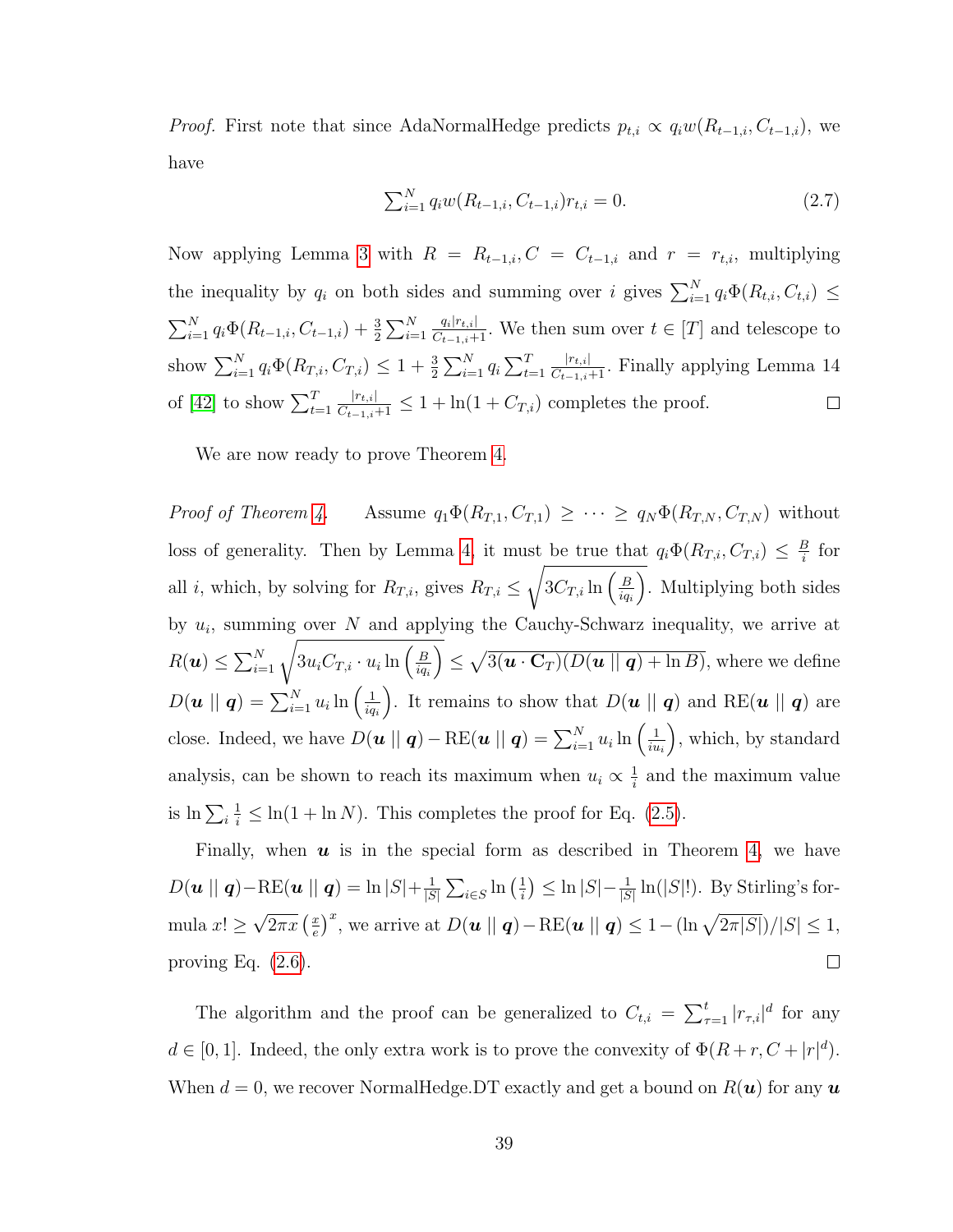(in terms of  $\sqrt{T}$ ), instead of just  $R(\boldsymbol{u}_{\epsilon}^*)$  as in Section [2.1.4.](#page-31-0) It is clear that  $d=1$  gives the smallest bound, which is why we use it in AdaNormalHedge. The ideal choice, however, should be  $d = 2$  so that a second order bound similar to the one of Gaillard et al. [\[42\]](#page-176-1) can be obtained. Unfortunately, the function  $\Phi(R + r, C + r^2)$  turns out to not always be piecewise-convex, which breaks our analysis. Whether  $d = 2$  gives a low-regret algorithm and how to analyze it remain an open question.

# 2.3.2 Confidence-rated Advice and Sleeping Experts

We further generalize AdaNormalHedge to deal with experts that make confidencerated advice, a setting that subsumes many interesting applications as studied by Blum [\[15\]](#page-174-2) and Freund et al. [\[40\]](#page-176-2). In this general setting, on each round  $t$ , each expert first reports its *confidence*  $\mathcal{I}_{t,i} \in [0,1]$  for the current task. The player then predicts  $p_t$  as usual with an extra yet natural restriction that if  $\mathcal{I}_{t,i} = 0$  then  $p_{t,i} = 0$ . That is, the player has to ignore those experts who abstain from making advice (by reporting zero confidence). After that, the loss  $\ell_{t,i}$  for those experts who did not abstain (i.e.  $\mathcal{I}_{t,i} \neq 0$  are revealed and the player still suffers loss  $\hat{\ell}_t = \boldsymbol{p}_t \cdot \boldsymbol{\ell}_t$ . We redefine the instantaneous regret  $r_{t,i}$  to be  $\mathcal{I}_{t,i}(\hat{\ell}_t - \ell_{t,i})$ , that is, the difference between the loss of the player and expert  $i$  weighted by the confidence. The goal of the player is, as before, to minimize cumulative regret to any competitor  $u: R(u) = \sum_{t \leq T} u \cdot r_t$ . Clearly, the classic expert problem that we have studied in previous sections is just a special case of this general setting with  $\mathcal{I}_{t,i} = 1$  for all t and i.

Moreover, with this general form of  $r_{t,i}$ , AdaNormalHedge can be used to deal with this general setting with only one simple change of scaling the weights by the confidence:

<span id="page-52-0"></span>
$$
p_{t,i} \propto q_i \mathcal{I}_{t,i} w(R_{t-1,i}, C_{t-1,i}),\tag{2.8}
$$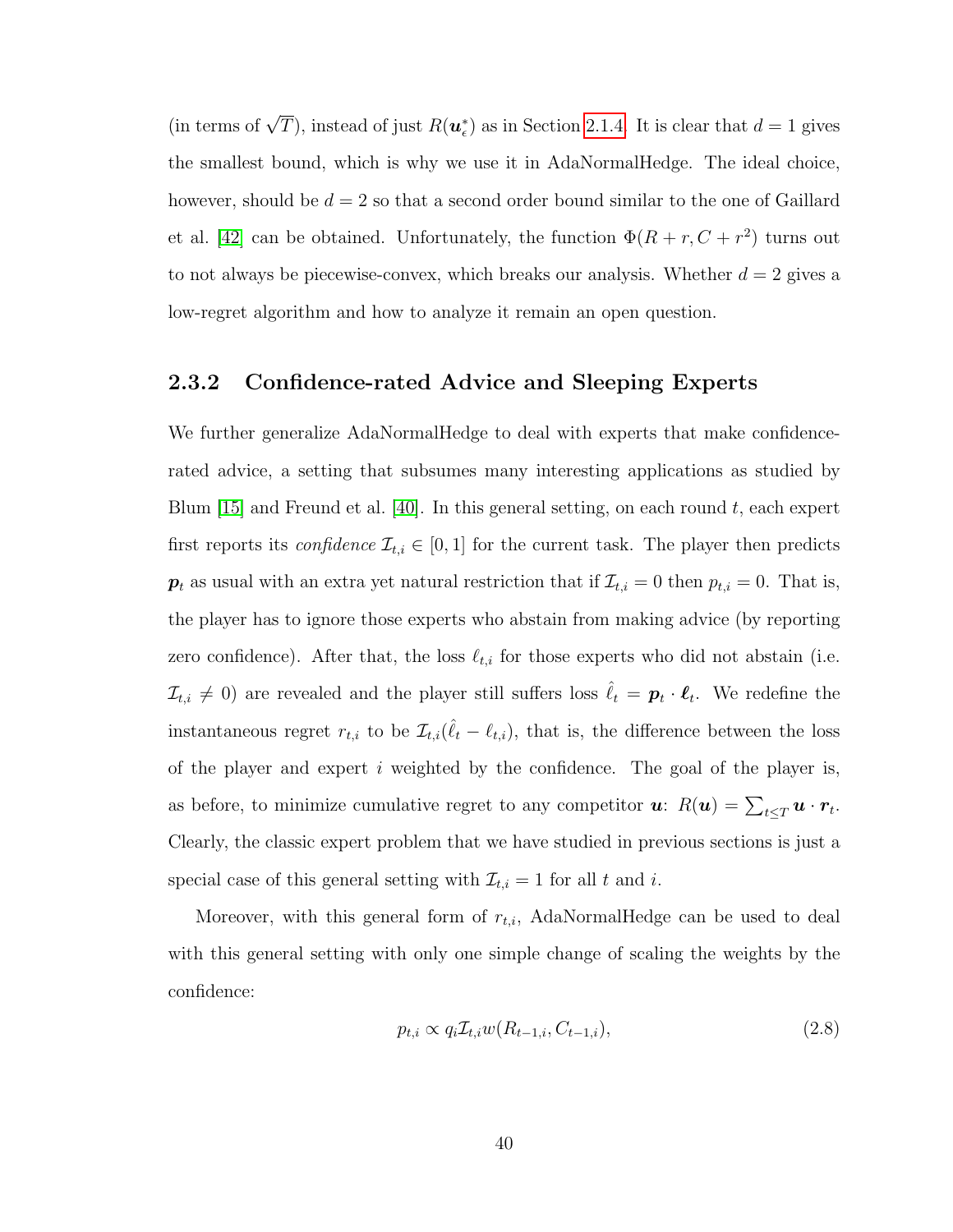where  $R_{t,i}$  and  $C_{t,i}$  are still defined to be  $\sum_{\tau=1}^{t} r_{\tau,i}$  and  $\sum_{\tau=1}^{t} |r_{\tau,i}|$  respectively. The constraint  $\mathcal{I}_{t,i} = 0 \Rightarrow p_{t,i} = 0$  is clearly satisfied. In fact, Algorithm [6](#page-46-0) can be seen as a special case of this general form of AdaNormalHedge with  $I_{t,i} \equiv 1$ . Furthermore, the regret bounds in Theorem [4](#page-46-2) still hold without any changes, which are summarized below.

<span id="page-53-0"></span>**Theorem 6.** For the confidence-rated expert problem, regret bounds  $(2.5)$  and  $(2.6)$ still hold for general AdaNormalHedge (Eq. [\(2.8\)](#page-52-0)).

*Proof.* It suffices to point out that  $r_{t,i}$  is still in the interval [−1, 1] and Eq. [\(2.7\)](#page-51-0) in the proof of Lemma [4](#page-50-0) still holds by the new prediction rule Eq. [\(2.8\)](#page-52-0). The entire  $\Box$ proof for Theorem [4](#page-46-2) applies here exactly.

Previously, Gaillard et al. [\[42\]](#page-176-1) studied a general reduction from an expert algorithm to a confidence-rated expert algorithm. Applying those results here gives the exact same algorithm and regret guarantee mentioned above. However, we point out that the general reduction is not always applicable. Specifically, it is invalid if there is an unknown number of experts in the confidence-rated setting (explained more in the next paragraph) while the expert algorithm in the standard setting requires knowing the number of experts as a parameter. This is indeed the case for most algorithms (including Adapt-ML-Prod and even the original NormalHedge by Chaudhuri et al. [\[26\]](#page-175-3)). AdaNormalHedge naturally avoids this problem since it does not depend on N at all.

**Sleeping Experts.** We are especially interested in the case when  $\mathcal{I}_{t,i} \in \{0,1\}$ , also called the specialist/sleeping expert problem where  $\mathcal{I}_{t,i} = 0$  means that expert *i* is "asleep" for round  $t$  and not giving any advice. This is a natural setting where the total number of experts is unknown ahead of time. Indeed, the number of awake experts can be dynamically changing over time. An expert that has never appeared before should be thought of as being asleep for all previous rounds.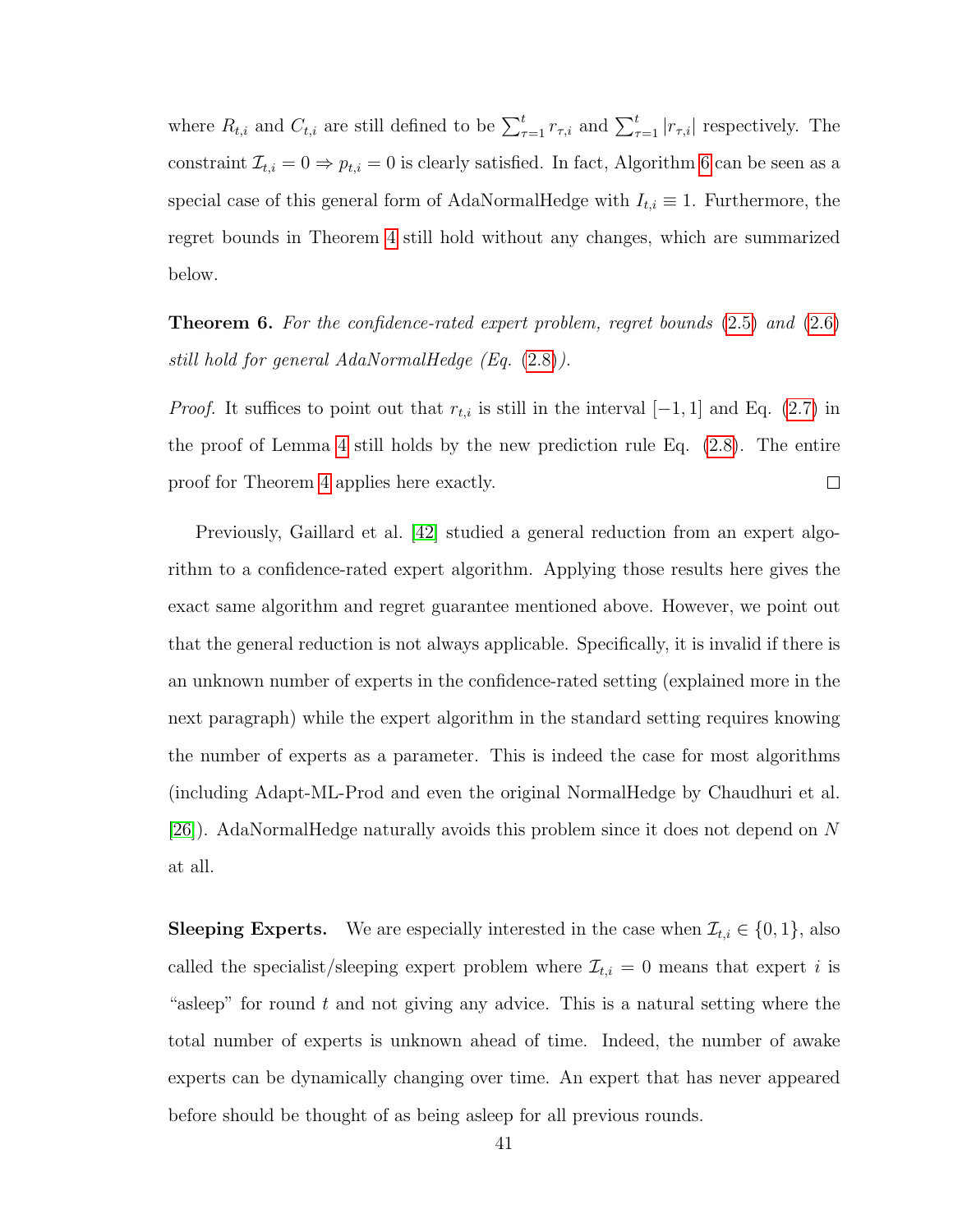AdaNormalHedge is a very suitable algorithm to deal with this case due to its independence of the total number of experts. If an expert  $i$  appears for the first time on round t, then by definition it will naturally start with  $R_{t-1,i} = 0$  and  $C_{t-1,i} = 0$ . Although we state the prior  $q$  as a distribution, which seems to require knowing the total number of experts, it is not an issue algorithmically since  $q$  is only used to scale the unnormalized weights (Eq.  $(2.8)$ ). For example, if we want q to be a uniform distribution over  $N$  experts where  $N$  is unknown beforehand, then to run AdaNormalHedge we can simply treat  $q_i$  in Eq. [\(2.8\)](#page-52-0) to be 1 for all i, which clearly will not change the behavior of the algorithm anyway. In this case, if we let  $N_t$ denote the total number of distinct experts that have been seen up to time  $t$  and the competitor  $\boldsymbol{u}$  concentrates on any of these experts, then the relative entropy term in the regret (up to time t) will be  $\ln N_t$  (instead of  $\ln N$ ), which is changing over time.

Using the adaptivity of AdaNormalHedge in both the number of experts and the competitor, we provide improved results for two instances of the sleeping expert problem in the next two sections.

# <span id="page-54-0"></span>2.3.3 Time-Varying Competitors

In this section, we study a more challenging goal of competing with time-varying competitors in the standard expert setting (that is, each expert is always awake and again  $r_{t,i} = \hat{\ell}_t - \ell_{t,i}$ , which turns out to be reducible to a sleeping expert problem. Results for this section are summarized in Table [2.3.](#page-57-0)

#### Special Cases: Adaptive Regret and Tracking the Best Expert

We start from a special case: adaptive regret, introduced by Hazan and Seshadhri [\[56\]](#page-177-2) to better capture changing environments. Formally, consider any time interval  $t = t_1, \ldots, t_2$ , and let  $R_{[t_1,t_2],i} = \sum_{t=t_1}^{t_2} r_{t,i}$  be the regret to expert i on this interval (similarly define  $L_{[t_1,t_2],i} = \sum_{t=t_1}^{t_2} \ell_{t,i}$  and  $C_{[t_1,t_2],i} = \sum_{t=t_1}^{t_2} |r_{t,i}|$ ). The goal of the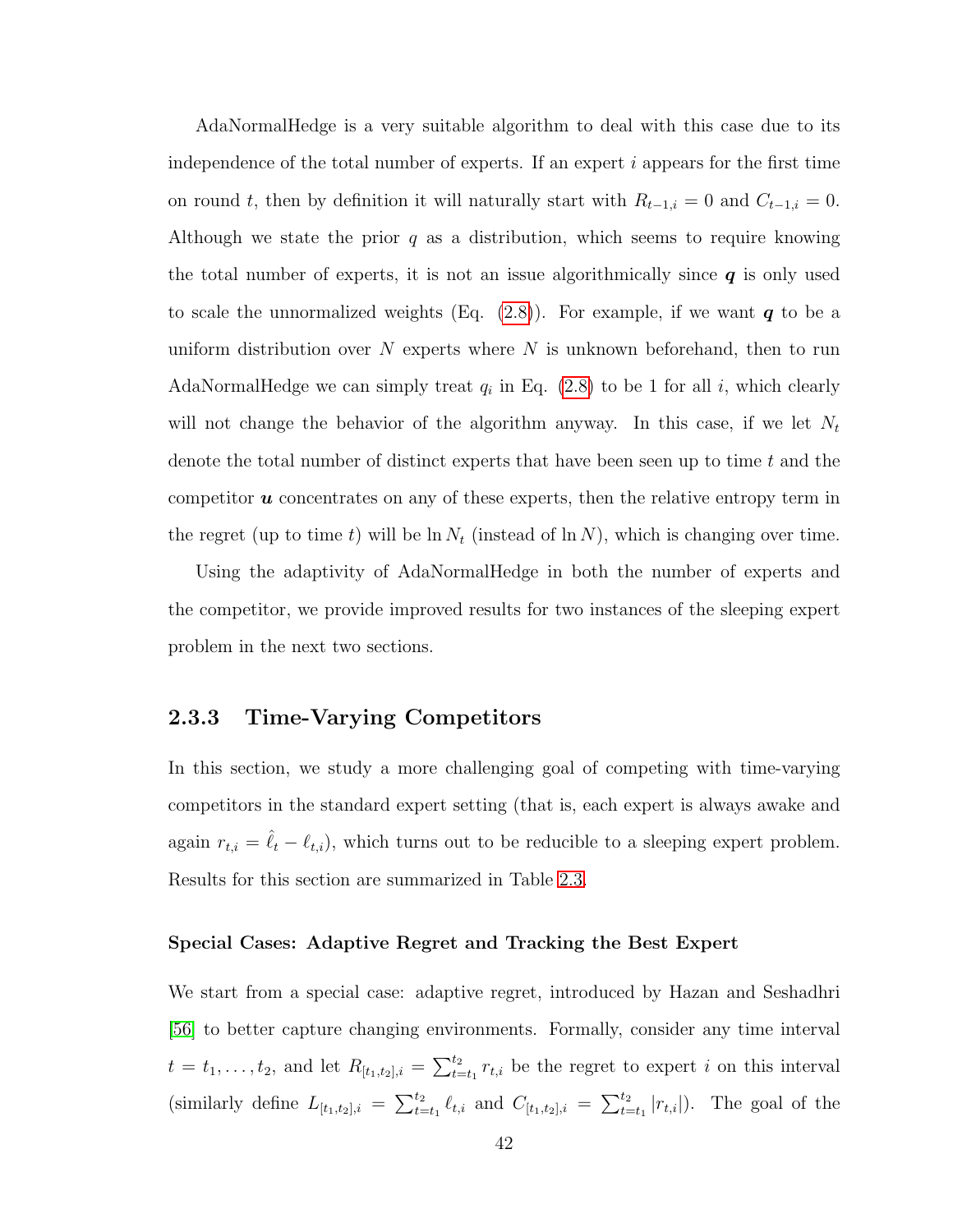player is to obtain relatively small regret on any interval. Freund et al. [\[40\]](#page-176-2) essentially introduced a way to reduce this problem to a sleeping expert problem, which was later improved by Adamskiy et al. [\[4\]](#page-173-3). Specifically, for every pair of time t and expert i, we create a sleeping expert, denoted by  $(t, i)$ , who is only awake after (and including) round t and after that point suffers the same loss as the original expert i. So we have Nt sleeping experts in total on round t. The prediction  $p_{t,i}$  is set to be the sum of all the weights of sleeping expert  $(\tau, i)$   $(\tau = 1, \ldots, t)$ . It is clear that doing this ensures that the cumulative regret up to time  $t_2$  with respect to sleeping expert  $(t_1, i)$ is exactly  $R_{[t_1,t_2],i}$  in the original problem.

This is a sleeping expert problem for which AdaNormalHedge is very suitable, since the number of sleeping experts keeps increasing and the total number of experts is in fact unknown if the horizon  $T$  is unknown. Theorem [6](#page-53-0) implies that the resulting algorithm gives the following adaptive regret:

$$
R_{[t_1,t_2],i} = \hat{O}\left(\sqrt{\left(\sum_{t=t_1}^{t_2} |r_{t,i}|\right) \ln\left(\frac{1}{q_{(t_1,i)}}\right)}\right) = \hat{O}\left(\sqrt{\left(\sum_{t=t_1}^{t_2} |r_{t,i}|\right) \ln\left(Nt_1\right)}\right),
$$

where  $q$  is a prior over the  $N t_2$  experts and the last step is by setting the prior to be  $q_{(t,i)} \propto 1/t^2$  for all t and i.<sup>[5](#page-55-0)</sup> This prior is better than a simple uniform distribution which leads to a term  $ln(N t_2)$  instead of  $ln(N t_1)$ . We call this algorithm AdaNormalHedge.TV. $6$  To be concrete, on round t AdaNormalHedge.TV predicts  $p_{t,i} \propto \sum_{\tau=1}^t$ 1  $\frac{1}{\tau^2} w\left(R_{[\tau,t-1],i},C_{[\tau,t-1],i}\right).$ 

Again, Theorem [5](#page-47-0) can be applied to get the bound  $\hat{O}(\sqrt{\tilde{L}_{[t_1,t_2],i}\ln(N t_1)})$  where  $\tilde{L}_{[t_1,t_2],i} = \sum_{t=t_1}^{t_2} [\ell_{t,i} - \hat{\ell}_t]_+ \le L_{[t_1,t_2],i}$ , and a much smaller bound  $\hat{O}\left(\frac{\ln(Nt_1)}{\alpha}\right)$  $\frac{Nt_1)}{\alpha}$  if the losses are stochastic on interval  $[t_1, t_2]$  in the sense stated in Theorem [5.](#page-47-0)

One drawback of AdaNormalHedge.TV is that its time complexity per round is  $O(Nt)$  and the overall space is  $O(NT)$ . However, the data streaming technique used

<span id="page-55-0"></span><sup>&</sup>lt;sup>5</sup> Note that as discussed before, the fact that  $t_2$  is unknown and thus  $q$  is unknown does not affect the algorithm.

<span id="page-55-1"></span> $6\,\mathrm{``TV''}$  stands for "time-varying".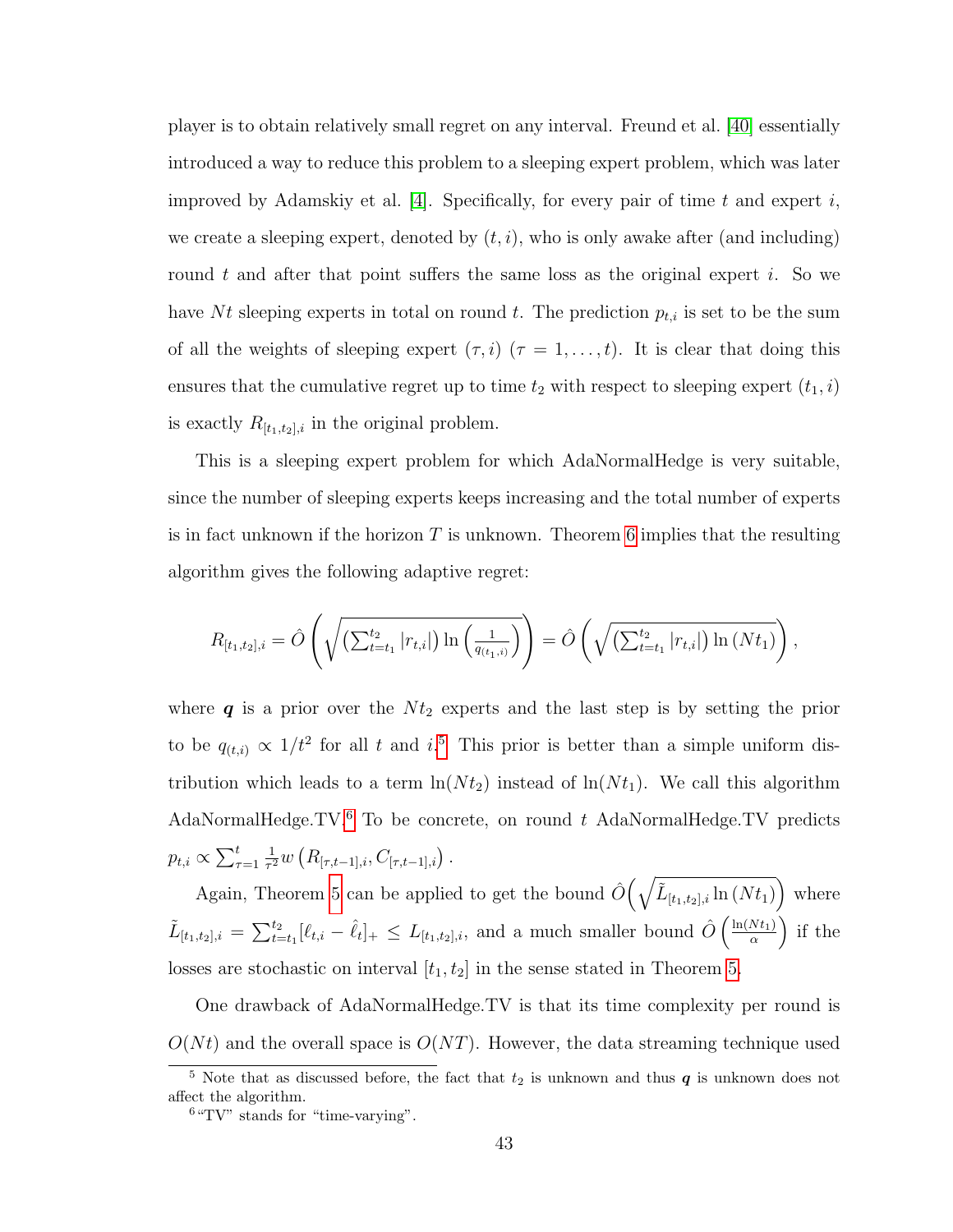in Hazan and Seshadhri [\[56\]](#page-177-2) can be directly applied here to reduce the time and space complexity to  $O(N \ln t)$  and  $O(N \ln T)$  respectively, with only an extra multiplicative  $O(\sqrt{\ln(t_2 - t_1)})$  factor in the regret.

Tracking the best expert. In fact, AdaNormalHedge.TV is a solution for one of the open problems proposed by Warmuth and Koolen [\[106\]](#page-180-4). Adaptive regret immediately implies the so-called K-shifting regret for the problem of tracking the best expert in a changing environment. Formally, define the K-shifting regret  $R_{K\text{-Shift}}$ to be max  $\sum_{k=1}^K R_{[t_{k-1}+1,t_k],i_k}$  where the max is taken over all  $i_1, \dots, i_K \in [N]$  and  $0 = t_0 < t_1 < \cdots < t_K = T$ . In other words, the player is competing with the best K-partition of the whole game and the best expert on each of these partitions. Let  $L_{K\text{-}Shift}^* = \min \sum_{k=1}^K L_{[t_{k-1}+1,t_k],i_k}$  be the total loss of such best partition (that is, the min is taken over the same space), and similarly define  $\tilde{L}_{K\text{-Shift}}^* =$  $\min \sum_{k=1}^K \tilde{L}_{[t_{k-1}+1,t_k],i_k} \leq L^*_{K\text{-Shift}}$ . Since essentially  $R_{K\text{-Shift}}$  is just the sum of K adaptive regrets, using the bounds discussed above and the Cauchy-Schwarz inequality, we conclude that AdaNormalHedge.TV ensures  $R_{K\text{-Shift}} = \hat{O}(\sqrt{K\tilde{L}_{K\text{-Shift}}^* \ln(NT)})$ . Also, if the loss vectors are generated randomly on these  $K$  intervals, each satisfy-ing the condition stated in Theorem [5,](#page-47-0) then the regret is  $R_{K\text{-Shift}} = \hat{O}\left(\frac{K\ln(NT)}{\alpha}\right)$  $rac{(NT)}{\alpha}$  in expectation (high probability bound is similar). These bounds are optimal up to logarithmic factors [\[56\]](#page-177-2). This is exactly what was asked in Warmuth and Koolen [\[106\]](#page-180-4): whether there is an algorithm that can do optimally for both adversarial and stochastic losses in the problem of tracking the best expert. AdaNormalHedge.TV achieves this goal without knowing  $K$  or any other information, while the solution provided by Sani et al. [\[95\]](#page-180-5) needs to know  $K$  ,  $L_{K\text{-Shift}}^*$  and  $\alpha$  to get the same adversarial bound and a worse stochastic bound of order  $O(1/\alpha^2)$ .

Comparison to previous work. For adaptive regret, the FLH algorithm by Hazan and Seshadhri [\[56\]](#page-177-2) treats any standard expert algorithm as a sleeping expert, and has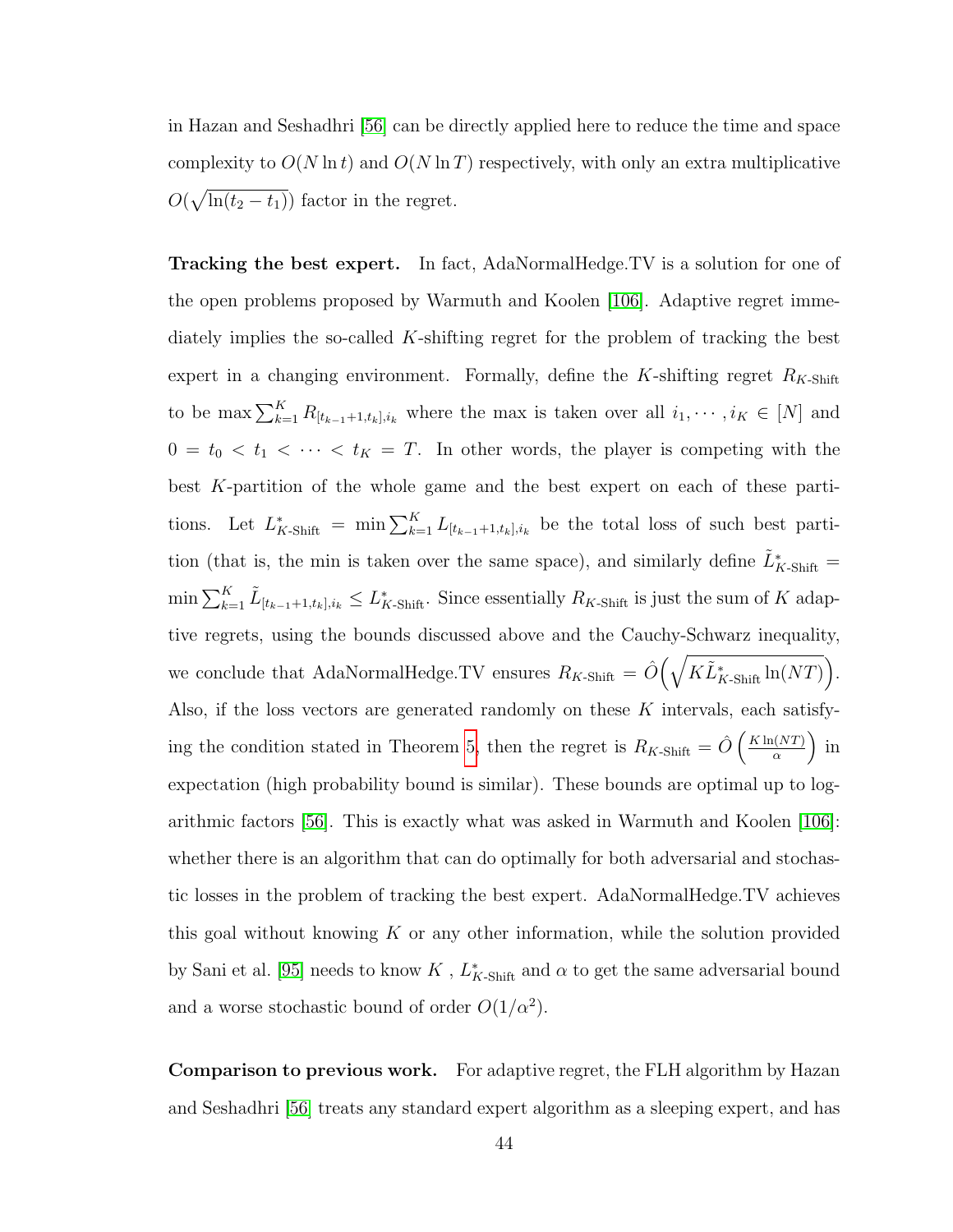| Algorithm          | $R_{[t_1,t_2],i}$      | $R_{K\hbox{\rm -Shift}}$ | $R(\boldsymbol{u}_{1:T})$                                                                                                                                                              |  |  |
|--------------------|------------------------|--------------------------|----------------------------------------------------------------------------------------------------------------------------------------------------------------------------------------|--|--|
| AdaNormalHedge.TV  |                        |                          | $\left\langle \tilde{L}_{[t_1,t_2],i}\ln{(Nt_1)}\right \sqrt{K}\tilde{L}^*_{K\text{-Shift}}\ln(NT)\left \sqrt{V(\boldsymbol{u}_{1:T})}\tilde{L}(\boldsymbol{u}_{1:T})\ln{(NT)}\right $ |  |  |
| (this work)        |                        |                          |                                                                                                                                                                                        |  |  |
| FLH                | $\sqrt{t_2} \ln t_2$   | $K\sqrt{T}\ln T$         | unknown                                                                                                                                                                                |  |  |
| [56]               |                        |                          |                                                                                                                                                                                        |  |  |
| Fixed Share        | $\sqrt{t_2 \ln(Nt_2)}$ | $K\sqrt{T}\ln(NT)$       | unknown                                                                                                                                                                                |  |  |
| $\left[ 25\right]$ |                        |                          |                                                                                                                                                                                        |  |  |

<span id="page-57-0"></span>Table 2.3: Comparisons of different algorithms for time-varying competitors

an additive term O( √  $\overline{t_2} \ln t_2$ ) in addition to the base algorithm's regret (when no prior information is available), which adds up to a large  $O(K)$ √  $T \ln T$ ) term for Kshifting regret. Due to this extra additive regret, FLH also does not enjoy first order bounds nor small regret in the stochastic setting, even if the base algorithm that it builds on provides these guarantees. On the other hand, FLH was proposed to achieve adaptive regret for any general online convex optimization problem. We point out that using AdaNormalHedge as the master algorithm in their framework will give similar improvements as discussed here.

Adapt-ML-Prod is not directly applicable here for the corresponding sleeping expert problem since the total number of experts is unknown.

Another well-studied algorithm for this problem is "fixed share". Several works on fixed share for the simpler "log loss" setting were studied before [\[59,](#page-177-3) [18,](#page-174-3) [4,](#page-173-3) [67\]](#page-178-0). Cesa-Bianchi et al. [\[25\]](#page-175-2) studied a generalized fixed share algorithm for the bounded loss setting considered here. When  $t_2 - t_1$  and  $L_{[t_1,t_2],i}$  are known, their algorithm ensures  $R_{[t_1,t_2],i} = O\left(\sqrt{L_{[t_1,t_2],i}\ln(N(t_2-t_1))}\right)$  for adaptive regret, and when K, T and  $L_{K\text{-Shift}}^*$  are known, they have  $R_{K\text{-Shift}} = O\left(\sqrt{KL_{K\text{-Shift}}^* \ln(NT/K)}\right)$ . No better result is provided for the stochastic setting. More importantly, when no prior information is known, which is the case in practice, the best results one can extract from their analysis are  $R_{[t_1,t_2],i} = O(\sqrt{t_2 \ln(Nt_2)})$  and  $R_{K\text{-Shift}} = O(K\sqrt{T \ln(NT)})$ , which are much worse than our results.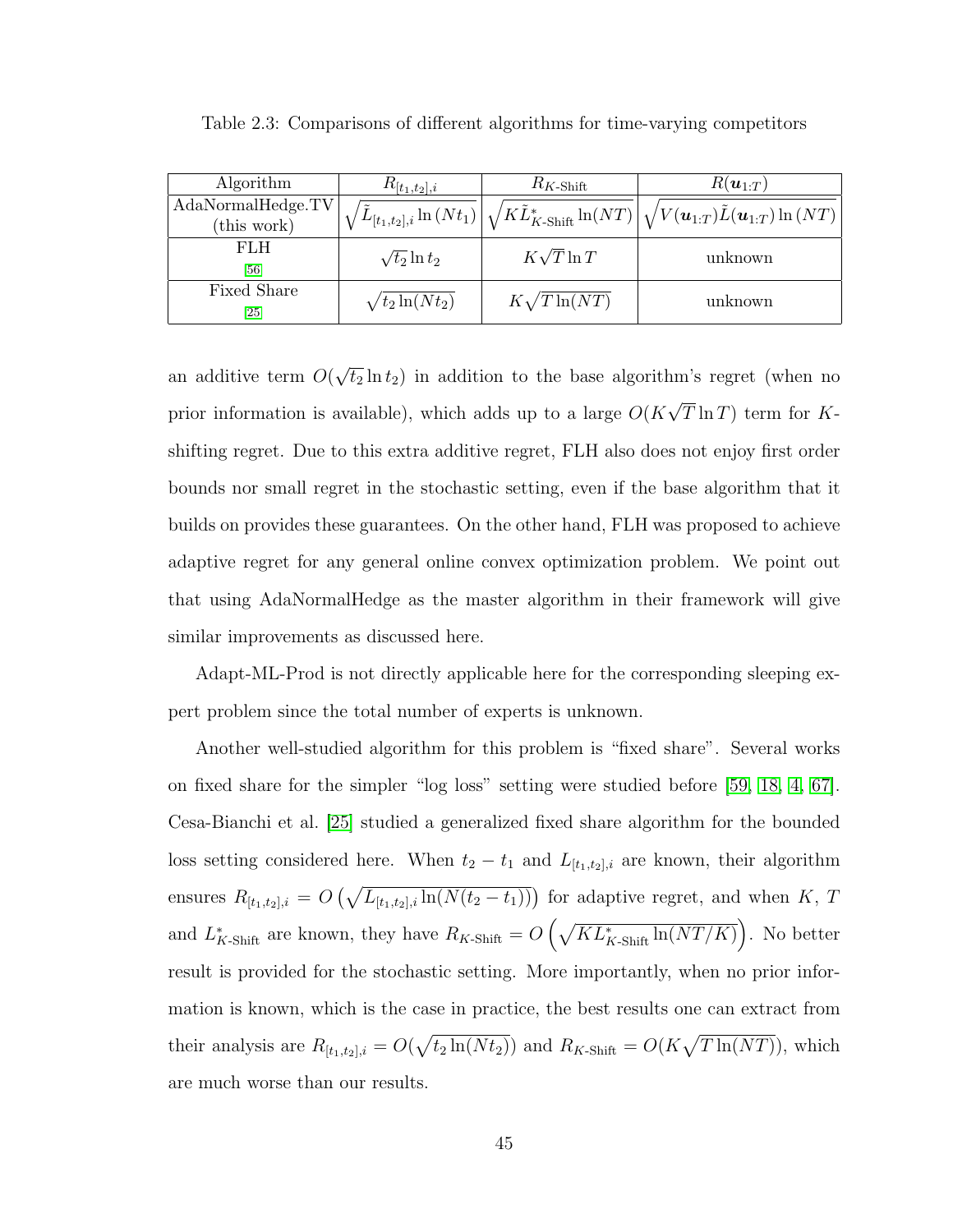#### General Time-Varying Competitors

We finally discuss the most general goal: compete with different  $u_t$  on different rounds. Recall  $R(\boldsymbol{u}_{1:T}) = \sum_{t=1}^T \boldsymbol{u}_t \cdot \boldsymbol{r}_t$  where  $\boldsymbol{u}_t \in \mathbb{R}_+^N$  for all t (note that  $\boldsymbol{u}_t$  does not even have to be a distribution). Clearly, adaptive regret and K-shifting regret are special cases of this general notion. Intuitively, how large this regret is should be closely related to how much the competitor's sequence  $u_{1:T}$  varies. Cesa-Bianchi et al. [\[25\]](#page-175-2) introduced a distance measurement to capture this variation:  $V(\bm{u}_{1:T}) = \sum_{t=1}^{T} \sum_{i=1}^{N} [u_{t,i} - u_{t-1,i}]_{+}$  where we define  $u_{0,i} = 0$  for all i. Also let  $\|\boldsymbol{u}_{1:T}\| = \sum_{t=1}^T \|\boldsymbol{u}_t\|_1$  and  $L(\boldsymbol{u}_{1:T}) = \sum_{t=1}^T \boldsymbol{u}_t \cdot \boldsymbol{\ell}_t$ . Fixed share is shown to ensure the following regret [\[25\]](#page-175-2):  $R(\boldsymbol{u}_{1:T}) = O(\sqrt{V(\boldsymbol{u}_{1:T})L(\boldsymbol{u}_{1:T})\ln(N||\boldsymbol{u}_{1:T}||/V(\boldsymbol{u}_{1:T}))})$  when  $V(\boldsymbol{u}_{1:T})$ ,  $L(\boldsymbol{u}_{1:T})$  and  $\|\boldsymbol{u}_{1:T}\|$  are known. No result was provided otherwise.<sup>[7](#page-58-0)</sup> Here, we show that our parameter-free algorithm AdaNormalHedge.TV actually achieves almost the same bound without knowing any information beforehand. Moreover, while the results in Cesa-Bianchi et al. [\[25\]](#page-175-2) are specific for the fixed share algorithm, we prove the following results which are independent of the concrete algorithms and may be of independent interest.

<span id="page-58-1"></span>**Theorem 7.** Suppose an expert algorithm ensures  $R_{[t_1,t_2],i} \leq \sqrt{A \sum_{t=t_1}^{t_2} z_{t,i}}$  for any  $t_1, t_2$  and i, where  $z_{t,i} \geq 0$  can be anything depending on t and i (e.g.  $|r_{t,i}|$ ,  $[\ell_{t,i} - \hat{\ell}_t]_+,$  $\ell_{t,i}$  or constant 1), and A is a term independent of  $t_1, t_2$  and i. Then this algorithm also ensures

$$
R(\boldsymbol{u}_{1:T}) \leq \sqrt{AV(\boldsymbol{u}_{1:T})\sum_{t=1}^T \boldsymbol{u}_t \cdot \boldsymbol{z}_t}.
$$

Specifically, for AdaNormalHedge.TV, plugging  $A = \hat{O}(\ln(NT))$  and  $z_{t,i} = [\ell_{t,i} - \hat{\ell}_t]_+$  $gives\ R(\boldsymbol{u}_{1:T}) = \hat{O}\Big(\sqrt{V(\boldsymbol{u}_{1:T})\tilde{L}(\boldsymbol{u}_{1:T})\ln{(NT)}}\Big),\ where\ \tilde{L}(\boldsymbol{u}_{1:T}) = \sum_{t=1}^{T}\sum_{i=1}^{N}u_{t,i}[\ell_{t,i}-1]$  $\hat{\ell}_t]_+.$ 

<span id="page-58-0"></span><sup>7</sup> Although in Section 7.3 of Cesa-Bianchi et al. [\[25\]](#page-175-2), the authors mentioned online tuning technique for the parameters, it only works for special cases (e.g. adaptive regret).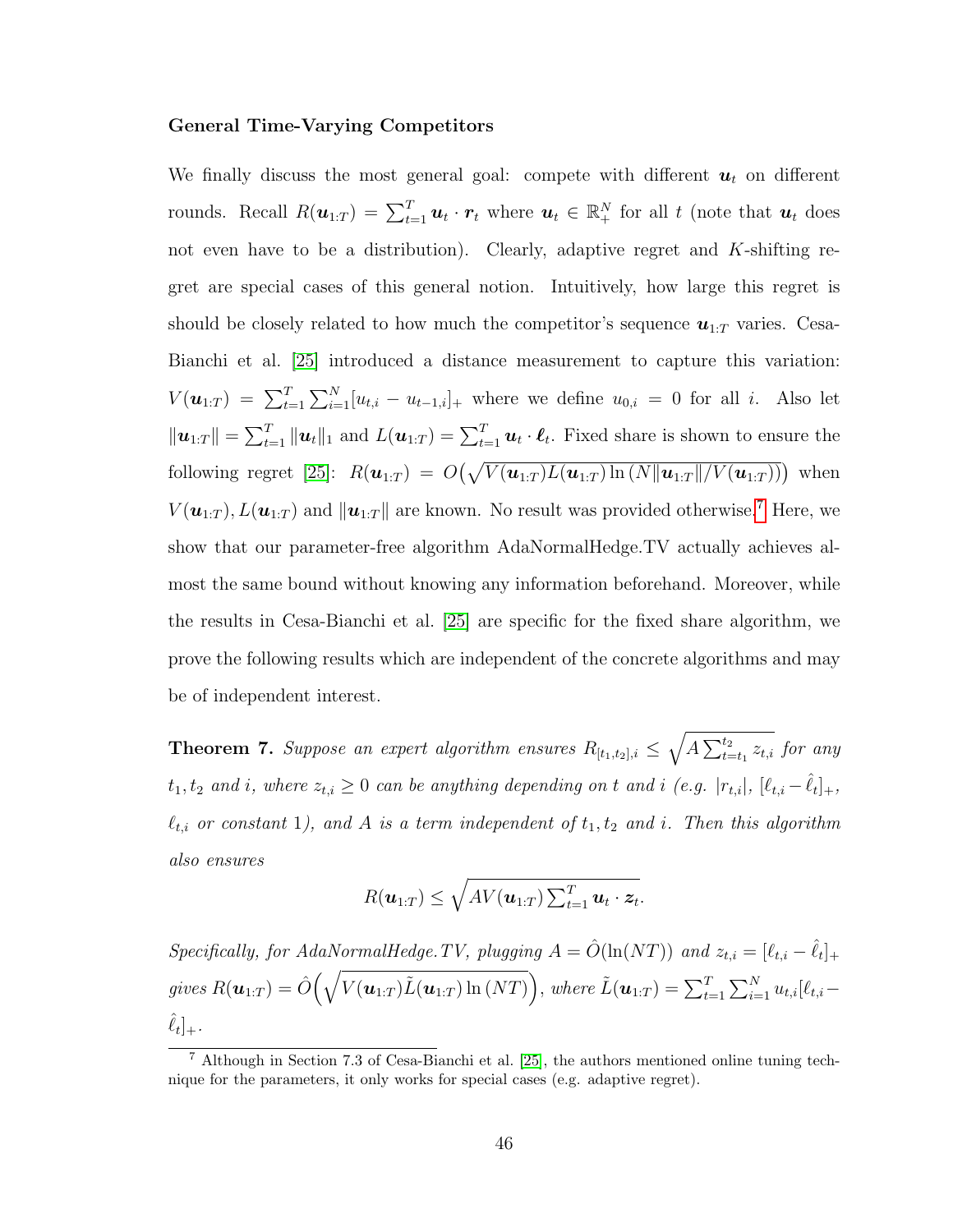*Proof.* We use [s, t] to denote the set  $\{s, s+1, \ldots, t-1, t\}$  for  $1 \leq s \leq t \leq T$  and  $s, t \in \mathbb{N}^+$ . First fix an expert i and consider the regret to this expert  $\sum_{t=1}^T u_{t,i} r_{t,i}$ . Let  $a_j \geq 0$  and  $U_j = [s_j, t_j]$  for  $j = 1, ..., M$  be M positive numbers and M corresponding time intervals such that  $u_{t,i} = \sum_{j=1}^{M} a_j \mathbf{1}\{t \in U_j\}$ . Note that this is always possible, with a trivial choice being  $a_j = u_{t,j}$ ,  $s_j = t_j = j$  and  $M = T$ ; we will however need a more sophisticated construction specified later. By the adaptive regret guarantee, we have

$$
\sum_{t=1}^{T} u_{t,i} r_{t,i} = \sum_{j=1}^{M} a_j \sum_{t=1}^{T} \mathbf{1}\{t \in U_j\} r_{t,i} = \sum_{j=1}^{M} a_j R_{[s_j,t_j],i} \le \sum_{j=1}^{M} a_j \sqrt{A \sum_{t=s_j}^{t_j} z_{t,i}},
$$

which, by the Cauchy-Schwarz inequality, is at most

$$
\sqrt{\sum_{j=1}^{M} a_j} \cdot \sqrt{A \sum_{j=1}^{M} a_j \sum_{t=s_j}^{t_j} z_{t,i}} = \sqrt{\sum_{j=1}^{M} a_j} \cdot \sqrt{A \sum_{j=1}^{M} a_j \sum_{t=1}^{T} 1\{t \in U_j\} z_{t,i}}
$$

$$
= \sqrt{\sum_{j=1}^{M} a_j} \cdot \sqrt{A \sum_{t=1}^{T} u_{t,i} z_{t,i}}.
$$

Therefore, we need a construction of  $a_j$  and  $U_j$  such that  $\sum_{j=1}^{M} a_j$  is minimized. This is addressed in Lemma [5](#page-59-0) below which shows that there is in fact always an (optimal) construction such that  $\sum_{j=1}^{M} a_j$  is exactly  $\sum_{t=1}^{T} [u_{t,i} - u_{t-1,i}]_+$ . Now summing the resulting bound over all experts and applying the Cauchy-Schwarz inequality again proves the theorem.  $\Box$ 

<span id="page-59-0"></span>**Lemma 5.** Let  $v_1, \ldots, v_T$  be T nonnegative numbers and  $h(\lbrace v_1, \ldots, v_T \rbrace)$  $\min\sum_{j=1}^M a_j$  where the minimum is taken over the set of all possible choices of  $M \in \mathbb{N}^+, a_j > 0, U_j = [s_j, t_j]$  with  $1 \leq s_j \leq t_j \leq T, s_j, t_j \in \mathbb{N}^+$   $(j = 1, ..., M)$ such that  $v_t = \sum_{j=1}^{M} a_j \mathbf{1}\{t \in U_j\}$  for all t. Then with  $v_0$  defined to be 0 we have  $h({v_1, \ldots, v_T}) = \sum_{t=1}^T [v_t - v_{t-1}]_+.$ 

The proof of this technical lemma is deferred to Appendix [A.4.](#page-153-0)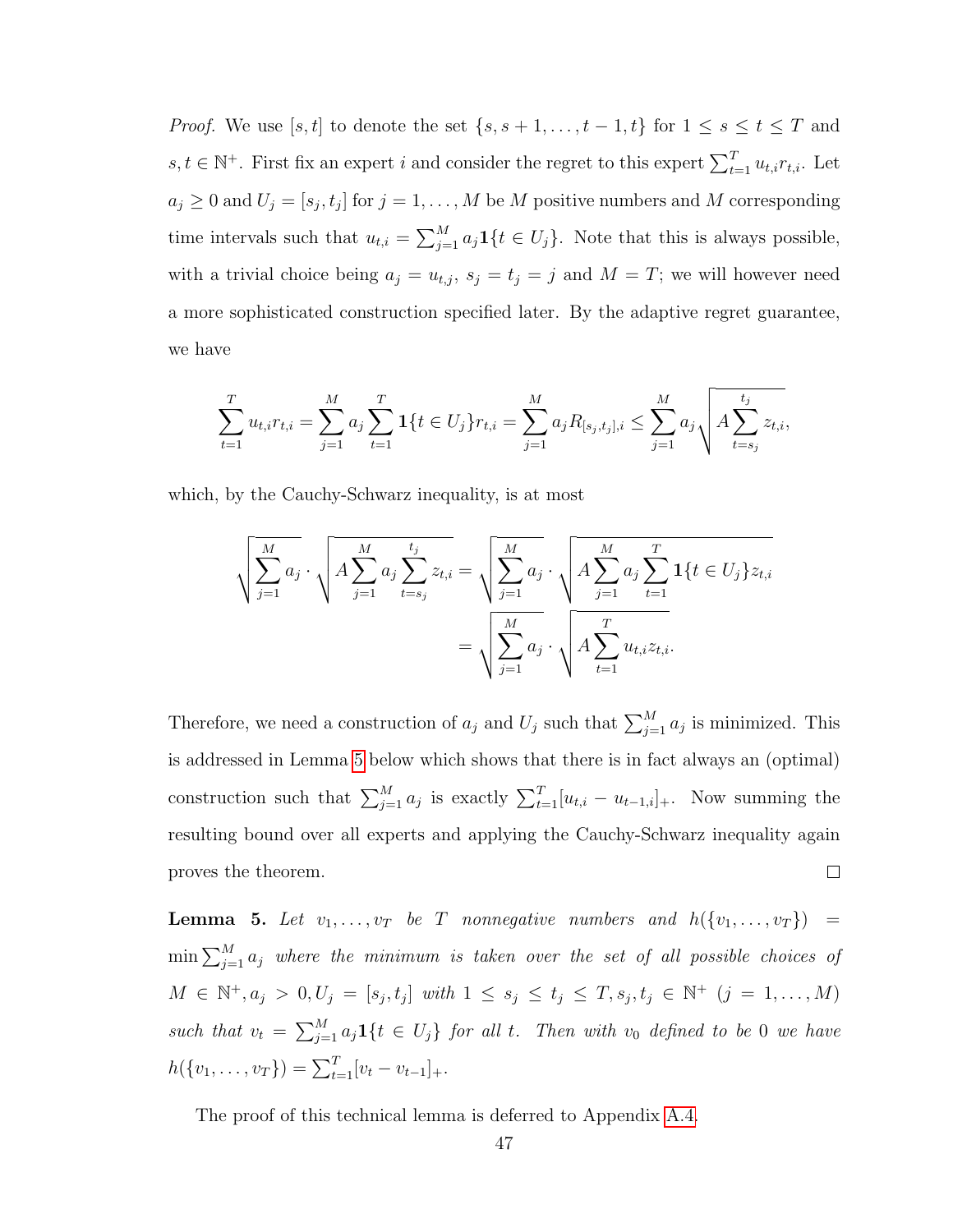Theorem [7](#page-58-1) tells us that while playing with time-varying competitors seems to be a harder problem, it is in fact not any harder than its special case: achieving adaptive regret on any interval. Although the result is independent of the algorithms, one still cannot derive bounds on  $R(\mathbf{u}_{1:T})$  for FLH or fixed share based on their adaptive regret bounds, because when no prior information is available, the bounds on  $R_{[t_1,t_2],i}$ for these algorithms are of order O( √  $\overline{t_2}$ ) instead of  $O($ √  $\overline{t_2 - t_1}$ , which is not good enough. We refer the reader to Table [2.3](#page-57-0) for a summary of this section.

# 2.3.4 Competing with the Best Pruning Tree

We now turn to our second application of AdaNormalHedge on predicting almost as well as the best pruning tree within a template tree. This problem was studied in the context of online learning by Helmbold and Schapire [\[58\]](#page-177-4) using the approach of Willems et al. [\[107,](#page-180-6) [108\]](#page-181-1). It is also called the tree expert problem in Cesa-Bianchi and Lugosi [\[22\]](#page-174-0). Freund et al. [\[40\]](#page-176-2) proposed a generic reduction from a tree expert problem to a sleeping expert problem. Using this reduction with our new algorithm, we provide much better results compared to previous work (summarized in Table [2.4\)](#page-62-0).

Specifically, consider a setting where on each round  $t$ , the predictor has to make a decision  $y_t$  from some convex set  $\mathcal Y$  given some side information  $x_t$ , and then a convex loss function  $f_t: \mathcal{Y} \to [0, 1]$  is revealed and the player suffers loss  $f_t(y_t)$ . The predictor is given a template tree  $\mathcal G$  to consult. Starting from the root, each node of  $\mathcal G$  performs a test on  $x_t$  to decide which of its children should perform the next test, until a leaf is reached. In addition to a test, each node (except the root) also makes a prediction based on  $x_t$ . A pruning tree  $\mathcal P$  is a tree induced by replacing zero or more nodes (and associated subtrees) of G by leaves. The prediction of a pruning tree  $P$  given  $x_t$ , denoted by  $\mathcal{P}(x_t)$ , is naturally defined as the prediction of the leaf that  $x_t$  reaches by traversing  $P$ . The player's goal is thus to predict almost as well as the best pruning tree in hindsight, that is, to minimize  $R_{\mathcal{G}} = \sum_{t=1}^{T} f_t(y_t) - \min_{\mathcal{P}} \sum_{t=1}^{T} f_t(\mathcal{P}(x_t)).$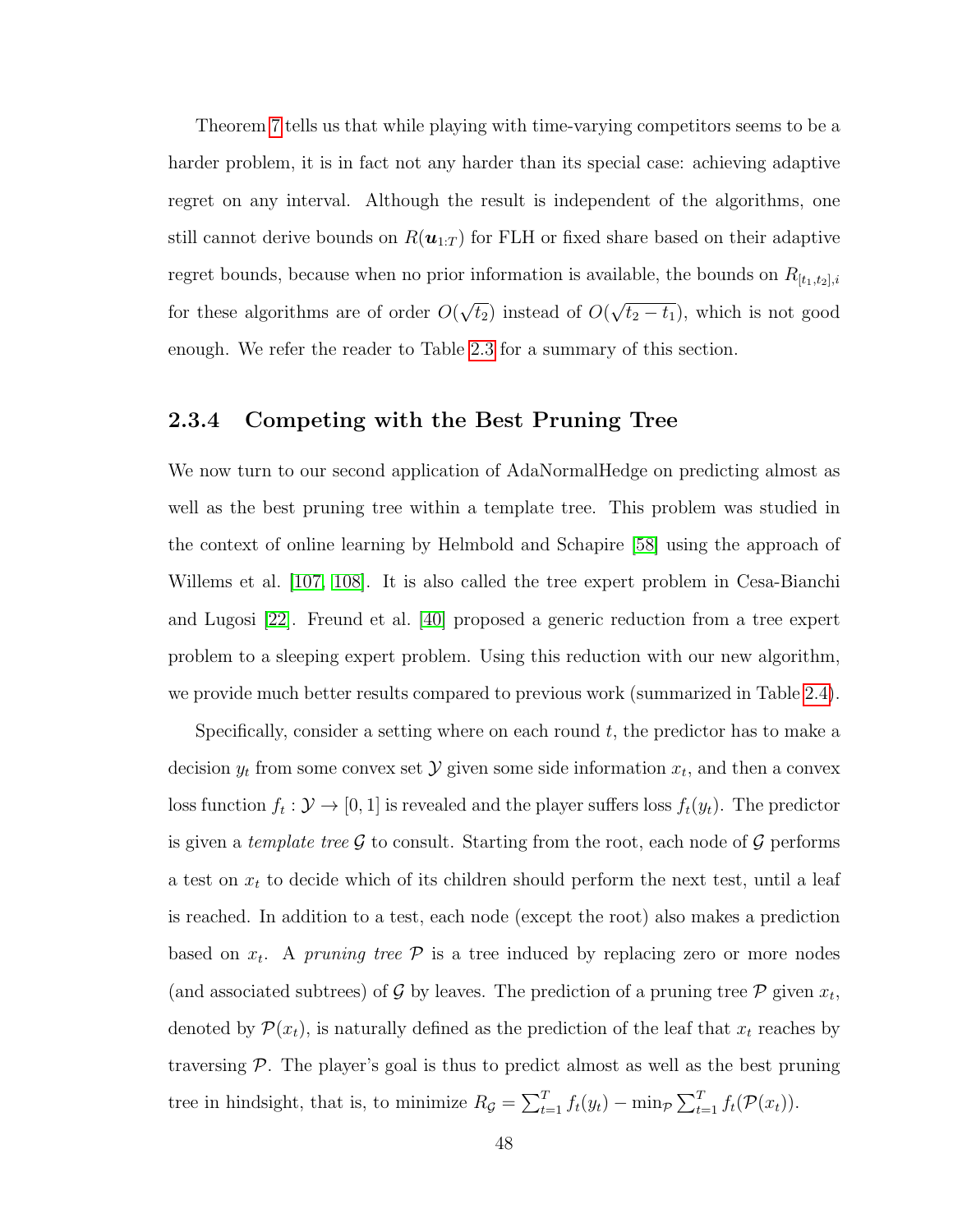The idea of the reduction introduced by Freund et al. [\[40\]](#page-176-2) is to view each edge of  $G$  as a sleeping expert (indexed by e), who is awake only when traversed by  $x_t$ , and in that case predicts  $y_{t,e}$ , the same prediction as the child node that it connects to. The predictor runs a sleeping expert algorithm with loss  $\ell_{t,e} = f_t(y_{t,e})$ , and eventually predicts  $y_t = \sum_{e \in E} p_{t,e} y_{t,e}$  where E denotes the set of edges of G and  $p_{t,e}$  ( $e \in E$ ) is the output of the expert algorithm; thus by convexity of  $f_t$ , we have  $f_t(y_t) \leq \sum_{e \in E} p_{t,e} f_t(y_{t,e}) = \hat{\ell}_t$ . Note that we only care about the predictions of those awake experts since otherwise  $p_{t,e}$  is required to be zero. Now let  $\mathcal{P}^*$  be one of the best pruning trees, that is,  $\mathcal{P}^* \in \arg\min_{\mathcal{P}} \sum_{t=1}^T f_t(\mathcal{P}(x_t))$ , and m be the number of leaves of  $\mathcal{P}^*$ . In the expert problem, we will set the competitor  $\boldsymbol{u}$  to be a uniform distribution over the m terminal edges (that is, the ones connecting the leaves) of  $\mathcal{P}^*$ , and the prior  $q$  to be a uniform distribution over all the edges. Since on each round, one and only one of those m experts is awake, and its prediction is exactly  $\mathcal{P}^*(x_t)$ , we have  $R(\boldsymbol{u}) = \sum_{t=1}^{T}$ 1  $\frac{1}{m}(\hat{\ell}_t - f_t(\mathcal{P}^*(x_t))),$  and therefore  $R_{\mathcal{G}} \leq mR(\mathbf{u}).$ 

It remains to pick a concrete sleeping algorithm to apply. There are two reasons that make AdaNormalHedge very suitable for this problem. First, since  $m$  is clearly unknown ahead of time, we are competing with an unknown competitor  $u$ , which is exactly what AdaNormalHedge can deal with. Second, the number of awake experts is dynamically changing, and as discussed before, in this case AdaNormalHedge enjoys a regret bound that is adaptive in the number of experts seen so far. Formally, recall the notation  $N_t$ , which in this case represents the total number of distinct traversed edges up to round  $t$ . Then by Theorem [6,](#page-53-0) we have

$$
R_{\mathcal{G}} = \hat{O}(m\sqrt{(\boldsymbol{u} \cdot \mathbf{C}_{T})\text{RE}(\boldsymbol{u} \mid \mid \boldsymbol{q})}) = \hat{O}\bigg(\sqrt{m\left(\sum_{t=1}^{T}|\hat{\ell}_{t}-f_{t}(\mathcal{P}^{*}(x_{t}))|\right)\ln\left(\frac{N_{T}}{m}\right)}\bigg),
$$

which, by Theorem [5,](#page-47-0) implies  $R_{\mathcal{G}} = \hat{O}(\sqrt{m\tilde{L}^* \ln(N_T/m)})$  where similarly we define  $\tilde{L}^* = \sum_{t=1}^T [f_t(\mathcal{P}^*(x_t)) - \hat{\ell}_t]_+,$  which is at most the total loss of the best pruning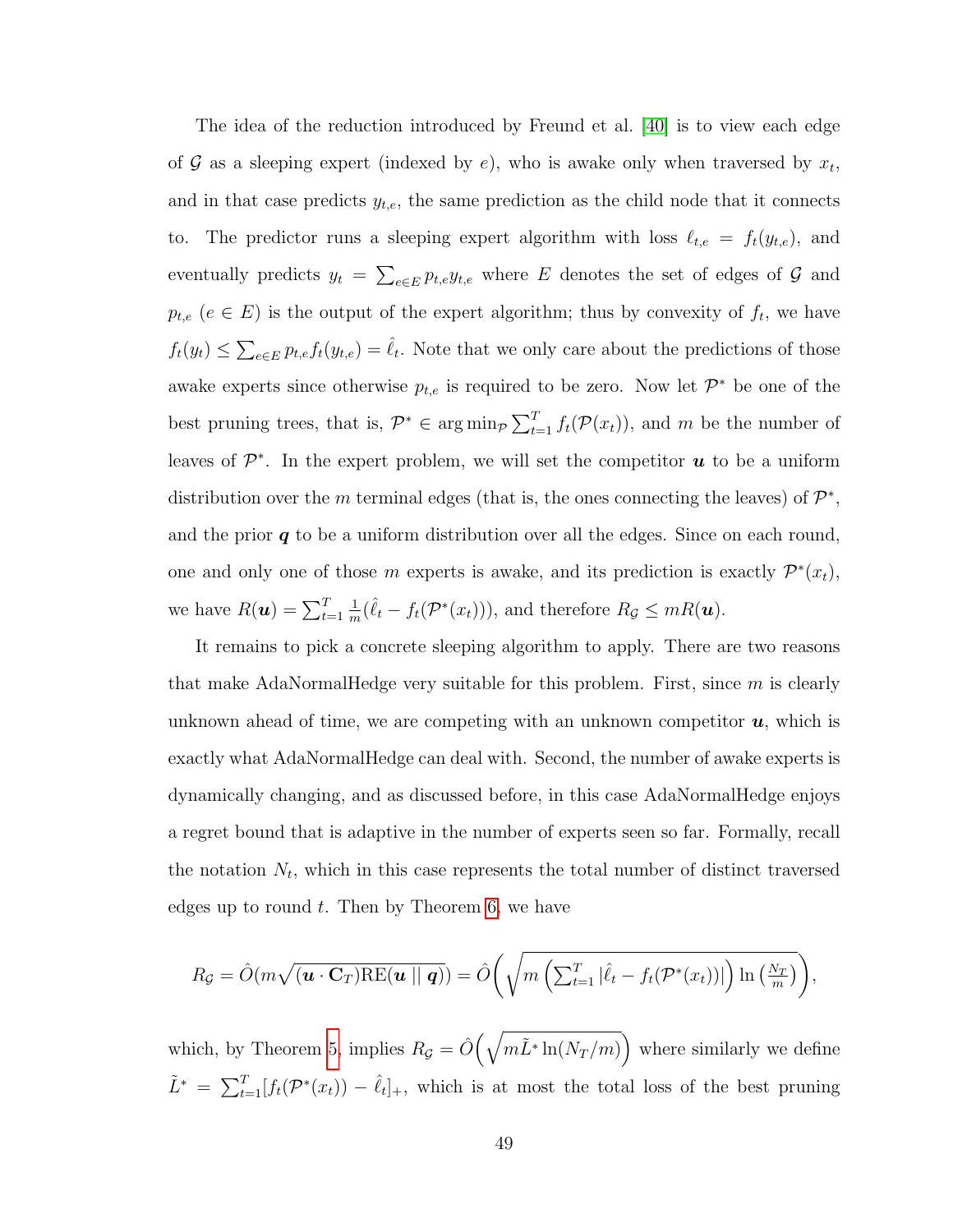| Algorithm                     | $R_G$                                                           | Time (per round) Space (overall) |          | Need to know<br>$L^*$ and $m$ ? |
|-------------------------------|-----------------------------------------------------------------|----------------------------------|----------|---------------------------------|
| AdaNormalHedge<br>(this work) | $\left(\sqrt{m\tilde{L}^*\ln\left(\frac{N_T}{m}\right)}\right)$ | $O(  x_t  _G)$                   | $O(N_T)$ | No                              |
| Adapt-ML-Prod<br>[42]         | $\hat{O}(\sqrt{m}\tilde{L}^*\ln N)$                             | $O(  x_t  _G)$                   | $O(N_T)$ | No                              |
| Exponential Weights<br>[58]   | $O(\sqrt{mL^*})$                                                | $O(d  x_t  _{\mathcal{G}})$      | $O(N_T)$ | ${\rm Yes}$                     |

<span id="page-62-0"></span>Table 2.4: Comparisons of different algorithms for the tree expert problem

tree  $L^* = \sum_{t=1}^T f_t(\mathcal{P}^*(x_t))$ . Moreover, the algorithm is efficient: the overall space requirement is  $O(N_T)$ , and the running time on round t is  $O(||x_t||_{\mathcal{G}})$  where we use  $||x_t||_{\mathcal{G}}$  to denote the number of edges that  $x_t$  traverses.

Comparison to other solutions. The work by Freund et al. [\[40\]](#page-176-2) considers a variant of the exponential weights algorithm in a "log loss" setting, and is not directly applicable here (specifically it is not clear how to tune the learning rate appropriately). A better choice is the Adapt-ML-Prod algorithm by Gaillard et al. [\[42\]](#page-176-1) (the version for the sleeping expert problem). However, there is still one issue for this algorithm: it does not give a bound in terms of RE( $u \parallel q$ ) for an unknown  $u$ . So to get a bound on  $R(\mathbf{u})$ , the best thing to do is to use the definition  $R(\mathbf{u}) = \mathbf{u} \cdot \mathbf{R}_T$  and a bound on each  $R_{T,i}$ . In short, one can verify that Adapt-ML-Prod ensures regret  $R(\boldsymbol{u}) = \hat{O}(\sqrt{m \tilde{L}^* \ln N})$  where  $N = |E|$  is the total number of edges/experts. We emphasize that N can be much larger than  $N_T$  when the tree is huge. Indeed, while  $N_T$  is at most T times the depth of G, N could be exponentially large in the depth. The running time and space of Adapt-ML-Prod for this problem, however, is the same as AdaNormalHedge.

We finally compare with a totally different approach [\[58\]](#page-177-4), where one simply treats each pruning tree as an expert and run the exponential weights algorithm. Clearly the number of experts is exponentially large, and thus the running time and space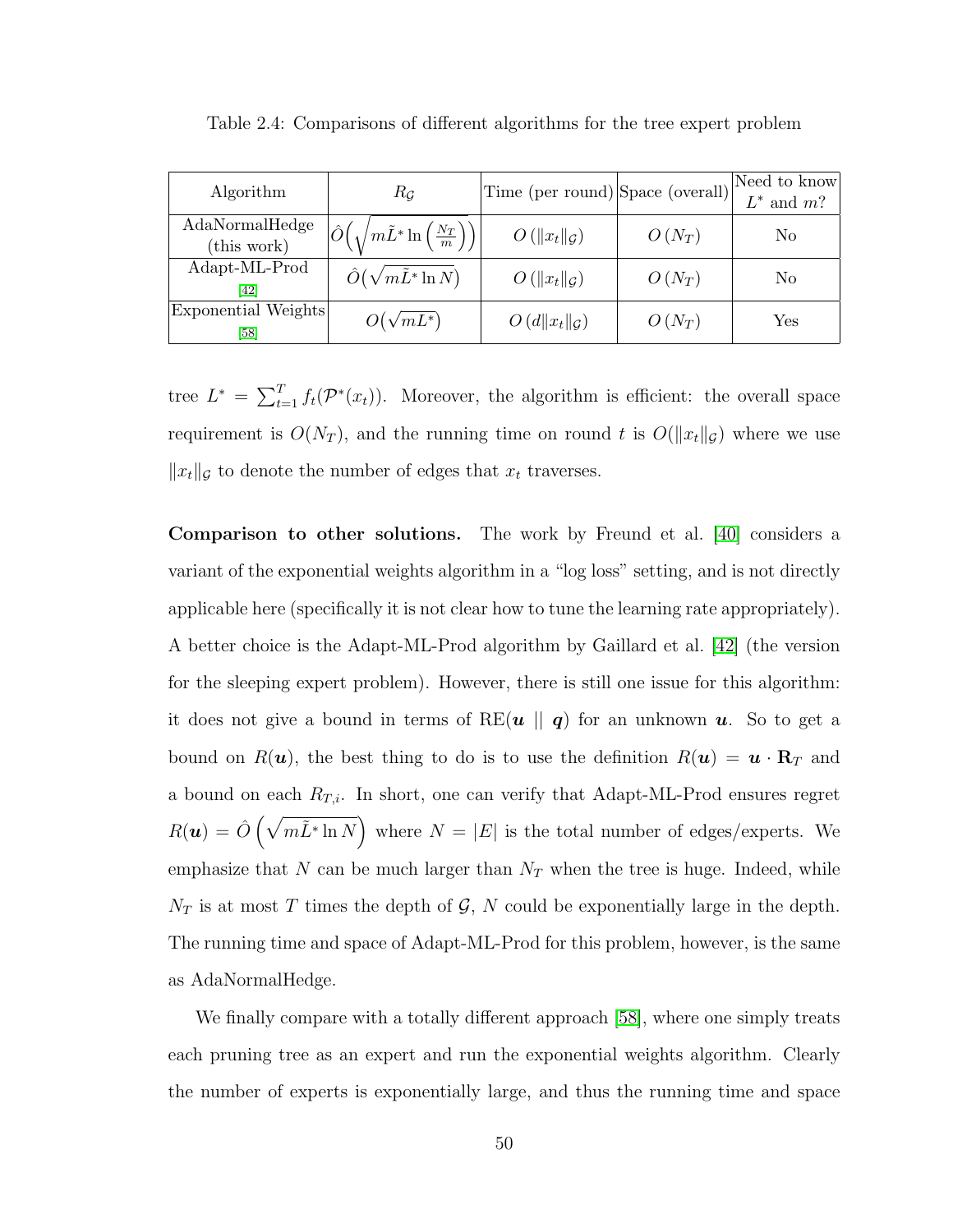are unacceptable by a naive implementation. This issue is avoided by using a clever dynamic programming technique. If  $L^*$  and m are known ahead of time, then the regret for this algorithm is O( √  $mL^*$ ) by tuning the learning rate optimally. As discussed in Freund et al. [\[40\]](#page-176-2), the linear dependence on  $m$  in this bound is much better than the one of the form  $O(\sqrt{mL^*\ln N})$ , which, in the worst case, is linear in m. This was considered as the main drawback of using the sleeping expert approach. However, the bound for AdaNormalHedge is  $\hat{O}(\sqrt{m\tilde{L}^*\ln(N_T/m)})$ , which is much smaller as discussed previously and in fact comparable to O( √  $\overline{mL^*}$ ). More importantly,  $L^*$  and  $m$  are unknown in practice. In this case, no sublinear regret is known for this dynamic programming approach, since it relies heavily on the fact that the algorithm is using a fixed learning rate and thus the usual time-varying learning rate methods cannot be applied here. Therefore, although theoretically this approach gives small regret, it is not a practical method.

The running time is also slightly worse than the sleeping expert approach. For simplicity, suppose every internal node has d children. Then the time complexity per round is  $O(d||x||_{\mathcal{G}})$ . The overall space requirement is  $O(N_t)$ , the same as other approaches. Again, see Table [2.4](#page-62-0) for a summary of this section.

Finally, as mentioned in Freund et al. [\[40\]](#page-176-2), the sleeping expert approach can be easily generalized to predicting with a decision graph. In that case, AdaNormalHedge still enjoys all the improvements discussed in this section (details omitted).

# 2.4 Conclusion and Future Directions

In this chapter, we mostly focused on learning by combining expert advice, one of the fundamental online learning problems. We first showed a strong connection between this problem and a variant of the drifting game, and made use of this connection to develop a general recipe to design expert algorithms. Using this framework, we not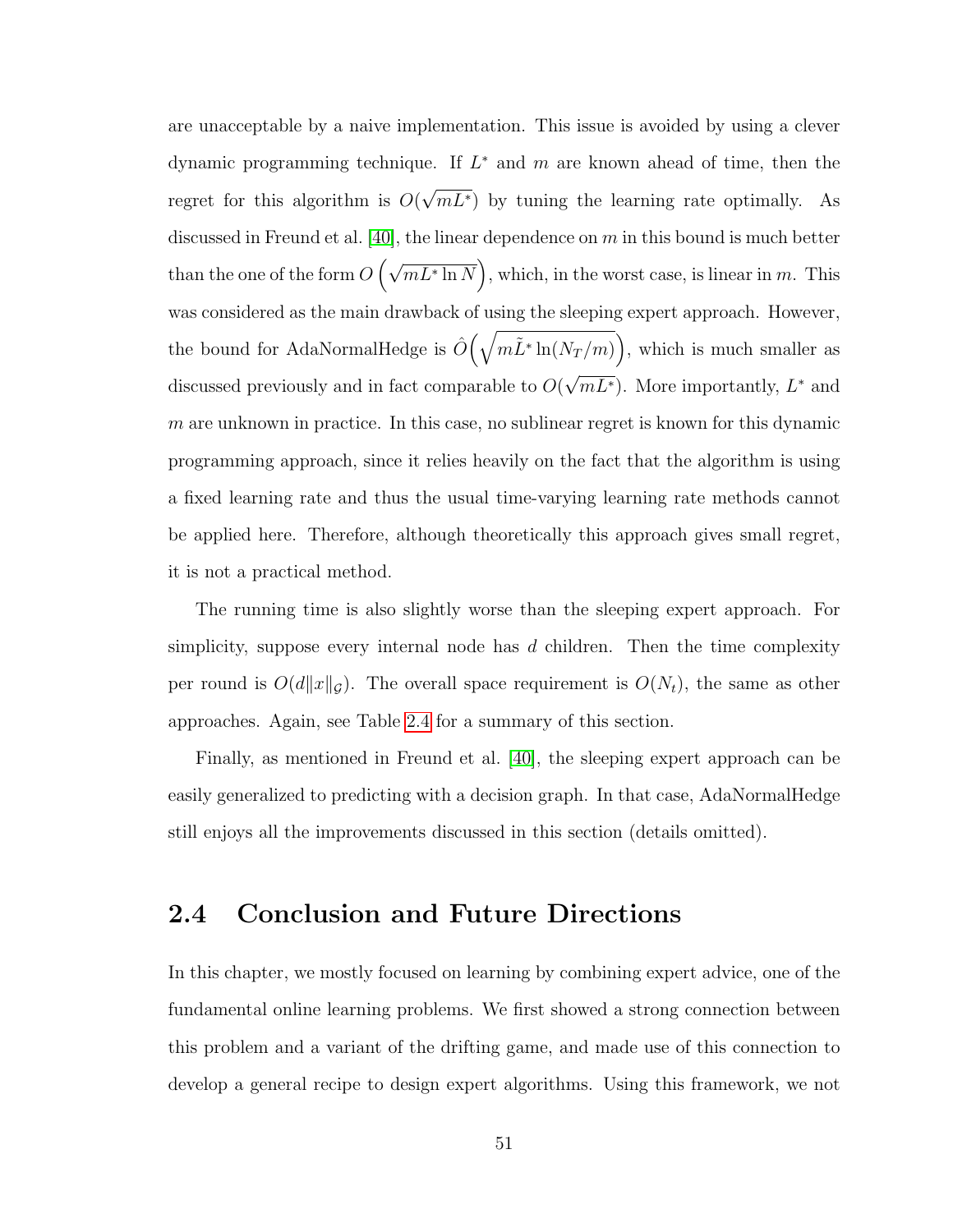only recovered previous algorithms with direct regret guarantees, but also developed an algorithm (NormalHedge.DT) with strong adaptivity in the quantile that we try to compete with. Base on this algorithm, a further improvement AdaNormalHedge provides even stronger adaptivity and enjoys several useful properties simultaneously, such as constant regret when the losses are stochastic. Applications of these algorithms discussed in this thesis include more adaptive and efficient boosting algorithms, parameter-free expert algorithms that can compete with time-varying competitors, and also more efficient algorithms for learning the best pruning tree.

There are still many open problems in this direction. One of the main questions is how to extend all these adaptivity results to the partial information setting, which seems to be highly non-trivial after initial attempts. It is not even clear what kind of adaptive regret bounds that one should be looking for in this setting. Another orthogonal direction is to extend these results to the more general OCO setting. We discuss some preliminary results in Appendix [A.3,](#page-151-0) but the algorithms discussed there are not efficient. Getting both efficiency and adaptivity is a challenging and important future direction.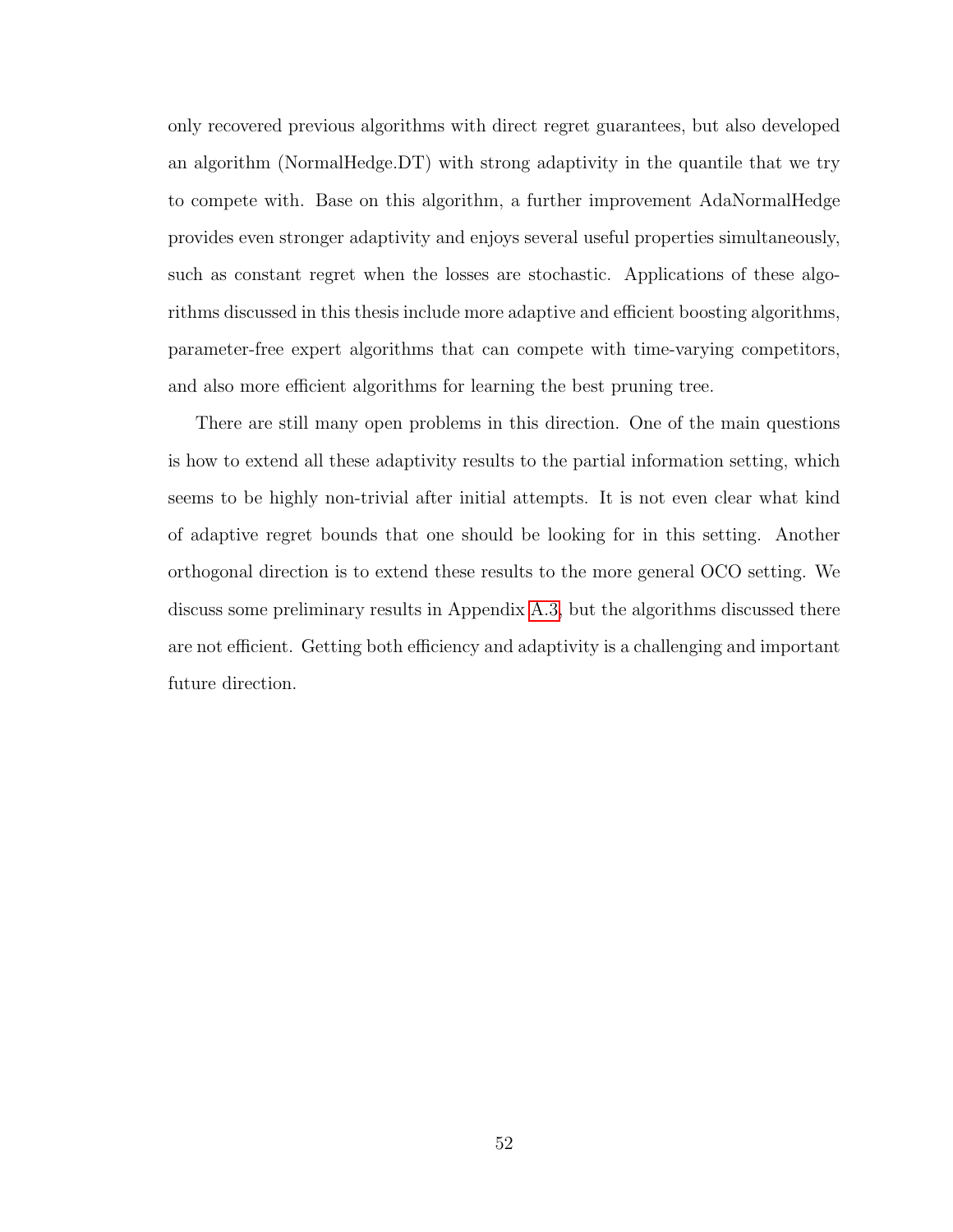# Chapter 3

# Online Boosting

In this chapter, we study online boosting, the task of converting any weak online learner into a strong online learner. While boosting is well-studied in the offline setting, there is very little work on the theory of online boosting. The main question is whether we can improve the accuracy of existing online prediction algorithms in a similar way as we do in the offline case. For example, given an online weak spam filter which on average only has about 51% accuracy, can we somehow build a very accurate spam filter (say, 99% accuracy) by combining several copies of these weak spam filters in an online fashion?

Based on a novel and natural definition of weak online learnability, we develop two online boosting algorithms. The first algorithm is an online version of boostby-majority. By proving a matching lower bound, we show that this algorithm is essentially optimal in terms of the number of weak learners and the sample complexity needed to achieve a specified accuracy. This optimal algorithm is not adaptive, however. Using tools from online loss minimization, we derive an adaptive online boosting algorithm that is also parameter-free, but not optimal. Both algorithms work with base learners that can handle example importance weights directly, as well as by rejection sampling examples with probability defined by the booster.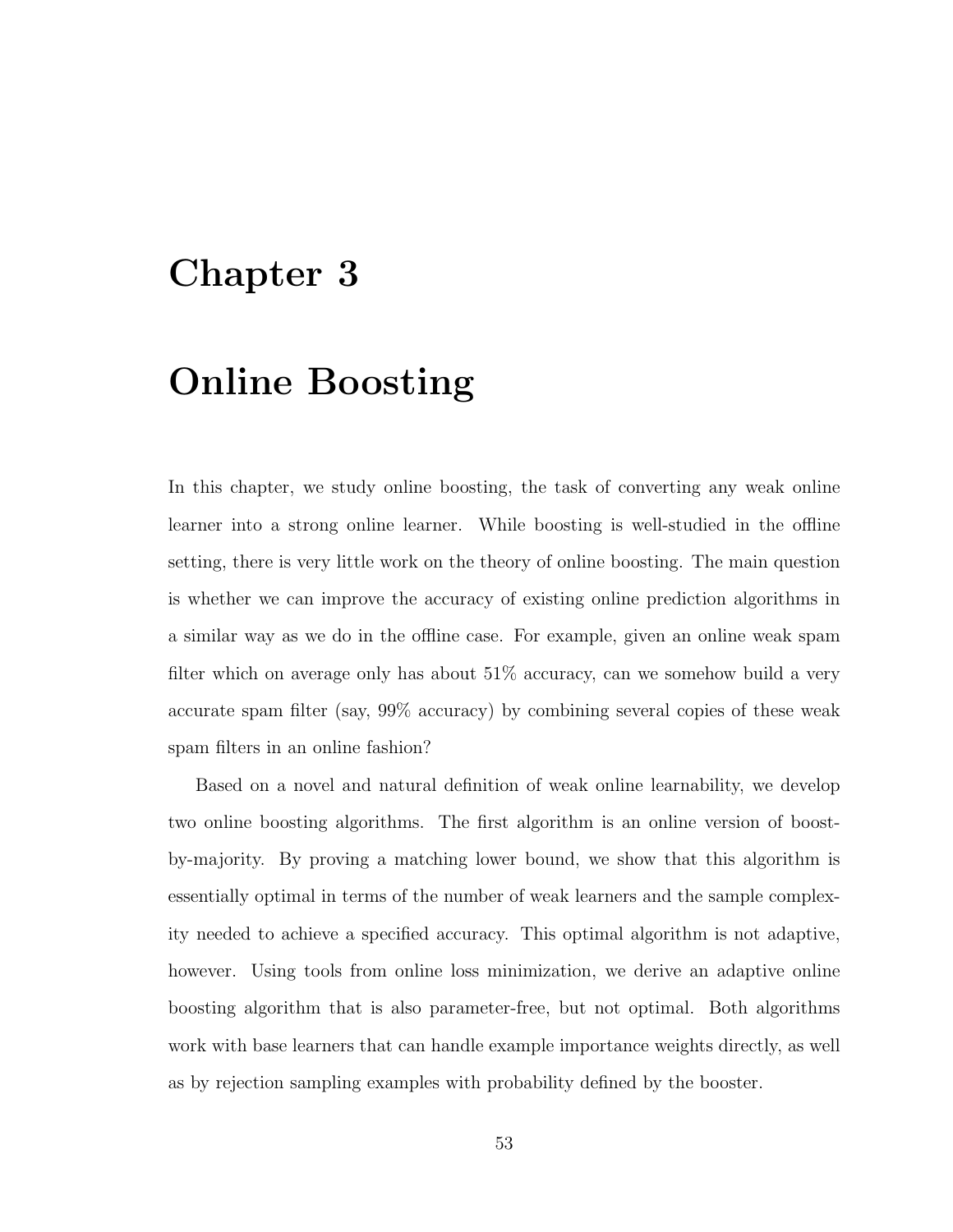We next further extend the theory to online regression problems. The notion of a weak learning algorithm is modeled as an online learning algorithm with linear loss functions that competes with a base class of regression functions, while a strong learning algorithm is an online learning algorithm with smooth convex loss functions that competes with a larger class of regression functions. Our main result is an online gradient boosting algorithm that converts a weak online learning algorithm into a strong one where the larger class of functions is the linear span of the base class. We also give a simpler boosting algorithm that converts a weak online learning algorithm into a strong one where the larger class of functions is the convex hull of the base class, and prove its optimality.

Both results are complemented with experimental studies.

This chapter includes joint work with Alina Beygelzimer and Satyen Kale [\[14\]](#page-174-4), and joint work with Alina Beygelzimer, Elad Hazan and Satyen Kale [\[13\]](#page-174-5).

# 3.1 Online Boosting for Binary Classification

We start with online boosting for binary classification in this section. The theory of boosting in the batch setting has been studied extensively in the literature and has led to huge practical success (see the book by Schapire and Freund [\[98\]](#page-180-2) for a thorough discussion). Given the success of boosting in the batch setting, it is natural to ask about the possibility of applying boosting to online learning. Indeed, there has already been some work on online boosting [\[90,](#page-179-2) [48,](#page-176-3) [71,](#page-178-1) [49,](#page-176-4) [27,](#page-175-5) [28\]](#page-175-6).

From a theoretical viewpoint, recent work by Chen et al. [\[27\]](#page-175-5) is perhaps most interesting. They generalized the batch weak learning assumption to the online setting, and made a connection between online boosting and batch boosting that produces smooth distributions over the training examples. The resulting algorithm is guaranteed to achieve an arbitrarily small error rate as long as the number of weak learners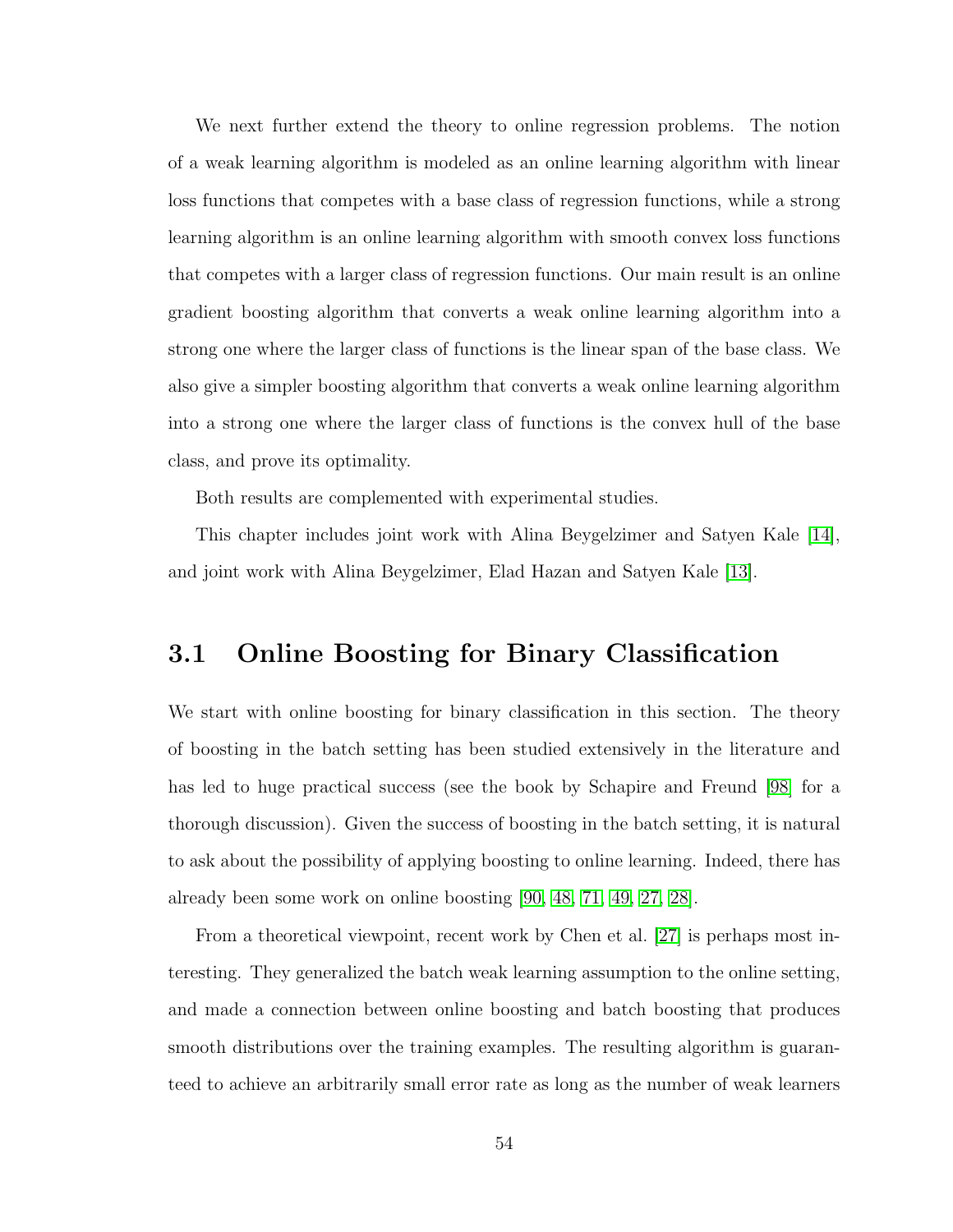and the number of examples are sufficiently large. No assumptions need to be made about how the data is generated. Indeed, the data can even be generated by an adversary.

We present a new online boosting algorithm, based on the boost-by-majority (BBM) algorithm of [\[37\]](#page-175-7). This algorithm, called Online BBM, improves upon the work of Chen et al. [\[27\]](#page-175-5) in several respects:

- 1. our assumption on online weak learners is weaker and can be seen as a direct online analogue of the weak learning assumption in standard batch boosting;
- 2. our algorithm does not require weak learners to deal with weighted examples, instead using a sampling technique to decide whether or not to pass an example to the weak learners as feedback (similar to boosting by filtering in the batch setting [see for example, [36,](#page-175-8) [19\]](#page-174-6)); and
- 3. our algorithm is optimal in the sense that no online boosting algorithm can achieve the same error rate with less weak learners or less examples asymptotically (see the lower bounds in Section [3.1.3\)](#page-79-0).

A quantitative comparison of our results with those of Chen et al. [\[27\]](#page-175-5) appears in Table [3.1,](#page-68-0) where  $N$  and  $T$  represent the number of weak learners and examples needed to achieve error rate  $\epsilon$ , and  $\gamma$  stands for a similar concept of the "edge" of the weak learning oracle as in the batch setting (smaller  $\gamma$  means more inaccurate weak learners).

A clear drawback of all the algorithms mentioned above is lack of adaptivity. A simple interpretation of this drawback is that all these algorithms require using  $\gamma$ , an unknown quantity, as a parameter. More importantly, this also means that the algorithm treats each weak learner equally and ignores the fact that some weak learners are actually doing better than the others. The best example of an adaptive boosting algorithm is the well-known parameter-free AdaBoost algorithm [\[38\]](#page-176-0), where each weak learner is naturally weighted by how accurate it is. In fact, adaptivity is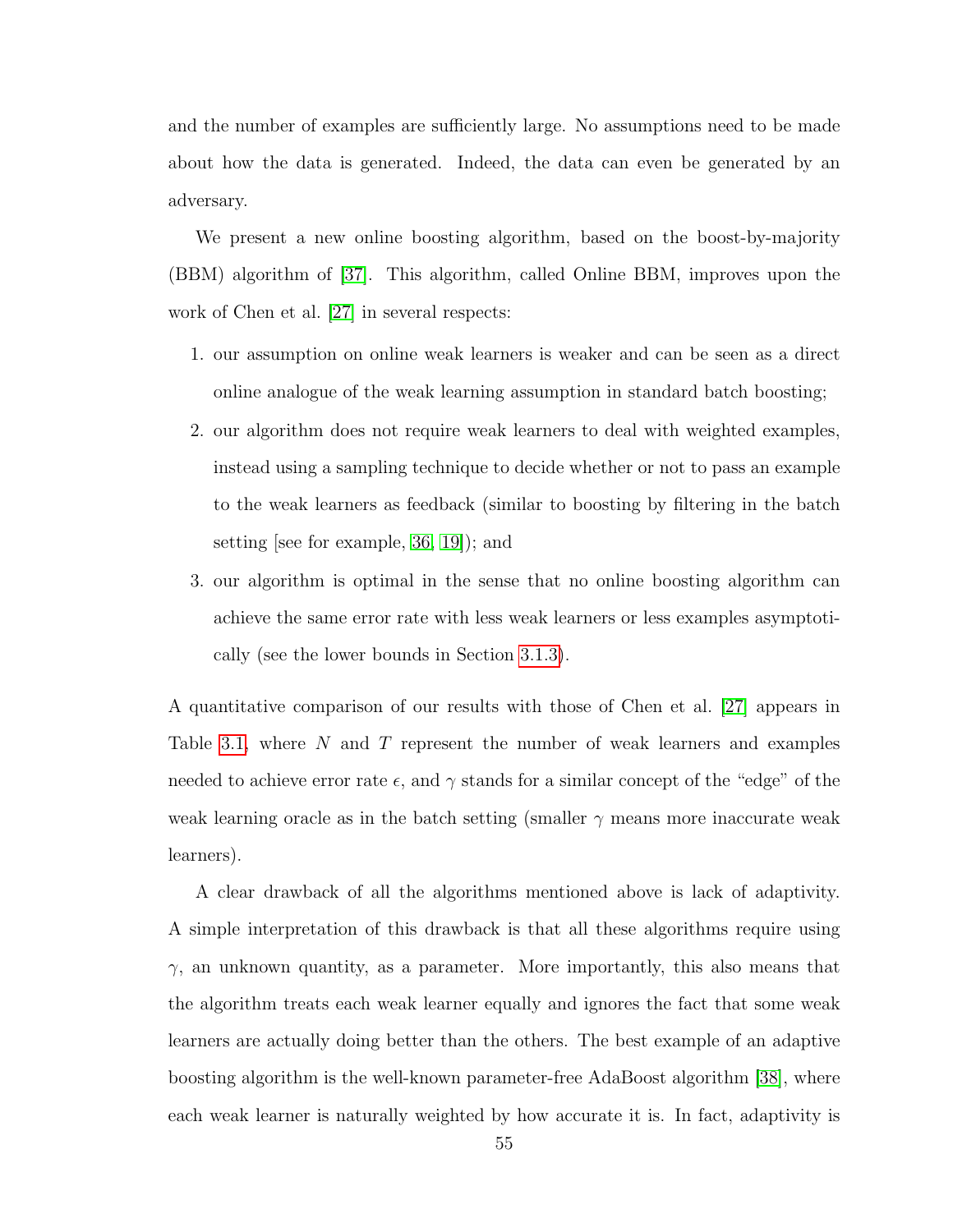| Algorithm       |                                                |                                                      | Optimal? | Adaptive? |
|-----------------|------------------------------------------------|------------------------------------------------------|----------|-----------|
| Online BBM      | $O(\frac{1}{\gamma^2} \ln \frac{1}{\epsilon})$ | $\tilde{O}(\frac{1}{\epsilon \gamma^2})$             |          |           |
| (Section 3.1.2) |                                                |                                                      |          |           |
| AdaBoost.OL     | $O(\frac{1}{\epsilon \gamma^2})$               | $\tilde{O}(\frac{1}{\epsilon^2\gamma^4})$            |          |           |
| (Section 3.1.4) |                                                |                                                      |          |           |
| <b>OSBoost</b>  | $O(\frac{1}{\epsilon \gamma^2})$               | $\bigcap \left( \frac{1}{\epsilon \gamma^2} \right)$ |          |           |
| [27]            |                                                |                                                      |          |           |

<span id="page-68-0"></span>Table 3.1: Comparisons of different online boosting algorithms

known to be one of the key features that lead to the practical success of AdaBoost, and therefore should also be essential to the performance of online boosting algorithms. In Section [3.1.4,](#page-81-0) we thus propose AdaBoost.OL, an adaptive and parameter-free online boosting algorithm. As shown in Table [3.1,](#page-68-0) AdaBoost.OL is theoretically suboptimal in terms of N and T. However, empirically it generally outperforms OSBoost and sometimes even beats the optimal algorithm Online BBM (see Section [3.1.5\)](#page-87-0).

Our techniques are also very different from those of Chen et al. [\[27\]](#page-175-5), which rely on the smooth boosting algorithm of Servedio [\[100\]](#page-180-7). As far as we know, all other work on smooth boosting [\[20,](#page-174-7) [19,](#page-174-6) [9\]](#page-173-4) cannot be easily generalized to the online setting, necessitating completely different methods not relying on smooth distributions. Our Online BBM algorithm builds on top of a potential based family that arises naturally in the batch setting as approximate minimax optimal algorithms for so-called drifting games [\[97,](#page-180-8) [73\]](#page-178-2). The decomposition of each example in that framework naturally allows us to generalize it to the online setting where examples come one by one. On the other hand, AdaBoost.OL is derived by viewing boosting from a different angle: loss minimization [\[78,](#page-178-3) [98\]](#page-180-2). The theory of online loss minimization is the key tool for developing AdaBoost.OL.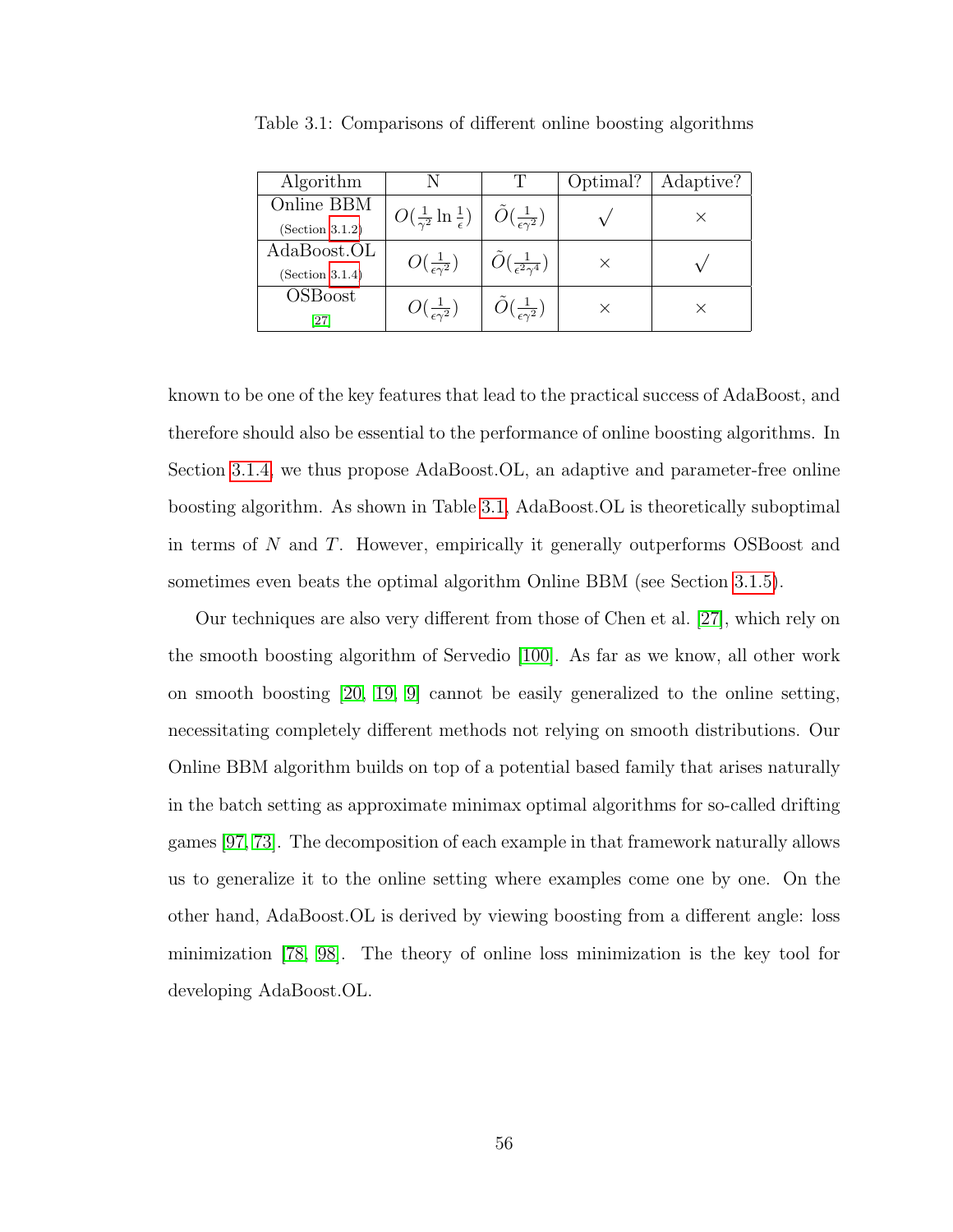#### 3.1.1 Setup, Assumptions and Main Theorem

At each time step  $t = 1, \ldots, T$ , an adversary chooses an example  $(\boldsymbol{x}_t, y_t) \in \mathcal{X} \times \mathcal{Y}$  ${-1, 1}$ , where X is the domain, and reveals  $x_t$  to the online learner. The learner makes a prediction on its label  $\hat{y}_t \in \{-1, 1\}$ , and suffers the 0-1 loss  $\mathbf{1}\{\hat{y}_t \neq y_t\}$ . As is usual with online algorithms, this prediction may be randomized.

For parameters  $\gamma \in (0, \frac{1}{2})$  $\frac{1}{2}$ ,  $\delta \in (0,1)$ , a constant  $S > 0$  and a set of examples U, the learner is said to be a *weak* online learner with edge  $\gamma$  and excess loss S with respect to U if, for any T and for any input sequence of examples  $(x_t, y_t) \in U$  for  $t = 1, 2, \ldots, T$  chosen adaptively, it generates predictions  $\hat{y}_t$  such that with probability at least  $1 - \delta$ ,

<span id="page-69-0"></span>
$$
\sum_{t=1}^{T} \mathbf{1} \{\hat{y}_t \neq y_t\} \le (\frac{1}{2} - \gamma)T + S. \tag{3.1}
$$

The excess loss requirement is necessary since an online learner cannot be expected to predict with any accuracy with too few examples. Essentially, the excess loss S yields a kind of sample complexity bound: the weak learner starts obtaining a distinct edge of  $\Omega(\gamma)$  over random guessing when  $T \gg \frac{S}{\gamma}$ . Typically, the dependence of the high probability bound on  $\delta$  is polylogarithmic in  $\frac{1}{\delta}$ ; thus in the following we will avoid explicitly mentioning  $\delta$ .

For a given parameter  $\epsilon > 0$ , the learner is said to be a *strong* online learner with error rate  $\epsilon$  if it satisfies the same conditions as a weak online learner except that its edge is  $\frac{1}{2} - \epsilon$ , or in other words, the fraction of mistakes made, asymptotically, is  $\epsilon$ . Just as for the weak learner, the excess loss  $S$  yields a sample complexity bound: the fraction of mistakes made by the strong learner becomes  $O(\epsilon)$  when  $T \gg \frac{S}{\epsilon}$ .

Our main theorem is stated below, which is a direct implication of Theorem [9](#page-78-0) in Section [3.1.2](#page-74-0) and Theorem [10](#page-79-1) in Section [3.1.3.](#page-79-0)

**Theorem 8.** Given a weak online learning algorithm with edge  $\gamma$  and excess loss S and any target error rate  $\epsilon > 0$ , there is a strong online learning algorithm with error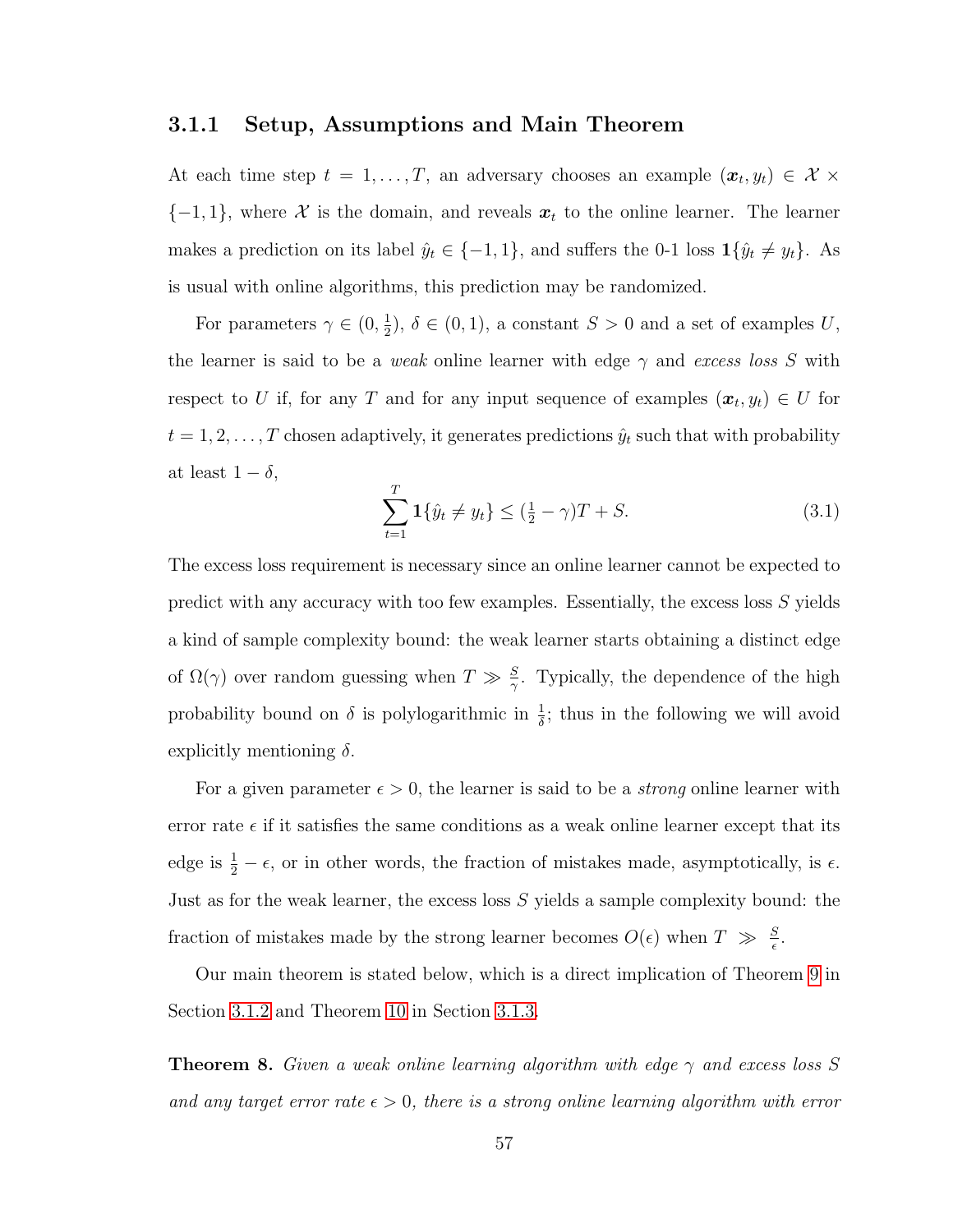rate  $\epsilon$  which uses  $O(\frac{1}{\gamma^2})$  $\frac{1}{\gamma^2} \ln(\frac{1}{\epsilon})$ ) copies of the weak online learner, and has excess loss  $\tilde{O}(\frac{S}{\gamma}+\frac{1}{\gamma^2}$  $\frac{1}{\gamma^2}$ ); thus its sample complexity is  $\tilde{O}(\frac{1}{\epsilon})$  $\frac{1}{\epsilon}(\frac{S}{\gamma}+\frac{1}{\gamma^2})$  $(\frac{1}{\gamma^2})$ ). Furthermore, if  $S \geq \tilde{\Omega}(\frac{1}{\gamma})$ , then the number of weak online learners is optimal up to constant factors, and the sample complexity is optimal up to polylogarithmic factors.

The requirement that  $S \geq \tilde{\Omega}(\frac{1}{\gamma})$  in the lower bound is not very stringent; this is precisely the excess loss one obtains when using standard online learning algorithms with regret bound  $O($ √  $T$ ), as is explained in the discussion following Lemma [7.](#page-74-1) Furthermore, since we require the bound [\(3.1\)](#page-69-0) to hold with high probability, typical analyses of online learning algorithms will have an  $\tilde{O}(\sqrt{2})$ T) deviation term, which also leads to  $S \geq \tilde{\Omega}(\frac{1}{\gamma}).$ 

As the theorem indicates, the strong online learner (hereafter referred to as "booster") works by maintaining  $N$  copies of the weak online learner, for some positive integer N to be specified later. Denote the weak online learners  $\mathrm{WL}^{i}$  for  $i = 1, 2, \ldots, N$ . At time step t, the prediction of the *i*-th weak online learner is given by  $\mathrm{WL}^{i}(\boldsymbol{x}_{t}) \in \{-1,1\}$ . Note the slight abuse of notation here:  $\mathrm{WL}^{i}$  is not a function; rather it is an algorithm with an internal state that is updated as it is fed training examples. Thus, the prediction  $\mathrm{WL}^i(\bm{x}_t)$  depends on the internal state of  $\mathrm{WL}^i$ , and for notational convenience we avoid reference to the internal state.

In each round t, the booster works by taking a weighted majority vote of the weak learners' predictions. Specifically, the booster maintains weights  $\alpha_t^i \in \mathbb{R}$  for  $i = 1, \ldots, N$  corresponding to each weak learner, and its final prediction will then be<sup>[8](#page-70-0)</sup>  $\hat{y}_t = \text{sign}(\sum_{i=1}^N \alpha_t^i \text{WL}^i(\boldsymbol{x}_t)).$  After making the prediction, the true label  $y_t$  is revealed by the environment. The booster then updates  $WL<sup>i</sup>$  by passing the training example  $(x_t, y_t)$  to WL<sup>*i*</sup> with a carefully chosen sampling probability  $p_t^i$  (and not passing the example with the remaining probability). The sampling probability  $p_t^i$  is obtained by

<span id="page-70-0"></span><sup>8</sup> In Section [3.1.4](#page-81-0) a slightly different final prediction will be used.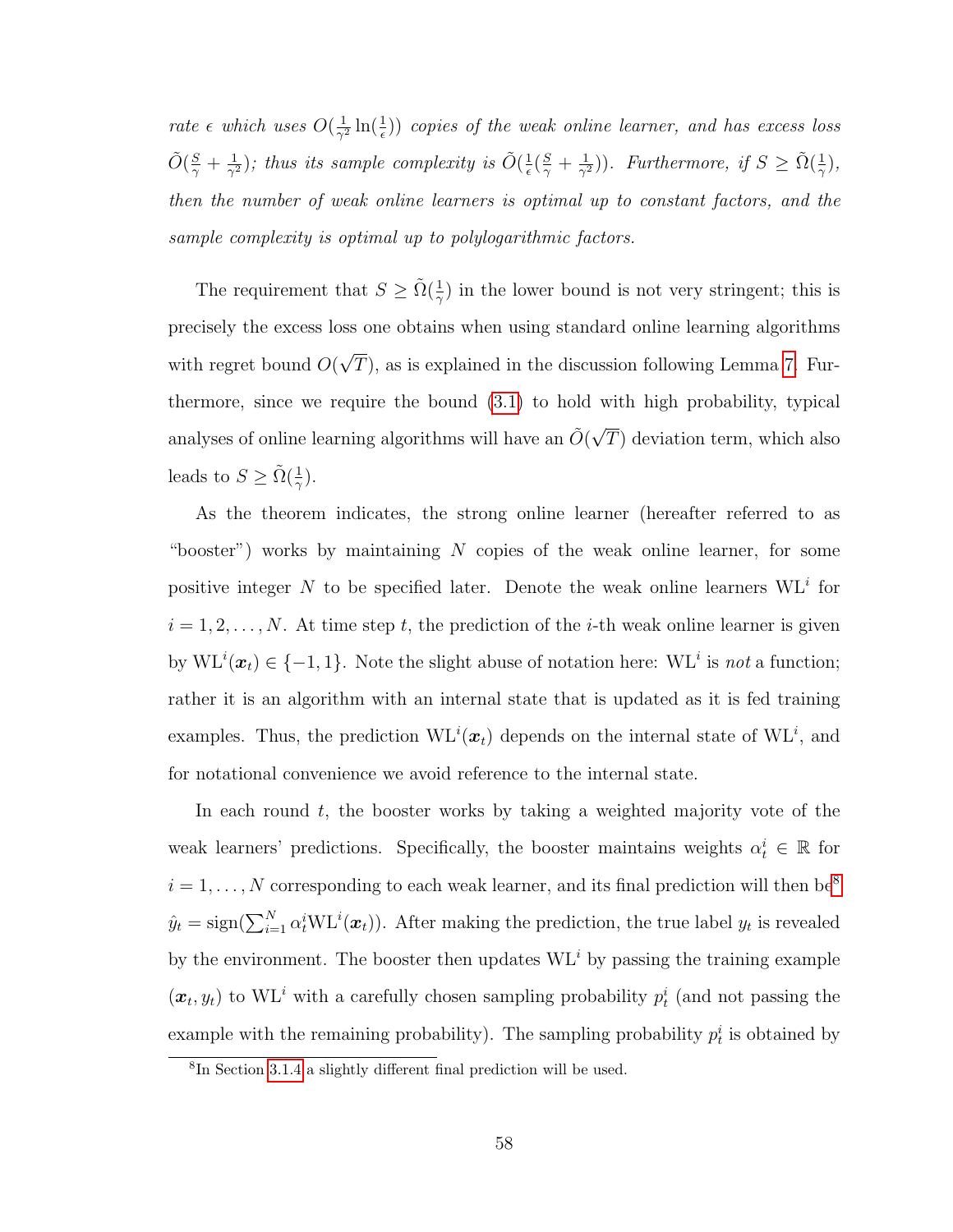<span id="page-71-1"></span>

Figure 3.1: An illustration of the online boosting algorithm on round  $t$ 

computing a weight  $w_t^i$  and setting<sup>[9](#page-71-0)</sup>  $p_t^i = \frac{w_t^i}{\|w^i\|_{\infty}}$ , where  $\boldsymbol{w}^i = \langle w_1^i, w_2^i, \dots, w_T^i \rangle$ . At the same time the booster updates  $\alpha_t^i$  as well, and then it is ready to make a prediction for the next round. See Figure [3.1](#page-71-1) for an illustration.

We introduce some more notation to ease the presentation. Let  $z_t^i = y_t \text{WL}^i(\boldsymbol{x}_t)$ and  $s_t^i = s_t^{i-1} + \alpha_t^i z_t^i$  with  $s_t^0 = 0$ . Define  $\boldsymbol{z}^i = \langle z_1^i, z_2^i, \dots, z_T^i \rangle$ . Finally, a martingale concentration bound using [\(3.1\)](#page-69-0) yields the following bound (proof deferred to Appendix [B.1\)](#page-156-0). The bound can be seen as a weighted version of [\(3.1\)](#page-69-0) which is necessary for the rest of the analysis.

**Lemma 6.** There is a constant  $\tilde{S} = 2S + \tilde{O}(\frac{1}{\alpha})$  $(\frac{1}{\gamma})$  such that for any T, with high probability, for every weak learner WL<sup>i</sup> we have  $\bm{w}^i\cdot\bm{z}^i\geq\gamma\|\bm{w}^i\|_1-\tilde{S}\|\bm{w}^i\|_\infty.$ 

#### Handling Importance Weights

Typical online learning algorithms can handle importance weighted examples: each example  $(\boldsymbol{x}_t, y_t)$  comes with a weight  $p_t \in [0, 1]$ , and the loss on that example is scaled

<span id="page-71-0"></span><sup>&</sup>lt;sup>9</sup>In the algorithm we simply use a tight-enough upper bound on  $\|\boldsymbol{w}^i\|_{\infty}$  (such as the bound from Lemma [9\)](#page-76-0) to compute the values  $p_t^i$ ; we abuse notation here and use  $\|\mathbf{w}^i\|_{\infty}$  to also denote this upper bound.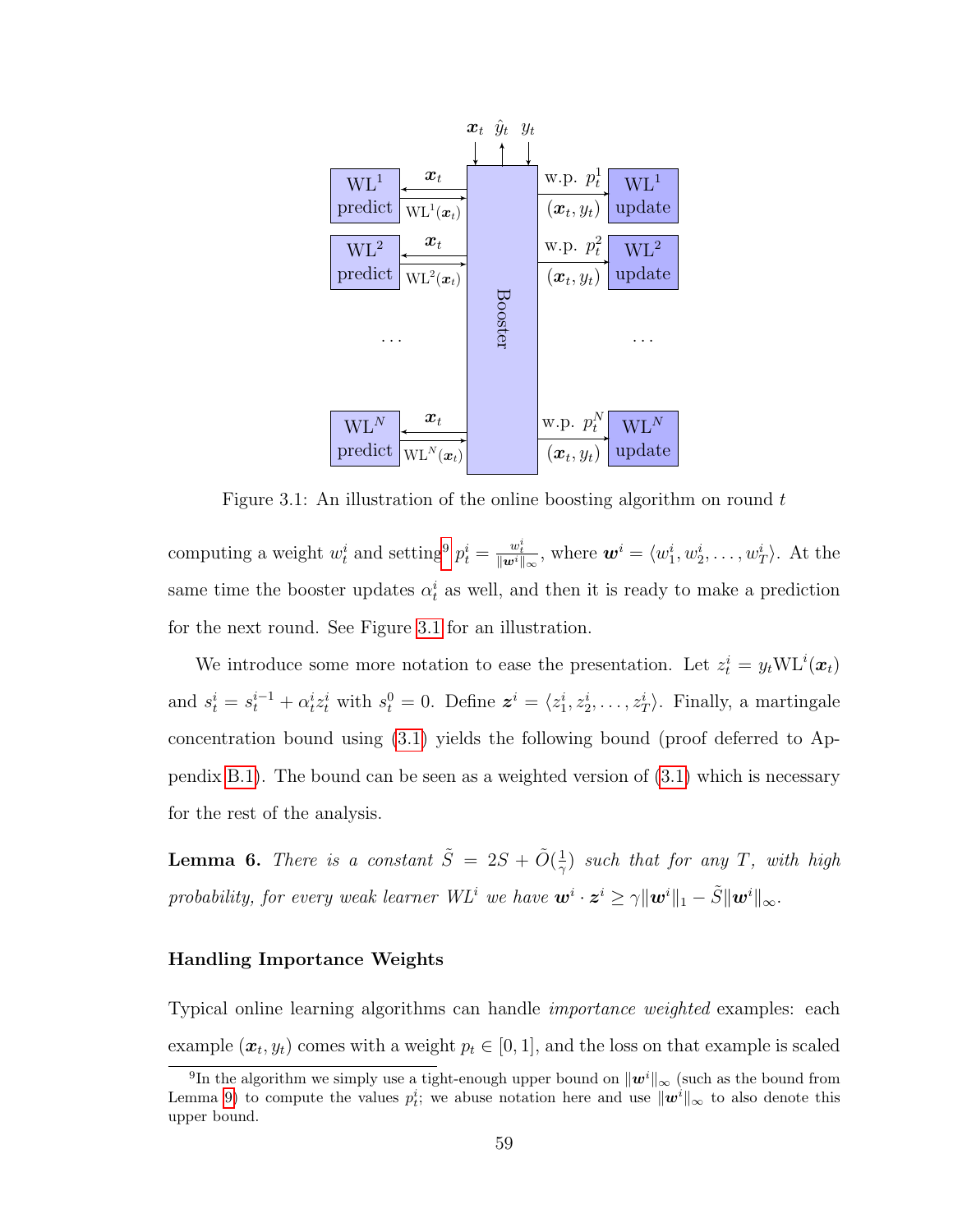by  $p_t$ , i.e. the loss for predicting  $\hat{y}_t$  is  $p_t \mathbf{1} \{ \hat{y}_t \neq y_t \}$ . Consider the following natural extension to the definition of online weak learners which incorporates importance weighted examples: we now require that for any sequence of weighted examples  $(\boldsymbol{x}_t, y_t)$ with weight  $p_t \in [0, 1]$  for  $t = 1, 2, ..., T$ , the online learner generates predictions  $\hat{y}_t$ such that with probability at least  $1 - \delta$ ,

<span id="page-72-0"></span>
$$
\sum_{t=1}^{T} p_t \mathbf{1} \{ \hat{y}_t \neq y_t \} \leq (\frac{1}{2} - \gamma) \sum_{t=1}^{T} p_t + S.
$$
 (3.2)

Having access to such a weak learner makes the boosting algorithm simpler: we now simply pass every example  $(x_t, y_t)$  to every weak learner WL<sup>i</sup> setting the importance weight equal to the probability value  $p_t^i = \frac{w_t^i}{\|\mathbf{w}^i\|_{\infty}}$  computed in the algorithm. The advantage is that the bound [\(3.2\)](#page-72-0) immediately implies the following inequality for any weak learner  $W L<sup>i</sup>$ , which can be seen as a (stronger) analogue of Lemma [6.](#page-71-0)

<span id="page-72-1"></span>
$$
\boldsymbol{w}^i \cdot \boldsymbol{z}^i \ge 2\gamma \|\boldsymbol{w}^i\|_1 - 2S \|\boldsymbol{w}^i\|_{\infty}.
$$
\n(3.3)

Since the analysis depends only on the bound in Lemma [6,](#page-71-0) if we use the importanceweighted version of the boosting algorithm, then we can simply use inequality [\(3.3\)](#page-72-1) instead in the analysis, which gives a slightly tighter version of Theorem [8,](#page-69-0) viz. the excess loss can now be bounded by  $O(\frac{S}{\gamma})$  $\frac{S}{\gamma}).$ 

In the rest of the paper, for simplicity of exposition we assume that the  $p_t^i$ 's are used as sampling probabilities rather than importance weights, and give the analysis using the bound from Lemma [6.](#page-71-0) In experiments, however, using the  $p_t^i$ 's as importance weights rather than sampling probabilities led to better performance.

#### Discussion of Weak Online Learning Assumption

We now justify our definition of weak online learning, viz. inequality [\(3.1\)](#page-69-1). In the standard batch boosting case, the corresponding weak learning assumption (see for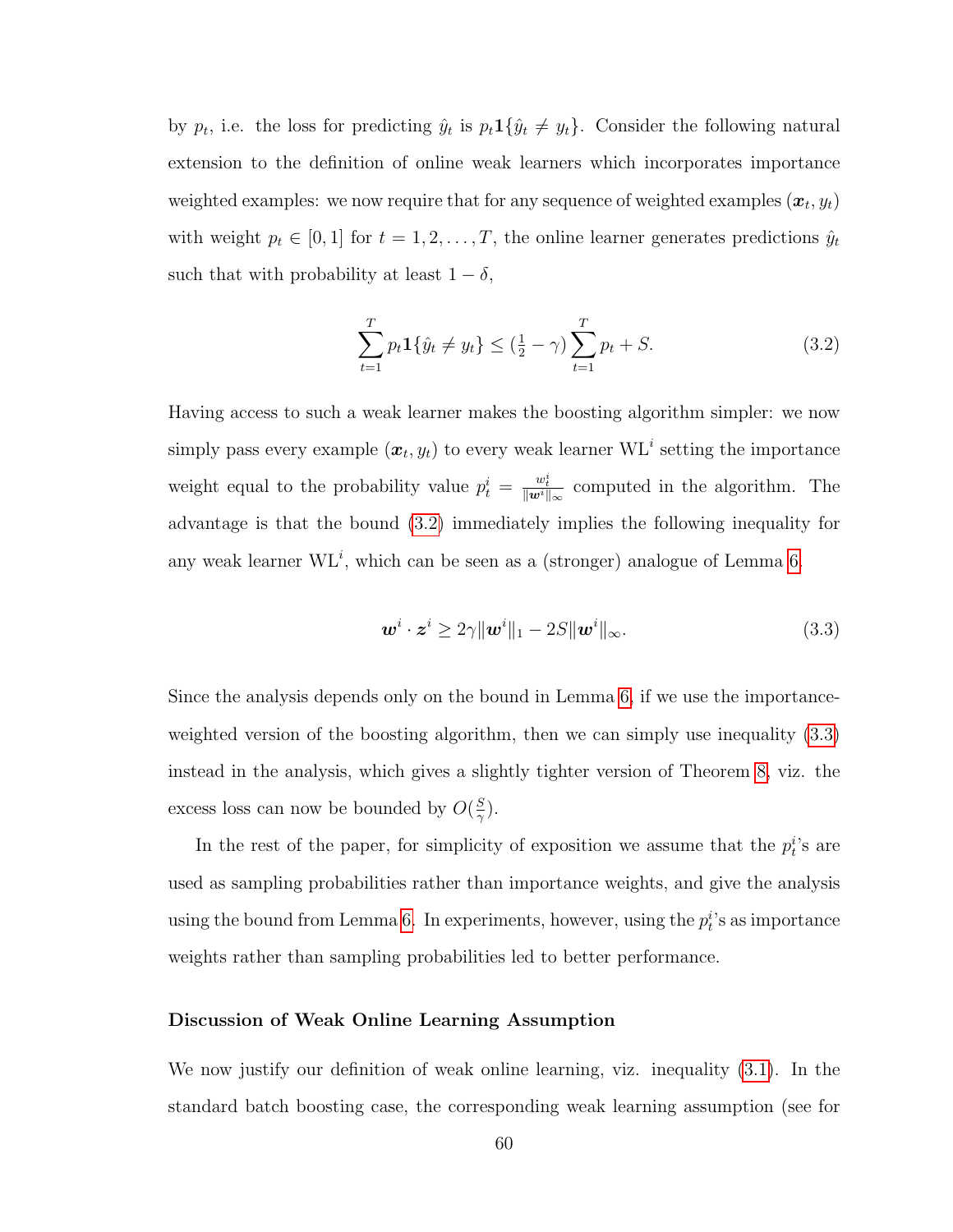example Schapire and Freund [\[98\]](#page-180-0)) is that there is an algorithm which, given a training set of examples and an arbitrary distribution on it, generates a hypothesis that has error at most  $\frac{1}{2} - \gamma$  on the training data under the given distribution. This statement can be interpreted as making the following two implicit assumptions:

1. (Richness.) Given an edge parameter  $\gamma \in (0, \frac{1}{2})$  $(\frac{1}{2})$ , there is a set of hypotheses,  $H$ , such that, given any training set (possibly, a multiset) of examples U, there is some hypothesis  $h \in \mathcal{H}$  with error at most  $\frac{1}{2} - \gamma$ , i.e.

$$
\sum_{(\boldsymbol{x},y)\in U} \mathbf{1}\{h(\boldsymbol{x}) \neq y\} \leq (\frac{1}{2} - \gamma)|U|.
$$

2. (Agnostic Learnability.) For any  $\epsilon \in (0,1)$ , there is an algorithm which, given any training set (possibly, a multiset) of examples  $U$ , can compute a nearly optimal hypothesis  $h \in \mathcal{H}$ , i.e.

$$
\sum_{(\boldsymbol{x},y)\in U}1\{h(\boldsymbol{x})\neq y\}\leq \inf_{h'\in\mathcal{H}}\sum_{(\boldsymbol{x},y)\in U}1\{h'(\boldsymbol{x})\neq y\}+\epsilon |U|.
$$

Our weak online learning assumption can be seen as arising from a direct generalization of the above two assumptions to the online setting. Namely, the richness assumption stays the same, whereas the agnostic learnability of  $H$  assumption is replaced by an agnostic online learnability of  $\mathcal H$  assumption (c.f. Ben-David et al. [\[12\]](#page-174-0)). That is, there is an online learning algorithm which, given any sequence of examples,  $(\boldsymbol{x}_t, y_t)$  for  $t = 1, 2, \dots, T$ , generates predictions  $\hat{y}_t$  such that

$$
\sum_{t=1}^{T} \mathbf{1} \{\hat{y}_t \neq y_t\} \le \inf_{h \in \mathcal{H}} \sum_{t=1}^{T} \mathbf{1} \{h(\bm{x}_t) \neq y_t\} + R(T),
$$

where  $R : \mathbb{N} \to \mathbb{R}_+$  is the regret, a non-decreasing, sublinear function of the number of prediction periods T. Since online learning algorithms are typically randomized, we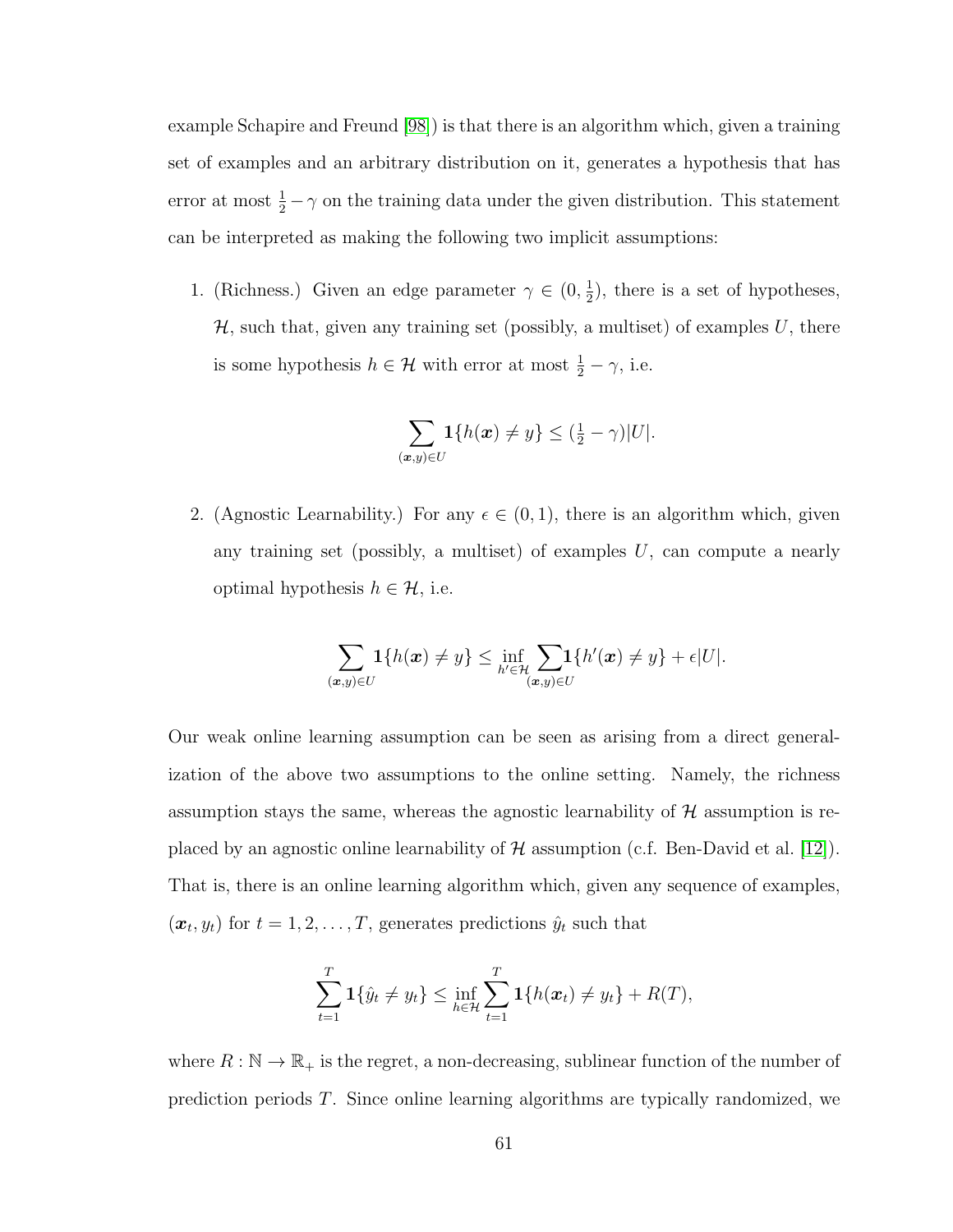assume the above bound holds with high probability. The following lemma shows that richness and agnostic online learnability immediately imply our online weak learning assumption [\(3.1\)](#page-69-1):

<span id="page-74-0"></span>**Lemma 7.** Suppose the sequence of examples  $(x_t, y_t)$  is chosen from a data set for which there exists a hypothesis class H that is both rich for edge parameter  $2\gamma$  and agnostically online learnable with regret  $R(\cdot)$ . Then, the agnostic online learning algorithm for H satisfies the weak learning assumption [\(3.1\)](#page-69-1), with edge  $\gamma$  and excess  $loss S = \max_T (R(T) - \gamma T).$ 

*Proof.* For the given sequence of examples  $(x_t, y_t)$  for  $t = 1, 2, ..., T$ , the richness with edge parameter  $2\gamma$  and agnostic online learnability assumptions on H imply that with high probability, the predictions  $\hat{y}_t$  generated by the agnostic online learning algorithm for  $H$  satisfy

$$
\sum_{t=1}^{T} \mathbf{1} \{ \hat{y}_t \neq y_t \} \leq (\frac{1}{2} - 2\gamma)T + R(T).
$$

It only remains to show that  $(\frac{1}{2} - 2\gamma)T + R(T) \leq (\frac{1}{2} - \gamma)T + S$ , or equivalently,  $R(T) \leq \gamma T + S$ , which is true by the definition of S. This concludes the proof.  $\Box$ 

Various agnostic online learning algorithms are known that have a regret bound of  $O(\sqrt{T \ln(\frac{1}{\delta})})$ , such as a standard experts algorithm on a finite hypothesis space such as the exponential weights algorithm. If we use such an online learning algorithm as a weak online learner, then a simple calculation implies, via Lemma [7,](#page-74-0) that it has excess loss  $\Theta(\frac{\ln(\frac{1}{\delta})}{\gamma})$  $(\frac{\delta}{\gamma})$ . Thus, by Theorem [8,](#page-69-0) we obtain an online boosting algorithm with near-optimal sample complexity.

## 3.1.2 An Optimal Algorithm

We will again make use of drifting-games and generalize its analysis to obtain a potential based family of online boosting algorithms. Specifically, pick a sequence of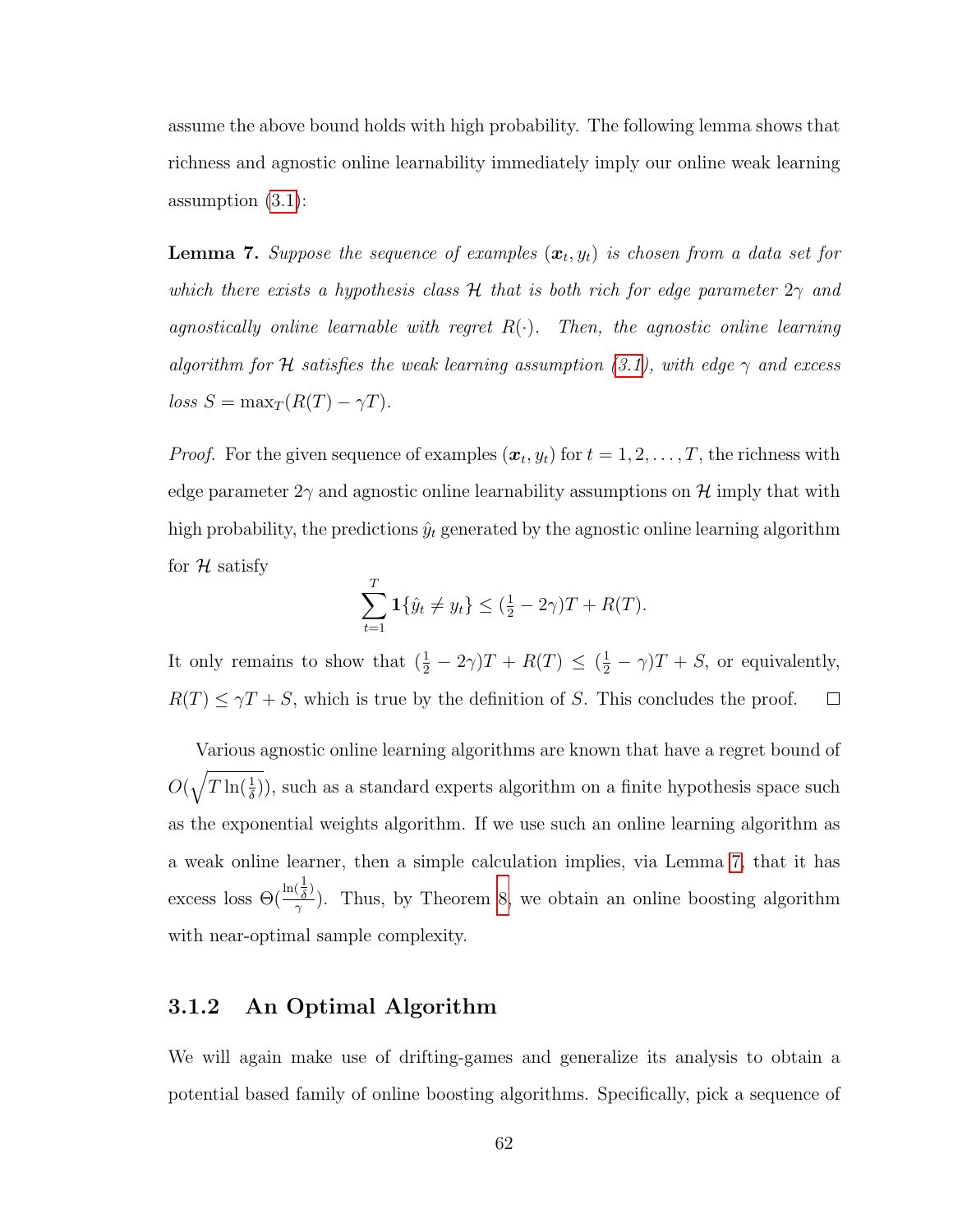<span id="page-75-0"></span> $N+1$  non-increasing potential functions  $\Phi_i(s)$  such that

$$
\Phi_N(s) \ge \mathbf{1}\{s \le 0\},\tag{3.4}
$$
\n
$$
\Phi_{i-1}(s) \ge (\frac{1}{2} - \frac{\gamma}{2})\Phi_i(s-1) + (\frac{1}{2} + \frac{\gamma}{2})\Phi_i(s+1).
$$

(See [\[98,](#page-180-0) Chapter 13] for intuition behind these potential functions.) Then the algorithm is simply to set  $\alpha_t^i = 1$  and  $w_t^i = \frac{1}{2}$  $\frac{1}{2}(\Phi_i(s_t^{i-1} - 1) - \Phi_i(s_t^{i-1} + 1)).$  The following theorem states the error rate bound of this general scheme.

<span id="page-75-1"></span>**Lemma 8.** For any  $T$  and  $N$ , with high probability, the number of mistakes made by the algorithm described above is bounded as follows (recall that  $\tilde{S}$  is defined in Lemma [6\)](#page-71-0):

$$
\sum_{t=1}^{T} \mathbf{1} \{\hat{y}_t \neq y_t\} \leq \Phi_0(0)T + \tilde{S} \sum_i \|\mathbf{w}^i\|_{\infty}.
$$

*Proof.* The key property of the algorithm is that for any fixed i and t, one can verify the following:

$$
\Phi_i(s_t^i) + w_t^i(z_t^i - \gamma) = \Phi_i(s_t^{i-1} + z_t^i) + w_t^i(z_t^i - \gamma)
$$
  
=  $(\frac{1}{2} - \frac{\gamma}{2})\Phi_i(s_t^{i-1} - 1) + (\frac{1}{2} + \frac{\gamma}{2})\Phi_i(s_t^{i-1} + 1) \le \Phi_{i-1}(s_t^{i-1})$ 

by plugging the formula of  $w_t^i$ , realizing that  $z_t^i$  can only be  $-1$  or 1, and using the definition of  $\Phi_{i-1}(s)$  from Eq. [\(3.4\)](#page-75-0). Summing over t we get

$$
\sum_{t=1}^T \Phi_i(s_t^i) + \boldsymbol{w}^i \cdot \boldsymbol{z}^i - \gamma ||\boldsymbol{w}^i||_1 \ \leq \ \sum_{t=1}^T \Phi_{i-1}(s_t^{i-1}).
$$

Using Lemma [6,](#page-71-0) we get  $\sum_{t=1}^T \Phi_i(s_t^i) \leq \sum_{t=1}^T \Phi_{i-1}(s_t^{i-1}) + \tilde{S} ||\mathbf{w}^i||_{\infty}$  which relates the sums of all examples' potential for two successive weak learners. We can therefore apply this inequality iteratively to arrive at:  $\sum_{t=1}^{T} \Phi_N(s_t^N) \leq \sum_{t=1}^{T} \Phi_0(0) + \tilde{S} \sum_i ||\mathbf{w}^i||_{\infty}$ .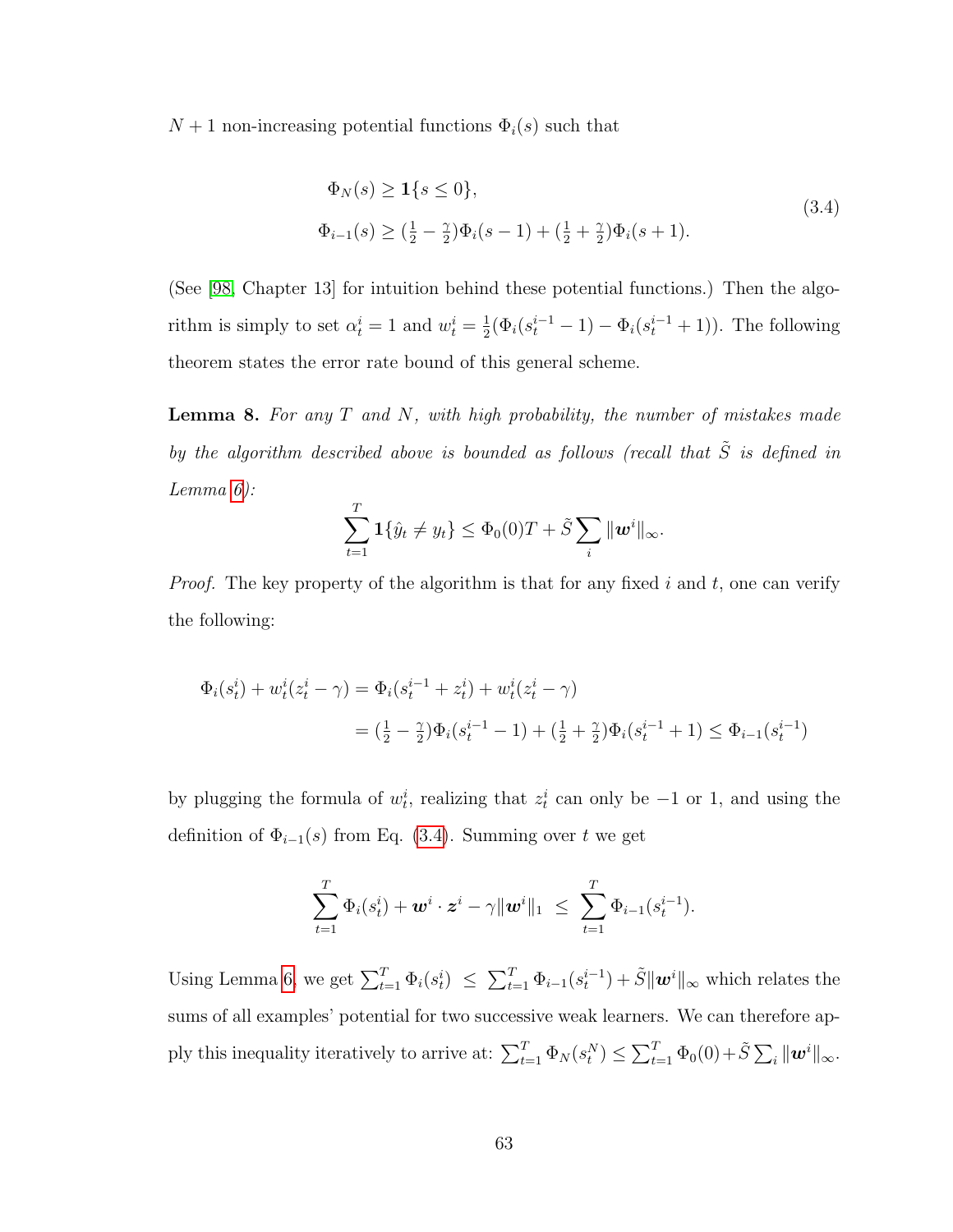The proof is completed by noting that  $\Phi_N(s_t^N) \geq \mathbf{1}\{s_t^N \leq 0\} = \mathbf{1}\{\hat{y}_t \neq y_t\}$  since  $y_t\hat{y}_t = \text{sign}(s_t^N)$  by definition.  $\Box$ 

Note that the term  $\tilde{S} \sum_i ||\bm{w}^i||_{\infty}$  becomes a penalty for the final error rate. Therefore, we naturally want this penalty term to be relatively small. This is not necessarily true for any choice of the potential function. For example, if  $\Phi_i(s)$  is the exponential potential that leads to a variant of AdaBoost in the batch setting [see [98,](#page-180-0) Chap. 13], then the weight  $w_t^i$  could be exponentially large.

Fortunately, there is indeed a set of potential functions that produce small weights, which, in the batch setting, corresponds to an algorithm called boost-by-majority (BBM) [\[37\]](#page-175-0). All we need to do is to let Eq. [\(3.4\)](#page-75-0) hold with equality, and direct calculation shows:

$$
\Phi_i(s) = \sum_{k=0}^{\lfloor \frac{N-i-s}{2} \rfloor} {N-i \choose k} \left(\frac{1}{2} + \frac{\gamma}{2}\right)^k \left(\frac{1}{2} - \frac{\gamma}{2}\right)^{N-i-k},
$$

and

<span id="page-76-0"></span>
$$
w_t^i = \frac{1}{2} \binom{N-i}{k_t^i} \left(\frac{1}{2} + \frac{\gamma}{2}\right)^{k_t^i} \left(\frac{1}{2} - \frac{\gamma}{2}\right)^{N-i-k_t^i}
$$
(3.5)

where  $k_t^i = \lfloor \frac{N-i-s_t^{i-1}+1}{2} \rfloor$  $\frac{s_t^{i-1}+1}{2}$  and  $\binom{n}{k}$  $\binom{n}{k}$  is defined to be 0 if  $k < 0$  or  $k > n$ . In other words, imagine flipping a biased coin whose probability of heads is  $\frac{1}{2} + \frac{\gamma}{2}$  $\frac{\gamma}{2}$  for  $N - i$  times. Then  $\Phi_i(s)$  is exactly the probability of seeing at most  $(N-i-s)/2$  heads and  $w_t^i$  is half of the probability of seeing  $k_t^i$  heads. We call this algorithm *Online BBM*. The pseudocode is given in Algorithm [7.](#page-77-0)

One can see that the weights produced by this algorithm are small since trivially  $w_t^i \leq 1/2$ . To get a better result, however, we need a better estimate of  $\|\mathbf{w}^i\|_{\infty}$  stated in the following lemma.

<span id="page-76-1"></span>**Lemma 9.** If  $w_t^i$  is defined as in Eq. [\(3.5\)](#page-76-0), then we have  $w_t^i = O(1)$ √  $(N - i)$  for any  $i < N$ .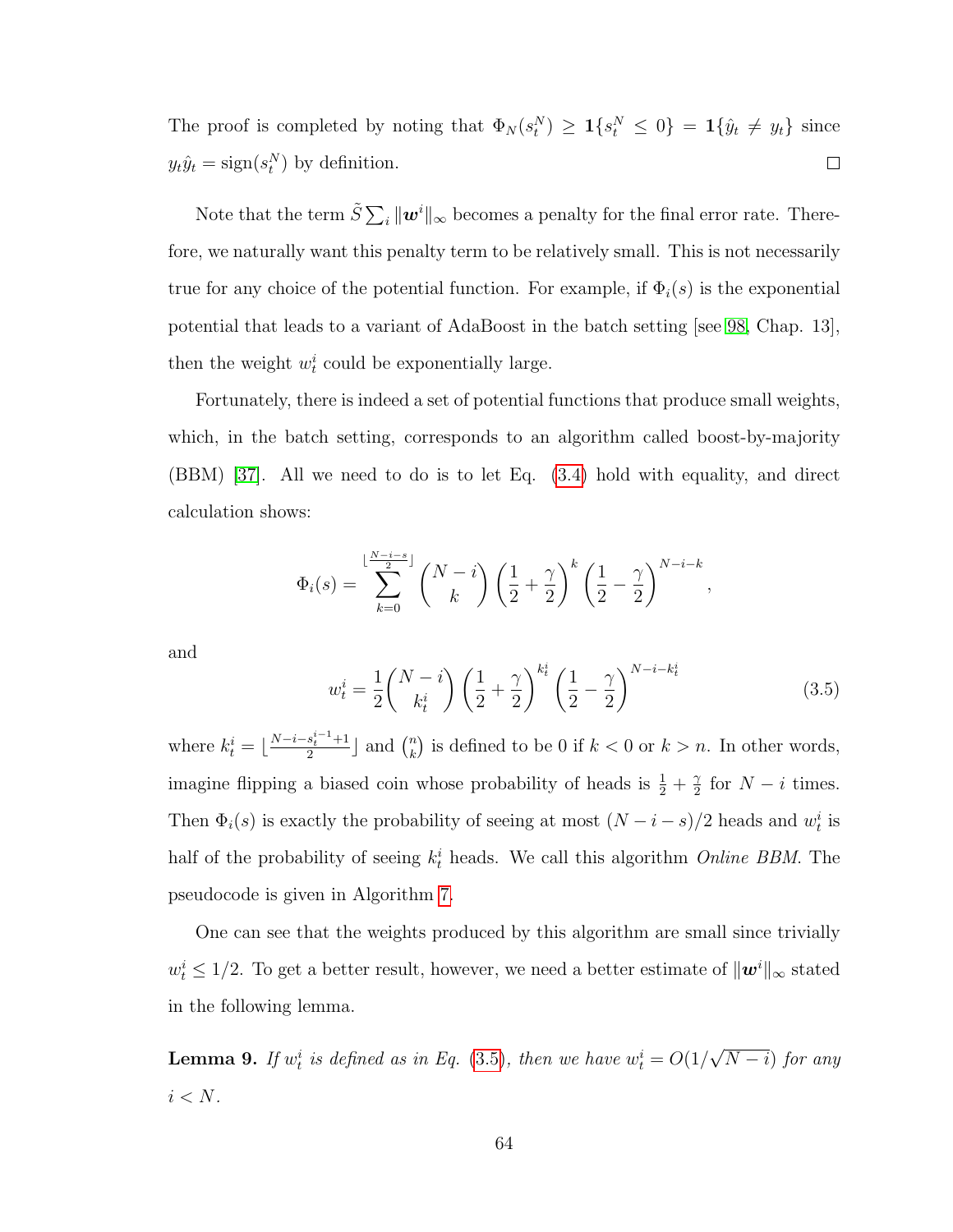## <span id="page-77-0"></span>Algorithm 7 Online BBM

|     | 1: for $t = 1$ to T do                                                                                                                        |
|-----|-----------------------------------------------------------------------------------------------------------------------------------------------|
| 2:  | Receive example $x_t$ .                                                                                                                       |
| 3:  | Predict $\hat{y}_t = \text{sign}(\sum_{i=1}^N \text{WL}^i(\boldsymbol{x}_t))$ , receive label $y_t$ .                                         |
| 4:  | Set $s_t^0 = 0$ .                                                                                                                             |
| 5:  | for $i = 1$ to N do                                                                                                                           |
| 6:  | Set $s_t^i = s_t^{i-1} + y_t \text{WL}^i(\bm{x}_t)$ .                                                                                         |
| 7:  | Set $k_t^i = \lfloor \frac{N-i-s_t^{i-1}+1}{2} \rfloor$ .                                                                                     |
| 8:  | Set $w_t^i = \binom{N-i}{k} \left(\frac{1}{2} + \frac{\gamma}{2}\right)^{k_t^i} \left(\frac{1}{2} - \frac{\gamma}{2}\right)^{N-i-k_t^i}$ .    |
| 9:  | Pass training example $(\boldsymbol{x}_t, y_t)$ to WL <sup>i</sup> with probability $p_t^i = \frac{w_t^i}{\ \boldsymbol{w}_t^i\ _{\infty}}$ . |
| 10: | end for                                                                                                                                       |
|     | $11:$ end for                                                                                                                                 |

*Proof.* Let  $X \sim B(m, p)$  be a binomial random variable where  $m = N - i$  and  $p = 1/2 + \gamma/2$ . Also let  $q = 1 - p$  and  $F_X$  be the CDF of X. By the definition of  $w_t^i$ , we have  $w_t^i \leq \frac{1}{2} \max_k \Pr\{X = k\}.$  We will approximate X by a Gaussian random variable  $G \sim N(mp, mpq)$  with density function f and CDF  $F_G$ . Note that

$$
\left| \Pr\{X = k\} - \int_{k-1}^{k} f(G) dG \right| = \left| \left( F_X(k) - F_X(k-1) \right) - \left( F_G(k) - F_G(k-1) \right) \right|
$$
  

$$
\leq \left| F_X(k) - F_G(k) \right| + \left| F_X(k-1) - F_G(k-1) \right|.
$$

So by applying Berry-Esseen theorem to the above two CDF differences between  $X$ and  $G$ , we arrive at

$$
\left| \Pr\{X = k\} - \int_{k-1}^{k} f(G) dG \right| \le \frac{2C(p^2 + q^2)}{\sqrt{mpq}},
$$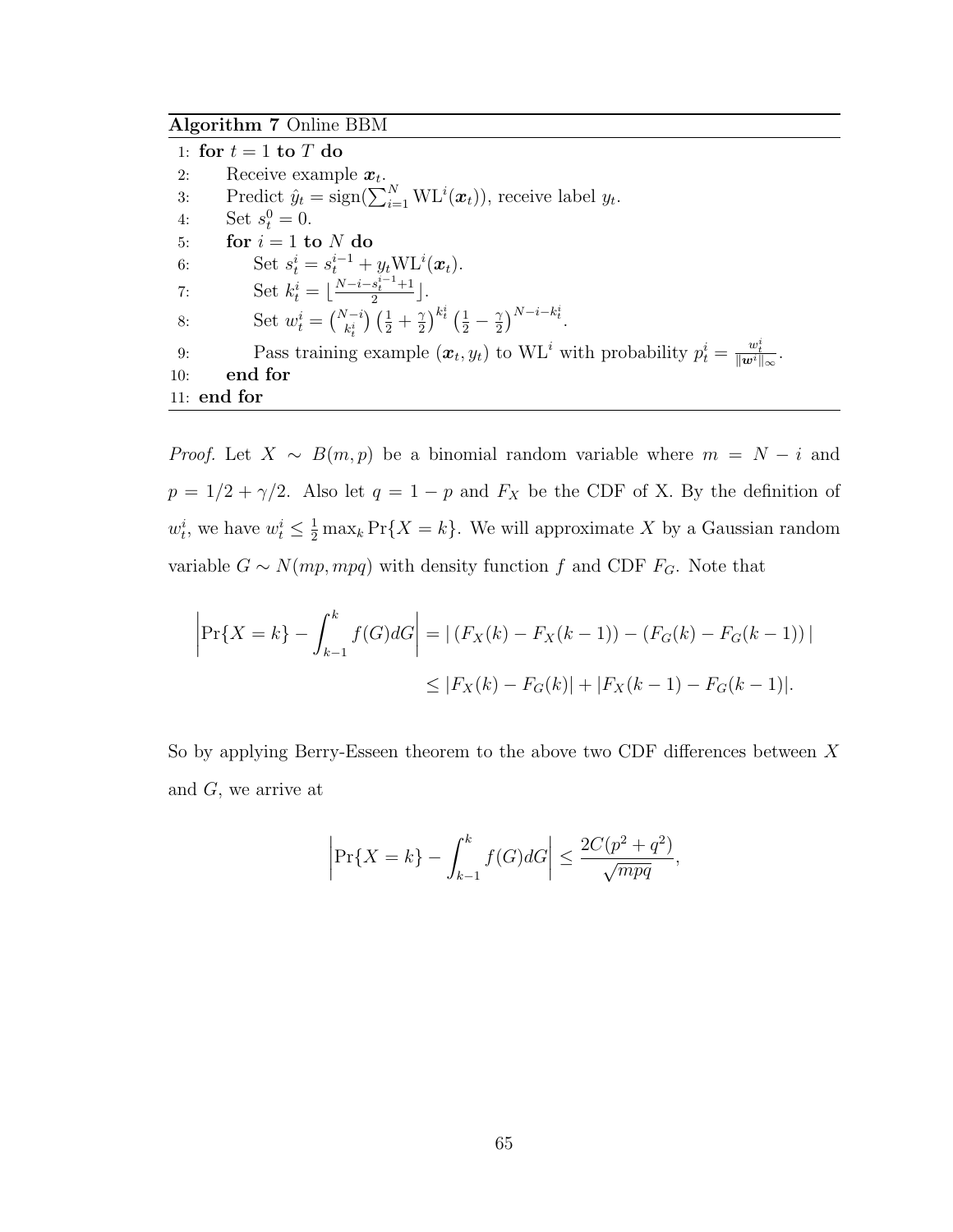where  $C$  is the universal constant stated in Berry-Esseen theorem. It remains to point out that

$$
\Pr\{X = k\} \le \int_{k-1}^{k} f(G) dG + \frac{2C(p^2 + q^2)}{\sqrt{mpq}} \le \max_{G \in R} f(G) + \frac{2C(p^2 + q^2)}{\sqrt{mpq}} \le \frac{1}{\sqrt{2\pi mpq}} + \frac{2C(p^2 + q^2)}{\sqrt{mpq}} = O\left(\frac{1}{\sqrt{m}}\right),
$$

since  $pq = 1/4 - \gamma^2/4 \geq 3/16$ .

We are now ready to state the main results of Online BBM.

**Theorem 9.** For any  $T$  and  $N$ , with high probability, the number of mistakes made by the Online BBM algorithm is bounded as follows:

<span id="page-78-0"></span>
$$
\exp(-\frac{1}{2}N\gamma^2)T + \tilde{O}(\sqrt{N}(S + \frac{1}{\gamma})).
$$
\n(3.6)

Thus, in order to achieve error rate  $\epsilon$ , it suffices to use  $N = \Theta(\frac{1}{\gamma^2} \ln \frac{1}{\epsilon})$  weak learners, which gives an excess loss bound of  $\tilde{\Theta}(\frac{S}{\gamma} + \frac{1}{\gamma^2})$  $\frac{1}{\gamma^2}$ ).

*Proof.* A direct application of Hoeffding's inequality gives  $\Phi_0(0) \leq \exp(-N\gamma^2/2)$ . With Lemma [9](#page-76-1) we have  $\sum_i \|\boldsymbol{w}^i\|_{\infty} = O\left(\sum_{i=1}^{N-1} \frac{1}{\sqrt{N}}\right)$  $N-i$  $= O($ √ N). Applying Lemma [8](#page-75-1) proves Eq. [\(3.6\)](#page-78-0). Now if we set  $N=\frac{2}{\sqrt{3}}$  $\frac{2}{\gamma^2} \ln \frac{1}{\epsilon}$ , we arrive at

$$
\sum_{t=1}^{T} \mathbf{1} \{ \hat{y}_t \neq y_t \} \leq \epsilon T + \tilde{O}(\sqrt{N}(S + \frac{1}{\gamma})) = \epsilon T + \tilde{O}(\frac{S}{\gamma} + \frac{1}{\gamma^2}).
$$

 $\Box$ 

 $\Box$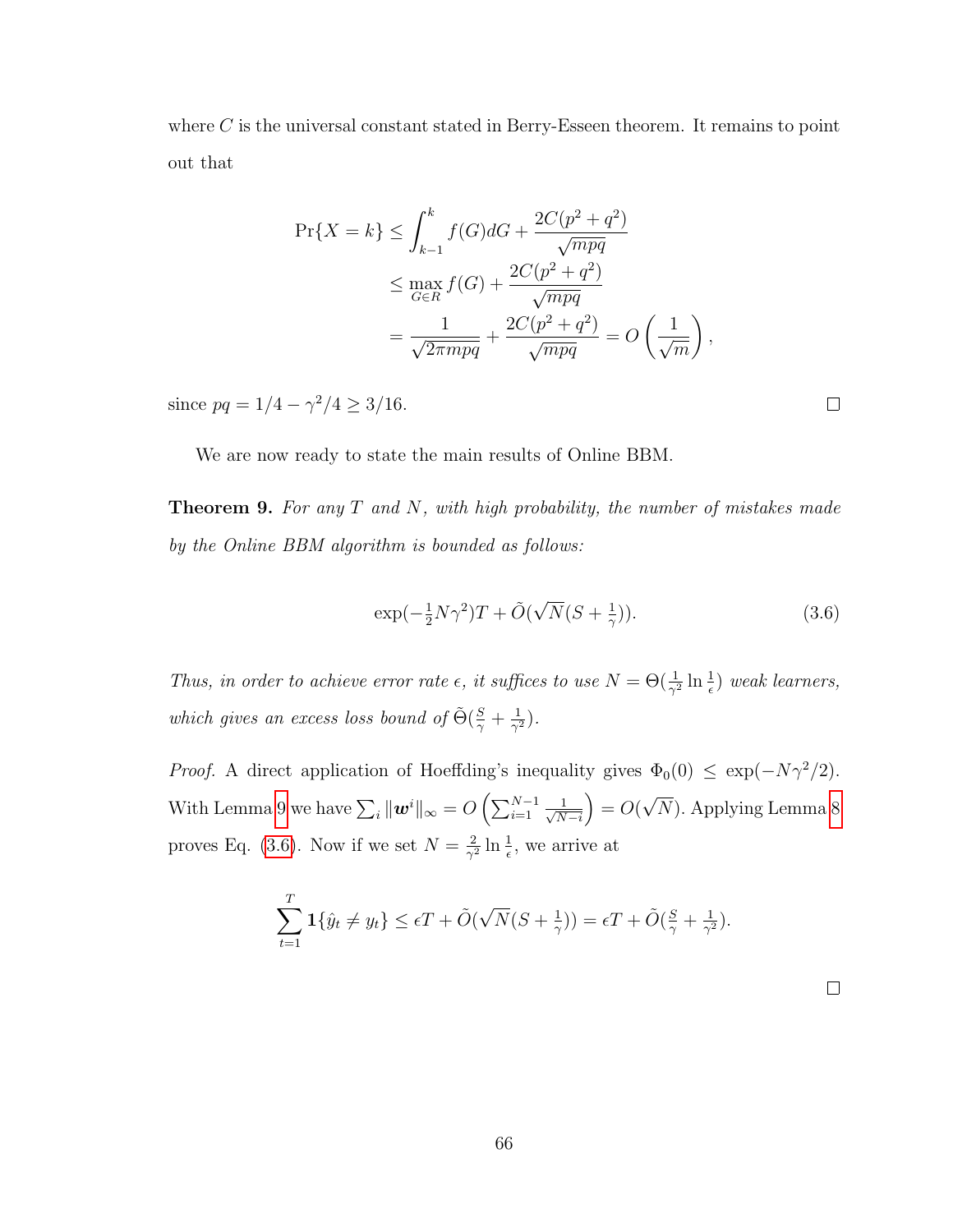### <span id="page-79-1"></span>3.1.3 Matching Lower Bounds

We give lower bounds for the number of weak learners and the sample complexity in this section that show that our Online BBM algorithm is optimal up to logarithmic factors. To show this, we first need to formally define online boosting algorithms. Recall that in the online prediction setting, at each time step  $t = 1, \ldots, T$ , an adversary chooses an example  $(x_t, y_t) \in \mathcal{X} \times \{-1, 1\}$  adaptively, and reveals  $x_t$  to the online learner. The online learner is called an online boosting algorithm if on each round it makes at most N calls to some weak learners, and its prediction  $\hat{y}_t$  depends only on the current example  $x_t$ , the predictions of the weak learners for  $x_t$ , and the entire history (including  $(x_s, y_s)$  for  $s = 1, \ldots, t-1$  and the weak learners' predictions on these examples).

Note that while our online boosting algorithms always predict by considering some weighted majority vote of the weak learners, our lower bound statement holds for a much wider range of algorithms defined above.

**Theorem 10.** For any  $\gamma \in (0, \frac{1}{4})$  $(\frac{1}{4}), S \geq$  $\ln(\frac{1}{\delta})$  $\frac{\partial \delta}{\partial \gamma}$ ,  $\delta \in (0,1)$  and  $\epsilon \in (0,1)$ , there is a weak online learning algorithm with edge  $\gamma$  and excess loss S satisfying [\(3.1\)](#page-69-1) with probability at least  $1 - \delta$ , such that to achieve error rate  $\epsilon$ , an online boosting algorithm needs at least  $\Omega(\frac{1}{\gamma^2} \ln \frac{1}{\epsilon})$  weak learners and a sample complexity of  $\Omega(\frac{S}{\epsilon \gamma}) = \Omega(\frac{1}{\epsilon}(\frac{S}{\gamma} + \frac{1}{\gamma^2}))$  $\frac{1}{\gamma^2})$ ).

Proof. The proof of both lower bounds uses a similar construction. In either case, all examples' labels are generated uniformly at random from  $\{-1, 1\}$ , and in time period  $t$ , each weak learner outputs the correct label  $y_t$  independently of all other weak learners and other examples with a certain probability  $p_t$  to be specified later. Thus, for any T, by the Azuma-Hoeffding inequality, with probability at least  $1 - \delta$ , the predictions  $\hat{y}_t$  made by the weak learner satisfy

<span id="page-79-0"></span>
$$
\sum_{t=1}^{T} \mathbf{1} \{ y_t \neq \hat{y}_t \} \le \sum_{t=1}^{T} (1 - p_t) + \sqrt{2T \ln(\frac{1}{\delta})} \le \sum_{t=1}^{T} (1 - p_t) + \gamma T + \frac{\ln(\frac{1}{\delta})}{2\gamma}
$$
(3.7)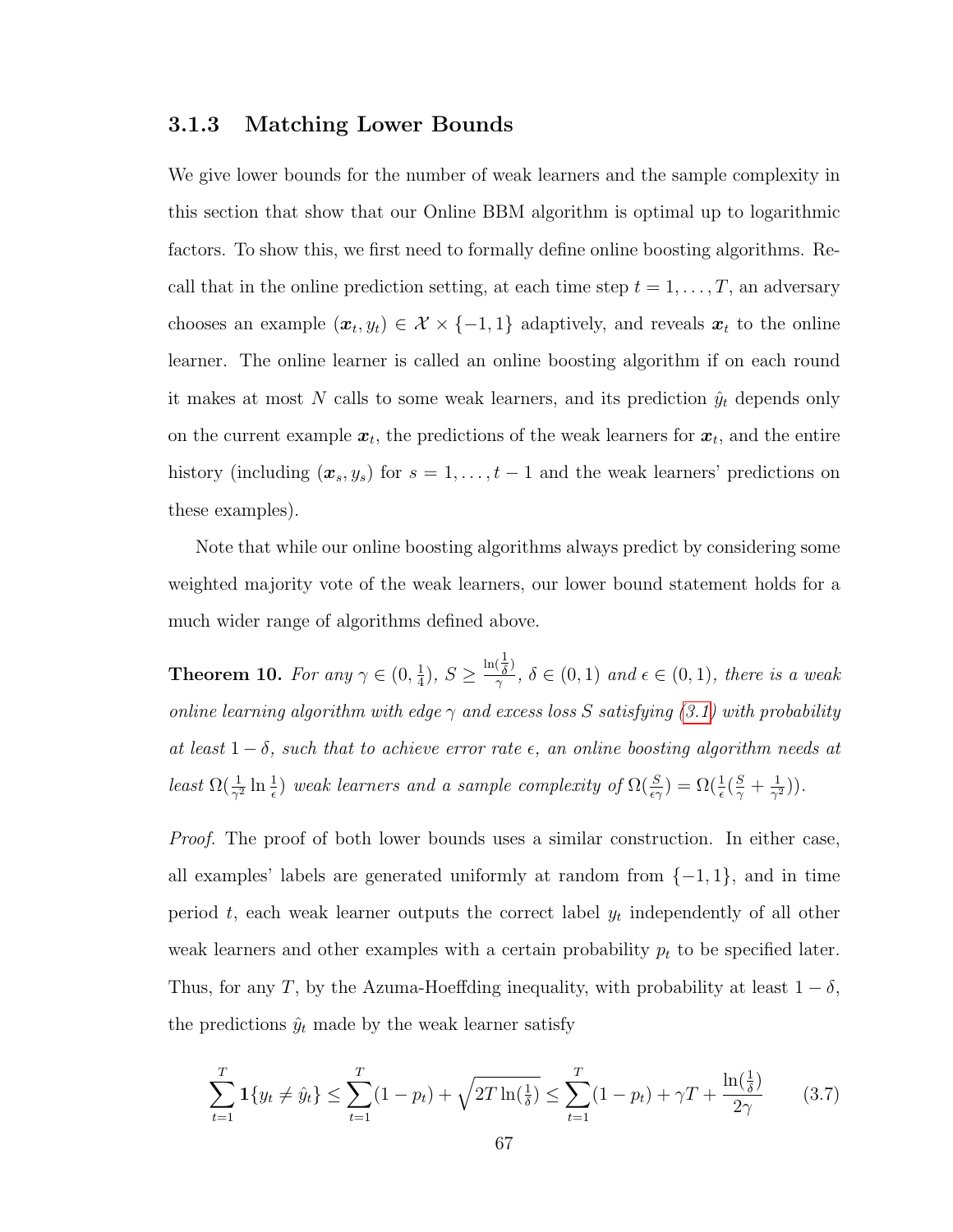where the last inequality follows by the arithmetic mean-geometric mean inequality. We will now carefully choose  $p_t$  so that inequality [\(3.7\)](#page-79-0) implies inequality [\(3.1\)](#page-69-1).

For the lower bound on the number of weak learners, we set  $p_t = \frac{1}{2} + 2\gamma$ , so that inequality [\(3.7\)](#page-79-0) implies that with probability at least  $1 - \delta$ , the predictions  $\hat{y}_t$  made by the weak learner satisfy

$$
\sum_{t=1}^{T} \mathbf{1} \{ y_t \neq \hat{y}_t \} \leq (\frac{1}{2} - \gamma)T + \frac{\ln(\frac{1}{\delta})}{2\gamma} \leq (\frac{1}{2} - \gamma)T + S.
$$

Thus, the weak online learner has edge  $\gamma$  with excess loss S. In this case, the Bayes optimal output of a booster using  $N$  weak learners is to simply take a majority vote of all the weak learners [see for instance [98,](#page-180-0) Chap. 13.2.6], and the probability that the majority vote is incorrect is  $\Theta(\exp(-8N\gamma^2))$ . Setting this error to  $\epsilon$  and solving for N gives the desired lower bound.

Now we turn to the lower bound on the sample complexity. We divide the whole process into two phases: for  $t \leq T_0 = \frac{S}{4\epsilon}$  $\frac{S}{4\gamma}$ , we set  $p_t = \frac{1}{2}$  $\frac{1}{2}$ , and for  $t > T_0$ , we set  $p_t = \frac{1}{2} + 2\gamma$ . Now, if  $T \leq T_0$ , inequality [\(3.7\)](#page-79-0) implies that with probability at least  $1 - \delta$ , the predictions  $\hat{y}_t$  made by the weak learner satisfy

<span id="page-80-0"></span>
$$
\sum_{t=1}^{T} \mathbf{1} \{ y_t \neq \hat{y}_t \} \le (\frac{1}{2} + \gamma)T + \frac{\ln(\frac{1}{\delta})}{2\gamma} \le (\frac{1}{2} - \gamma)T + S
$$
\n(3.8)

using the fact that  $T \leq T_0 = \frac{S}{4\pi}$  $\frac{S}{4\gamma}$  and  $S \geq$  $\ln(\frac{1}{\delta})$  $\frac{(\overline{\delta})}{\gamma}$ . Next, if  $T > T_0$ , let  $T' = T - T_0$ , and again inequality [\(3.7\)](#page-79-0) implies that with probability at least  $1 - \delta$ , the predictions  $\hat{y}_t$ made by the weak learner satisfy

<span id="page-80-1"></span>
$$
\sum_{t=1}^{T} \mathbf{1} \{ y_t \neq \hat{y}_t \} \le \frac{1}{2} T_0 + (\frac{1}{2} - 2\gamma) T' + \gamma T + \frac{\ln(\frac{1}{\delta})}{2\gamma} = (\frac{1}{2} - \gamma) T + 2\gamma T_0 + \frac{\ln(\frac{1}{\delta})}{2\gamma} \le (\frac{1}{2} - \gamma) T + S,
$$
\n(3.9)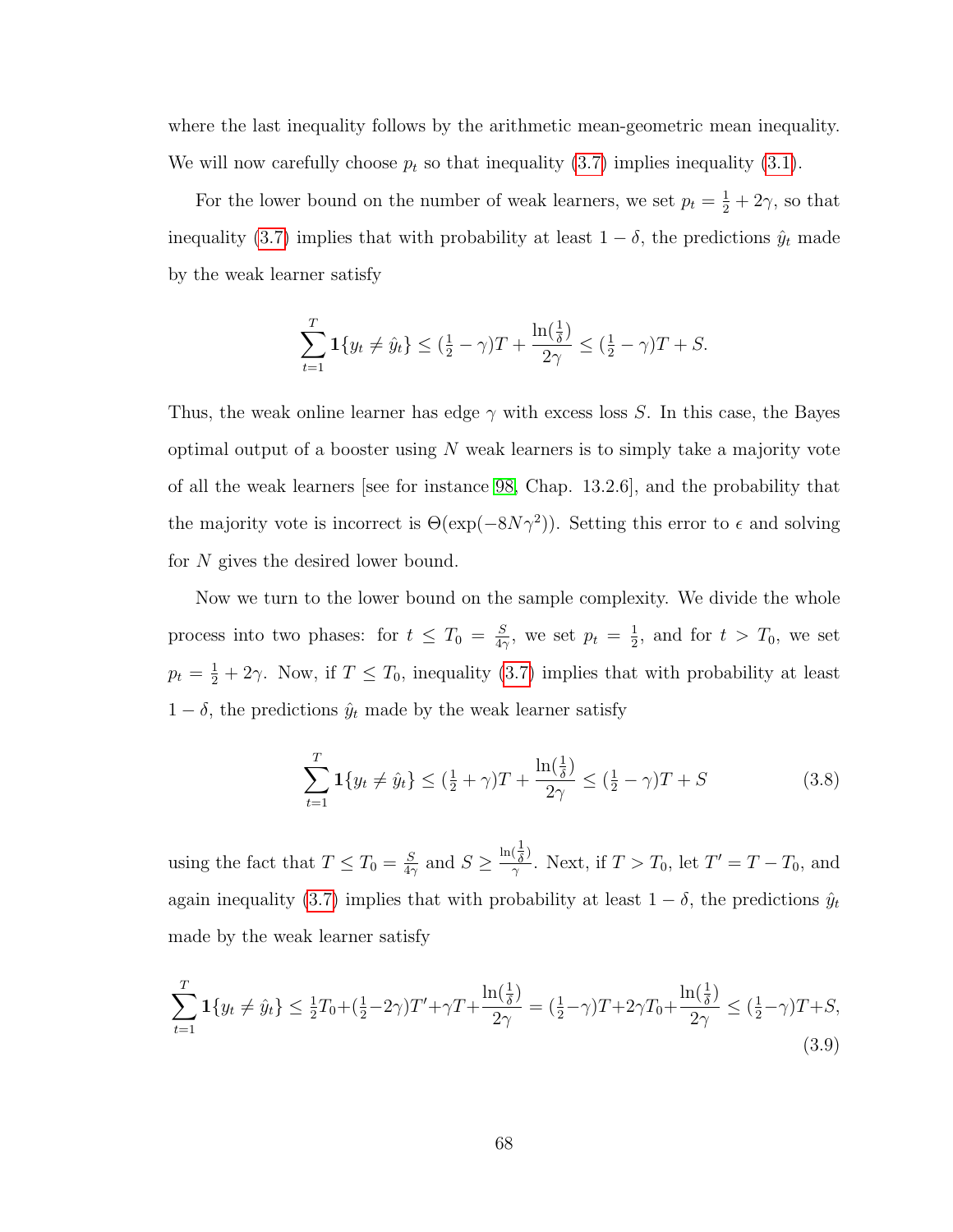since  $S \geq$  $\ln(\frac{1}{\delta})$  $\frac{\delta}{\gamma}$ . Inequalities [\(3.8\)](#page-80-0) and [\(3.9\)](#page-80-1) imply that the weak online learner has edge  $\gamma$  with excess loss S.

However, in the first phase (i.e.  $t \leq T_0$ ), since the predictions of the weak learners are uncorrelated with the true labels, it is clear that no matter what the booster does, it makes a mistake with probability  $\frac{1}{2}$ . Thus, it will make  $\Omega(T_0)$  mistakes with high probability in the first phase, and thus to achieve  $\epsilon$  error rate, it needs at least  $\Omega(T_0/\epsilon) = \Omega(\frac{S}{\epsilon \gamma})$  examples.  $\Box$ 

## 3.1.4 An Adaptive Algorithm

Although the Online BBM algorithm is optimal, it is unfortunately not adaptive since it requires knowledge of  $\gamma$  as a parameter, which is unknown ahead of time. As discussed in the introduction, adaptivity is essential to the practical performance of boosting algorithms such as AdaBoost.

In this section we thus study adaptive online boosting algorithms using the theory of online loss minimization as the main tool. It is known that boosting can be viewed as trying to find a linear combination of weak hypotheses to minimize the total loss of the training examples, usually using functional gradient descent [see for details [98,](#page-180-0) Chap. 7]. AdaBoost, for instance, minimizes the exponential loss. Here, as discussed before, we intuitively want to avoid using exponential loss since it could lead to large weights. Instead, we will consider logistic loss  $\ell(s) = \ln(1 + \exp(-s))$ , which results in an algorithm called AdaBoost.L in the batch setting [\[98,](#page-180-0) Chap. 7].

In the online setting, we conceptually define N different "experts" giving advice on what to predict on the current example  $x_t$ . In round t, expert i predicts by combining the first *i* weak learners:  $\hat{y}_t^i = \text{sign}(\sum_{j=1}^i \alpha_t^j \text{WL}^j(\boldsymbol{x}_t)).$  Now, as in AdaBoost.L, the weight  $w_t^i$  for the example  $(x_t, y_t)$  used for computing the sampling probability  $p_t^i$  for WL<sup>i</sup> is obtained by computing the logistic loss of the prediction of expert  $i - 1$ , i.e.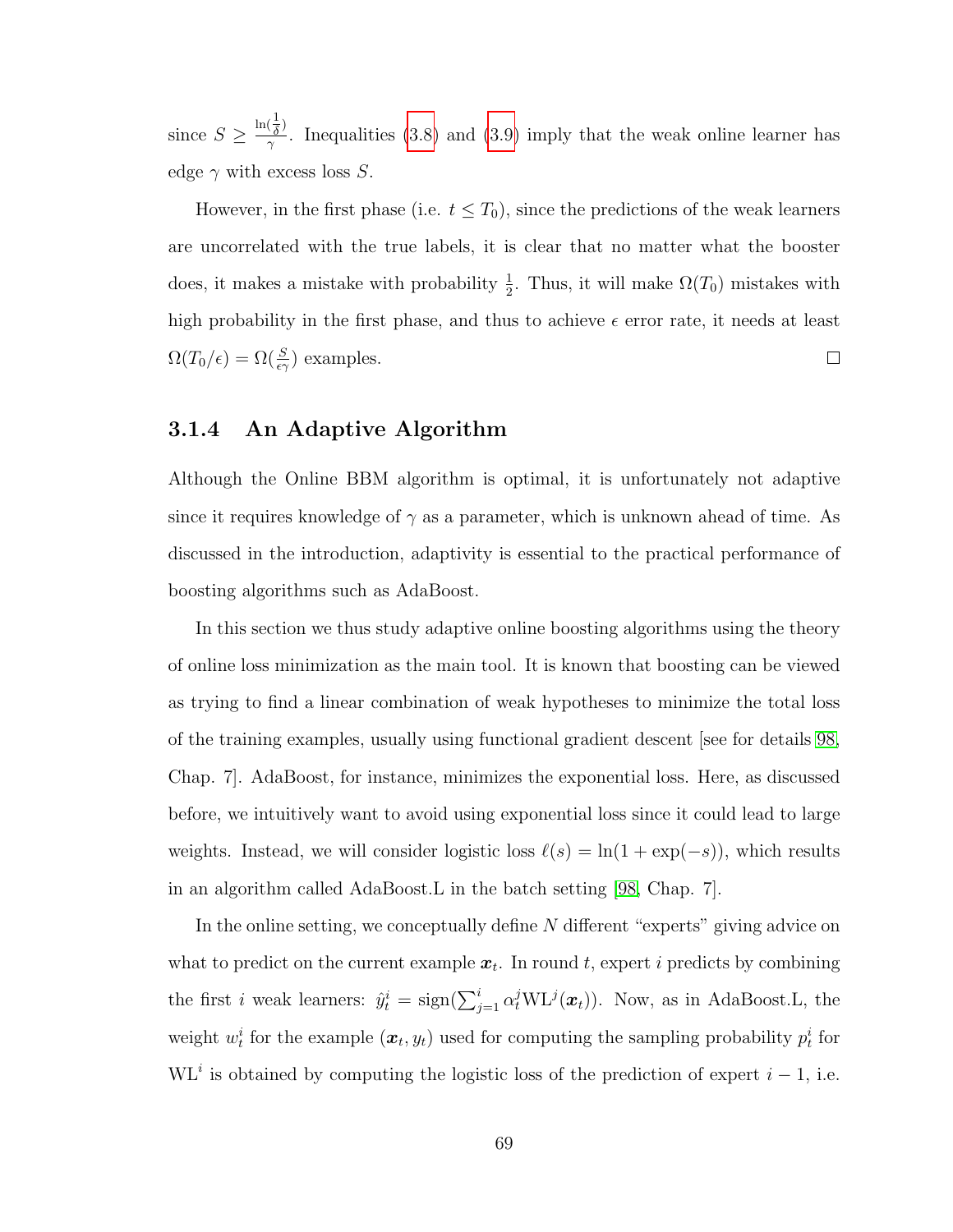$\ell(s_t^{i-1})$ , and then setting  $w_t^i$  to be the negative derivative of the loss:

$$
w_t^i = -\ell'(s_t^{i-1}) = \frac{1}{1 + \exp(s_t^{i-1})} \in [0, 1].
$$

In terms of the weight  $\alpha_t^i$  of  $\mathrm{WL}^i$ , ideally we wish to mimic AdaBoost.L and use a fixed  $\alpha^i$  for all t such that the total logistic loss is minimized:  $\alpha^i = \arg \min_{\alpha} \sum_{t=1}^T \ell(s_t^{i-1} +$  $\alpha z_t^i$ ). Of course this is not possible because  $\alpha^i$  depends on the future unknown examples. Nevertheless, it turns out that we can almost achieve that using tools from online learning theory. Indeed, one of the fundamental topics in online learning is exactly how to perform almost as well as the best fixed choice  $(\alpha^i)$  in hindsight.

Specifically, it turns out that it suffices to restrict  $\alpha$  to the feasible set [−2, 2]. Then consider the following simple one dimensional online learning problem: on each round t, the algorithm predicts  $\alpha_t^i$  from a feasible set [−2, 2]; the environment then reveals loss function  $f_t(\alpha) = \ell(s_t^{i-1} + \alpha z_t^i)$  and the algorithm suffers loss  $f_t(\alpha_t^i)$ . There are many so-called "low-regret" algorithms in the literature (see the survey by Shalev-Shwartz [\[101\]](#page-180-1)) for this problem ensuring

$$
\sum_{t=1}^{T} f_t(\alpha_t^i) - \min_{\alpha \in [-2,2]} \sum_{t=1}^{T} f_t(\alpha) \le R_T^i,
$$

where  $R_T^i$  is sublinear in T so that on average it goes to 0 when T is large and the algorithm is thus doing almost as well as the best constant choice  $\alpha^i$ . The simplest low-regret algorithm in this case is perhaps *online gradient descent*  $|112|$ :

$$
\alpha_{t+1}^i = \Pi \left( \alpha_t^i - \eta_t f_t'(\alpha_t^i) \right) = \Pi \left( \alpha_t^i + \frac{\eta_t z_t^i}{1 + \exp(s_t^i)} \right),
$$

where  $\eta_t$  is a time-varying learning rate and  $\Pi$  represents projection onto the set [−2, 2], i.e.,  $\Pi(\cdot) = \max\{-2, \min\{2, \cdot\}\}\$ . Since the loss function is actually 1-Lipschitz  $(|f'_t(\alpha)| \leq 1)$ , if we set  $\eta_t$  to be  $4/$ √  $\overline{t}$ , then standard analysis shows  $R_T^i = 4\sqrt{T}$ .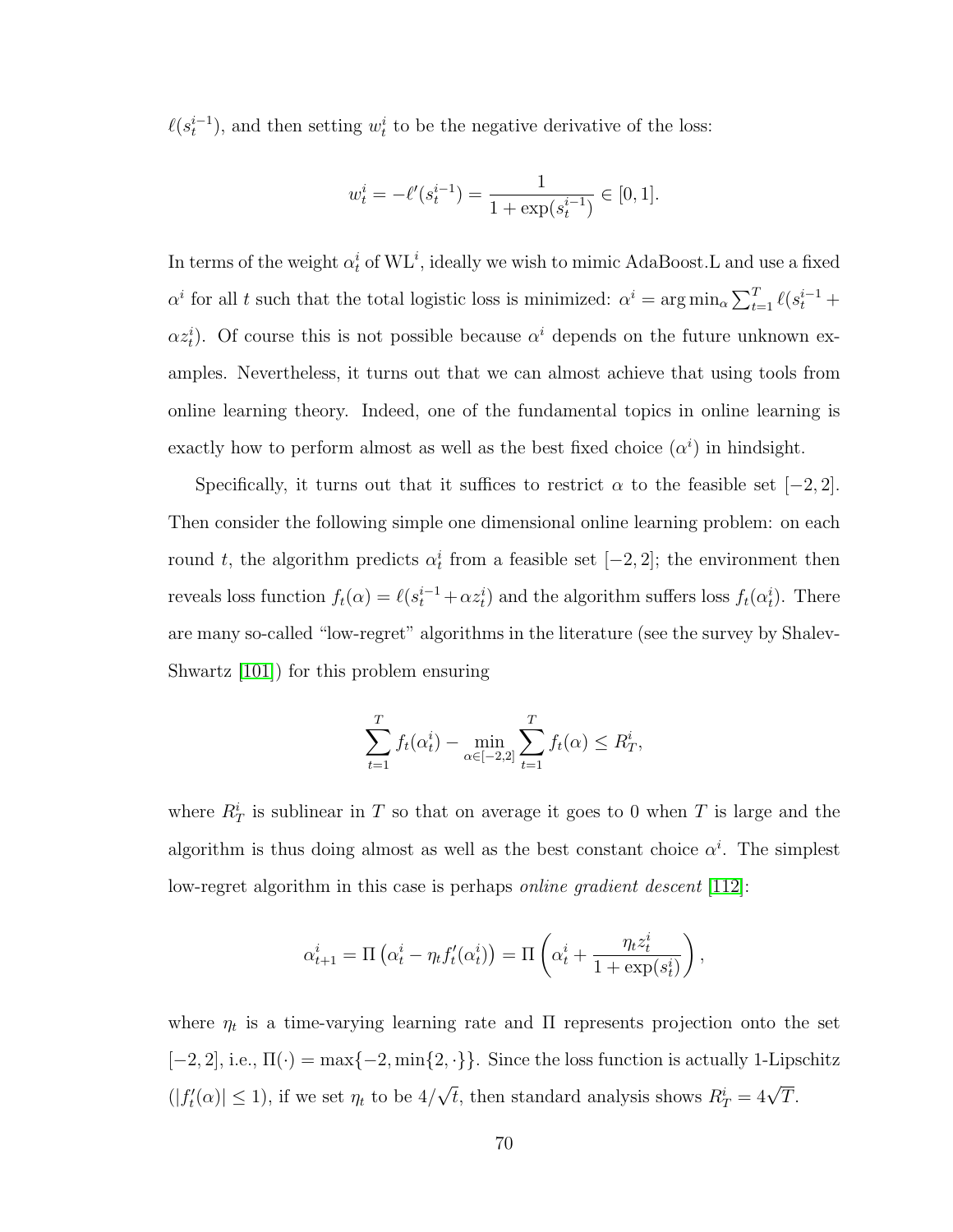Finally, it remains to specify the algorithm's final prediction  $\hat{y}_t$ . In Online BBM, we simply used the advice of expert  $N$ . Unfortunately the algorithm described in this section cannot guarantee that expert  $N$  will always make highly accurate predictions. However, as we will show in the proof of Theorem [11,](#page-83-0) the algorithm does ensure that at least one of the N experts will have high accuracy. Therefore, what we really need to do is to decide which expert to follow on each round, and try to predict almost as well as the best fixed expert in hindsight. This is exactly the expert problem that we studied in Chapter [2,](#page-21-0) and can be solved, for instance, by the exponential algorithm.

We call the final resulting algorithm AdaBoost.OL (O stands for online and L stands for logistic loss), and summarize it in Algorithm [8.](#page-84-0) Note that as promised, AdaBoost.OL is an adaptive online boosting algorithm and does not require knowing  $\gamma$  in advance. In fact, in the analysis we do not even assume that the weak learners satisfy the bound [\(3.1\)](#page-69-1). Instead, define the quantities  $\gamma_i \triangleq \frac{\mathbf{w}^i \cdot \mathbf{z}^i}{2\|\mathbf{w}^i\|}$  $\frac{\bm{w}^i \cdot \bm{z}^i}{2\|\bm{w}^i\|_1}$  for each weak learner  $\mathrm{WL}^i$ . This can be interpreted as the (weighted) edge over random guessing that  $W L<sup>i</sup>$  obtains. Note that  $\gamma_i$  may even be negative, which means flipping the sign of  $\mathrm{WL}^{i}$ 's predictions performs better than random guessing. Nevertheless, the algorithm can still make accurate predictions even with negative  $\gamma_i$  since it will end up choosing negative weights  $\alpha_t^i$  in that case. The performance of AdaBoost.OL is provided below.

<span id="page-83-0"></span>**Theorem 11.** For any  $T$  and  $N$ , with high probability, the number of mistakes made by AdaBoost.OL is bounded by  $\frac{2T}{\sum_{i}$  $\frac{2T}{i\,\gamma_i^2}+\tilde{O}\left(\frac{N^2}{\sum_i\gamma_i^2}\right)$  $\sum_i \gamma_i^2$ .

*Proof.* Let the number of mistakes made by expert *i* be  $M_i \triangleq \sum_{t=1}^T \mathbf{1}\{y_t \neq \hat{y}_t^i\}$ , also define  $M_0 = T$  for convenience. Note that AdaBoost.OL is using a variant of the expert algorithm with  $\mathbf{1}\{y_t \neq \hat{y}_t^i\}$  being the loss of expert i on round t (Line 7 and 15). So by standard analysis [see e.g. [22,](#page-174-1) Corollary 2.3], and the Azuma-Hoeffding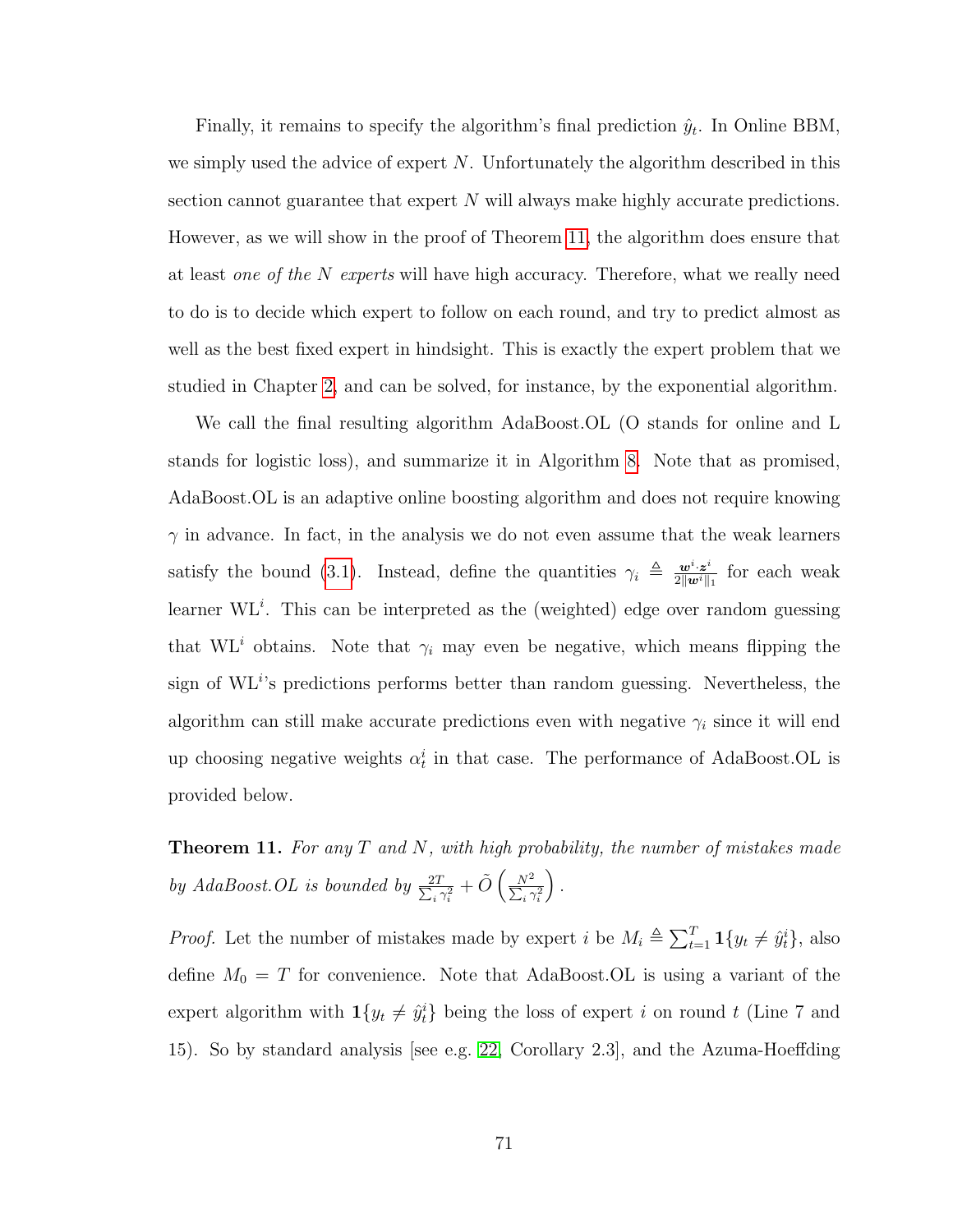<span id="page-84-0"></span>Algorithm 8 AdaBoost.OL

1: **Initialize:**  $\forall i : v_1^i = 1, \alpha_1^i = 0.$ 2: for  $t = 1$  to  $T$  do 3: Receive example  $x_t$ . 4: for  $i = 1$  to N do 5: Set  $\hat{y}_t^i = \text{sign}(\sum_{j=1}^i \alpha_t^j \text{WL}^j(\boldsymbol{x}_t)).$ 6: end for 7: Randomly pick  $i_t$  with  $Pr[i_t = i] \propto v_t^i$ . 8: Predict  $\hat{y}_t = \hat{y}_t^{i_t}$ , receive label  $y_t$ . 9: Set  $s_t^0 = 0$ . 10: for  $i = 1$  to N do 11: Set  $z_t^i = y_t \text{WL}^i(\boldsymbol{x}_t)$ . 12: Set  $s_t^i = s_t^{i-1} + \alpha_t^i z_t^i$ . 13: Set  $\alpha_{t+1}^i = \Pi \left( \alpha_t^i + \frac{\eta_t z_t^i}{1 + \exp(s_t^i)} \right)$ ) with  $\eta_t = 4/$ √ t. 14: Pass example  $(\boldsymbol{x}_t, y_t)$  to  $\mathrm{WL}^i$  with probability  $p_t^i = w_t^i = 1/(1 + \exp(s_t^{i-1}))$ . 15: Set  $v_{t+1}^i = v_t^i \cdot \exp(-\mathbf{1}\{y_t \neq \hat{y}_t^i\}).$ 16: end for 17: end for

inequality, we have with high probability

<span id="page-84-3"></span>
$$
\sum_{t=1}^{T} \mathbf{1} \{ y_t \neq \hat{y}_t \} \leq 2 \min_i M_i + 2 \ln(N) + \tilde{O}(\sqrt{T}). \tag{3.10}
$$

Now, whenever expert  $i-1$  makes a mistake (i.e.  $s_t^{i-1} \leq 0$ ), we have  $w_t^i =$  $1/(1 + \exp(s_t^{i-1})) \ge 1/2$  and therefore

<span id="page-84-1"></span>
$$
\|\mathbf{w}^i\|_1 \ge M_{i-1}/2. \tag{3.11}
$$

Note that Eq. [\(3.11\)](#page-84-1) holds even for  $i = 1$  by the definition of  $M_0$ . We now bound the difference between the logistic loss of two successive experts,  $\Delta_i \triangleq \sum_{t=1}^T (\ell(s_t^i) - \ell(s_t^{i-1}))$ . Online gradient descent (Line 13) ensures that

<span id="page-84-2"></span>
$$
\sum_{t=1}^{T} \ell(s_t^i) \le \min_{\alpha \in [-2,2]} \sum_{t=1}^{T} \ell(s_t^{i-1} + \alpha z_t^i) + 4\sqrt{T},
$$
\n(3.12)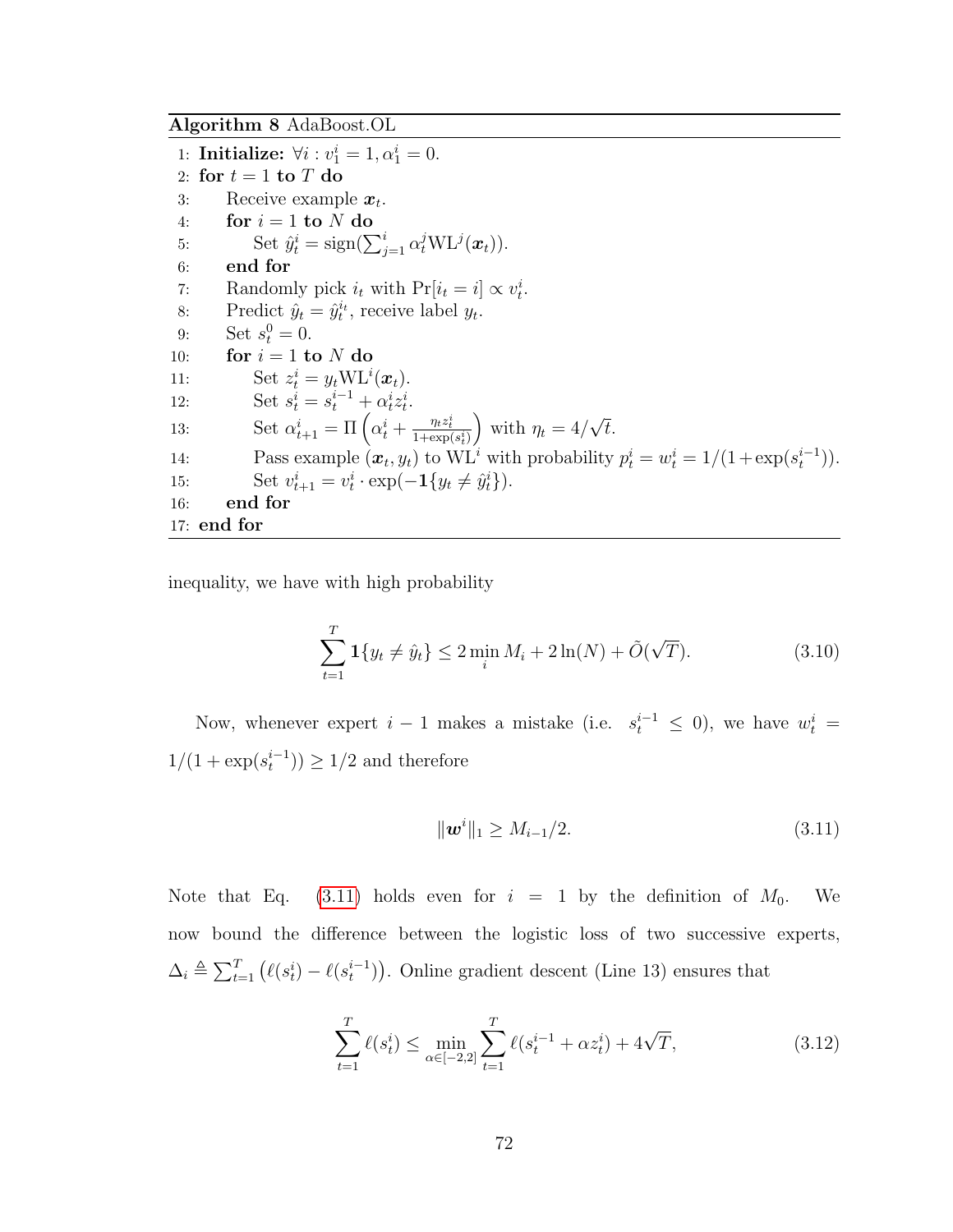as discussed previously. On the other hand, direct calculation shows  $\ell(s_t^{i-1} + \alpha z_t^i)$  $\ell(s_t^{i-1}) = \ln\left(1 + w_t^i(e^{-\alpha z_t^i} - 1)\right) \leq w_t^i(e^{-\alpha z_t^i} - 1)$ . With  $\sigma_i \triangleq \sum_{t=1}^T$  $\frac{w_t^i}{\| \bm{w}^i \|_1} \bm{1} \{ z_t^i = 1 \} =$  $\frac{1}{2} + \gamma_i$ , we thus have

$$
\min_{\alpha \in [-2,2]} \sum_{t=1}^{T} \left( \ell(s_t^{i-1} + \alpha z_t^i) - \ell(s_t^{i-1}) \right) \le \min_{\alpha \in [-2,2]} ||\boldsymbol{w}^i||_1 (\sigma_i e^{-\alpha} + (1 - \sigma_i) e^{\alpha} - 1)
$$
\n
$$
\le -\frac{1}{2} ||\boldsymbol{w}^i||_1 (2\sigma_i - 1)^2 \tag{3.13}
$$

<span id="page-85-2"></span><span id="page-85-0"></span>
$$
= -2\gamma_i^2 \|\mathbf{w}^i\|_1 \tag{3.14}
$$

<span id="page-85-1"></span>
$$
\leq -\gamma_i^2 M_{i-1}.\tag{3.15}
$$

Here, inequality [\(3.13\)](#page-85-0) follows from Lemma [10](#page-86-0) (proven below) and inequality [\(3.15\)](#page-85-1) from inequality [\(3.11\)](#page-84-1). The above inequality and inequality [\(3.12\)](#page-84-2) imply that  $\Delta_i \leq$  $-\gamma_i^2 M_{i-1} + 4\sqrt{T}$ . Summing over  $i = 1, ..., N$  and rearranging gives

$$
\sum_{i=1}^{N} \gamma_i^2 M_{i-1} + \sum_{t=1}^{T} \ell(s_t^N) \le \sum_{t=1}^{T} \ell(0) + 4N\sqrt{T}
$$

which implies that

$$
\min_{i} M_i \le \min_{i} M_{i-1} \le \frac{\ln(2)}{\sum_{i} \gamma_i^2} T + \frac{4N}{\sum_{i} \gamma_i^2} \sqrt{T}
$$

since  $M_i \leq M_0$  for all  $i, \ell(s_t^N) \geq 0$  for all t and  $\ell(0) = \ln(2)$ . Using this bound in inequality [\(3.10\)](#page-84-3), we get

$$
\sum_{t=1}^T \mathbf{1}\{y_t \neq \hat{y}_t\} \le \frac{2\ln(2)T}{\sum_i \gamma_i^2} + \tilde{O}\left(\frac{N\sqrt{T}}{\sum_i \gamma_i^2} + \ln(N)\right) \le \frac{2T}{\sum_i \gamma_i^2} + \tilde{O}\left(\frac{N^2}{\sum_i \gamma_i^2}\right),
$$

where the last inequality follows from the bound  $\frac{cN\sqrt{}}{\sum_i x_i}$  $\frac{T}{2\sum_i\gamma_i^2}+\frac{c^2N^2}{2\sum_i\gamma}$  $\frac{d^2y}{dx^2_i} \leq \frac{T}{2\sum_i}$ T  $rac{c^2 N^2}{2 \sum_i \gamma_i^2}$ , where c is the hidden  $\tilde{O}(1)$  factor in the  $\tilde{O}(\frac{N\sqrt{N}}{N})$ T  $\frac{\sqrt{T}}{i \gamma_i^2}$  term, using the arithmetic mean-geometric  $\sum_{}^{}% \left( \sum_{}^{}% \left( \sum_{}^{}% \left( \sum_{}^{}% \left( \sum_{}^{}% \left( \sum_{}^{}% \left( \sum_{}^{}% \left( \sum_{}^{}% \left( \sum_{}^{}% \left( \sum_{}^{}% \right) \right) \right) \right) \right) \right) \right) \right)$ mean inequality.  $\Box$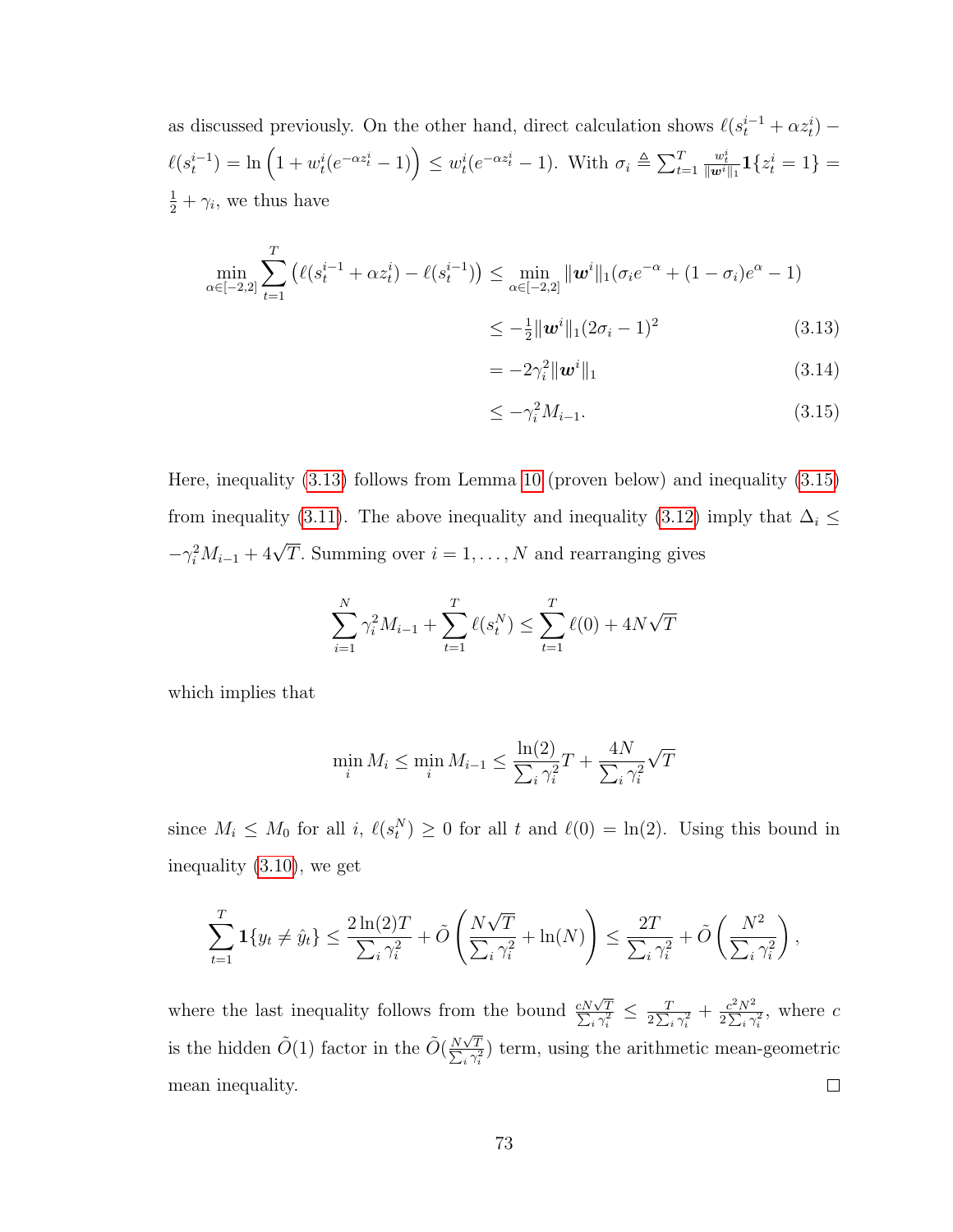For the case when the weak learners do satisfy the bound [\(3.1\)](#page-69-1), we get the following bound on the number of errors:

**Theorem 12.** If the weak learners satisfy  $(3.1)$ , then for any T and N, with high probability, the number of mistakes made by AdaBoost.OL is bounded by

$$
\frac{8T}{\gamma^2 N} + \tilde{O}\left(\frac{N}{\gamma^2} + \frac{S}{\gamma}\right),\,
$$

Thus, in order to achieve error rate  $\epsilon$ , it suffices to use  $N \geq \frac{8}{\epsilon \gamma^2}$  weak learners, which gives an excess loss bound of  $\tilde{O}(\frac{S}{\gamma} + \frac{1}{\epsilon \gamma^4})$ .

*Proof.* The proof is along the same lines as that of Theorem [11.](#page-83-0) The only change is that in inequality [\(3.14\)](#page-85-2), we use the bound  $\gamma_i^2 \geq \frac{\gamma^2}{4} - \frac{\gamma \tilde{S}}{2 \|\mathbf{w}^i\|}$  $\frac{\gamma S}{2\|\boldsymbol{w}^i\|_1}$  which follows from Lemma [6](#page-71-0) using the fact that  $a \geq b - c$  implies  $a^2 \geq b^2 - 2bc$  for non-negative  $a, b$ and c, and the fact that  $\|\mathbf{w}^i\|_{\infty} \leq 1$ . This leads to the following change in inequality  $(3.15):$  $(3.15):$ 

$$
\min_{\alpha \in [-2,2]} \sum_{t=1}^{T} \left( \ell(s_t^{i-1} + \alpha z_t^i) - \ell(s_t^{i-1}) \right) \leq -\frac{\gamma^2}{4} M_{i-1} + \gamma \tilde{S}.
$$

Continuing using this bound in the proof and simplifying, we get the stated bound on the number of errors.  $\Box$ 

The following lemma is a simple calculation:

<span id="page-86-0"></span>**Lemma 10.** For any 
$$
\sigma \in [0, 1]
$$
,  $\min_{\alpha \in [-2, 2]} \sigma e^{-\alpha} + (1 - \sigma) e^{\alpha} \leq 1 - \frac{1}{2} (2\sigma - 1)^2$ .

*Proof.* It suffice to prove the bound for  $\sigma \geq \frac{1}{2}$  $\frac{1}{2}$ ; the bound for  $\sigma < \frac{1}{2}$  follows by simply using the bound for  $1 - \sigma$ . For  $\sigma \in [0.5, 0.95]$ , setting  $\alpha = \frac{1}{2}$  $\frac{1}{2}\ln(\frac{\sigma}{1-\sigma}) \in [-2,2]$  gives

$$
\sigma e^{-\alpha} + (1 - \sigma)e^{\alpha} = \sqrt{4\sigma(1 - \sigma)} \le 1 - \frac{1}{2}(2\sigma - 1)^2,
$$

since  $\sqrt{1-x} \leq 1-\frac{1}{2}$  $\frac{1}{2}x$  for  $x \in [0,1]$ . For  $\sigma \in (0.95,1]$ , setting  $\alpha = \frac{1}{2}$  $\frac{1}{2}\ln(\frac{0.95}{0.05}) \in [-2,2]$ √ we have  $\sigma e^{-\alpha} + (1 - \sigma)e^{\alpha} \leq 0.95e^{-\alpha} + 0.05e^{\alpha} =$  $\overline{0.19} \leq \frac{1}{2} \leq 1 - \frac{1}{2}$  $\frac{1}{2}(2\sigma - 1)^2$ .  $\Box$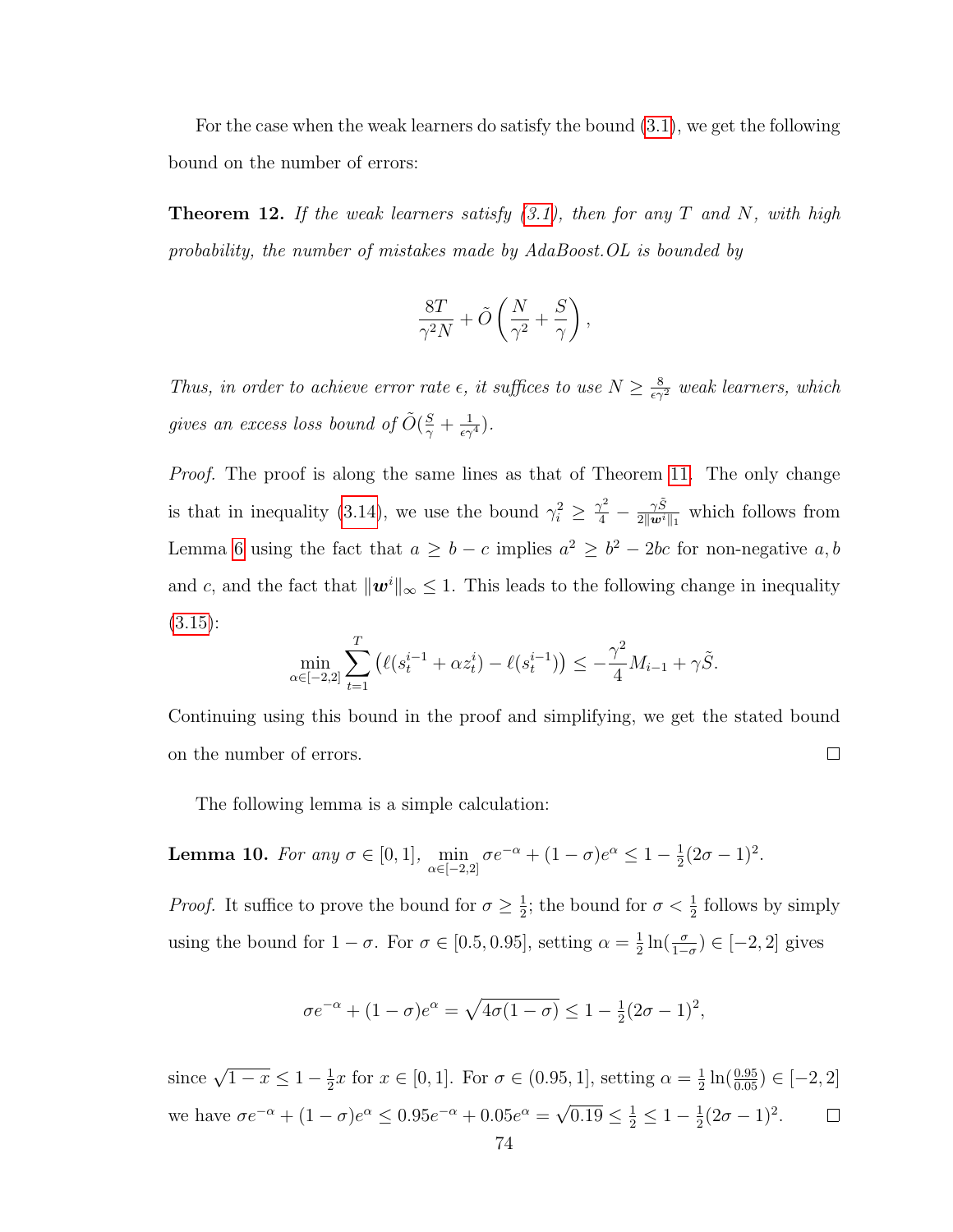Although the number of weak learners and excess loss for Adaboost.OL are suboptimal, the adaptivity of AdaBoost.OL is an appealing feature and leads to good performance in experiments. The possibility of obtaining an algorithm that is both adaptive and optimal is left as an open question.

### 3.1.5 Experiments

We perform experiments to evaluate our algorithms. We extended the Vowpal Wabbit open source machine learning system [\[105\]](#page-180-2) to include the algorithms proposed here. We used VW's default base learning algorithm as our weak learner, tuning only the learning rate. The online boosting algorithms implemented were Online BBM, AdaBoost.OL, OSBoost (using uniform weighting on the weak learners) and OSBoost.OCP from [\[27\]](#page-175-1), all using importance weighted examples in VW. We also implemented AdaBoost.OL.S, which is the version of AdaBoost.OL where examples sent to VW are sampled rather than weighted.

All experiments were done on a diverse collection of 13 publicly available datasets (see Appendix [D](#page-169-0) for detailed descriptions). For each dataset, we performed a random split with 80% of the data used for training and the remaining 20% for testing. We tuned the learning rate, the number of weak learners, and the edge parameter  $\gamma$ (for all but AdaBoost.OL) using progressive validation 0-1 loss on the training set. Reported is the 0-1 loss on the test set.

It should be noted that the VW baseline is already a strong learner. The results obtained are given in Table [3.2.](#page-88-0) As can be seen, for most datasets, Online BBM had the best performance. The average improvement of Online BBM over the baseline was 5.14%. For AdaBoost.OL, it was 2.57%. Using sampling in AdaBoost.OL (i.e. AdaBoost.OL.S) boosts the average to 2.67%. The average improvement for OSBoost.OCP was 1.98%, followed by OSBoost with 1.13%.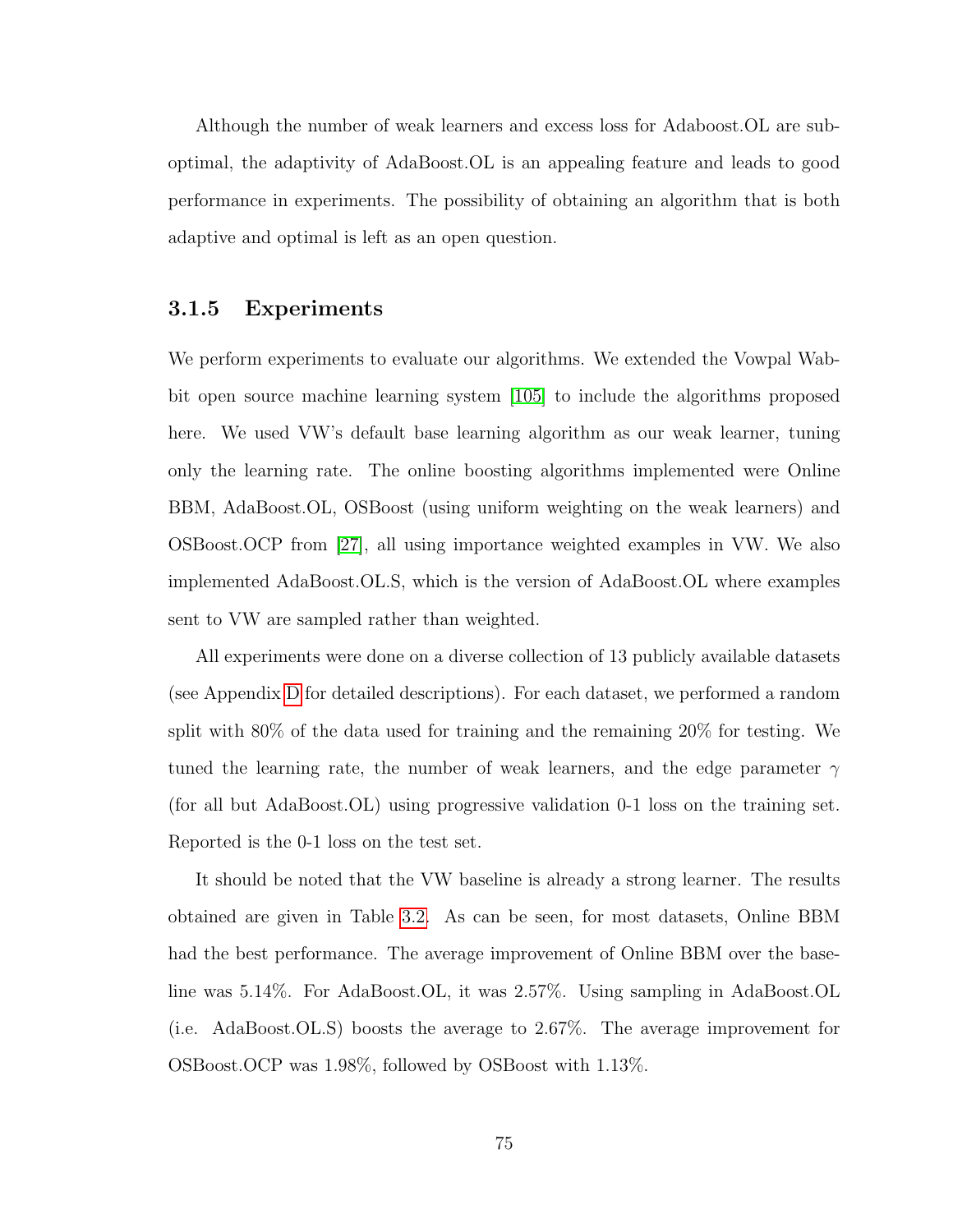| Dataset        | VW     |        |        | baselineOnline BBMAdaBoost.OLAdaBoost.OL.SOSBoost.OCPOSBoost |        |        |
|----------------|--------|--------|--------|--------------------------------------------------------------|--------|--------|
| 20 news        | 0.0812 | 0.0775 | 0.0777 | 0.0777                                                       | 0.0791 | 0.0801 |
| a9a            | 0.1509 | 0.1495 | 0.1497 | 0.1497                                                       | 0.1509 | 0.1505 |
| activity       | 0.0133 | 0.0114 | 0.0128 | 0.0127                                                       | 0.0130 | 0.0133 |
| adult          | 0.1543 | 0.1526 | 0.1536 | 0.1536                                                       | 0.1539 | 0.1544 |
| <sub>bio</sub> | 0.0035 | 0.0031 | 0.0032 | 0.0032                                                       | 0.0033 | 0.0034 |
| census         | 0.0471 | 0.0469 | 0.0469 | 0.0469                                                       | 0.0469 | 0.0470 |
| covtype        | 0.2563 | 0.2347 | 0.2495 | 0.2450                                                       | 0.2470 | 0.2521 |
| letter         | 0.2295 | 0.1923 | 0.2078 | 0.2078                                                       | 0.2148 | 0.2150 |
| maptaskcoref   | 0.1091 | 0.1077 | 0.1083 | 0.1083                                                       | 0.1093 | 0.1091 |
| nomao          | 0.0641 | 0.0627 | 0.0635 | 0.0635                                                       | 0.0627 | 0.0633 |
| poker          | 0.4555 | 0.4312 | 0.4555 | 0.4555                                                       | 0.4555 | 0.4555 |
| rcv1           | 0.0487 | 0.0485 | 0.0484 | 0.0484                                                       | 0.0488 | 0.0488 |
| vehv2binary    | 0.0292 | 0.0286 | 0.0291 | 0.0291                                                       | 0.0284 | 0.0286 |

<span id="page-88-0"></span>Table 3.2: Experimental performance of various online boosting algorithms

# 3.2 Online Boosting for General Regression

In this section we extend the online boosting theory to more general regression problem, which has been elusive and escaped theoretical guarantees thus far. Specifically we extend the very commonly used gradient boosting methods [\[41,](#page-176-0) [77\]](#page-178-0) to the online setting, providing an online boosting algorithm that competes with any linear combination the base functions, given an online linear learning algorithm over the base class. This algorithm is the online analogue of the batch boosting algorithm of Zhang and Yu [\[111\]](#page-181-1), and in fact our algorithmic technique, when specialized to the batch boosting setting, provides exponentially better convergence guarantees.

We also give an online boosting algorithm that competes with the best convex combination of base functions. This is a simpler algorithm which is analyzed along the lines of the Frank-Wolfe algorithm [\[35\]](#page-175-2). While the algorithm has weaker theoretical guarantees, it can still be useful in practice. We also prove that this algorithm obtains the optimal regret bound (up to constant factors) for this setting.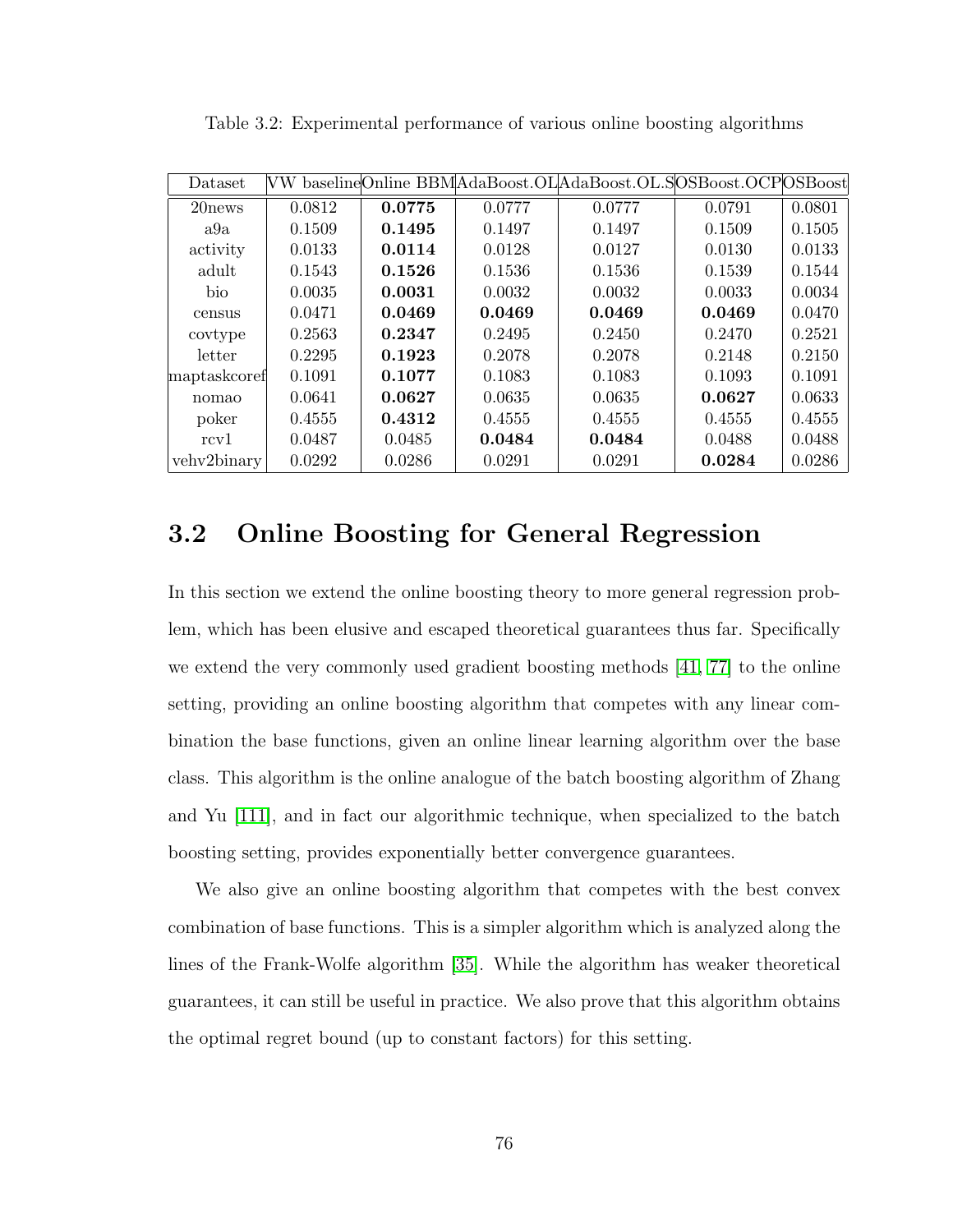**Related Work.** The foundational theory of boosting for regression can be found in the statistics literature [\[51,](#page-177-0) [52\]](#page-177-1), where boosting is understood as a greedy stagewise algorithm for fitting of additive models. The goal is to achieve the performance of linear combinations of base models, and to prove convergence to the performance of the best such linear combination.

While the earliest works on boosting for regression such as [\[41\]](#page-176-0) do not have such convergence proofs, later works such as [\[77,](#page-178-0) [30\]](#page-175-3) do have convergence proofs but without a bound on the speed of convergence. Bounds on the speed of convergence have been obtained by Duffy and Helmbold [\[34\]](#page-175-4) relying on a somewhat strong assumption on the performance of the base learning algorithm. A different approach to boosting for regression was taken by Freund and Schapire [\[38\]](#page-176-1), who give an algorithm that reduces the regression problem to classification and then applies AdaBoost; the corresponding proof of convergence relies on an assumption on the induced classification problem which may be hard to satisfy in practice. The strongest result is that of Zhang and Yu [\[111\]](#page-181-1), who prove convergence to the performance of the best linear combination of base functions, along with a bound on the rate of convergence, making essentially no assumptions on the performance of the base learning algorithm. Telgarsky [\[103\]](#page-180-3) proves similar results for logistic (or similar) loss using a slightly simpler boosting algorithm.

Our results are a generalization of the results of Zhang and Yu [\[111\]](#page-181-1) to the online setting. However, we emphasize that this generalization is nontrivial and requires different algorithmic ideas and proof techniques. Indeed, we were not able to directly generalize the analysis in [\[111\]](#page-181-1) by simply adapting the techniques used in Section [3.1,](#page-66-0) but we made use of the classical Frank-Wolfe algorithm [\[35\]](#page-175-2). On the other hand, while an important part of the convergence analysis for the batch setting is to show statistical consistency of the algorithms [\[111,](#page-181-1) [10,](#page-173-0) [103\]](#page-180-3), in the online setting we only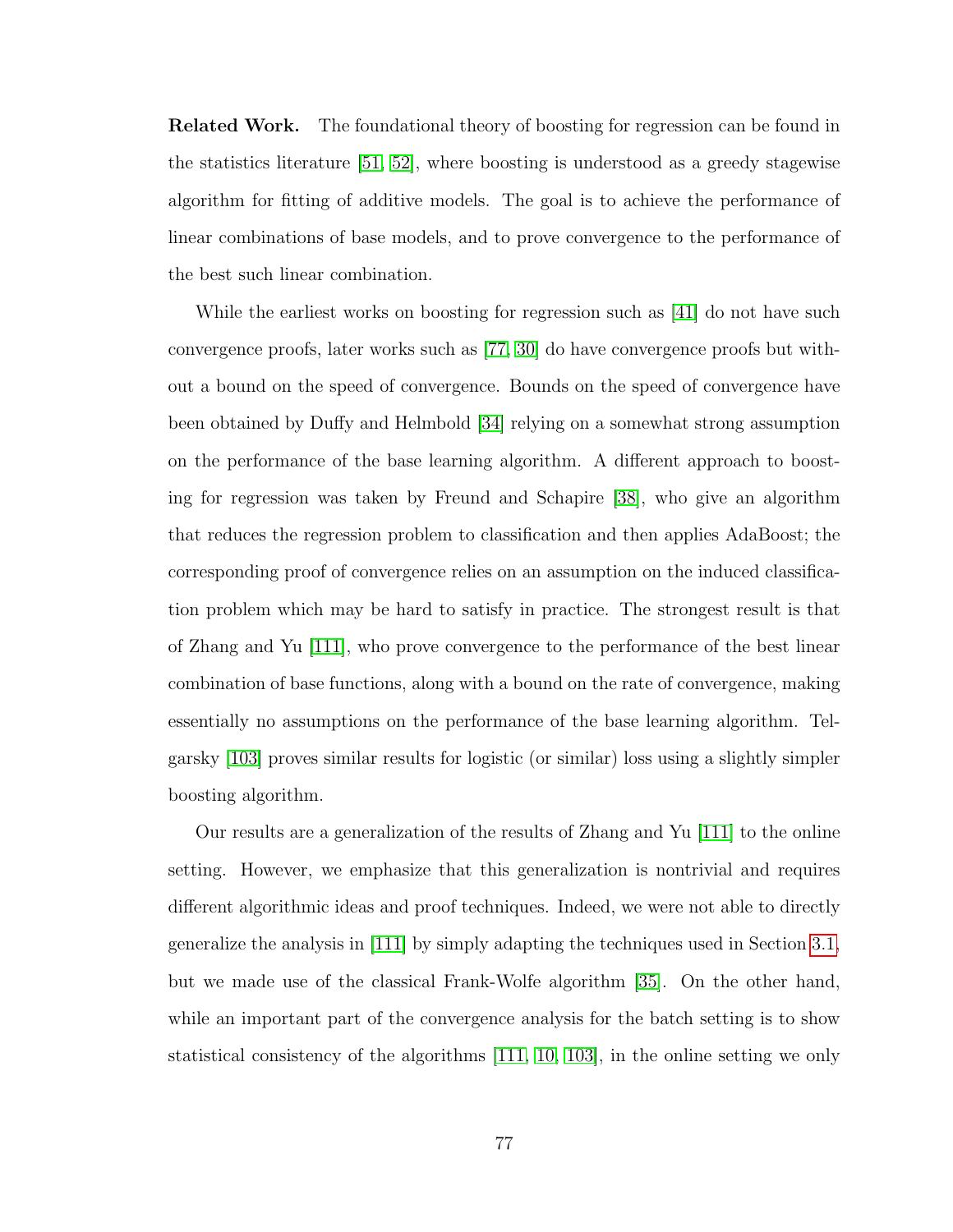need to study the empirical convergence (that is, the regret), which makes our analysis much more concise.

## 3.2.1 Problem Setup

For a regression problem, we assume that examples are chosen from a feature space  $\mathcal{X}$ , and the prediction space is  $\mathbb{R}^d$ . Let  $\|\cdot\|$  denote some norm in  $\mathbb{R}^d$ . On each round t for  $t = 1, 2, ..., T$ , an adversary selects an example  $x_t \in \mathcal{X}$  and a loss function  $\ell_t : \mathbb{R}^d \to \mathbb{R}$ , and presents  $x_t$  to the online learner. The online learner outputs a prediction  $y_t \in \mathbb{R}^d$ , obtains the loss function  $\ell_t$ , and incurs loss  $\ell_t(y_t)$ .

Let F denote a reference class of regression functions  $f: \mathcal{X} \to \mathbb{R}^d$ , and let C denote a class of loss functions  $\ell : \mathbb{R}^d \to \mathbb{R}$ . Also, let  $R : \mathbb{N} \to \mathbb{R}_+$  be a non-decreasing function. We say that the function class  $\mathcal F$  is *online learnable* for losses in  $C$  with regret R if there is an online learning algorithm A, that for every  $T \in \mathbb{N}$  and every sequence  $(x_t, \ell_t) \in \mathcal{X} \times \mathbf{C}$  for  $t = 1, 2, \ldots, T$  chosen by the adversary, generates predictions<sup>[10](#page-90-0)</sup>  $\mathcal{A}(\boldsymbol{x}_t) \in \mathbb{R}^d$  such that

<span id="page-90-1"></span>
$$
\sum_{t=1}^{T} \ell_t(\mathcal{A}(\boldsymbol{x}_t)) \leq \inf_{f \in \mathcal{F}} \sum_{t=1}^{T} \ell_t(f(\boldsymbol{x}_t)) + R(T). \tag{3.16}
$$

If the online learning algorithm is randomized, we require the above bound to hold with high probability.

The above definition is simply the online generalization of standard empirical risk minimization (ERM) in the batch setting. A concrete example is 1-dimensional regression, i.e. the prediction space is R. For a labeled data point  $(\boldsymbol{x}, y^{\star}) \in \mathcal{X} \times \mathbb{R}$ , the loss for the prediction  $y \in \mathbb{R}$  is given by  $\ell(y^*, y)$  where  $\ell(\cdot, \cdot)$  is a fixed loss function that is convex in the second argument (such as squared loss, logistic loss, etc). Given a batch of T labeled data points  $\{(\boldsymbol{x}_t, y_t^\star) \mid t = 1, 2, \dots, T\}$  and a base class of regression

<span id="page-90-0"></span><sup>&</sup>lt;sup>10</sup>There is a slight abuse of notation here.  $\mathcal{A}(\cdot)$  is not a function but rather the output of the online learning algorithm  $\mathcal A$  computed on the given example using its internal state.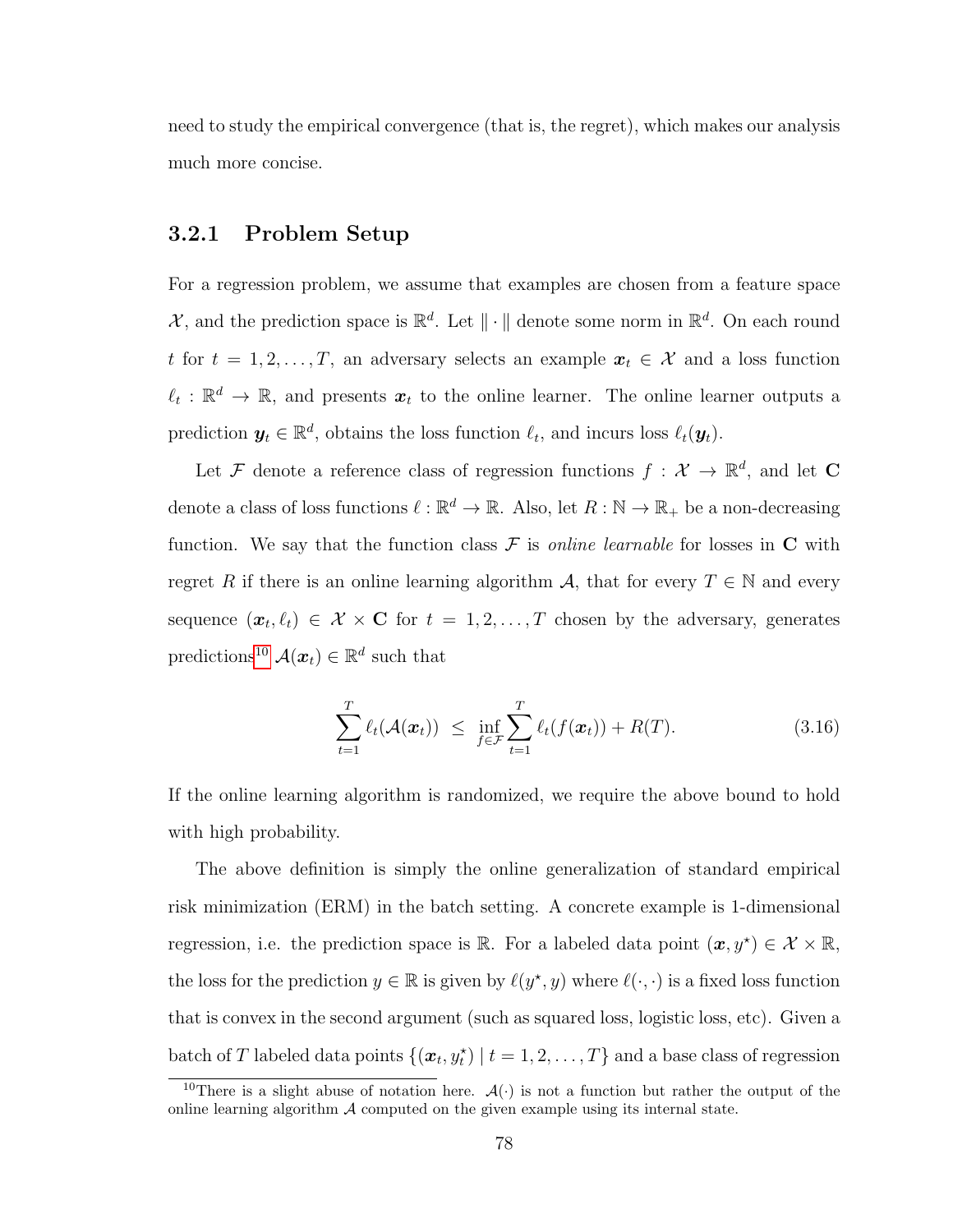functions  $\mathcal F$  (say, the set of bounded norm linear regressors), an ERM algorithm finds the function  $f \in \mathcal{F}$  that minimizes  $\sum_{t=1}^T \ell(y_t^*, f(\boldsymbol{x}_t)).$ 

In the online setting, the adversary reveals the data  $(x_t, y_t^{\star})$  in an online fashion, only presenting the true label  $y_t^*$  after the online learner A has chosen a prediction  $y_t$ . Thus, setting  $\ell_t(y_t) = \ell(y_t^*, y_t)$ , we observe that if A satisfies the regret bound [\(3.16\)](#page-90-1), then it makes predictions with total loss almost as small as that of the empirical risk minimizer, up to the regret term. If  $\mathcal F$  is the set of all bounded-norm linear regressors, for example, the algorithm  $\mathcal A$  could be online gradient descent [\[112\]](#page-181-0) or online Newton Step [\[57\]](#page-177-2).

At a high level, in the batch setting, "boosting" is understood as a procedure that, given a batch of data and access to an ERM algorithm for a function class  $\mathcal F$ (this is called a "weak" learner), obtains an approximate ERM algorithm for a richer function class  $\mathcal{F}'$  (this is called a "strong" learner). Generally,  $\mathcal{F}'$  is the set of finite linear combinations of functions in  $\mathcal{F}$ . The efficiency of boosting is measured by how many times, N, the base ERM algorithm needs to be called (i.e., the number of boosting steps) to obtain an ERM algorithm for the richer function within the desired approximation tolerance. Convergence rates [\[111\]](#page-181-1) give bounds on how quickly the approximation error goes to 0 and  $N \to \infty$ .

We now extend this notion of boosting to the online setting in the natural manner. To capture the full generality of the techniques, we also specify a class of loss functions that the online learning algorithm can work with. Informally, an online boosting algorithm is a reduction that, given access to an online learning algorithm  $\mathcal A$  for a function class  $\mathcal F$  and loss function class  $C$  with regret  $R$ , and a bound  $N$  on the total number of calls made in each iteration to copies of  $A$ , obtains an online learning algorithm  $\mathcal{A}'$  for a richer function class  $\mathcal{F}'$ , a richer loss function class  $\mathbf{C}'$ , and (possibly larger) regret  $R'$ . The bound N on the total number of calls made to all the copies of A corresponds to the number of boosting stages in the batch setting, and in the online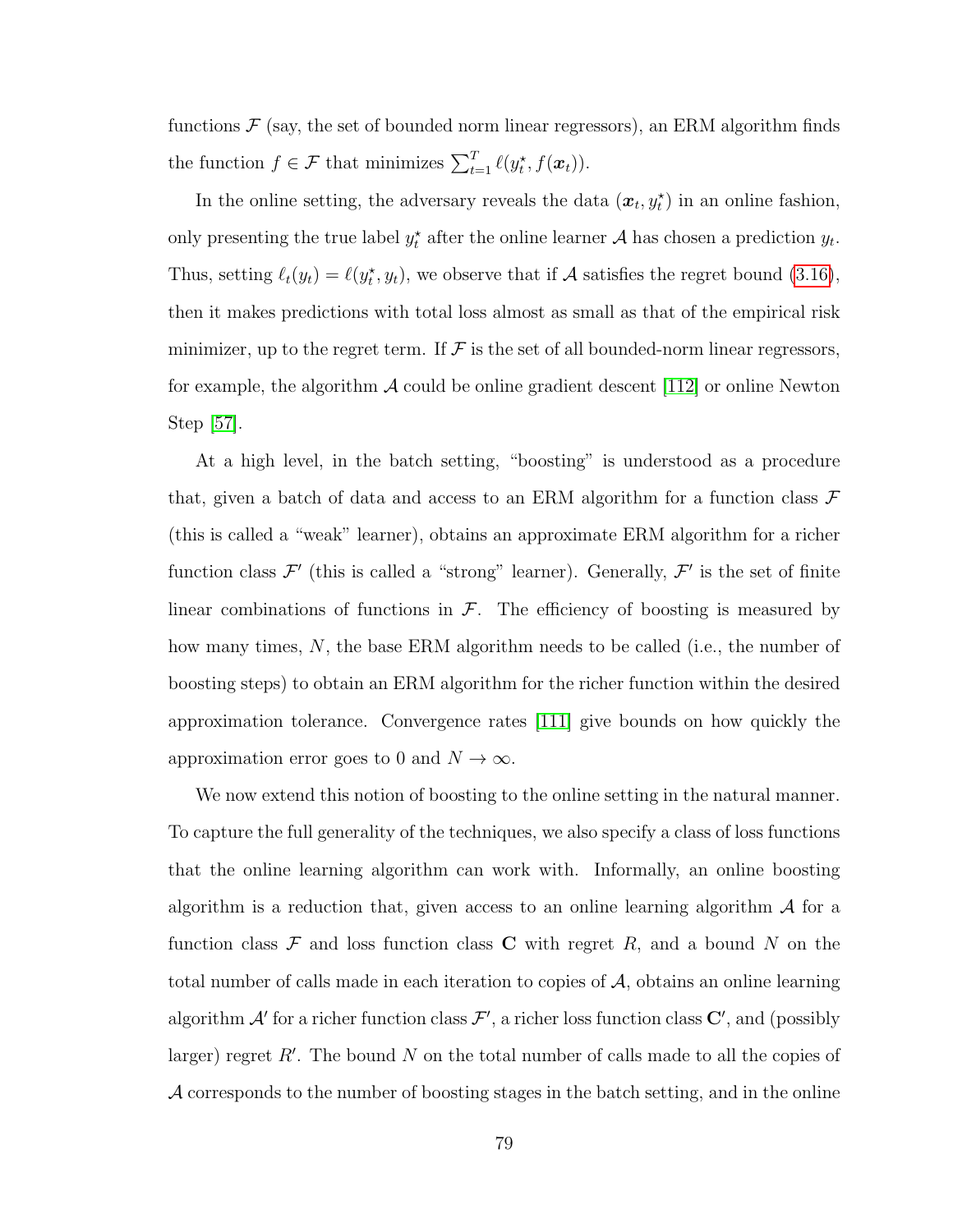setting it may be viewed as a resource constraint on the algorithm. The efficacy of the reduction is measured by  $R'$  which is a function of R, N, and certain parameters of the comparator class  $\mathcal{F}'$  and loss function class  $\mathbb{C}'$ . We desire online boosting algorithms such that  $\frac{1}{T}R'(T) \to 0$  quickly as  $N \to \infty$  and  $T \to \infty$ . We make the notions of richness in the above informal description more precise now.

**Comparator function classes.** A given function class  $\mathcal F$  is said to be D-bounded if for all  $x \in \mathcal{X}$  and all  $f \in \mathcal{F}$ , we have  $||f(x)|| \leq D$ . Throughout this chapter, we assume that F is closed under negation:<sup>[11](#page-92-0)</sup> i.e. if  $f \in \mathcal{F}$ , then  $-f \in \mathcal{F}$ , and it contains the constant zero function, which we denote, with some abuse of notation, by 0.

Given  $\mathcal{F}$ , we define two richer function classes  $\mathcal{F}'$ : the convex hull of  $\mathcal{F}$ , denoted  $CH(\mathcal{F})$ , is the set of convex combinations of a finite number of functions in F, and the span of F, denoted span $(F)$ , is the set of linear combinations of finitely many functions in F. For any  $f \in \text{span}(\mathcal{F})$ , define  $||f||_1 :=$  $\inf \left\{ \max \{1, \sum_{g \in S} |w_g| \}: f = \sum_{g \in S} w_g g, S \subseteq \mathcal{F}, |S| < \infty, w_g \in \mathbb{R} \right\}$ . Since functions in span( $\mathcal F$ ) are not bounded, it is not possible to obtain a uniform regret bound for all functions in span $(F)$ : rather, the regret of an online learning algorithm A for  $span(\mathcal{F})$  is specified in terms of regret bounds for individual comparator functions  $f \in \text{span}(F)$ , viz.

$$
R_f(T) := \sum_{t=1}^T \ell_t(\mathcal{A}(\boldsymbol{x}_t)) - \sum_{t=1}^T \ell_t(f(\boldsymbol{x}_t)).
$$

**Loss function classes.** The base loss function class we consider is  $\mathcal{L}$ , the set of all linear functions  $\ell : \mathbb{R}^d \to \mathbb{R}$ , with Lipschitz constant bounded by 1. A function class  $\mathcal F$  that is online learnable with the loss function class  $\mathcal L$  is called *online linear* 

<span id="page-92-0"></span> $11$ This is without loss of generality; as will be seen momentarily, our base assumption only requires an online learning algorithm A for F for linear losses  $\ell_t$ . By running the Hedge algorithm on two copies of A, one of which receives the actual loss functions  $\ell_t$  and the other recieves  $-\ell_t$ , we get an algorithm which competes with negations of functions in  $\mathcal F$  and the constant zero function as well. Furthermore, since the loss functions are convex (indeed, linear) this can be made into a deterministic reduction by choosing the convex combination of the outputs of the two copies of  $A$ with mixing weights given by the Hedge algorithm.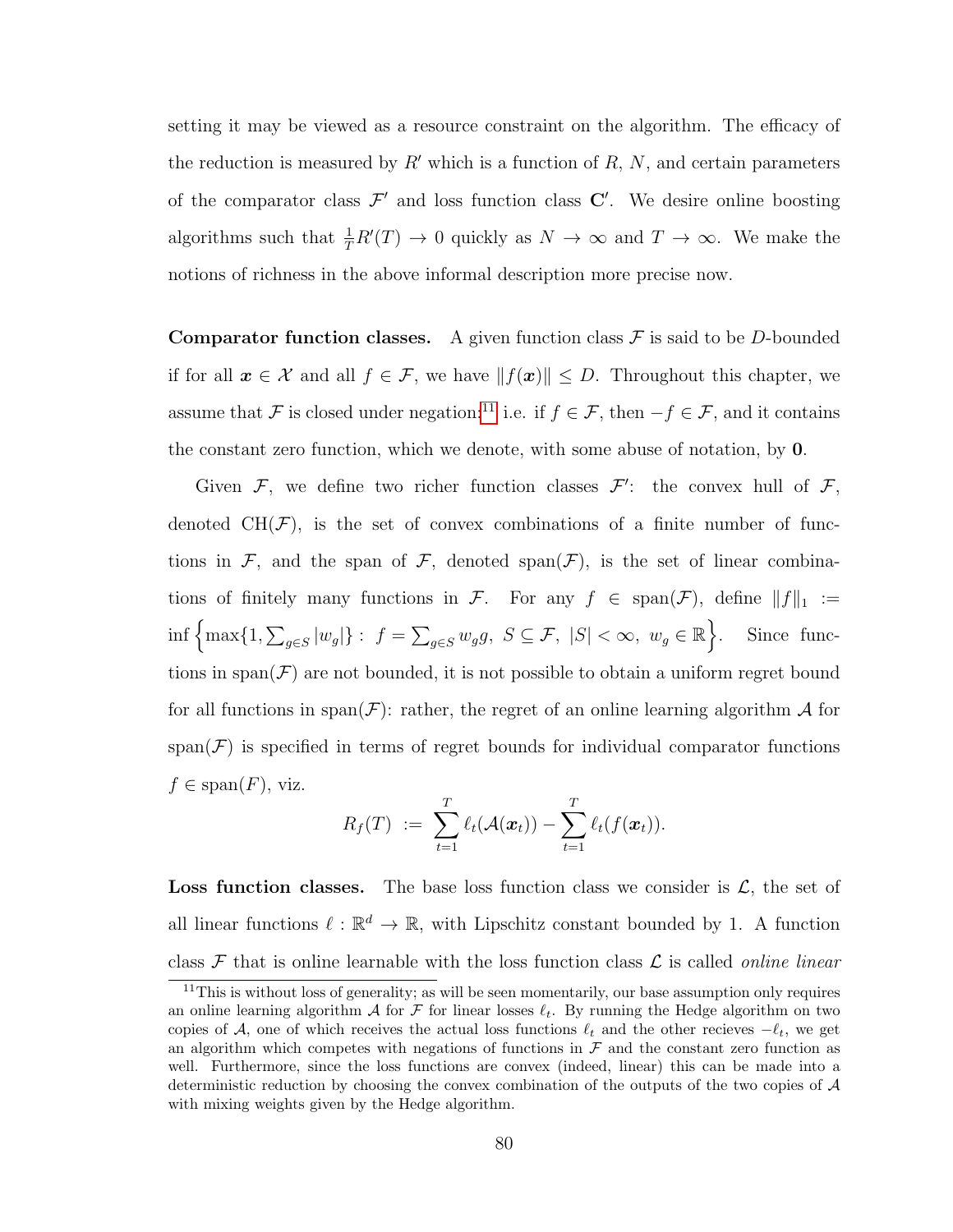*learnable* for short. The richer loss function class we consider is denoted by  $\mathcal C$  and is a set of convex loss functions  $\ell : \mathbb{R}^d \to \mathbb{R}$  satisfying some regularity conditions specified in terms of certain parameters described below.

We define a few parameters of the class C. For any  $b > 0$ , let  $\mathbb{B}^d(b) = \{y \in \mathbb{R}^d :$  $\|\mathbf{y}\| \leq b$  be the ball of radius b. The class C is said to have Lipschitz constant  $L_b$  on  $\mathbb{B}^d(b)$  if for all  $\ell \in \mathcal{C}$  and all  $\mathbf{y} \in \mathbb{B}^d(b)$  there is an efficiently computable subgradient  $\nabla \ell(\mathbf{y})$  with norm at most  $L_b$ . Next, C is said to be  $\beta_b$ -smooth on  $\mathbb{B}^d(b)$  if for all  $\ell \in \mathcal{C}$ and all  $y, y' \in \mathbb{B}^d(b)$  we have

$$
\ell(\boldsymbol{y}') \ \leq \ \ell(\boldsymbol{y}) + \nabla \ell(\boldsymbol{y}) \cdot (\boldsymbol{y}' - \boldsymbol{y}) + \frac{\beta_b}{2} \|\boldsymbol{y} - \boldsymbol{y}'\|^2.
$$

Next, define the projection operator  $\Pi_b : \mathbb{R}^d \to \mathbb{B}^d(b)$  as  $\Pi_b(\mathbf{y}) := \arg \min_{\mathbf{y}' \in \mathbb{B}^d(b)} \|\mathbf{y} - \mathbf{y}\|_2^2$  $\bm{y}'\Vert$ , and define  $\epsilon_b := \sup_{\bm{y} \in \mathbb{R}^d,} \ell \in \mathcal{C} \frac{\ell(\Pi_b(\bm{y})) - \ell(\bm{y})}{\|\Pi_b(\bm{y}) - \bm{y}\|}$  $\frac{\Pi_b(\boldsymbol{y})) - \ell(\boldsymbol{y})}{\|\Pi_b(\boldsymbol{y})-\boldsymbol{y}\|}.$ 

### 3.2.2 Online Gradient Boosting

The setup is that we are given a D-bounded reference class of functions  $\mathcal F$  with an online linear learning algorithm  $\mathcal A$  with regret bound  $R(\cdot)$ . For normalization, we also assume that the output of  $A$  at any time is bounded in norm by  $D$ , i.e.  $\|\mathcal{A}(\boldsymbol{x}_t)\| \leq D$  for all t. We further assume that for every  $b > 0$ , we can compute<sup>[12](#page-93-0)</sup> a Lipschitz constant  $L_b$ , a smoothness parameter  $\beta_b$ , and the parameter  $\epsilon_b$  for the class C over  $\mathbb{B}^d(b)$ . Furthermore, the online boosting algorithm may make up to N calls per iteration to any copies of  $A$  it maintains, for a given a budget parameter N.

Given this setup, our main result is an online boosting algorithm, Algorithm [9,](#page-94-0) competing with span $(\mathcal{F})$ . The algorithm maintains N copies of A, denoted  $\mathcal{A}^i$ , for  $i = 1, 2, \ldots, N$ . Each copy corresponds to one stage in boosting. When it receives a new example  $x_t$ , it passes it to each  $\mathcal{A}^i$  and obtains their predictions  $\mathcal{A}^i(x_t)$ , which

<span id="page-93-0"></span> $12$ It suffices to compute upper bounds on these parameters.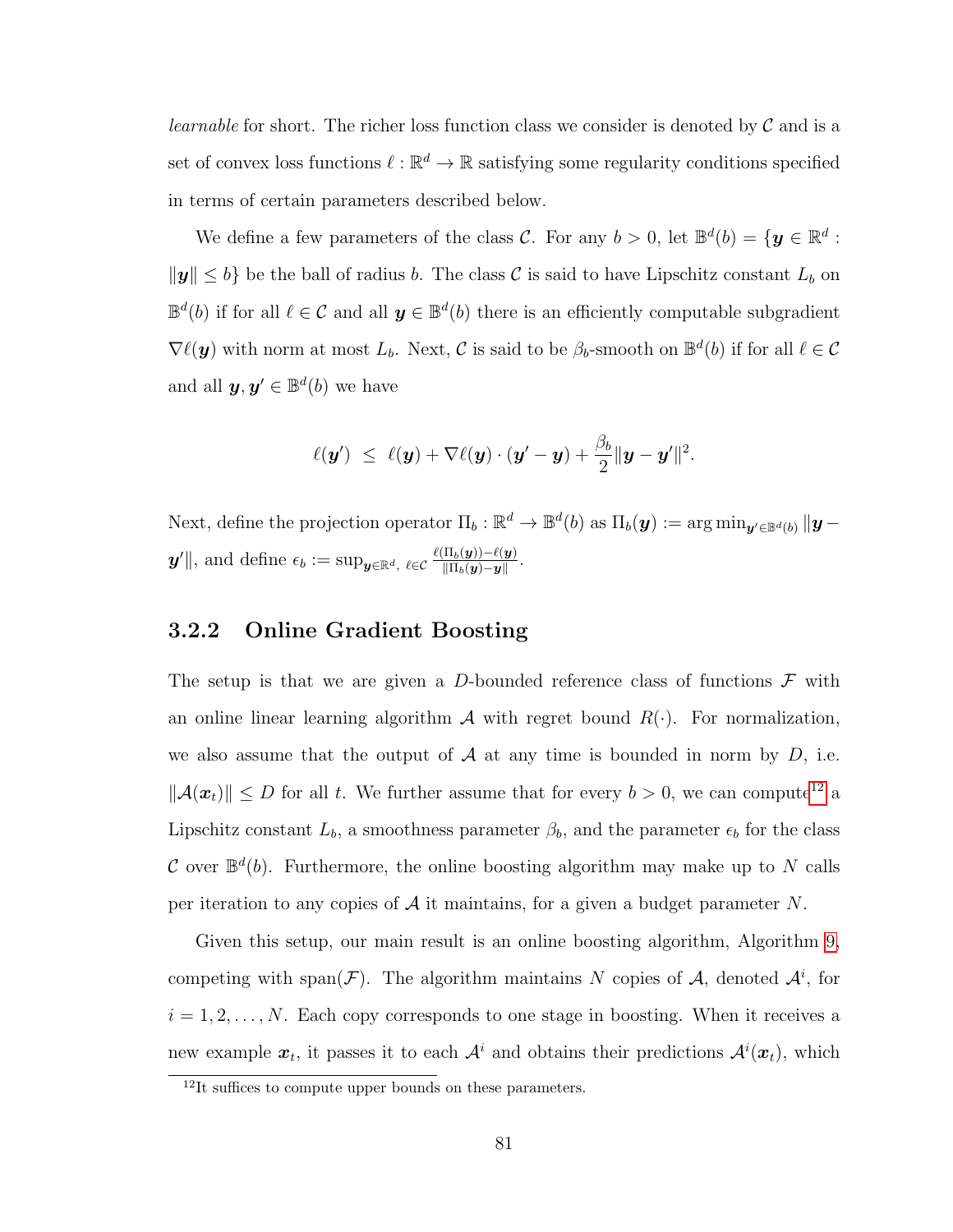<span id="page-94-0"></span>**Algorithm 9** Online Gradient Boosting for span $(\mathcal{F})$ 

**Input:** Number of weak learners N, step size parameter  $\eta \in \left[\frac{1}{N}\right]$  $\frac{1}{N}, 1],$ 1: Let  $B = \min\{\eta ND, \inf\{b \ge D : \eta \beta_b b^2 \ge \epsilon_b D\}\}.$ 2: Maintain N copies of the algorithm A, denoted  $A^i$  for  $i = 1, 2, ..., N$ . 3: For each *i*, initialize  $\sigma_1^i = 0$ . 4: for  $t = 1$  to  $T$  do 5: Receive example  $x_t$ . 6: Define  $y_t^0 = 0$ . 7: for  $i = 1$  to  $N$  do 8: Define  $\mathbf{y}_t^i = \Pi_B((1 - \sigma_t^i \eta)\mathbf{y}_t^{i-1} + \eta \mathcal{A}^i(\mathbf{x}_t)).$ 9: end for 10: Predict  $y_t = y_t^N$ . 11: Obtain loss function  $\ell_t$  and suffer loss  $\ell_t(\mathbf{y}_t)$ . 12: for  $i = 1$  to N do 13: Pass loss function  $\ell_t^i(\boldsymbol{y}) = \frac{1}{L_B} \nabla \ell_t(\boldsymbol{y}_t^{i-1}) \cdot \boldsymbol{y}$  to  $\mathcal{A}^i$ . 14: Set  $\sigma_{t+1}^i = \max\{\min\{\sigma_t^i + \alpha_t \nabla \ell_t(\boldsymbol{y}_t^{i-1}) \cdot \boldsymbol{y}_t^{i-1}, 1\}, 0\}$ , where  $\alpha_t = \frac{1}{\ln t}$  $\frac{1}{L_B B \sqrt{t}}$ . 15: end for 16: end for

it then combines into a prediction for  $y_t$  using a linear combination. At the most basic level, this linear combination is simply the sum of all the predictions scaled by a step size parameter  $\eta$ . Two tweaks are made to this sum in step 8 to facilitate the analysis:

- 1. While constructing the sum, the partial sum  $y_t^{i-1}$  is multiplied by a *shrinkage* factor  $(1 - \sigma_t^i \eta)$ . This shrinkage term is tuned using an online gradient descent algorithm in step 14. The goal of the tuning is to induce the partial sums  $y_t^{i-1}$ to be aligned with a descent direction for the loss functions, as measured by the inner product  $\nabla \ell_t(\boldsymbol{y}_t^{i-1}) \cdot \boldsymbol{y}_t^{i-1}$ .
- 2. The partial sums  $y_t^i$  are made to lie in  $\mathbb{B}^d(B)$ , for some parameter B, by using the projection operator  $\Pi_B$ . This is done to ensure that the Lipschitz constant and smoothness of the loss function are suitably bounded.

Once the boosting algorithm makes the prediction  $y_t$  and obtains the loss function  $\ell_t$ , each  $\mathcal{A}^i$  is updated using a suitably scaled linear approximation to the loss function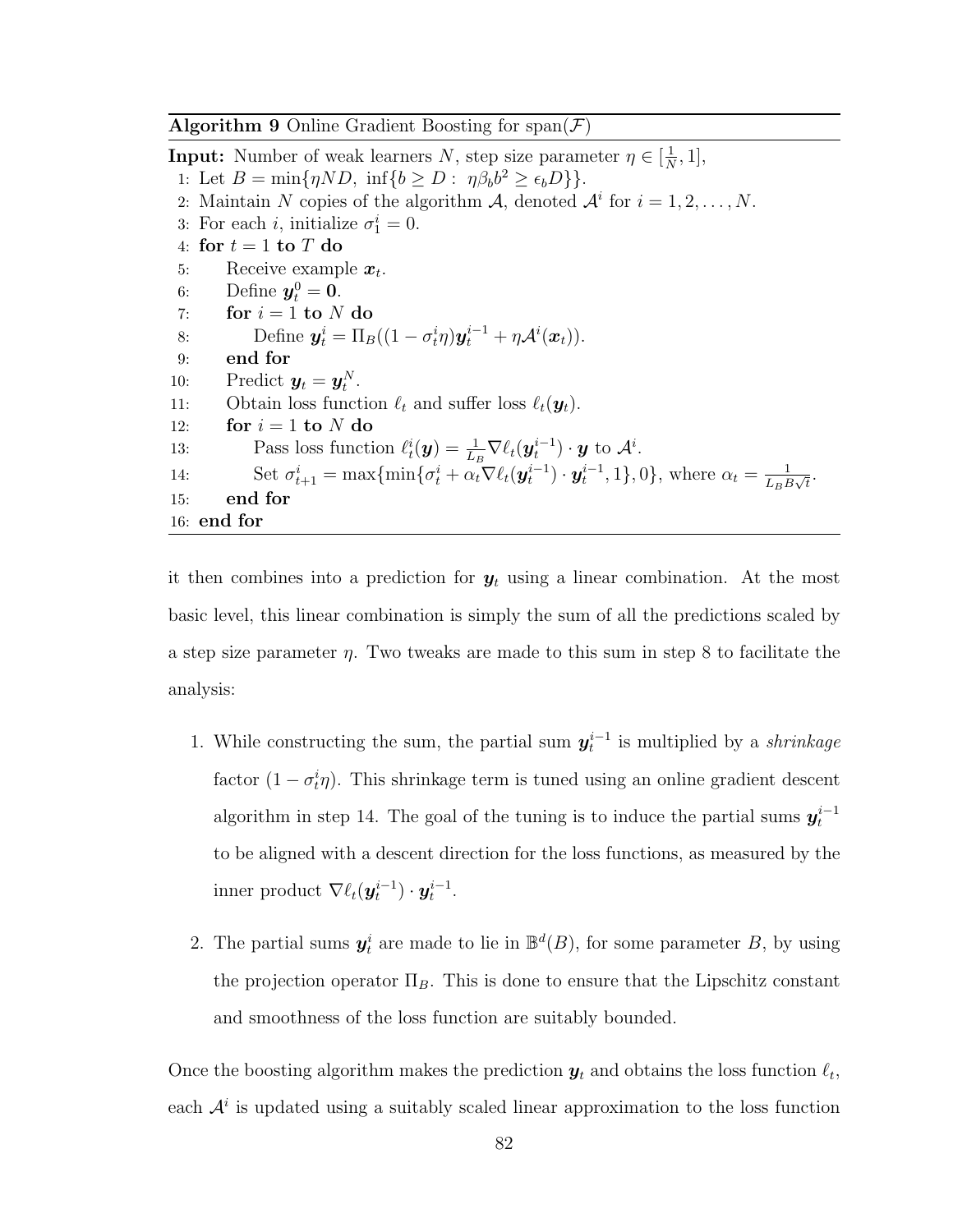at the partial sum  $y_t^{i-1}$ , i.e. the linear loss function  $\frac{1}{L_B} \nabla \ell_t(y_t^{i-1}) \cdot y$ . This forces  $\mathcal{A}^i$ to produce predictions that are aligned with a descent direction for the loss function.

We provide the analysis of the algorithm in Section [3.2.3.](#page-98-0) The analysis yields the following regret bound for the algorithm:

<span id="page-95-0"></span>Theorem 13. Let  $\eta \in \left[\frac{1}{N}\right]$  $\frac{1}{N}$ , 1] be a given parameter. Let  $B = \min\{\eta N D, \inf\{b \ge D\} \}$  $\{\eta\beta_b b^2 \geq \epsilon_b D\}$ . Algorithm [9](#page-94-0) is an online learning algorithm for span(F) and losses in C with the following regret bound for any  $f \in span(F)$ :

$$
R_f'(T) \ \leq \ \left(1 - \frac{\eta}{\|f\|_1}\right)^N \Delta_0 + 3\eta\beta_B B^2 \|f\|_1 T + L_B \|f\|_1 R(T) + 2L_B B \|f\|_1 \sqrt{T},
$$

where  $\Delta_0 := \sum_{t=1}^T \ell_t(\mathbf{0}) - \ell_t(f(\boldsymbol{x}_t)).$ 

The regret bound in this theorem depends on several parameters such as  $B$ ,  $\beta_B$ and  $L_B$ . In applications of the algorithm for 1-dimensional regression with commonly used loss functions, however, these parameters are essentially modest constants; see the end of this section for calculations of the parameters for various loss functions. Furthermore, if  $\eta$  is appropriately set (e.g.  $\eta = (\log N)/N$ ), then the average regret  $R_f'(T)/T$  clearly converges to 0 as  $N \to \infty$  and  $T \to \infty$ . While the requirement that  $N \to \infty$  may raise concerns about computational efficiency, this is in fact analogous to the guarantee in the batch setting: the algorithms converge only when the number of boosting stages goes to infinity. Moreover, our lower bound (Theorem [15\)](#page-99-0) shows that this is indeed necessary.

We also present a simpler boosting algorithm, Algorithm [10,](#page-96-0) that competes with  $CH(\mathcal{F})$ . Algorithm [10](#page-96-0) is similar to Algorithm [9,](#page-94-0) with some simplifications: the final prediction is simply a convex combination of the predictions of the base learners, with no projections or shrinkage necessary. While Algorithm [9](#page-94-0) is more general, Algorithm [10](#page-96-0) may still be useful in practice when a bound on the norm of the comparator function is known in advance, using the observations in Section [3.2.4.](#page-105-0) Furthermore,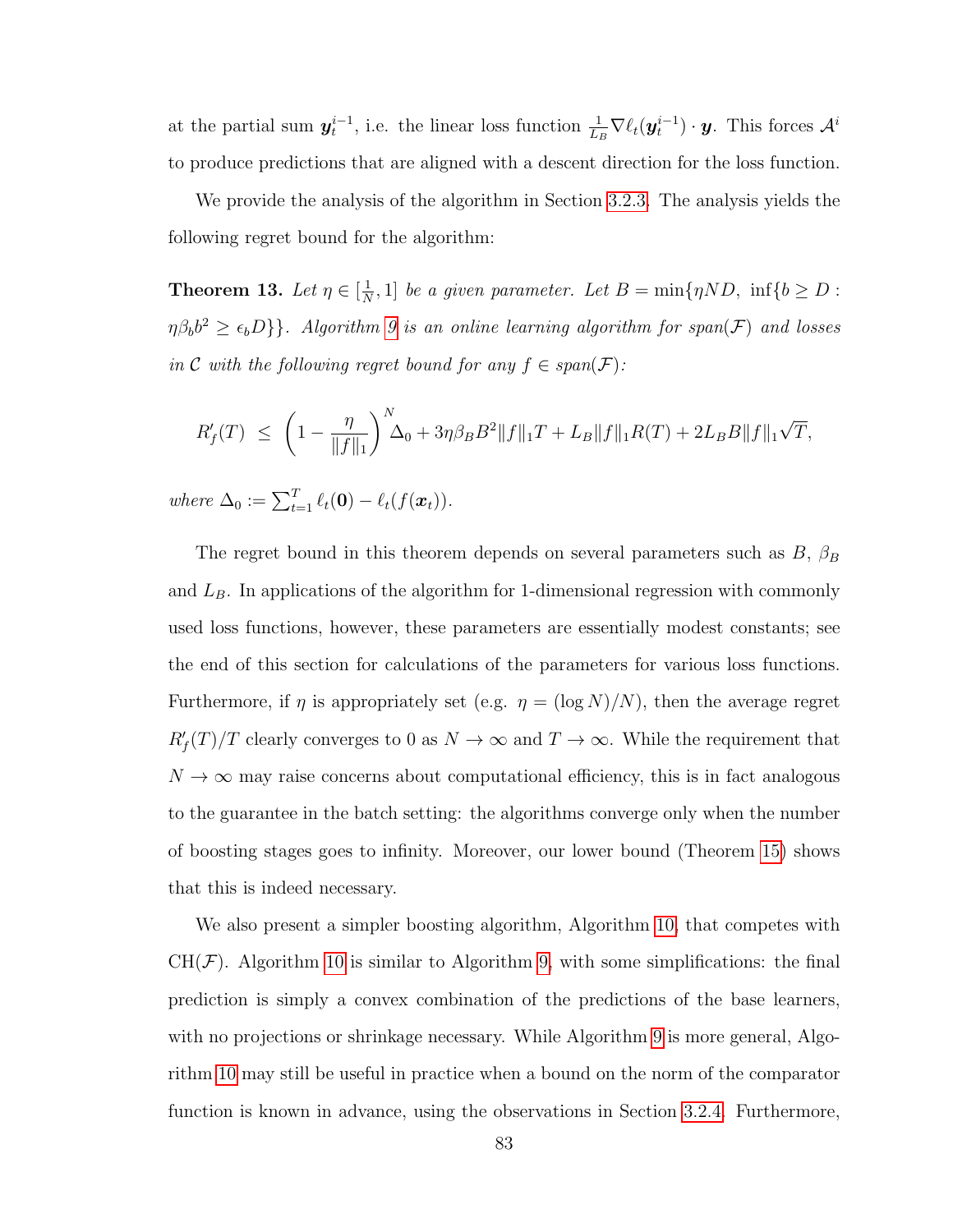its analysis is cleaner and easier to understand for readers who are familiar with the Frank-Wolfe method, and this serves as a foundation for the analysis of Algorithm [9.](#page-94-0) This algorithm has an optimal (up to constant factors) regret bound as given in the following theorem, proven in Section [3.2.3.](#page-98-0) The upper bound in this theorem is proved along the lines of the Frank-Wolfe [\[35\]](#page-175-2) algorithm, and the lower bound using information-theoretic arguments.

<span id="page-96-1"></span>**Theorem 14.** Algorithm [10](#page-96-0) is an online learning algorithm for  $CH(\mathcal{F})$  for losses in C with the regret bound  $R'(T) \leq \frac{8\beta_D D^2}{N}$  $\frac{D^{D}}{N}T + L_D R(T)$ . Furthermore, the dependence of this regret bound on  $N$  is optimal up to constant factors.

The dependence of the regret bound on  $R(T)$  is unimprovable without additional assumptions: otherwise, Algorithm [10](#page-96-0) will be an online linear learning algorithm over  $\mathcal F$  with better than  $R(T)$  regret.

<span id="page-96-0"></span>

| <b>Algorithm 10</b> Online Gradient Boosting for $CH(F)$                                                                                  |  |  |  |  |  |  |  |
|-------------------------------------------------------------------------------------------------------------------------------------------|--|--|--|--|--|--|--|
| 1: Maintain N copies of the algorithm A, denoted $\mathcal{A}^1, \mathcal{A}^2, \ldots, \mathcal{A}^N$ , and let $\eta_i = \frac{2}{i+1}$ |  |  |  |  |  |  |  |
| for $i = 1, 2, , N$ .                                                                                                                     |  |  |  |  |  |  |  |
| 2: for $t=1$ to T do                                                                                                                      |  |  |  |  |  |  |  |
| Receive example $x_t$ .<br>3:                                                                                                             |  |  |  |  |  |  |  |
| Define $y_t^0=0$ .<br>4:                                                                                                                  |  |  |  |  |  |  |  |
| for $i = 1$ to N do<br>5:                                                                                                                 |  |  |  |  |  |  |  |
| Define $\mathbf{y}_t^i = (1 - \eta_i)\mathbf{y}_t^{i-1} + \eta_i \mathcal{A}^i(\mathbf{x}_t).$<br>6:                                      |  |  |  |  |  |  |  |
| end for<br>7:                                                                                                                             |  |  |  |  |  |  |  |
| Predict $y_t = y_t^N$ .<br>8:                                                                                                             |  |  |  |  |  |  |  |
| Obtain loss function $\ell_t$ and suffer loss $\ell_t(\mathbf{y}_t)$ .<br>9:                                                              |  |  |  |  |  |  |  |
| for $i = 1$ to N do<br>10:                                                                                                                |  |  |  |  |  |  |  |
| Pass loss function $\ell_t^i(\mathbf{y}) = \frac{1}{L} \nabla \ell_t(\mathbf{y}_t^{i-1}) \cdot \mathbf{y}$ to $\mathcal{A}^i$ .<br>11:    |  |  |  |  |  |  |  |
| end for<br>12:                                                                                                                            |  |  |  |  |  |  |  |
| $13:$ end for                                                                                                                             |  |  |  |  |  |  |  |

Using a deterministic base online linear learning algorithm. If the base online linear learning algorithm  $\mathcal A$  is deterministic, then our results can be improved, because our online boosting algorithms are also deterministic, and using a standard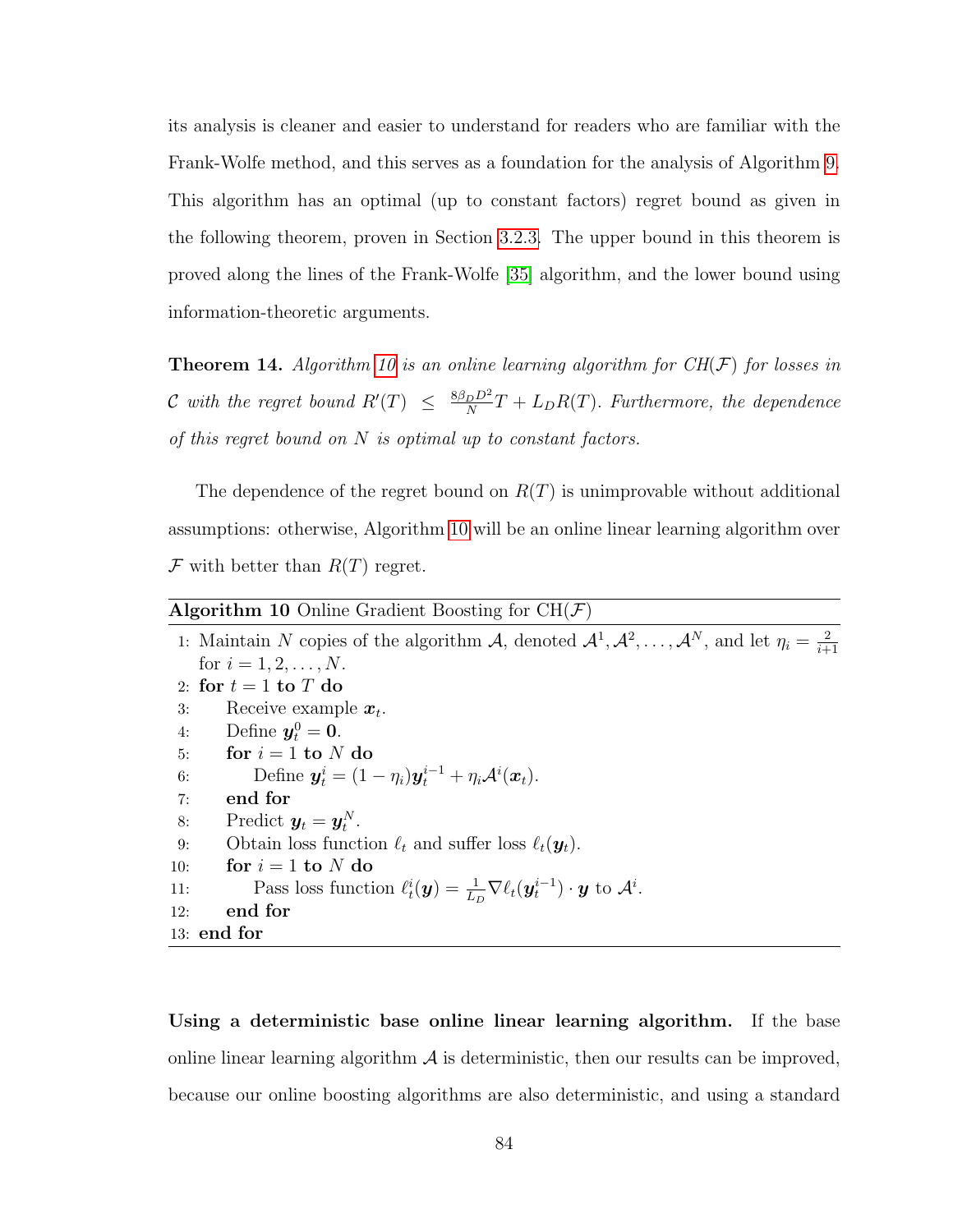simple reduction, we can now allow  $\mathcal C$  to be any set of convex functions (smooth or not) with a computable Lipschitz constant  $L_b$  over the domain  $\mathbb{B}^d(b)$  for any  $b > 0$ .

This reduction converts arbitrary convex loss functions into linear functions: viz. if  $y_t$  is the output of the online boosting algorithm, then the loss function provided to the boosting algorithm as feedback is the linear function  $\ell'_t(\mathbf{y}) = \nabla \ell_t(\mathbf{y}_t) \cdot \mathbf{y}$ . This reduction immediately implies that the base online linear learning algorithm  $A$ , when fed loss functions  $\frac{1}{L_D} \ell'_t$ , is already an online learning algorithm for CH( $\mathcal{F}$ ) with losses in C with the regret bound  $R'(T) \leq L_D R(T)$ .

As for competing with  $\text{span}(\mathcal{F})$ , since linear loss functions are 0-smooth, we obtain the following easy corollary of Theorem [13:](#page-95-0)

Corollary 3. Let  $\eta \in \left[\frac{1}{N}\right]$  $\frac{1}{N}$ , 1] be a given parameter, and set  $B = \eta ND$ . Algorithm [9](#page-94-0) is an online learning algorithm for span $(F)$  for losses in C with the following regret bound for any  $f \in span(\mathcal{F})$ :

$$
R'_f(T) \le \left(1 - \frac{\eta}{\|f\|_1}\right)^N \Delta_0 + L_B \|f\|_1 R(T) + 2L_B B \|f\|_1 \sqrt{T},
$$

where  $\Delta_0 := \sum_{t=1}^T \ell_t(\mathbf{0}) - \ell_t(f(\boldsymbol{x}_t)).$ 

Parameters for several basic loss functions. To be specific, here we consider the application of our results to 1-dimensional regression, where we assume, for normalization, that the true labels of the examples and the predictions of the functions in the class F are in  $[-1, 1]$ . In this case  $\|\cdot\|$  denotes the absolute value norm. Thus, in each round, the adversary chooses a labeled data point  $(x_t, y_t^{\star}) \in \mathcal{X} \times [-1, 1]$ , and the loss for the prediction  $y_t \in [-1, 1]$  is given by  $\ell_t(y_t) = \ell(y_t^*, y_t)$  where  $\ell(\cdot, \cdot)$  is a fixed loss function that is convex in the second argument. Note that  $D = 1$  in this setting. We give examples of several such loss functions below, and compute the parameters  $L_b$ ,  $\beta_b$  and  $\epsilon_b$  for every  $b > 0$ , as well as B from Theorem [13.](#page-95-0)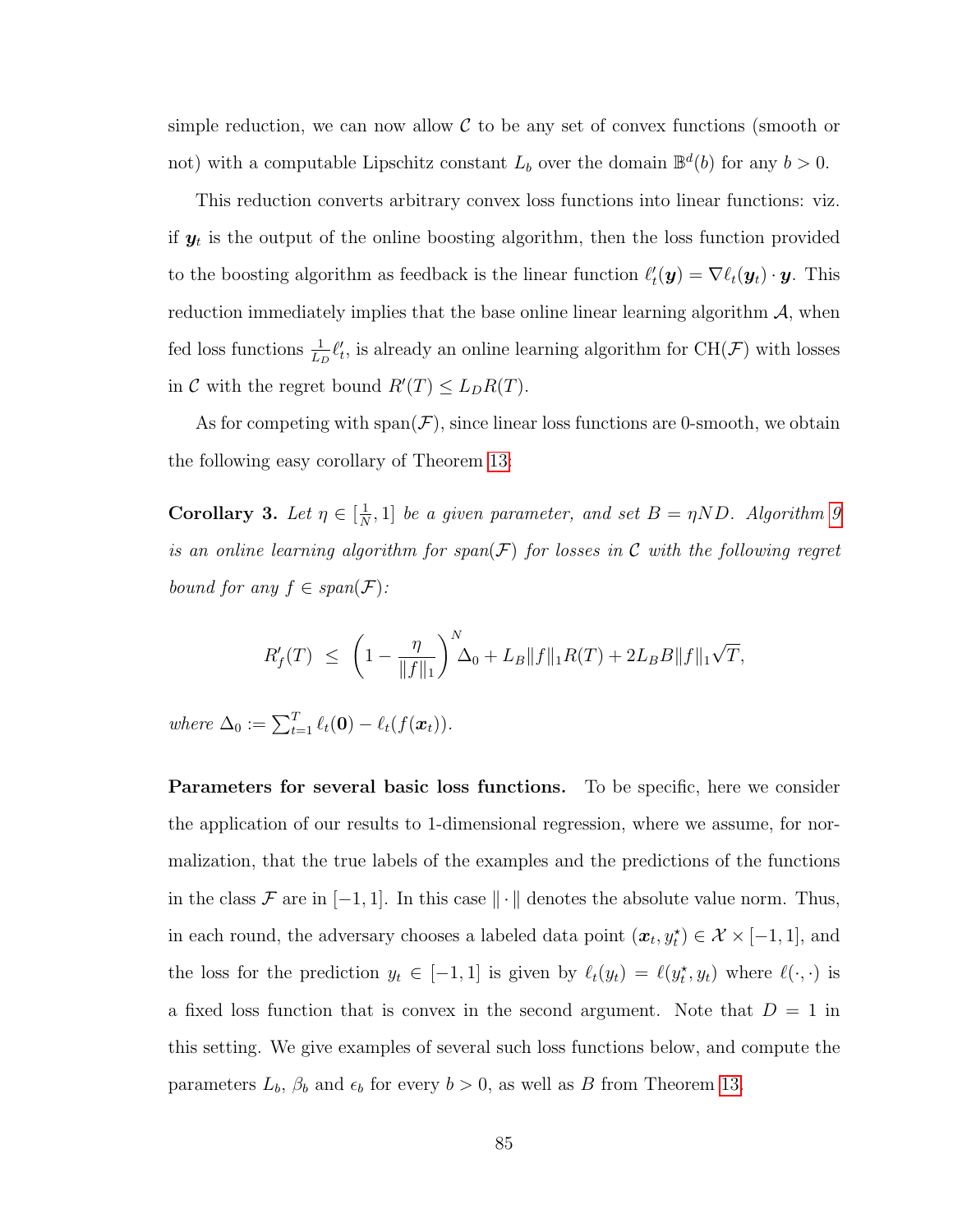- 1. Linear loss:  $\ell(y^*, y) = -y^*y$ . We have  $L_b = 1$ ,  $\beta_b = 0$ ,  $\epsilon_b = 1$ , and  $B = \eta N$ .
- 2. *p*-norm loss, for some  $p \ge 2$ :  $\ell(y^*, y) = |y^* y|^p$ . We have  $L_b = p(b+1)^{p-1}$ ,  $\beta_b = p(p-1)(b+1)^{p-2}, \epsilon_b = \max\{p(1-b)^{p-1}, 0\}, \text{ and } B = 1.$
- 3. Modified least squares:  $\ell(y^*, y) = \frac{1}{2} \max\{1 y^*y, 0\}^2$ . We have  $L_b = b + 1$ ,  $\beta_b = 1, \, \epsilon_b = \max\{1 - b, 0\}, \, \text{and } B = 1.$
- 4. Logistic loss:  $\ell(y^*, y) = \ln(1 + \exp(-y^*y))$ . We have  $L_b = \frac{\exp(b)}{1 + \exp(b)}$  $\frac{\exp(b)}{1+\exp(b)}, \ \beta_b = \frac{1}{4}$  $\frac{1}{4}$ ,  $\epsilon_b = \frac{\exp(-b)}{1+\exp(-b)}$  $\frac{\exp(-b)}{1+\exp(-b)}$ , and  $B = \min\{\eta N, \ln(4/\eta)\}.$

### <span id="page-98-0"></span>3.2.3 Analysis

We first give the analysis of Algorithm [10](#page-96-0) before that of Algorithm [9](#page-94-0) since it is easier to understand and provides the foundation for the analysis of Algorithm [9.](#page-94-0)

*Proof of Theorem [14.](#page-96-1)* First, note that for any  $i = 1, 2, ..., N$ , since  $\ell_t^i$  is a linear function, we have

$$
\inf_{f \in \text{CH}(\mathcal{F})} \sum_{t=1}^T \ell_t^i(f(\boldsymbol{x}_t)) = \inf_{f \in \mathcal{F}} \sum_{t=1}^T \ell_t^i(f(\boldsymbol{x}_t)).
$$

Let f be any function in CH(F). The equality above and the fact that  $\mathcal{A}^i$  is an online learning algorithm for F with regret bound  $R(\cdot)$  for the 1-Lipschitz linear loss functions  $\ell_t^i(\bm{y}) = \frac{1}{L_D} \nabla \ell_t(\bm{y}_t^{i-1}) \cdot \bm{y}$  imply that

<span id="page-98-1"></span>
$$
\sum_{t=1}^T \frac{1}{L_D} \nabla \ell_t(\boldsymbol{y}_t^{i-1}) \cdot \mathcal{A}^i(\boldsymbol{x}_t) \leq \sum_{t=1}^T \frac{1}{L_D} \nabla \ell_t(\boldsymbol{y}_t^{i-1}) \cdot f(\boldsymbol{x}_t) + R(T). \tag{3.17}
$$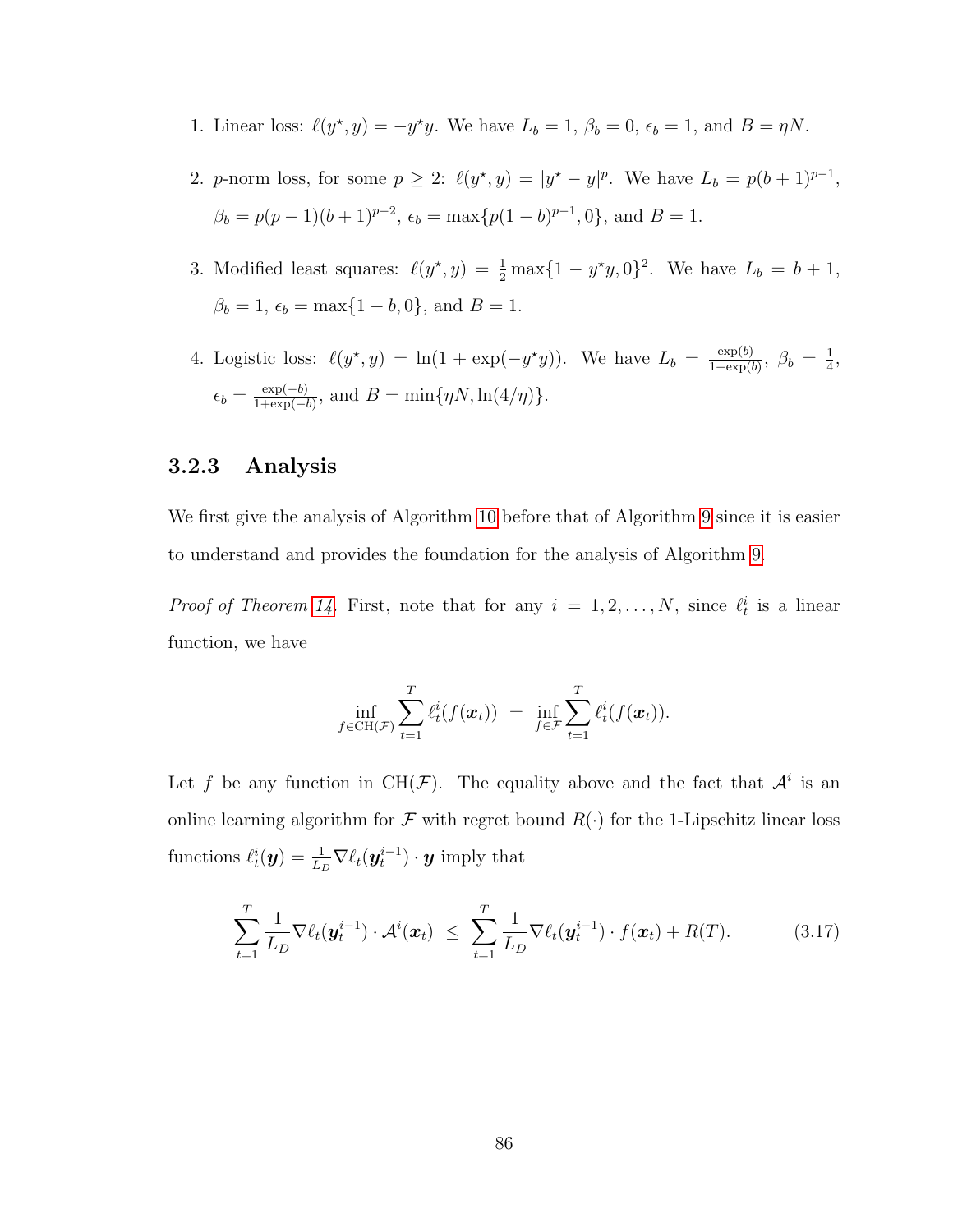Now define, for  $i = 0, 1, 2, ..., N$ ,  $\Delta_i = \sum_{t=1}^T \ell_t(\mathbf{y}_t^i) - \ell_t(f(\mathbf{x}_t))$ . We have

$$
\Delta_i = \sum_{t=1}^T \ell_t(\mathbf{y}_t^{i-1} + \eta_i(\mathcal{A}^i(\mathbf{x}_t) - \mathbf{y}_t^{i-1})) - \ell_t(f(\mathbf{x}_t))
$$
\n
$$
\leq \sum_{t=1}^T \ell_t(\mathbf{y}_t^{i-1}) - \ell_t(f(\mathbf{x}_t)) + \eta_i \nabla \ell_t(\mathbf{y}_t^{i-1}) \cdot (\mathcal{A}^i(\mathbf{x}_t) - \mathbf{y}_t^{i-1}) + \frac{\eta_i^2 \beta_D}{2} ||\mathcal{A}^i(\mathbf{x}_t) - \mathbf{y}_t^{i-1}||^2
$$

(by  $\beta_D$ -smoothness of C)

$$
\leq \left[ \sum_{t=1}^T \ell_t(\boldsymbol{y}_t^{i-1}) - \ell_t(f(\boldsymbol{x}_t)) + \eta_i \nabla \ell_t(\boldsymbol{y}_t^{i-1}) \cdot (f(\boldsymbol{x}_t) - \boldsymbol{y}_t^{i-1}) + 2\eta_i^2 \beta_D D^2 \right] + \eta_i L_D R(T)
$$

(by (3.17) and using the bound 
$$
\|\mathcal{A}^i(\boldsymbol{x}_t) - \boldsymbol{y}_t^{i-1}\| \le 2D)
$$
\n $\le \left[ \sum_{t=1}^T \ell_t(\boldsymbol{y}_t^{i-1}) - \ell_t(f(\boldsymbol{x}_t)) - \eta_i(\ell_t(\boldsymbol{y}_t^{i-1}) - \ell_t(f(\boldsymbol{x}_t))) + 2\eta_i^2 \beta_D D^2 \right] + \eta_i L_D R(T)$ \n(by convexity,  $\ell_t(\boldsymbol{y}_t^{i-1}) + \nabla \ell(\boldsymbol{y}_t^{i-1}) \cdot (f(\boldsymbol{x}_t) - \boldsymbol{y}_t^{i-1}) \le \ell_t(f(\boldsymbol{x}_t)))$ 

\n
$$
= (1 - \eta_i)\Delta_{i-1} + 2\eta_i^2 \beta_D D^2 T + \eta_i L_D R(T).
$$

For  $i = 1$ , since  $\eta_1 = 1$ , the above bound implies that  $\Delta_1 \leq 2\beta_D D^2 T + L_D R(T)$ . Starting from this base case, an easy induction on  $i \geq 1$  proves that  $\Delta_i \leq \frac{8\beta_D D^2}{i}$  $\frac{\partial D^2}{\partial t}T +$  $L_D R(T)$ . Applying this bound for  $i = N$  completes the proof.  $\Box$ 

We now show that the dependence of the regret bound of Algorithm [10](#page-96-0) on the parameter  $N$  is optimal up to constant factors. Similarly to Section [3.1.3,](#page-79-1) here we define an online boosting algorithm as an algorithm whose prediction on each round depends only on the current example, the predictions of different copies of the base online linear learning algorithm and the entire history.

<span id="page-99-0"></span>**Theorem 15.** Let N be any specified bound on the total number of calls in each iteration to all copies of the base online linear learning algorithm. Then there is a setting of 1-dimensional prediction with a 1-bounded comparator function class  $\mathcal{F},$  and online linear optimization algorithm  $A$  over  $F$ , and a class  $C$  of loss functions that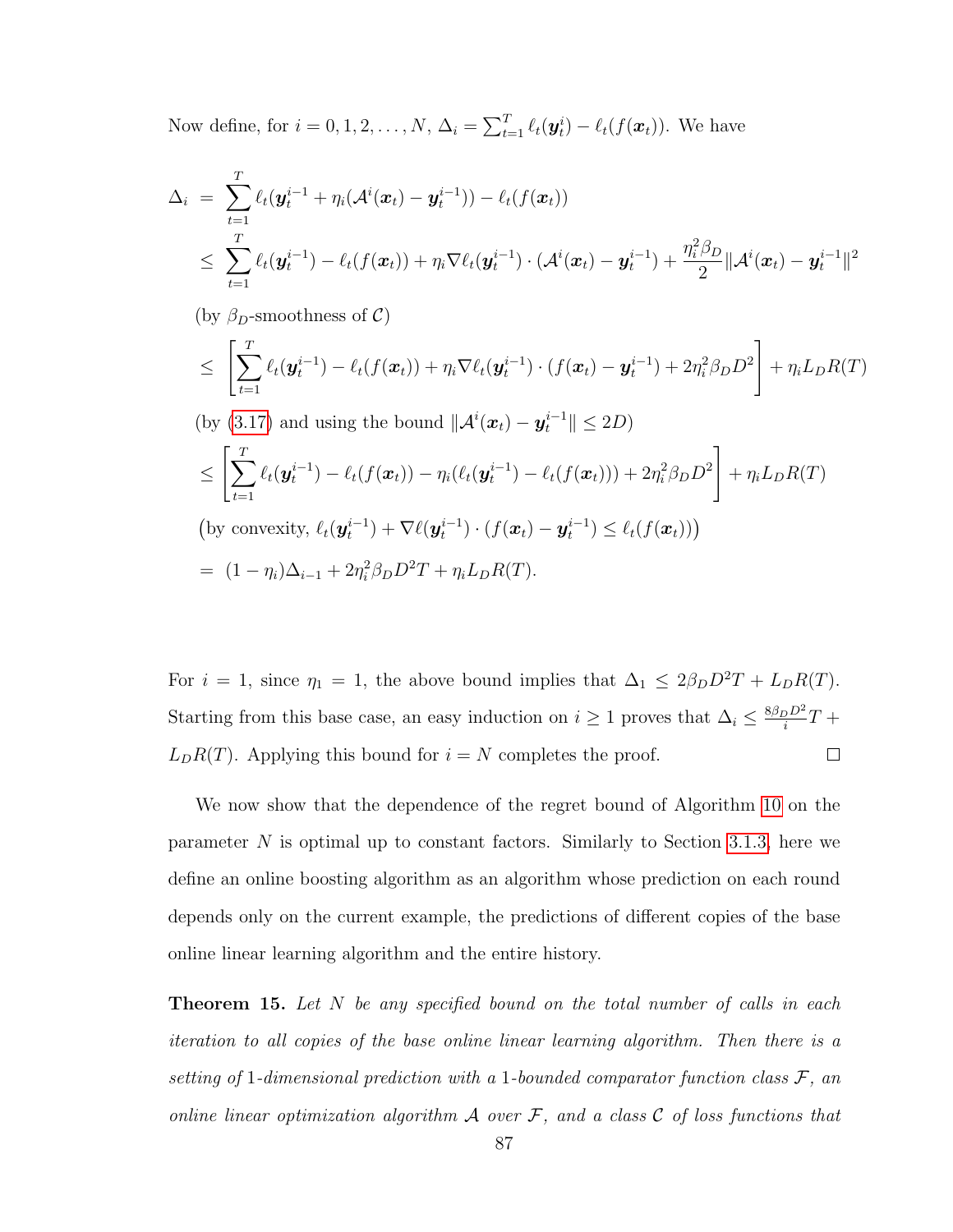is 1-smooth on  $\mathbb R$  such that any online boosting algorithm for  $CH(\mathcal{F})$  with losses in C respecting the bound N has regret at least  $\Omega(\frac{T}{N})$ .

Proof. Consider the following construction. At a high level, the setting is 1 dimensional regression with C corresponding to squared loss. The domain  $\mathcal{X} = \mathbb{N}$ and true labels of examples are in [0, 1].

Define  $p_1 = \frac{1}{2} + \epsilon$  and  $p_2 = \frac{1}{2} - \epsilon$ , where  $\epsilon = \frac{1}{10\sqrt{N}}$ , and let  $D_1$  and  $D_2$  be two distributions over  $\{0,1\}^N$  where each bit is a Bernoulli random variable with parameter  $p_1$  and  $p_2$  respectively, chosen independently of the other bits. Consider a sequence of examples  $(\boldsymbol{x}_t, y_t^{\star}) \in \mathbb{N} \times [0, 1]$  generated as follows:  $\boldsymbol{x}_t = t$ , and the label  $y_t^*$  is chosen from  $\{p_1, p_2\}$  uniformly at random in each round.

Let  $c = \frac{1}{4000}$ . The function class F consists of a large number,  $M = \frac{1}{c}N$ , of functions  $f_i$ ,  $i \in [M]$ . For each t and i, we set  $f_i(\boldsymbol{x}_t) = 1$  w.p.  $y_t^*$ , and 0 w.p.  $1 - y_t^*$ , independently of all other values of  $t$  and  $i$ .

The base online linear learning algorithm  $\mathcal A$  is simply Hedge over the M functions. In each round, the Hedge algorithm selects one of the  $M$  functions in  $\mathcal F$  and uses that to predict the label, and for any sequence of  $T$  examples, with high probability, incurs regret  $R(T) = O(\sqrt{\log(M)T}).$ 

We set C to be the set of squared loss functions, i.e. functions of the form  $\ell(y) =$ 1  $\frac{1}{2}(y - y^*)^2$  for  $y^* \in [0, 1]$ . Note that these loss functions are 1-smooth and D = 1. In round t, the loss function is  $\ell_t(y) = \frac{1}{2}(y - y_t^*)^2$ .

Consider the function  $\bar{f} = \frac{1}{M}$  $\frac{1}{M}\sum_{i\in[M]}f_i$ , which is in CH(*F*). Given any input sequence  $(\boldsymbol{x}_t, y_t^*)$  for  $t = 1, 2, ..., T$  it is easy to calculate that  $\mathbb{E}[\frac{1}{2}]$  $\frac{1}{2}(\bar{f}(\bm{x}_t) - y_t^{\star})^2] =$  $\frac{y_t^{\star}(1-y_t^{\star})}{2M} \leq \frac{1}{2M}$  $\frac{1}{2M}$ , and since the examples and predictions of functions on the examples are independent across iterations, a simple application of the multiplicative Chernoff bound implies that if  $T \geq 12M$ , then with probability at least 0.9, we have  $\sum_{t=1}^{T}$ 1  $\frac{1}{2}(\bar{f}(\boldsymbol{x}_t) - y_t^{\star})^2 \leq \frac{T}{\hbar}$  $\frac{T}{M}$  .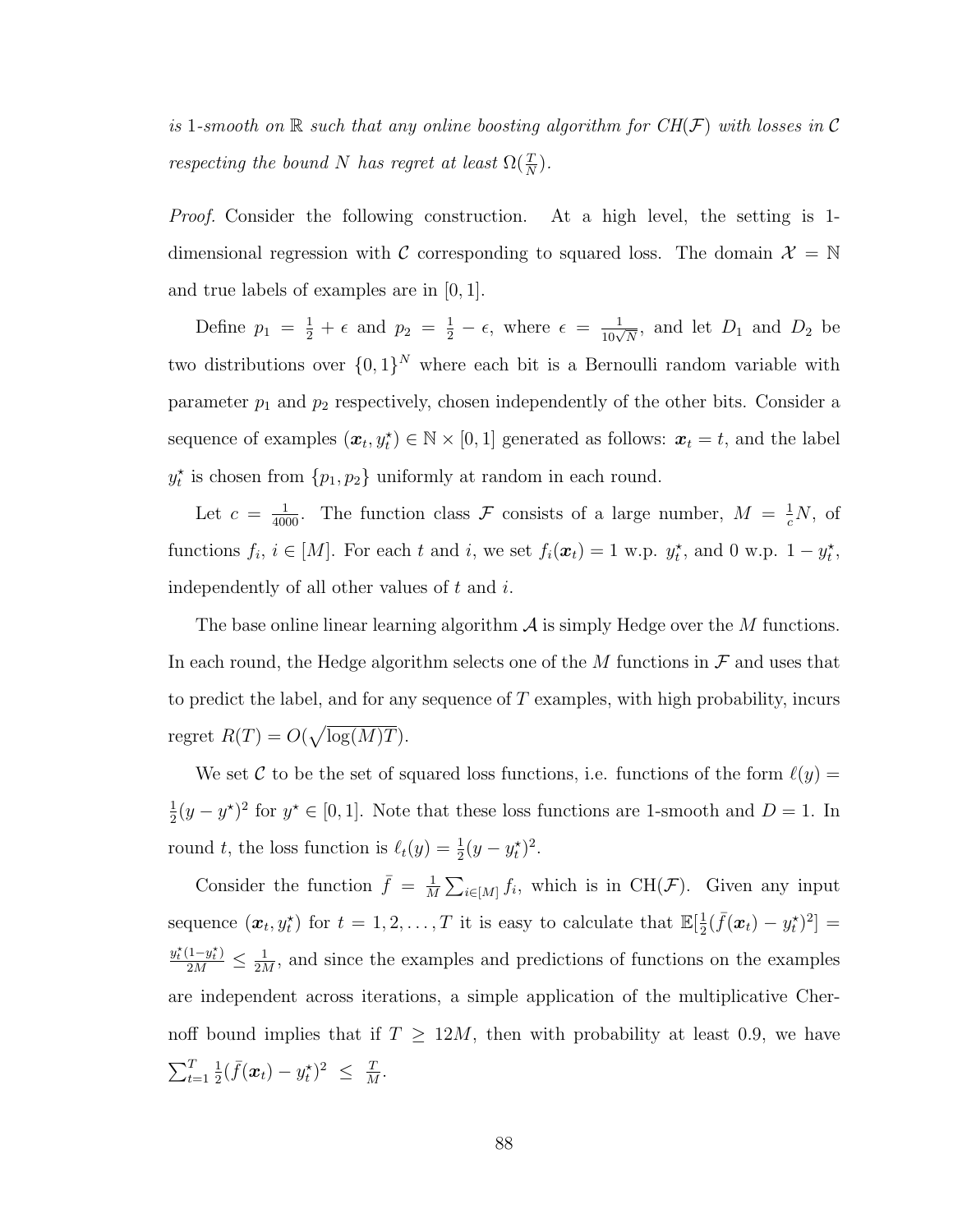Now suppose there is an online boosting algorithm making at most  $N$  calls total to all copies of  $\mathcal A$  in each iteration, that for any large enough T and for any sequence  $(\boldsymbol{x}_t, y_t^{\star})$  for  $t = 1, 2, \ldots, T$ , outputs predictions  $y_t$  such that with high probability, say at least 0.9, we have  $\sum_{t=1}^{T}$ 1  $\frac{1}{2}(y_t - y_t^{\star})^2 \leq \sum_{t=1}^T$ 1  $\frac{1}{2}(\bar{f}(\bm{x}_t) - y_t^{\star})^2 + \frac{cT}{N}$  $\frac{c}{N}$ . Then by a union bound, with probability at least 0.8, we have  $\sum_{t=1}^{T}$ 1  $\frac{1}{2}(y_t - y_t^*)^2 \leq \frac{cT}{N} + \frac{T}{M} \leq \frac{2cT}{N}$  $\frac{cT}{N}$ . By Markov's inequality and a union bound, with probability at least 0.7, for a uniform random time  $\tau \in [T]$ , we have

<span id="page-101-0"></span>
$$
\frac{1}{2}(y_{\tau} - y_{\tau}^{\star})^2 \le \frac{20c}{N} = \frac{\epsilon^2}{2},\tag{3.18}
$$

or in other words,  $y_{\tau}$  is on the same side of  $\frac{1}{2}$  as  $y_{\tau}^*$ , and thus can be used to identify  $y_{\tau}^{\star}$ . In the rest of the proof, we will use this fact, along with the fact that the total variation distance between  $D_1$  and  $D_2$ , denoted  $d_{TV}(D_1, D_2)$ , is small, to derive a contradiction.

Define the random variable  $Y : \{0,1\}^N \to \mathbb{R}$  as follows. For any bit string  $s = \langle s_1, s_2, \ldots, s_N \rangle \in \{0, 1\}^N$ , choose a random round  $\tau \in [T]$ , and simulate the online boosting process until round  $\tau - 1$  by sampling  $y_t^*$ 's and the outputs of  $f_i(x_t)$ for all  $t \leq \tau - 1$  and  $i \in [M]$  from the appropriate distributions. In round  $\tau$ , let  $f_{i_1}, f_{i_2}, \ldots, f_{i_N}$  be the functions that are obtained from the at most N calls to copies of A (there could be repetitions). Assign  $f_{i_j}(\mathbf{x}_{\tau}) = s_j$  for  $j \in [N]$  (being careful with repeated functions and repeating outputs appropriately), and run the booster with these outputs to obtain  $y_{\tau}$ , and set  $Y(s) = y_{\tau}$ . Let Pr[·] denote probability of events in this process for generating  $Y(s)$  given s.

Let  $\mathbb{E}_1[X(s)]$  and  $\mathbb{E}_2[X(s)]$  denote expectation of a random variable  $X: \{0,1\}^N \to$ R when s is drawn from  $D_1$  and  $D_2$  respectively, and let  $\mathbb{E}_0[X(I,s)]$  denote expectation of a random variable  $X: \{1,2\} \times \{0,1\}^N \to \mathbb{R}$  when I is chosen from  $\{1,2\}$  uniformly at random and then s is sampled from  $D<sub>I</sub>$ . The above analysis (inequality [\(3.18\)](#page-101-0))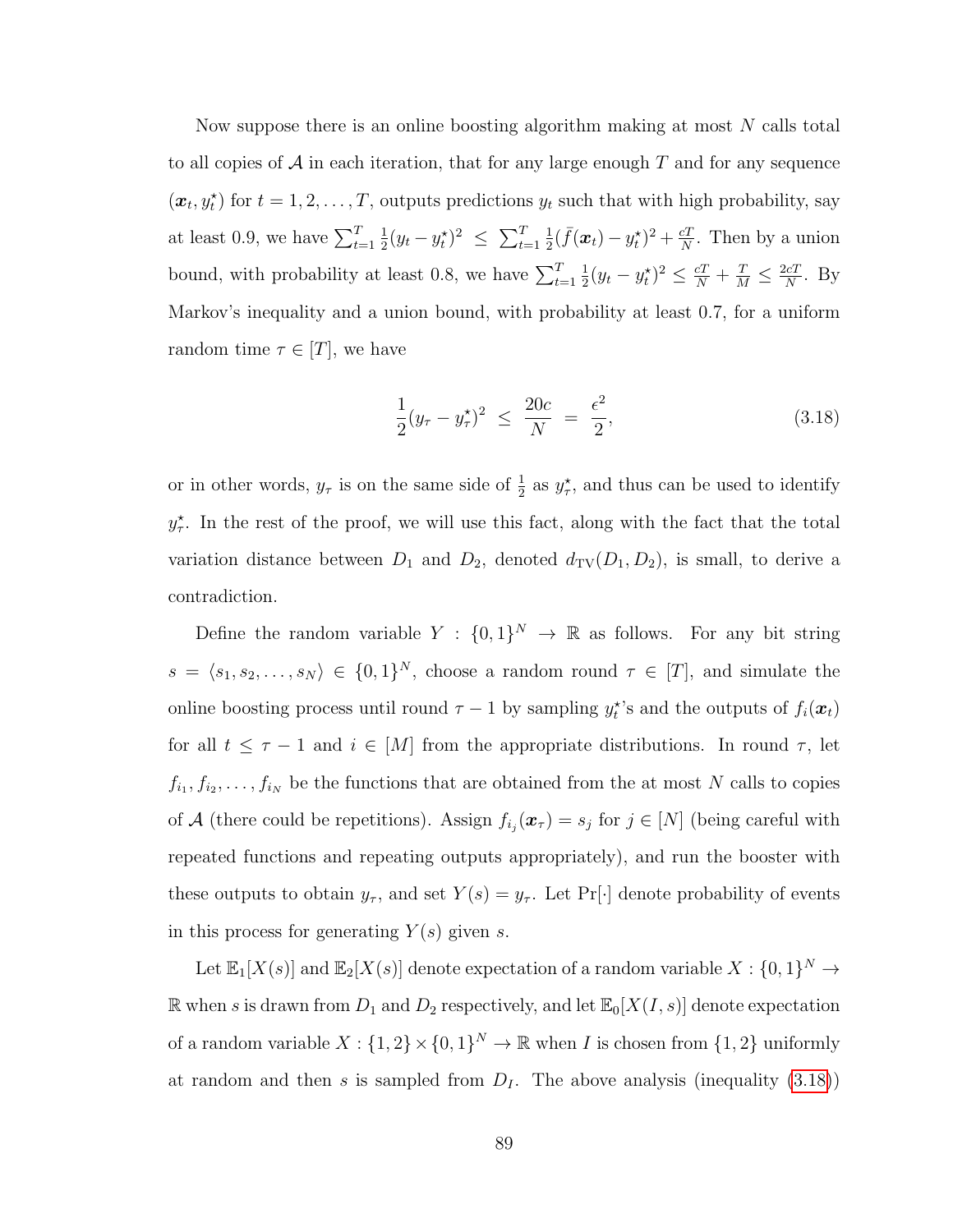implies that

$$
0.7 \leq \mathbb{E}_{0}[\Pr[|Y(s) - p_{I}| \leq \epsilon]] = \frac{1}{2} \mathbb{E}_{1}[\Pr[|Y(s) - p_{1}| \leq \epsilon]] + \frac{1}{2} \mathbb{E}_{2}[\Pr[|Y(s) - p_{2}| \leq \epsilon]].
$$

Now define a random variable  $X: \{0,1\}^N \to \mathbb{R}$  as  $X(s) = \Pr[Y(s) \geq \frac{1}{2}\]$  $\frac{1}{2}$ . Since

$$
\Pr[Y(s) \ge \frac{1}{2}] \ge \Pr[|Y(s) - p_1| \le \epsilon] \text{ and } 1 - \Pr[Y(s) \ge \frac{1}{2}] \ge \Pr[|Y(s) - p_2| \le \epsilon],
$$

we conclude, using the above bound, that  $\mathbb{E}_1[X(s)] - \mathbb{E}_2[X(s)] \geq 0.4$ . This is a contradiction, since because  $X(s) \in [0,1]$ , we have

$$
\mathbb{E}_1[X(s)] - \mathbb{E}_2[X(s)] \le d_{\text{TV}}(D_1, D_2) < 4\sqrt{\epsilon^2 N} = 0.4,
$$

where the bound on  $d_{TV}(D_1, D_2)$  is standard, for e.g. see [\[55\]](#page-177-3). This gives us the desired contradiction.  $\Box$ 

The above result can be easily extended to any given parameters  $\beta$  and D so that the F is D-bounded and C is  $\beta$ -smooth on R, giving a lower bound of  $\Omega(\frac{\beta D^2 T}{N})$  on the regret of an online boosting algorithm for  $CH(\mathcal{F})$  with losses in C: we simply scale all function and label values by D, and consider the loss functions  $\ell(y, y^*) = \frac{\beta}{2}(y - y^*)^2$ . If there were an online boosting algorithm for  $CH(\mathcal{F})$  with these loss functions with regret  $o(\frac{\beta D^2 T}{N})$  $\frac{D^2T}{N}$ , then by scaling down the predictions by D, we obtain an online boosting algorithm for exactly the setting in the proof of Theorem [15](#page-99-0) with a regret bound of  $o(\frac{T}{\lambda})$  $\frac{T}{N}$ , which is a contradiction.

Next we show that Algorithm [9](#page-94-0) satisfies the regret bound claimed in Theorem [13.](#page-95-0)

*Proof of Theorem [13.](#page-95-0)* Let  $f = \sum_{g \in S} w_g g$ , for some finite subset S of F, where  $w_g \in$ R. Since F is symmetric, we may assume that all  $w_g \geq 0$ , and let  $W := \sum_g w_g$ . Furthermore, we may assume that  $\mathbf{0} \in S$  with weight  $w_{\mathbf{0}} = \max\{1 - \sum_{g \in S, g \neq \mathbf{0}} w_g, 0\},\$ so that  $W \geq 1$ . Note that  $||f||_1$  is exactly the infimum of W over all such ways of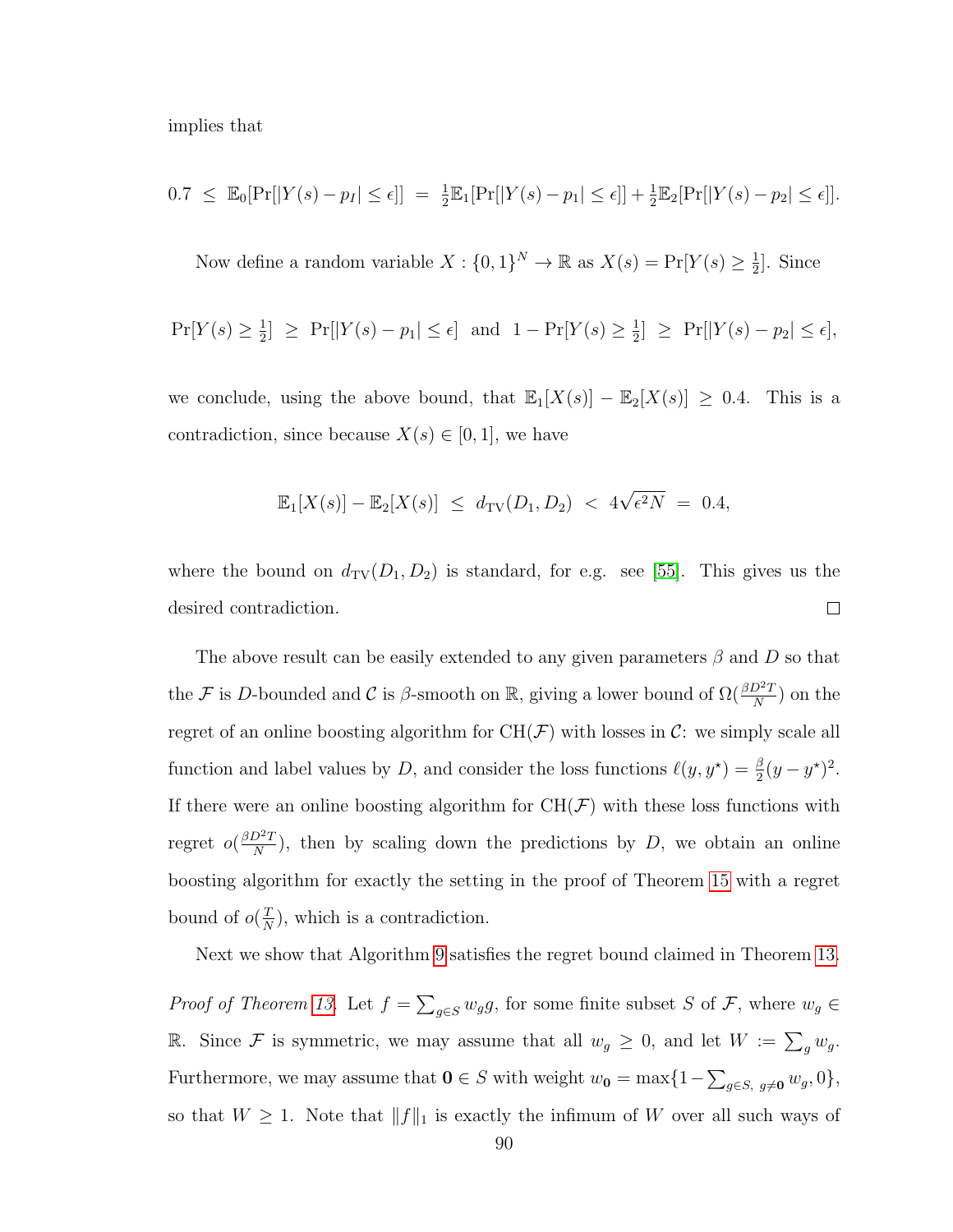expressing f as a finite weighted sum of functions in  $\mathcal{F}$ . We now prove that bound stated in the theorem holds with  $||f||_1$  replaced by W; the theorem then follows simply by taking the infimum of the bound over all such ways of expressing  $f$ .

Now, for each  $i \in [N]$ , the update in line 14 of Algorithm [9](#page-94-0) is exactly online gradient descent [\[112\]](#page-181-0) on the domain [0, 1] with linear loss functions  $\sigma \mapsto -\nabla \ell_t(\mathbf{y}_t^{i-1})$ .  $y_t^{i-1}$ , Note that the derivative of this loss function is bounded as follows:

$$
|-\nabla \ell_t(\boldsymbol{y}_t^{i-1})\cdot \boldsymbol{y}_t^{i-1}| \leq L_B B.
$$

Since  $\frac{1}{W} \in [0, 1]$ , the standard analysis of online gradient descent then implies that the sequence  $\sigma_t^i$  for  $t = 1, 2, \ldots, T$  satisfies

<span id="page-103-1"></span>
$$
\sum_{t=1}^{T} -\nabla \ell_t(\mathbf{y}_t^{i-1}) \cdot \mathbf{y}_t^{i-1} \sigma_t^i \leq \sum_{t=1}^{T} -\nabla \ell_t(\mathbf{y}_t^{i-1}) \cdot \mathbf{y}_t^{i-1} \frac{1}{W} + 2L_B B \sqrt{T}.
$$
 (3.19)

Next, since  $f = \sum_{g \in S} w_g g$  with  $w_g \geq 0$ , we have

<span id="page-103-0"></span>
$$
\frac{1}{W} \sum_{t=1}^{T} \nabla \ell_t(\boldsymbol{y}_t^i) \cdot f(\boldsymbol{x}_t) = \frac{1}{\sum_{g \in S} w_g} \sum_{t=1}^{T} \sum_{g \in S} w_g \nabla \ell_t(\boldsymbol{y}_t^i) \cdot g(\boldsymbol{x}_t) \ge \min_{g \in S} \sum_{t=1}^{T} \nabla \ell_t(\boldsymbol{y}_t^i) \cdot g(\boldsymbol{x}_t).
$$
\n(3.20)

Let  $g^\star \in \arg\min_{g \in S} \sum_{t=1}^T \nabla \ell_t(\bm{y}_t^i) \cdot g(\bm{x}_t)$ . Since  $\mathcal{A}^i$  is an online learning algorithm for  $\mathcal F$ with regret bound  $R(\cdot)$  for the 1-Lipschitz linear loss functions  $\ell_t^i(\mathbf{y}) = \frac{1}{L_B} \nabla \ell_t(\mathbf{y}_t^{i-1}) \cdot \mathbf{y}$ , and  $g^* \in \mathcal{F}$ , multiplying the regret bound [\(3.16\)](#page-90-1) by  $L_B$  we have

<span id="page-103-2"></span>
$$
\sum_{t=1}^{T} \nabla \ell_t(\boldsymbol{y}_t^{i-1}) \cdot \mathcal{A}^i(\boldsymbol{x}_t) \leq \sum_{t=1}^{T} \nabla \ell_t(\boldsymbol{y}_t^{i-1}) \cdot g^\star(\boldsymbol{x}_t) + L_B R(T)
$$
\n
$$
\leq \frac{1}{W} \sum_{t=1}^{T} \nabla \ell_t(\boldsymbol{y}_t^{i-1}) \cdot f(\boldsymbol{x}_t) + L_B R(T)
$$
\n(3.21)

by [\(3.20\)](#page-103-0). Now, we analyze how much excess loss is potentially introduced due to the projection in line 8. First, note that if  $B = \eta N D$ , then the projection has no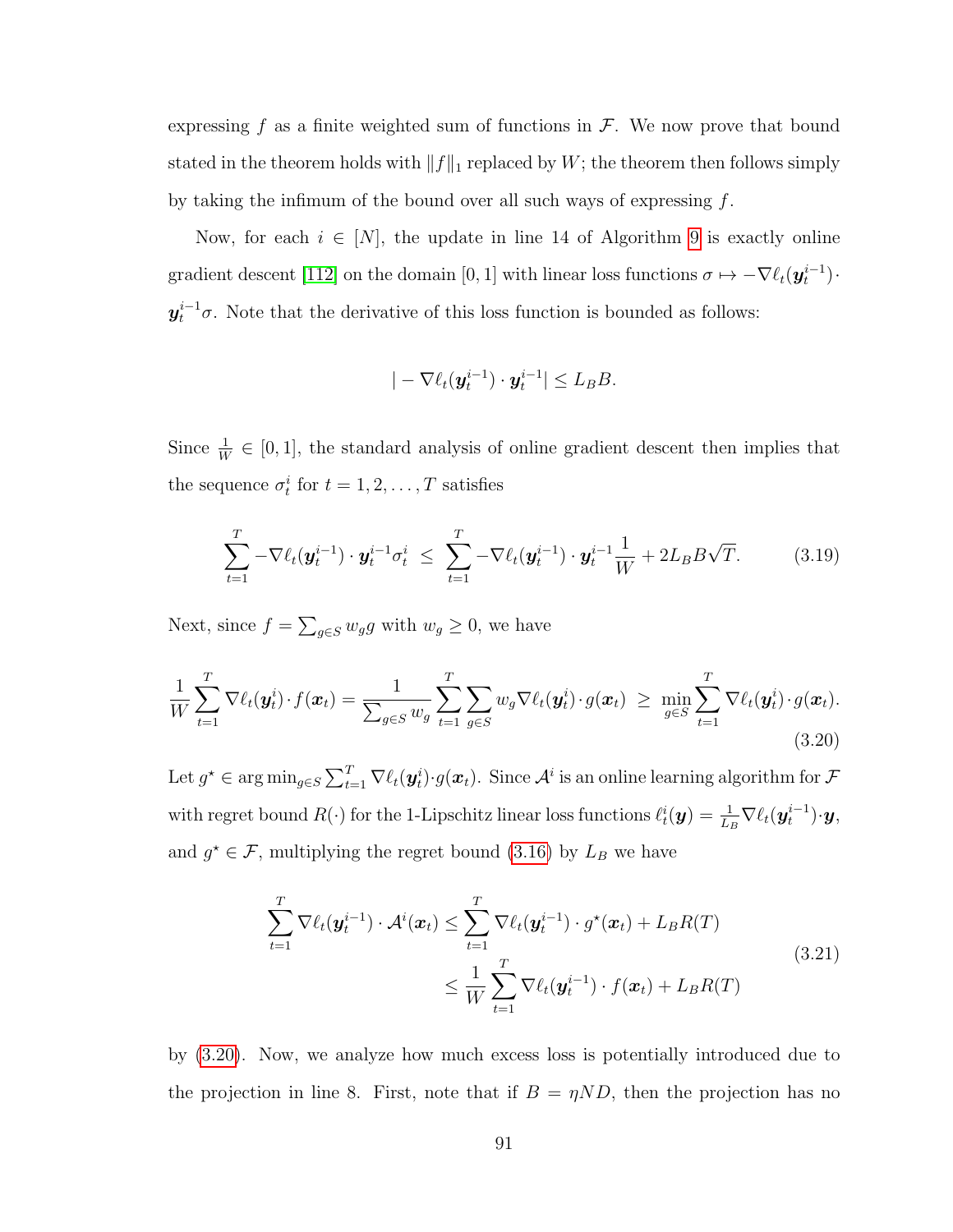effect since  $(1 - \sigma_t^i \eta) \mathbf{y}_t^{i-1} + \eta \mathcal{A}^i(\mathbf{x}_t) \in \mathbb{B}^d(B)$ , and in this case  $\ell_t(\mathbf{y}_t^i) = \ell_t((1 - \eta_t^i \eta) \mathbf{y}_t^{i-1} + \eta \mathcal{A}^i(\mathbf{x}_t))$  $\sigma_t^i \eta$ ) $y_t^{i-1} + \eta \mathcal{A}^i(x_t)$ ). If  $B < \eta ND$ , then by the definition of  $B$ ,  $\eta \beta_B B^2 \ge \epsilon_B D$ , and since  $(1 - \sigma_t^i \eta) \mathbf{y}_t^{i-1} \in \mathbb{B}^d(B)$  and  $\|\eta \mathcal{A}^i(\mathbf{x}_t))\| \leq \eta D$ , and we have

$$
\ell_t(\boldsymbol{y}_t^i) = \ell_t(\Pi_B((1-\sigma_t^i\eta)\boldsymbol{y}_t^{i-1} + \eta\mathcal{A}^i(\boldsymbol{x}_t))) \leq \ell_t((1-\sigma_t^i\eta)\boldsymbol{y}_t^{i-1} + \eta\mathcal{A}^i(\boldsymbol{x}_t)) + \eta\epsilon_B D.
$$

In either case, we have

$$
\ell_t(\boldsymbol{y}_t^i) \leq \ell_t((1-\sigma_t^i \eta)\boldsymbol{y}_t^{i-1} + \eta \mathcal{A}^i(\boldsymbol{x}_t)) + \eta^2 \beta_B B^2. \tag{3.22}
$$

We now move to the main part of the analysis. Define for  $i = 0, 1, 2, ..., N$ ,  $\Delta_i := \sum_{t=1}^T \ell_t(\mathbf{y}_t^i) - \ell_t(f(\mathbf{x}_t)).$  We bound  $\Delta_i$  as follows:

$$
\left[\sum_{t=1}^T \ell_t((1-\sigma_t^i \eta)\mathbf{y}_t^{i-1} + \eta \mathcal{A}^i(\mathbf{x}_t)) - \ell_t(f(\mathbf{x}_t))\right] + \eta^2 \beta_B B^2 T
$$
\n
$$
\leq \Delta_{i-1} + \left[\sum_{t=1}^T \eta \nabla \ell_t(\mathbf{y}_t^{i-1}) \cdot (\mathcal{A}^i(\mathbf{x}_t) - \sigma_t^i \mathbf{y}_t^{i-1}) + \frac{\beta_B \eta^2}{2} ||\mathcal{A}^i(\mathbf{x}_t) - \sigma_t^i \mathbf{y}_t^{i-1}||^2\right] + \eta^2 \beta_B B^2 T
$$

(by  $\beta_B$ -smoothness)

$$
\leq \Delta_{i-1} + \left[ \sum_{t=1}^T \frac{\eta}{W} \nabla \ell_t(\mathbf{y}_t^{i-1}) \cdot (f(\mathbf{x}_t) - \mathbf{y}_t^{i-1}) \right] + 3\eta^2 \beta_B B^2 T + \eta L_B R(T) + 2\eta L_B B \sqrt{T}
$$
  
(by (3.19), (3.21) and the fact that  $\|\mathcal{A}^i(\mathbf{x}_t) - \sigma_t^i \mathbf{y}_t^{i-1}\| \leq D + B \leq 2B$ )  

$$
\leq \left(1 - \frac{\eta}{W}\right) \Delta_{i-1} + 3\eta^2 \beta_B B^2 T + \eta L_B R(T) + 2\eta L_B B \sqrt{T},
$$

since, by convexity of  $\ell_t$  we have  $\ell_t(\mathbf{y}_t^{i-1}) + \nabla \ell(\mathbf{y}_t^{i-1}) \cdot (f(\mathbf{x}_t) - \mathbf{y}_t^{i-1}) \leq \ell_t(f(\mathbf{x}_t)).$ Applying the above bound iteratively, we get

$$
\Delta_N \leq \left(1 - \frac{\eta}{W}\right)^N \Delta_0 + \sum_{i=1}^N \left(1 - \frac{\eta}{W}\right)^{i-1} \cdot \left(3\eta^2 \beta_B B^2 T + \eta L_B R(T) + 2\eta L_B B \sqrt{T}\right)
$$
  

$$
\leq \left(1 - \frac{\eta}{W}\right)^N \Delta_0 + 3\eta \beta_B B^2 WT + L_B WR(T) + 2L_B BW\sqrt{T}.
$$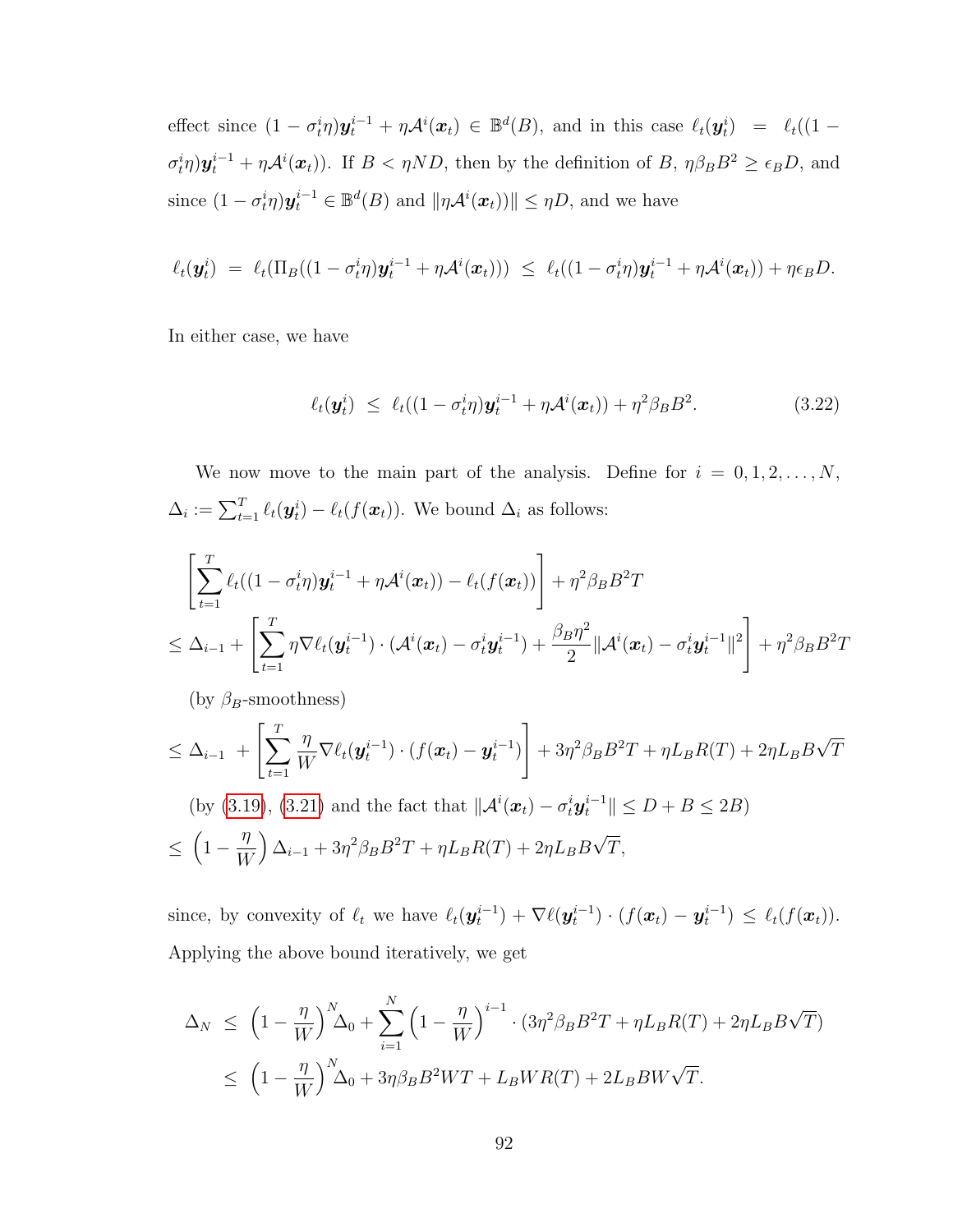### <span id="page-105-0"></span>3.2.4 Variants and Generalizations

Our boosting algorithms and the analysis are considerably flexible: it is easy to modify the algorithms to work with a different (and perhaps more natural) kind of base learner which does greedy fitting, or incorporate a scaling of the base functions which improves performance. Also, when specialized to the batch setting, our algorithms provide better convergence rates than previous work.

**Fitting to actual loss functions.** The choice of an online *linear* learning algorithm over the base function class in our algorithms was made to ease the analysis. In practice, it is more common to have an online algorithm which produces predictions with comparable accuracy to the best function in hindsight for the *actual* sequence of loss functions. In particular, a common heuristic in boosting algorithms such as the original gradient boosting algorithm by Friedman [\[41\]](#page-176-0) or the matching pursuit algorithm of Mallat and Zhang [\[76\]](#page-178-1) is to build a linear combination of base functions by iteratively augmenting the current linear combination by greedily choosing a base function and a step size for it that minimizes the loss with respect to the residual label. Indeed, the boosting algorithm of Zhang and Yu [\[111\]](#page-181-1) also uses this kind of greedy fitting algorithm as the base learner.

In the online setting, we can model greedy fitting as follows. We first fix a step size  $\alpha \geq 0$  in advance. Then, in each round t, the base learner A receives not only the example  $x_t$ , but also an *offset*  $y_t' \in \mathbb{R}^d$  for the prediction, and produces a prediction  $\mathcal{A}(\boldsymbol{x}_t) \in \mathbb{R}^d$ , after which it receives the loss function  $\ell_t$  and suffers loss  $\ell_t(\boldsymbol{y}_t' + \alpha \mathcal{A}(\boldsymbol{x}_t))$ . The predictions of  $A$  satisfy

$$
\sum_{t=1}^T \ell_t(\mathbf{y}'_t + \alpha \mathcal{A}(\mathbf{x}_t)) \leq \inf_{f \in \mathcal{F}} \sum_{t=1}^T \ell_t(\mathbf{y}'_t + \alpha f(\mathbf{x}_t)) + R(T),
$$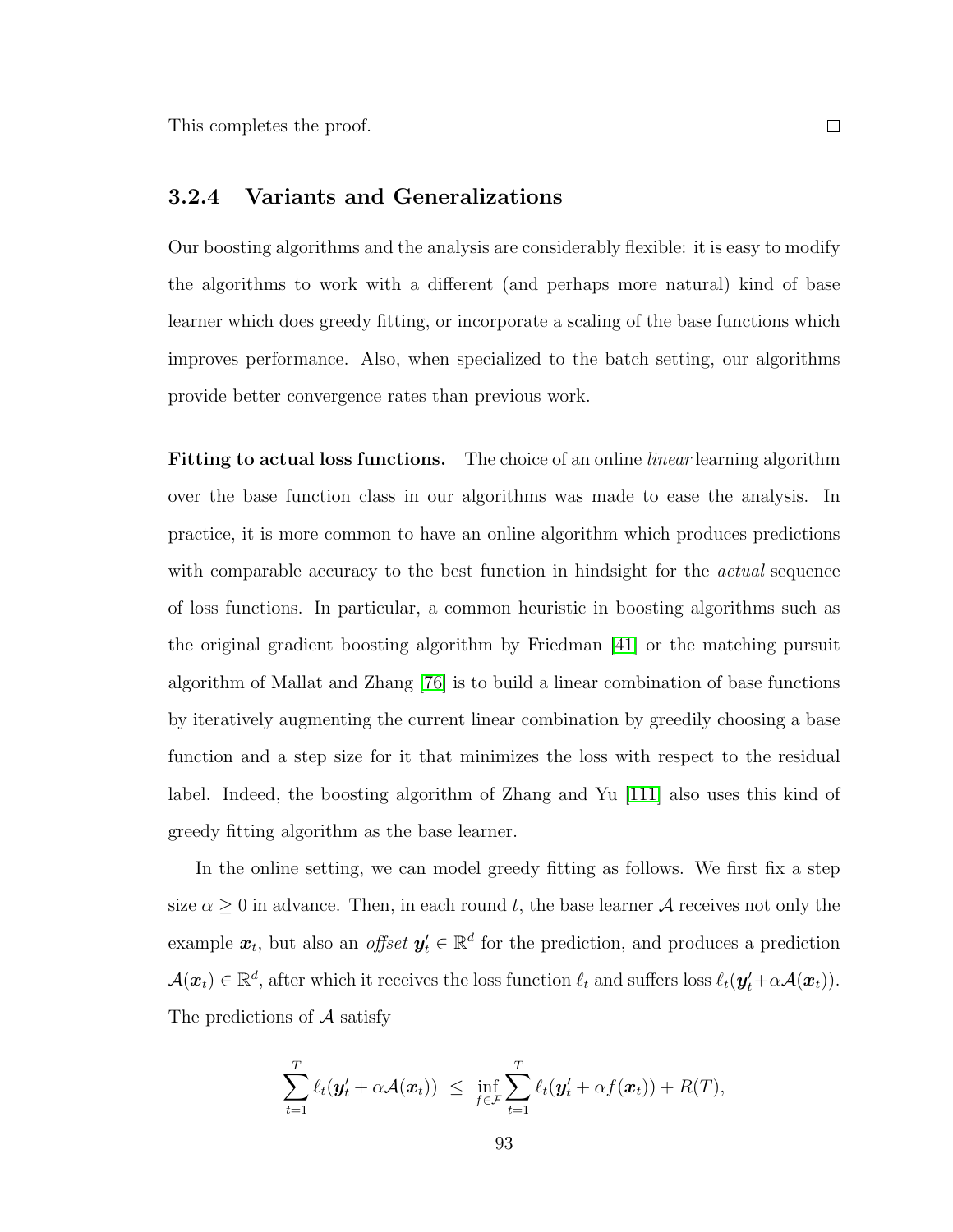where  $R$  is the regret. Our algorithms can be made to work with this kind of base learner as well. The details can be found in Appendix [B.2.1.](#page-158-0)

Improving the regret bound via scaling. Given an online linear learning algorithm A over the function class F with regret R, then for any scaling parameter  $\lambda > 0$ , we trivially obtain an online linear learning algorithm, denoted  $\lambda \mathcal{A}$ , over a  $\lambda$ -scaling of  $\mathcal{F}$ , viz.  $\lambda \mathcal{F} := {\lambda f | f \in \mathcal{F}}$ , simply by multiplying the predictions of  $\mathcal{A}$ by  $\lambda$ . The corresponding regret scales by  $\lambda$  as well, i.e. it becomes  $\lambda R$ .

The performance of Algorithm [9](#page-94-0) can be improved by using such an online linear learning algorithm over  $\lambda\mathcal{F}$  for a suitably chosen scaling  $\lambda\geq 1$  of the function class  $\mathcal F$ . The regret bound from Theorem [13](#page-95-0) improves because the 1-norm of f measured with respect to  $\lambda \mathcal{F}$ , i.e.  $||f||_1' = \max\{1, \frac{||f||_1}{\lambda}\}$  $\frac{f\|1}{\lambda}$ , is smaller than  $||f||_1$ , but degrades because the parameter  $B' = \min\{\eta N\lambda D, \inf\{b \geq \lambda D : \eta \beta_b b^2 \geq \epsilon_b \lambda D\}\}\$ is larger than B. But, as detailed in Appendix [B.2.2,](#page-160-0) in many situations the improvement due to the former compensates for the degradation due to the latter, and overall we can get improved regret bounds using a suitable value of  $\lambda$ .

Improvements for batch boosting Our algorithmic technique can be easily specialized and modified to the standard batch setting with a fixed batch of training examples and a base learning algorithm operating over the batch, exactly as in [\[111\]](#page-181-1). The main difference compared to the algorithm of [\[111\]](#page-181-1) is the use of the  $\sigma$  variables to scale the coefficients of the weak hypotheses appropriately. While a seemingly innocuous tweak, this allows us to derive analogous bounds to those of Zhang and Yu [\[111\]](#page-181-1) on the optimization error that show that our boosting algorithm converges exponentially faster. A detailed comparison can be found in Appendix [B.2.3.](#page-161-0)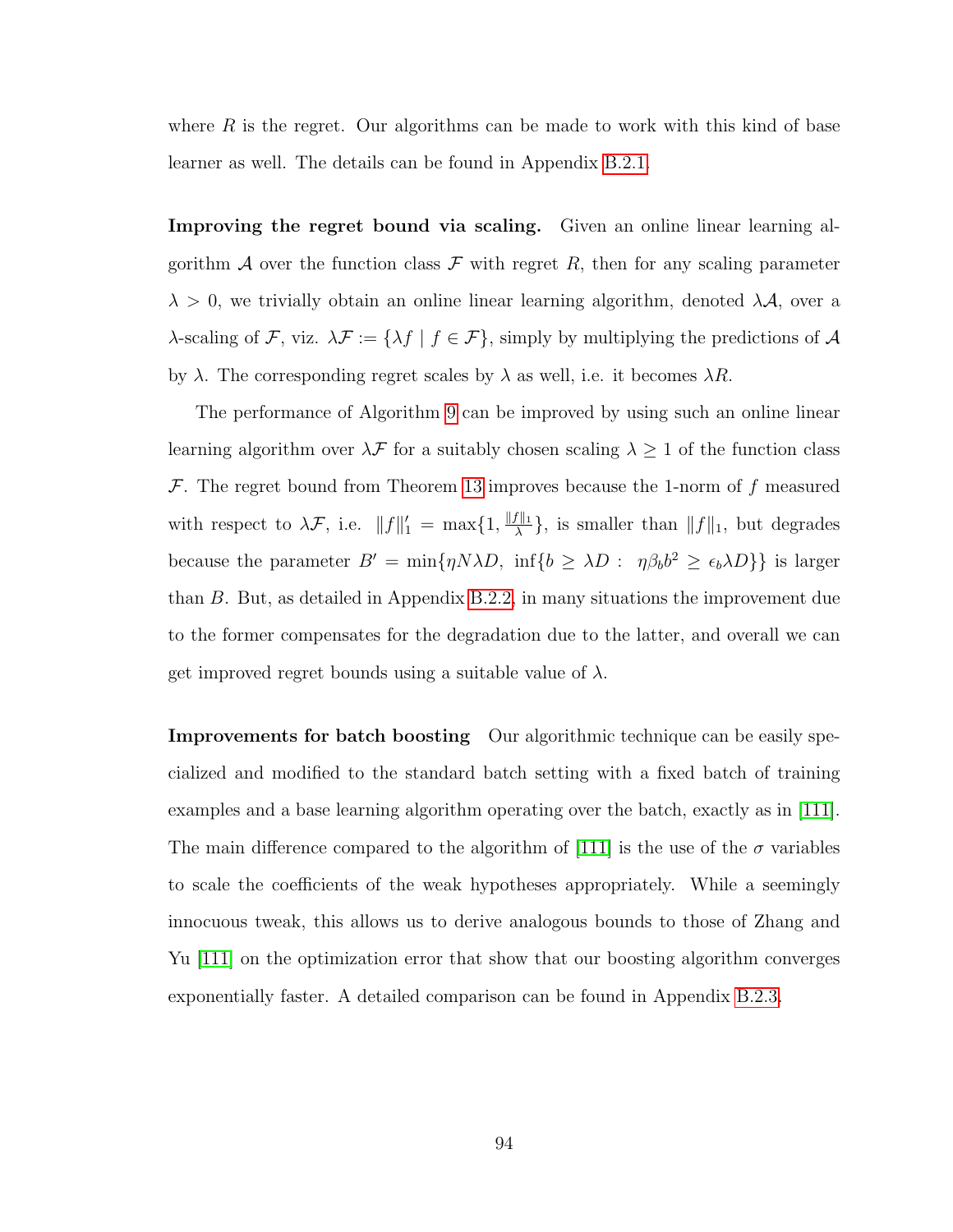| Base learner      |          | Average improvement                                                           | Median improvement |          |  |
|-------------------|----------|-------------------------------------------------------------------------------|--------------------|----------|--|
|                   |          | Algorithm $9 \mid$ Algorithm $10 \mid$ Algorithm $9 \mid$ Algorithm $10 \mid$ |                    |          |  |
| VW                | $1.65\%$ | $1.33\%$                                                                      | $0.03\%$           | $0.29\%$ |  |
| Regression stumps | 20.22%   | $15.90\%$                                                                     | $10.45\%$          | 13.69%   |  |
| Neural networks   | $7.88\%$ | $0.72\%$                                                                      | $0.72\%$           | $0.33\%$ |  |

<span id="page-107-0"></span>Table 3.3: Improvement of Online Gradient Boosting over different base learners

# 3.2.5 Experiments

We again implement and evaluate Algorithms [9](#page-94-0) and [10](#page-96-0) within the Vowpal Wabbit (VW) open source machine learning system [\[105\]](#page-180-2). The three online base learners used were VW's default linear learner (a variant of stochastic gradient descent), two-layer sigmoidal neural networks with 10 hidden units, and regression stumps.

Regression stumps were implemented by doing stochastic gradient descent on each individual feature, and predicting with the best-performing non-zero valued feature in the current example.

All experiments were done on a collection of 14 publically available regression and classification datasets (described in Appendix [D\)](#page-169-0) using squared loss. The only parameters tuned were the learning rate and the number of weak learners, as well as the step size parameter for Algorithm [9.](#page-94-0) Parameters were tuned based on progressive validation loss on half of the dataset; reported is progressive validation loss on the remaining half. Progressive validation is a standard online validation technique, where each training example is used for testing before it is used for updating the model [\[17\]](#page-174-2).

Table [3.3](#page-107-0) reports the average and the median, over the datasets, relative improvement in squared loss over the respective base learner. One can see that boosting is much more effective for weaker base learners such as regression stumps, while still achieves reasonable improvement for stronger base learners such as neural networks and VW default learner.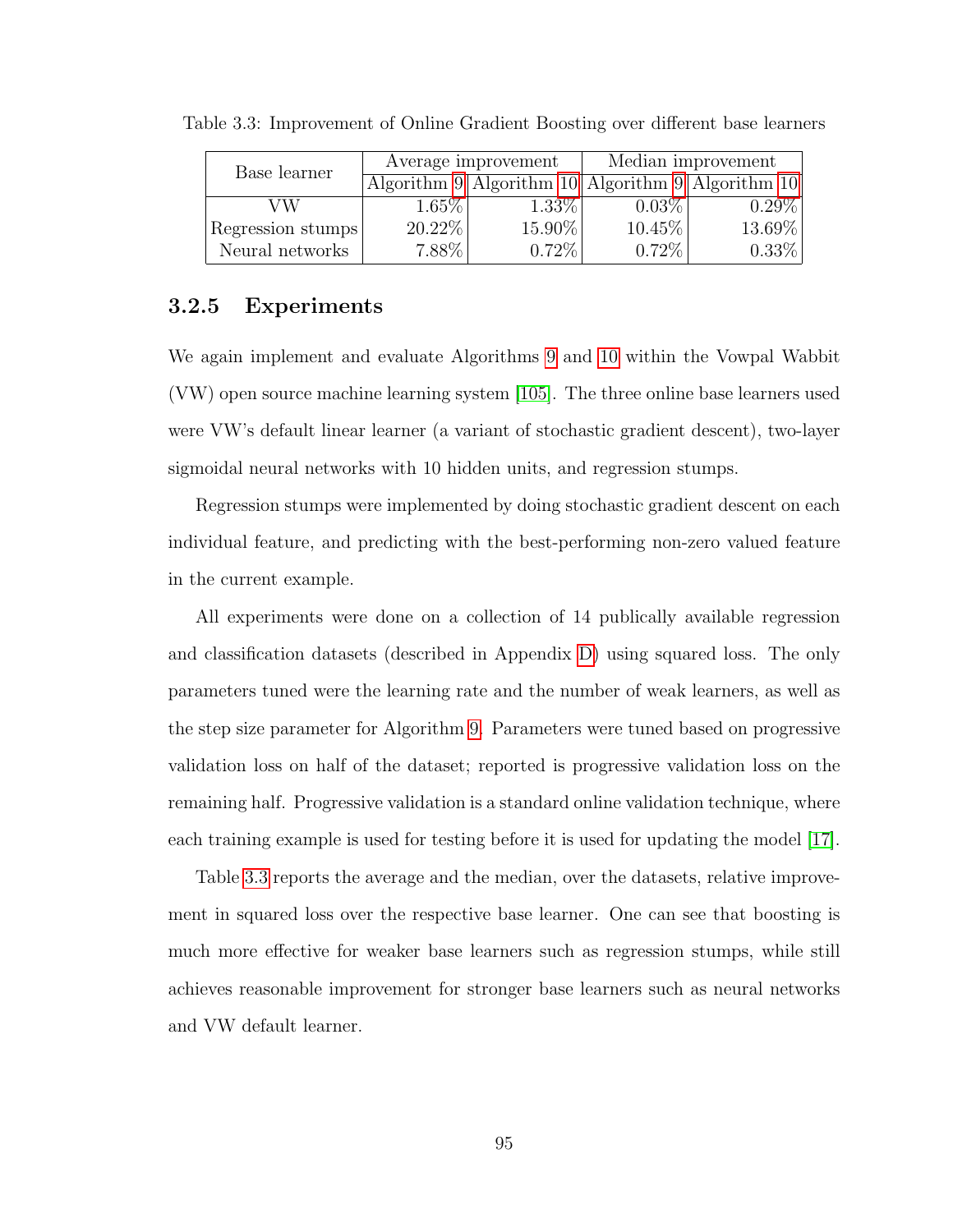# 3.3 Conclusion and Future Directions

In this chapter, we developed a theory of online boosting, the task of improving the accuracy of an existing online learning algorithm by training and combining several copies of it appropriately. Our results are based on a natural weak learning assumption that generalizes the one in the batch setting directly. We proposed two online boosting algorithms and showed that one of them is optimal in terms of the number of weak learners and the number of examples to achieve a specific error, while the other is suboptimal but adaptive in the sense that it is parameter-free and able to exploit the fact that some weak learners might be doing better than others. One obvious yet difficult open question here is whether we can get both optimality and adaptivity at the same time.

In the second part of this chapter we also generalized the theory of boosting for regression problems to the online setting and provided online gradient boosting algorithms with theoretical convergence guarantees. Our algorithmic technique also improves convergence guarantees for batch boosting algorithms. We also provided experimental evidence that our boosting algorithms do improve prediction accuracy over commonly used base learners in practice, with greater improvements for weaker base learners. The main remaining open question here is whether the algorithm we propose for competing with the span of the base functions is optimal in any sense, similar to our proof of optimality for the algorithm for competing with the convex hull of the base functions.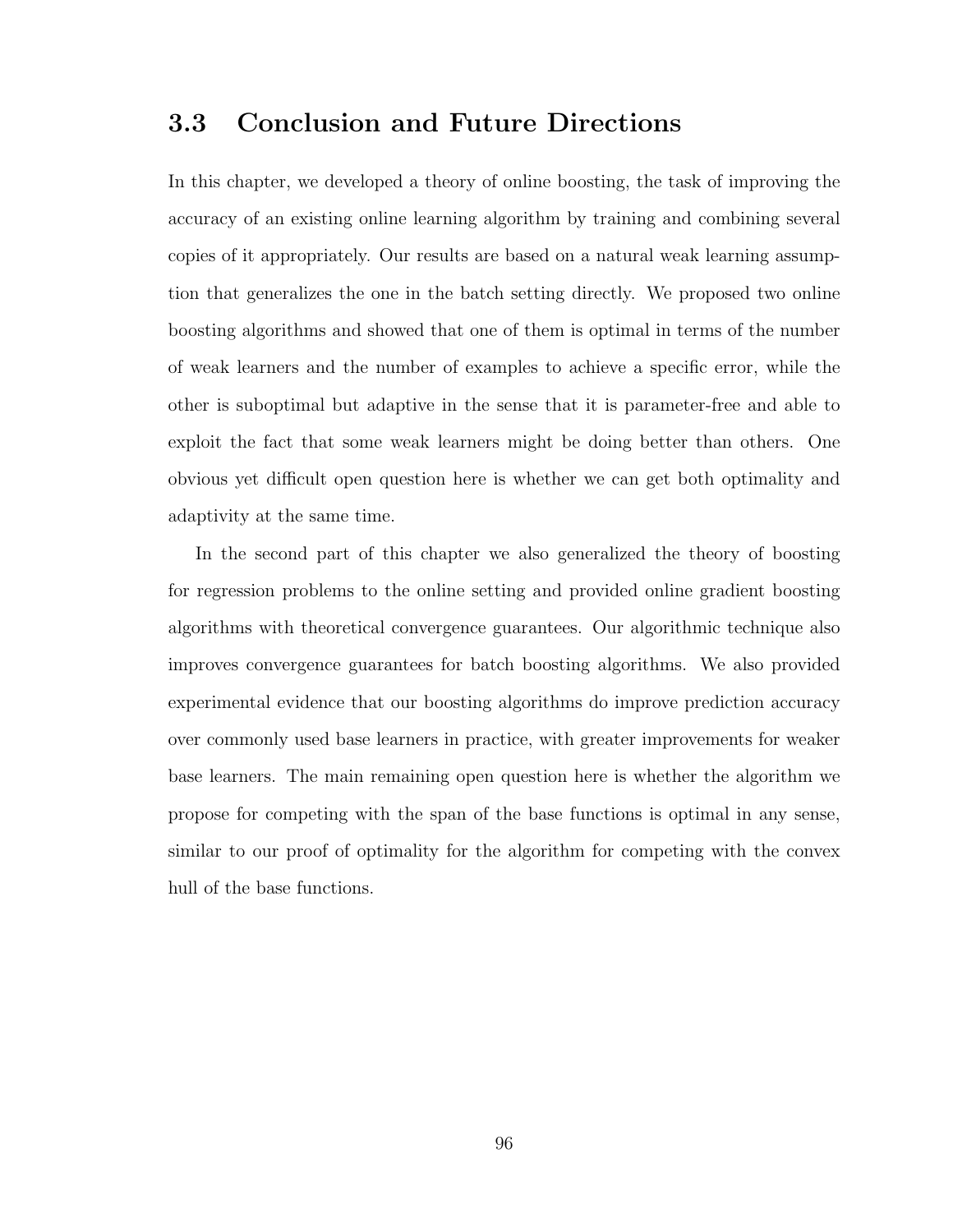# Chapter 4

# Efficient Second Order Online Learning via Sketching

In this chapter we study efficient invariant online learning. The performance of classic learning algorithms (such as gradient descent) usually depends on how the data is represented, for instance, whether length is measured in meters or centimeters. In the offline setting where all the data is available in advance, one can simply perform preprocessing (such as whitening) on the data before feeding it to the algorithm, so that the way the data is represented does not affect the algorithm anymore. Since this is only done once before training happens, the overhead is negligible.

In the online setting, however, examples arrive one by one on the fly and data preprocessing is no longer an option. The main question is thus whether in this case we can still have an efficient algorithm whose performance is independent of how the data is represented.

To address this problem, we thus propose an online learning algorithm that is invariant to linear transformation and as a result enjoy a regret guarantee that is independent of the representation of the data. Our algorithm is an adaptive version of Online Newton Step [\[57\]](#page-177-0) which makes use of second order information. To over-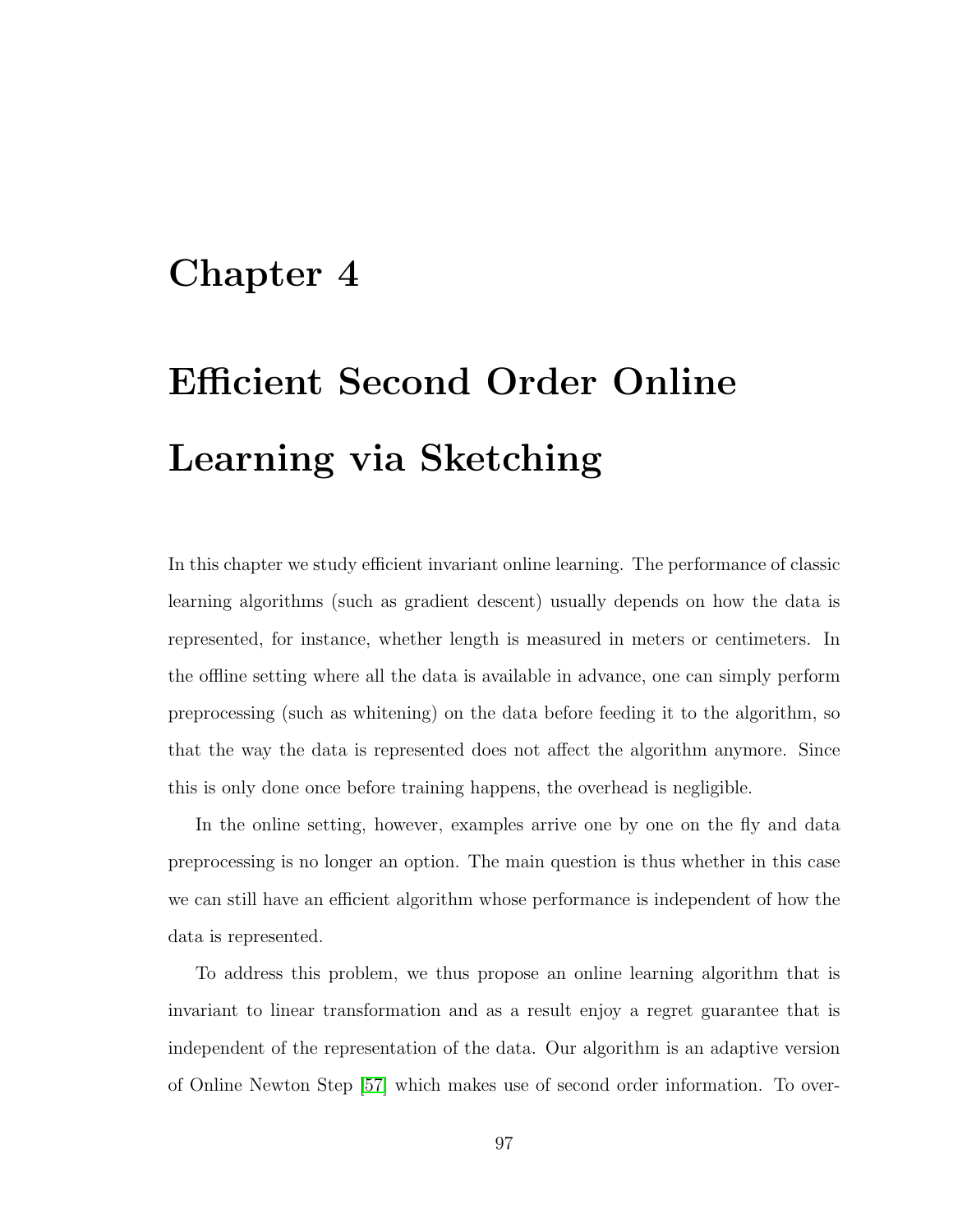come the quadratic running time of the algorithm, we combine different sketching techniques with our algorithm to achieve running time that is linear in the number of dimension, which is then even improved to be linear in the sparsity of the data. Moreover, we rigorously study the regret guarantee when using some of the sketching techniques and show that, roughly speaking, the regret is only slightly affected as long as the size of the sketch is larger than the number of significant directions of the data.

This chapter includes joint work with Alekh Agarwal, Nicolò Cesa-Bianchi and John Langford [\[75\]](#page-178-0).

# 4.1 Motivation and Main Results

Online learning methods are highly successful at rapidly reducing the test error on large, high-dimensional datasets. First-order methods are particularly attractive in such problems as they typically enjoy computational complexity linear in the input size. However, the convergence of these methods crucially depends on the representation of the data; for instance, running the same algorithm on the same dataset but with different feature representation (e.g. using meter instead of centimeter to measure length) can return vastly inferior results.

One approach to address this problem is to require that the algorithm is invariant to linear transformation, meaning that if an unknown linear transformation is applied to all the data in advance, the algorithm would make the exact same predictions as it would have given the original data. If an algorithm has this invariance property, then we can simply pretend that the algorithm is run on the best represented dataset obtained by preprocessing the original data as if we had the entire data beforehand.

Second order algorithms such as Online Newton Step [\[57\]](#page-177-0) have this invariant property, but typically require update time which is quadratic in the number of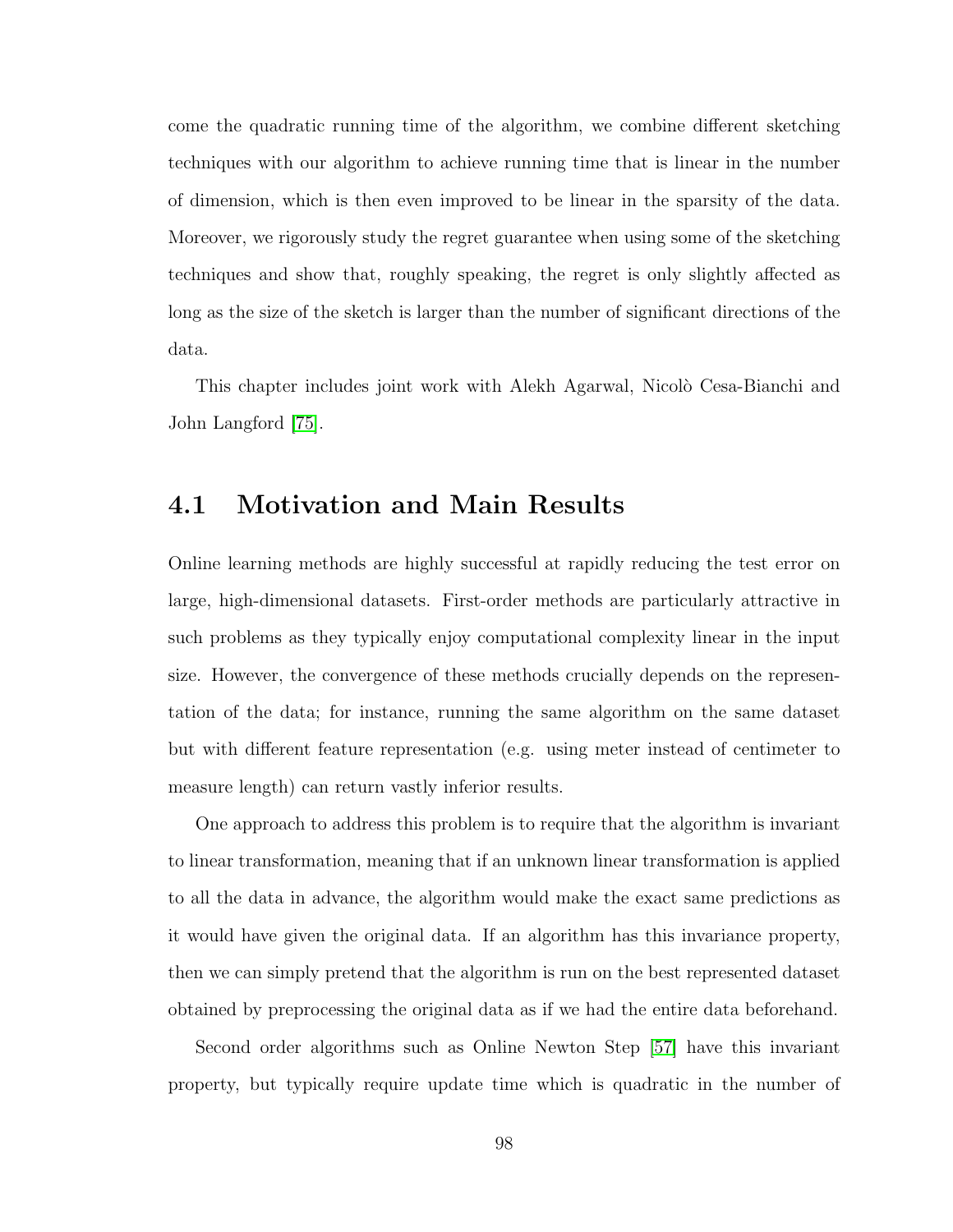dimensions. Furthermore, the dependence on dimension is not improved even if the examples are sparse. These issues lead to the key question in our work: *How do we* develop (approximately) invariant online learning algorithms with efficient updates? More concretely, we want algorithms with update cost linear in input sparsity like first-order methods (albeit with a larger constant).

To improve the computational efficiency, we study how sketching techniques can be combined with Online Newton Step and reduce its running time to be linear. While the idea of data sketching is widely studied [\[110\]](#page-181-0), as far as we know our work is the first one to apply it to the adversarial online learning setting providing rigorous regret guarantees. Three different sketching methods are considered: Random Projections (RP) [\[61,](#page-177-1) [3\]](#page-173-0), Frequent Directions [\[69,](#page-178-1) [46\]](#page-176-0), and Oja's algorithm [\[85,](#page-179-0) [86\]](#page-179-1), all of which allow linear running time per round. For the first two methods, we prove regret bounds similar to the one of the original Online Newton Step whenever the sketchsize is large enough. For example, we show that the regret using the RP sketch is at most  $\tilde{O}(\sqrt{Td})$  for convex losses and  $\tilde{O}(d \ln T)$  with an additional curvature assumption, where  $T$  is the number of examples and  $d$  is the number of dimensions. We show that this optimizes a regret bound even in hindsight up to log factors, with a computational overhead of  $O(r + \ln T)$  if the data is of rank r. Our analysis makes it easy to plug in other sketching and online PCA methods (e.g. [\[44\]](#page-176-1)).

For practical implementations, in Section [4.5](#page-127-0) we further develop sparse versions of these updates with a running time linear in the sparsity of the examples instead of the dimensions. We believe that these are the first known sparse implementations of the Frequent Directions and Oja's algorithm, and may be of independent interest. Overall, our work provides the first proven approximately invariant and efficient algorithms for online learning.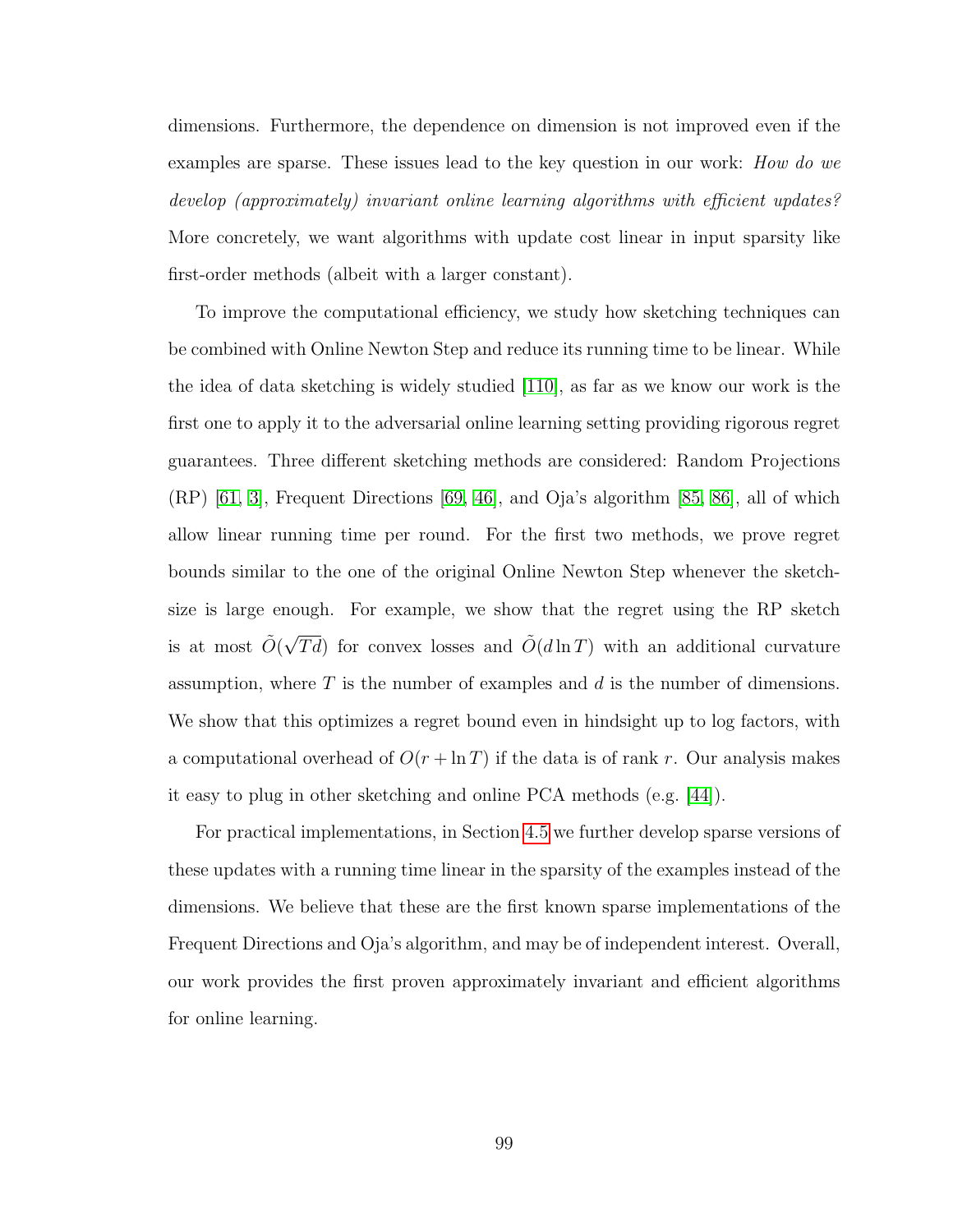Related work Our online learning setting is closest to the one proposed in [\[94\]](#page-180-0), which studies scale-invariant algorithms, a special case of the invariance property considered here (see also [\[89,](#page-179-2) Section 5]). Computational efficiency, a main concern in this work, is not a problem there since each coordinate is scaled independently. Orabona and Pál [\[88\]](#page-179-3) study unrelated notions of invariance.

Another line of work focuses on reducing the effect of how data is represented in stochastic optimization, where the examples are drawn i.i.d. from a distribution. The L-BFGS algorithm [\[70\]](#page-178-2) has recently been studied in the stochastic setting [\[99,](#page-180-1) [21,](#page-174-0) [81,](#page-179-4) [102,](#page-180-2) [82\]](#page-179-5), but the analysis relies on assumptions of smoothness and strong convexity with pessimistic rates in theory and reliance on the use of large mini-batches empirically. Recent work by Gonen and Shalev-Shwartz [\[47\]](#page-176-2) considers a random projection sketching approach to stochastic optimization, but does not consider other sketches or sparse implementation, and does not extend in an obvious manner to the online setting.

The Frank-Wolfe algorithm [\[35,](#page-175-0) [62\]](#page-177-2) is also invariant to linear transformations, but the online regret bounds scale as  $O(T^{2/3})$  as opposed to the typical  $O($ √  $T)$  rates [\[54\]](#page-177-3). Garber and Hazan [\[43\]](#page-176-3) improve the regret to  $O($ √ T) but with a much more complicated variants.

**Notation** We introduce some matrix notation. We use diag $\{x\}$  to represent a diagonal matrix with x on the diagonal,  $\lambda_i(A)$  to denote the *i*-th largest eigenvalue of A,  $\|\boldsymbol{w}\|_A$  to denote  $\sqrt{\boldsymbol{w}^{\top} A \boldsymbol{w}}$ . The determinant and trace of A are represented by |A| and TR(A) respectively. Finally,  $\langle A, B \rangle$  denotes  $\sum_{i,j} A_{i,j} B_{i,j}$ , and  $A \preceq B$  means that  $B - A$  is positive semidefinite.

## 4.2 Setup and a Meta Algorithm

We consider a general online linear prediction setting. On each round  $t = 1, 2...$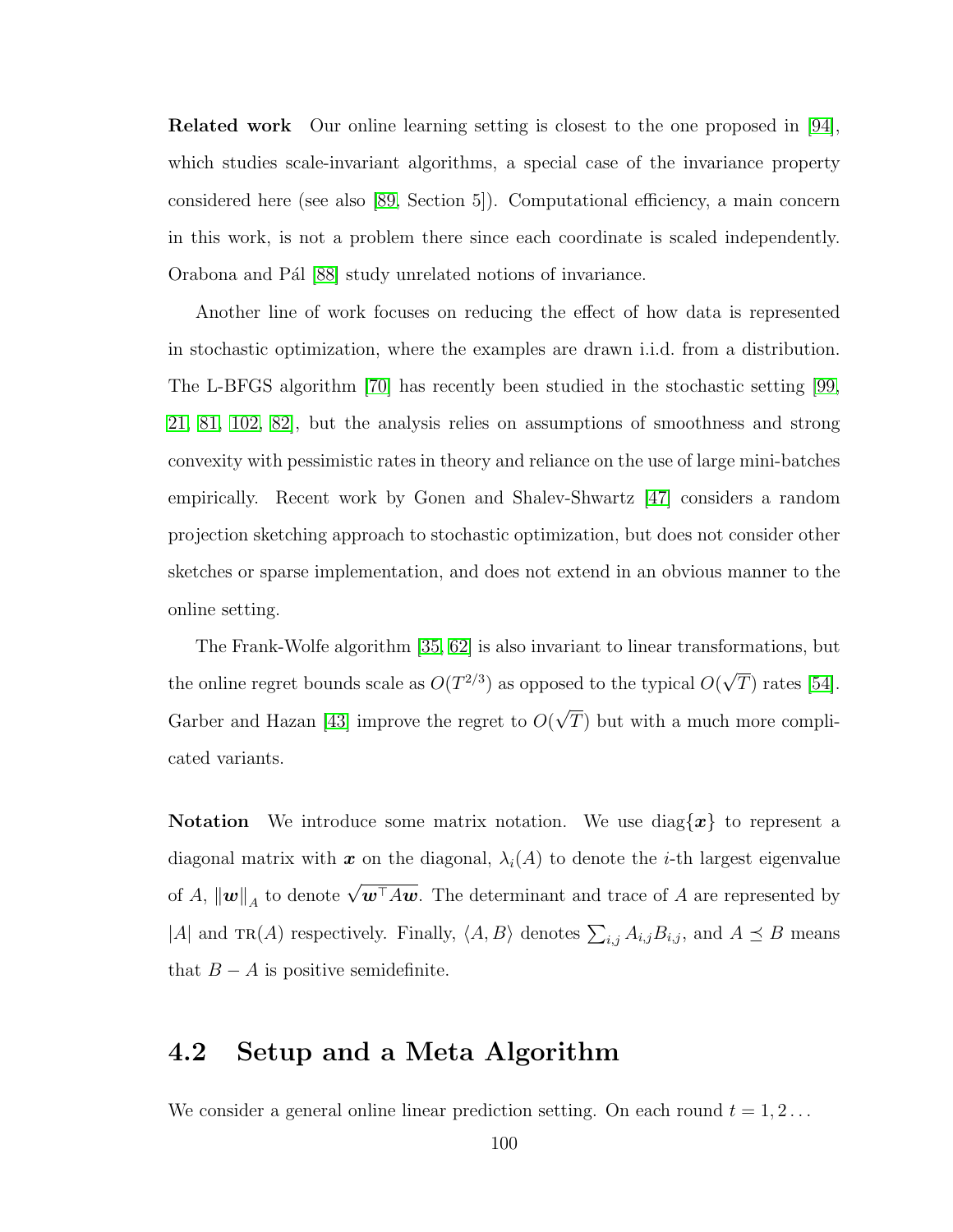- 1. the adversary first presents an example  $\mathbf{x}_t \in \mathbb{R}^d$ ,
- 2. the learner chooses  $\mathbf{w}_t \in \mathbb{R}^d$  and predicts  $\mathbf{w}_t^{\top} \mathbf{x}_t$ ,
- 3. the adversary reveals a loss  $f_t(\mathbf{w}) = \ell_t(\mathbf{w}^\top \mathbf{x}_t)$  for some convex differentiable  $\ell_t : \mathbb{R} \to \mathbb{R}_+,$
- 4. the learner suffers loss  $f_t(\boldsymbol{w}_t)$  for this round.

As in previous sections, the regret of the learner with respect to a fixed comparator  $w$  is defined as

$$
R_T(\boldsymbol{w}) = \sum_{t=1}^T f_t(\boldsymbol{w}_t) - \sum_{t=1}^T f_t(\boldsymbol{w}) .
$$

Typical results study  $R_T(\boldsymbol{w})$  against all  $\boldsymbol{w}$  with a bounded norm in some geometry. For an invariant update, we relax this requirement and only put bounds on the predictions  $\boldsymbol{w}^\top \boldsymbol{x}_t$ . Specifically, we define for some pre-chosen positive constant C,

<span id="page-113-0"></span>
$$
\mathcal{K}_t \stackrel{\text{def}}{=} \left\{ \boldsymbol{w} : |\boldsymbol{w}^\top \boldsymbol{x}_t| \le C \right\} \ . \tag{4.1}
$$

We seek to minimize regret to all comparators that generate bounded predictions on every data point, i.e.

$$
R_T = \sup_{\mathbf{w}\in\mathcal{K}} R_T(\mathbf{w}), \quad \mathcal{K} \stackrel{\text{def}}{=} \bigcap_{t=1}^T \mathcal{K}_t.
$$

Under this setup, if the data were transformed to  $Mx_t$  for all t and some invertible matrix  $M \in \mathbb{R}^{d \times d}$ , the optimal  $w^*$  would simply move to  $(M^{-1})^{\top}w^*$ , ensuring the same predictions. This is exactly the key property we are looking for for invariant learning.

We make two structural assumptions on the loss.

<span id="page-113-1"></span>**Assumption 1.** (Scalar Lipschitz) The loss function  $\ell_t$  satisfies  $|\ell_t|$  $t'_t(z) \leq L$  whenever  $|z| \leq C$ .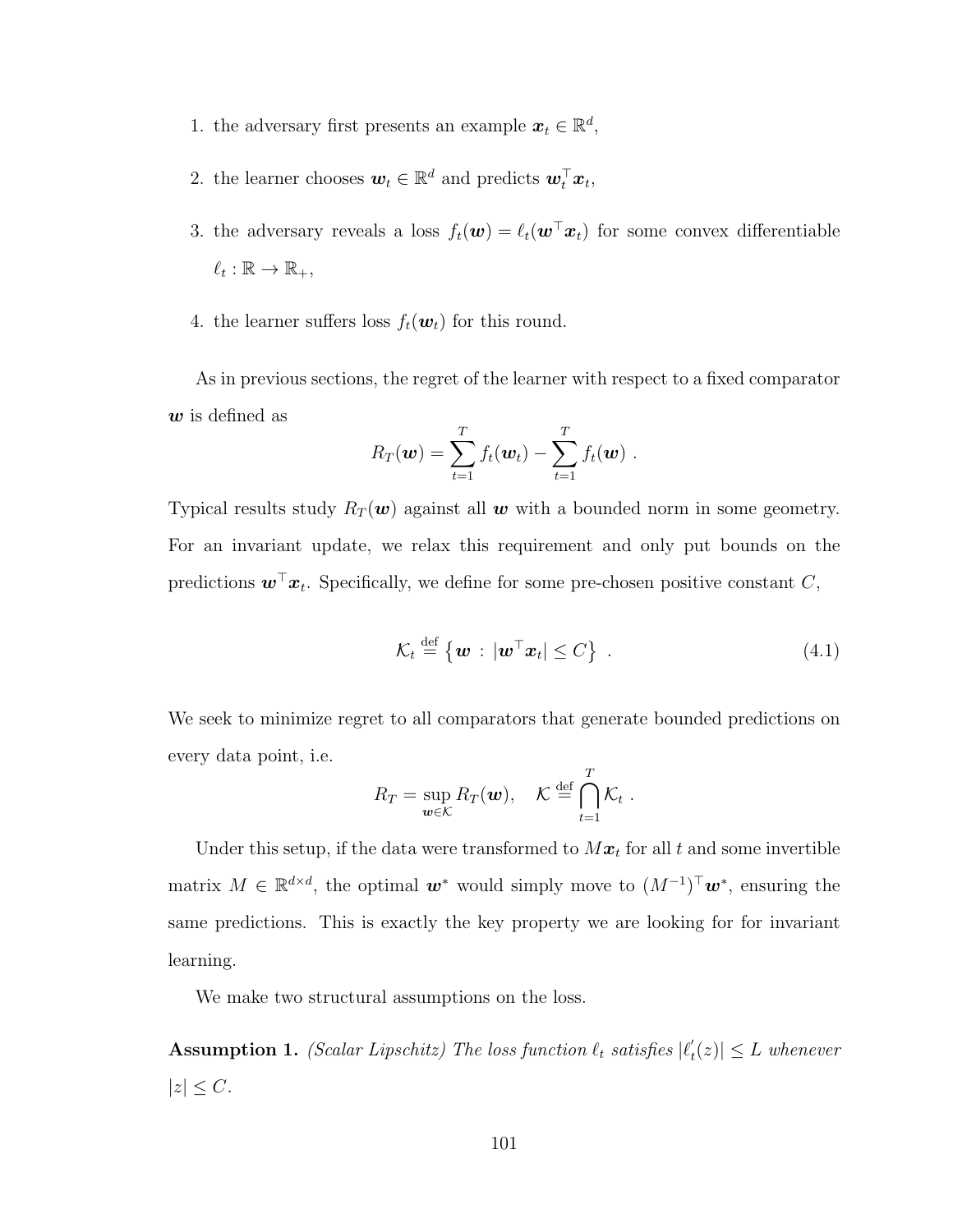<span id="page-114-0"></span>**Assumption 2.** (Curvature) There exists  $\sigma_t \geq 0$  such that for all  $u, w \in \mathcal{K}$ ,

$$
f_t(\boldsymbol{w}) \geq f_t(\boldsymbol{u}) + \nabla f_t(\boldsymbol{u})^\top (\boldsymbol{w}-\boldsymbol{u}) + \frac{\sigma_t}{2} \left(\nabla f_t(\boldsymbol{u})^\top (\boldsymbol{u}-\boldsymbol{w})\right)^2.
$$

When  $\sigma_t = 0$ , this assumption merely imposes convexity. More generally, it is satisfied by squared loss  $f_t(\boldsymbol{w}) = (\boldsymbol{w}^\top \boldsymbol{x}_t - y_t)^2$  with  $\sigma_t = \frac{1}{8C^2}$  whenever  $|\boldsymbol{w}^\top \boldsymbol{x}_t|$  and | $|y_t|$  are bounded by C, as well as for all exp-concave functions (see Hazan et al. [\[57,](#page-177-0) Lemma 3]).

To solve the problem, we consider a broad family of updates that generalizes the well-known gradient descent method and is similar to the Online Newton Step of Hazan et al. [\[57\]](#page-177-0). At round  $t + 1$  with some invertible matrix  $A_t$  (that will be specified later) and gradient  $g_t = \nabla f_t(\boldsymbol{w}_t)$ , the algorithm performs the following update *before* making the prediction on the new data point  $x_{t+1}$ ,

$$
\mathbf{u}_{t+1} = \mathbf{w}_t - A_t^{-1} \mathbf{g}_t \n\mathbf{w}_{t+1} = \operatorname*{argmin}_{\mathbf{w} \in \mathcal{K}_{t+1}} ||\mathbf{w} - \mathbf{u}_{t+1}||_{A_t}.
$$
\n(4.2)

<span id="page-114-1"></span>The projection onto the set  $\mathcal{K}_{t+1}$  (defined in  $(4.1)$ ) differs from typical norm-based projections as it only enforces boundedness on  $x_{t+1}$  at round  $t + 1$ .

One can think of  $A_t$  as a generalized "learning rate". If  $A_t$  is a scaled identity matrix, then this simply degenerates to gradient descent. If  $A_t$  is some diagonal matrix, updates similar to those of Ross et al. [\[94\]](#page-180-0) are recovered. We will later see how this generalization helps solve the problem. Different matrices  $A_t$  result in different methods in the following sections, all of which satisfy the following regret bound.

**Proposition 1.** For any sequence of positive definite matrices  $A_t$  and sequence of losses satisfying Assumptions [1](#page-113-1) and [2,](#page-114-0) the regret of updates [\(4.2\)](#page-114-1) against any com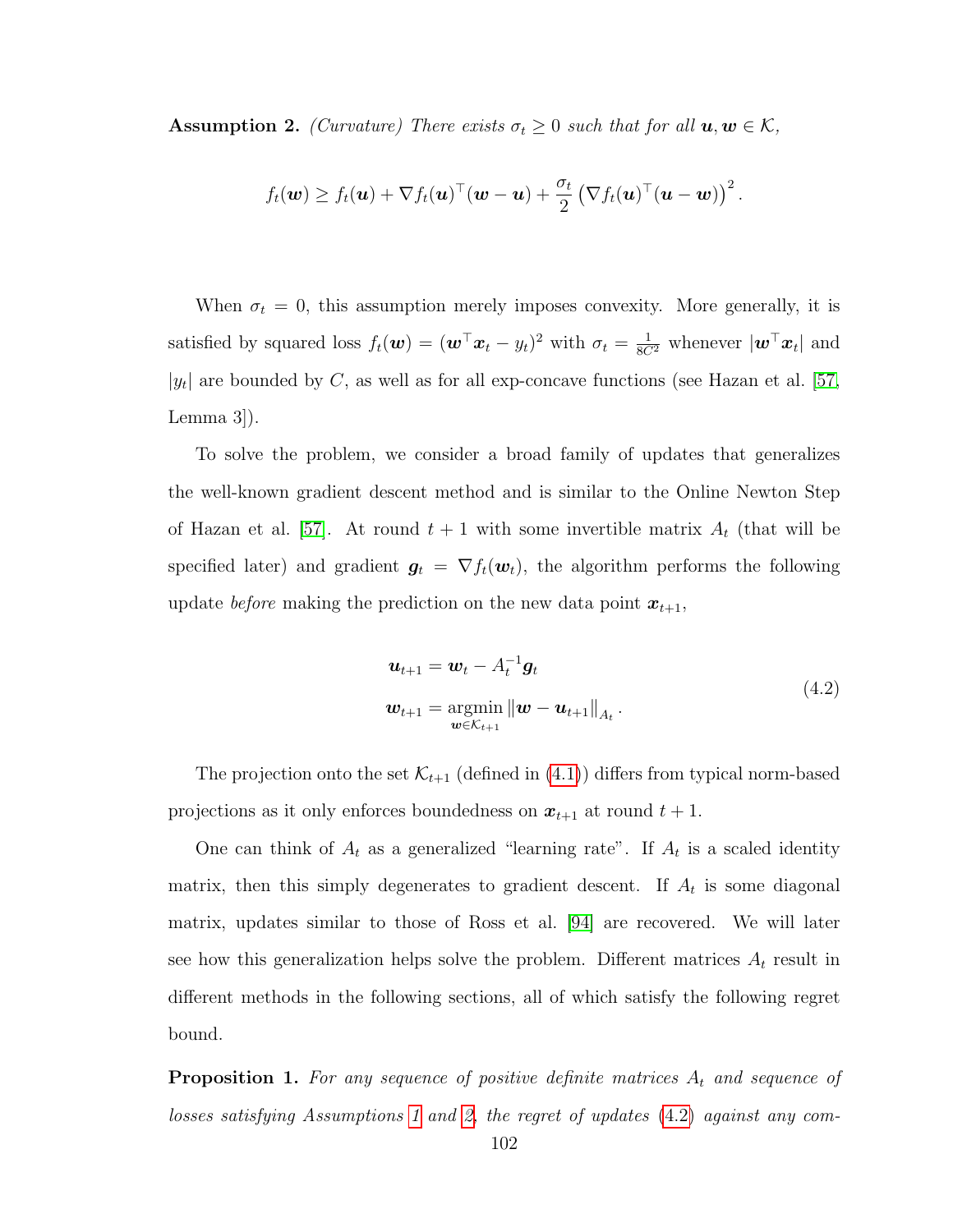parator  $w \in \mathcal{K}$  satisfies

<span id="page-115-0"></span>
$$
2R_T(\boldsymbol{w}) \leq ||\boldsymbol{w}||_{A_0}^2 + \sum_{\substack{t=1 \ \text{``Gradient Bound''}}}^T \boldsymbol{g}_t^T A_t^{-1} \boldsymbol{g}_t + \sum_{\substack{t=1 \ \text{``Gradient Bound''}}}^T (\boldsymbol{w}_t - \boldsymbol{w})^T (A_t - A_{t-1} - \sigma_t \boldsymbol{g}_t \boldsymbol{g}_t^T) (\boldsymbol{w}_t - \boldsymbol{w})
$$
\n
$$
+ \sum_{\substack{t=1 \ \text{``Diameter Bound''}}}^T \boldsymbol{g}_t^T A_t^{-1} \boldsymbol{g}_t + \sum_{\substack{t=1 \ \text{``Diameter Bound''}}}^T \boldsymbol{g}_t^T B_t^{-1} (\boldsymbol{w}_t - \boldsymbol{w})
$$
\n
$$
(4.3)
$$

*Proof.* Since  $w_{t+1}$  is the projection of  $u_{t+1}$  onto  $\mathcal{K}_{t+1}$ , by the property of projections (see for example [\[54,](#page-177-3) Lemma 8]), the algorithm ensures

$$
\left\|\bm{w}_{t+1}-\bm{w}\right\|_{A_t}^2 \leq \left\|\bm{u}_{t+1}-\bm{w}\right\|_{A_t}^2 = \left\|\bm{w}_{t}-\bm{w}\right\|_{A_t}^2 + \bm{g}_t^{\top}A_t^{-1}\bm{g}_t - 2\bm{g}_t^{\top}(\bm{w}_t-\bm{w})
$$

for all  $w \in \mathcal{K} \subseteq \mathcal{K}_{t+1}$ . By the curvature property in Assumption [1,](#page-113-1) we then have that

$$
2R_T(\boldsymbol{w}) \leq \sum_{t=1}^T 2\boldsymbol{g}_t^{\top}(\boldsymbol{w}_t - \boldsymbol{w}) - \sigma_t(\boldsymbol{g}_t^{\top}(\boldsymbol{w}_t - \boldsymbol{w}))^2
$$
  

$$
\leq \sum_{t=1}^T \boldsymbol{g}_t^{\top} A_t^{-1} \boldsymbol{g}_t + \|\boldsymbol{w}_t - \boldsymbol{w}\|_{A_t}^2 - \|\boldsymbol{w}_{t+1} - \boldsymbol{w}\|_{A_t}^2 - \sigma_t(\boldsymbol{g}_t^{\top}(\boldsymbol{w}_t - \boldsymbol{w}))^2
$$
  

$$
= \|\boldsymbol{w}\|_{A_0}^2 + \sum_{t=1}^T \boldsymbol{g}_t^{\top} A_t^{-1} \boldsymbol{g}_t + (\boldsymbol{w}_t - \boldsymbol{w})^{\top} (A_t - A_{t-1} - \sigma_t \boldsymbol{g}_t \boldsymbol{g}_t^{\top}) (\boldsymbol{w}_t - \boldsymbol{w}),
$$

which completes the proof.

The form of regret bound above is standard in online learning, and is invoked below for several choices of  $A_t$  considered next.

 $\Box$ 

# 4.3 Full second-order updates

We postpone computational considerations to develop intuition for good choices of the matrix  $A_t$ . We begin by considering the *best fixed choice* for  $A$  in hindsight, before analyzing a related adaptive version.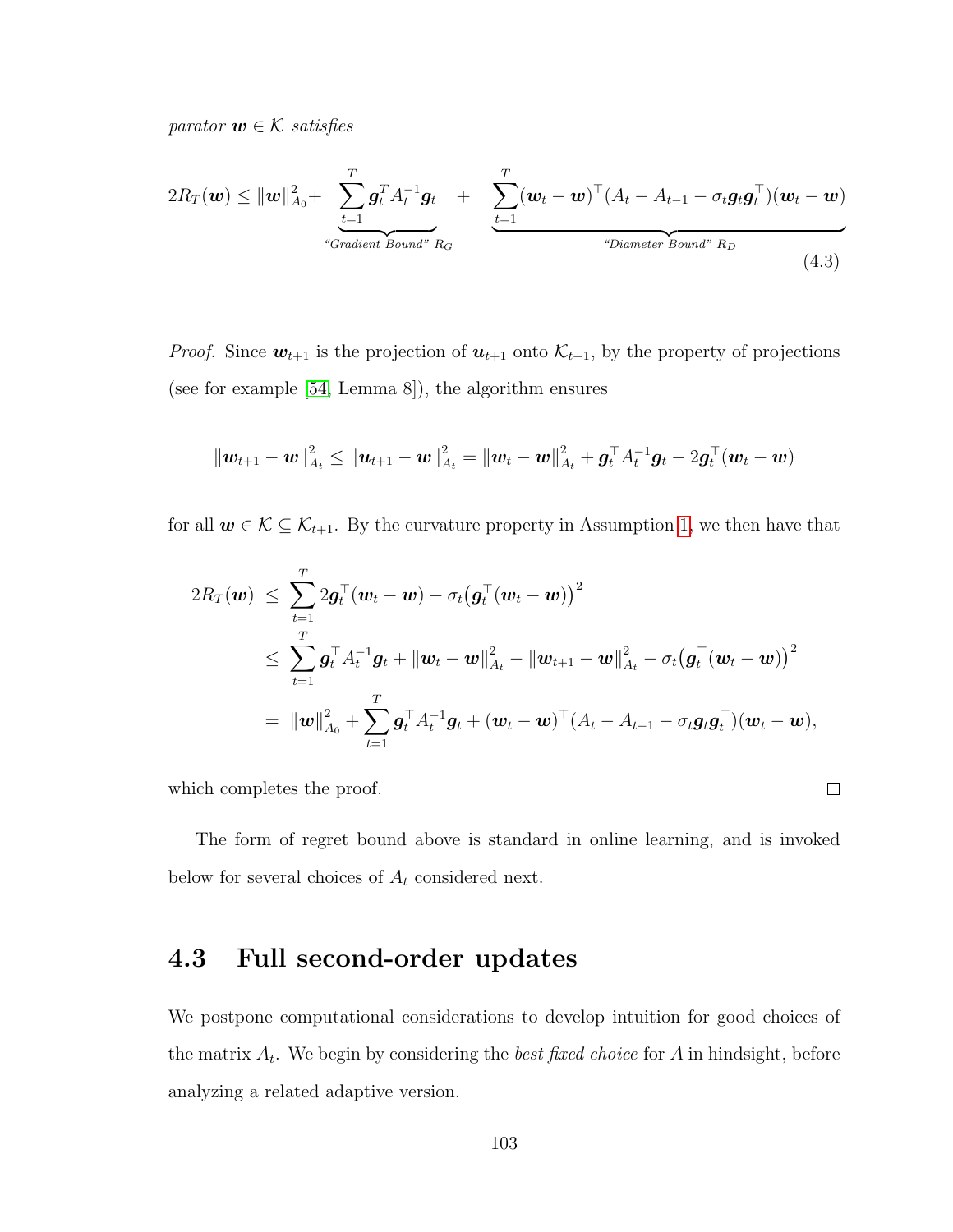#### 4.3.1 Best choice in hindsight

Taking a cue from previous works [\[33,](#page-175-1) [80,](#page-179-6) [94\]](#page-180-0), we first consider how to pick the best fixed matrix A, if all the  $x_t$  and gradients  $g_t$  were known and fixed in advance. Although this is fallacious as a method (since different choices of A produce different gradient sequences) this exercise provides intuition on good matrix design. Setting  $A_t \equiv A \succ 0$  for all t, the regret bound [\(4.3\)](#page-115-0) gives

$$
2R_T(\mathbf{w}) \leq \|\mathbf{w}\|_A^2 + \sum_{t=1}^T \mathbf{g}_t^{\top} A^{-1} \mathbf{g}_t.
$$

The best fixed matrix against all comparators  $w \in \mathcal{K}$  solves the following minimax problem

$$
\inf_{A \succ 0} \sup_{\bm{w} \in \mathcal{K}} \|\bm{w}\|_A^2 + \sum_{t=1}^t \bm{g}_t^{\top} A^{-1} \bm{g}_t.
$$

since  $w \in \mathcal{K}$  implies  $|w^{\top}x_t| \leq C$  for all t. This minimax problem is identical to that of Ross et al. [\[94\]](#page-180-0), yet dealing with the set  $K$  for non-diagonal matrices A is challenging. We instead endow the adversary with more power, allowing it to pick from a larger set  $\mathcal{K}' = \{ \boldsymbol{w} \in \mathbb{R}^d : \sum_{t=1}^T (\boldsymbol{w}^\top \boldsymbol{g}_t)^2 \leq TL^2C^2 \}$ . Assumption [1](#page-113-1) ensures  $K' \supseteq K$ . With this relaxation, the following result holds.

<span id="page-116-0"></span>**Proposition 2.** If  $G \stackrel{\text{def}}{=} \sum_{t=1}^{T} g_t g_t^{\top}$  is invertible then

$$
\inf_{A\succ 0}\sup_{\boldsymbol{w}\in\mathcal{K}^{'}}\|\boldsymbol{w}\|_{A}^{2}+\sum_{t=1}^{T}\boldsymbol{g}_{t}^{\top}A^{-1}\boldsymbol{g}_{t}=2CL\sqrt{dT}
$$

and the optimal choice is  $A = \sqrt{\frac{d}{L^2 C^2 T}} G$ .

*Proof.* Note that  $w \in \mathcal{K}'$  is equivalent to  $||G^{1/2}w||_2 \le$ √  $\overline{T}LC$ , where  $G = \sum_{t=1}^{T} g_t g_t^{\top}$ . So by the change of variable  $\widetilde{\boldsymbol{w}} = \frac{G^{1/2} \boldsymbol{w}}{\sqrt{T} L C}$ , we have

$$
\sup_{\mathbf{w}\in\mathcal{K}'} \|\mathbf{w}\|_{A}^{2} = TL^{2}C^{2} \sup_{\|\widetilde{\mathbf{w}}\|_{2}\leq 1} \widetilde{\mathbf{w}}^{\top} (G^{-1/2}AG^{-1/2})\widetilde{\mathbf{w}} = TL^{2}C^{2}\lambda_{1}(B)
$$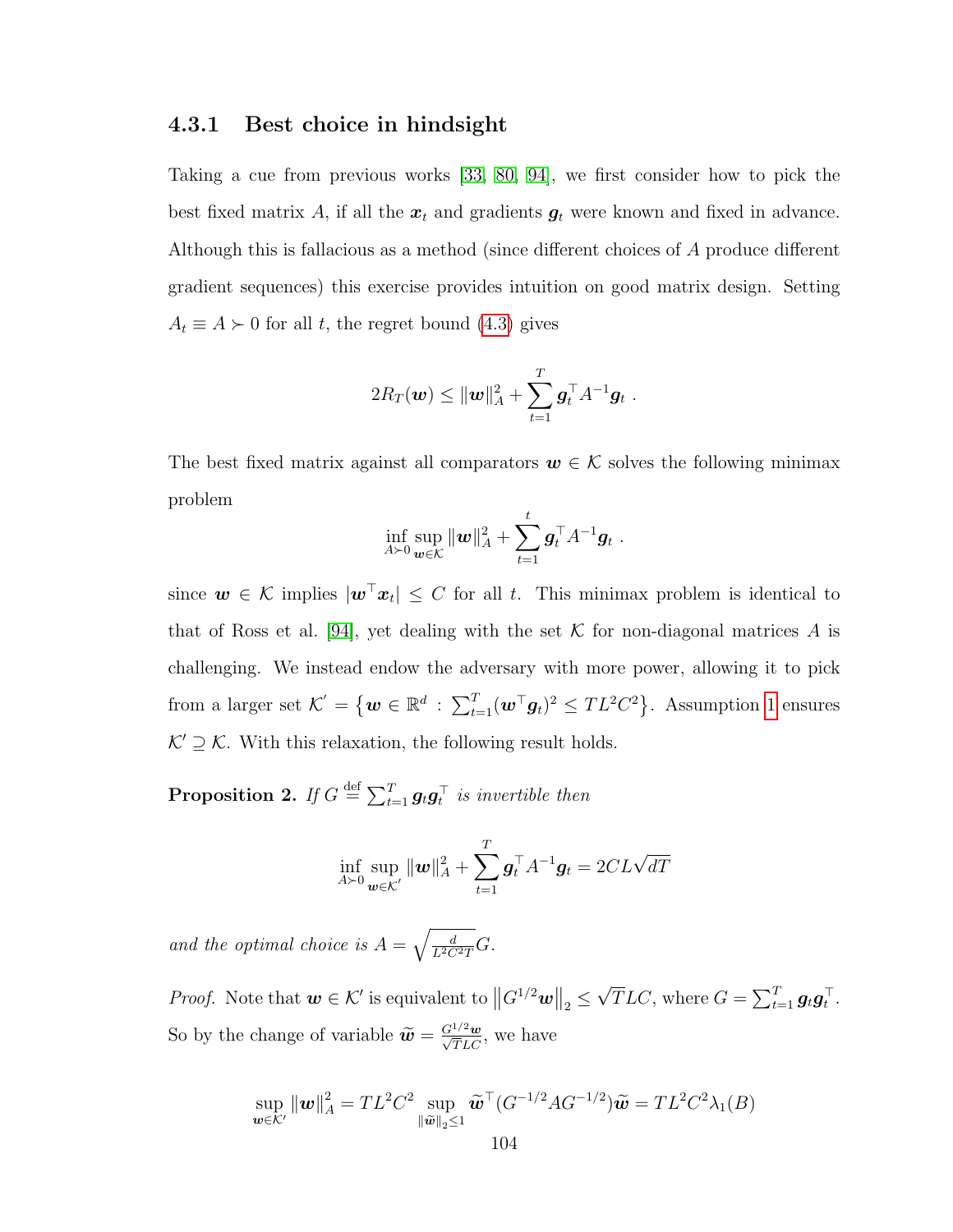where  $B = G^{-1/2} A G^{-1/2}$  and recall that  $\lambda_i(\cdot)$  represents the *i*-th largest eigenvalue of the argument. So we have

$$
\sup_{\boldsymbol{w}\in\mathcal{K}'}\|\boldsymbol{w}\|_{A}^{2} + \sum_{t=1}^{T}\boldsymbol{g}_{t}^{\top}A^{-1}\boldsymbol{g}_{t} = TL^{2}C^{2}\lambda_{1}(B) + \sum_{t=1}^{T}\boldsymbol{g}_{t}^{\top}(G^{1/2}BG^{1/2})^{-1}\boldsymbol{g}_{t}
$$
\n
$$
= TL^{2}C^{2}\lambda_{1}(B) + \left\langle (G^{1/2}BG^{1/2})^{-1}, \sum_{t=1}^{T}\boldsymbol{g}_{t}\boldsymbol{g}_{t}^{\top} \right\rangle
$$
\n
$$
= TL^{2}C^{2}\lambda_{1}(B) + TR(G^{-1/2}B^{-1}G^{-1/2}G)
$$
\n
$$
= TL^{2}C^{2}\lambda_{1}(B) + TR(B^{-1})
$$
\n
$$
= TL^{2}C^{2}\lambda_{1}(B) + \sum_{i=1}^{d}\frac{1}{\lambda_{i}(B)}.
$$

If  $\lambda_i(B) < \lambda_1(B)$  for some  $i \neq 1$ , then by increasing  $\lambda_i(B)$  so that  $\lambda_i(B) = \lambda_1(B)$ , we can always make the upper bound smaller, which means that the optimal B should have d identical eigenvalues, that is,  $B = \lambda I_d$  for some  $\lambda > 0$ . Plugging this  $\frac{d}{\lambda} = 2CL\sqrt{Td}$  for  $\lambda^* = \sqrt{\frac{d}{TC^2}}$ form of B leads to  $TL^2C^2\lambda + \frac{d}{\lambda}$  $\frac{d}{TC^2L^2}$ . The best A is thus  $G^{1/2}(\lambda^* \boldsymbol{I}_d) G^{1/2} = \frac{1}{LC}\sqrt{\frac{d}{T}} G.$  $\Box$ 

Proposition [2](#page-116-0) suggests setting the matrices  $A_t$  in terms of the sum of gradient outer products. This choice is essentially identical to the Online Newton Step (ONS) algorithm  $[57]$ , and is also similar to the full-matrix version of the ADAGRAD method  $[33]$ , where  $G^{1/2}$  was used.

## 4.3.2 Adapting the matrix online

To turn the above intuition into an algorithm with the update form [\(4.2\)](#page-114-1), we set

<span id="page-117-0"></span>
$$
A_t = \alpha \mathbf{I}_d + \sum_{s=1}^t (\sigma_s + \eta_s) \mathbf{g}_s \mathbf{g}_s^\top
$$
\n(4.4)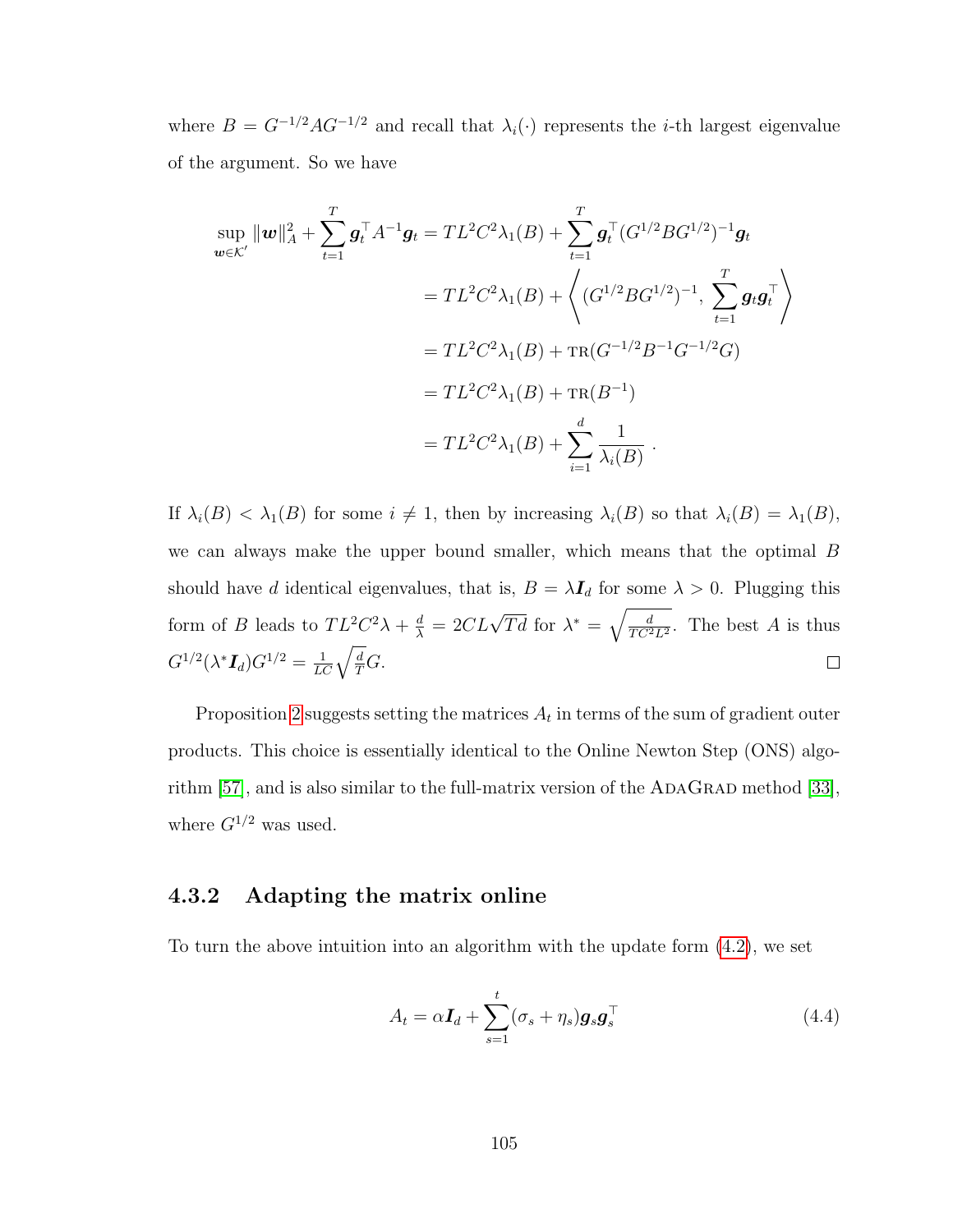for some parameters  $\alpha > 0$  and  $\eta_t \geq 0$ . The parameter  $\alpha$  ensures the invertibility of  $A_t$ , although it does incorporate a dependence on the  $\ell_2$  geometry and does not leave the updates truly invariant as discussed later. The update is essentially identical to ONS, except that we project onto the set  $\mathcal{K}_t$  at time t, while ONS projects onto a fixed set. The projection step can be performed in closed form as the next lemma shows.

**Lemma 11.** For any  $x \neq 0, u \in \mathbb{R}^d$  and positive definite matrix  $A \in \mathbb{R}^{d \times d}$ , we have

$$
\operatornamewithlimits{argmin}_{\boldsymbol w \, : \, |\boldsymbol w^\top \boldsymbol x| \leq C} \|\boldsymbol w - \boldsymbol u\|_A = \boldsymbol u - \frac{\tau_C(\boldsymbol u^\top \boldsymbol x)}{\boldsymbol x^\top A^{-1} \boldsymbol x} A^{-1} \boldsymbol x
$$

where  $\tau_C(y) = sign(y) \max\{|y| - C, 0\}.$ 

The proof of the above lemma (generalized to rank deficient A) is in Appendix [C.1.](#page-164-0) The same projection in a different context than invariant learning appears in Gentile and Orabona [\[45\]](#page-176-4). This choice of the matrices  $A_t$  simplifies the general regret bound of Proposition [1.](#page-115-0)

<span id="page-118-0"></span>**Theorem [1](#page-113-1)6.** Under Assumptions 1 and [2,](#page-114-0) suppose that  $\sigma_t \ge \sigma \ge 0$  for all t, and  $\eta_t$  is non-increasing. Then using the matrices [\(4.4\)](#page-117-0) in the updates [\(4.2\)](#page-114-1) yields for all  $\boldsymbol{w}\in\mathcal{K}$ 

$$
R_T(\boldsymbol{w}) \leq \frac{\alpha}{2} \left\| \boldsymbol{w} \right\|_2^2 + 2(CL)^2 \sum_{t=1}^T \eta_t + \frac{d}{2(\sigma + \eta_T)} \ln \left( 1 + \frac{(\sigma + \eta_T) \sum_{t=1}^T \|\boldsymbol{g}_t\|_2^2}{d\alpha} \right)
$$

.

Proof. The theorem is proved by applying Proposition [1](#page-115-0) with the choice of the matrices  $A_t$  in Theorem [16.](#page-118-0) Recalling that  $A_0 = \alpha \mathbf{I}_d$  and  $A_t = A_{t-1} + (\sigma_t + \eta_t) \mathbf{g}_t \mathbf{g}_t^T$ , we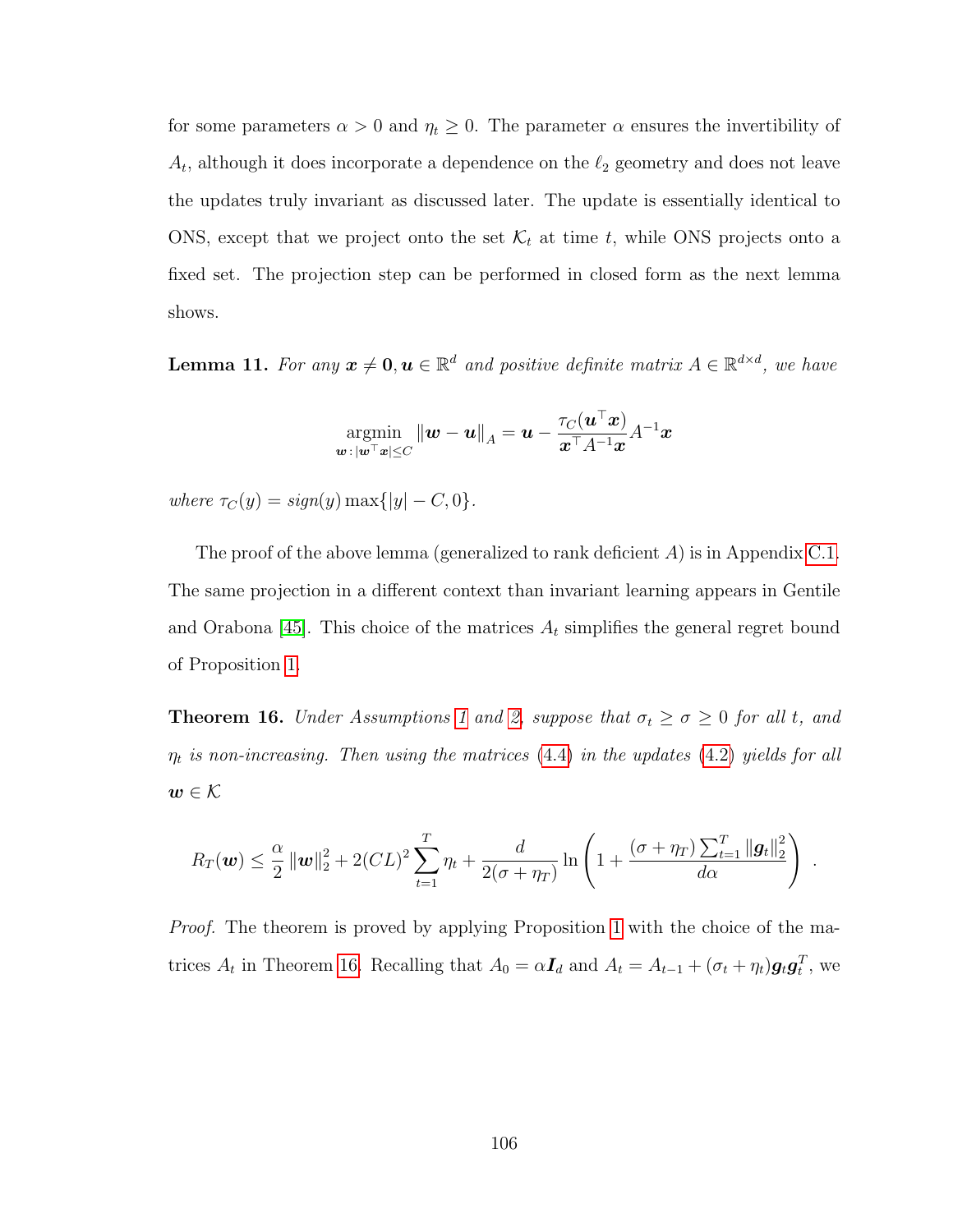obtain

T

 $t=1$ 

$$
2R_T(\boldsymbol{w}) \leq ||\boldsymbol{w}||_{A_0}^2 + \sum_{t=1}^T \boldsymbol{g}_t^{\top} A_t^{-1} \boldsymbol{g}_t + (\boldsymbol{w}_t - \boldsymbol{w})^{\top} (A_t - A_{t-1} - \sigma_t \boldsymbol{g}_t \boldsymbol{g}_t^{\top}) (\boldsymbol{w}_t - \boldsymbol{w})
$$
  
\n
$$
= \alpha ||\boldsymbol{w}||_2^2 + \sum_{t=1}^T \boldsymbol{g}_t^{\top} A_t^{-1} \boldsymbol{g}_t + \eta_t (\boldsymbol{w}_t - \boldsymbol{w})^{\top} \boldsymbol{g}_t \boldsymbol{g}_t^{\top} (\boldsymbol{w}_t - \boldsymbol{w})
$$
  
\n
$$
\leq \alpha ||\boldsymbol{w}||_2^2 + \sum_{t=1}^T \boldsymbol{g}_t^{\top} A_t^{-1} \boldsymbol{g}_t + 4 (CL)^2 \eta_t
$$

where the last equality uses the Lipschitz property in Assumption [1](#page-113-1) and the boundedness of  $\boldsymbol{w}_t^\top \boldsymbol{x}_t$  and  $\boldsymbol{w}^\top \boldsymbol{x}_t$ .

Define  $\widehat{A}_t = \frac{\alpha}{\sigma + i}$  $\frac{\alpha}{\sigma + \eta_T} I_d + \sum_{s=1}^t g_s g_s^{\top}$ . Since  $\sigma_t \ge \sigma$  and  $\eta_t$  is non-increasing, we have  $\widehat{A}_t \preceq \frac{1}{\sigma + i}$  $\frac{1}{\sigma + \eta_T} A_t$ . We now proceed as follows:

$$
\sum_{t=1}^{T} \mathbf{g}_t^{\top} A_t^{-1} \mathbf{g}_t \leq \frac{1}{\sigma + \eta_T} \sum_{t=1}^{T} \mathbf{g}_t^{\top} \widehat{A}_t^{-1} \mathbf{g}_t
$$
\n
$$
= \frac{1}{\sigma + \eta_T} \sum_{t=1}^{T} \left\langle \widehat{A}_t - \widehat{A}_{t-1}, \widehat{A}_t^{-1} \right\rangle
$$
\n
$$
\leq \frac{1}{\sigma + \eta_T} \sum_{t=1}^{T} \ln \frac{|\widehat{A}_t|}{|\widehat{A}_{t-1}|}
$$
\n
$$
= \frac{1}{\sigma + \eta_T} \ln \frac{|\widehat{A}_T|}{|\widehat{A}_0|}
$$
\n
$$
= \frac{1}{\sigma + \eta_T} \sum_{i=1}^{d} \ln \left( 1 + \frac{(\sigma + \eta_T) \lambda_i \left( \sum_{t=1}^{T} \mathbf{g}_t \mathbf{g}_t^{\top} \right)}{\alpha} \right)
$$
\n
$$
\leq \frac{d}{\sigma + \eta_T} \ln \left( 1 + \frac{(\sigma + \eta_T) \sum_{i=1}^{d} \lambda_i \left( \sum_{t=1}^{T} \mathbf{g}_t \mathbf{g}_t^{\top} \right)}{d\alpha}
$$
\n
$$
= \frac{d}{\sigma + \eta_T} \ln \left( 1 + \frac{(\sigma + \eta_T) \sum_{t=1}^{T} ||\mathbf{g}_t||_2^2}{d\alpha} \right)
$$

 $\setminus$ 

 $\overline{1}$ 

where the second inequality is by the concavity of the function  $\ln |X|$  (see [\[57,](#page-177-0) Lemma 12] for an alternative proof), and the last one is by Jensen's inequality. This concludes the proof.  $\Box$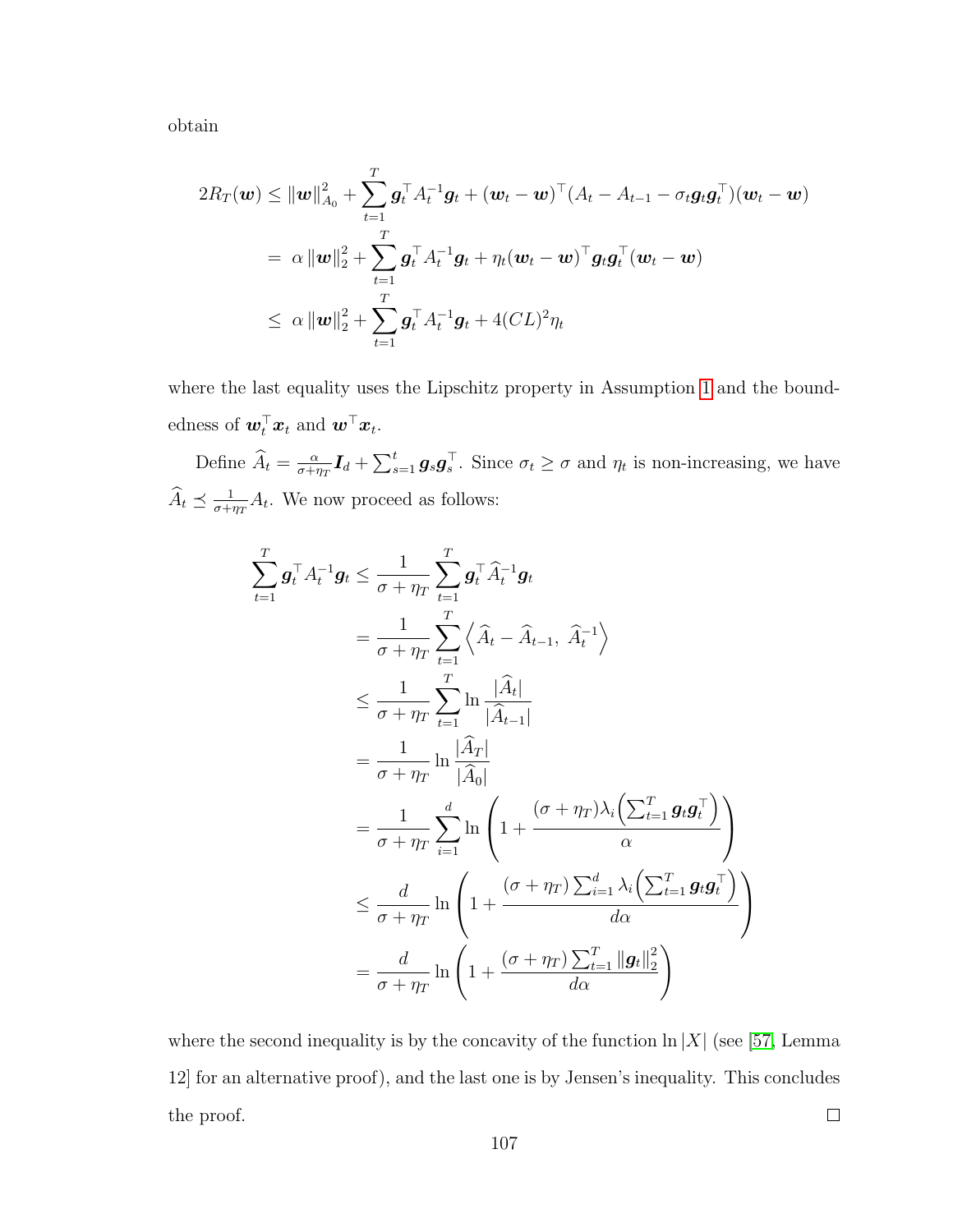As noted earlier, the dependence on  $\|\boldsymbol{w}\|_2^2$  $\frac{2}{2}$  implies that the method is not truly invariant to transformations of the data. However, this is not critical since  $\alpha$  is fixed and small while the other part of the bound grows to eventually become the dominating term. Moreover, we can set  $\alpha = 0$  and replace the inverse with the Moore-Penrose pseudoinverse, as discussed in Appendix [C.2.](#page-165-0) We use  $\alpha > 0$  in the remainder for simplicity.

If  $\sigma = 0$  and  $\eta_t = \frac{1}{CL}\sqrt{\frac{d}{t}}$  $\frac{d}{t}$ , the bound simplifies to

$$
R_T(\boldsymbol{w}) \leq \frac{\alpha}{2} \|\boldsymbol{w}\|_2^2 + \frac{CL}{2} \sqrt{Td} \ln \left( 1 + \frac{\sum_{t=1}^T \|\boldsymbol{g}_t\|_2^2}{\alpha CL\sqrt{Td}} \right) + 4CL\sqrt{Td} ,
$$

only losing a logarithmic factor from Proposition [2.](#page-116-0)

If  $\sigma_t \ge \sigma > 0$  for all t, then with  $\eta_t = 0$  the regret is

<span id="page-120-0"></span>
$$
R_T(\boldsymbol{w}) \leq \frac{\alpha}{2} \left\| \boldsymbol{w} \right\|_2^2 + \frac{d}{2\sigma} \ln \left( 1 + \frac{\sigma \sum_{t=1}^T \|\boldsymbol{g}_t\|_2^2}{d\alpha} \right) \ . \tag{4.5}
$$

extending the  $O(d \ln T)$  results of Hazan et al. [\[57\]](#page-177-0) to the weaker Assumption [2](#page-114-0) and larger comparator set.

## 4.4 Efficiency via Sketching

Our updates so far require  $\Omega(d^2)$  time just as ONS. Here we show how to achieve regret guarantees nearly as good as the above bounds, while keeping computation within a constant factor of first-order methods.

Let  $G_t \in \mathbb{R}^{t \times d}$  be a matrix such that the t-th row is  $\hat{g}_t^{\top}$  where we define  $\hat{g}_t =$ √  $\overline{\sigma_t + \eta_t} \mathbf{g}_t$  to be the to-sketch vector. Recall our previous setting  $A_t = \alpha \mathbf{I}_d + \mathbf{I}_t$  $G_t^{\top} G_t$  [\(4.4\)](#page-117-0). Sketching maintains an approximation of  $G_t$ , denoted by  $S_t \in \mathbb{R}^{m \times d}$ where  $m \ll d$  is the sketch size. If m is chosen so that  $S_t^\top S_t$  approximates  $G_t^\top G_t$  well, we can redefine  $A_t$  as  $\alpha I_d + S_t^{\top} S_t$  for the algorithm.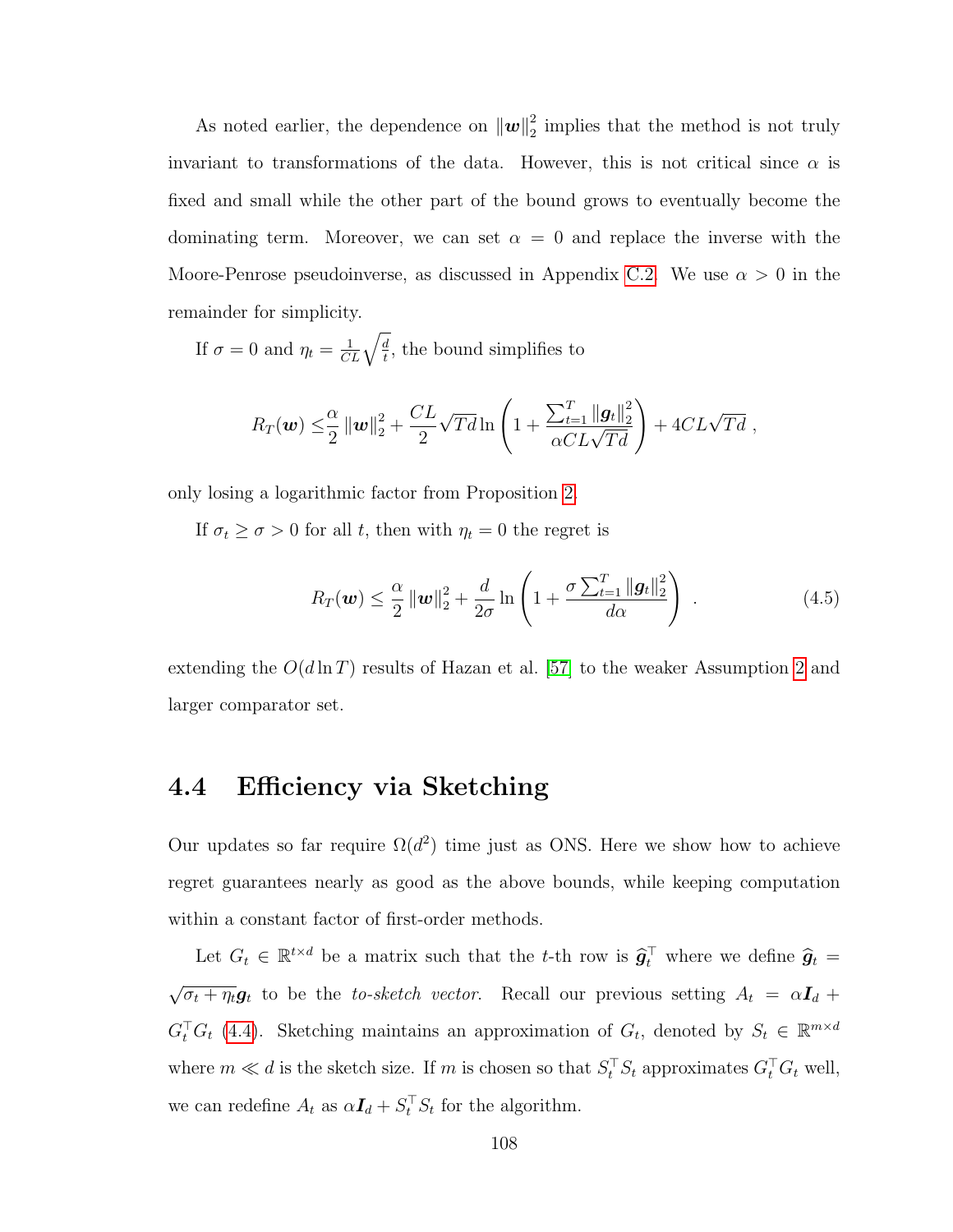<span id="page-121-0"></span>Algorithm 11 Sketched Online Newton (SON)

**Input:** Parameters  $C$ ,  $\alpha$  and  $m$ .

- 1: Initialize  $\mathbf{u}_1 = \mathbf{0}_{d \times 1}$ .
- 2: Initialize sketch  $(S, H) \leftarrow$  SketchInit $(\alpha, m)$ .
- 3: for  $t = 1$  to  $T$  do
- 4: Receive example  $x_t$ .
- 5: **Projection step:** compute  $\widehat{\mathbf{x}} = S\mathbf{x}_t$ ,  $c = \frac{\tau_C(u_t^\top \mathbf{x}_t)}{\mathbf{x}_t^\top \mathbf{x}_t \widehat{\mathbf{x}}^\top H}$  $\frac{\tau_C(\boldsymbol{u}_t|\boldsymbol{x}_t)}{\boldsymbol{x}_t^\top \boldsymbol{x}_t - \widehat{\boldsymbol{x}}^\top H \widehat{\boldsymbol{x}}}$  and set  $\boldsymbol{w}_t = \boldsymbol{u}_t$  $c(\boldsymbol{x}_t - S^\top H \widehat{\boldsymbol{x}}).$ Prodict labe
- 6: Predict label  $y_t = \boldsymbol{w}_t^{\top} \boldsymbol{x}_t$  and suffer loss  $\ell_t(y_t)$ .
- 7: Compute gradient  $g_t = \ell_t'(y_t)x_t$  and the to-sketch vector  $\hat{g} =$ <br>  $(g, H) \neq$  SketchHadato( $\hat{g}$ ) √  $\overline{\sigma_t + \eta_t} \boldsymbol{g}_t.$
- 8:  $(S, H) \leftarrow$  SketchUpdate( $\hat{g}$ ).<br>9: Update weight:
- Update weight:

$$
\boldsymbol{u}_{t+1} = \boldsymbol{w}_t - \tfrac{1}{\alpha} (\boldsymbol{g}_t - S^\top H S \boldsymbol{g}_t).
$$

```
10: end for
```
To see why this admits an efficient algorithm, notice that by Woodbury formula [\[109\]](#page-181-1) one has

$$
A_t^{-1} = \frac{1}{\alpha} \left( \mathbf{I}_d - S_t^\top (\alpha \mathbf{I}_m + S_t S_t^\top)^{-1} S_t \right) .
$$

With the notation  $H_t = (\alpha I_m + S_t S_t^{\top})^{-1} \in \mathbb{R}^{m \times m}$  and  $c_t = \tau_C(\boldsymbol{u}_{t+1}^{\top} \boldsymbol{x}_{t+1})/(\boldsymbol{x}_{t+1}^{\top} \boldsymbol{x}_{t+1} - \boldsymbol{x}_{t+1})$  $\boldsymbol{x}_{t+1}^{\top} S_t^{\top} H_t S_t \boldsymbol{x}_{t+1}$ , update [\(4.2\)](#page-114-1) becomes:

$$
\mathbf{u}_{t+1} = \mathbf{w}_t - \frac{1}{\alpha} (\mathbf{g}_t - S_t^\top H_t S_t \mathbf{g}_t)
$$
  

$$
\mathbf{w}_{t+1} = \mathbf{u}_{t+1} - c_t (\mathbf{x}_{t+1} - S_t^\top H_t S_t \mathbf{x}_{t+1}).
$$

The operations involving  $S_t \boldsymbol{x}_t$  or  $S_t \boldsymbol{g}_t$  require only  $O(md)$  time, while matrix vector products with  $H_t$  require only  $O(m^2)$ . Altogether, updates are at most m times more expensive than first-order ones when  $H_t$  can be maintained efficiently. The Sketched Online Newton (SON) algorithm is presented in Algorithm [11.](#page-121-0)

We now discuss three sketching techniques to maintain the matrices  $S_t$  and  $H_t$ efficiently, each requiring  $O(md)$  storage and time linear in d.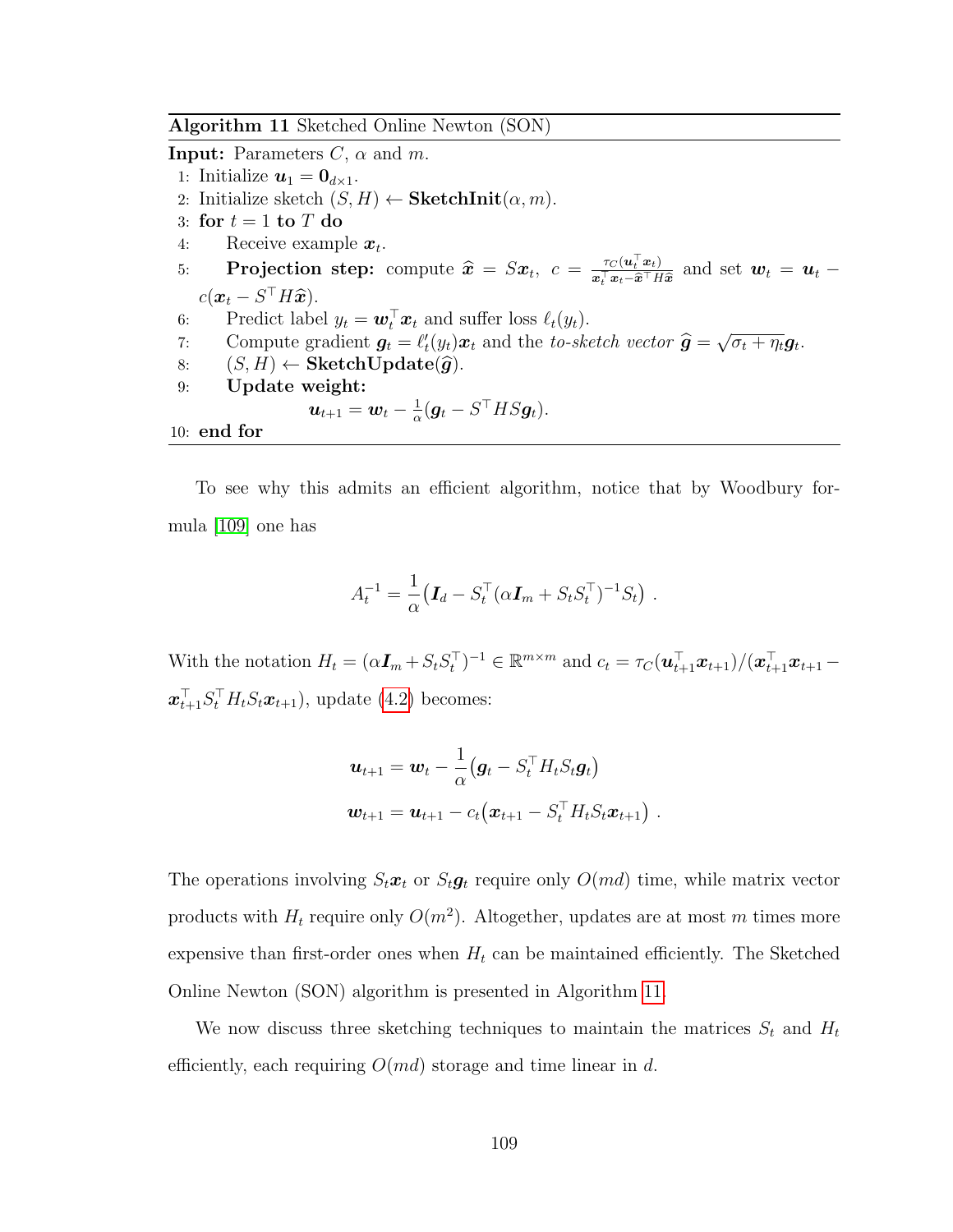<span id="page-122-0"></span>Algorithm 12 Random Projection Sketch for RP-SON

Internal States: S and H.

SketchInit $(\alpha, m)$ 

- 1: Set  $S = \mathbf{0}_{m \times d}$  and  $H = \frac{1}{\alpha}$  $\frac{1}{\alpha}\boldsymbol{I}_m.$
- 2: Return  $(S, H)$ .
- SketchUpdate $(\widehat{g})$
- 1: Draw  $\boldsymbol{r} \sim \mathcal{N}(0, \frac{1}{\sqrt{2}})$  $\frac{1}{\sqrt[m]{m}}$  and update  $S \leftarrow S + r\hat{\mathbf{g}}^{\top}$ .
- 2: Compute  $\mathbf{q} = S\hat{\mathbf{g}} \frac{\hat{\mathbf{g}}^\top \hat{\mathbf{g}}}{2}\mathbf{r}$ , update  $H \leftarrow H \frac{H\mathbf{q}\mathbf{r}^\top H}{1 + \mathbf{r}^\top H\mathbf{q}}$  $\frac{H\boldsymbol{q}\boldsymbol{r}^\top H}{1+\boldsymbol{r}^\top H\boldsymbol{q}}$  and  $H \leftarrow H - \frac{H\boldsymbol{r}\boldsymbol{q}^\top H}{1+\boldsymbol{q}^\top H\boldsymbol{r}}$  $\frac{H\bm{r}\bm{q}^\top H}{1+\bm{q}^\top H\bm{r}}.$
- 3: Return  $(S, H)$ .

## 4.4.1 Random Projection

Random projections are classical methods for sketching [\[61,](#page-177-1) [3,](#page-173-0) [64\]](#page-177-4). Here we consider Gaussian Random Projection (RP) sketch:  $S_t = S_{t-1} + r_t \hat{g}_t^{\top}$ , where each entry of  $r_t \in \mathbb{R}^m$  is an independent random Gaussian variable drawn from  $\mathcal{N}(0, 1/\sqrt{m})$  $\overline{m}$ ). Since the update of  $H_t^{-1}$  can be realized by two rank-one updates:

$$
H_t^{-1} = \alpha \mathbf{I}_d + S_t S_t^\top = \alpha \mathbf{I}_d + (S_{t-1} + \mathbf{r}_t \widehat{\mathbf{g}}_t^\top)(S_{t-1} + \mathbf{r}_t \widehat{\mathbf{g}}_t^\top)^\top = H_{t-1}^{-1} + \mathbf{q}_t \mathbf{r}_t^\top + \mathbf{r}_t \mathbf{q}_t^\top,
$$

where  $q_t = S_t \hat{g}_t - \frac{\|\hat{g}_t\|_2^2}{2} r_t$ , with Woodbury formula this results in  $O(md)$  update of S and H (see Algorithm [12\)](#page-122-0), and the overall time complexity for each round is also  $O(md)$ . Moreover when  $\alpha = 0$  the algorithm is still invariant to linear transformation for each fixed realization of the randomness. If r is the rank of  $G_T$ , then Proposition [1](#page-115-0) implies the following bound (recall the definition of  $R_D$  and  $R_G$  in Eq. [\(4.3\)](#page-115-0)), which further implies that the regret is the same as the one in Theorem [16](#page-118-0) up to constants.

<span id="page-122-1"></span>**Theorem [1](#page-113-1)7.** Under Assumptions 1 and [2,](#page-114-0) if SON is run with the Random Projection sketch of size  $m = \Omega((r + \ln(T/\delta))\epsilon^{-2})$ , where  $r = rank(G_T)$ , then (1)  $\mathbb{E}[R_D] \leq 4(CL)^2 \sum_{t=1}^{T} \eta_t$ , and (2)  $R_G \leq \frac{1}{1-}$  $\frac{1}{1-\epsilon}\sum_{t=1}^T \boldsymbol{g}_t^\top(\alpha \boldsymbol{I}_d + G_t^\top G_t)^{-1} \boldsymbol{g}_t$  with probability at least  $1-\delta$ .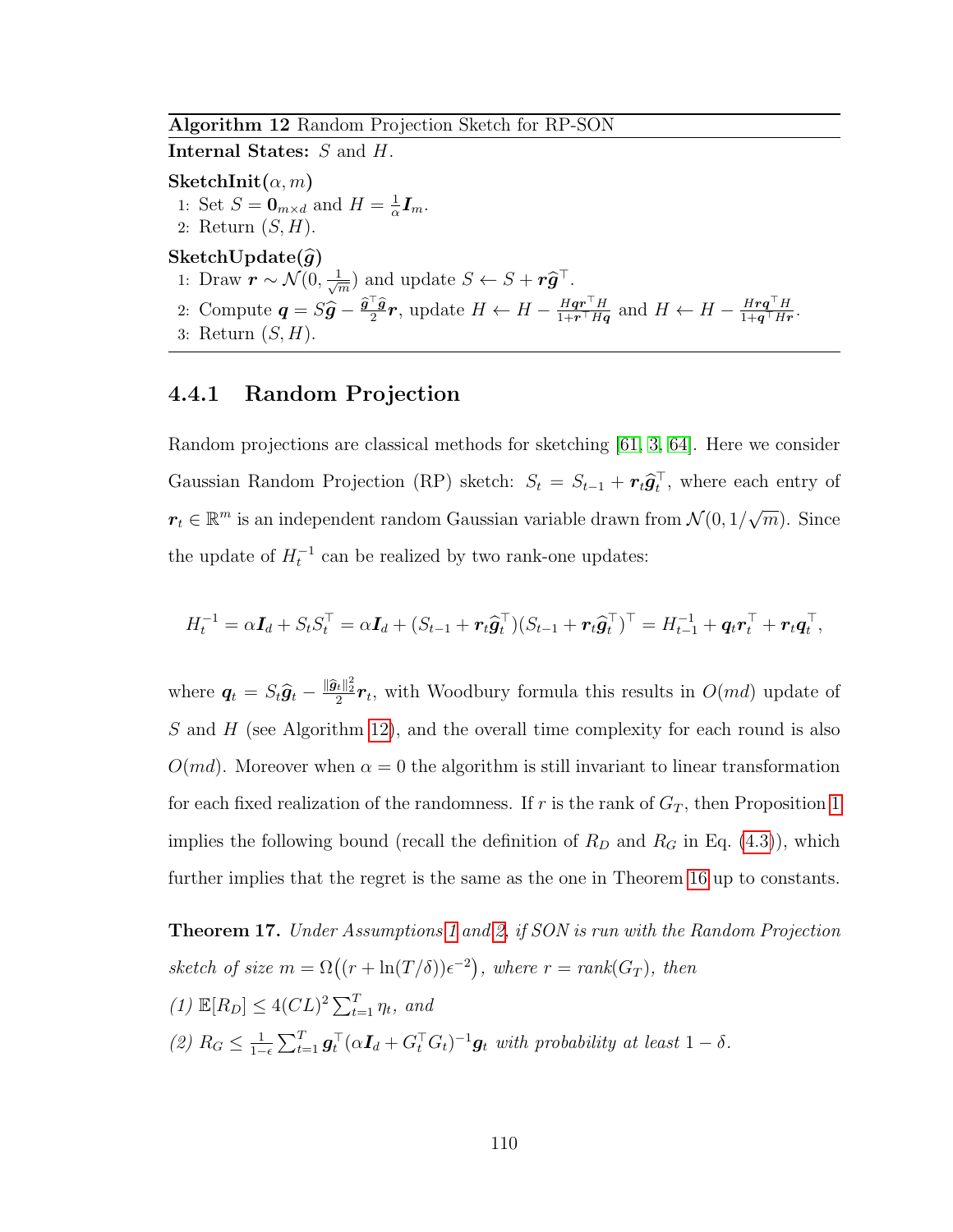Proof. We apply the property of the random projection method (see for example [\[110,](#page-181-0) Theorem 2.3): as long as  $m = \Omega((r + \ln(T/\delta))\epsilon^{-2})$ , with probability at least  $1 - \delta$ ,

$$
(1 - \epsilon)G_t^\top G_t \preceq S_t^\top S_t \preceq (1 + \epsilon)G_t^\top G_t \quad \text{for all } t = 1, \dots, T
$$

which implies  $A_t^{-1} \preceq \frac{1}{1-1}$  $\frac{1}{1-\epsilon}(\alpha I_d + G_t^{\top} G_t)^{-1}$  and thus  $R_G \leq \frac{1}{1-\epsilon}$  $\frac{1}{1-\epsilon}\sum_{t=1}^T \boldsymbol{g}_t^\top (\alpha \boldsymbol{I}_d \ +$  $G_t^{\top} G_t$ )<sup>-1</sup> $g_t$ . For  $R_D$ , first fix all the randomness before drawing  $r_t$  and let  $\mathbb{E}_t$  be the corresponding conditional expectation, then we have

$$
\mathbb{E}_t[A_t - A_{t-1}] = \mathbb{E}_t \Big[ S_{t-1}^\top \boldsymbol{r}_t \widehat{\boldsymbol{g}}_t^\top + \widehat{\boldsymbol{g}}_t \boldsymbol{r}_t^\top S_{t-1} + ||\boldsymbol{r}_t||_2^2 \widehat{\boldsymbol{g}}_t \widehat{\boldsymbol{g}}_t^\top \Big] = (\sigma_t + \eta_t) \boldsymbol{g}_t \boldsymbol{g}_t^\top.
$$

Since  $w_t, w$  and  $g_t$  are fixed, we continue with

$$
\mathbb{E}_t\Big[(\boldsymbol{w}_t-\boldsymbol{w})^{\top} (A_t-A_{t-1}-\sigma_t \boldsymbol{g}_t \boldsymbol{g}_t^{\top})(\boldsymbol{w}_t-\boldsymbol{w})\Big] = \eta_t(\boldsymbol{w}_t-\boldsymbol{w})^{\top} \boldsymbol{g}_t \boldsymbol{g}_t^{\top}(\boldsymbol{w}_t-\boldsymbol{w}) \leq 4 (CL)^2 \eta_t.
$$

Therefore, taking the overall expectation gives  $\mathbb{E}[R_D] \leq 4(CL)^2 \sum_{t=1}^T \eta_t$ .  $\Box$ 

We call this combination of SON with RP-sketch RP-SON. Comparing Theo-rems [16](#page-118-0) and [17,](#page-122-1) the expected regret is the same up to constants when  $\epsilon$  is a constant. Consequently, RP-SON is a near invariant algorithm that gives substantial computational gains when  $r$  is significantly smaller than  $d$  with minimal regret overhead.

#### 4.4.2 Frequent Directions

When the gradient matrix is near full-rank, RP-SON may not perform well. Frequent Directions (FD) sketch [\[69,](#page-178-1) [46\]](#page-176-0) is a deterministic sketching method which maintains the invariant that the last row of  $S_t$  is always **0**. On each round, the vector  $\hat{\boldsymbol{g}}_t^{\top}$ is inserted into the last row of  $S_{t-1}$ , then the covariance of the resulting matrix is eigendecomposed into  $V_t^{\top} \Sigma_t V_t$  and  $S_t$  is set to  $(\Sigma_t - \rho_t I_m)^{\frac{1}{2}} V_t$  where  $\rho_t$  is the smallest eigenvalue. Since the rows of  $S_t$  are orthogonal to each other,  $S_t S_t^{\top}$  is a diagonal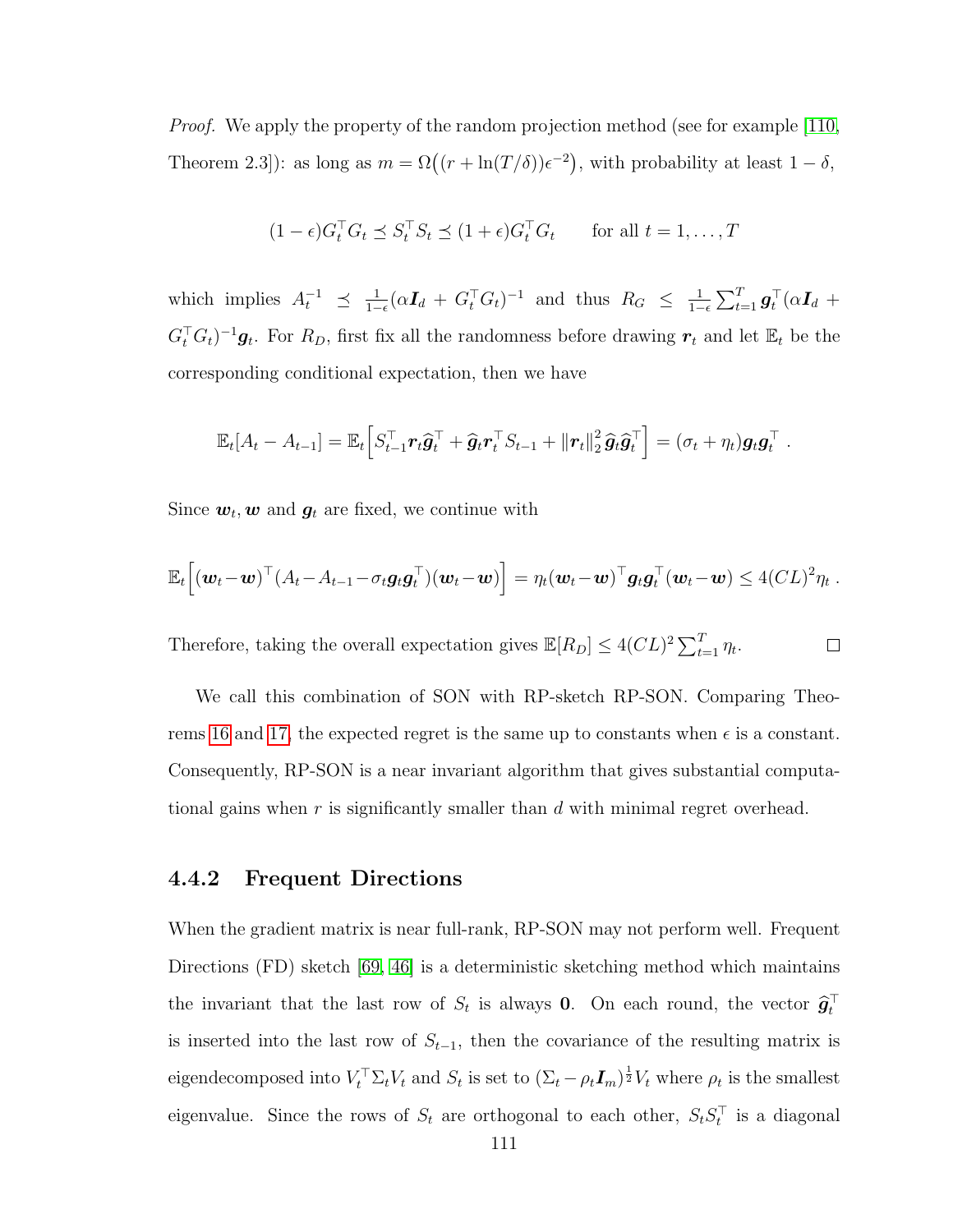#### <span id="page-124-0"></span>Algorithm 13 Frequent Direction Sketch for FD-SON

Internal States: S and H.

SketchInit $(\alpha, m)$ 1: Set  $S = \mathbf{0}_{m \times d}$  and  $H = \frac{1}{\alpha}$  $\frac{1}{\alpha}\boldsymbol{I}_m.$ 2: Return  $(S, H)$ . SketchUpdate $(\widehat{g})$ 1: Insert  $\hat{g}$  into the last row of S. 2: Compute eigendecomposition:  $V^{\top} \Sigma V = S^{\top} S$  and set  $S = (\Sigma - \Sigma_{m,m} I_m)^{\frac{1}{2}} V$ . 3: Set  $H = \text{diag}\left\{\frac{1}{\alpha + \Sigma_{1,1}}\right\}$  $\frac{1}{\alpha+\Sigma_{1,1}-\Sigma_{m,m}},\cdots,\frac{1}{\alpha+\Sigma_{m,m}-\Sigma_{m,m}}\bigg\}.$ 4: Return  $(S, H)$ 

matrix and so is  $H_t$  (see Algorithm [13\)](#page-124-0). We call the combination of SON with FDsketch FD-SON.

The sketch update works in  $O(md)$  time (see [\[46\]](#page-176-0)) so the total running time is thus  $O(md)$  per round. The following regret bound uses the notation  $\Omega_k =$  $\sum_{i=k+1}^{d} \lambda_i (G_T^{\top} G_T)$  for any  $k = 0, \ldots, m-1$ .

<span id="page-124-1"></span>**Theorem [1](#page-113-1)8.** Assuming  $\sigma_t \ge \sigma \ge 0$  for all t, Assumptions 1 and [2](#page-114-0) hold, and  $\eta_t$  is non-increasing, If SON uses the Frequent Directions sketch, then  $R_T(\boldsymbol{w})$  is at most

$$
\frac{\alpha}{2} \|\mathbf{w}\|_2^2 + \frac{m}{2(\sigma + \eta_T)} \ln\left(1 + \frac{\text{TR}(S_T^\top S_T)}{m\alpha}\right) + \frac{m\Omega_k}{2(m-k)(\sigma + \eta_T)\alpha} + 2CL)^2 \sum_{t=1}^T \eta_t
$$

for all  $k \in \{0, \ldots, m-1\}$  and  $\mathbf{w} \in \mathcal{K}$ .

*Proof.* By the construction of the sketch, we have  $A_t - A_{t-1} = S_t^{\top} S_t - S_{t-1}^{\top} S_{t-1} =$  $\hat{g}_t \hat{g}_t^\top - \rho_t V_t^\top V_t \preceq \hat{g}_t \hat{g}_t^\top$ . It follows immediately that  $R_D$  in Eq. [\(4.3\)](#page-115-0) is again at most  $4(CL)^2 \sum_{t=1}^{T} \eta_t$ . For the term  $R_G$ , we will apply the following guarantee of Frequent Directions (see the proof of Theorem 1.1 of [\[46\]](#page-176-0)):  $\sum_{t=1}^{T} \rho_t \leq \frac{\Omega_k}{m-1}$  $\frac{\Omega_k}{m-k}$ . Specifically, since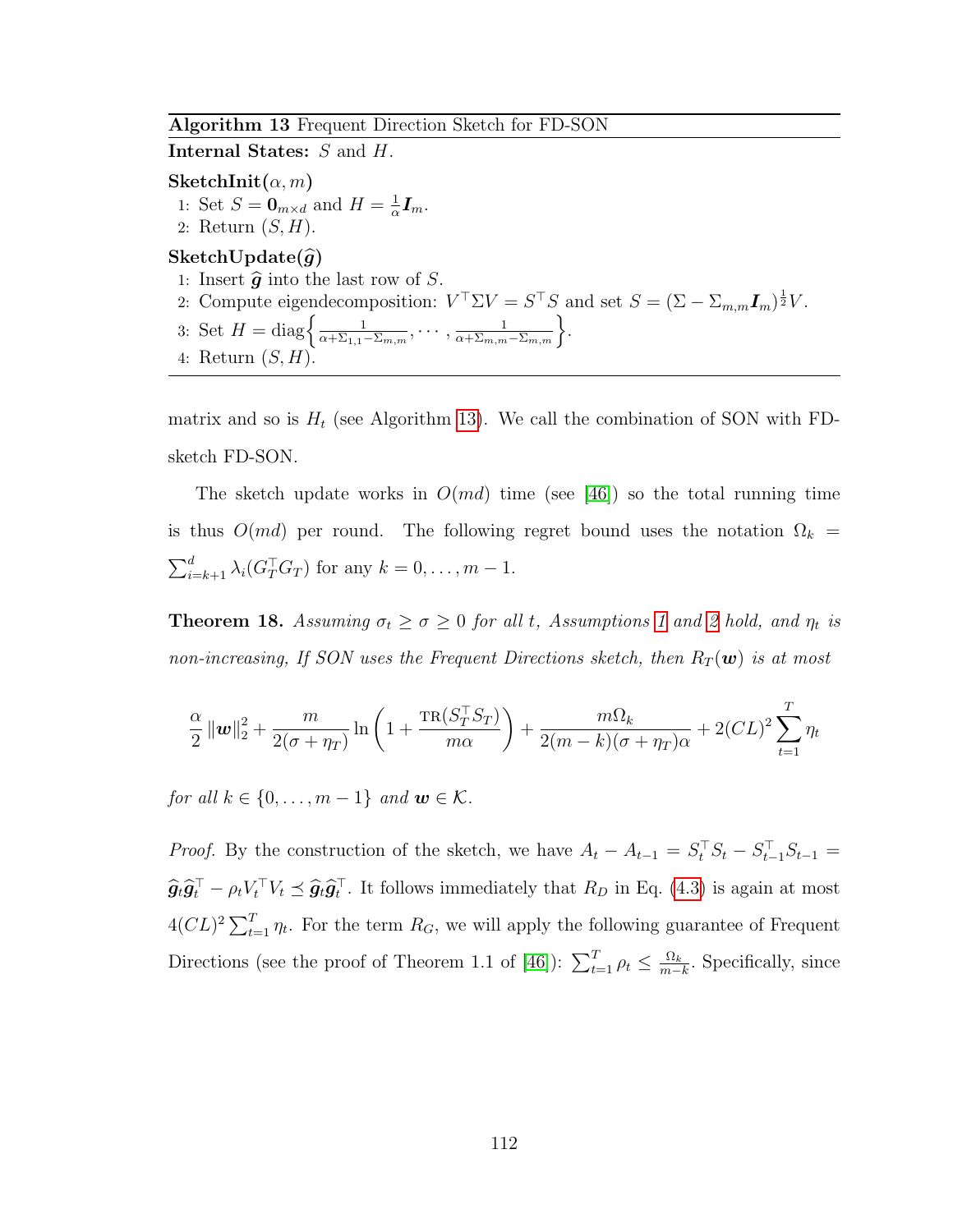$TR(V_t A_t^{-1} V_t^{\top}) \leq \frac{1}{\alpha}$  $\frac{1}{\alpha} \text{TR}(V_t V_t^{\top}) = \frac{m}{\alpha}$  we have

$$
R_G = \sum_{t=1}^T \frac{1}{\sigma_t + \eta_t} \left\langle A_t^{-1}, A_t - A_{t-1} + \rho_t V_t^\top V_t \right\rangle
$$
  
\n
$$
\leq \frac{1}{\sigma + \eta_T} \sum_{t=1}^T \left( \left\langle A_t^{-1}, A_t - A_{t-1} + \rho_t V_t^\top V_t \right\rangle \right)
$$
  
\n
$$
= \frac{1}{\sigma + \eta_T} \sum_{t=1}^T \left( \left\langle A_t^{-1}, A_t - A_{t-1} \right\rangle + \rho_t \text{TR}(V_t A_t^{-1} V_t^\top) \right)
$$
  
\n
$$
\leq \frac{1}{(\sigma + \eta_T)} \sum_{t=1}^T \left\langle A_t^{-1}, A_t - A_{t-1} \right\rangle + \frac{m\Omega_k}{(m - k)(\sigma + \eta_T)\alpha} .
$$

Finally for the term  $\sum_{t=1}^{T} \langle A_t^{-1}, A_t - A_{t-1} \rangle$ , we proceed similarly to the proof of Theorem [16:](#page-118-0)

$$
\sum_{t=1}^{T} \left\langle A_t^{-1}, A_t - A_{t-1} \right\rangle \le \sum_{t=1}^{T} \ln \frac{|A_t|}{|A_{t-1}|} = \ln \frac{|A_T|}{|A_0|} = \sum_{i=1}^{d} \ln \left( 1 + \frac{\lambda_i (S_T^\top S_T)}{\alpha} \right)
$$

$$
= \sum_{i=1}^{m} \ln \left( 1 + \frac{\lambda_i (S_T^\top S_T)}{\alpha} \right) \le m \ln \left( 1 + \frac{\text{TR}(S_T^\top S_T)}{m\alpha} \right)
$$

where the first inequality is by the concavity of the function  $\ln |X|$ , the second one is by Jensen's inequality, and the last equality is by the fact that  $S_T^\top S_T$  is of rank m and thus  $\lambda_i(S_T^{\top} S_T) = 0$  for any  $i > m$ . This concludes the proof.  $\Box$ 

If  $\sigma_t \geq \sigma > 0$ , setting  $\eta_t = 0$  gives the bound

$$
\alpha \|w\|_2^2 + \frac{m}{\sigma} \ln \left( 1 + \frac{\text{TR}(S_T^{\top} S_T)}{m\alpha} \right) + \frac{m\Omega_k}{(m-k)\sigma\alpha} .
$$

Instead of the rank, the bound depends on the spectral decay  $\Omega_k$ . With  $\alpha$  tuned well, we pay logarithmic regret for the top  $m$  eigenvectors, just as Theorem [16](#page-118-0) [\(4.5\)](#page-120-0), but a square root regret for remaining directions not controlled by our sketch. This is expected for deterministic sketching which focuses on the dominant part of the spectrum. When  $\alpha$  is not tuned we still get sublinear regret as long as  $\Omega_k$  is sublinear.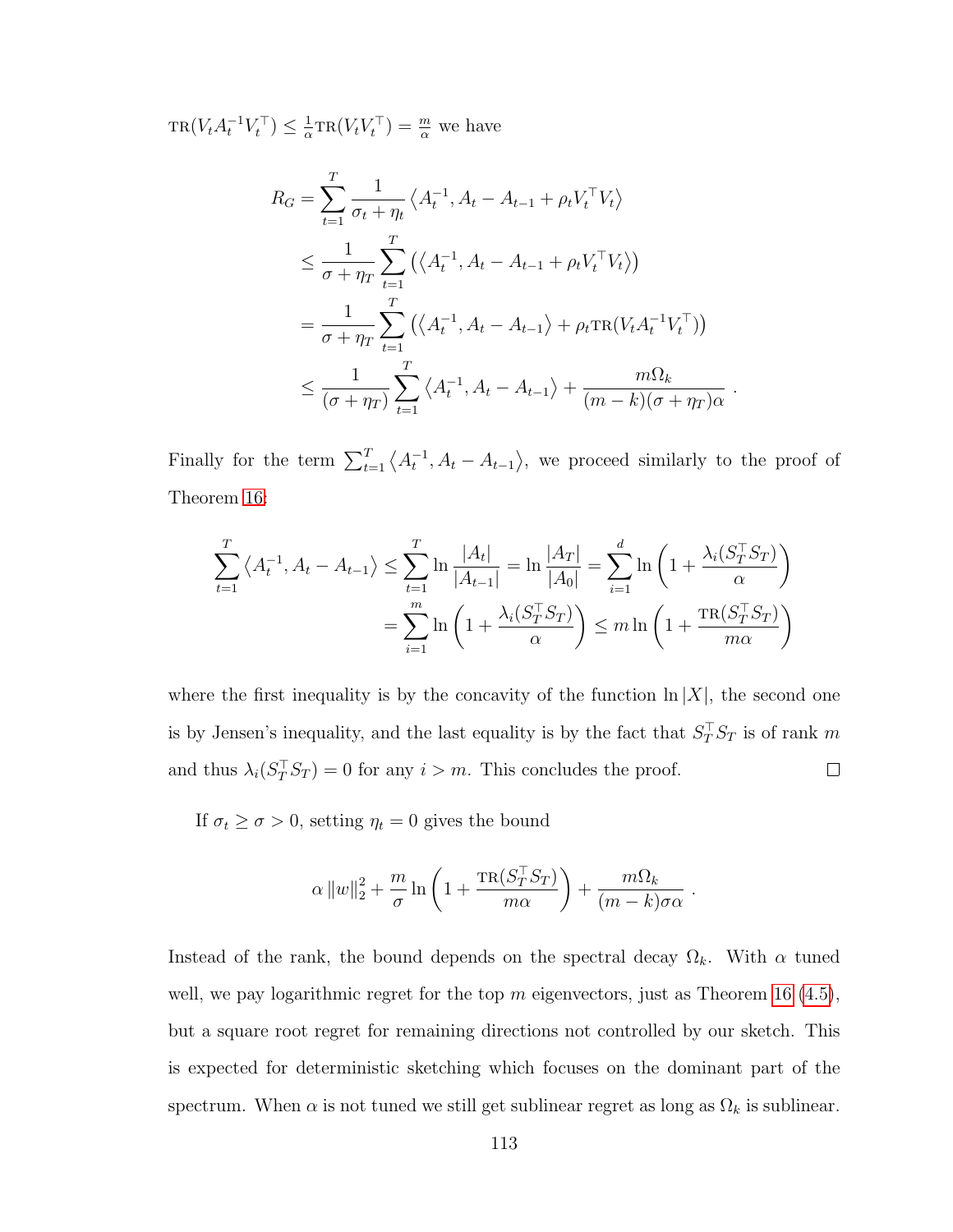#### <span id="page-126-1"></span>Algorithm 14 Oja's Sketch for Oja-SON

Internal States:  $t, \Lambda, V$  and  $H$ .

#### SketchInit $(\alpha, m)$

- 1: Set  $t=0, \Lambda=\mathbf{0}_{m\times m}, H=\frac{1}{\alpha}$  $\frac{1}{\alpha}I_m$  and let V be any  $m \times d$  matrix whose rows are orthonormal.
- 2: Return  $(\mathbf{0}_{m \times d}, H)$ .

#### SketchUpdate $(\widehat{g})$

- 1: Update  $t \leftarrow t + 1$ ,  $\Lambda \leftarrow (\mathbf{I}_m \Gamma_t)\Lambda + \Gamma_t \text{ diag}\{V\hat{\mathbf{g}}\}^2$  and  $V \leftarrow V + \Gamma_t V \hat{\mathbf{g}} \hat{\mathbf{g}}^T$  where  $\Gamma_t$  is a diagonal matrix with learning rates on the diagonal.
- 2: Orthonormalize the rows of V, set  $S = (t\Lambda)^{\frac{1}{2}}V$  and  $H =$  $\text{diag}\left\{\frac{1}{\alpha+t} \right\}$  $\frac{1}{\alpha+t\Lambda_{1,1}},\cdots,\frac{1}{\alpha+t\Lambda_{m,m}}\Big\}.$
- 3: Return  $(S, H)$ .

If the rank of  $G_T$  is smaller than m, then  $\Omega_{m-1} = 0$  and thus the sketch does not bring any extra regret.

#### 4.4.3 Oja's Algorithm

Oja's algorithm [\[85,](#page-179-0) [86\]](#page-179-1) is not usually considered a sketching algorithm but seems natural here. Oja's algorithm uses online gradient descent to find the eigenvectors and eigenvalues of data in a streaming fashion, with the to-sketch vector  $\hat{g}_t$ 's as the input. Specifically, let  $V_t \in \mathbb{R}^{m \times d}$  denote the estimated eigenvectors and the diagonal matrix  $\Lambda_t \in \mathbb{R}^{m \times m}$  contain the estimated eigenvalues at the end of round t. Oja's algorithm updates as:

$$
\Lambda_t = (\boldsymbol{I}_m - \Gamma_t)\Lambda_{t-1} + \Gamma_t \text{ diag}\{V_{t-1}\hat{\boldsymbol{g}}_t\}^2
$$

$$
V_t \xleftarrow{\text{orth}} V_{t-1} + \Gamma_t V_{t-1}\hat{\boldsymbol{g}}_t\hat{\boldsymbol{g}}_t^\top
$$

where  $\Gamma_t \in \mathbb{R}^{m \times m}$  is a diagonal matrix with (possibly different) learning rates of order  $\Theta(1/t)$  on the diagonal, and the " $\stackrel{\text{orth}}{\longleftarrow}$ " operator represents an orthonormalizing step.<sup>[13](#page-126-0)</sup> The sketch is then  $S_t = (t\Lambda_t)^{\frac{1}{2}}V_t$ . The rows of  $S_t$  are orthogonal and thus

<span id="page-126-0"></span><sup>&</sup>lt;sup>13</sup>For simplicity, we assume that  $V_{t-1} + \Gamma_t V_{t-1} \hat{g}_t \hat{g}_t^\top$  is always of full rank so that the orthonormalizing step does not reduce the dimension of  $V_t$ .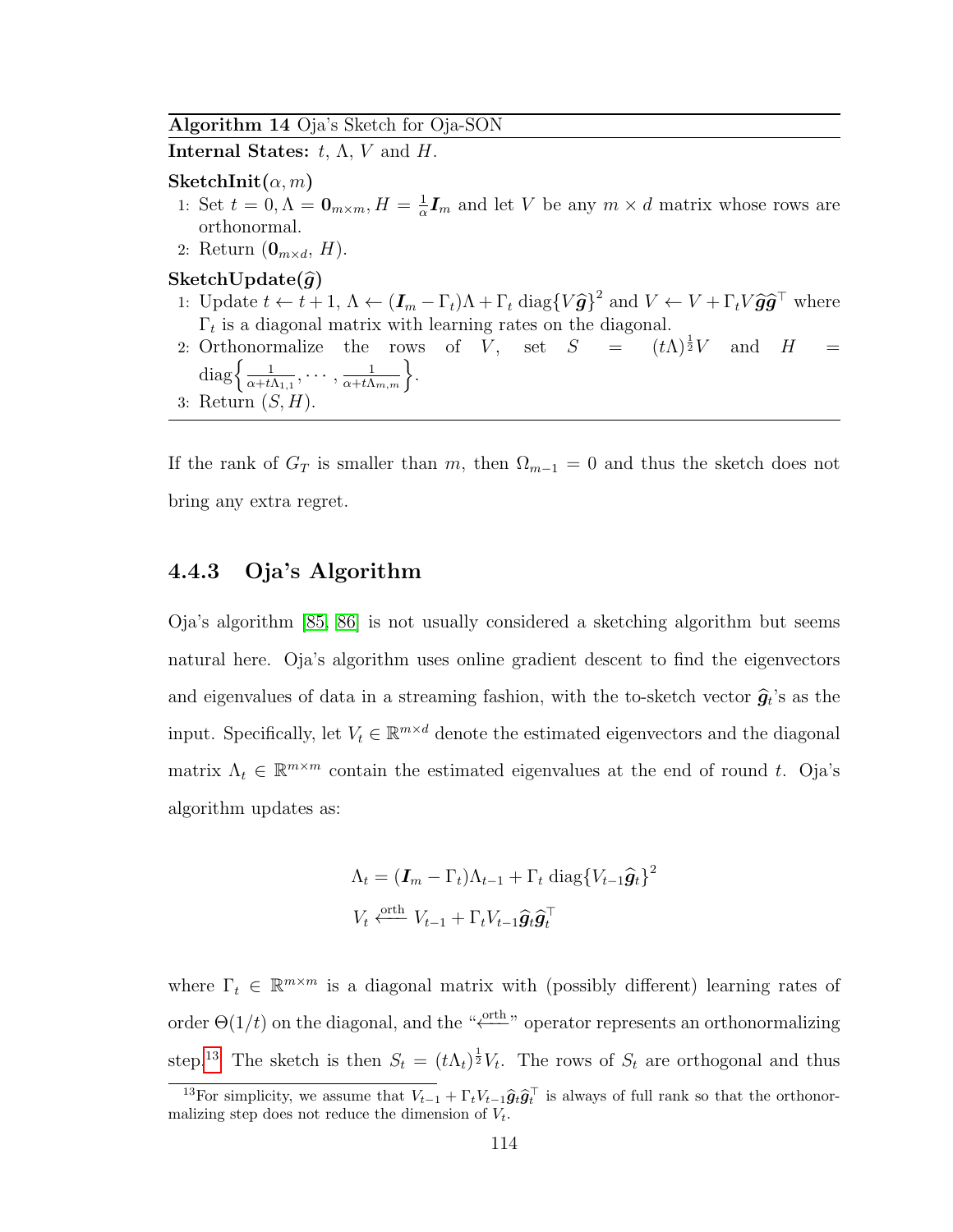$H_t$  is an efficiently maintainable diagonal matrix (see Algorithm [14\)](#page-126-1). We call the combination of SON with Oja's sketch Oja-SON.

The time complexity of Oja's is  $O(m^2d)$  per round due to the orthonormalizing step. To improve the running time to  $O(md)$ , one can only update the sketch every m rounds (similar to the block power method [\[50,](#page-176-5) [68\]](#page-178-3)). The regret guarantee of this algorithm is unclear since existing analysis for Oja's algorithm is only for the stochastic setting (see e.g. [\[8,](#page-173-1) [68\]](#page-178-3)). However, Oja's provides good performance experimentally.

# <span id="page-127-0"></span>4.5 Sparse Implementation

In many text applications data vectors (and hence gradients) are sparse in the sense that  $\|\boldsymbol{x}_t\|_0 \leq s$  for all t and some small constant  $s \ll d$ . Most online first-order methods enjoy a per-example running time depending on s in such settings. Achieving the same for second order methods is more difficult since  $A_t^{-1}g_t$  (or sketched versions) are typically dense even if  $g_t$  is sparse. Below, we show how to implement updates for each of the three algorithms we propose in a sparsity-dependent time. Note that mathematically these updates are equivalent to the non-sparse counterparts so regret guarantees are unchanged.

#### 4.5.1 Sparse RP-SON

We recall the updates of RP sketch matrices. Since  $\hat{g}_t$  is sparse,  $S_t = S_{t-1} + r\hat{g}_t^{\top}$  is easily updated in  $O(ms)$  time.  $H_t$  can also be updated in  $O(m^2 + ms)$  time clearly. However, since the sketch  $S_t$  is getting denser and denser, direct update of the weight vector is a dense operation too. The solution is to represent and store  $w_t$  in the form of  $\bar{\boldsymbol{w}}_t + S_{t-1}^{\top} \boldsymbol{b}_t$  for some  $\bar{\boldsymbol{w}}_t \in \mathbb{R}^d$  and  $\boldsymbol{b}_t \in \mathbb{R}^m$ . Note that now computing the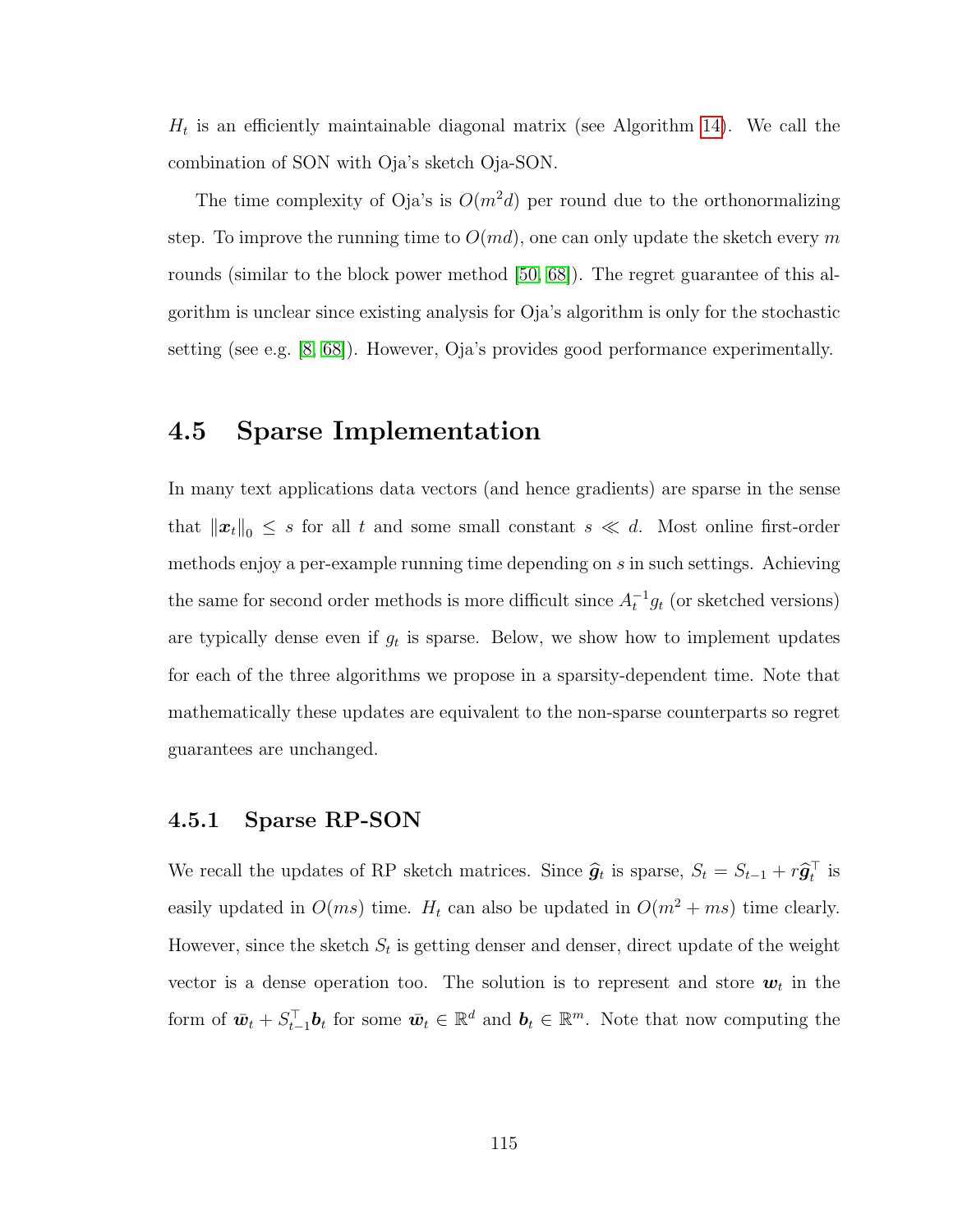<span id="page-128-0"></span>Algorithm 15 Sparse Sketched Online Newton with Random Projection

**Input:** Parameters  $C$ ,  $\alpha$  and  $m$ . 1: Initialize  $\bar{\mathbf{u}} = \mathbf{0}_{d \times 1}$ ,  $\mathbf{b} = \mathbf{0}_{m \times 1}$  and  $(S, H) \leftarrow \textbf{SketchInit}(\alpha, m)$  (Algorithm [12\)](#page-122-0). 2: for  $t = 1$  to  $T$  do 3: Receive example  $x_t$ . 4: Projection step: compute  $\hat{x} = Sx_t$ ,  $c = \frac{\tau_C(\bar{u}^\top x_t + b^\top \hat{x})}{x_t^\top x_t - \hat{x}^\top H \hat{x}}$ ,  $\bar{w} = \bar{u} - cx_t$  and  $\boldsymbol{b} \leftarrow \boldsymbol{b} + cH\widehat{\boldsymbol{x}}.$ 5: Predict label  $y_t = \bar{w}^\top x_t + \bar{b}^\top \hat{x}$  and suffer loss  $\ell_t(y_t)$ .<br>6. Compute gradient  $\bar{g} = \ell'(y_t)g$  and the to sketch you 6: Compute gradient  $g_t = \ell'_t(y_t)x_t$  and the to-sketch vector  $\hat{g} =$ <br>(S, H), Sketch Undate( $\hat{g}$ ) (Algorithm 19) √  $\overline{\sigma_t + \eta_t} \boldsymbol{g}_t.$ 7:  $(S, H) \leftarrow \textbf{SketchUpdate}(\hat{g})$  (Algorithm [12\)](#page-122-0).<br>8: Update  $\bar{u} = \bar{w} - (\mathbf{r}^{\top}b)\hat{g} - \frac{1}{2}\mathbf{g}_t$  and  $\mathbf{b} \leftarrow \mathbf{b} + \frac{1}{2}\mathbf{g}_t$ 8: Update  $\bar{\boldsymbol{u}} = \bar{\boldsymbol{w}} - (\boldsymbol{r}^\top \boldsymbol{b}) \widehat{\boldsymbol{g}} - \frac{1}{\alpha}$  $\frac{1}{\alpha}$ **g**<sub>t</sub> and **b**  $\leftarrow$  **b** +  $\frac{1}{\alpha}$  **H**S**g**<sub>t</sub>. 9: end for

prediction  $\boldsymbol{w}_t^{\top} \boldsymbol{x}_t$  needs  $O(ms)$  time. Rewriting the update rules we have

$$
\mathbf{u}_{t+1} = \mathbf{w}_t - \frac{1}{\alpha} \mathbf{g}_t + \frac{1}{\alpha} S_t^\top H_t S_t \mathbf{g}_t = \bar{\mathbf{w}}_t + S_{t-1}^\top \mathbf{b}_t - \frac{1}{\alpha} \mathbf{g}_t + \frac{1}{\alpha} S_t^\top H_t S_t \mathbf{g}_t
$$

$$
= \underbrace{\bar{\mathbf{w}}_t - \widehat{\mathbf{g}}_t \mathbf{r}_t^\top \mathbf{b}_t - \frac{1}{\alpha} \mathbf{g}_t + S_t^\top (\mathbf{b}_t + \frac{1}{\alpha} H_t S_t \mathbf{g}_t)}_{\stackrel{\text{def}}{=} \mathbf{b}'_{t+1}}.
$$

Since  $g_t$  and  $\hat{g}_t$  are sparse, computing  $\bar{u}_{t+1}$  and  $b'_{t+1}$  needs  $O(m^2 + ms)$  time. Finally, for the projection step,  $c_t$  can clearly be computed in  $O(m^2 + ms)$  time, and the update rule of  $\bar{w}_{t+1}$  and  $b_{t+1}$  is thus derived as follows:

$$
\mathbf{w}_{t+1} = \mathbf{u}_{t+1} - c_t(\mathbf{x}_{t+1} - S_t^\top H_t S_t \mathbf{x}_{t+1})
$$
  
=  $\bar{\mathbf{u}}_{t+1} + S_t^\top \mathbf{b}'_{t+1} - c_t(\mathbf{x}_{t+1} - S_t^\top H_t S_t \mathbf{x}_{t+1})$   
=  $\underbrace{\bar{\mathbf{u}}_{t+1} - c_t \mathbf{x}_{t+1}}_{\text{def } \bar{\mathbf{w}}_{t+1}} + S_t^\top (\underbrace{\mathbf{b}'_{t+1} + c_t H_t S_t \mathbf{x}_{t+1}}_{\text{def } \mathbf{b}_{t+1}})$ 

which again takes  $O(m^2 + ms)$  time. Taken together, the total time complexity per round is  $O(m^2 + ms)$ . The pseudocode for this version of the algorithm is presented in Algorithm [15.](#page-128-0)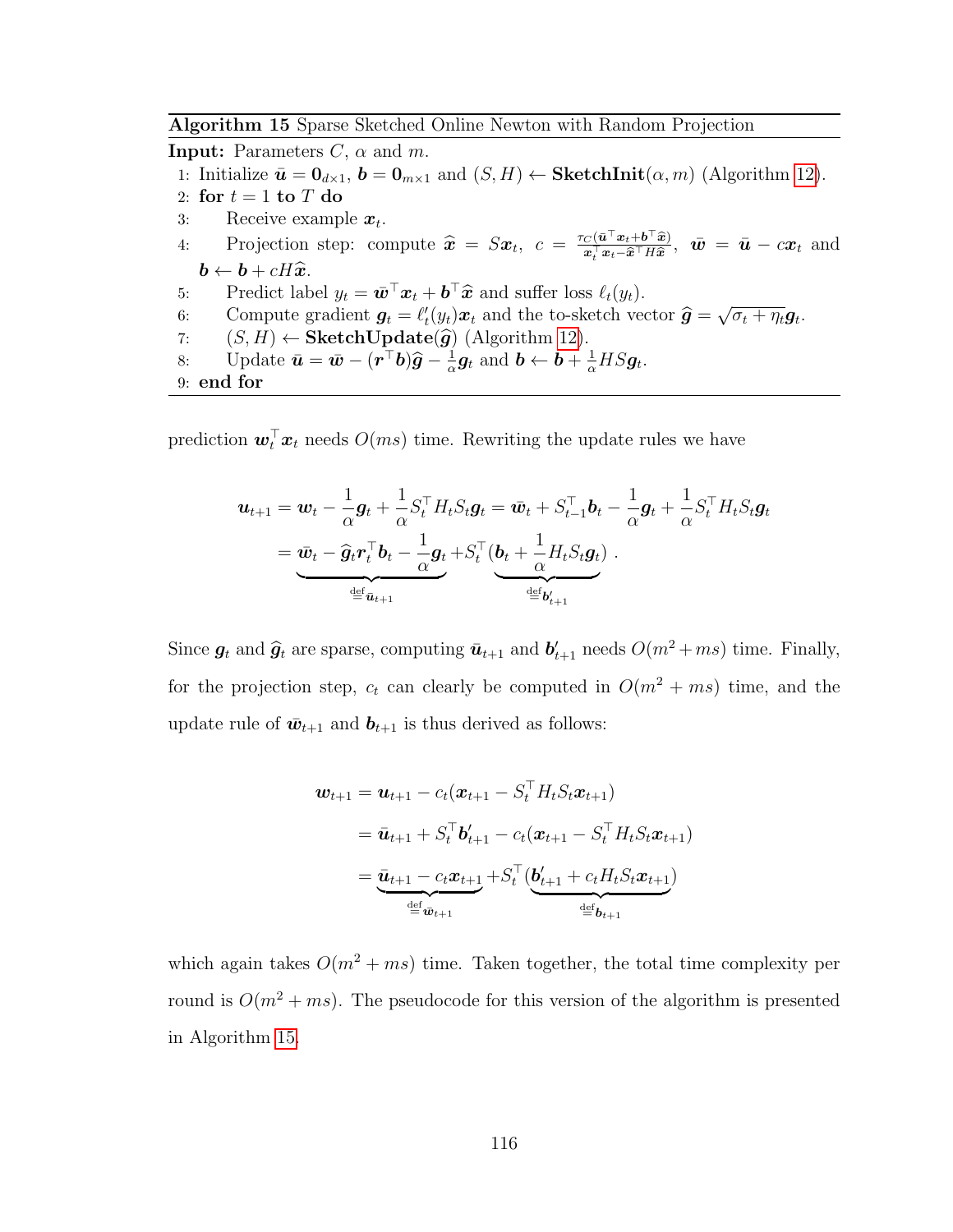#### 4.5.2 Sparse FD-SON

The sparse version of our algorithm with the Frequent Directions option is much more involved. We begin by taking a detour and introducing a fast and epochbased variant of the Frequent Directions algorithm proposed in [\[46\]](#page-176-0). The idea is the following: instead of doing an eigendecomposition immediately after inserting a new  $\hat{g}$  every round, we double the size of the sketch (to 2m), keep up to m recent  $\hat{g}$ 's, do the decomposition only at the end of every m rounds and finally keep the top m eigenvectors with shrunk eigenvalues. The advantage of this variant is that it can be implemented straightforwardly in  $O(md)$  time on average without doing a complicated rank-one SVD update, while still ensuring the exact same guarantee with the only price of doubling the sketch size.

Algorithm [16](#page-130-0) shows the details of this variant and how we maintain  $H$ . The sketch S is always represented by two parts: the top part  $(DV)$  comes from the last eigendecomposition, and the bottom part  $(G)$  collects the recent to-sketch vector  $\hat{\boldsymbol{g}}$ 's. Note that within each epoch, the update of  $H^{-1}$  is a rank-two update and thus H can be updated similarly to the case of random projection (Lines [3](#page-130-0) and [4](#page-130-0) of Algorithm [16\)](#page-130-0).

Although we can use any available algorithm that runs in  $O(m^2d)$  time to do the eigendecomposition (Line [7](#page-130-0) in Algorithm [16\)](#page-130-0), we explicitly write down the procedure of reducing this problem to eigendecomposing a small square matrix in Algorithm [17,](#page-131-0) which will be important for deriving the sparse version of the algorithm. Lemma [12](#page-129-0) proves that Algorithm [17](#page-131-0) works correctly for finding the top  $m$  eigenvector and eigenvalues.

<span id="page-129-0"></span>**Lemma 12.** The outputs of Algorithm [17](#page-131-0) are such that the *i*-th row of  $V'$  and the *i*-th entry of the diagonal of  $\Sigma$  are the *i*-th eigenvector and eigenvalue of  $S<sup>T</sup>S$  respectively.

*Proof.* Let  $W^{\top} \in \mathbb{R}^{d \times (d-m-r)}$  be an orthonormal basis of the null space of  $\sqrt{ }$  $\left\lfloor \right\rfloor$ V  $\,Q\,$  $\setminus$  $\vert \cdot$ By Line [2,](#page-131-0) we know that  $GW^{\top} = 0$  and  $E = (V^{\top} Q^{\top} W^{\top})$  forms an orthonormal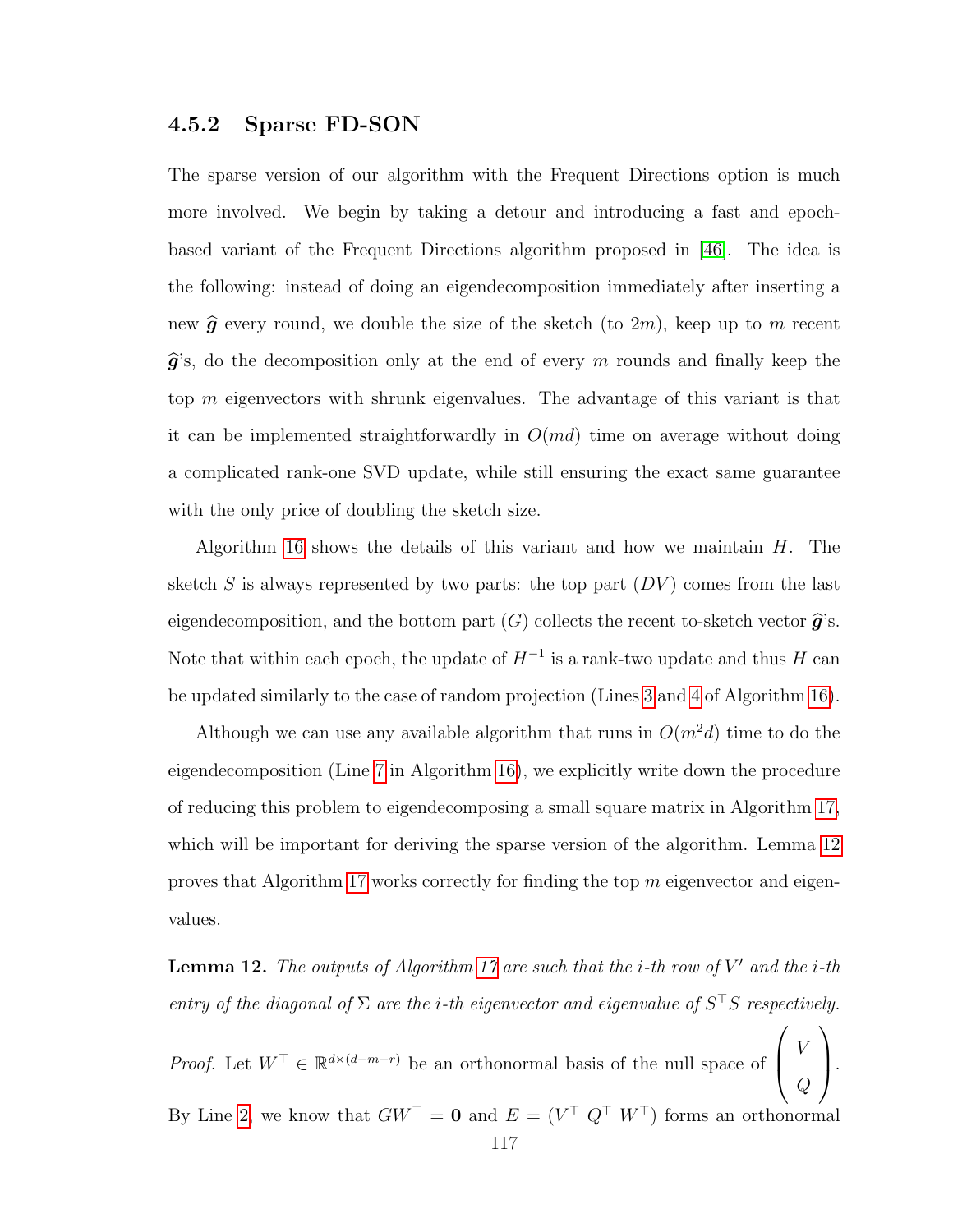<span id="page-130-0"></span>Algorithm 16 Frequent Direction Sketch (epoch version)

Internal States:  $\tau$ , D, V, G and H.

#### $\mathbf{SketchInit}(\alpha, m)$

- 1: Set  $\tau = 1, D = \mathbf{0}_{m \times m}, G = \mathbf{0}_{m \times d}, H = \frac{1}{\alpha}$  $\frac{1}{\alpha}$ **I**<sub>2m</sub> and let V be any  $m \times d$  matrix whose rows are orthonormal.
- 2: Return  $(\mathbf{0}_{2m \times d}, H)$ .

## SketchUpdate $(\widehat{g})$

- 1: Insert  $\hat{g}$  into the  $\tau$ -th row of  $G$ .
- 2: if  $\tau < m$  then
- 3: Let **e** be the 2m × 1 basic vector whose  $(m+\tau)$ -th entry is 1 and  $q = S\hat{g} \frac{\hat{g}^\top \hat{g}}{2}e$ .

4: Update 
$$
H \leftarrow H - \frac{Hq e^{\top} H}{1 + e^{\top} H q}
$$
 and  $H \leftarrow H - \frac{Hq q^{\top} H}{1 + q^{\top} H e}$ .

5: Update  $\tau \leftarrow \tau + 1$ .

6: else

7: 
$$
(V, \Sigma) \leftarrow \textbf{ComputeEigenSystem}\left(\begin{pmatrix} DV \\ G \end{pmatrix}\right)
$$
 (Algorithm 17).  
8: Set *D* to be a diagonal matrix with  $D_{i,i} = \sqrt{\Sigma_{i,i} - \Sigma_{m,m}}$ ,  $\forall i \in [m, m]$ 

8: Set *D* to be a diagonal matrix with 
$$
D_{i,i} = \sqrt{\Sigma_{i,i} - \Sigma_{m,m}}
$$
,  $\forall i \in [m]$ .  
\n9: Set  $H \leftarrow \text{diag}\left\{\frac{1}{\alpha + D_{1,1}^2}, \dots, \frac{1}{\alpha + D_{m,m}^2}, \frac{1}{\alpha}, \dots, \frac{1}{\alpha}\right\}$ .  
\n10: Set  $G = \mathbf{0}_{m \times d}$ .

$$
10: \qquad \text{Set } G = \mathbf{0}_{m \times}
$$

$$
11: \qquad \text{Set } \tau = 1.
$$

$$
12: \text{ end if } \quad
$$

13: Return  $\left(\begin{array}{c} DV \\ G \end{array}\right)$  $\Big), H\Big)$ .

basis of  $\mathbb{R}^d$ . Therefore, we have

$$
S^{\top}S = V^{\top}D^{2}V + G^{\top}G
$$
  
=  $E\begin{pmatrix} D^{2} & \mathbf{0} & \mathbf{0} \\ \mathbf{0} & \mathbf{0} & \mathbf{0} \\ \mathbf{0} & \mathbf{0} & \mathbf{0} \end{pmatrix} E^{\top} + E E^{\top}G^{\top} G E E^{\top} \mathbf{0}$   
=  $E\begin{pmatrix} D^{2} & \mathbf{0} & \mathbf{0} \\ \mathbf{0} & \mathbf{0} & \mathbf{0} \\ \mathbf{0} & \mathbf{0} & \mathbf{0} \end{pmatrix} + \begin{pmatrix} VG^{\top} \\ QG^{\top} \\ WG^{\top} \end{pmatrix} (GV^{\top} GQ^{\top} G W^{\top}) \mathbf{0}$   
=  $(V^{\top} Q^{\top}) \underbrace{\left( \begin{pmatrix} D^{2} & \mathbf{0} \\ \mathbf{0} & \mathbf{0} \end{pmatrix} + \begin{pmatrix} M^{\top} \\ L^{\top} \end{pmatrix} \begin{pmatrix} M & L \end{pmatrix} \right) \begin{pmatrix} V \\ Q \end{pmatrix}$   
 $110^{\top} = C$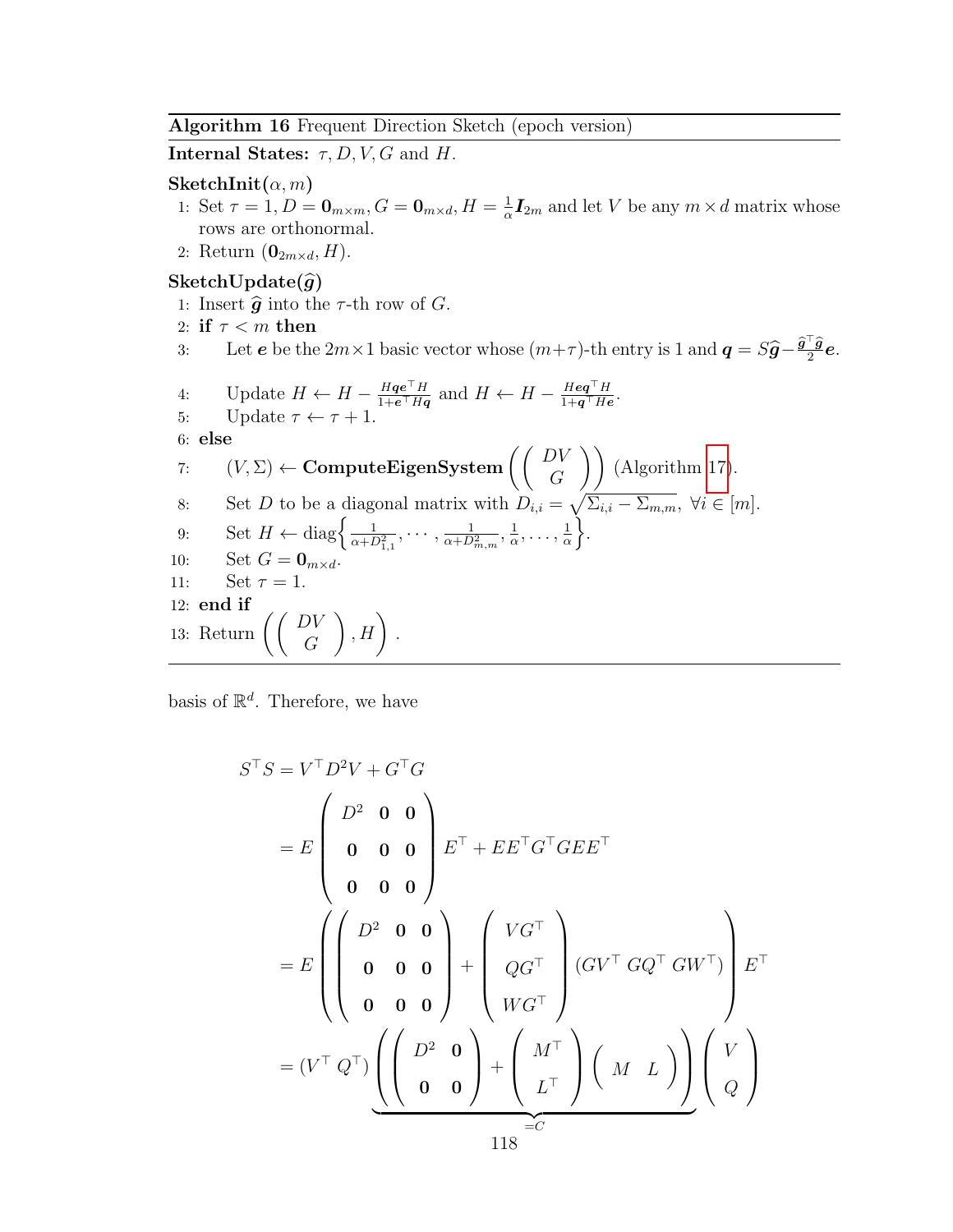<span id="page-131-0"></span>Algorithm 17 ComputeEigenSystem $(S)$ 

 $\textbf{Input:}\ \ S =$  $\bigcap$ G  $\setminus$ .

- **Output:** Output  $V' \in \mathbb{R}^{m \times d}$  and diagonal matrix  $\Sigma \in \mathbb{R}^{m \times m}$  such that the *i*-th row of V' and the *i*-th entry of the diagonal of  $\Sigma$  are the *i*-th eigenvector and eigenvalue of  $S^{\top}S$  respectively.
- 1: Compute  $M = G V^{\top}$ .
- 2: Decompose  $G MV$  into the form  $LQ$  where  $L \in \mathbb{R}^{m \times r}$ , Q is a  $r \times d$  matrix whose rows are orthonormal and r is the rank of  $G - MV$  (e.g. by a Gram-Schmidt process).
- 3: Compute the top m eigenvectors  $(U \in \mathbb{R}^{m \times (m+r)})$  and eigenvalues  $(\Sigma \in \mathbb{R}^{m \times m})$  of the matrix  $\begin{pmatrix} D^2 & \mathbf{0}_{m \times r} \\ \mathbf{0} & \mathbf{0} \end{pmatrix}$  $\mathbf{0}_{r \times m}$  o $_{r \times r}$  $\setminus$  $+$  $(M^{\top})$  $L^{\top}$  $\Big)$  (  $M$   $L$  ). 4: Return  $(V', \Sigma)$  where  $V' = U \begin{pmatrix} V \\ C \end{pmatrix}$  $\,Q$  $\setminus$ .

where in the last step we use the fact  $GQ^{\top} = (MV + LQ)Q^{\top} = L$ . Now it is clear that the eigenvalue of C will be the eigenvalue of  $S<sup>T</sup>S$  and the eigenvector of C will be the eigenvector of  $S^{\top}S$  after left multiplied by matrix  $(V^{\top} Q^{\top})$ , completing the  $\Box$ proof.

We are now ready to present the sparse version of SON with Frequent Direction sketch (Algorithm [18\)](#page-133-0). The key point is that we represent  $V_t$  as  $F_tZ_t$  for some  $F_t \in$  $\mathbb{R}^{m \times m}$  and  $Z_t \in \mathbb{R}^{m \times d}$ , and the weight vector  $\boldsymbol{w}_t$  as  $\bar{\boldsymbol{w}}_t + Z_{t-1}^{\top} \boldsymbol{b}_t$  and ensure that the update of  $Z_t$  and  $\bar{w}_t$  will always be sparse. To see this, denote the sketch  $S_t$  by  $\sqrt{ }$  $\overline{\phantom{a}}$  $D_t F_t Z_t$  $G_t$  $\setminus$ and let  $H_{t,1}$  and  $H_{t,2}$  be the top and bottom half of  $H_t$ . Now the update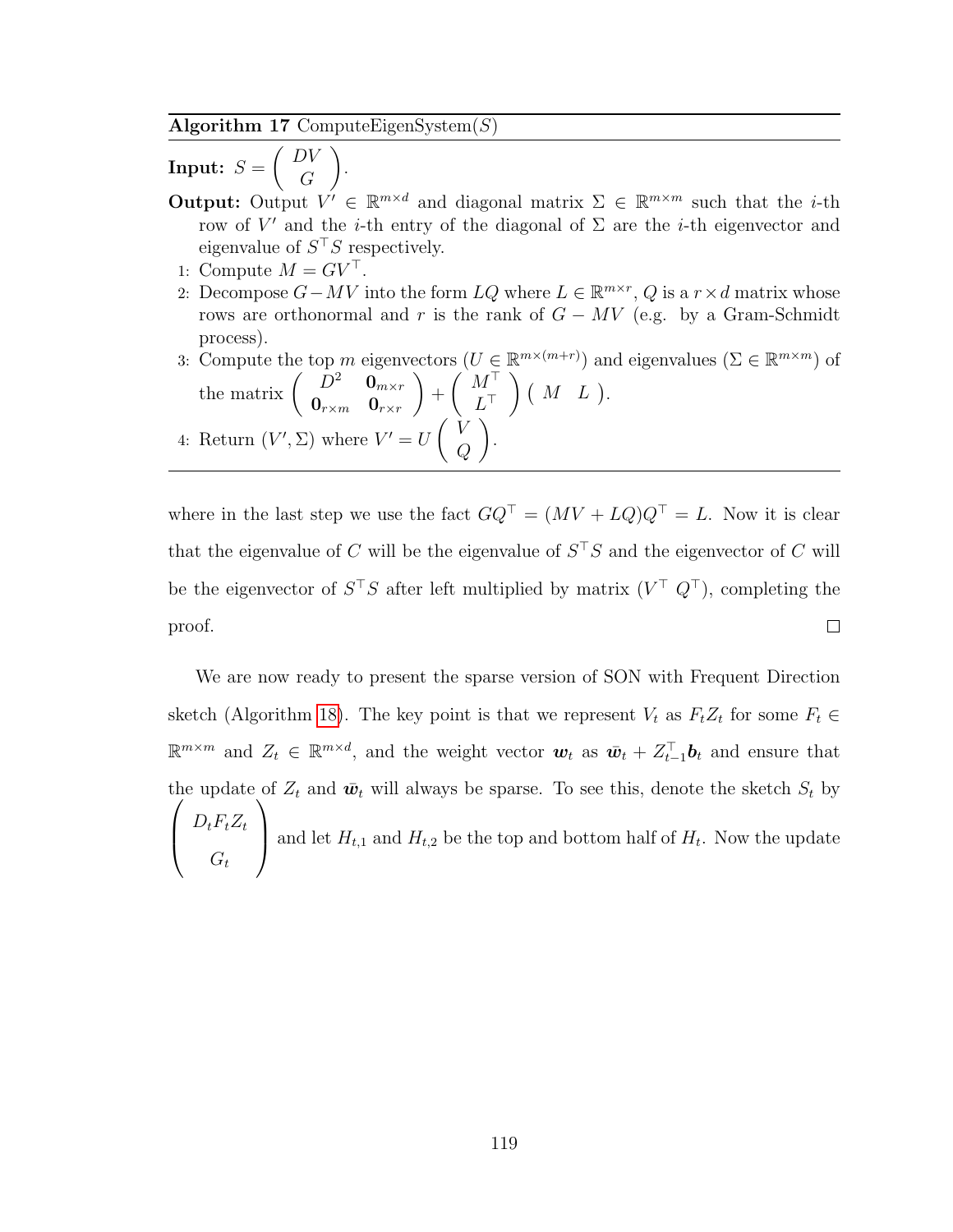rule of  $u_{t+1}$  can be rewritten as

$$
\mathbf{u}_{t+1} = \mathbf{w}_t - \left(\mathbf{I}_d - S_t^\top H_t S_t\right) \frac{\mathbf{g}_t}{\alpha}
$$
\n
$$
= \bar{\mathbf{w}}_t + Z_{t-1}^\top \mathbf{b}_t - \frac{1}{\alpha} \mathbf{g}_t + \frac{1}{\alpha} (Z_t^\top F_t^\top D_t, G_t^\top) \left(\begin{array}{c} H_{t,1} S_t \mathbf{g}_t \\ H_{t,2} S_t \mathbf{g}_t \end{array}\right)
$$
\n
$$
= \underbrace{\bar{\mathbf{w}}_t + \frac{1}{\alpha} (G_t^\top H_{t,2} S_t \mathbf{g}_t - \mathbf{g}_t) - (Z_t - Z_{t-1})^\top \mathbf{b}_t + Z_t^\top (\underbrace{\mathbf{b}_t + \frac{1}{\alpha} F_t^\top D_t H_{t,1} S_t \mathbf{g}_t}_{\mathbf{b}'_{t+1}})
$$

We will show that  $Z_t - Z_{t-1} = \Delta_t G_t$  for some  $\Delta_t \in \mathbb{R}^{m \times m}$  shortly, and thus the above update is efficient due to the fact that the rows of  $G_t$  are collections of previous sparse vectors  $\widehat{g}$ .

Similarly, the update of  $w_{t+1}$  can be written as

$$
\begin{split} \mathbf{w}_{t+1} &= \mathbf{u}_{t+1} - c_t(\mathbf{x}_{t+1} - S_t^\top H_t S_t \mathbf{x}_{t+1}) \\ &= \bar{\mathbf{u}}_{t+1} + Z_t^\top \mathbf{b}_{t+1}' - c_t \mathbf{x}_{t+1} + c_t (Z_t^\top F_t^\top D_t, G_t^\top) \left( \begin{array}{c} H_{t,1} S_t \mathbf{x}_{t+1} \\ H_{t,2} S_t \mathbf{x}_{t+1} \end{array} \right) \\ &= \underbrace{\bar{\mathbf{u}}_{t+1} + c_t (G_t^\top H_{t,2} S_t \mathbf{x}_{t+1} - \mathbf{x}_{t+1})}_{\bar{\mathbf{w}}_{t+1}} + Z_t^\top \underbrace{(\mathbf{b}_{t+1}' + c_t F_t^\top D_t H_{t,1} S_t \mathbf{x}_{t+1})}_{\mathbf{b}_{t+1}}. \end{split}
$$

It is clear that  $c_t$  can be computed efficiently, and thus the update of  $w_{t+1}$  is also efficient. These updates correspond to Line [6](#page-133-0) and [10](#page-133-0) of Algorithm [18.](#page-133-0)

It remains to perform the sketch update efficiently. Algorithm [19](#page-134-0) is the sparse version of Algorithm [16.](#page-130-0) The challenging part is to compute eigenvectors and eigenvalues efficiently. Fortunately, in light of Algorithm [17,](#page-131-0) using the new representation  $V = FZ$  one can directly translate the process to Algorithm [20,](#page-135-0) and find that the eigenvectors can be expressed in the form  $N_1Z + N_2G$ . The only tricky part is the decomposing step (Line [2](#page-135-0) of Algorithm [20\)](#page-135-0). Essentially, this step requires finding L and Q such that  $LQR = PR$  and the rows of  $QR$  are orthonormal, where in this case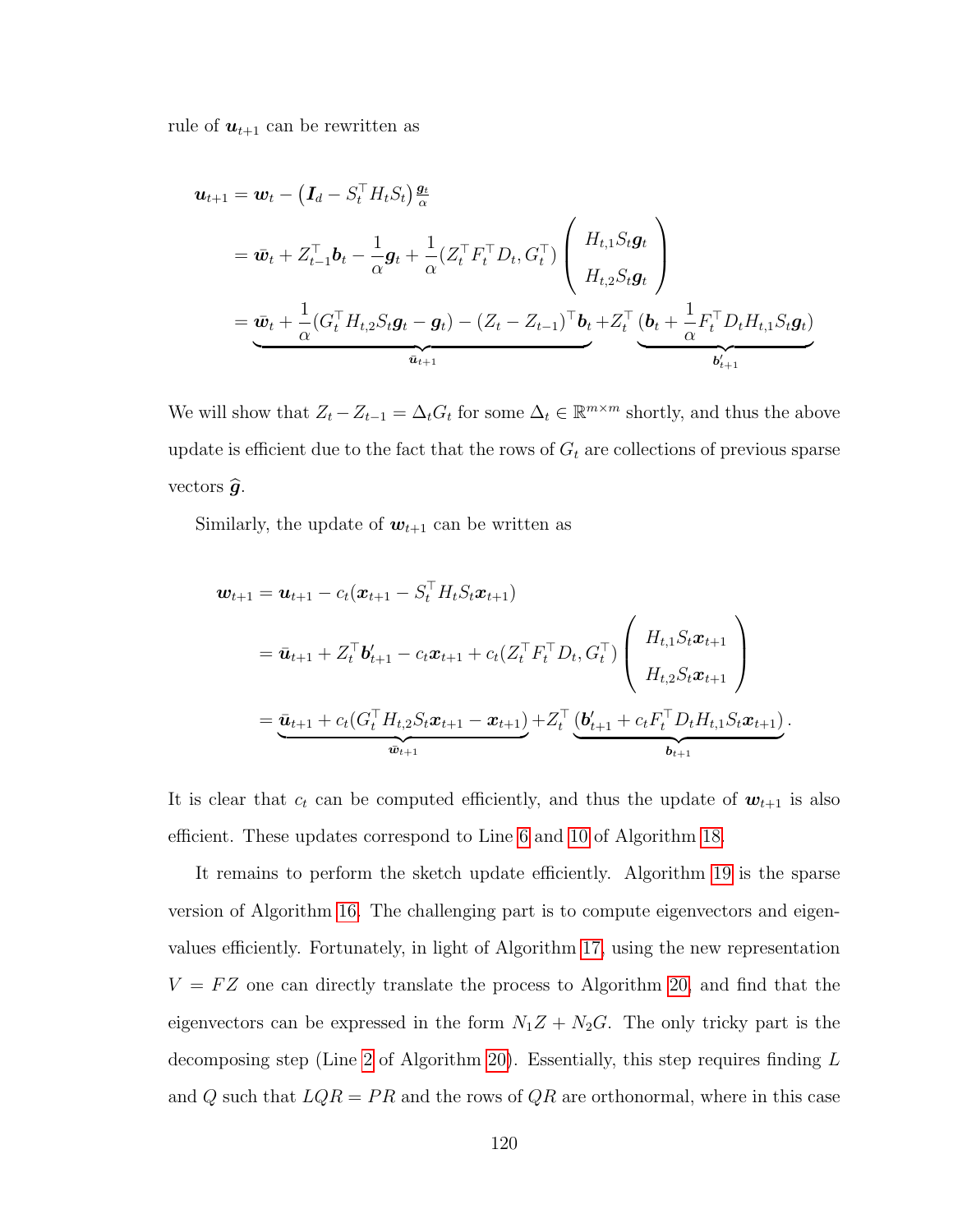<span id="page-133-0"></span>Algorithm 18 Sparse Sketched Online Newton with Frequent Directions

**Input:** Parameters  $C$ ,  $\alpha$  and  $m$ . 1: Initialize  $\bar{u} = 0_{d\times 1}$ ,  $b = 0_{m\times 1}$  and  $(D, F, Z, G, H) \leftarrow$  SketchInit $(\alpha, m)$  (Algorithm [19\)](#page-134-0). 2: Let S denote the matrix  $\begin{pmatrix} DFZ \\ C \end{pmatrix}$ G  $\setminus$ throughout the algorithm (without actually computing it).

3: Let  $H_1$  and  $H_2$  denote the upper and lower half of  $H$ , i.e.  $H =$  $H_1$  $H<sub>2</sub>$  $\setminus$ 

4: for  $t = 1$  to  $T$  do

5: Receive example  $x_t$ .

6: Projection step: compute  $\hat{\mathbf{x}} = S\mathbf{x}_t$  and  $c = \frac{\tau_C(\bar{\mathbf{u}}^\top \mathbf{x}_t + \mathbf{b}^\top Z\mathbf{x}_t)}{\mathbf{x}_t^\top \mathbf{x}_t - \hat{\mathbf{x}}^\top H \hat{\mathbf{x}}}\$  $\frac{(\boldsymbol{u}^\top\boldsymbol{x}_t+\boldsymbol{b}^\top Z\boldsymbol{x}_t)}{\boldsymbol{x}_t^\top\boldsymbol{x}_t-\widehat{\boldsymbol{x}}^\top H\widehat{\boldsymbol{x}}}, \text{ update } \bar{\boldsymbol{w}} =$  $\bar{\boldsymbol{u}} + c(G^{\top}H_2\hat{\boldsymbol{x}} - \boldsymbol{x}_t)$  and  $\boldsymbol{b} \leftarrow \boldsymbol{b} + cF^{\top}DH_1\hat{\boldsymbol{x}}$ .

.

- 7: Predict label  $y_t = \bar{\boldsymbol{w}}^\top \boldsymbol{x}_t + \boldsymbol{b}^\top Z \boldsymbol{x}_t$  and suffer loss  $\ell_t(y_t)$ .
- 8: Compute gradient  $g_t = \ell'_t(y_t)x_t$  and the to-sketch vector  $\hat{g} =$ <br>0. (D E Z C H A) (SketchUndate( $\hat{g}$ ) (Algorithm 10) √  $\overline{\sigma_t + \eta_t} \bm{g}_t.$
- 9:  $(D, F, Z, G, H, \Delta) \leftarrow \textbf{SketchUpdate}(\hat{g})$  (Algorithm [19\)](#page-134-0).<br>10: Update  $\bar{u} = \bar{w} + \frac{1}{G} (G^{\top} H_2 S g g) G^{\top} \Delta^{\top} b$  and  $b \leftarrow b$ .
- 10: Update  $\bar{\mathbf{u}} = \bar{\mathbf{w}} + \frac{1}{\alpha}$  $\frac{1}{\alpha}(G^{\top}H_{2}S\bm{g}-\bm{g})-G^{\top}\Delta^{\top}\bm{b} \text{ and } \bm{b} \leftarrow \bm{b}+\frac{1}{\alpha}$  $\frac{1}{\alpha} F^\top D H_1 S$ g.

```
11: end for
```
 $P =$  $\sqrt{ }$  $-MF$   $I_m$  $\setminus$ and  $R$  is  $\sqrt{ }$  $\left\lfloor \right\rfloor$ Z G  $\setminus$ . This can in fact be achieved by performing the Gram-Schmidt process to  $P$  in a Banach space where inner product is defined as  $\langle a, b \rangle = a^{\top} K b$  with  $K = RR^{\top}$  being the Gram matrix of R. Since we can efficiently maintain the Gram matrix of  $Z$  (see Line [10](#page-134-0) of Algorithm [19\)](#page-134-0) and thus  $R$ , this decomposing step can be done efficiently too. The modified Gram-Schmidt algorithm is presented in Algorithm [21](#page-135-1) (which will also be used in sparse Oja's sketch), where Line [4](#page-135-1) is the key difference compared to standard Gram-Schmidt.

Lastly, having the eigenvectors in the form  $N_1Z + N_2G$ , we can simply update F as  $N_1$  and Z as  $Z + N_1^{-1} N_2 G$  so that the invariant  $V = FZ$  still holds. The update of  $Z$  is sparse since  $G$  is sparse.

We finally summarize the results of this section in the following theorem.

**Theorem 19.** The average running time of Algorithm [18](#page-133-0) is  $O(m^2 + ms)$  per round, and the regret bound is exactly the same as the one stated in Theorem [18.](#page-124-1)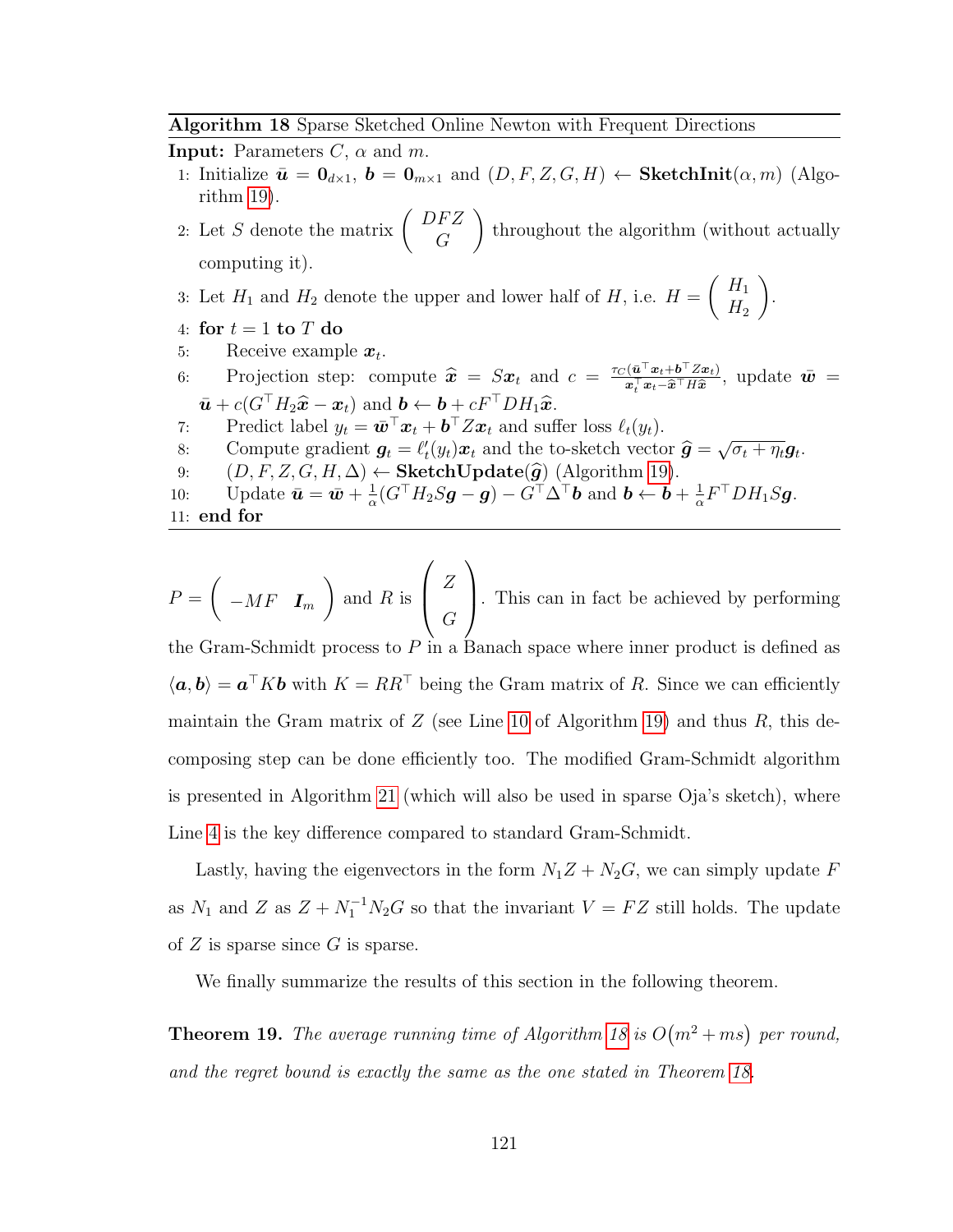<span id="page-134-0"></span>Algorithm 19 Sparse Frequent Direction Sketch

**Internal States:**  $\tau$ , D, F, Z, G, H and K.

#### SketchInit $(\alpha, m)$

- 1: Set  $\tau = 1, D = \mathbf{0}_{m \times m}, F = K = \mathbf{I}_m, H = \frac{1}{2}$  $\frac{1}{\alpha}I_{2m}$ ,  $G = \mathbf{0}_{m \times d}$ , and let Z be any  $m \times d$  matrix whose rows are orthonormal.
- 2: Return  $(D, F, Z, G, H)$ .

#### $SketchUpdate(\widehat{g})$

1: Insert  $\hat{g}$  into the  $\tau$ -th row of  $G$ . 2: if  $\tau < m$  then 3: Let **e** be the  $2m \times 1$  basic vector whose  $(m + \tau)$ -th entry is 1 and compute  $\boldsymbol{q} = S\widehat{\boldsymbol{g}} - \frac{\widehat{\boldsymbol{g}}^\top \widehat{\boldsymbol{g}}}{2}\boldsymbol{e}.$ 2 4: Update  $H \leftarrow H - \frac{Hq e^{\top} H}{1 + e^{\top} Hq}$  $\frac{H\boldsymbol{q}\boldsymbol{e}^\top H}{1+\boldsymbol{e}^\top H\boldsymbol{q}}$  and  $H \leftarrow H - \frac{H\boldsymbol{e}\boldsymbol{q}^\top H}{1+\boldsymbol{q}^\top H\boldsymbol{e}}$  $\frac{Heq^+H}{1+q^+He}.$ 5: Set  $\Delta = \mathbf{0}_{m \times m}$ . 6: Set  $\tau \leftarrow \tau + 1$ . 7: else  $\begin{array}{rcl} 8 \colon & \left( N_1, N_2, \Sigma \right) & \leftarrow & \textbf{ComputeSparseEigenSystem}\left( \left( \begin{array}{c} D F Z \ G \end{array} \right) \right) \end{array}$  $\Big)$ , K  $\Big)$  (Algorithm [20\)](#page-135-0). 9: Compute  $\Delta = N_1^{-1} N_2$ . 10: Update Gram matrix  $K \leftarrow K + \Delta G Z^{\top} + Z G^{\top} \Delta^{\top} + \Delta G G^{\top} \Delta^{\top}.$ 11:  $\sqrt{\Sigma_{i,i} - \Sigma_{m,m}}, \ \forall i \in [m].$ Update  $F = N_1, Z \leftarrow Z + \Delta G$ , and let D be such that  $D_{i,i} =$ 12: Set  $H \leftarrow \text{diag}\left\{\frac{1}{\alpha + D_{1,1}^2}, \cdots, \frac{1}{\alpha + D_{n}}\right\}$  $\frac{1}{\alpha + D_{m,m}^2}, \frac{1}{\alpha}$  $\frac{1}{\alpha}, \ldots, \frac{1}{\alpha}$  $\frac{1}{\alpha}$ . 13: Set  $G = \mathbf{0}_{m \times d}$ . 14:  $\text{Set } \tau = 1.$ 15: end if 16: Return  $(D, F, Z, G, H, \Delta)$ .

#### 4.5.3 Sparse Oja-SON

We finally provide the details for the sparse version of Oja-SON, which runs in  $O(m^3 +$  $ms$ ) time. There are two ingredients to doing this:

- 1. The eigenvectors  $V_t$  are represented as  $V_t = F_t Z_t$ , where  $Z_t \in \mathbb{R}^{m \times d}$  is a sparsely updatable direction and  $F_t \in \mathbb{R}^{m \times m}$  is a matrix such that  $F_t Z_t$  is orthonormal.
- 2. The weights  $w_t$  are again split as  $\bar{w}_t + Z_{t-1}^{\top} b_t$  where  $b_t \in \mathbb{R}^m$  maintains the weights on the subspace captured by  $V_{t-1}$  (which is same as  $Z_{t-1}$ ).  $\bar{w}_t$  captures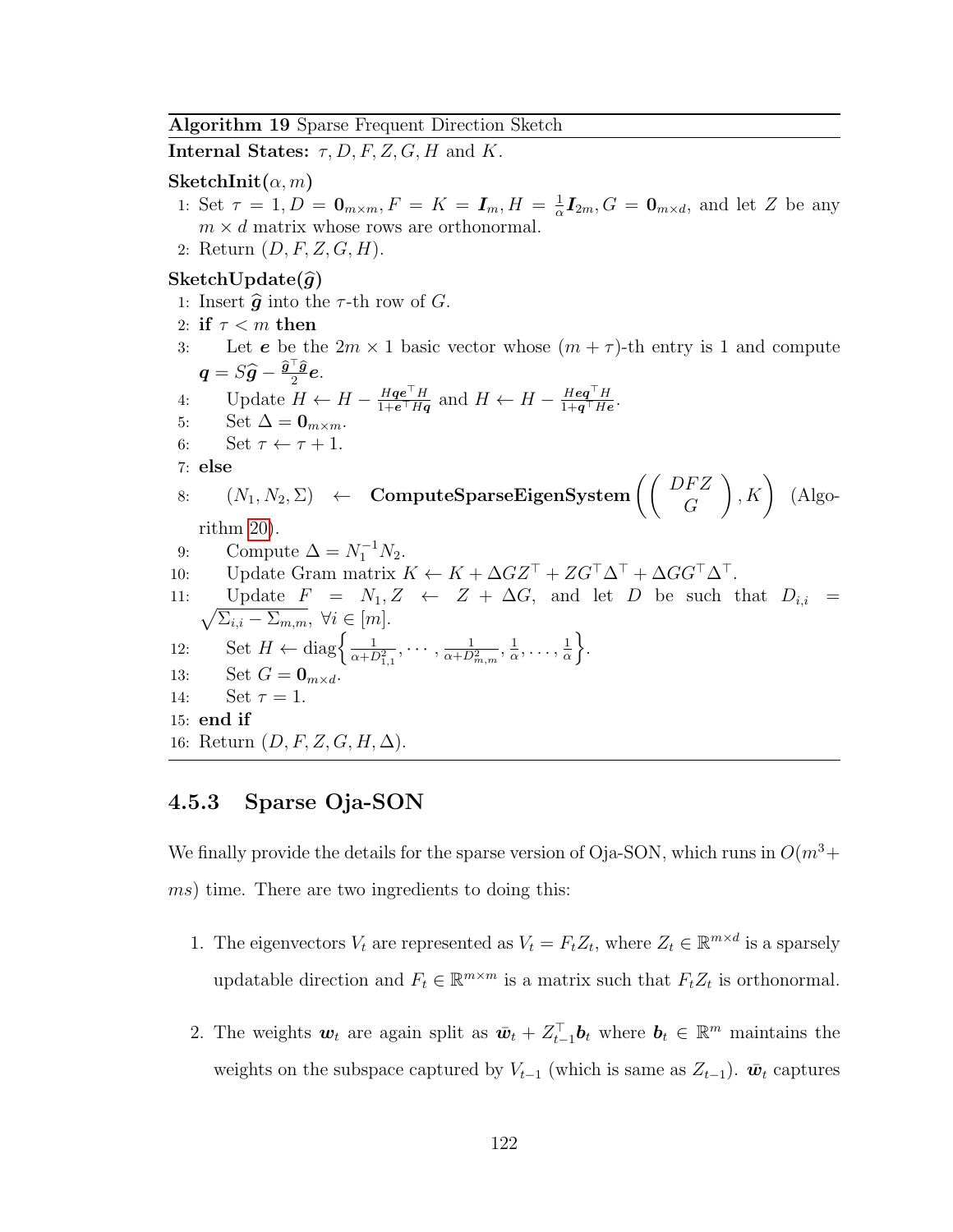<span id="page-135-0"></span>Algorithm 20 ComputeSparseEigenSystem $(S, K)$ 

 $\textbf{Input:}\ \ S =$  $\int$  DFZ G and Gram matrix  $K = ZZ^{\top}$ . **Output:** Output  $N_1, N_2 \in \mathbb{R}^{m \times m}$  and diagonal matrix  $\Sigma \in \mathbb{R}^{m \times m}$  such that the *i*-th row of  $N_1Z + N_2G$  and the *i*-th entry of the diagonal of  $\Sigma$  are the *i*-th eigenvector and eigenvalue of the matrix  $S<sup>T</sup>S$ . 1: Compute  $M = GZ^{\top}F^{\top}$ . 2:  $(L, Q) \leftarrow$  Decompose  $(( -MF \tIm_{m} ),$  $\left( K \quad ZG^{\top} \right)$  $\begin{pmatrix} K & ZG^{\top} \\ GZ^{\top} & GG^{\top} \end{pmatrix}$  (Algorithm [21\)](#page-135-1). 3: Let r be the number of columns of L. Compute the top  $m$  eigenvectors  $(U \in \mathbb{R}^{m \times (m+r)})$  and eigenvalues  $(\Sigma \in \mathbb{R}^{m \times m})$  of the matrix  $\begin{pmatrix} D^2 & \mathbf{0}_{m \times r} \\ \mathbf{0} & \mathbf{0} \end{pmatrix}$  $\mathbf{0}_{r \times m}$  o $_{r \times r}$  $\setminus$  $+$  $(M^{\top})$  $L^\top$  $\Big)$  ( M L).

- 4: Set  $N_1 = U_1F + U_2Q_1$  and  $N_2 = U_2Q_2$  where  $U_1$  and  $U_2$  are the first m and last r columns of U respectively, and  $Q_1$  and  $Q_2$  are the left and right half of Q respectively.
- 5: Return  $(N_1, N_2, \Sigma)$ .

#### <span id="page-135-1"></span>Algorithm 21 Decompose $(P, K)$

**Input:**  $P \in \mathbb{R}^{m \times n}$ ,  $K \in \mathbb{R}^{m \times m}$  such that K is the Gram matrix  $K = RR^{\top}$  for some matrix  $R \in \mathbb{R}^{n \times d}$  where  $n \geq m, d \geq m$ ,

- **Output:** Output  $L \in \mathbb{R}^{m \times r}$  and  $Q \in \mathbb{R}^{r \times n}$  such that  $LQR = PR$  where r is the rank of  $PR$  and the rows of  $QR$  are orthonormal.
- 1: Initialize  $L = \mathbf{0}_{m \times m}$  and  $Q = \mathbf{0}_{m \times n}$ .
- 2: for  $i = 1$  to m do
- 3: Let  $p^{\top}$  be the *i*-th row of *P*.
- 4: Compute  $\boldsymbol{\alpha} = QK\boldsymbol{p}, \boldsymbol{\beta} = \boldsymbol{p} Q^{\top}\boldsymbol{\alpha}$  and  $c = \sqrt{\boldsymbol{\beta}^{\top}K\boldsymbol{\beta}}$ .
- 5: if  $c \neq 0$  then
- 6: Insert  $\frac{1}{c}\boldsymbol{\beta}^{\top}$  to the *i*-th row of *Q*.
- 7: end if
- 8: Set the *i*-th entry of  $\alpha$  to be c and insert  $\alpha$  to the *i*-th row of L.
- 9: end for
- 10: Delete the all-zero columns of  $L$  and all-zero rows of  $Q$ .
- 11: Return  $(L, Q)$ .

the residual weights on the complementary subspace which are again updated sparsely.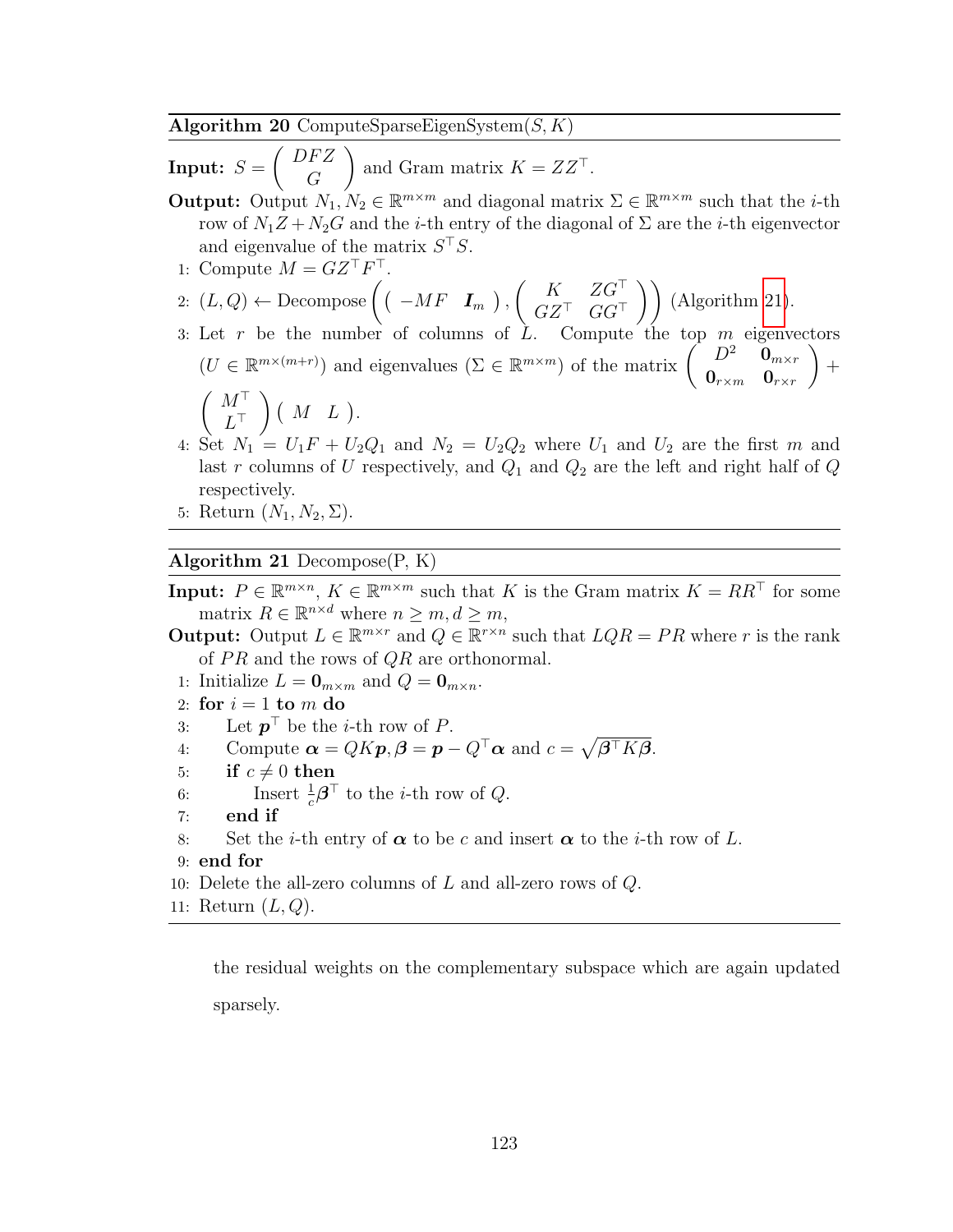Note that the Oja's updates can now be written in terms of  $F$  and  $Z$  as

$$
\Lambda_t = (\mathbf{I}_m - \Gamma_t)\Lambda_{t-1} + \Gamma_t \text{ diag}\{F_{t-1}Z_{t-1}\hat{\mathbf{g}}_t\}^2
$$
\n
$$
F_t Z_t \xleftarrow{\text{orth}} F_{t-1} Z_{t-1} + \Gamma_t F_{t-1} Z_{t-1} \hat{\mathbf{g}}_t \hat{\mathbf{g}}_t^\top = F_{t-1} (Z_{t-1} + F_{t-1}^{-1} \Gamma_t F_{t-1} Z_{t-1} \hat{\mathbf{g}}_t \hat{\mathbf{g}}_t^\top). \tag{4.6}
$$

Here, the update for the eigenvalues is straightforward. For the update of eigenvectors, first we let  $Z_t = Z_{t-1} + \delta_t \hat{g}_t^{\top}$  where  $\delta_t = F_{t-1}^{-1} \Gamma_t F_{t-1} Z_{t-1} \hat{g}_t$  (note that under the assumption of Footnote [13,](#page-126-0)  $F_t$  is always invertible). Finally it remains to update  $F_t$ so that  $F_tZ_t$  is the same as orthonormalizing  $F_{t-1}Z_t$ , which can in fact be achieved by applying the Gram-Schmidt algorithm to  $F_{t-1}$  in a Banach space where inner product is defined as  $\langle a, b \rangle = a^{\top} K_t b$  where  $K_t$  is the Gram matrix  $Z_t Z_t^{\top}$  (see Algorithm [21\)](#page-135-1). Since we can maintain  $K_t$  efficiently based on the update of  $Z_t$ :

$$
K_t = K_{t-1} + \delta_t \hat{\mathbf{g}}_t^{\top} Z_{t-1}^{\top} + Z_{t-1} \hat{\mathbf{g}}_t \delta_t^{\top} + (\hat{\mathbf{g}}_t^{\top} \hat{\mathbf{g}}_t) \delta_t \delta_t^{\top},
$$

the update of  $F_t$  can therefore be implemented in  $O(m^3)$  time.

Next we describe the sparse updates for  $\bar{w}_t$  and  $b_t$ . Since  $S_t = (t\Lambda_t)^{\frac{1}{2}}V_t$  we have

$$
\mathbf{u}_{t+1} = \mathbf{w}_t - \left(\mathbf{I}_d - S_t^\top H_t S_t\right) \frac{\mathbf{g}_t}{\alpha}
$$
\n
$$
= \underbrace{\bar{\mathbf{w}}_t - \frac{\mathbf{g}_t}{\alpha} - \left(Z_t - Z_{t-1}\right)^\top \mathbf{b}_t}_{\stackrel{\text{def}}{=} \bar{\mathbf{u}}_{t+1}} + Z_t^\top \left(\underbrace{\mathbf{b}_t + \frac{1}{\alpha} F_t^\top (t \Lambda_t H_t) F_t Z_t \mathbf{g}_t}_{\stackrel{\text{def}}{=} \mathbf{b}'_{t+1}}\right).
$$

 $Z_t - Z_{t-1}$  is sparse by construction, as is  $g_t$ , implying the update scales with s, not d. Using the update for  $w_{t+1}$  in terms of  $u_{t+1}$ , we have

$$
\mathbf{w}_{t+1} = \mathbf{u}_{t+1} - c_t (\mathbf{x}_{t+1} - S_t^\top H_t S_t \mathbf{x}_{t+1})
$$
  
= 
$$
\underbrace{\bar{\mathbf{u}}_{t+1} - c_t \mathbf{x}_{t+1}}_{\stackrel{\text{def}}{=} \bar{\mathbf{w}}_{t+1}} + Z_t^\top (\underbrace{\mathbf{b}'_{t+1} + c_t F_t^\top (t \Lambda_t H_t) F_t Z_t \mathbf{x}_{t+1}}_{\stackrel{\text{def}}{=} \mathbf{b}_{t+1}}).
$$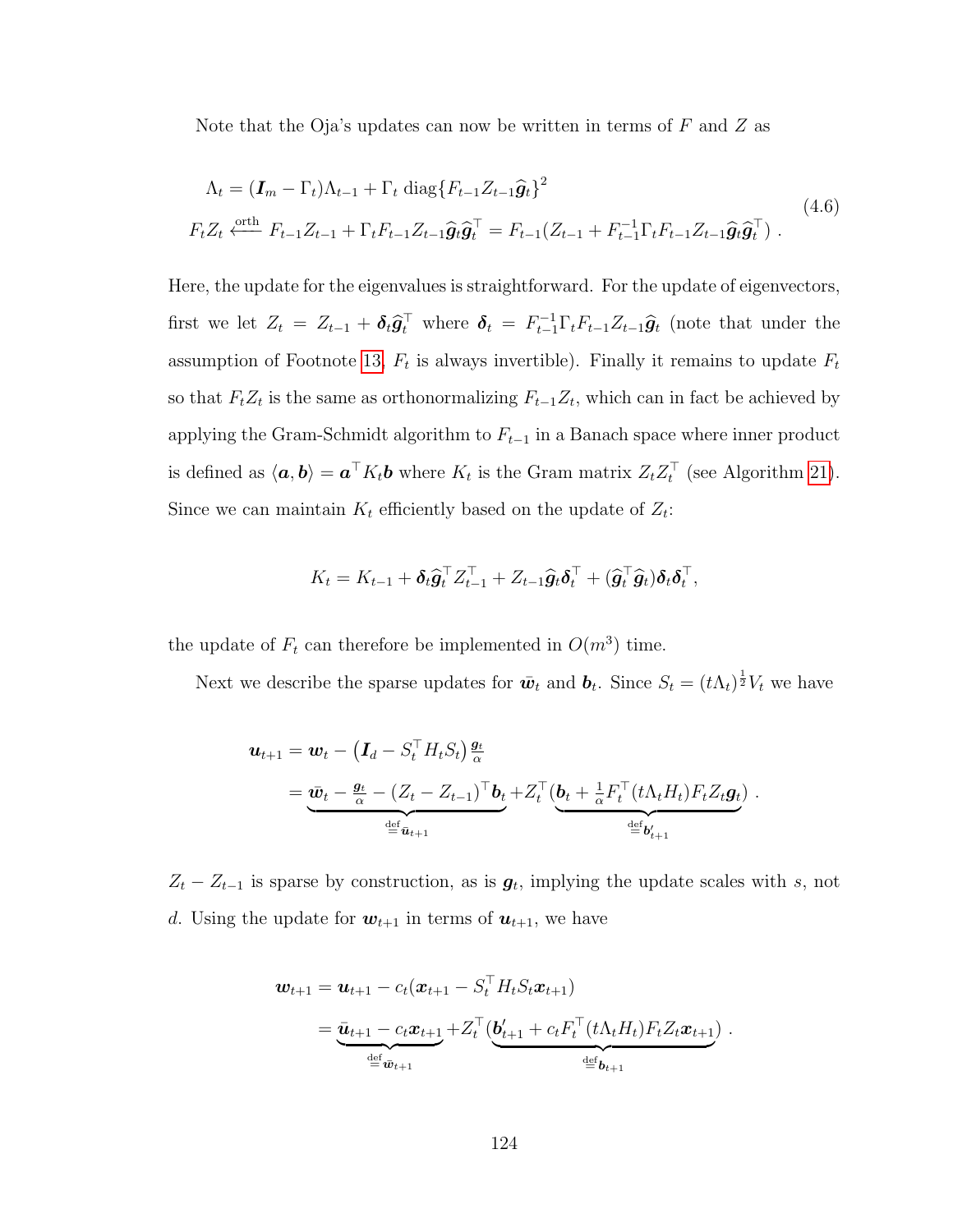#### <span id="page-137-1"></span>Algorithm 22 Sparse Sketched Online Newton

**Input:** Parameters  $C$ ,  $\alpha$  and  $m$ .

- 1: Initialize  $\bar{\mathbf{u}} = \mathbf{0}_{d \times 1}$  and  $\mathbf{b} = \mathbf{0}_{m \times 1}$ .
- 2:  $(\Lambda, F, Z, H) \leftarrow$  SketchInit $(\alpha, m)$  (Algorithm [23\)](#page-137-0).
- 3: for  $t = 1$  to  $T$  do
- 4: Receive example  $x_t$ .
- 5: **Projection step:** compute  $\hat{x} = FZx_t$  and  $c = \frac{\tau_C(\bar{u}^\top x_t + \bar{b}^\top Zx_t)}{x_t^\top x_t (t-1)\hat{x}^\top \Lambda H_t}$  $\boldsymbol{x}_t^\top \boldsymbol{x}_t-(t-1)\widehat{\boldsymbol{x}}^\top \Lambda H \widehat{\boldsymbol{x}}$ . Obtain  $\overline{\boldsymbol{w}} = \overline{\boldsymbol{u}} - c\boldsymbol{x}_t \text{ and } \boldsymbol{b} \leftarrow \boldsymbol{b} + c(t-1)F^{\top} \Lambda H \widehat{\boldsymbol{x}}.$ <br>Prodict label  $\boldsymbol{w} = c\overline{\boldsymbol{v}}^{\top} \boldsymbol{x} + \boldsymbol{b}^{\top} Z \boldsymbol{x}$  and gr
- 6: Predict label  $y_t = \bar{\boldsymbol{w}}^\top \boldsymbol{x}_t + \boldsymbol{b}^\top Z \boldsymbol{x}_t$  and suffer loss  $\ell_t(y_t)$ .
- 7: Compute gradient  $g_t = \ell_t^{\prime}(y_t)x_t$  and the to-sketch vector  $\hat{g} =$ √  $\overline{\sigma_t + \eta_t} \boldsymbol{g}_t.$
- 8:  $(\Lambda, F, Z, H, \delta) \leftarrow \textbf{SketchUpdate}(\hat{g})$  (Algorithm [23\)](#page-137-0).<br>9: **Update weight:**  $\bar{u} = \bar{w} \frac{1}{2}q_t (\delta^{\top}b)\hat{q}$  and  $b \leftarrow b +$
- 9: Update weight:  $\bar{u} = \bar{w} \frac{1}{\alpha}$  $\frac{1}{\alpha}\boldsymbol{g}_t-(\boldsymbol{\delta}^\top \boldsymbol{b})\widehat{\boldsymbol{g}}$  and  $\boldsymbol{b} \leftarrow \boldsymbol{b}+\frac{1}{\alpha}$  $\frac{1}{\alpha} t F^\top \Lambda H F Z \boldsymbol{g}_t.$
- <span id="page-137-0"></span>10: end for

Algorithm 23 Sparse Oja's Sketch

Internal States:  $t, \Lambda, F, Z, H$  and K.

#### $\mathbf{SketchInit}(\alpha, m)$

- 1: Set  $t = 0, \Lambda = \mathbf{0}_{m \times m}, F = K = \mathbf{I}_m, H = \frac{1}{\alpha}$  $\frac{1}{\alpha}$ **I**<sub>m</sub> and let Z be any  $m \times d$  matrix whose rows are orthonormal.
- 2: Return  $(\Lambda, F, Z, H)$ .

#### SketchUpdate $(\widehat{g})$

- 1: Update  $t \leftarrow t + 1$  and pick a diagonal learning rate matrix  $\Gamma_t$ .
- 2: Update  $\Lambda \leftarrow (\mathbf{I} \Gamma_t)\Lambda + \Gamma_t \text{ diag}\{FZ\hat{\mathbf{g}}\}^2$ .<br>2. Compute  $\mathbf{\hat{s}} = \Lambda^{-1}\Gamma FZ\hat{\mathbf{\hat{s}}}$
- 3: Compute  $\delta = A^{-1}\Gamma_t FZ\hat{g}$ .
- 4: Update  $K \leftarrow K + \delta \hat{g}^{\top} Z^{\top} + Z \hat{g} \delta^{\top} + (\hat{g}^{\top} \hat{g}) \delta \delta^{\top}.$
- 5: Update  $Z \leftarrow Z + \delta \hat{g}^{\top}$ .<br>6.  $(L, O)$ . December
- 6:  $(L, Q) \leftarrow$  Decompose $(F, K)$  (Algorithm [21\)](#page-135-1), so that  $LQZ = FZ$  and  $QZ$  is orthogonal. Set  ${\cal F}={\cal Q}.$
- 7: Set  $H \leftarrow \text{diag}\left\{\frac{1}{\alpha + t}\right\}$  $\frac{1}{\alpha+t\Lambda_{1,1}},\cdots,\frac{1}{\alpha+t\Lambda_{m,m}}\Big\}.$
- 8: Return  $(\Lambda, F, Z, H, \delta)$ .

 $c_t$  and  $Z_t\mathbf{x}_{t+1}$  can both be computed in time  $O(m^2+ms)$ . All the other computations scale with m and not d, so both  $\bar{w}_{t+1}$  and  $b_{t+1}$  require only  $O(m^2+ms)$  time to maintain. Furthermore, the prediction  $w_t^{\top} x_t = \bar{w}_t^{\top} x_t + \boldsymbol{b}_t^{\top} Z_{t-1} x_t$  can also be computed in  $O(ms)$  time since  $x_t$  is sparse.

The pseudocode is presented in Algorithms [22](#page-137-1) and [23.](#page-137-0) This is the first sparse implementation of online eigenvector computation to the best of our knowledge.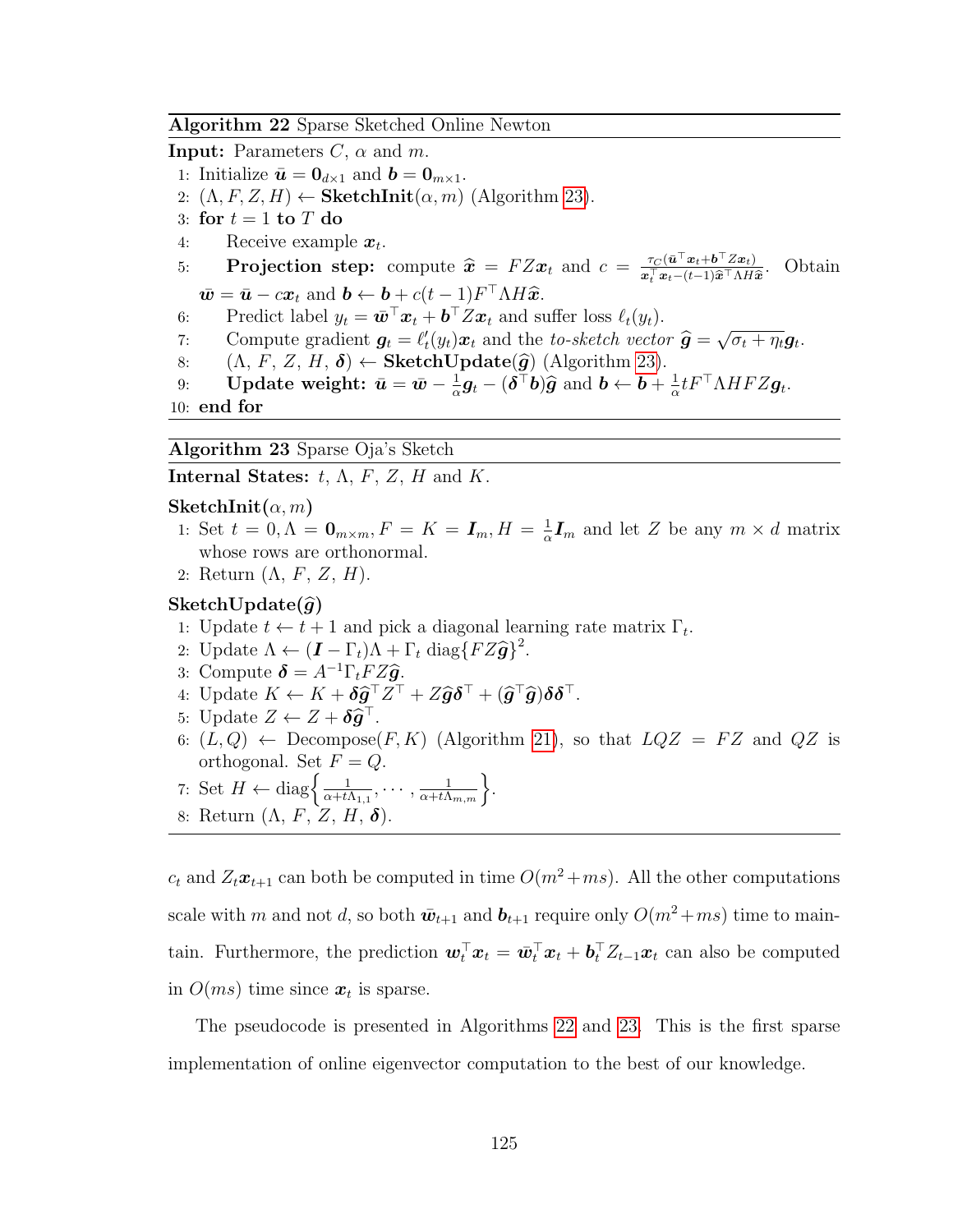<span id="page-138-0"></span>

Figure 4.1: Oja's algorithm's eigenvalue recovery error

# 4.6 Experiments

Preliminary experiments revealed that out of our three sketching options, Oja's sketch has the best empirical performance. For more thorough evaluation, we implemented the sparse version of Oja-SON in the open source toolkit Vowpal Wabbit. We compare it with AdaGrad [\[33,](#page-175-1) [80\]](#page-179-6) on both synthetic and real-world datasets. Each algorithm takes a stepsize parameter:  $\frac{1}{\alpha}$  serves as a stepsize for Oja-SON and a scaling constant on the gradient matrix for ADAGRAD. We try both the methods with the parameters set to  $2^j$  for  $j = -3, -2, \ldots, 6$  and report the best results. We keep the learning rate matrix for eigenvalues in Oja-SON fixed as  $\Gamma_t = \frac{1}{t}$  $\frac{1}{t}I_m$  throughout. All methods make one online pass over data.

#### 4.6.1 Synthetic Datasets

To investigate Oja-SON's performance in the setting it is really designed for, we generated a range of synthetic ill-conditioned datasets as follows. We picked a random Gaussian matrix  $Z \sim \mathbb{R}^{T \times d}$  (T = 10,000 and d = 100) and a random orthonormal basis  $V \in \mathbb{R}^{d \times d}$ . We chose a specific spectrum  $\boldsymbol{\lambda} \in \mathbb{R}^d$  where the first  $d-10$  coordinates are 1 and the rest increase linearly to some fixed condition number parameter κ. We let  $X = Z \text{diag} \{\lambda\}^{\frac{1}{2}} V^{\top}$  be our example matrix, and created a binary classification problem with labels  $y = sign(\boldsymbol{\theta}^\top \boldsymbol{x})$ , where  $\boldsymbol{\theta} \in \mathbb{R}^d$  is a random vector. We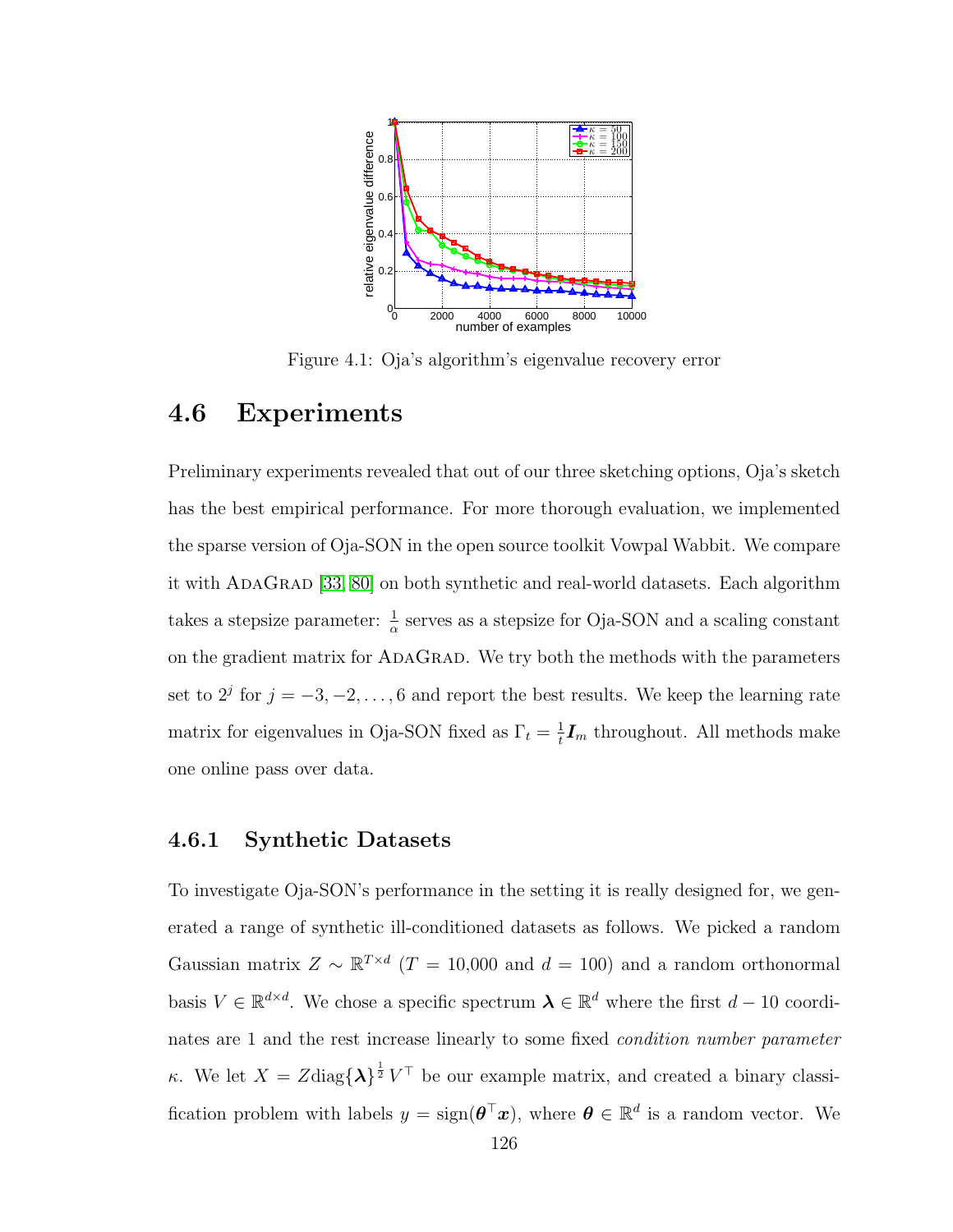<span id="page-139-0"></span>

Figure 4.2: Error rate of Oja-SON compared with ADAGRAD on a synthetic illconditioned problem

generated 20 such datasets with the same  $Z, V$  and labels y but different values of  $\kappa \in \{10, 20, \ldots, 200\}$ . Note that if the algorithm is truly invariant, it would have the same behavior on these 20 datasets.

Fig. [4.2](#page-139-0) shows the final progressive error rate for ADAGRAD and Oja-SON (with sketch size  $m = 0, 5, 10$  as the condition number increases. As expected, the plot confirms the performance of first-order methods such as ADAGRAD degrades when the data is ill-conditioned. The plot also shows that as we increase the sketch size, Oja-SON becomes more accurate: when  $m = 0$  (no sketch at all), Oja-SON is vanilla gradient descent and is worse than ADAGRAD as expected; when  $m = 5$ , the accuracy greatly improves; and finally when  $m = 10$ , the accuracy of Oja-SON is substantially better and hardly worsens with  $\kappa$ .

To further explain the effectiveness of Oja's algorithm in identifying top eigenvalues and eigenvectors, the plot in Fig. [4.1](#page-138-0) shows the largest relative difference between the true and estimated top 10 eigenvalues as Oja's algorithm sees more data. This gap drops quickly after seeing just 500 examples.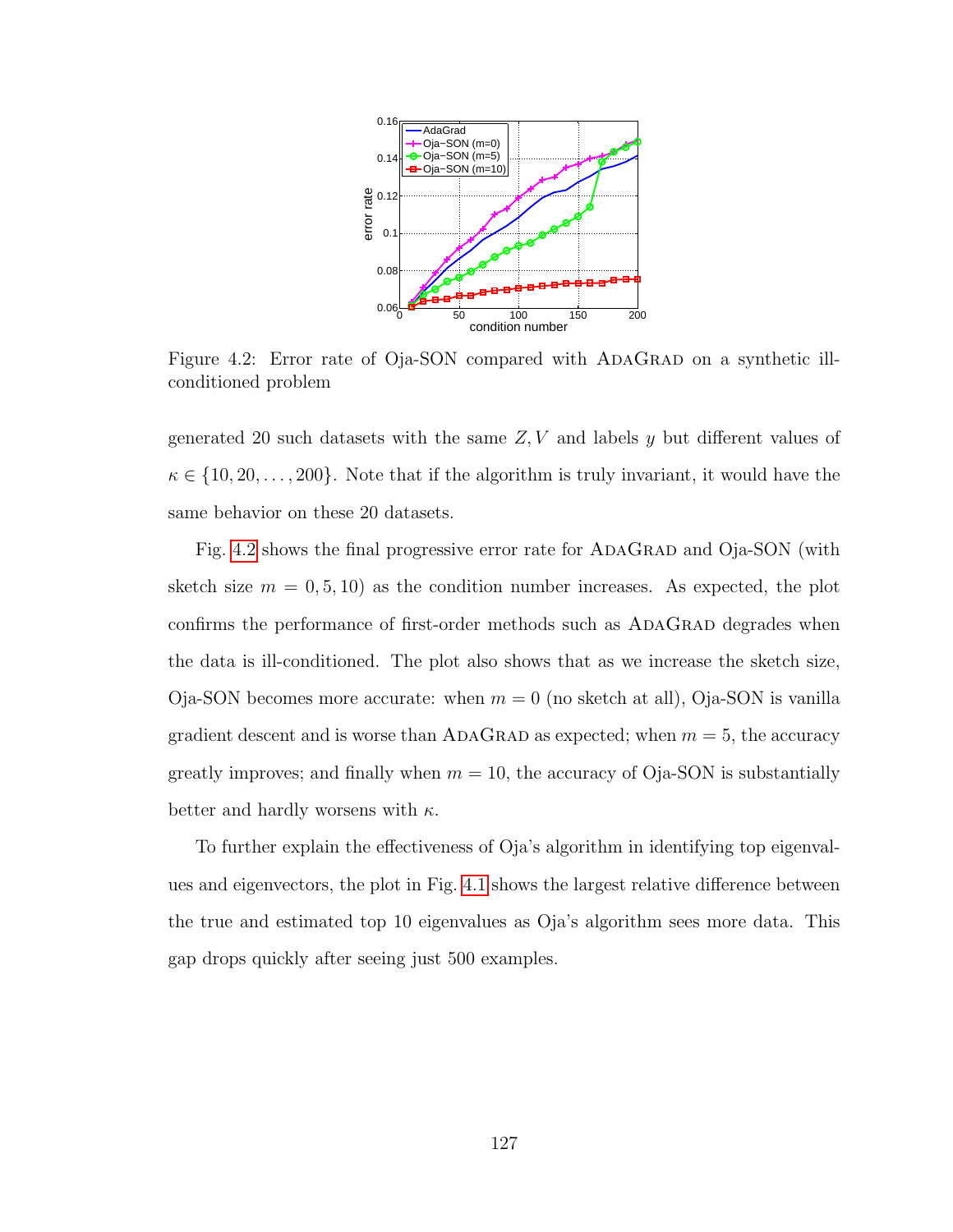<span id="page-140-0"></span>

Figure 4.3: Comparisons of Oja-SON with different sketch sizes and ADAGRAD on real data.

#### 4.6.2 Real-world Datasets

Next we evaluated Oja-SON on 23 benchmark datasets from the UCI and LIBSVM repository (see Appendix [D](#page-169-0) for description of these datasets). In Fig. [4.3a,](#page-140-0) we show the effect of using sketched second order information, by comparing sketch size  $m = 0$ and  $m = 10$  for Oja-SON (concrete error rates are in Appendix [D\)](#page-169-0). We observe significant improvements in 5 datasets (acoustic, census, heart, ionosphere, letter), demonstrating the advantage of using second order information.

However, we found that Oja-SON was outperformed by ADAGRAD on most datasets, mostly because the diagonal adaptation of ADAGRAD greatly reduces the condition number on these datasets. Moreover, one disadvantage of SON is that for the directions not in the sketch, it is essentially doing vanilla gradient descent. We expect better results using diagonal adaptation as in ADAGRAD in off-sketch directions.

To incorporate this high level idea, we performed a simple modification to Oja-SON: upon seeing example  $x_t$ , we feed  $D_t^{-\frac{1}{2}}x_t$  to our algorithm instead of  $x_t$ , where  $D_t \in \mathbb{R}^{d \times d}$  is the diagonal part of the matrix  $\sum_{\tau=1}^{t-1} g_{\tau} g_{\tau}^{\top}$ .<sup>[14](#page-140-1)</sup> With this modification,

<span id="page-140-1"></span> $14D_1$  is defined as  $0.1 \times I_d$  to avoid division by zero.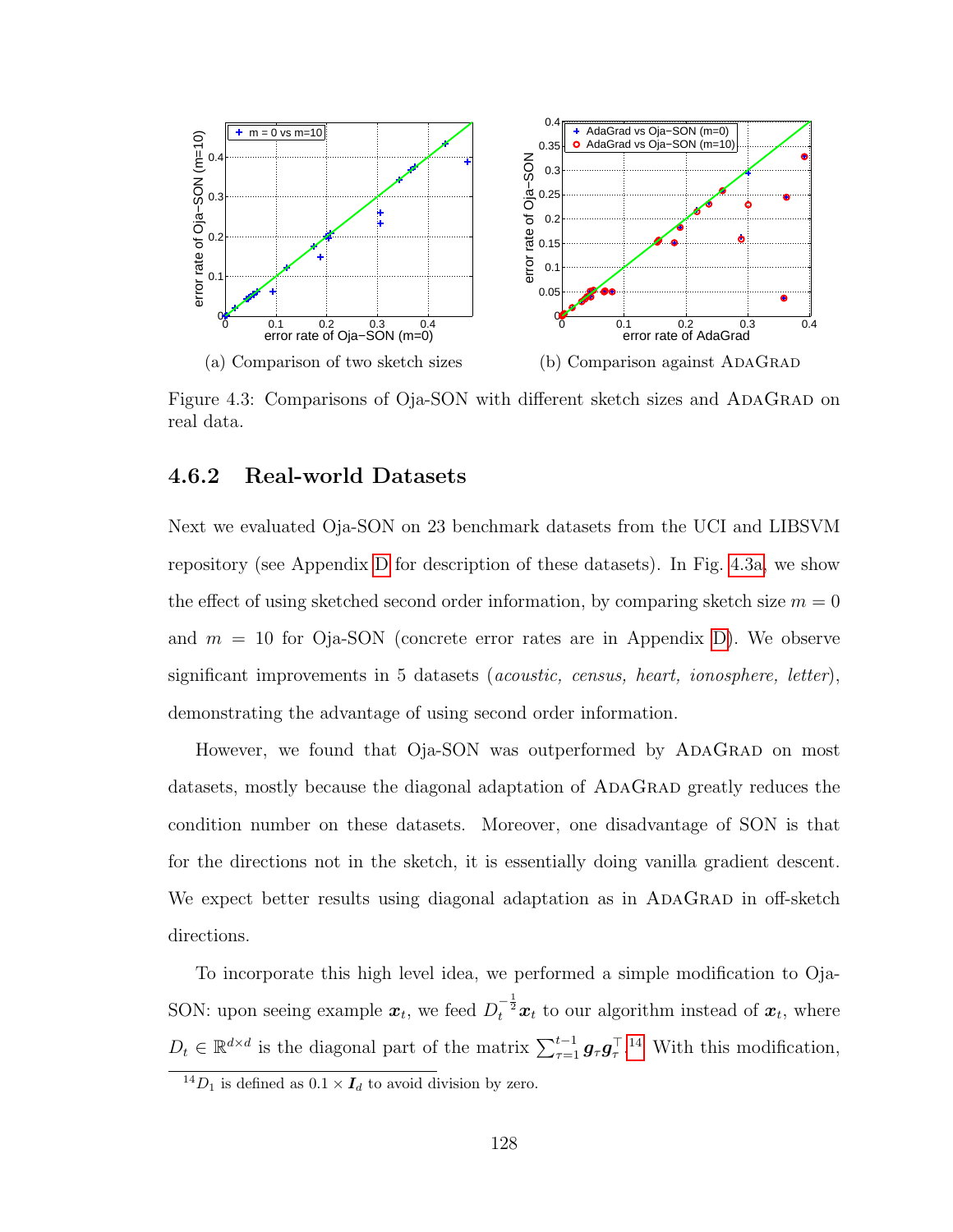| Dataset       | Relative eigenvalue difference |
|---------------|--------------------------------|
| a9a           | 0.896533                       |
| australian    | 0.846063                       |
| breast-cancer | 5.383578                       |
| diabetes      | 5.128097                       |
| heart         | 4.360492                       |
| ijcnn1        | 0.569727                       |
| magic04       | 11.479917                      |
| mushrooms     | 0.910814                       |
| splice        | 8.226752                       |
| w8a           | 0.954262                       |

<span id="page-141-1"></span>Table 4.1: Largest relative error between true and estimated eigenvalues

Oja-SON outperforms ADAGRAD on most of the datasets even for  $m = 0$ , as shown in Fig. [4.3b](#page-140-0) (concrete error rates are again in Appendix [D\)](#page-169-0). The improvement on ADAGRAD at  $m = 0$  is surprising but not impossible as the updates are not identical– the latter is scale invariant like Ross et al. [\[94\]](#page-180-0). However, the diagonal adaptation already greatly reduces the condition number on all datasets except *splice*,<sup>[15](#page-141-0)</sup> so little improvement is seen for sketch size  $m = 10$  over  $m = 0$ . For several of the datasets, we verified the accuracy of Oja's method in computing the top-10 eigenvalues (see Table [4.1\)](#page-141-1), suggesting that the lack of difference between sketch sizes is solely due to the lack of second order information after the diagonal correction.

The average running time of our algorithm when  $m = 10$  is about 11 times slower than AdaGrad, matching expectations. Overall, SON can significantly outperform baselines on ill-conditioned data, while maintaining a practical computational complexity.

In summary, we have studied both the theoretical and empirical properties of sketched second order updates for online learning. In theory, RP-SON has very attractive properties of invariant updates and strong regret bounds, although it is

<span id="page-141-0"></span><sup>15</sup>For this dataset, the condition number before and after the diagonal adaptation are 682 and 668 respectively, and a large improvement is seen with  $m = 10$ .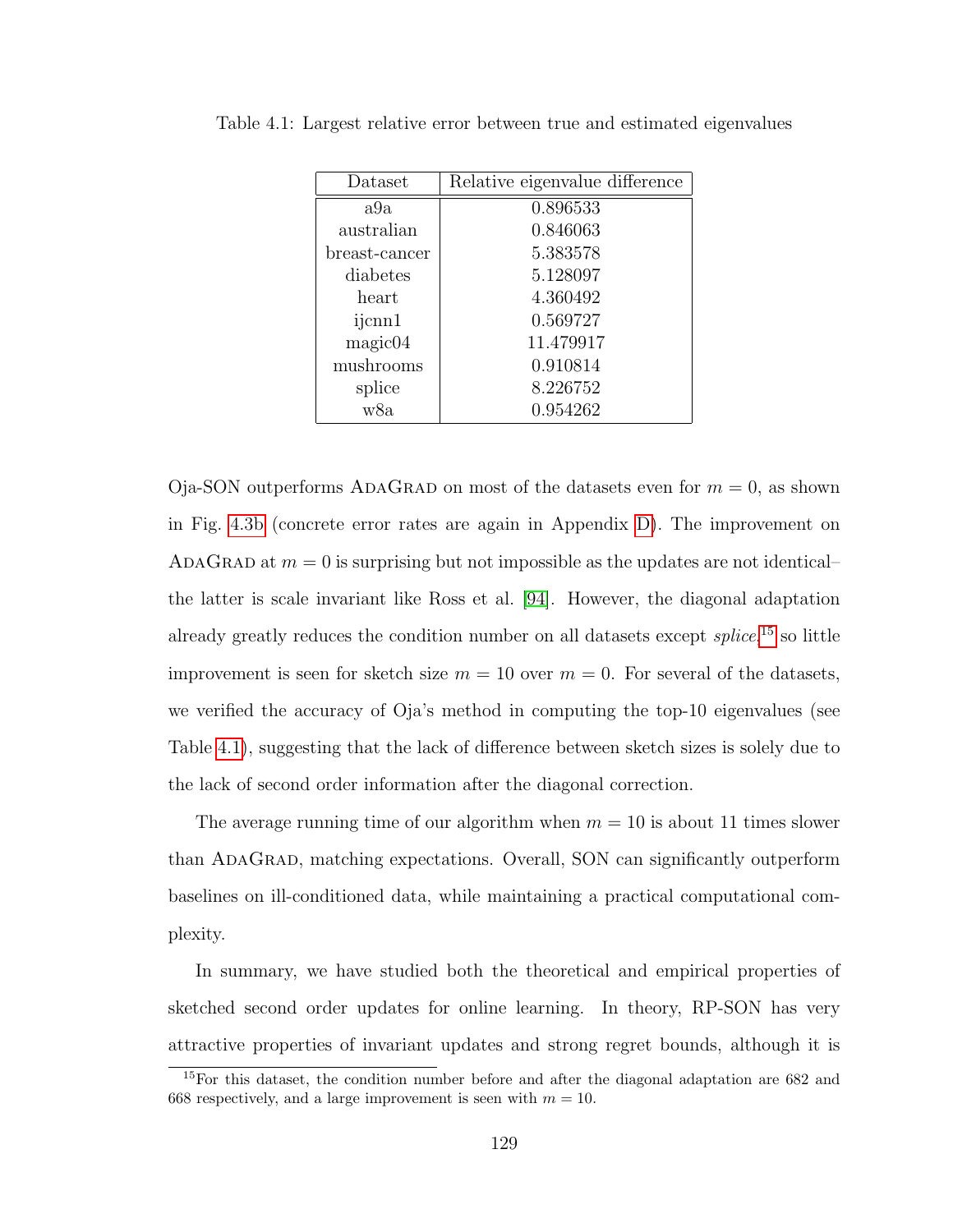found empirically lacking possibly due to the dependence on the rank of the gradient matrix. Oja-SON has promising empirical performance, and it would be interesting to investigate if other online PCA methods can get us the best on both the fronts in future work. It would be also desirable to automatically adapt the sketch size to further reduce the complexity overhead for well-conditioned data, while incorporating second-order information when that is helpful.

# 4.7 Conclusion and Future Directions

In this chapter, we studied both the theoretical and empirical properties of sketched second order updates for online learning. Starting from a novel invariant setup, we showed what the optimal but expensive algorithm is for this setting. Then by applying different sketching methods, we improved the efficiency of this algorithm and obtained linear time algorithms with provable regret guarantees. Moreover, we further improved the running time to be linear in the sparsity of the data, which is very important for applications with high dimensional sparse data. We note that our contribution of sparse sketch update might be of independent interest even before combining with the learning algorithm. Empirically, we found that Oja-SON has very promising performance compared to previous work.

For future directions, it would be desirable to incorporate more adaptivity to our algorithms. For example, can we allow the algorithm to automatically adapt the sketch size based on the data instead of fixing it in advance? Can we also allow the algorithm to automatically turn the parameters so that it achieves optimal regret bounds for both convex and strongly convex losses simultaneously?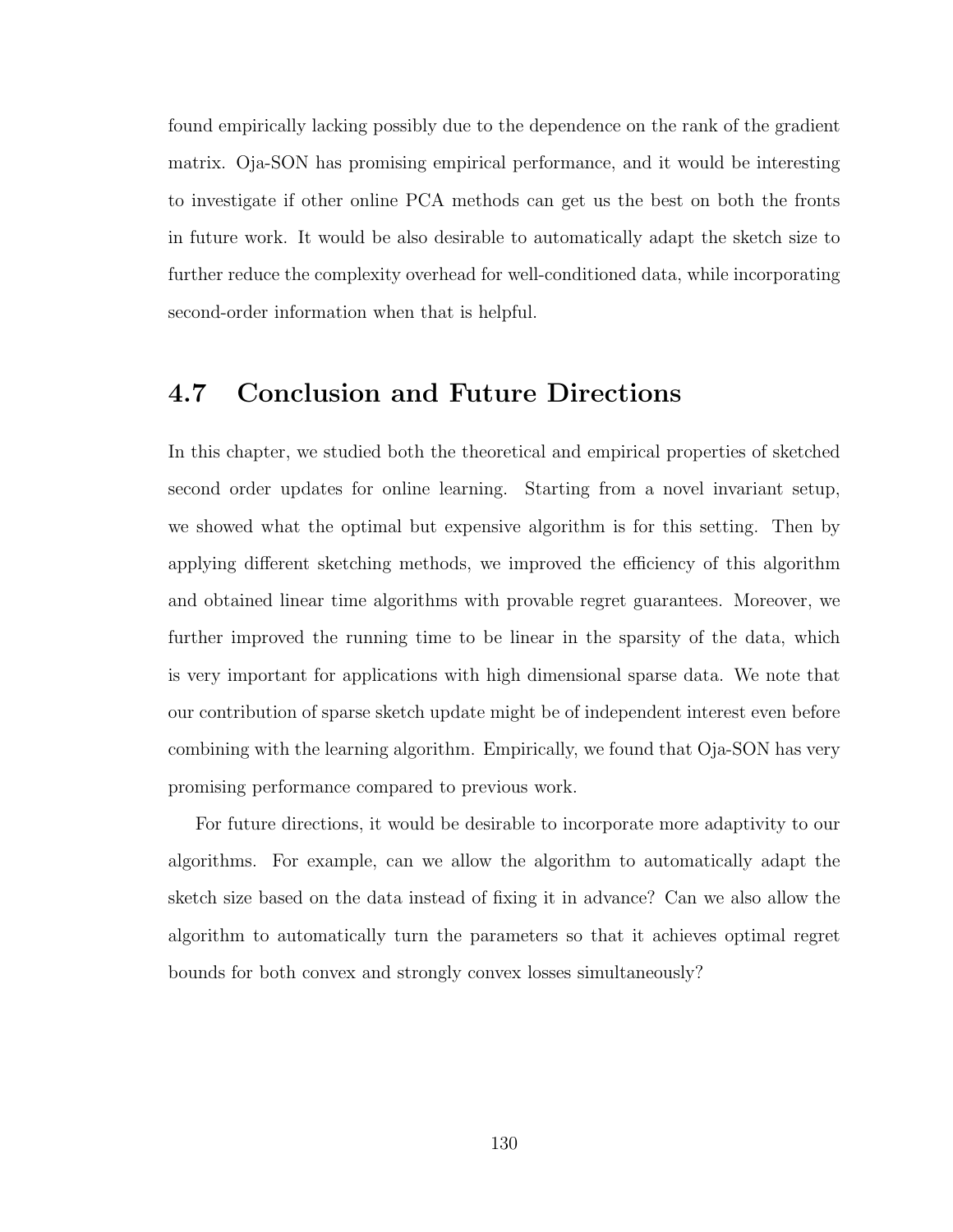# Appendix A

# Omitted Details of Chapter [2](#page-21-0)

# A.1 Proof of Lemma [2](#page-34-0)

*Proof.* Let  $F(s) = \exp\left(\frac{[s-1]^2}{dt}\right) + \exp\left(\frac{[s+1]^2}{dt}\right) - 2\exp\left(\frac{[s]^2}{d(t-1)}\right)$ . It suffices to show  $F(s) \le 2(b_t - b_{t-1}) = \exp\left(\frac{4}{dt}\right)$ − 1,

which is clearly true for the following 3 cases:

$$
F(s) = \begin{cases} 0 & \text{if } s > 1; \\ \exp\left(\frac{(s-1)^2}{dt}\right) - 1 & \text{if } 0 < s \le 1; \\ \exp\left(\frac{(s-1)^2}{dt}\right) + 1 - 2\exp\left(\frac{s^2}{d(t-1)}\right) < \exp\left(\frac{4}{dt}\right) - 1 & \text{if } -1 < s \le 0. \end{cases}
$$

For the last case  $s \leq -1$ , if we can show that  $F(s)$  is increasing in this region, then the lemma follows. Below, we show this by proving  $F'(s)$  is nonnegative when  $s \leq -1$ .

Let 
$$
h(s, c) = \frac{\partial \exp(s^2/c)}{\partial s} = \frac{2s}{c} \exp\left(\frac{s^2}{c}\right)
$$
.  $F'(s)$  can now be written as

$$
F'(s) = h(s - 1, c) + h(s + 1, c) - 2h(s, c) + 2(h(s, c) - h(s, c')),
$$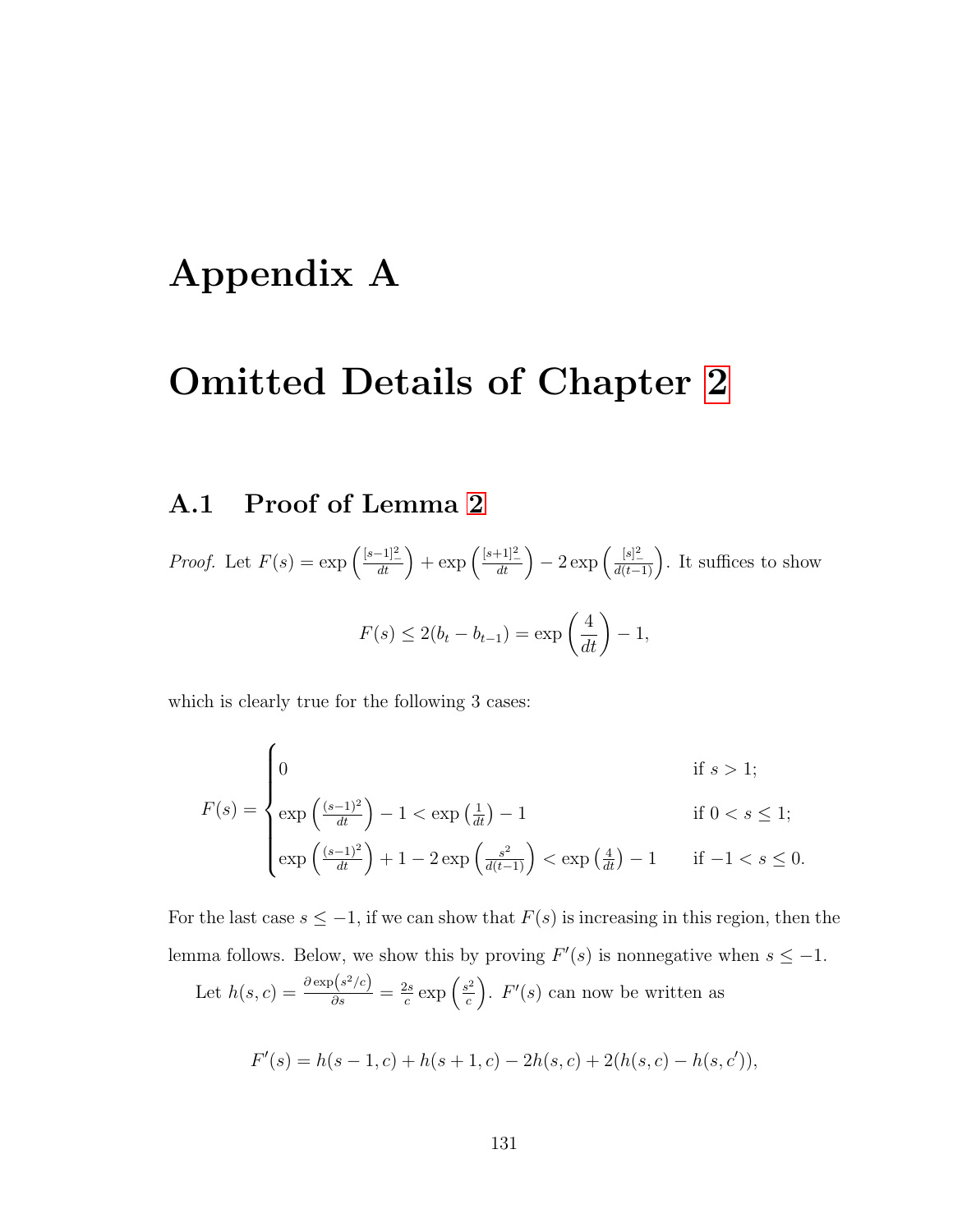where  $c = dt$  and  $c' = d(t - 1)$ . Next we apply (one-dimensional) Taylor expansion to  $h(s-1,c)$  and  $h(s+1,c)$  around s, and  $h(s,c')$  around c, leading to

$$
F'(s) = \sum_{k=1}^{\infty} \frac{(-1)^k}{k!} \frac{\partial^k h(s, c)}{\partial s^k} + \sum_{k=1}^{\infty} \frac{1}{k!} \frac{\partial^k h(s, c)}{\partial s^k} - 2 \sum_{k=1}^{\infty} \frac{(c' - c)^k}{k!} \frac{\partial^k h(s, c)}{\partial c^k}
$$
  
= 
$$
2 \sum_{k=1}^{\infty} \left( \frac{1}{(2k)!} \frac{\partial^{2k} h(s, c)}{\partial s^{2k}} - \frac{(-d)^k}{k!} \frac{\partial^k h(s, c)}{\partial c^k} \right).
$$

Direct computation (see Lemma [13](#page-145-0) below) shows that  $\frac{\partial^k h(s,c)}{\partial c^k}$  and  $\frac{\partial^{2k} h(s,c)}{\partial s^{2k}}$  share exact same forms only with different constants:

$$
\frac{\partial^k h(s, c)}{\partial c^k} = \exp\left(\frac{s^2}{c}\right) \sum_{j=0}^k (-1)^k \alpha_{k,j} \cdot \frac{s^{2j+1}}{c^{k+j+1}},
$$
  

$$
\frac{\partial^{2k} h(s, c)}{\partial s^{2k}} = \exp\left(\frac{s^2}{c}\right) \sum_{j=0}^k \beta_{k,j} \cdot \frac{s^{2j+1}}{c^{k+j+1}},
$$
\n(A.1)

<span id="page-144-1"></span><span id="page-144-0"></span>where  $\alpha_{k,j}$  and  $\beta_{k,j}$  are recursively defined as:

$$
\alpha_{k+1,j} = \alpha_{k,j-1} + (k+j+1)\alpha_{k,j},
$$
  
\n
$$
\beta_{k+1,j} = 4\beta_{k,j-1} + (8j+6)\beta_{k,j} + (2j+3)(2j+2)\beta_{k,j+1},
$$
\n(A.2)

with initial values  $\alpha_{0,0} = \beta_{0,0} = 2$  (when  $j \notin \{0, \ldots, k\}$ ,  $\alpha_{k,j}$  and  $\beta_{k,j}$  are all defined to be 0). Therefore,  $F'(s)$  can be further simplified as

$$
F'(s) = 2 \exp\left(\frac{s^2}{c}\right) \sum_{k=1}^{\infty} \sum_{j=0}^{k} \frac{s^{2j+1}}{c^{k+j+1}} \left(\frac{\beta_{k,j}}{(2k)!} - \frac{d^k \alpha_{k,j}}{k!}\right).
$$

Since s is negative, it suffices to show that  $\frac{\beta_{k,j}}{(2k)!} \leq \frac{d^k \alpha_{k,j}}{k!}$  $\frac{\alpha_{k,j}}{k!}$  holds for all k and j, which turns out to be true as long as  $d \geq 3$ , as shown by induction in the technical lemma [14](#page-146-0) below. To sum up,  $\Phi_t(s-1) + \Phi_t(s+1) \leq 2\Phi_{t-1}(s)$  for all  $s \in \mathbb{R}$  and  $t = 2, \ldots, T$ .

Finally, we need to show that Eq. (2) still holds. The inequality we just proved above implies  $\sum_i \Phi_t(s_{t,i}) \leq \sum_i \Phi_{t-1}(s_{t-1,i})$  for  $t = 2, \ldots, T$ , as shown in Theorem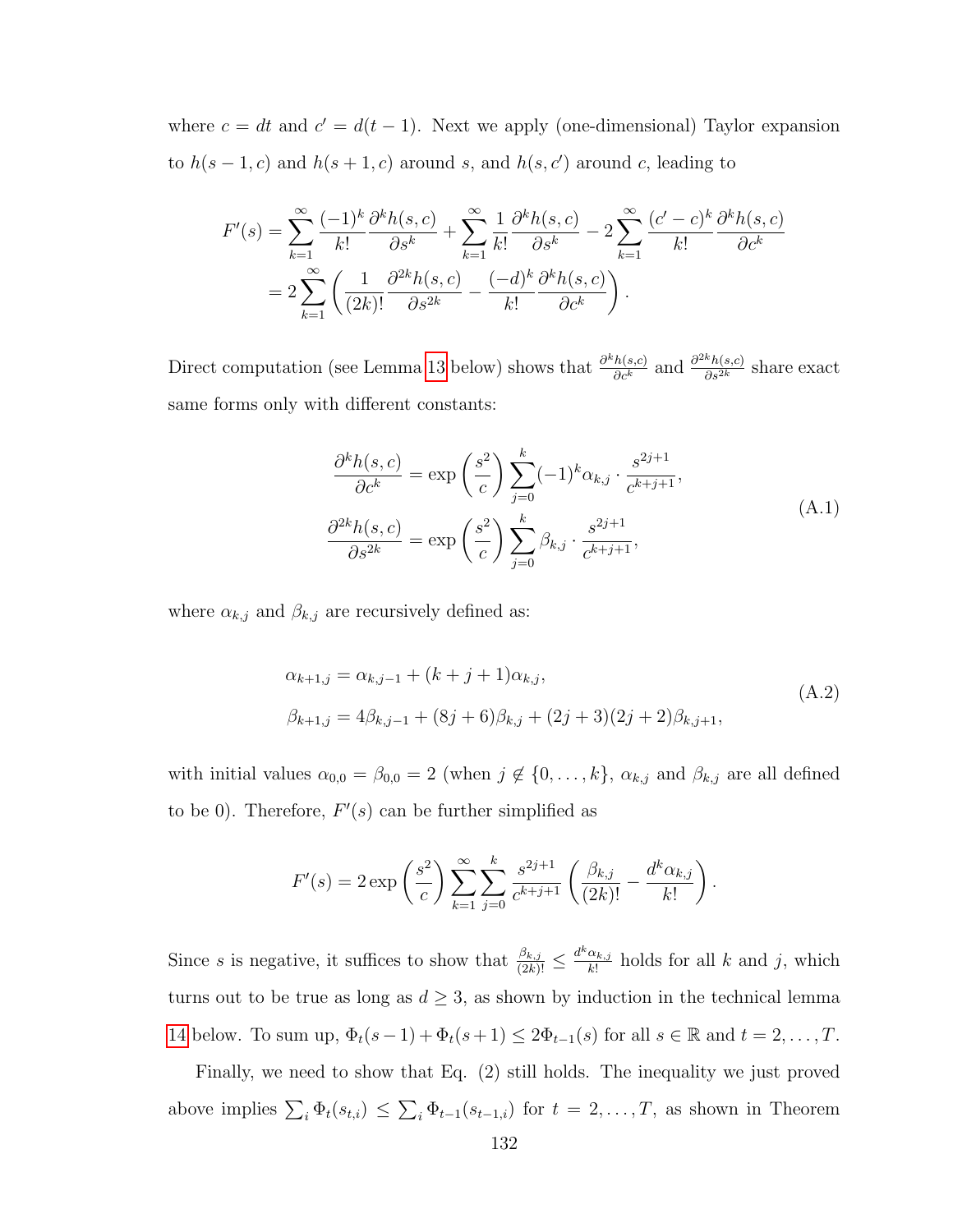[2.](#page-30-0) Thus the only thing we need to show here is the case when  $t = 1$ . Note that  $\Phi_1(s-1) + \Phi_1(s+1) \leq 2\Phi_0(s)$  does not hold for all s apparently. However, in order to prove  $\sum_i \Phi_1(s_{1,i}) \leq \sum_i \Phi_0(s_{0,i})$ , we in fact only need a much weaker statement:  $\Phi_1(-1) + \Phi_1(1) \leq 2\Phi_0(0)$  since  $s_{0,i} \equiv 0$ . This is equivalent to  $\exp(1/d) - 1 \leq$  $\exp(4/d) - 1$ , which is true trivially.  $\Box$ 

<span id="page-145-0"></span>**Lemma 13.** Let  $h(s, c) = \frac{2s}{c} \exp\left(\frac{s^2}{c}\right)$  $\left(\frac{c}{c}\right)^2$ . The partial derivatives of  $h(s, c)$  satisfy Eq. [\(A.1\)](#page-144-0) and [\(A.2\)](#page-144-1).

*Proof.* The base case holds trivially. Assume Eq.  $(A.1)$  holds for a fixed k. Then we have

$$
\frac{\partial^{k+1}h(s,c)}{\partial c^{k+1}} = \exp\left(\frac{s^2}{c}\right) \sum_{j=0}^k (-1)^k \alpha_{k,j} \cdot \left(-\frac{s^2}{c^2} \frac{s^{2j+1}}{c^{k+j+1}} - (k+j+1) \frac{s^{2j+1}}{c^{k+j+2}}\right)
$$
  
\n
$$
= \exp\left(\frac{s^2}{c}\right) \sum_{j=0}^k (-1)^{k+1} \alpha_{k,j} \cdot \left(\frac{s^{2(j+1)+1}}{c^{(k+1)+(j+1)+1}} + (k+j+1) \frac{s^{2j+1}}{c^{(k+1)+j+1}}\right)
$$
  
\n
$$
= \exp\left(\frac{s^2}{c}\right) \sum_{j=0}^{k+1} (-1)^{k+1} (\alpha_{k,j-1} + (k+j+1) \alpha_{k,j}) \cdot \frac{s^{2j+1}}{c^{(k+1)+j+1}}
$$
  
\n
$$
= \exp\left(\frac{s^2}{c}\right) \sum_{j=0}^{k+1} (-1)^{k+1} \alpha_{k+1,j} \cdot \frac{s^{2j+1}}{c^{(k+1)+j+1}},
$$

and

$$
\frac{\partial^{2(k+1)}h(s,c)}{\partial s^{2(k+1)}} = \partial \left[ \exp\left(\frac{s^2}{c}\right) \sum_{j=0}^k \beta_{k,j} \cdot \left(\frac{2s^{2j+2}}{c^{k+j+2}} + (2j+1)\frac{s^{2j}}{c^{k+j+1}}\right) \right] / \partial s
$$
  
\n
$$
= \exp\left(\frac{s^2}{c}\right) \sum_{j=0}^k \beta_{k,j} \cdot \left(\frac{4s^{2j+3}}{c^{k+j+3}} + (8j+6)\frac{s^{2j+1}}{c^{k+j+2}} + (2j+1)2j\frac{s^{2j-1}}{c^{k+j+1}}\right)
$$
  
\n
$$
= \exp\left(\frac{s^2}{c}\right) \sum_{j=0}^{k+1} (4\beta_{k,j-1} + (8j+6)\beta_{k,j} + (2j+3)(2j+2)\beta_{k,j+1}) \cdot \frac{s^{2j+1}}{c^{k+j+2}}
$$
  
\n
$$
= \exp\left(\frac{s^2}{c}\right) \sum_{j=0}^{k+1} \beta_{k+1,j} \cdot \frac{s^{2j+1}}{c^{k+j+2}},
$$

concluding the proof.

 $\Box$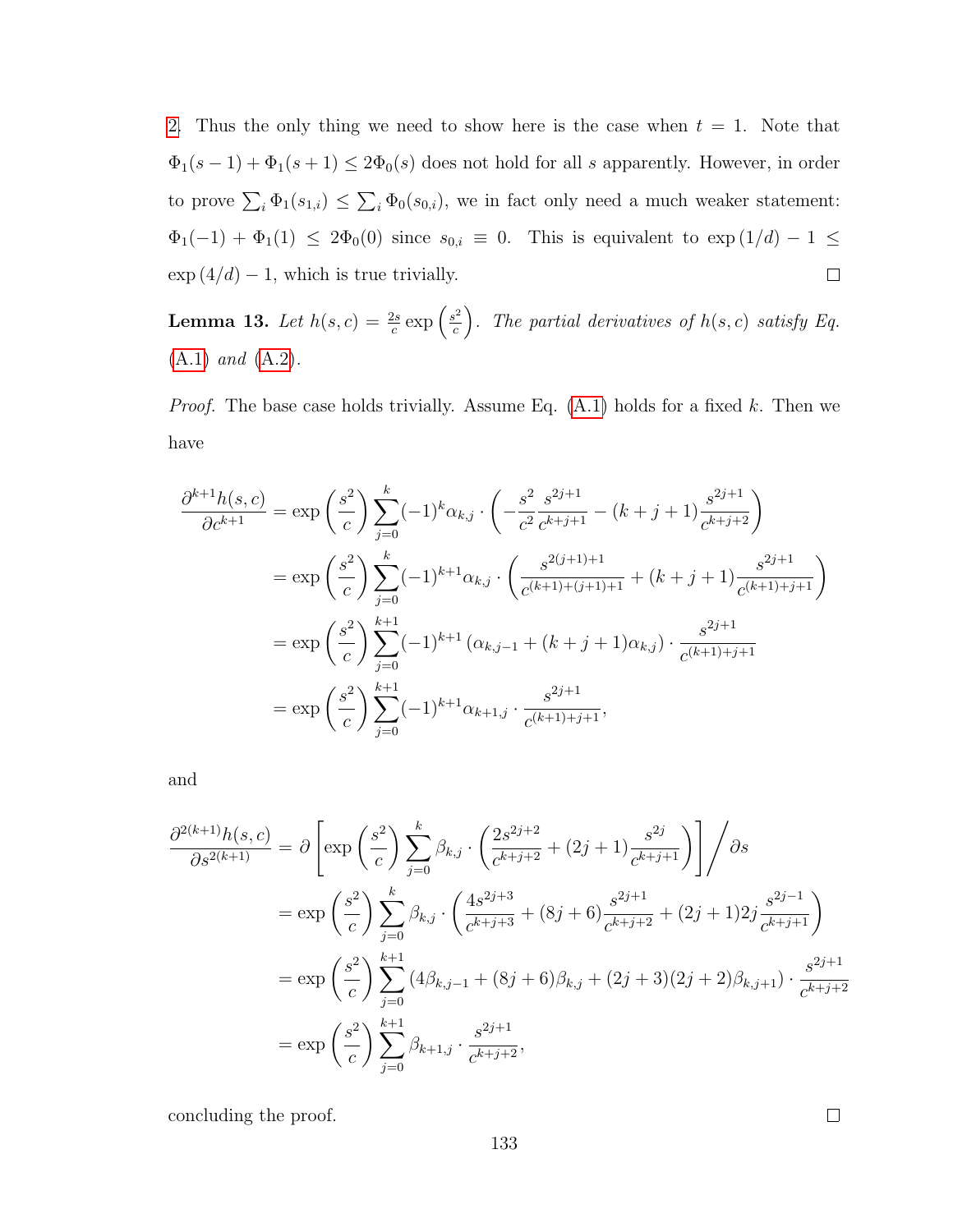<span id="page-146-0"></span>**Lemma 14.** Let  $\alpha_{k,j}$  and  $\beta_{k,j}$  be defined as in Eq. [\(A.2\)](#page-144-1). Then  $\frac{\beta_{k,j}}{(2k)!} \leq \frac{d^k \alpha_{k,j}}{k!}$  $\frac{\alpha_{k,j}}{k!}$  holds for all  $k \ge 0$  and  $j \in \{0, \ldots, k\}$  when  $d \ge 3$ .

*Proof.* We prove the lemma by induction on k. The base case  $k = 0$  is trivial. Assume  $\frac{\beta_{k,j}}{(2k)!} \leq \frac{d^k \alpha_{k,j}}{k!}$  $\frac{\alpha_{k,j}}{k!}$  holds for a fixed k and all  $j \in \{0, \ldots, k\}$ , then we have  $\forall j$ ,

$$
\frac{\beta_{k+1,j}}{(2k+2)!} = \frac{4\beta_{k,j-1} + (8j+6)\beta_{k,j} + (2j+3)(2j+2)\beta_{k,j+1}}{(2k+2)!} \le \frac{d^k (4\alpha_{k,j-1} + (8j+6)\alpha_{k,j} + (2j+3)(2j+2)\alpha_{k,j+1})}{(2k+2)(2k+1)k!}.
$$

We need to show that the above expression is at most  $d^{k+1}\alpha_{k+1,j}/(k+1)!$ , which, after arrangements, is equivalent to  $2\alpha_{k,j-1} + (4j+3)\alpha_{k,j} + (2j+3)(j+1)\alpha_{k,j+1} \leq$  $d(2k+1)\alpha_{k+1,j}$ . We will prove this by another induction on k. Then the lemma follows.

The base case  $(k = 0)$  is simplified to  $6 \leq 2d$ , which is true by our assumption  $d \geq 3$ . Assume the inequality holds for a fixed k, then by the definition of  $\alpha_{k,j}$ , one has

$$
2\alpha_{k+1,j-1} + (4j+3)\alpha_{k+1,j} + (2j+3)(j+1)\alpha_{k+1,j+1}
$$
  
=  $(2\alpha_{k,j-2} + (4j+3)\alpha_{k,j-1} + (2j+3)(j+1)\alpha_{k,j}) +$   
 $(2(k+j)\alpha_{k,j-1} + (4j+3)(k+j+1)\alpha_{k,j} + (2j+3)(j+1)(k+j+2)\alpha_{k,j+1})$   
=  $(2\alpha_{k,j-2} + (4j-1)\alpha_{k,j-1} + (2j+1)j\alpha_{k,j}) +$   
 $(k+j+2)(2\alpha_{k,j-1} + (4j+3)\alpha_{k,j} + (2j+3)(j+1)\alpha_{k,j+1})$   
 $\leq d(2k+1)(\alpha_{k+1,j-1} + (k+j+2)\alpha_{k+1,j})$  (by induction)  
=  $d(2k+1)\alpha_{k+2,j}$   
 $\leq d(2k+3)\alpha_{k+2,j}$ ,

completing the induction.

 $\Box$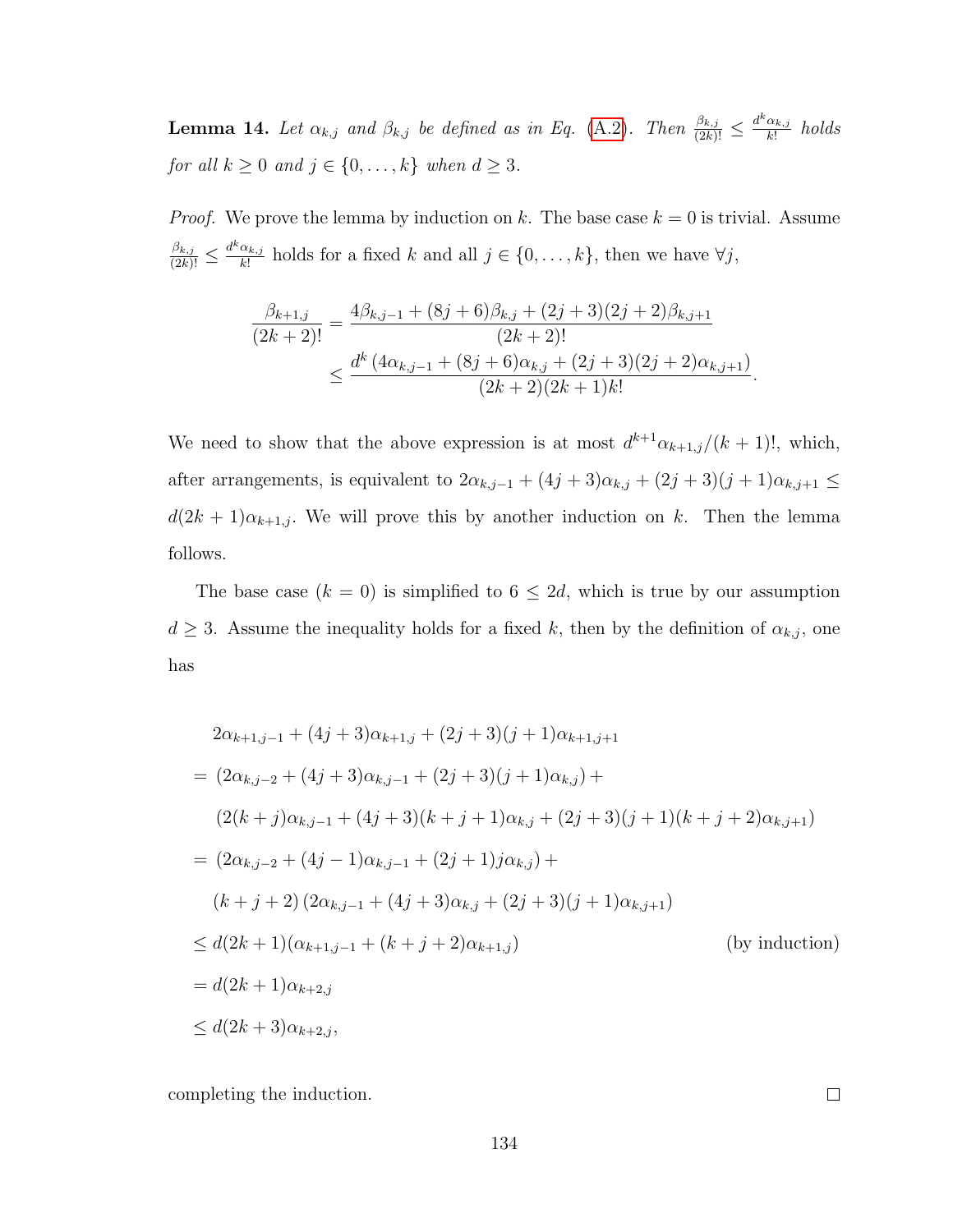#### $DGv2$

<span id="page-147-1"></span>Given: a loss function  $L(s) = \mathbf{1}\{s \leq -R\}$ . For  $t = 1, \ldots, T$ :

- 1. The player chooses a distribution  $p_t$  over N chips.
- 2. The adversary randomly decides the movement of each chip  $z_{t,i} \geq -1$  subject to  $\mathbb{E}_{t}[z_{t,i}] \leq 1, \mathbb{E}_{t}[z_{t,i}^{2}] \leq 1/p_{t,i}$  and  $\mathbb{E}_{t}[\boldsymbol{p}_{t} \cdot \boldsymbol{z}_{t}] \geq 0$ .

The player suffers loss  $\sum_{i=1}^{N} L(\sum_{t=1}^{T} z_{t,i}).$ 



#### <span id="page-147-2"></span>Algorithm 24 A General MAB Algorithm

**Input:** A convex, nonincreasing, nonnegative function  $\Phi_T(s) \in \mathbb{C}^2$ , with nonincreasing second derivative. 1: for  $t = T$  to 1 do

- 
- 2: Find a convex function  $\Phi_{t-1}(s)$  s.t. the conditions of Theorem [20](#page-147-0) hold.
- 3: end for
- 4: Set:  $s_0 = 0$ .
- 5: for  $t = 1$  to  $T$  do
- 6: Set:  $p_{t,i} \propto \Phi_t(s_{t-1,i}-1) \Phi_t(s_{t-1,i}+1).$
- 7: Draw  $i_t \sim p_t$  and receive loss  $\ell_{t,i_t}$ .
- 8: Set:  $z_{t,i} = \mathbf{1} \{ i = i_t \} \cdot \ell_{t,i_t} / p_{t,i_t} \ell_{t,i_t}, \ \forall i.$
- 9: Set:  $s_t = s_{t-1} + z_t$ .

10: end for

## A.2 A General MAB Algorithm and Regret Bounds

This section includes the detailed protocol of DGv2 (Figure [A.1\)](#page-147-1), which we use to model the MAB problem and obtain a general recipe Algorithm [24](#page-147-2) and its analysis.

<span id="page-147-0"></span>**Theorem 20.** Suppose  $\Phi_t(s)$  is convex, twice continuously differentiable (i.e.  $\Phi_t(s) \in$  $C<sup>2</sup>$ ), have nonincreasing second derivative, and satisfies:

<span id="page-147-3"></span>
$$
\left(\frac{1}{2} + N\alpha_t\right)\Phi_t(s-1) + \left(\frac{1}{2} - N\alpha_t\right)\Phi_t(s+1) \le \Phi_{t-1}(s), \forall s \in \mathbb{R} \tag{A.3}
$$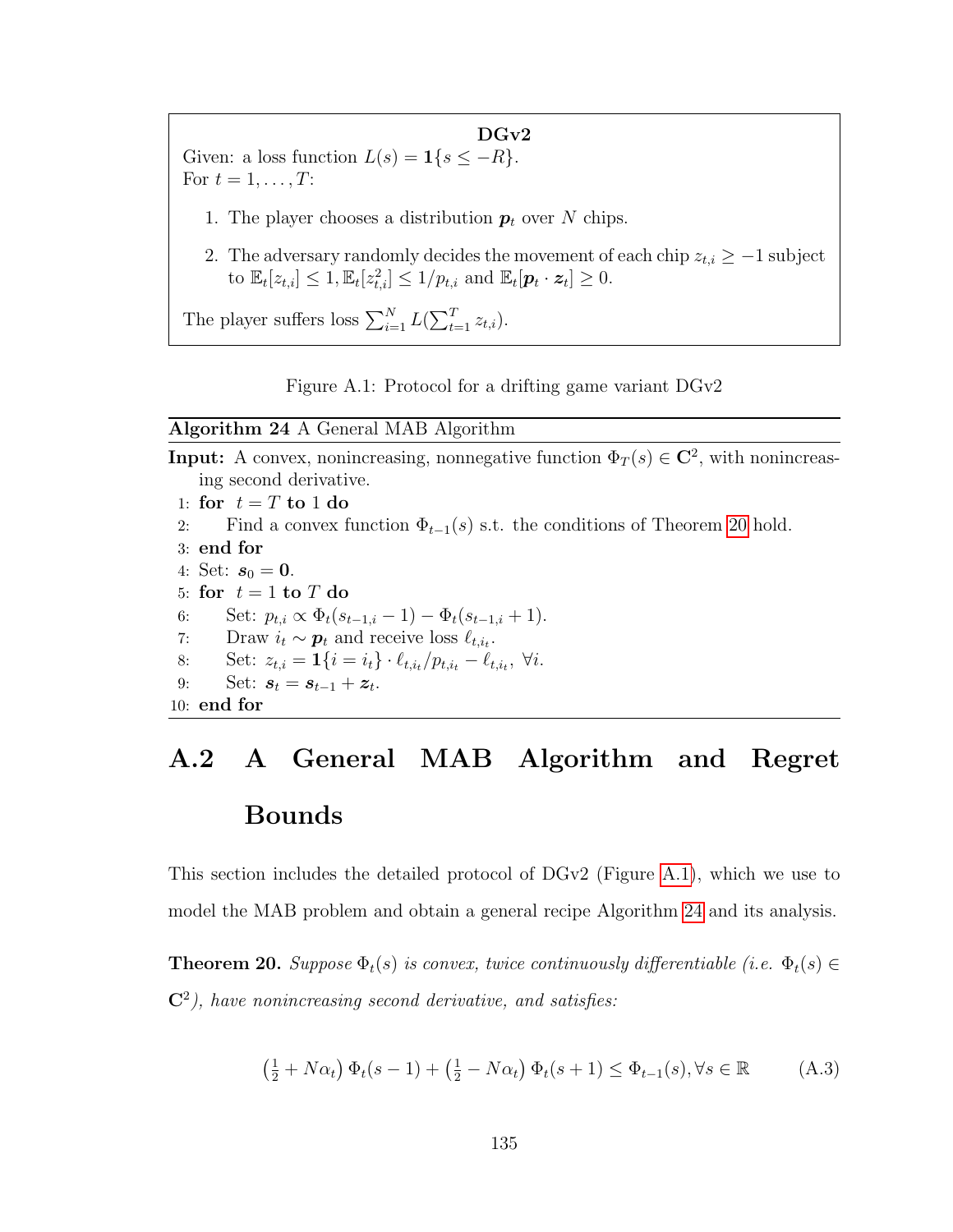where  $\alpha_t = \frac{1}{2} \max_s \frac{\Phi_t''(s-1)}{\Phi_t(s-1) - \Phi_t(s+1)}$ . If the player's strategy is such that  $p_{t,i} \propto \Phi_t(s_{t-1,i} - \Phi_t(s_{t-1,i}))$ 1)  $-\Phi_t(s_{t-1,i}+1)$ , then Eq. [\(2.2\)](#page-25-0) holds in expectation.

*Proof.* As discussed before, the main difficulty here is the unboundedness of  $z_{t,i}$ . However, the expectation of  $z_{t,i}$  is still in [−1, 1] as in DGv1. To exploit this fact, we apply Taylor's theorem to  $\Phi_t(s_{t-1,i} + z_{t,i})$  to the second order term:

$$
\Phi_t(s_{t,i}) = \Phi_t(s_{t-1,i} + z_{t,i})
$$
  
=  $\Phi_t(s_{t-1,i}) + \Phi'_t(s_{t-1,i})z_{t,i} + \frac{1}{2}\Phi''_t(\xi_{t,i})z_{t,i}^2$   
 $\leq \Phi_t(s_{t-1,i}) + \Phi'_t(s_{t-1,i})z_{t,i} + \frac{1}{2}\Phi''_t(s_{t-1,i} - 1)z_{t,i}^2,$ 

where  $\xi_{t,i}$  is between  $s_{t-1,i} + z_{t,i}$  and  $s_{t-1,i}$ , and the inequality holds because  $\Phi''_t(s)$  is nonincreasing and  $z_{t,i} \geq -1$  by assumption. Now taking expectation on both sides with respect to the randomness of  $z_{t,i}$ , using the convexity of  $\Phi_t(s)$ , and plugging the assumption  $\mathbb{E}_t[z_{t,i}^2] \leq 1/p_{t,i}$  give:

$$
\mathbb{E}_t[\Phi_t(s_{t,i})] \leq \Phi_t(s_{t-1,i}) + \Phi'_t(s_{t-1,i})\mathbb{E}_t[z_{t,i}] + \frac{1}{2}\Phi''_t(s_{t-1,i} - 1)\mathbb{E}_t[z_{t,i}^2]
$$
  

$$
\leq \Phi_t(s_{t-1,i} + \mathbb{E}_t[z_{t,i}]) + \frac{1}{2}\Phi''_t(s_{t-1,i} - 1)/p_{t,i}.
$$

Let  $w_{t,i} = \frac{1}{2}$  $\frac{1}{2}(\Phi_t(s_{t-1,i}-1)-\Phi_t(s_{t-1,i}+1)).$  Further plugging  $\mathbf{p}_{t,i} \propto w_{t,i}$  and summing over all  $i$ , we arrive at

$$
\sum_{i=1}^{N} \mathbb{E}_{t}[\Phi_{t}(s_{t,i})] \leq \sum_{i=1}^{N} \left( \Phi_{t} (s_{t-1,i} + \mathbb{E}_{t}[z_{t,i}]) + \frac{\Phi_{t}''(s_{t-1,i} - 1)}{2w_{t,i}} \cdot \sum_{i=1}^{N} w_{t,i} \right)
$$
  

$$
\leq \sum_{i=1}^{N} \left( \Phi_{t} (s_{t-1,i} + \mathbb{E}_{t}[z_{t,i}]) + 2\alpha_{t} \sum_{i=1}^{N} w_{t,i} \right) \text{ (by the definition of } \alpha_{t})
$$
  

$$
= \sum_{i=1}^{N} (\Phi_{t} (s_{t-1,i} + \mathbb{E}_{t}[z_{t,i}]) + 2N\alpha_{t}w_{t,i}).
$$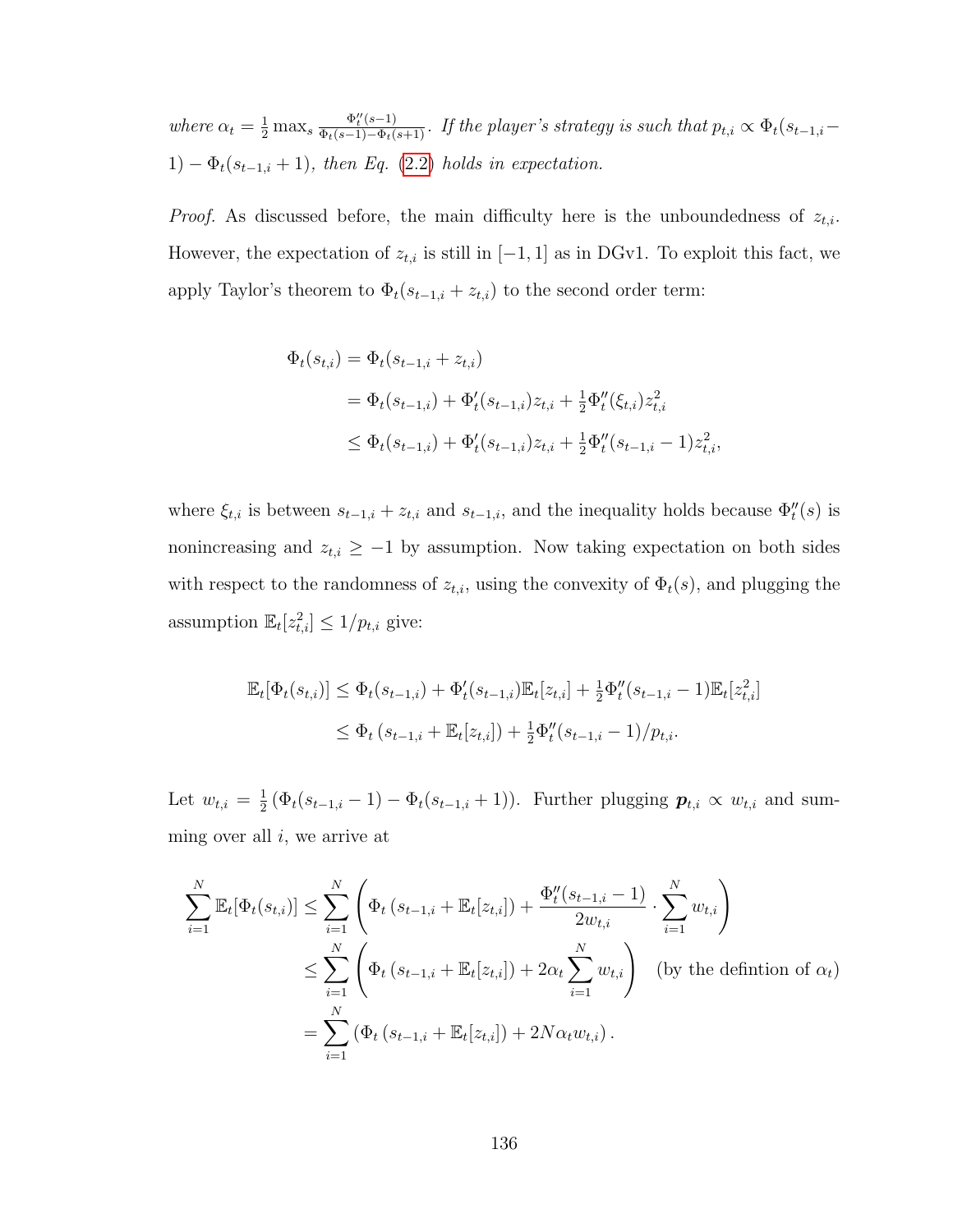Since  $\mathbb{E}_t[\boldsymbol{p}_t \cdot \boldsymbol{z}_t] \geq 0$  implies  $\sum_{i=1}^N w_{t,i} \mathbb{E}_t[z_{t,i}] \geq 0$ , we thus have

$$
\sum_{i=1}^{N} \mathbb{E}_{t}[\Phi_{t}(s_{t,i})] \leq \sum_{i=1}^{N} (\Phi_{t}(s_{t-1,i} + \mathbb{E}_{t}[z_{t,i}]) + w_{t,i}\mathbb{E}_{t}[z_{t,i}] + 2N\alpha_{t}w_{t,i})
$$
\n
$$
\leq \sum_{i=1}^{N} \left( \max_{z \in [-1, +1]} (\Phi_{t}(s_{t-1,i} + z) + w_{t,i}z) + 2N\alpha_{t}w_{t,i} \right)
$$
\n
$$
= \sum_{i=1}^{N} \left( \max_{z \in \{-1, +1\}} (\Phi_{t}(s_{t-1,i} + z) + w_{t,i}z) + 2N\alpha_{t}w_{t,i} \right)
$$

(by the convexity of  $\Phi_t(s)$ )

$$
= \sum_{i=1}^{N} \left( \left( \frac{1}{2} + N \alpha_{t} \right) \Phi_{t}(s_{t-1,i} - 1) + \left( \frac{1}{2} - N \alpha_{t} \right) \Phi_{t}(s_{t-1,i} + 1) \right)
$$
  
 
$$
\leq \sum_{i=1}^{N} \Phi_{t-1}(s_{t-1,i}). \qquad \qquad \text{(by assumption)}
$$

The theorem follows by taking expectation on both sides with respect to the past (i.e. the randomness of  $z_1, \ldots, z_{t-1}$ ).  $\Box$ 

<span id="page-149-0"></span>**Theorem 21.** For Algorithm [24,](#page-147-2) if R and  $\epsilon$  are such that  $\Phi_0(0) < \epsilon$  and  $\Phi_T(s) \geq$  $1\{s \leq -R\}$  for all  $s \in \mathbb{R}$ , then  $\mathbb{E}[\sum_{t=1}^T \ell_{t,i_t} - \sum_{t=1}^T \ell_{t,i_t}] < R$  for any non-oblivious adversary. Moreover, using  $\Phi_T(s) = \exp(-\eta(s+R))$  (and let Eq. [\(A.3\)](#page-147-3) hold with equality) gives exactly the EXP3 algorithm with regret  $O(\sqrt{TN \ln(1/\epsilon)})$ .

Proof of Theorem [21.](#page-149-0) We first show that Algorithm [24](#page-147-2) converts the multi-armed bandit problem to a valid instance of DGv2. It suffices to prove that  $z_{t,i} = \mathbf{1}\{i =$  $i_t$ } ·  $\ell_{t,i_t}/p_{t,i_t} - \ell_{t,i_t}$  satisfies all conditions defined in DGv2, as shown below  $(z_{t,i} \geq -1)$ is trivial):

$$
\mathbb{E}_t[z_{t,i}] = \ell_{t,i} - \boldsymbol{p}_t \cdot \boldsymbol{\ell}_t \leq 1,
$$

$$
\mathbb{E}_{t}[z_{t,i}^{2}] = p_{t,i} \left(\frac{\ell_{t,i}}{p_{t,i}} - \ell_{t,i}\right)^{2} + \sum_{j \neq i} p_{t,j} \ell_{t,j}^{2} \leq p_{t,i} \left(\frac{1}{p_{t,i}} - 1\right)^{2} + \sum_{j \neq i} p_{t,j} = \frac{1}{p_{t,i}} - 1 \leq \frac{1}{p_{t,i}},
$$
  

$$
\mathbb{E}_{t}[\mathbf{p}_{t} \cdot \mathbf{z}_{t}] = \mathbb{E}_{t} \left[\ell_{t,i_{t}} - \sum_{j=1}^{N} p_{t,j} \ell_{t,i_{t}}\right] = 0.
$$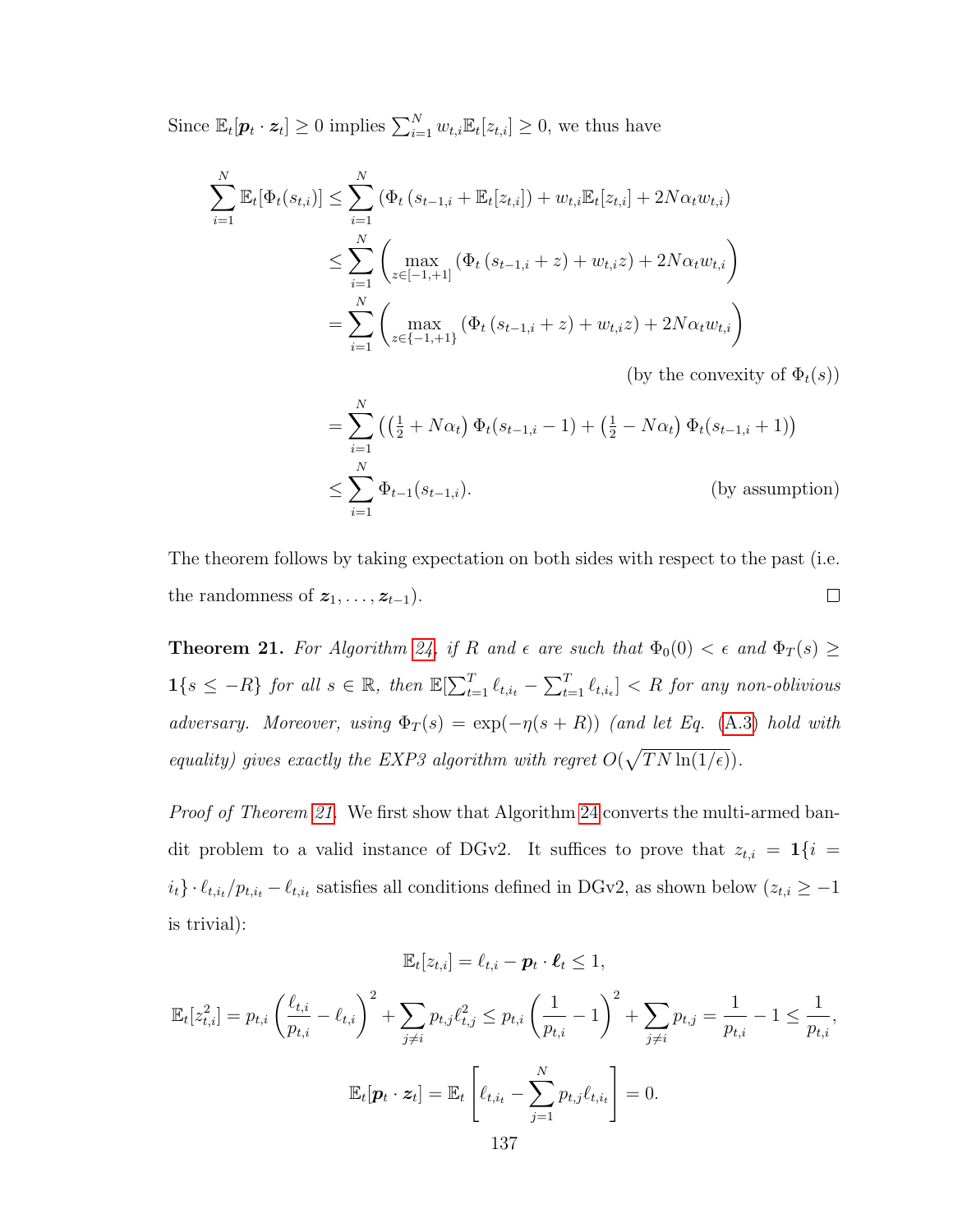Therefore, we can apply Theorem [20](#page-147-0) directly, arriving at:

$$
\frac{1}{N} \sum_{i=1}^{N} \mathbb{E}[\Phi_T(s_{T,i})] \leq \cdots \leq \frac{1}{N} \sum_{i=1}^{N} \mathbb{E}[\Phi_0(s_{0,i})] = \Phi_0(0) \leq \epsilon.
$$

On the other hand, by applying Jensen' inequality, we have

$$
\mathbb{E}[\Phi_T(s_{T,i})] \ge \Phi_T(\mathbb{E}[s_{T,i}]) \ge \mathbf{1}\{\mathbb{E}[s_{T,i}] \le -R\}.
$$

Note that  $\mathbb{E}[s_{T,i}]$  is equal to  $\mathbb{E}\left[\sum_{t=1}^T (\ell_{t,i} - \ell_{t,i_t})\right]$ . We thus know

$$
\frac{1}{N} \sum_{i=1}^{N} \mathbf{1} \left\{ \mathbb{E} \left[ \sum_{t=1}^{T} \left( \ell_{t,i} - \ell_{t,i_t} \right) \right] \leq -R \right\} < \epsilon,
$$

which implies  $\mathbb{E}\left[\sum_{t=1}^T \ell_{t,i_t} - \sum_{t=1}^T \ell_{t,i_t}\right] < R$  for any non-oblivious adversary for the exact same argument used in the proof of Theorem [2.](#page-30-0)

Finally, we show how to recover EXP3 using Algorithm [24](#page-147-2) with input  $\Phi_T(s)$  =  $\exp(-\eta(s+R))$ . To compute  $\Phi_t(s)$  for  $t < T$ , we simply use Eq. [\(A.3\)](#page-147-3) with equality. One can verify using induction that

$$
\Phi_t(s) = \exp(-\eta(s+R)) \left( \frac{e^{\eta} + e^{-\eta} + Ne^{\eta} \eta^2}{2} \right)^{T-t},
$$
  

$$
\alpha_t = \frac{1}{2} \max_s \frac{\eta^2 \Phi_t(s-1)}{\Phi_t(s-1) - \Phi_t(s+1)} = \frac{e^{\eta} \eta^2}{2(e^{\eta} - e^{-\eta})},
$$
  

$$
\Phi_t'''(s) = -\eta^3 \Phi_t(s) \le 0.
$$

The player's strategy is thus  $p_{t,i} \propto \exp(-\eta \sum_{\tau=1}^{t-1} \hat{\ell}_{\tau,i})$  (recall  $\hat{\ell}_{t,i} = \mathbf{1}\{i = i_t\} \cdot \ell_{t,i_t}/p_{t,i_t}$ is the estimated loss), which is exactly the same as EXP3 (in fact a simplified version of the original EXP3, see for example [\[101\]](#page-180-0)). Moreover, the regret can be computed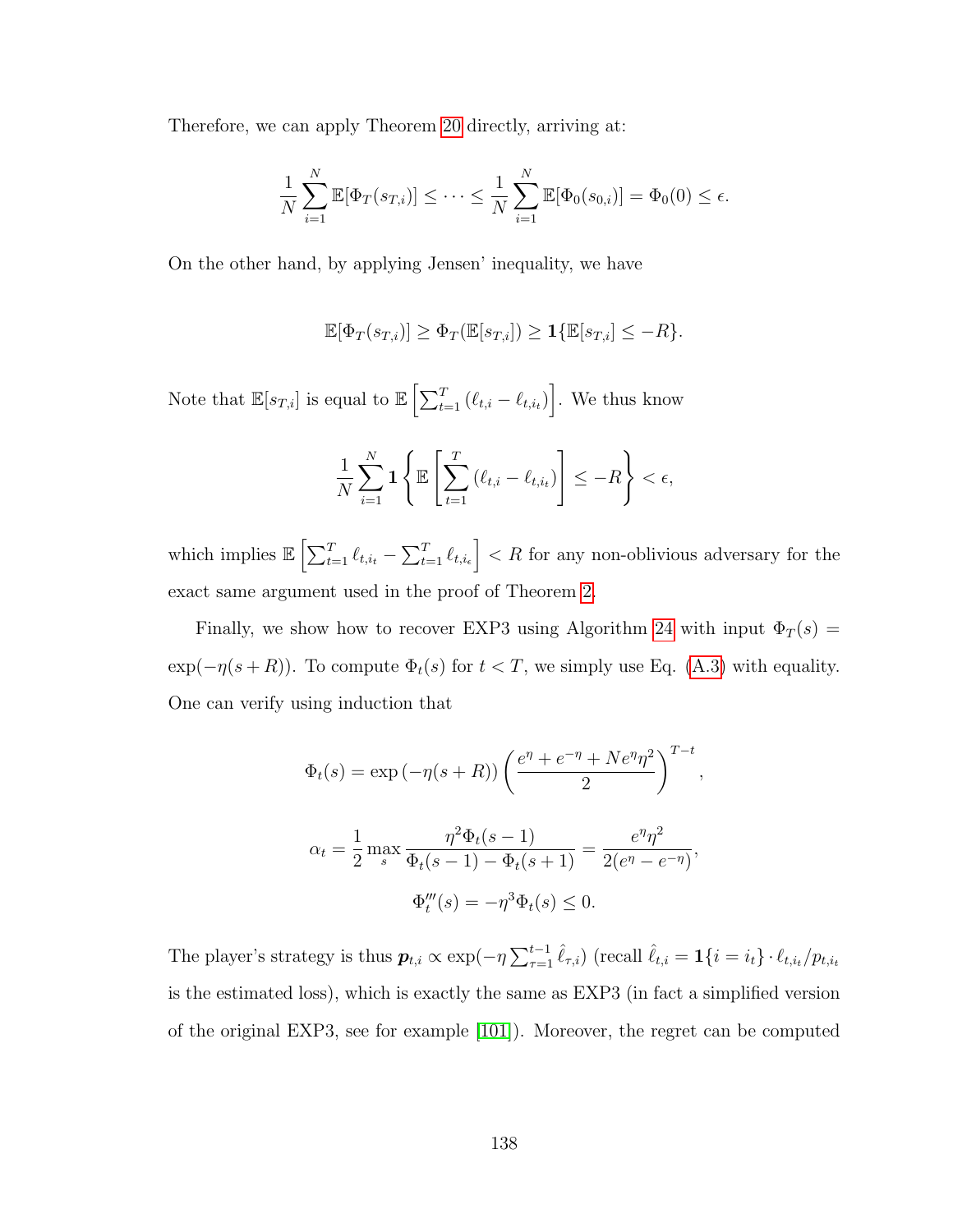<span id="page-151-0"></span>DGv3 Given: a compact convex set  $\mathcal{K}$ , a loss function  $L(s) = \mathbf{1}\{s \leq -R\}$ . For  $t = 1, \ldots, T$ :

- 1. The player chooses a density function  $p_t(\boldsymbol{w})$  on S.
- 2. The adversary decides a function  $z_t(\mathbf{w})$  :  $S \rightarrow [-1,1]$  subject to  $\mathbb{E}_{\boldsymbol{w} \sim p_t}[z_t(\boldsymbol{w})] \geq 0.$

The player suffers loss  $\int_{\boldsymbol{w}\in\mathcal{K}} L(\sum_{t=1}^T z_t(\boldsymbol{w}))d\boldsymbol{w}$ .

Figure A.2: Protocol for a drifting game variant DGv3

by setting  $\Phi_0(0) = \epsilon$ , leading to

$$
R = \frac{1}{\eta} \ln \left( \frac{1}{\epsilon} \right) + \frac{T}{\eta} \ln \left( \frac{e^{\eta} + e^{-\eta}}{2} + \frac{1}{2} N e^{\eta} \eta^2 \right)
$$
  
\n
$$
\leq \frac{1}{\eta} \ln \left( \frac{1}{\epsilon} \right) + \frac{T}{\eta} \ln \left( e^{\eta^2/2} + \frac{1}{2} N e^{\eta} \eta^2 \right)
$$
 (by Hoeffding's Lemma)  
\n
$$
\leq \frac{1}{\eta} \ln \left( \frac{1}{\epsilon} \right) + \frac{T}{\eta} \left( \frac{\eta^2}{2} + \frac{1}{2} N e^{\eta - \frac{\eta^2}{2}} \eta^2 \right)
$$
 (ln(1+x) \leq x)

If  $\eta \leq 1$  so that  $e^{\eta - \eta^2/2} \leq \sqrt{ }$  $\frac{1}{\eta} \ln(\frac{1}{\epsilon}) + T\eta \left( \frac{1}{2} + \frac{N\sqrt{e}}{2} \right)$  $\left(\frac{\sqrt{e}}{2}\right)$ , which is  $\overline{e}$ , then we have  $R \leq \frac{1}{n}$  $\overline{\phantom{0}}$  $\sqrt{2T(1+N)}$  $\overline{e}$ ) ln(1/ $\epsilon$ ) after optimally choosing  $\eta$  ( $\eta \leq 1$  will be satisfied when T is large enough).  $\Box$ 

### A.3 A General OCO Algorithm and Regret Bounds

This section includes the detailed protocol of DGv3 (Figure [A.2\)](#page-151-0), which we use to model OCO and obtain a general recipe Algorithm [25](#page-152-0) and its analysis.

Definition of  $\epsilon$ -regret in the OCO setting: Let  $\mathcal{K}_{\epsilon} \subset \mathcal{K}$  be such that the ratio of its volume and the one of K is  $\epsilon$  and also  $\sum_{t=1}^{T} f_t(\boldsymbol{w}') \leq \sum_{t=1}^{T} f_t(\boldsymbol{w})$  for all  $w' \in S_{\epsilon}$  and  $w \in S \backslash S_{\epsilon}$  (it is clear that such set exists). Then  $\epsilon$ -regret is defined as  $R_T^{\epsilon} = \sum_{t=1}^T f_t(\boldsymbol{w}_t) - \inf_{\boldsymbol{w} \in \mathcal{K} \setminus \mathcal{K}_{\epsilon}} \sum_{t=1}^T f_t(\boldsymbol{w}).$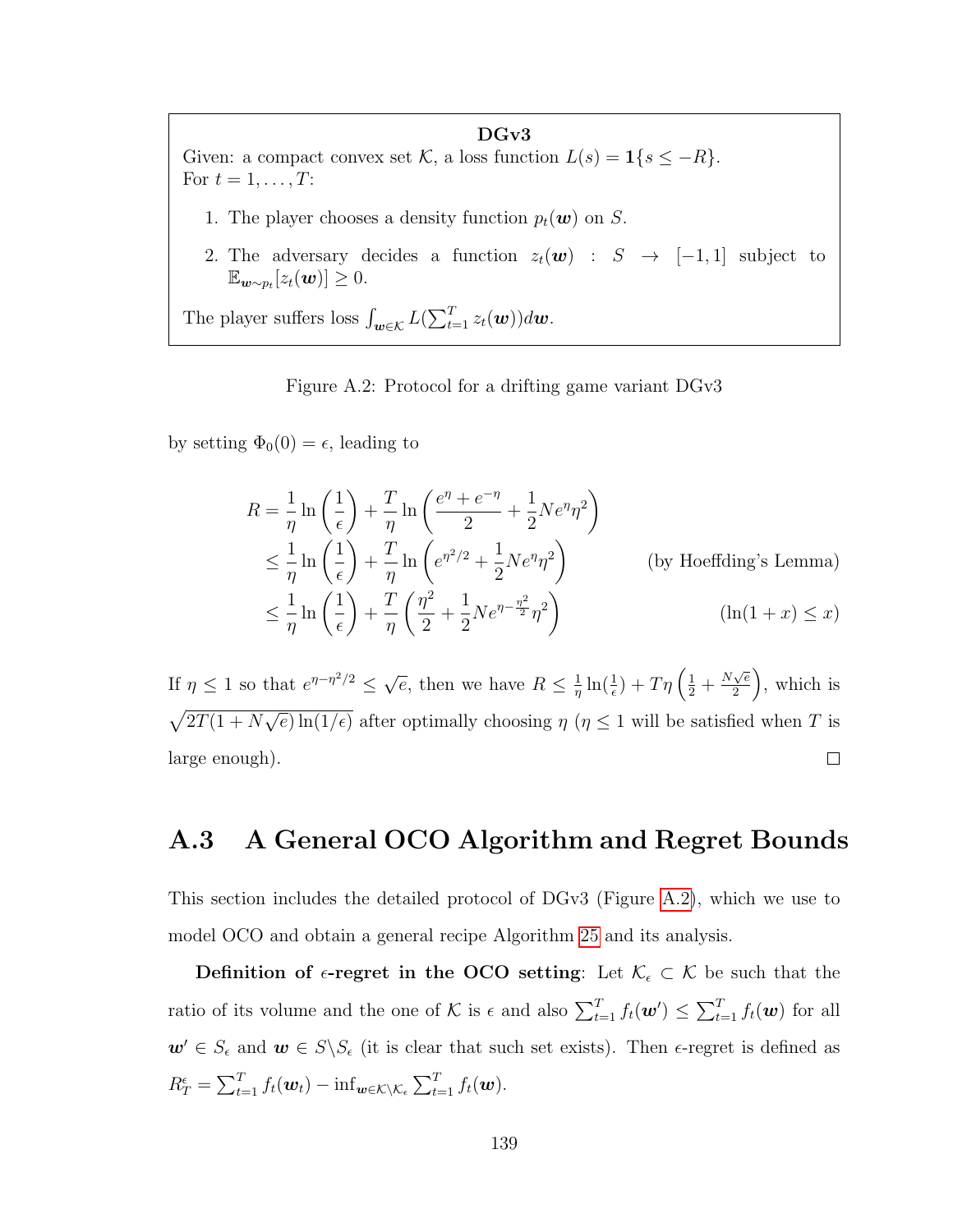<span id="page-152-0"></span>Algorithm 25 A General OCO Algorithm

**Input:** A convex, nonincreasing, nonnegative function  $\Phi_T(s)$ 1: for  $t = T$  to 1 do 2: Find a convex function  $\Phi_{t-1}(s)$  s.t.  $\forall s, \, \Phi_t(s-1) + \Phi_t(s+1) \leq 2\Phi_{t-1}(s)$ . 3: end for 4: Set:  $s_0(x) \equiv 0$ . 5: for  $t = 1$  to T do 6: Predict  $\mathbf{w}_t = \mathbb{E}_{\mathbf{w} \sim p_t}[\mathbf{w}]$  where  $p_t$  is such that  $p_t(\mathbf{w}) \propto \Phi_t(s_{t-1}(\mathbf{w}) - 1)$  $\Phi_t(s_{t-1}(\boldsymbol{w})+1).$ 7: Receive loss function  $f_t$  from the adversary. 8: Set:  $z_t(\boldsymbol{w}) = f_t(\boldsymbol{w}) - f_t(\boldsymbol{w}_t)$ . 9: Set:  $s_t(\mathbf{w}) = s_{t-1}(\mathbf{w}) + z_t(\mathbf{w}).$ 10: end for

**Theorem 22.** For Algorithm [25,](#page-152-0) if R is such that  $\Phi_T(s) \geq 1\{s \leq -R\}$  and  $\Phi_0(0)$  $\epsilon$ , then we have  $R_T^{\epsilon} < R$  and  $R_T < R + T\epsilon^{1/d}$ . Specifically, if  $R = O(\sqrt{T \ln(1/\epsilon)})$ , then setting  $\epsilon = T^{-d}$  gives  $R_T = O(\epsilon)$ √  $dT \ln T$ ).

*Proof.* Let  $u_t(\boldsymbol{w}) = \frac{1}{2} (\Phi_t(s_{t-1}(\boldsymbol{w}) - 1) - \Phi_t(s_{t-1}(\boldsymbol{w}) + 1))$ . Similarly to the expert setting, the "sum" of potentials never increases:

$$
\int_{\mathbf{w}\in\mathcal{K}} \Phi_t(s_t(\mathbf{w}))d\mathbf{w} \leq \int_{\mathbf{w}\in\mathcal{K}} \left( \Phi_t(s_{t-1}(\mathbf{w}) + z_t(\mathbf{w})) + u_t(\mathbf{w})z_t(\mathbf{w}) \right) d\mathbf{w}
$$
\n
$$
\leq \int_{\mathbf{w}\in\mathcal{K}} \Phi_{t-1}(s_{t-1}(\mathbf{w}))d\mathbf{w}.
$$

Here, the first inequality is due to  $\mathbb{E}_{\mathbf{w} \sim p_t}[z_t(\mathbf{w})] \geq 0$ , and the second inequality holds for the exact same reason as in the case for the expert problem. Therefore, we have

$$
\int_{\mathbf{w}\in\mathcal{K}}\mathbf{1}\{s_T(\mathbf{w})\leq -R\}d\mathbf{w}\leq \int_{\mathbf{w}\in\mathcal{K}}\Phi_T(s_T(\mathbf{w}))d\mathbf{w}\leq \cdots \leq \int_{\mathbf{w}\in\mathcal{K}}\Phi_0(0)d\mathbf{w}<\epsilon V,
$$

where V is the volume of K. Recall the construction of  $\mathcal{K}_{\epsilon}$ . There must exist a point  $w' \in \mathcal{K}_{\epsilon}$  such that  $s_T(w') > -R$ , otherwise  $\int_w 1\{s_T(w) \leq -R\} dw$  would be at least  $\epsilon V$ . Unfolding  $s_T(\mathbf{w}')$ , we arrive at  $\sum_t f_t(\mathbf{w}_t) - \sum_t f_t(\mathbf{w}') < R$ . Using the fact  $\sum_t f_t(\boldsymbol{w}') \leq \inf_{\boldsymbol{w} \in \mathcal{K} \setminus \mathcal{K}_{\epsilon}} \sum_t f_t(\boldsymbol{w})$  gives the bound for  $\epsilon$ -regret.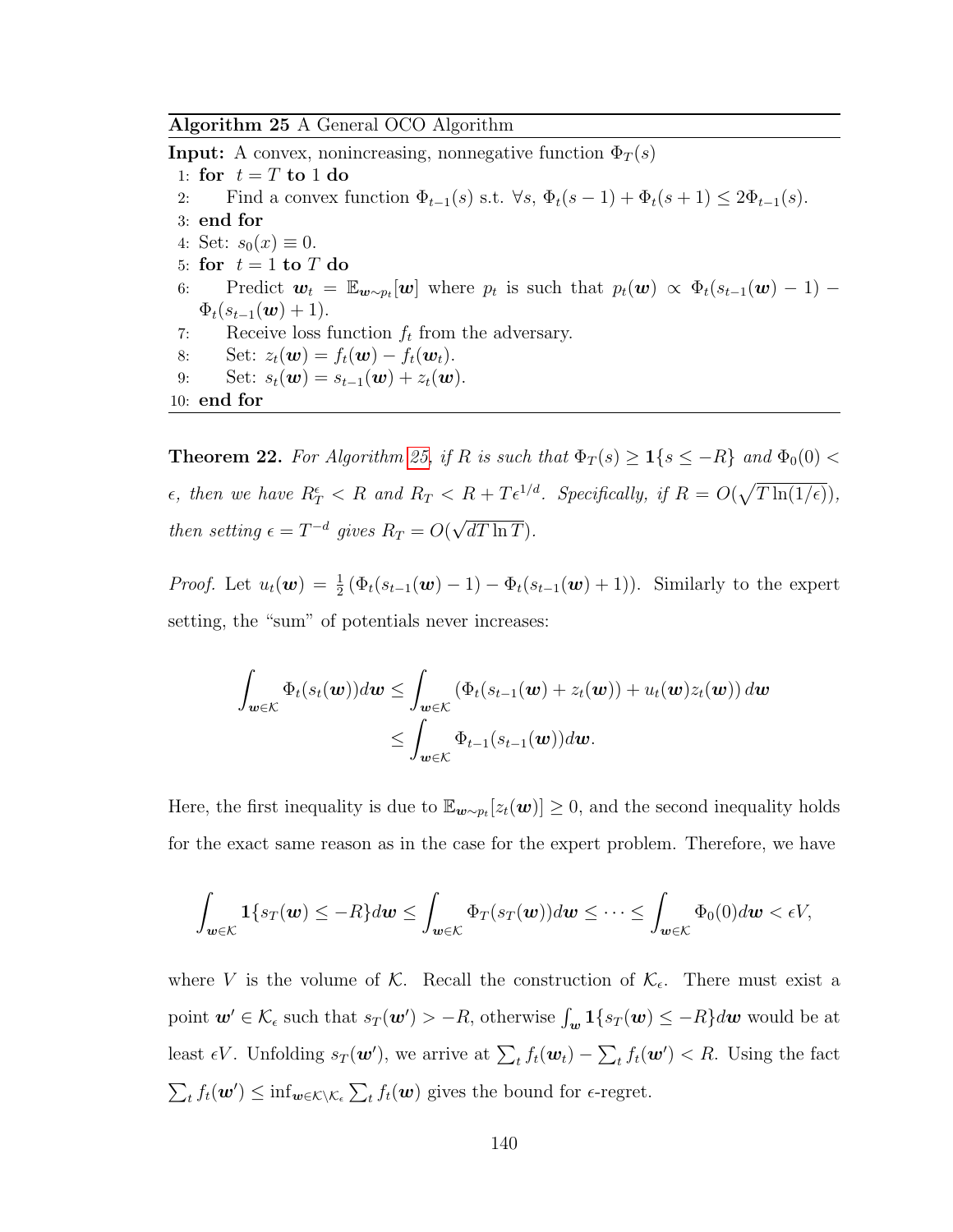Next consider a shrunk version of  $\mathcal{K}$ :  $\mathcal{K}'_{\epsilon} = \{(1 - \epsilon^{\frac{1}{d}})w^* + \epsilon^{\frac{1}{d}}w : w \in \mathcal{K}\}\$  where  $\mathbf{w}^* \in \argmin_{\mathbf{w}} \sum_t f_t(\mathbf{w})$ . Then  $\int_{\mathbf{w} \in \mathcal{K}} \mathbf{1}\{s_T(\mathbf{w}) \leq -R\} d\mathbf{w}$  is at least

$$
\int_{\mathbf{w}\in\mathcal{K}'_{\epsilon}}\mathbf{1}\{s_T(\mathbf{w})\leq -R\}d\mathbf{w}=\epsilon\int_{\mathbf{w}\in\mathcal{K}}\mathbf{1}\left\{s_T\left((1-\epsilon^{\frac{1}{d}})\mathbf{w}^*+\epsilon^{\frac{1}{d}}\mathbf{w}\right)\leq -R\right\}d\mathbf{w},
$$

which, by the convexity and the boundedness of  $f_t(\boldsymbol{w})$ , is at least

$$
\epsilon \int_{\mathbf{w}\in\mathcal{K}} \mathbf{1} \left\{ \sum_{t=1}^{T} \left( (1 - \epsilon^{\frac{1}{d}}) f_t(\mathbf{w}^*) + \epsilon^{\frac{1}{d}} f_t(\mathbf{w}) - f_t(\mathbf{w}_t) \right) \leq -R \right\} d\mathbf{w}
$$
  
\n
$$
\geq \epsilon \int_{\mathbf{w}\in\mathcal{K}} \mathbf{1} \left\{ \sum_{t=1}^{T} \left( f_t(\mathbf{w}^*) - f_t(\mathbf{w}_t) \right) \leq -R - T\epsilon^{\frac{1}{d}} \right\} d\mathbf{w}
$$
  
\n
$$
= \epsilon V \cdot \mathbf{1} \left\{ \sum_{t=1}^{T} \left( f_t(\mathbf{w}^*) - f_t(\mathbf{w}_t) \right) \leq -R - T\epsilon^{\frac{1}{d}} \right\}.
$$

Following the previous discussion, the expression in the last line above is strictly less than  $\epsilon V$ , which means that the value of the indicator function has to be 0, namely,  $R_T(\boldsymbol{w}_{1:T}, f_{1:T}) < R + T\epsilon^{1/d}.$  $\Box$ 

### A.4 Proof of Lemma [5](#page-59-0)

*Proof.* We prove the lemma by induction on T. The base case  $T = 1$  is trivial. Now assume the lemma is true for any number of  $v$ 's smaller than  $T$ . Suppose  $a_j, U_j = [s_j, t_j]$   $(j = 1, ..., M)$  is an optimal construction. Let  $t^* \in \arg\min_t v_t$ . Without loss of generality assume  $t^*$  belongs and only belongs to  $U_1, \ldots, U_k$  for some  $k$ . By the definition of  $h$ , we must have

$$
h({v_1,\ldots,v_T})=v_{t^*}+h({v_1-w_1,\ldots,v_{t^*-1}-w_{t^*-1}})+h({v_{t^*+1}-w_{t^*+1},\ldots,v_T-w_T}),
$$

where we define  $w_t = \sum_{j=1}^k a_j \mathbf{1}\{t \in U_j\}$  and  $h(\emptyset) = 0$  . (Note that we also use the fact that  $v_{t^*} = \min_t v_t$  so that  $v_t - w_t \ge v_t - v_{t^*}$  is always nonnegative as required.) Now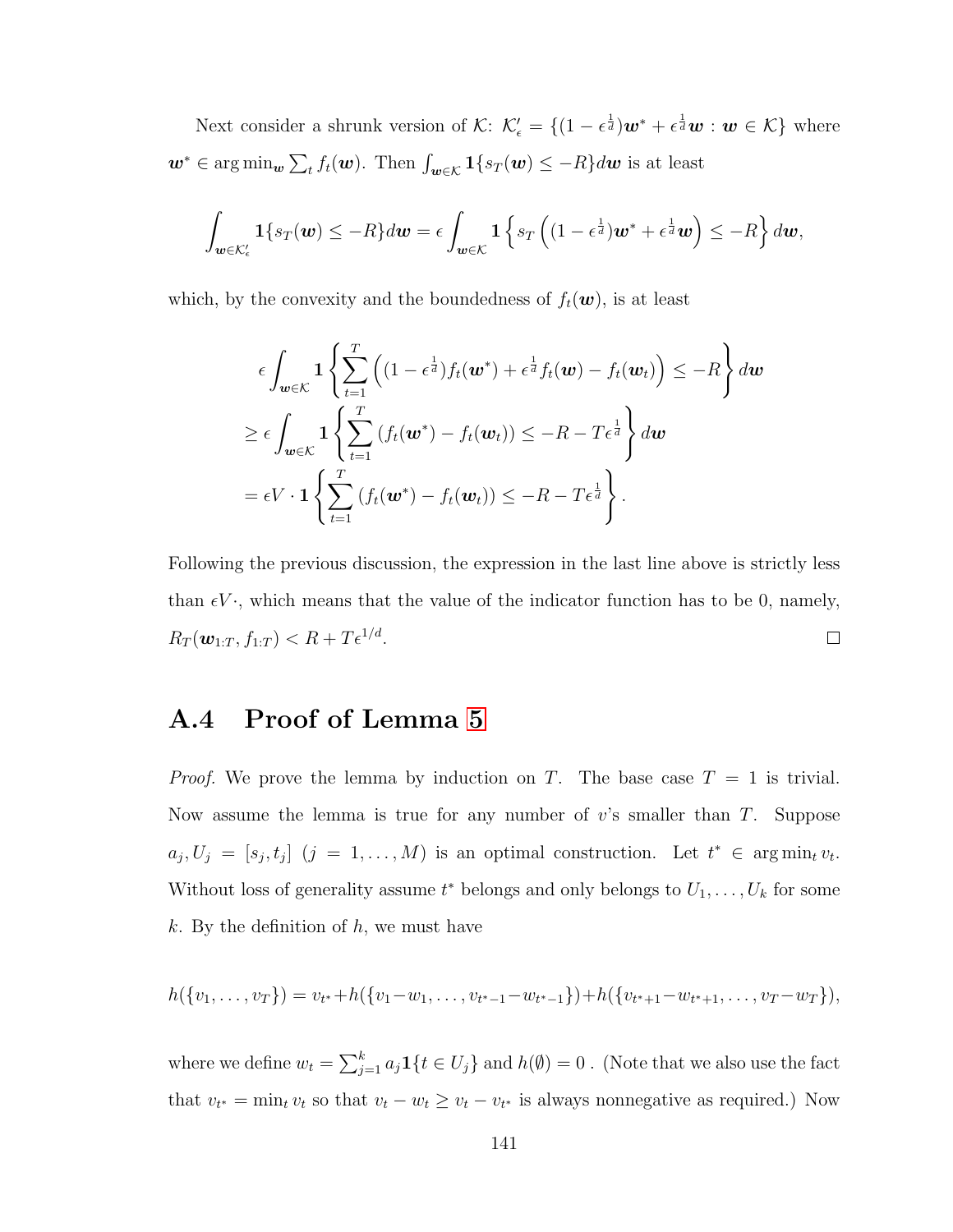the key idea is to show that "extending" each  $U_j$  ( $j \in [k]$ ) to the entire time interval  $[1, T]$  does not increase the objective value in some sense. First consider extending  $U_1$ . By the inductive assumption, we have

$$
h({v1 - w1 - a1,..., vs1-1 - ws1-1 - a1, vs1 - ws1,..., vt*-1 - wt*-1}
$$
  
=  $(v1 - w1 - a1) + \left(\sum_{t=2}^{s1-1} [(vt - wt - a1) - (vt-1 - wt-1 - a1)]_+\right)$   
+  $[(vs1 - ws1) - (vs1-1 - ws1-1 - a1)]_+ + \left(\sum_{t=s1+1}^{t*-1} [(vt - wt) - (vt-1 - wt-1)]_+\right)$   
=  $h({v1 - w1,..., vt*-1 - wt*-1}) + [(vs1 - ws1) - (vs1-1 - ws1-1 - a1)]_+$   
-  $([(vs1 - ws1) - (vs1-1 - ws1-1)]_+ + a1)$   
 $\leq h({v1 - w1,..., vt*-1 - wt*-1}),$ 

where the inequality follows from the fact  $[b + c]_+ \leq [b]_+ + c$ . Similarly, we also have

$$
h({v_{t^*+1} - w_{t^*+1}, \dots, v_{t_1} - w_{t_1}, v_{t_1+1} - w_{t_1+1} - a_1, \dots, v_T - w_T - a_1}
$$
  
\n
$$
\leq h({v_{t^*+1} - w_{t^*+1}, \dots, v_T - w_T}).
$$

By extending  $U_2, \ldots, U_k$  one by one in a similar way, we arrive at

$$
h(\{v_1,\ldots,v_T\}) \geq v_{t^*} + h(\{v_1-v_{t^*},\ldots,v_{t^*-1}-v_{t^*}\}) + h(\{v_{t^*+1}-v_{t^*},\ldots,v_T-v_{t^*}\}).
$$

Notice that the right hand side of the above inequality admits a valid construction for  $\{v_1, \ldots, v_T\}$ : an interval  $U = [1, T]$  with weight  $a = v_{t^*}$ , together with the optimal constructions for  $\{v_1-v_{t^*},\ldots,v_{t^*-1}-v_{t^*}\}\$  and  $\{v_{t^*+1}-v_{t^*},\ldots,v_T-v_{t^*}\}\$ . Therefore, by the optimality of  $h$ , the above inequality must be an equality. By using the inductive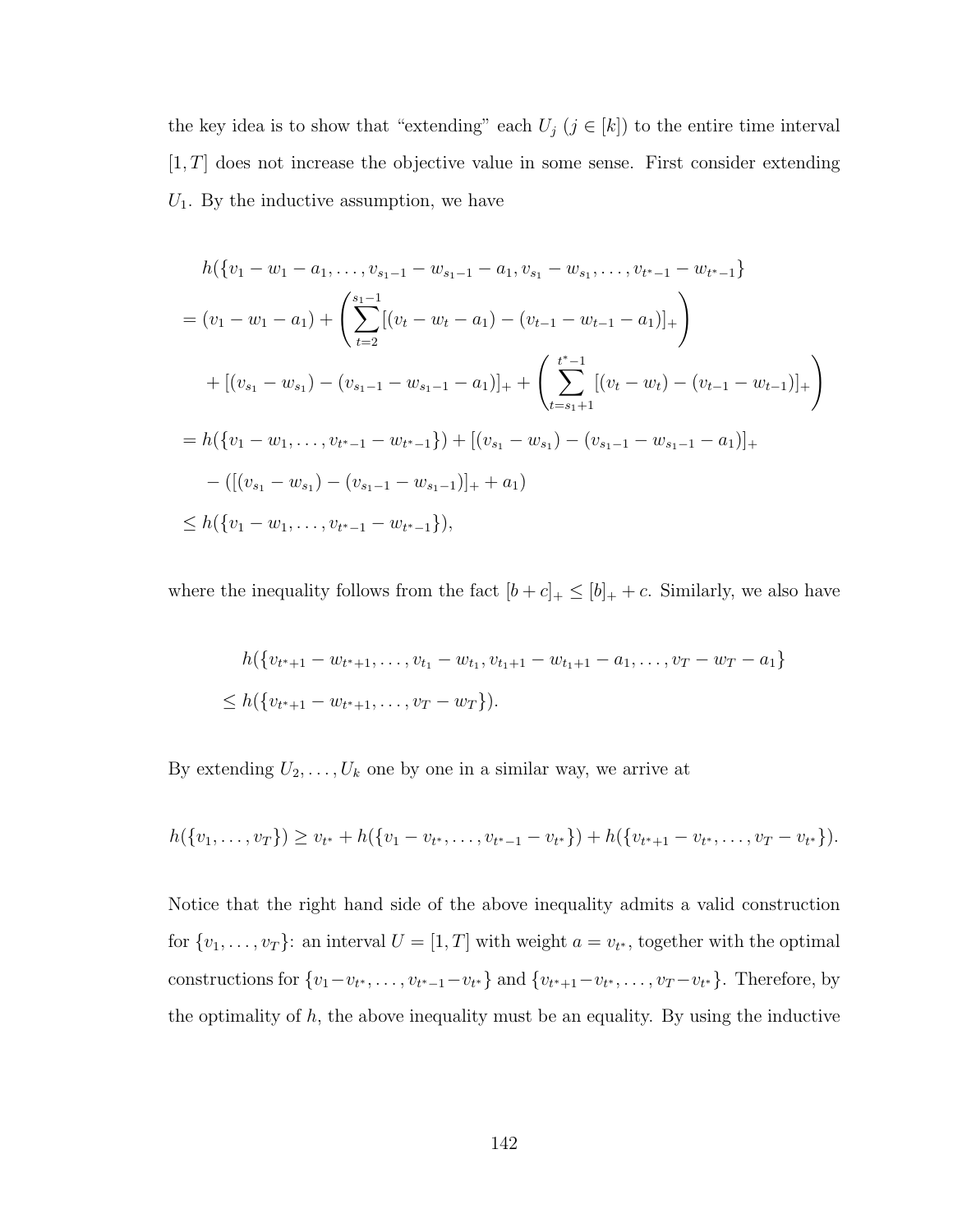assumption again, we thus have

$$
h(\{v_1, \ldots, v_T\})
$$
  
=  $v_{t^*} + h(\{v_1 - v_{t^*}, \ldots, v_{t^*-1} - v_{t^*}\}) + h(\{v_{t^*+1} - v_{t^*}, \ldots, v_T - v_{t^*}\})$   
=  $v_{t^*} + \left(v_1 - v_{t^*} + \sum_{t=2}^{t^*-1} [v_t - v_{t-1}]_+\right) + \left(v_{t^*+1} - v_{t^*} + \sum_{t=t^*+2}^T [v_t - v_{t-1}]_+\right)$   
=  $\left(\sum_{t=1}^{t^*-1} [v_t - v_{t-1}]_+\right) + \left(\sum_{t=t^*+1}^T [v_t - v_{t-1}]_+\right)$   
=  $\sum_{t=1}^T [v_t - v_{t-1}]_+,$ 

where the last step follows from  $[v_{t^*} - v_{t^*-1}]_+ = 0$  by the definition of  $t^*$ . This completes the proof.  $\Box$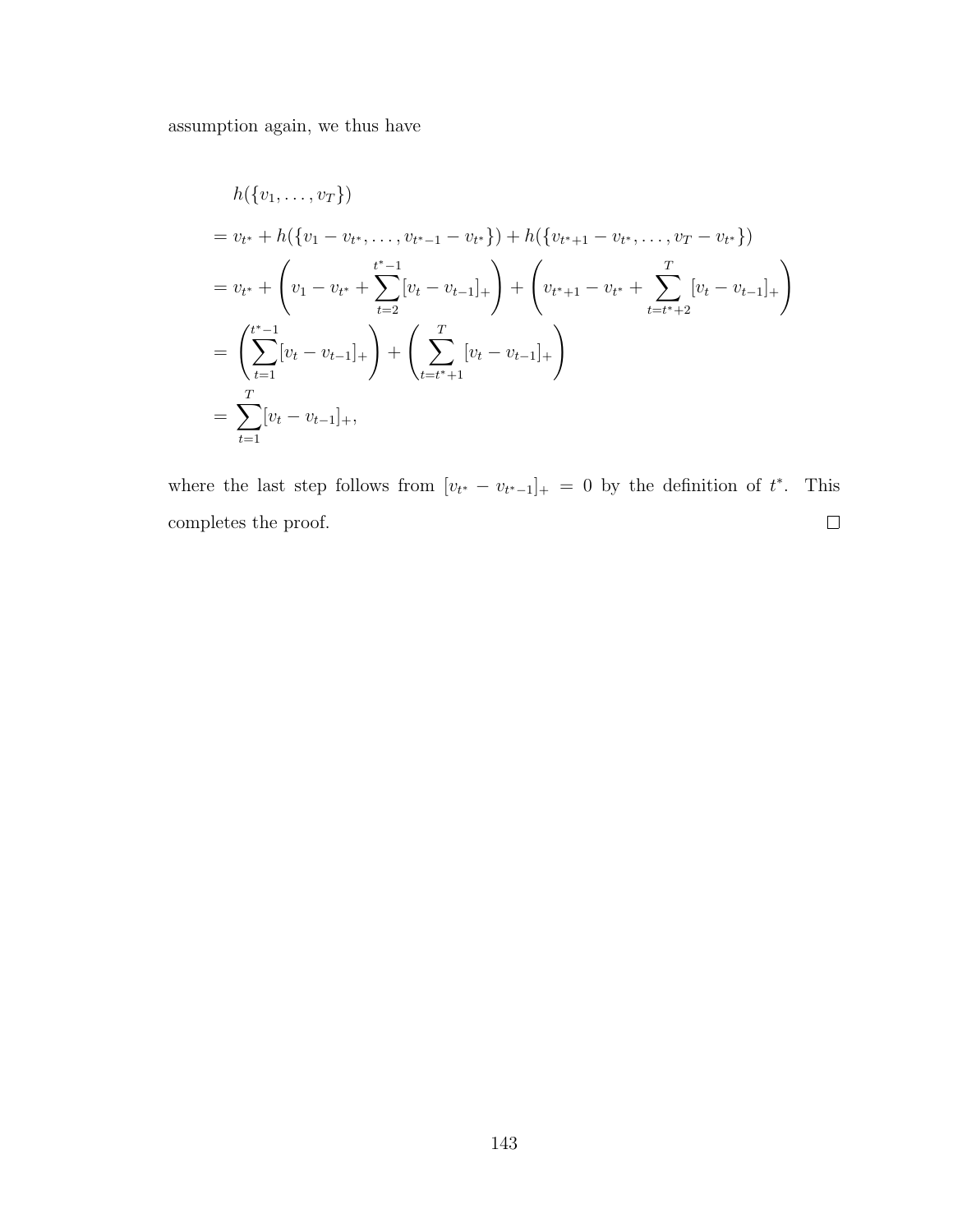## Appendix B

### Omitted Details of Chapter [3](#page-65-0)

### B.1 Proof of Lemma [6](#page-71-0)

*Proof.* Fix a weak learner, say  $WL<sup>i</sup>$ . Let

 $U = \{t : (\boldsymbol{x}_t, y_t) \text{ passed to WL}^i\}.$ 

Since inequality  $(3.1)$  holds even for *adaptive* adversaries, with high probability we have

<span id="page-156-1"></span>
$$
\sum_{t=1}^{T} \mathbf{1}\{ \text{WL}^{i}(\boldsymbol{x}_{t}) \neq y_{t} \} \mathbf{1}\{ t \in U \} \leq (\frac{1}{2} - \gamma)|U| + S.
$$
 (B.1)

Now fix the internal randomness of  $\mathrm{WL}^i$ . Note that  $\mathbb{E}_t[\mathbf{1}\{t \in U\}] = p_t^i = \frac{w_t^i}{\|\mathbf{w}^i\|_{\infty}},$ where  $\mathbb{E}_{t}[\cdot]$  is the expectation conditioned on all the randomness of the booster until (and not including) round t. Define  $\sigma = \sum_{t=1}^{T} p_t^i$ .

We now show using martingale concentration bounds that with high probability,

<span id="page-156-0"></span>
$$
\sum_{t=1}^{T} \mathbf{1}\{\text{WL}^{i}(\boldsymbol{x}_{t}) \neq y_{t}\} p_{t}^{i} \leq \sum_{t=1}^{T} \mathbf{1}\{\text{WL}^{i}(\boldsymbol{x}_{t}) \neq y_{t}\} \mathbf{1}\{t \in U\} + \tilde{O}(\sqrt{\sigma})
$$
(B.2)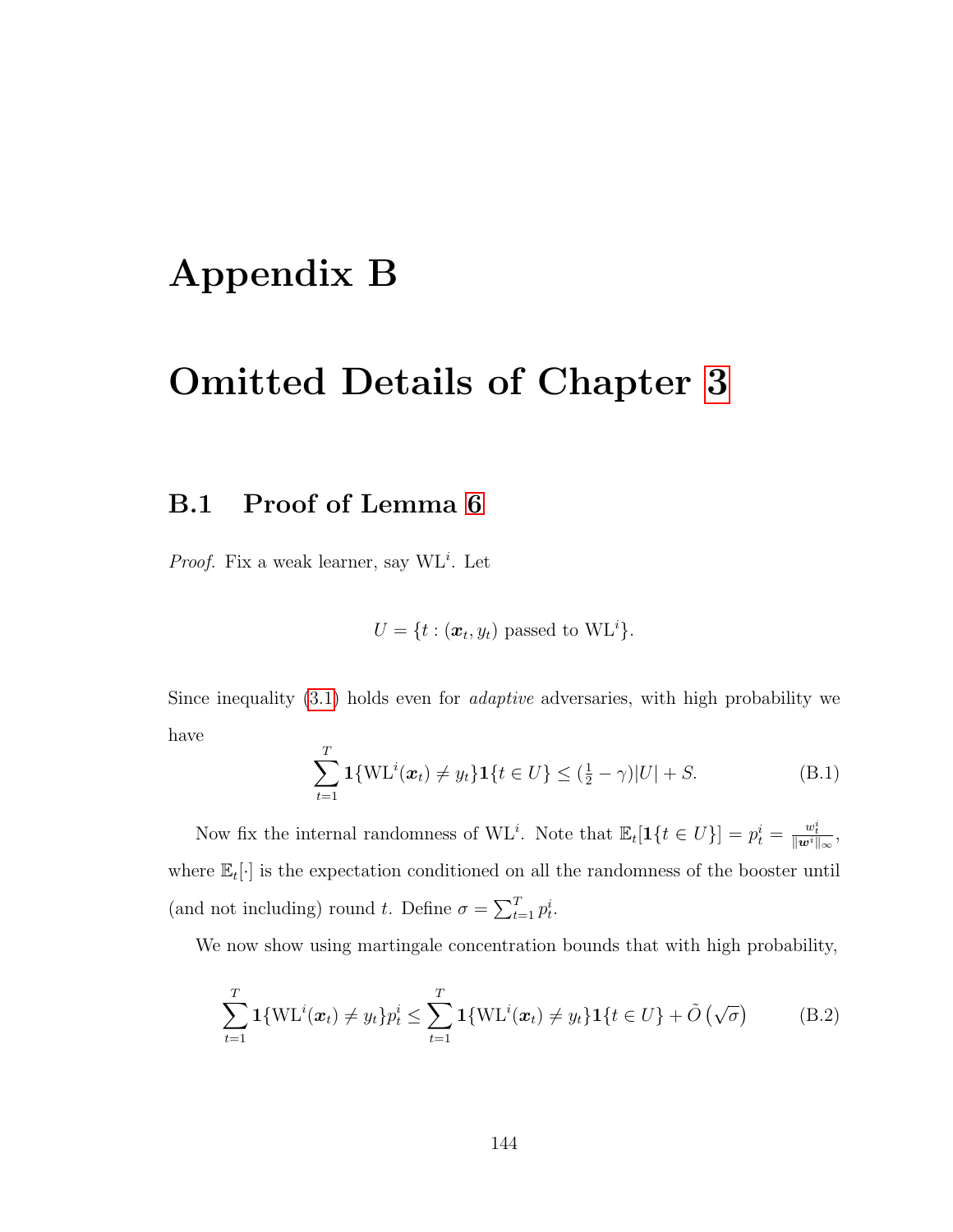and

<span id="page-157-0"></span>
$$
|U| \le \sigma + \tilde{O}\left(\sqrt{\sigma}\right). \tag{B.3}
$$

Here, the  $\tilde{O}(\cdot)$  notation suppresses dependence on log log(T).

To prove inequality [\(B.2\)](#page-156-0), consider the martingale difference sequence

$$
X_t = \mathbf{1}\{\text{WL}^i(\boldsymbol{x}_t) \neq y_t\}\mathbf{1}\{t \in U\} - \mathbf{1}\{\text{WL}^i(\boldsymbol{x}_t) \neq y_t\}p_t^i.
$$

Note that  $|X_t| \leq 1$ , and the conditional variance satisfies

$$
\text{Var}_t[X_t|X_1, X_2, \dots, X_{t-1}] \le p_t^i.
$$

Then, by Lemma 2 of Bartlett et al. [\[11\]](#page-174-0), for any  $\delta < 1/e$  and assuming  $T \geq 4$ , with probability at least  $1 - \log_2(T)\delta$ , we have

$$
\sum_{t=1}^{T} X_t \le 2 \max \left\{ 2\sqrt{\sigma}, \sqrt{\ln(\frac{1}{\delta})} \right\} \sqrt{\ln(\frac{1}{\delta})} = \tilde{O}(\sqrt{\sigma}),
$$

by choosing  $\delta \ll \frac{1}{\log_2(T)}$ . This implies inequality [\(B.2\)](#page-156-0). Inequality [\(B.3\)](#page-157-0) is proved similarly. Note that these high probability bounds are conditioned on the internal randomness of  $\mathrm{WL}^i$ . By taking an expectation of this conditional probability over the internal randomness of  $\mathrm{WL}^i$ , we conclude that inequalities [\(B.2\)](#page-156-0) and [\(B.3\)](#page-157-0) hold with high probability unconditionally.

Via a union bound, inequalities [\(B.1\)](#page-156-1), [\(B.2\)](#page-156-0) and [\(B.3\)](#page-157-0) all hold simultaneously with high probability, which implies that

$$
\sum_{t=1}^{T} \mathbf{1}\{ \text{WL}^{i}(\boldsymbol{x}_{t}) \neq y_{t} \} p_{t}^{i} \leq (\frac{1}{2} - \gamma)\sigma + S + \tilde{O}\left(\sqrt{\sigma}\right). \tag{B.4}
$$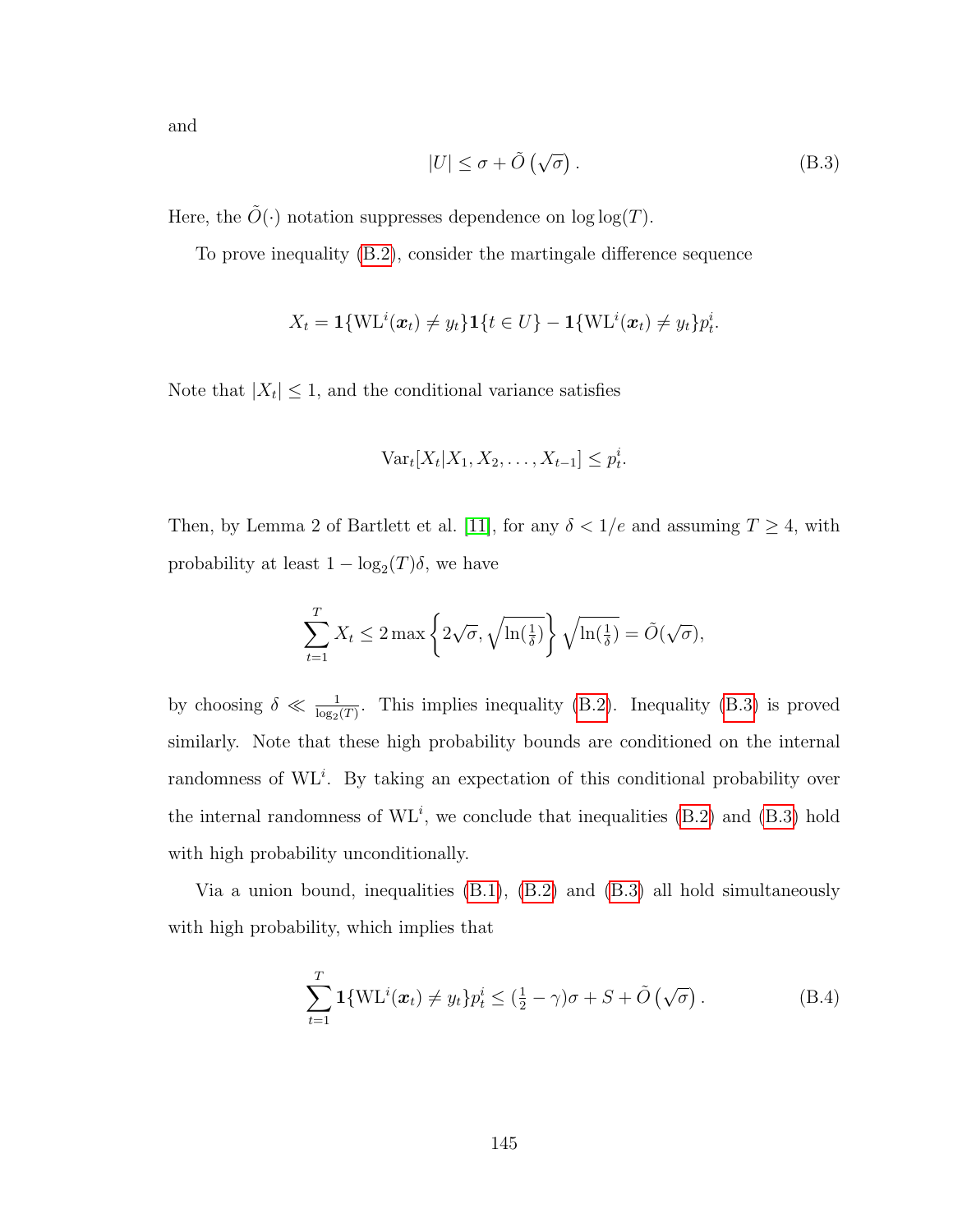Using the facts that  $p_t^i = \frac{w_t^i}{\|w^i\|_{\infty}}$  and  $\mathbf{1}{\text{W}}\text{L}^i(\boldsymbol{x}_t) \neq y_t$  =  $\frac{1-z_t^i}{2}$  and simplifying, we get

$$
\begin{aligned} \boldsymbol{w}^i \cdot \boldsymbol{z}^i &\geq 2\gamma \|\boldsymbol{w}^i\|_1 - 2S \|\boldsymbol{w}^i\|_{\infty} - \tilde{O}(\sqrt{\|\boldsymbol{w}^i\|_1 \|\boldsymbol{w}^i\|_{\infty}}) \\ &\geq 2\gamma \|\boldsymbol{w}^i\|_1 - 2S \|\boldsymbol{w}^i\|_{\infty} - \gamma \|\boldsymbol{w}^i\|_1 - \tilde{O}(\frac{\|\boldsymbol{w}^i\|_{\infty}}{\gamma}) \\ &= \gamma \|\boldsymbol{w}^i\|_1 - 2S \|\boldsymbol{w}^i\|_{\infty} - \tilde{O}(\frac{\|\boldsymbol{w}^i\|_{\infty}}{\gamma}). \end{aligned}
$$

The second inequality above follows from the arithmetic mean-geometric mean inequality. This gives us the desired bound. The high probability bound for all weak learners follows by taking a union bound.  $\Box$ 

# B.2 Variants and Generalizations of Online Gradient Boosting

We provide the omitted details of two variants of our boosting algorithms: (a) a variant that work with a different kind of base learner which does greedy fitting, and (b) a variant that incorporates a scaling of the base functions to improves performance. We also show how our algorithmic technique can be used to improve the convergence speed for batch boosting.

#### B.2.1 Fitting to actual loss functions

The choice of an online *linear* learning algorithm over the base function class in our algorithms was made to ease the analysis. In practice, it is more common to have an online algorithm which produce predictions with comparable accuracy to the best function in hindsight for the *actual* sequence of loss functions. In particular, a common heuristic in boosting algorithms such as the original gradient boosting algorithm by Friedman [\[41\]](#page-176-0) or the matching pursuit algorithm of Mallat and Zhang [\[76\]](#page-178-0) is to build a linear combination of base functions by iteratively augmenting the current linear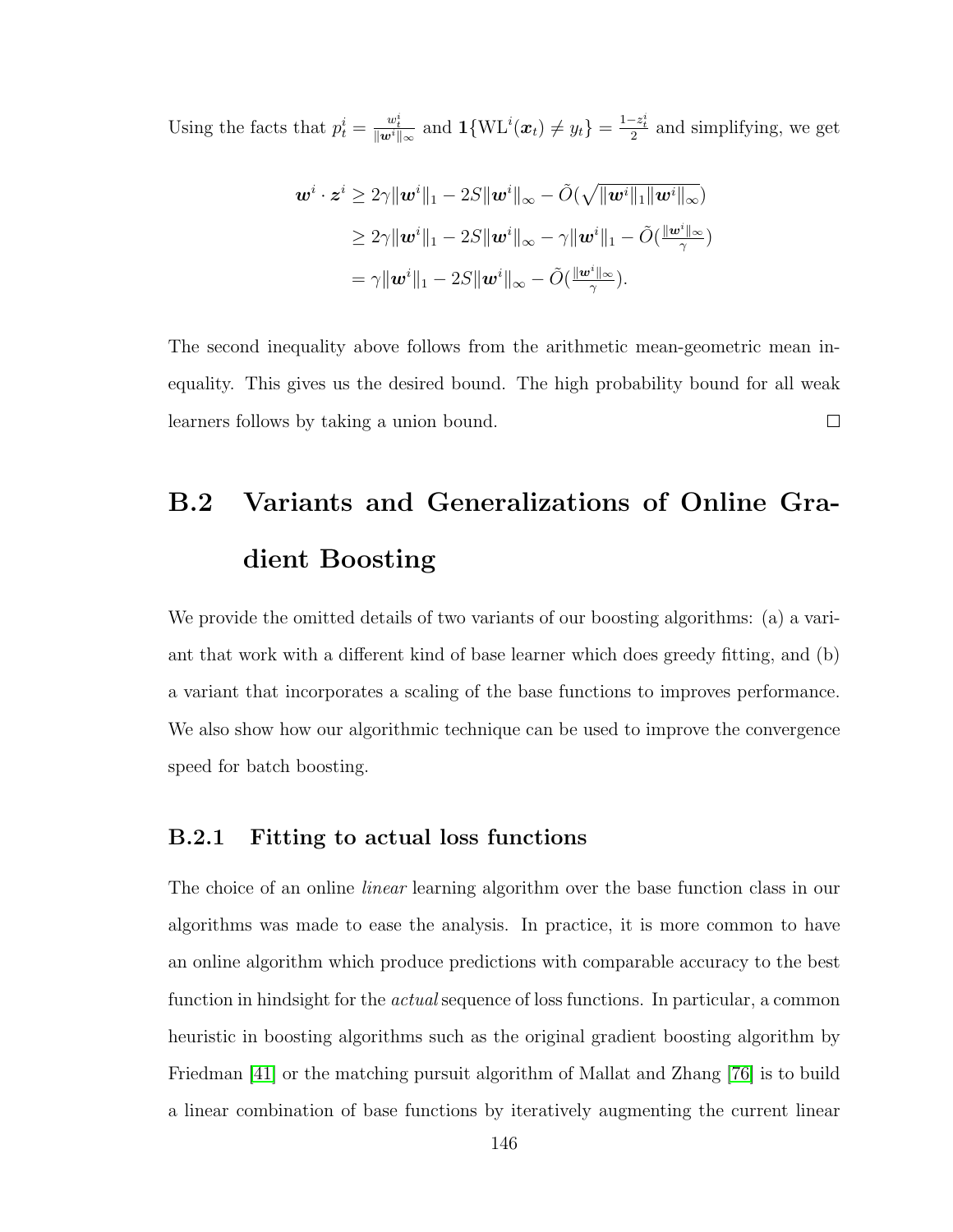combination by greedily choosing a base function and a step size for it that minimizes the loss with respect to the residual label. Indeed, the boosting algorithm of Zhang and Yu [\[111\]](#page-181-0) also uses this kind of greedy fitting algorithm as the base learner.

In the online setting, we can model greedy fitting as follows. We first fix a step size  $\alpha \geq 0$  in advance. Then, in each round t, the base learner A receives not only the example  $x_t$ , but also an *offset*  $y'_t \in \mathbb{R}^d$  for the prediction, and produces a prediction  $\mathcal{A}(\boldsymbol{x}_t) \in \mathbb{R}^d$ , after which it receives the loss function  $\ell_t$  and suffers loss  $\ell_t(\boldsymbol{y}_t' + \alpha \mathcal{A}(\boldsymbol{x}_t)).$ The predictions of  $A$  satisfy

$$
\sum_{t=1}^T \ell_t(\mathbf{y}'_t + \alpha \mathcal{A}(\mathbf{x}_t)) \leq \inf_{f \in \mathcal{F}} \sum_{t=1}^T \ell_t(\mathbf{y}'_t + \alpha f(\mathbf{x}_t)) + R(T),
$$

where  $R$  is the regret. We now describe how our algorithms can be made to work with this kind of base learner as well.

Assume that for some known parameter  $B > 0$ , we have  $\|\mathbf{y}'_t\| \leq B$ , for all t. Let  $B' = B + \alpha D$ , and assume that the loss functions  $\ell_t$  are  $L_{B'}$  Lipschitz and  $\beta_{B'}$  smooth on  $\mathbb{B}^d(B')$ . Then using the convexity and smoothness of the loss functions, we have  $\ell_t(\mathbf{y}'_t + \alpha \mathcal{A}(\mathbf{x}_t)) \geq \ell_t(\mathbf{y}'_t) + \alpha \nabla \ell_t(\mathbf{y}'_t) \cdot \mathcal{A}(\mathbf{x}_t) \text{ and } \ell_t(\mathbf{y}'_t + \alpha f(\mathbf{x}_t)) \leq \ell_t(\mathbf{y}'_t) + \alpha \nabla \ell_t(\mathbf{y}'_t) \cdot \mathcal{A}(\mathbf{x}_t)$  $f(\boldsymbol{x}_t) + \frac{\beta_{B'}\alpha^2}{2}$  $\frac{d}{2}$   $||f(\boldsymbol{x}_t)||^2$ . Plugging these bounds into the above regret bound we get, for any  $f \in \mathcal{F}$ ,

$$
\sum_{t=1}^T \nabla \ell_t(\mathbf{y}'_t) \cdot \mathcal{A}(\mathbf{x}_t) \leq \sum_{t=1}^T \left( \nabla \ell_t(\mathbf{y}'_t) \cdot f(\mathbf{x}_t) + \frac{\beta_{B'}}{2} \alpha \| f(\mathbf{x}_t) \|^2 \right) + \frac{1}{\alpha} R(T).
$$

Since  $||f(\boldsymbol{x}_t)|| \leq D$ , setting  $\alpha = \sqrt{\frac{2R(T)}{\beta_{\text{ref}}D^{2\sigma}}}$  $\frac{2R(T)}{\beta_{B'}D^2T}$ , we conclude that

<span id="page-159-0"></span>
$$
\sum_{t=1}^{T} \nabla \ell_t(\mathbf{y}'_t) \cdot \mathcal{A}(\mathbf{x}_t) \leq \sum_{t=1}^{T} \nabla \ell_t(\mathbf{y}'_t) \cdot f(\mathbf{x}_t) + \sqrt{2\beta_{B'}D^2TR(T)}.
$$
 (B.5)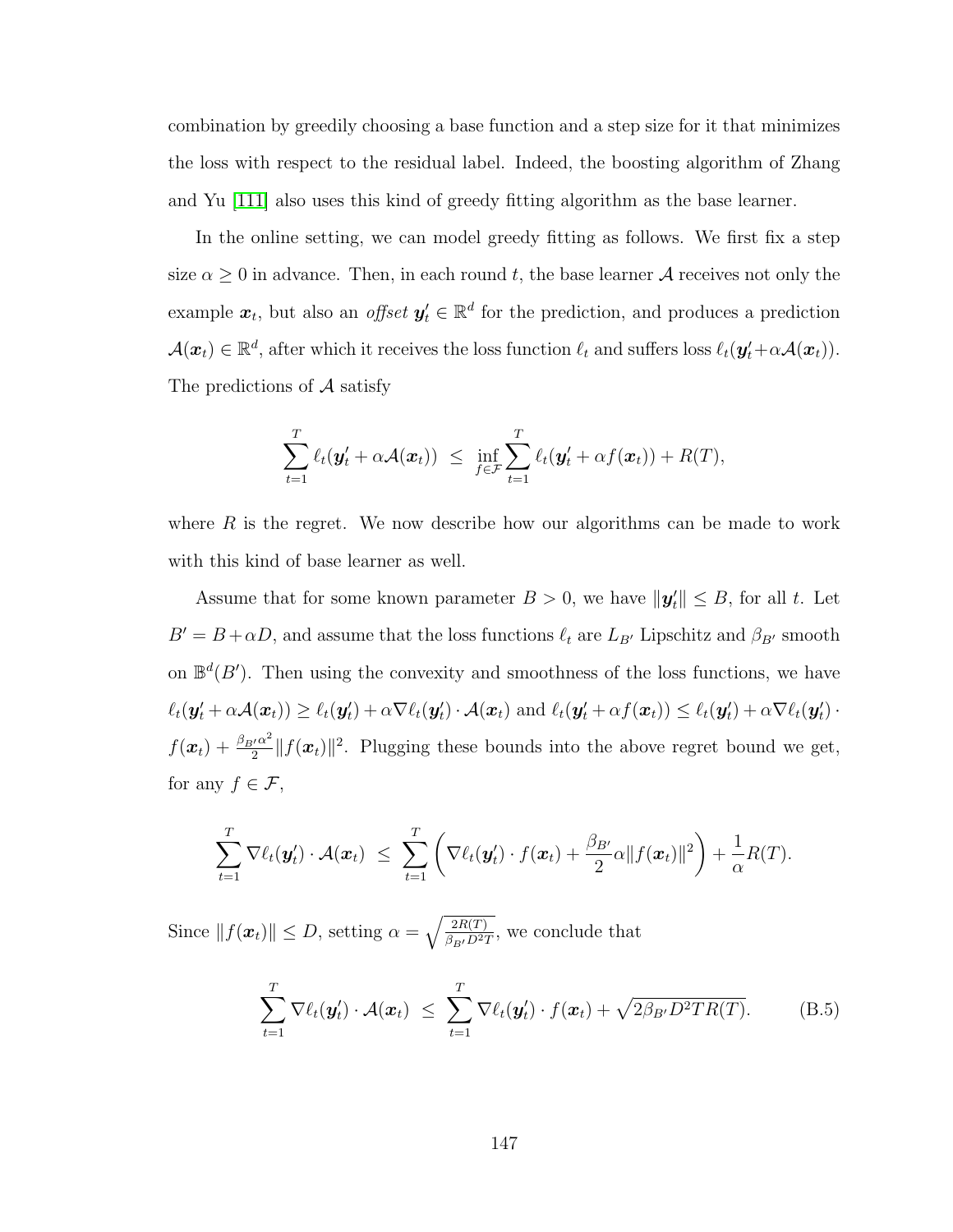This regret bound is sublinear in T if  $R(T)$  is sublinear. We can obtain a better regret bound if we assume that  $R(T)$  scales linearly with  $\alpha$ : this is a natural assumption since the functions  $\ell_t(\mathbf{y}'_t + \alpha \mathbf{y})$  are  $\alpha L_{B'}$  Lipschitz in the prediction y. In this case, the regret bound  $R(T) = \alpha R'(T)$  for some fixed  $R' : \mathbb{N} \to \mathbb{R}_+$  indepedent of  $\alpha$ , and we can choose  $\alpha = \frac{2R'(T)}{\beta - L^2}$  $\frac{2R(T)}{\beta_{B'}D^2T}$  so that

<span id="page-160-0"></span>
$$
\sum_{t=1}^{T} \nabla \ell_t(\mathbf{y}'_t) \cdot \mathcal{A}(\mathbf{x}_t) \leq \sum_{t=1}^{T} \nabla \ell_t(\mathbf{y}'_t) \cdot f(\mathbf{x}_t) + 2R'(T). \tag{B.6}
$$

Either the bound [\(B.5\)](#page-159-0) or [\(B.6\)](#page-160-0) suffices for the analysis of our boosting algorithms to go through: to use this kind of base learner  $A$ , we again keep N copies  $\mathcal{A}^1, \mathcal{A}^2, \ldots, \mathcal{A}^N$  with a suitably chosen step size  $\alpha$ , and simply change line 11 of Al-gorithm [10](#page-96-0) and line 13 of Algorithm [9](#page-94-0) to pass the offset  $y'_t = y_t^{i-1}$  to  $\mathcal{A}^i$ .

#### B.2.2 Improving the regret bound via scaling

Given an online linear learning algorithm  $A$  over the function class  $F$  with regret  $R$ , then for any scaling parameter  $\lambda > 0$ , we trivially obtain an online linear learning algorithm, denoted  $\lambda \mathcal{A}$ , over a  $\lambda$ -scaling of  $\mathcal{F}$ , viz.  $\lambda \mathcal{F} := {\lambda f | f \in \mathcal{F}}$ , simply by multiplying the predictions of A by  $\lambda$ . The corresponding regret scales by  $\lambda$  as well, i.e. it becomes  $\lambda R$ .

The performance of Algorithm [9](#page-94-0) can be improved by using such an online linear learning algorithm over  $\lambda\mathcal{F}$  for a suitably chosen scaling  $\lambda\geq 1$  of the function class *F*. Let  $||f||_1' = \max\{1, \frac{||f||_1}{\lambda}\}$  $\frac{f||1}{\lambda}$  be the 1-norm of f measured with respect to  $\lambda \mathcal{F}$ , and  $B' = \min\{\eta N\lambda D, \inf\{b \geq \lambda D : \eta \beta_b b^2 \geq \epsilon_b \lambda D\}\}.$  Then we immediately get the following corollary of Theorem [13:](#page-95-0)

Corollary 4. For any  $f \in span(\mathcal{F})$ , let  $\Delta_0 = \sum_{t=1}^T \ell_t(0) - \ell_t(f(\boldsymbol{x}_t))$ . Algorithm [9,](#page-94-0) using  $\lambda A$  as the online linear algorithm over  $\lambda \mathcal{F}$ , is an online learning algorithm for span(F) for losses in C with the following regret bound for any  $f \in span(F)$ :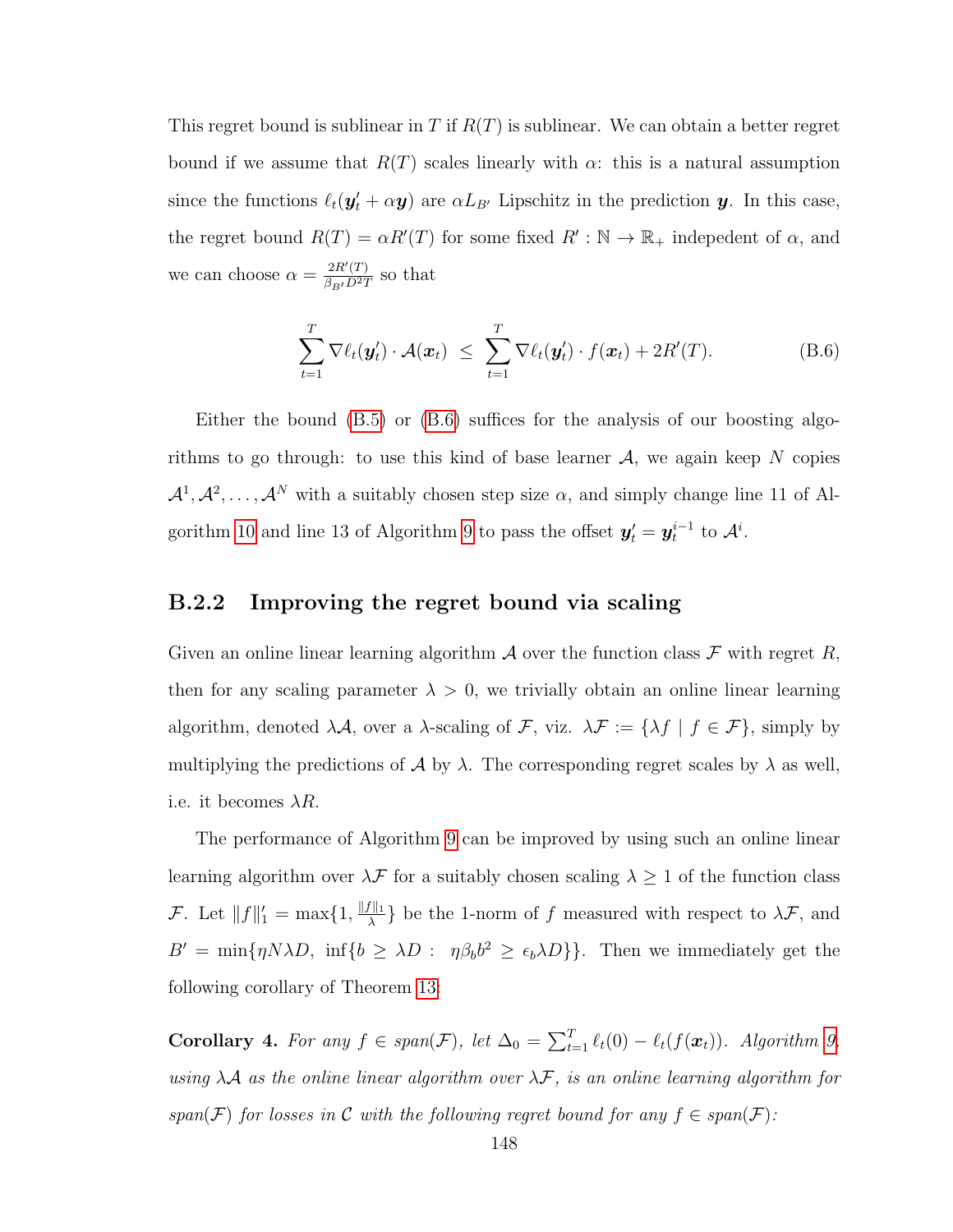$$
R'_f(T) \le \left(1 - \frac{\eta}{\|f\|_1'}\right)^N \Delta_0 + 3\eta \beta_{B'} B'^2 \|f\|_1' T + L_{B'} \|f\|_1' \lambda R(T) + 2L_{B'} B' \|f\|_1' \sqrt{T}.
$$

Choosing large values of  $\lambda$  implies that  $||f||_1$  can be significantly smaller than  $||f||_1$ . But B' becomes bigger than B, and correspondingly, the parameters  $\beta_{B'}$  and  $L_{B}$  become bigger than  $\beta_B$  and  $L_B$  respectively. Also, the (lower order) dependence on the regret term  $R(T)$  increases by a factor of  $\lambda$ .

However, it turns out (see the end of section [3.2.2\)](#page-93-0) that in several common applications of the algorithm,  $B'$  can be set to be equal to  $B$  or the increase from  $B$  is a very slow growing function of  $\lambda$ , such as  $log(\lambda)$ . In such situations choosing larger values of  $\lambda$  leads to improvement in the higher order terms of the regret bound, while making the lower order term (i.e.  $L_{B'}||f||'_1 \lambda R(T)$ ) worse; overall the regret bound can be improved by choosing a suitably large scaling factor  $\lambda$  to balance between the two.

#### B.2.3 Improvements for batch boosting

Our algorithmic technique can be used to improve convergence speed for batch boosting as well, in the setup considered by Zhang and Yu [\[111\]](#page-181-0). Since the focus of this paper is on online boosting, we give a high level comparison of the bounds here, making some simplifying assumptions to ease the technical details, using our notation as much as possible.

In the setup of Zhang and Yu [\[111\]](#page-181-0), we have a base set of real valued functions F, which we assume is symmetric and contains the zero function, 0. Then  $\text{span}(\mathcal{F})$ is a linear function space, and let  $\|\cdot\|$  be some norm defined on span( $\mathcal F$ ). For clarity of presentation, we assume that for any  $f \in \mathcal{F}$ , we have  $||f|| \leq 1$ . This implies that for any  $f \in \text{span}(\mathcal{F})$ , we have  $||f|| \le ||f||_1$ .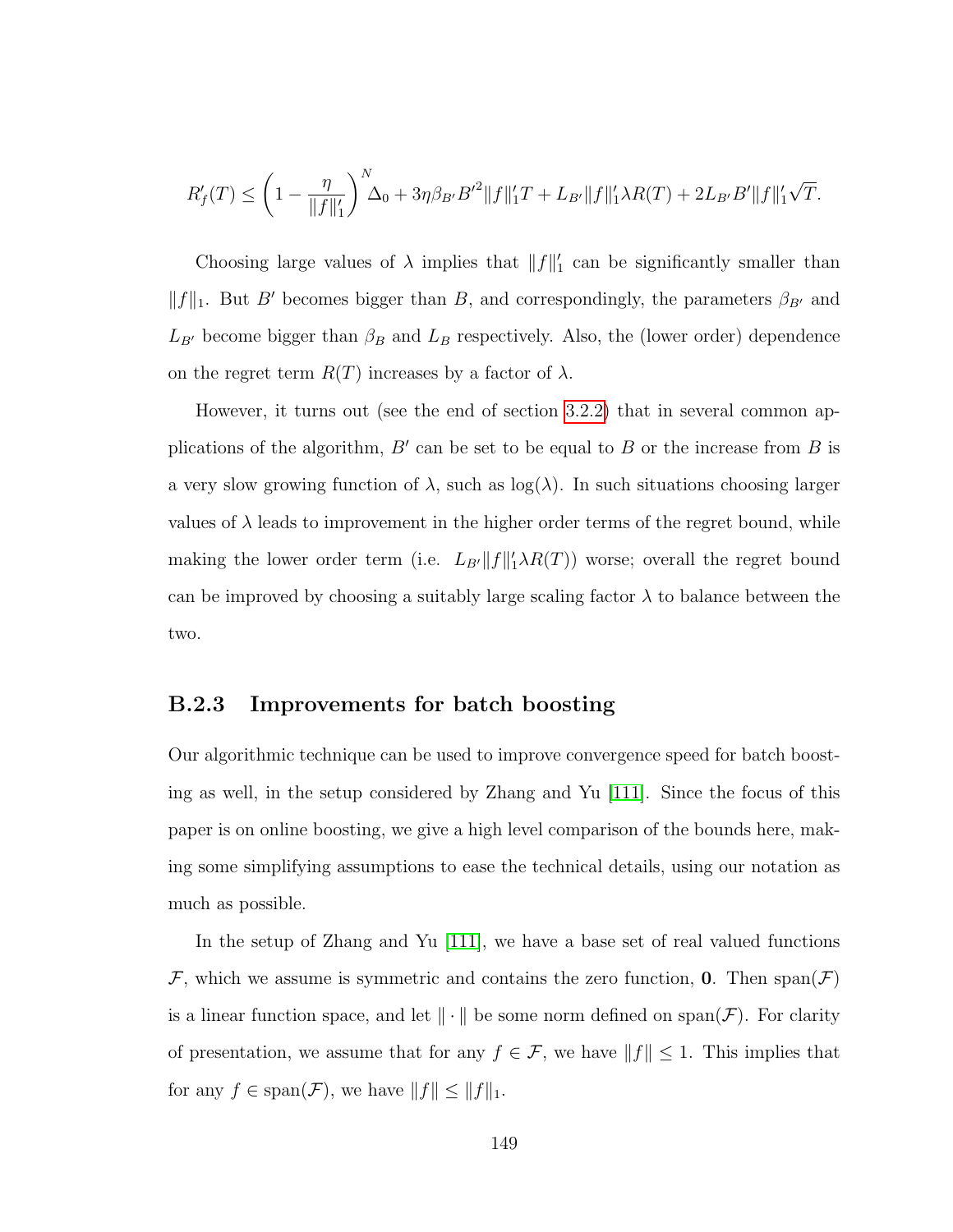The goal is to minimize a given convex functional  $\ell : \text{span}(\mathcal{F}) \to \mathbb{R}$  over its domain, span(F). We assume, for simplicity, that  $\ell$  is  $\beta$ -smooth over span(F) under the norm  $\|\cdot\|$ , i.e. for any  $f, f' \in \text{span}(\mathcal{F})$ , we have

$$
\ell(f') \ \leq \ \ell(f) + \nabla \ell(f) \cdot (f' - f) + \frac{\beta}{2} \|f - f'\|^2.
$$

Zhang and Yu [\[111\]](#page-181-0) assume<sup>[16](#page-162-0)</sup> that we have access to a base learning algorithm  $\mathcal A$ that, given any  $f \in \text{span}(\mathcal{F})$  and a step size  $\eta \geq 0$  can find a function  $g \in \mathcal{F}$  that minimizes  $\ell(f + \eta g)$ . We denote the output of A by  $\mathcal{A}(f, \eta)$ .

Given such a base learning algorithm, and a sequence of step sizes  $\eta_1, \eta_2, \ldots$ , the boosting algorithm of Zhang and Yu [\[111\]](#page-181-0) computes a sequence of functions  $f_0, f_1, f_2, \ldots \in \text{span}(\mathcal{F})$  via greedy fitting as follows:  $f_0$  is set to **0**, and for any  $i \ge 1$ ,

$$
f_i := f_{i-1} + \eta_i \mathcal{A}(f_{i-1}, \eta_i).
$$

Define  $s_0 = 1$  and  $s_i = s_{i-1} + \eta_i$  for any  $i \geq 1$ .

For any  $f \in \text{span}(f)$ , for  $i = 1, 2, \ldots$ , let  $\Delta_i = \ell(f_i) - \ell(f)$  denote the optimization errors of the function  $f_i$ . Zhang and Yu [\[111\]](#page-181-0) prove that for any  $N \in \mathbb{N}$ , we have

<span id="page-162-1"></span>
$$
\Delta_N \le \frac{s_0 + \|f\|_1}{s_N + \|f\|_1} \Delta_0 + \sum_{i=1}^N \frac{s_i + \|f\|_1}{s_N + \|f\|_1} \cdot \frac{\beta}{2} \eta_i^2. \tag{B.7}
$$

Using the techniques in this paper, we can define a different boosting algorithm which works as follows. Given the same sequence of step sizes  $\eta_1, \eta_2, \ldots$  as above, we set  $f_0 = 0$ , and for any  $i \ge 1$ ,

$$
f_i := (1 - \sigma_i \eta_i) f_{i-1} + \eta_i \mathcal{A}(f_{i-1}, \eta_i),
$$

<span id="page-162-0"></span> $16$ This is a slight simplification of the base learning algorithm considered in [\[111\]](#page-181-0), which also performs a search over the step size  $\eta$ . Also, the analysis in [\[111\]](#page-181-0) allows some optimization error for the base learning algorithm; to simplify the comparison we assume this error is 0.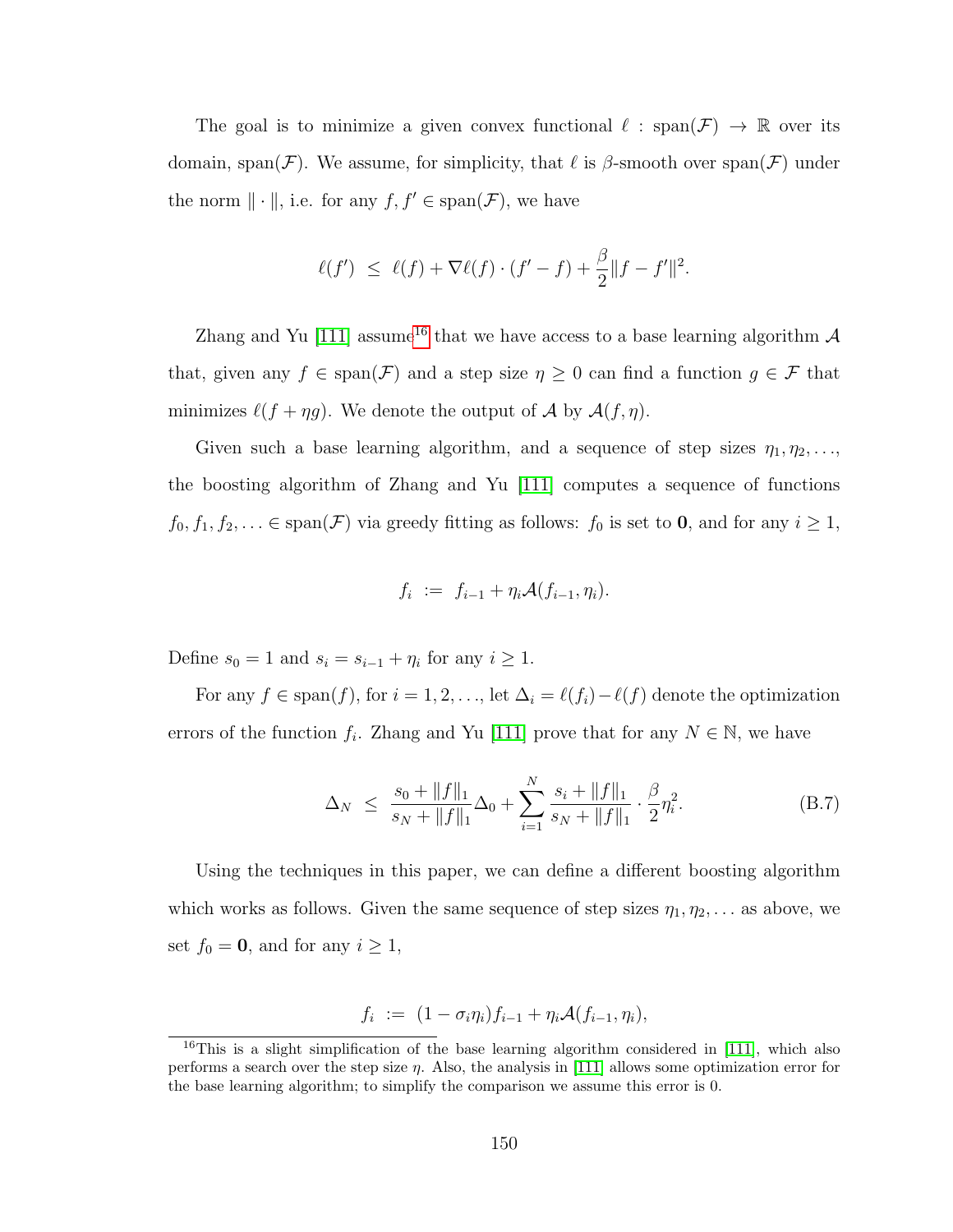where

$$
\sigma_i := \begin{cases} 1 & \text{if } \nabla \ell(f_{i-1}) \cdot f_{i-1} \ge 0 \\ 0 & \text{otherwise.} \end{cases}
$$

We can analyze this algorithm along the lines of the proof of Theorem [13.](#page-95-0) First, let  $g_i = \mathcal{A}(f_{i-1}, \eta_i)$ . Then for  $g \in \mathcal{F}$ , we have  $\ell(f_{i-1} + \eta_i g_i) \leq \ell(f_{i-1} + \eta_i g)$ , and by the convexity and  $\beta$ -smoothness of  $\ell$ , we conclude that

$$
\nabla \ell(f_{i-1}) \cdot g_i \leq \nabla \ell(f_{i-1}) \cdot g + \frac{\beta}{2} \eta_i.
$$

Using this fact and following the proof of Theorem [13,](#page-95-0) we get the following bound on the optimization error  $\Delta_i = \ell(f_i) - \ell(f)$  of the function  $f_i$ :

<span id="page-163-0"></span>
$$
\Delta_N \le \exp\left(-\frac{s_N - s_0}{\|f\|_1}\right) \Delta_0 + \sum_{i=1}^N \exp\left(-\frac{s_N - s_i}{\|f\|_1}\right) \cdot \frac{\beta}{2} \eta_i^2 (s_i^2 + 1). \tag{B.8}
$$

We can compare our bound  $(B.8)$  to the bound  $(B.7)$  of Zhang and Yu [\[111\]](#page-181-0), by comparing corresponding terms in the bound. For each term, we can calculate how large  $s_N$  needs to be for the term to be reduced to less than some given bound  $\epsilon$ . To reduce the first term to less than  $\epsilon$  our algorithm needs  $s_N \ge ||f||_1 \log(\frac{\Delta_0}{\epsilon}) + s_0$ , whereas the algorithm of Zhang and Yu [\[111\]](#page-181-0) needs  $s_N \geq (\frac{\Delta_0}{\epsilon})$  $(\frac{\Delta_0}{\epsilon})(s_0 + ||f||_1) - ||f||_1$ . As for the second term, to reduce the *i*-th term in the sum to less than  $\epsilon$ , our algorithm needs  $s_N \geq ||f||_1 \log(\frac{\beta \eta_i^2 (s_i^2 + 1)}{2\epsilon})$  $\frac{s_i^2+1}{2\epsilon}$  +  $s_i$ , whereas the algorithm of Zhang and Yu [\[111\]](#page-181-0) needs  $s_N \geq \left(\frac{\beta \eta_i^2}{2\epsilon}\right)(s_i + ||f||_1) - ||f||_1$ . Since in either case, the dependence on  $\epsilon$  is  $\log(\frac{1}{\epsilon})$  for our algorithm, whereas it is  $\frac{1}{\epsilon}$  for the algorithm of Zhang and Yu [\[111\]](#page-181-0), we conclude that our algorithm converges exponentially faster.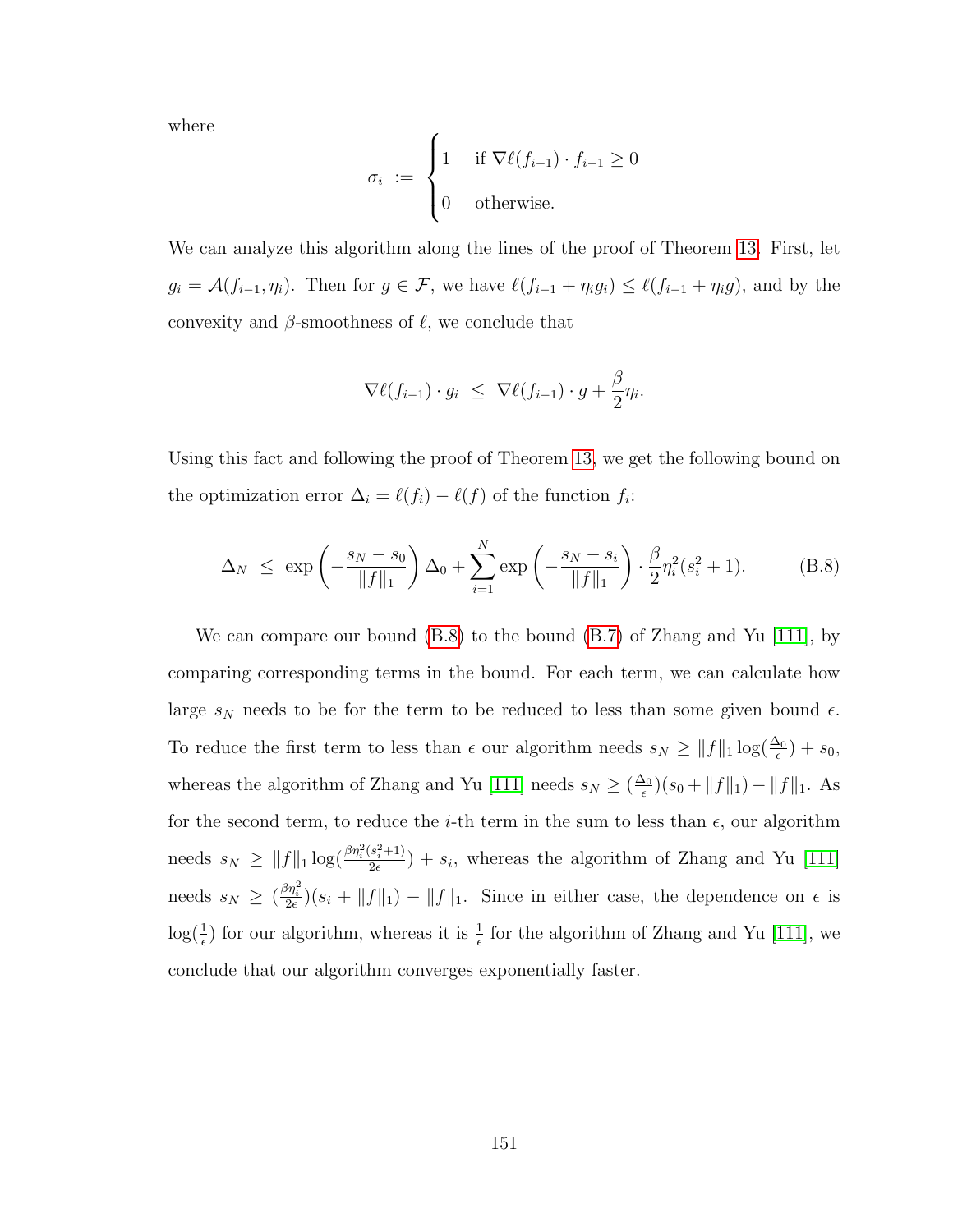## Appendix C

## Omitted Details of Chapter [4](#page-109-0)

### <span id="page-164-0"></span>C.1 Projection

We prove a more general version of Lemma [11](#page-118-0) which does not require invertibility of the matrix A here.

**Lemma 15.** For any  $x \neq 0, u \in \mathbb{R}^{d \times 1}$  and positive semidefinite matrix  $A \in \mathbb{R}^{d \times d}$ , we have

$$
\boldsymbol{w}^* = \operatorname*{argmin}_{\boldsymbol{w}: |\boldsymbol{w}^\top \boldsymbol{x}| \le C} \|\boldsymbol{w} - \boldsymbol{u}\|_A = \left\{\begin{array}{cl}\boldsymbol{u} - \frac{\tau_C(\boldsymbol{u}^\top \boldsymbol{x})}{\boldsymbol{x}^\top A^\dagger \boldsymbol{x}} A^\dagger \boldsymbol{x} & \textit{if $\boldsymbol{x} \in \text{range}(A)$} \\ \boldsymbol{u} - \frac{\tau_C(\boldsymbol{u}^\top \boldsymbol{x})}{\boldsymbol{x}^\top (I - A^\dagger A) \boldsymbol{x}} (I - A^\dagger A) \boldsymbol{x} & \textit{if $\boldsymbol{x} \notin \text{range}(A)$}\end{array}\right.
$$

where  $\tau_C(y) = sign(y) \max\{|y| - C, 0\}$  and  $A^{\dagger}$  is the Moore-Penrose pseudoinverse of A. (Note that when A is rank deficient, this is one of the many possible solutions.)

*Proof.* First consider the case when  $x \in \text{range}(A)$ . If  $|\mathbf{u}^\top x| \leq C$ , then it is trivial that  $w^* = u$ . We thus assume  $u^\top x \ge C$  below (the last case  $u^\top x \le -C$  is similar). The Lagrangian of the problem is

$$
L(\boldsymbol{w}, \lambda_1, \lambda_2) = \frac{1}{2} (\boldsymbol{w} - \boldsymbol{u})^\top A (\boldsymbol{w} - \boldsymbol{u}) + \lambda_1 (\boldsymbol{w}^\top \boldsymbol{x} - C) + \lambda_2 (\boldsymbol{w}^\top \boldsymbol{x} + C)
$$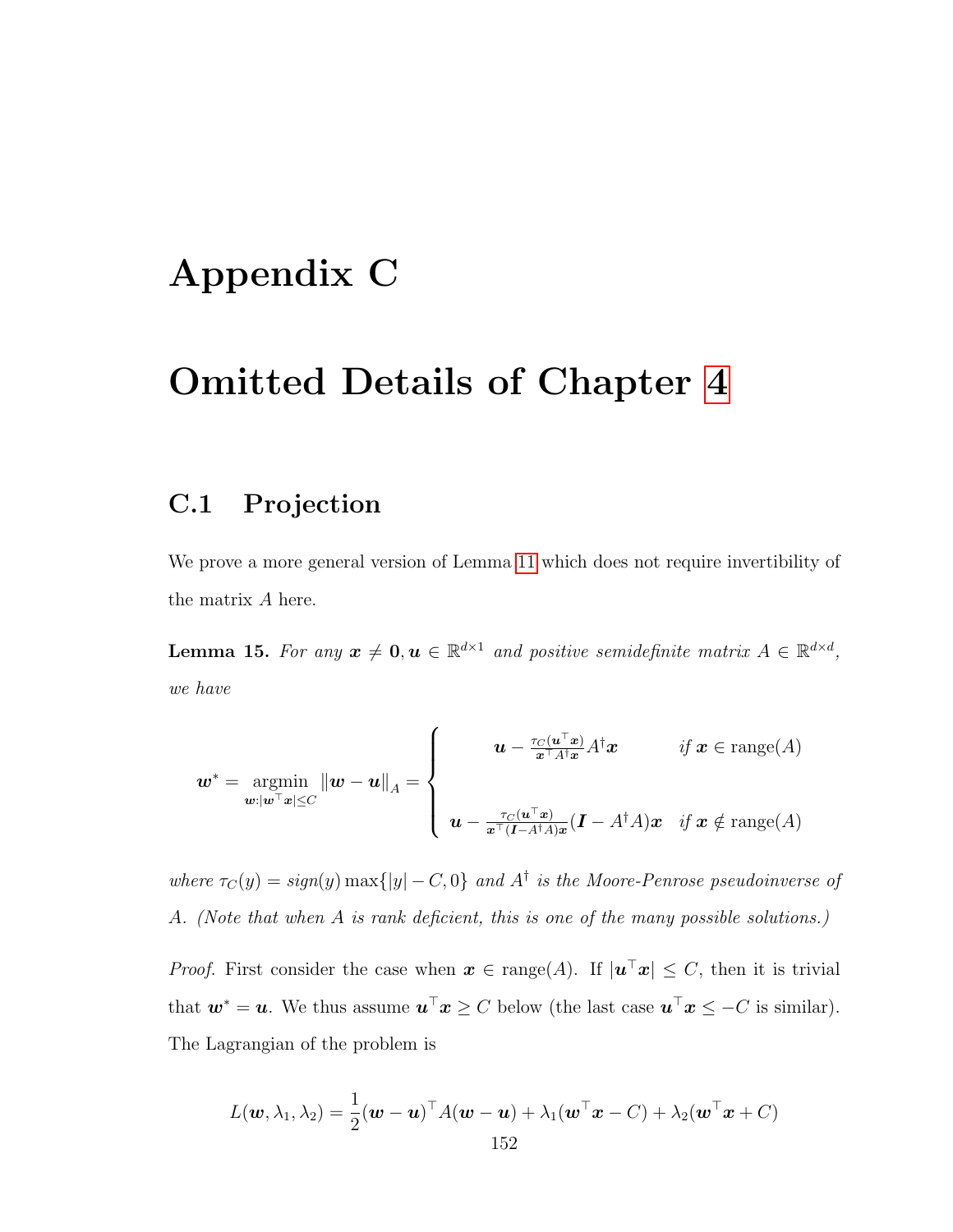where  $\lambda_1 \geq 0$  and  $\lambda_2 \leq 0$  are Lagrangian multipliers. Since  $\mathbf{w}^\top \mathbf{x}$  cannot be C and  $-C$ at the same time, The complementary slackness condition implies that either  $\lambda_1 = 0$ or  $\lambda_2 = 0$ . Suppose the latter case is true, then setting the derivative with respect to w to 0, we get  $w^* = u - \lambda_1 A^{\dagger} x + (I - A^{\dagger} A) z$  where  $z \in R^{d \times 1}$  can be arbitrary. However, since  $A(I - A^{\dagger} A) = 0$ , this part does not affect the objective value at all and we can simply pick  $z = 0$  so that  $w^*$  has a consistent form regardless of whether A is full rank or not. Now plugging  $w^*$  back, we have

$$
L(\boldsymbol{w}^*, \lambda_1, 0) = -\frac{\lambda_1^2}{2} \boldsymbol{x}^\top A^\dagger \boldsymbol{x} + \lambda_1 (\boldsymbol{u}^\top \boldsymbol{x} - C)
$$

which is maximized when  $\lambda_1 = \frac{\mathbf{u}^\top \mathbf{x} - C}{\mathbf{x}^\top A^\dagger \mathbf{x}} \geq 0$ . Plugging this optimal  $\lambda_1$  into  $\mathbf{w}^*$  gives the stated solution. On the other hand, if  $\lambda_1 = 0$  instead, we can proceed similarly and verify that it gives a smaller dual value (0 in fact), proving the previous solution is indeed optimal.

We now move on to the case when  $x \notin \text{range}(A)$ . First of all the stated solution is well defined since  $x^{\top}(I - A^{\dagger}A)x$  is nonzero in this case. Moreover, direct calculation shows that  $w^*$  is in the valid space:  $|w^{*T}x| = |u^{T}x - \tau_C(u^{T}x)| \leq C$ , and also it gives the minimal possible distance value  $\|\mathbf{w}^* - \mathbf{u}\|_A = 0$ , proving the lemma.  $\Box$ 

### C.2 A Truly Invariant Algorithm

In this section we discuss how to make our adaptive online Newton algorithm truly invariant to invertible linear transformations. To achieve this, we set  $\alpha = 0$  and replace  $A_t^{-1}$  with the Moore-Penrose pseudoinverse  $A_t^{\dagger}$  $\frac{1}{t}$ : [17](#page-165-0)

$$
\mathbf{u}_{t+1} = \mathbf{w}_t - A_t^{\dagger} \mathbf{g}_t,
$$
  

$$
\mathbf{w}_{t+1} = \operatorname*{argmin}_{\mathbf{w} \in \mathcal{K}_{t+1}} \|\mathbf{w} - \mathbf{u}_{t+1}\|_{A_t}.
$$
 (C.1)

<span id="page-165-1"></span><span id="page-165-0"></span> $17$ See Appendix [C.1](#page-164-0) for the closed form of the projection step.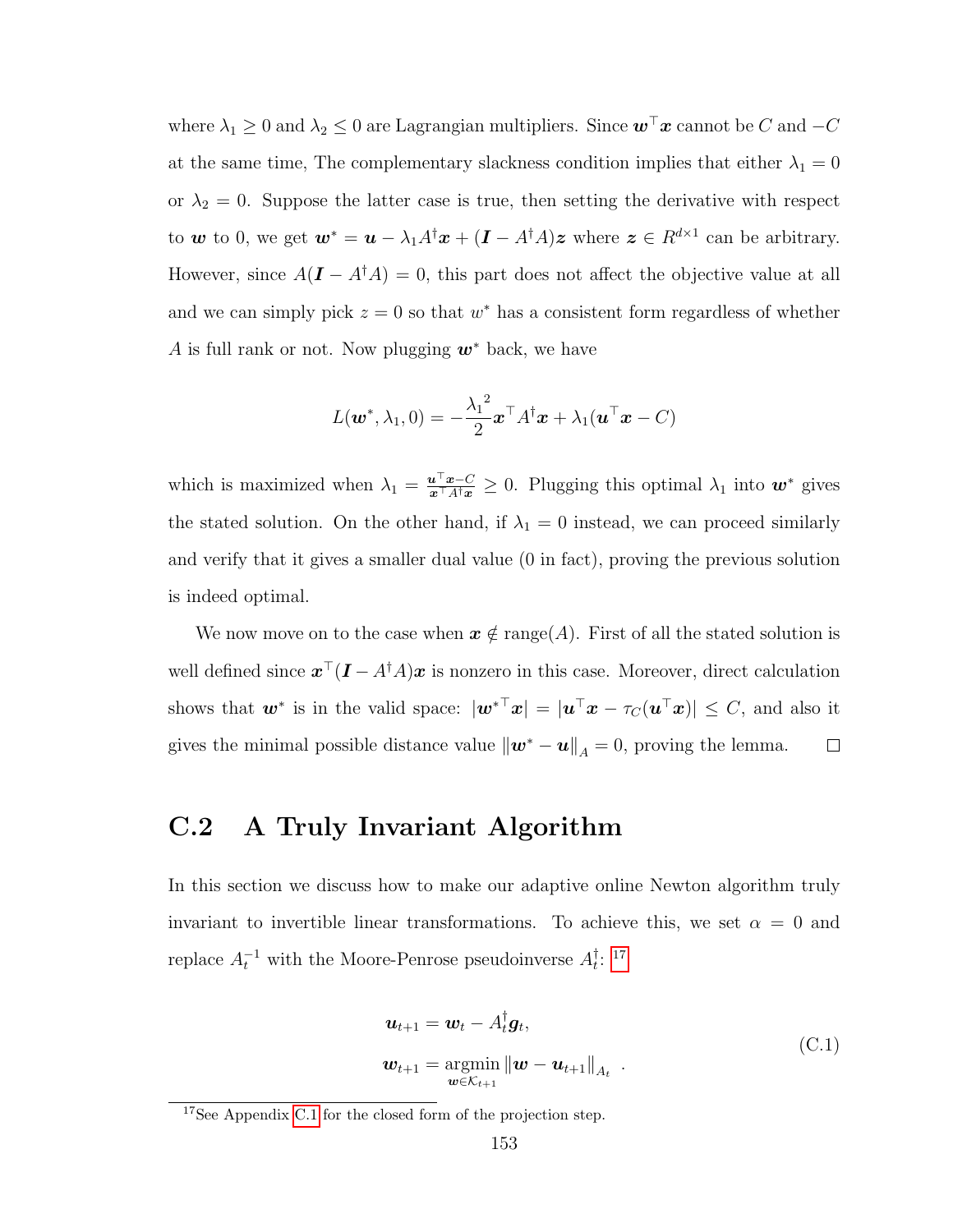When written in this form, it is not immediately clear that the algorithm has the invariant property. However, one can rewrite the algorithm in a mirror descent form:

$$
\begin{aligned} \boldsymbol{w}_{t+1} & = \operatorname*{argmin}_{\boldsymbol{w} \in \mathcal{K}_{t+1}} \left\| \boldsymbol{w} - \boldsymbol{w}_t + A_t^\dagger \boldsymbol{g}_t \right\|_{A_t}^2 \\ & = \operatorname*{argmin}_{\boldsymbol{w} \in \mathcal{K}_{t+1}} \left\| \boldsymbol{w} - \boldsymbol{w}_t \right\|_{A_t}^2 + 2(\boldsymbol{w} - \boldsymbol{w}_t)^\top A_t A_t^\dagger \boldsymbol{g}_t \\ & = \operatorname*{argmin}_{\boldsymbol{w} \in \mathcal{K}_{t+1}} \left\| \boldsymbol{w} - \boldsymbol{w}_t \right\|_{A_t}^2 + 2 \boldsymbol{w}^\top \boldsymbol{g}_t \end{aligned}
$$

where we use the fact that  $g_t$  is in the range of  $A_t$  in the last step. Now suppose all the data  $x_t$  are transformed to  $Mx_t$  for some unknown and invertible matrix M, then one can verify that all the weights will be transformed to  $M^{-T}w_t$  accordingly, ensuring the prediction to remain the same.

Moreover, the regret bound of this algorithm can be bounded as below. First notice that even when  $A_t$  is rank deficient, the projection step still ensures the following:  $\left\|\bm{w}_{t+1}-\bm{w}\right\|_{A_t}^2 \leq \left\|\bm{u}_{t+1}-\bm{w}\right\|_{A_t}^2$  $A_t^2$ , which is proven in [\[57,](#page-177-0) Lemma 8]. Therefore, the entire proof of Theorem [16](#page-118-1) still holds after replacing  $A_t^{-1}$  with  $A_t^{\dagger}$  $_{t}^{\mathsf{T}},$  giving the regret bound:

<span id="page-166-0"></span>
$$
\frac{1}{2} \sum_{t=1}^{T} \boldsymbol{g}_t^{\top} A_t^{\dagger} \boldsymbol{g}_t + 2(CL)^2 \eta_t . \tag{C.2}
$$

Similar to the discussion in Section [4.3.2,](#page-117-0) the key now is to bound the term  $\sum_{t=1}^T \mathbf{g}_t^{\dagger} \hat{A}_t^{\dagger} \mathbf{g}_t$  where we define  $\widehat{A}_t = \sum_{s=1}^t \mathbf{g}_s \mathbf{g}_s^{\dagger}$ . In order to do this, we proceed similarly to the proof of [\[24,](#page-175-0) Theorem 4.2] to show that this term is of order  $O(d^2 \ln T)$ in the worst case.

<span id="page-166-1"></span>**Theorem 23.** Let  $\lambda^*$  be the minimum among the smallest nonzero eigenvalues of  $\widehat{A}_t$   $(t = 1, \ldots, T)$  and r be the rank of  $\widehat{A}_T$ . We have

$$
\sum_{t=1}^{T} \mathbf{g}_t^{\top} \widehat{A}_t^{\dagger} \mathbf{g}_t \leq r + \frac{(1+r)r}{2} \ln \left( 1 + \frac{2 \sum_{t=1}^{T} ||\mathbf{g}_t||_2^2}{(1+r)r\lambda^*} \right) .
$$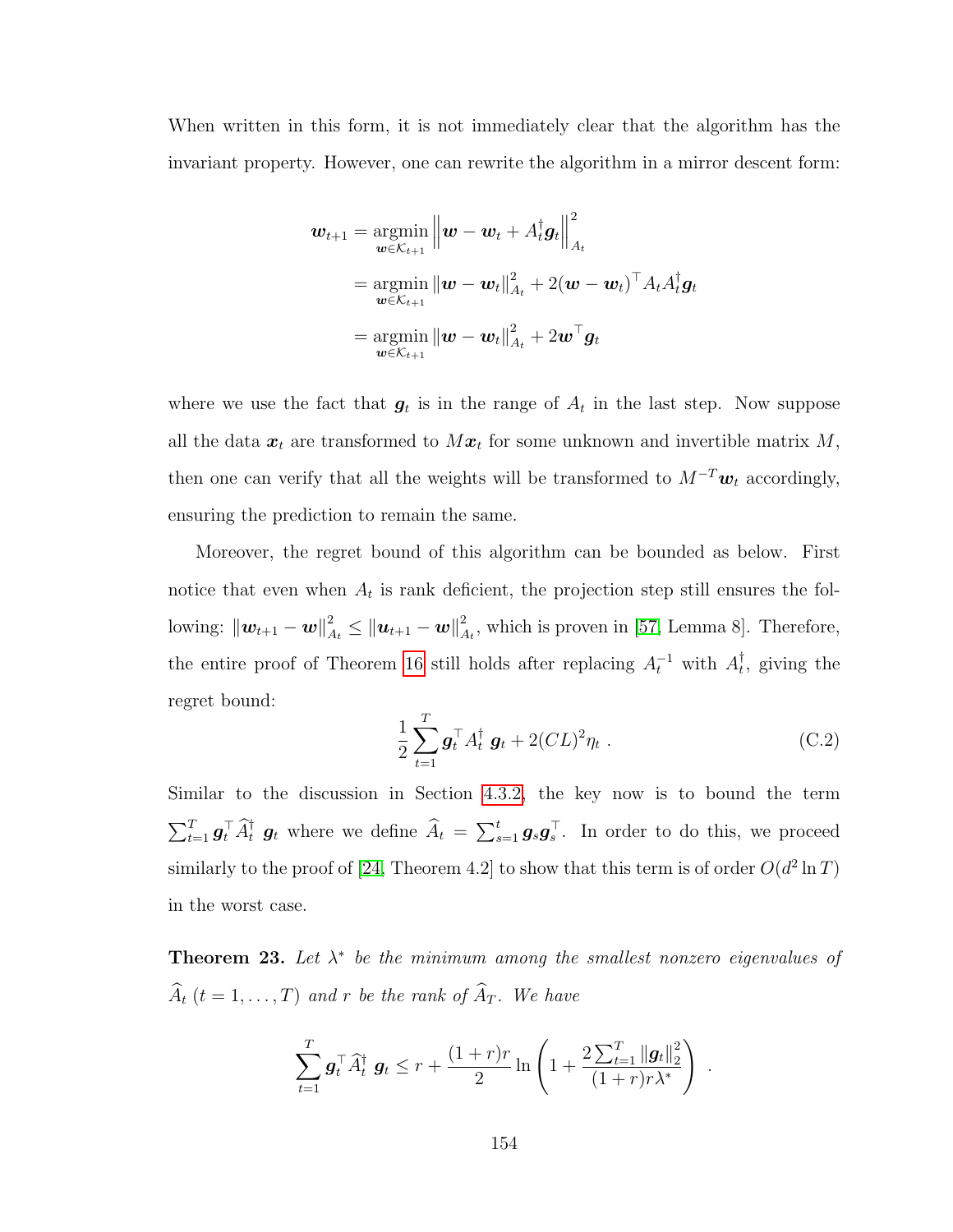Proof. First by Cesa-Bianchi et al. [\[24,](#page-175-0) Lemma D.1], we have

$$
\boldsymbol{g}_t^{\top} \widehat{A}_t^{\dagger} \ \boldsymbol{g}_t = \begin{cases} 1 & \text{if } \boldsymbol{g}_t \notin \text{range}(\widehat{A}_{t-1}) \\ 1 - \frac{\det_{+}(\widehat{A}_{t-1})}{\det_{+}(\widehat{A}_t)} < 1 & \text{if } \boldsymbol{g}_t \in \text{range}(\widehat{A}_{t-1}) \end{cases}
$$

where  $\det_{+}(M)$  denotes the product of the nonzero eigenvalues of matrix M. We thus separate the steps t such that  $g_t \in \text{range}(\widehat{A}_{t-1})$  from those where  $g_t \notin \text{range}(\widehat{A}_{t-1})$ . For each  $k = 1, \ldots, r$  let  $T_k$  be the first time step t in which the rank of  $A_t$  is k (so that  $T_1 = 1$ ). Also let  $T_{r+1} = T + 1$  for convenience. With this notation, we have

$$
\sum_{t=1}^{T} \mathbf{g}_{t}^{\top} \widehat{A}_{t}^{\dagger} \mathbf{g}_{t} = \sum_{k=1}^{r} \left( \mathbf{g}_{T_{k}}^{\top} \widehat{A}_{T_{k}}^{\dagger} \mathbf{g}_{T_{k}} + \sum_{t=T_{k}+1}^{T_{k+1}-1} \mathbf{g}_{t}^{\top} \widehat{A}_{t}^{\dagger} \mathbf{g}_{t} \right)
$$
\n
$$
= \sum_{k=1}^{r} \left( 1 + \sum_{t=T_{k}+1}^{T_{k+1}-1} \left( 1 - \frac{\det_{+}(\widehat{A}_{t-1})}{\det_{+}(\widehat{A}_{t})} \right) \right)
$$
\n
$$
= r + \sum_{k=1}^{r} \sum_{t=T_{k}+1}^{T_{k+1}-1} \left( 1 - \frac{\det_{+}(\widehat{A}_{t-1})}{\det_{+}(\widehat{A}_{t})} \right)
$$
\n
$$
\leq r + \sum_{k=1}^{r} \sum_{t=T_{k}+1}^{T_{k+1}-1} \ln \frac{\det_{+}(\widehat{A}_{t})}{\det_{+}(\widehat{A}_{t-1})}
$$
\n
$$
= r + \sum_{k=1}^{r} \ln \frac{\det_{+}(\widehat{A}_{T_{k+1}-1})}{\det_{+}(\widehat{A}_{T_{k}})}.
$$

Fix any k and let  $\lambda_{k,1}, \ldots, \lambda_{k,k}$  be the nonzero eigenvalues of  $A_{T_k}$  and  $\lambda_{k,1}$  +  $\mu_{k,1}, \ldots, \lambda_{k,k} + \mu_{k,k}$  be the nonzero eigenvalues of  $\widehat{A}_{T_{k+1}-1}$ . Then

$$
\ln \frac{\det_{+}(\widehat{A}_{T_{k+1}-1})}{\det_{+}(\widehat{A}_{T_k})} = \ln \prod_{i=1}^{k} \frac{\lambda_{k,i} + \mu_{k,i}}{\lambda_{k,i}} = \sum_{i=1}^{k} \ln \left( 1 + \frac{\mu_{k,i}}{\lambda_{k,i}} \right)
$$

.

.

Hence, we arrive at

$$
\sum_{t=1}^T \boldsymbol{g}_t^\top \widehat{A}_t^+ \boldsymbol{g}_t \leq r + \sum_{k=1}^r \sum_{i=1}^k \ln\left(1+\frac{\mu_{k,i}}{\lambda_{k,i}}\right)
$$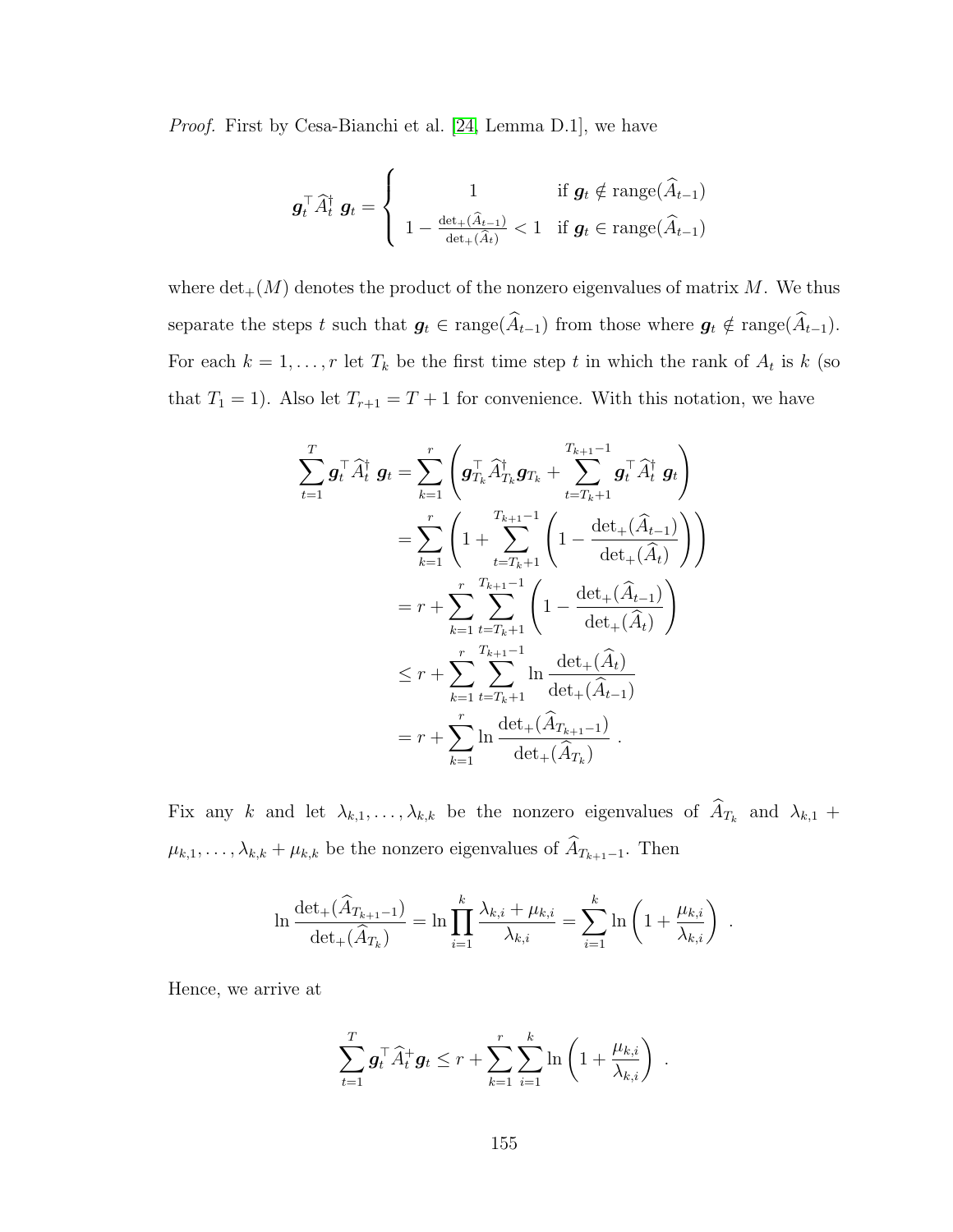To further bound the latter quantity, we use  $\lambda^* \leq \lambda_{k,i}$  and Jensen's inequality :

$$
\sum_{k=1}^{r} \sum_{i=1}^{k} \ln \left( 1 + \frac{\mu_{k,i}}{\lambda_{k,i}} \right) \leq \sum_{k=1}^{r} \sum_{i=1}^{k} \ln \left( 1 + \frac{\mu_{k,i}}{\lambda^{*}} \right)
$$

$$
= \frac{(1+r)r}{2} \ln \left( 1 + \frac{2 \sum_{k=1}^{r} \sum_{i=1}^{k} \mu_{k,i}}{(1+r)r\lambda^{*}} \right) .
$$

Finally noticing that

$$
\sum_{i=1}^{k} \mu_{k,i} = \text{TR}(\widehat{A}_{T_{k+1}-1}) - \text{TR}(\widehat{A}_{T_k}) = \sum_{t=T_k+1}^{T_{k+1}-1} \text{TR}(\boldsymbol{g}_t \boldsymbol{g}_t^{\top}) = \sum_{t=T_k+1}^{T_{k+1}-1} ||\boldsymbol{g}_t||_2^2
$$

completes the proof.

Taken together, Eq. [\(C.2\)](#page-166-0) and Theorem [23](#page-166-1) lead to the following regret bounds (recall the definitions of  $\lambda^*$  and r from Theorem [23\)](#page-166-1).

**Corollary 1.** If  $\sigma_t = 0$  for all t and  $\eta_t$  is set to be  $\frac{1}{CL}\sqrt{\frac{d}{t}}$  $\frac{d}{t}$ , then the regret of the algorithm defined by Eq.  $(C.1)$  is at most

$$
\frac{CL}{2}\sqrt{\frac{T}{d}}\left(r+\frac{(1+r)r}{2}\ln\left(1+\frac{2\sum_{t=1}^{T}\|\boldsymbol{g}_{t}\|_{2}^{2}}{(1+r)r\lambda^{*}}\right)\right)+4CL\sqrt{Td}.
$$

On the other hand, if  $\sigma_t \geq \sigma > 0$  for all t and  $\eta_t$  is set to be 0, then the regret is at most

$$
\frac{1}{2\sigma} \left( r + \frac{(1+r)r}{2} \ln \left( 1 + \frac{2 \sum_{t=1}^{T} ||g_t||_2^2}{(1+r)r\lambda^*} \right) \right) .
$$

 $\Box$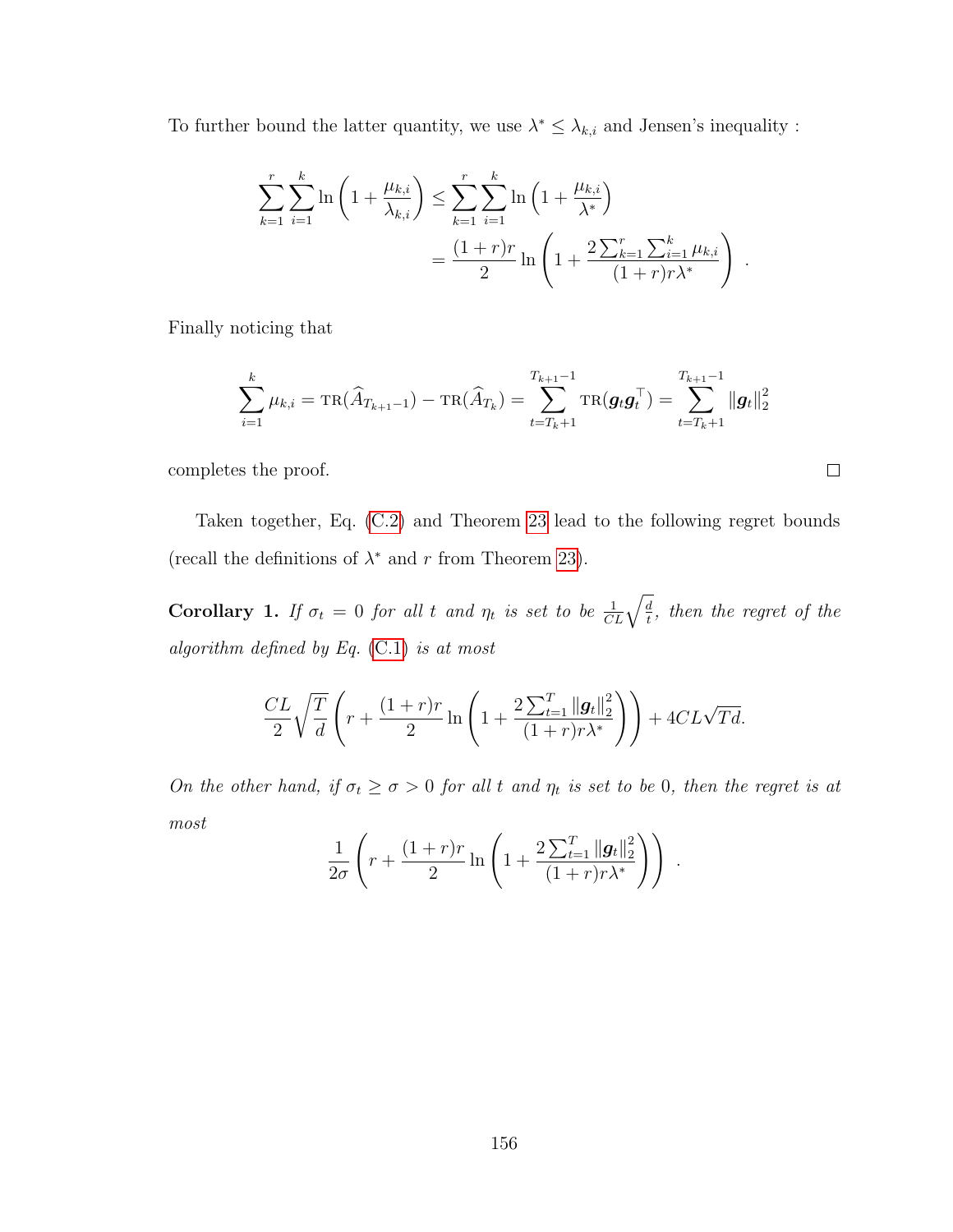## Appendix D

## Experiment Details

### D.1 Description of Datasets

The datasets we use in this thesis come from the UCI repository<sup>[18](#page-169-0)</sup>, LIBSVM datasets<sup>[19](#page-169-1)</sup>, and the HCRC Map Task Corpus<sup>[20](#page-169-2)</sup>. Table [D.1](#page-170-0) shows the number of examples, number of features and average number of nonzero features of all the datasets we use.

Experiments in Section [3.1.5](#page-87-0) use the following datasets: 20news, a9a, activity, adult, bio, census, covtype, maptaskcoref, nomao, poker, rcv1, vehv2binary.

Experiments in Section [3.2.5](#page-107-0) use the following datasets: a9a, abalone, activity, adult, bank, cal housing, casp, census, covtype,  $kddcupp04$  (phy), letter, slice, year.

Experiments in Section [4.6](#page-138-0) use the following datasets: 20news, a9a, acoustic, adult, australian, breast-cancer, census, cod-rna, covtype, diabetes, gisette, heart, ijcnn1, ionoshpere, letter, magic04, mnist, mushrooms, rcv1, real-sim, splice, w1a, w8a.

<span id="page-169-0"></span> $18$ <http://archive.ics.uci.edu/ml/>

<span id="page-169-1"></span><sup>19</sup><http://www.csie.ntu.edu.tw/~cjlin/libsvmtools/datasets/>

<span id="page-169-2"></span><sup>20</sup><http://groups.inf.ed.ac.uk/maptask/>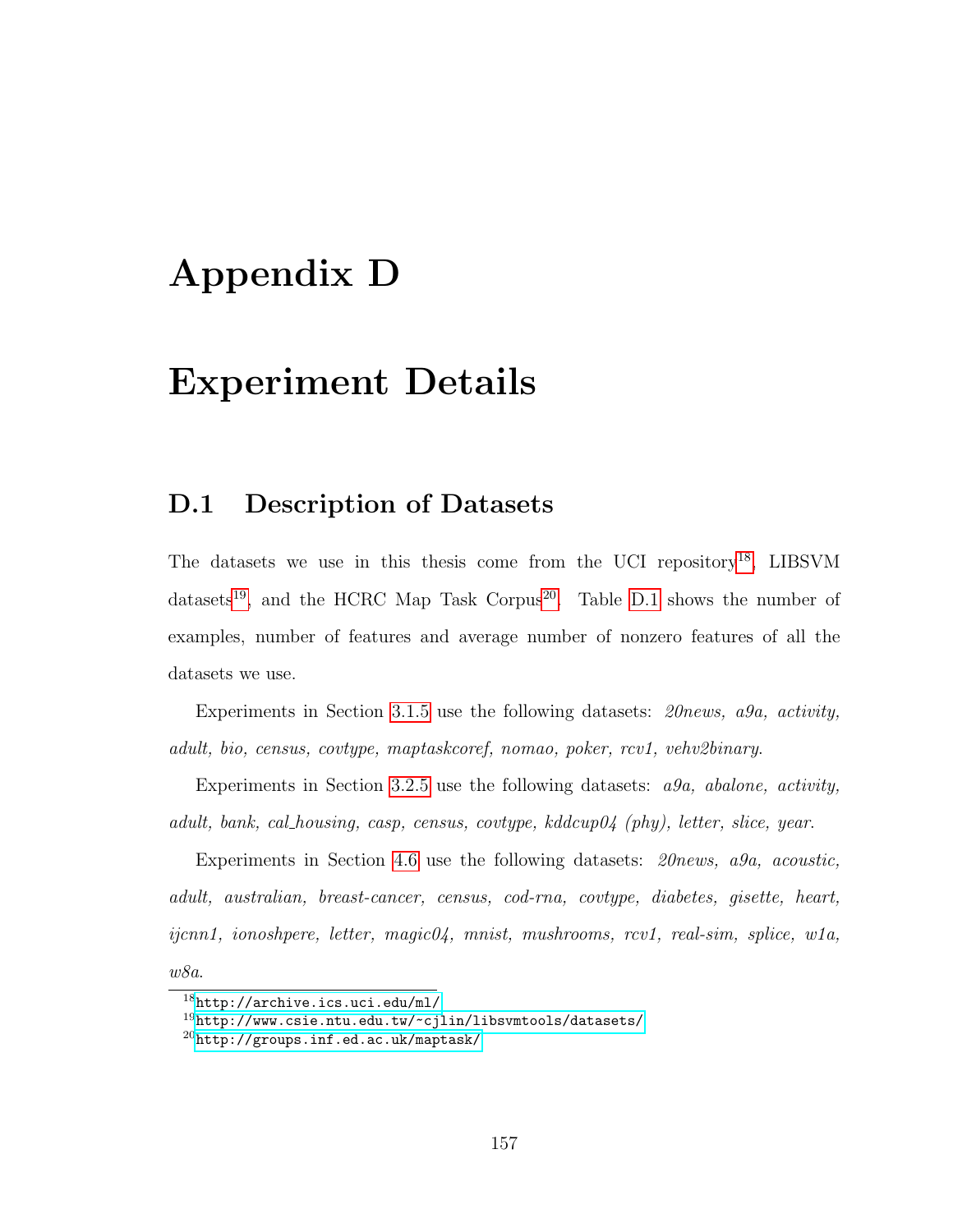| Dataset       | $\#\text{examples}$ | avg. sparsity | #features |
|---------------|---------------------|---------------|-----------|
| 20news        | 18845               | 93.9          | 101631    |
| a9a           | 48841               | 13.9          | 123       |
| acoustic      | 78823               | 50.0          | 50        |
| adult         | 48842               | 12.0          | 105       |
| australian    | 690                 | 11.2          | 14        |
| breast-cancer | 683                 | 10.0          | 10        |
| census        | 299284              | 32.0          | 401       |
| cod-rna       | 271617              | 8.0           | 8         |
| covtype       | 581011              | 11.9          | 54        |
| diabetes      | 768                 | 7.0           | 8         |
| gisette       | 1000                | 4971.0        | 5000      |
| heart         | 270                 | 9.8           | 13        |
| ijcnn1        | 91701               | 13.0          | 22        |
| ionosphere    | 351                 | 30.1          | 34        |
| letter        | 20000               | 15.6          | 16        |
| magic04       | 19020               | 10.0          | 10        |
| mnist         | 11791               | 142.4         | 780       |
| mushrooms     | 8124                | 21.0          | 112       |
| rcv1          | 781265              | 75.7          | 43001     |
| real-sim      | 72309               | 51.3          | 20958     |
| splice        | 1000                | 60.0          | 60        |
| w1a           | 2477                | 11.5          | 300       |
| w8a           | 49749               | 11.7          | $300\,$   |

<span id="page-170-0"></span>Table D.1: Attributes of datasets used in experiments

### D.2 Detailed Experiment Results

The detailed error rates for Section [3.2.5](#page-107-0) and [4.6](#page-138-0) are summarized in Table [D.2](#page-171-0) and [D.3](#page-172-0) respectively.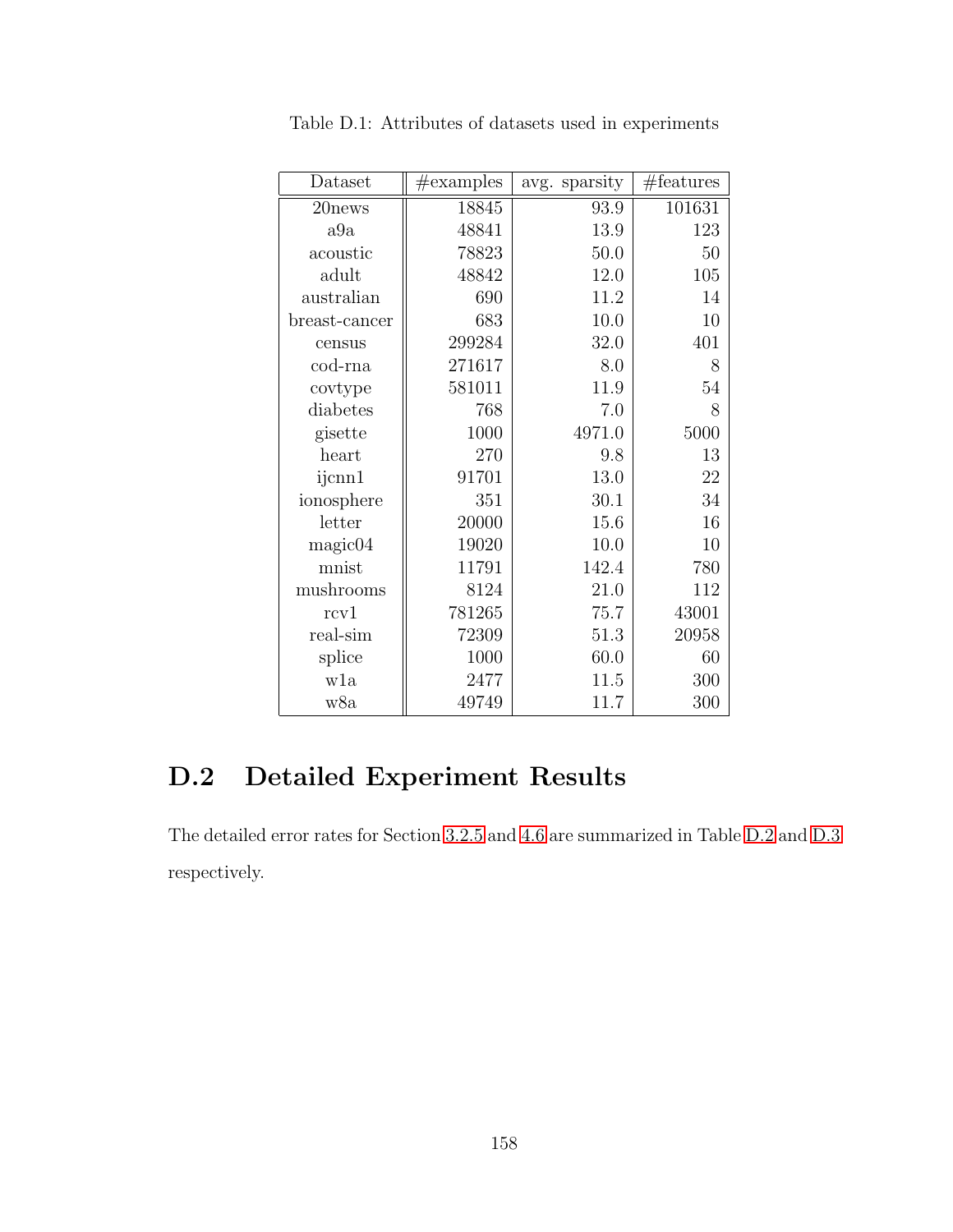VW Regression stumps Neural Networks Dataset | Baseline Alg [9](#page-94-0) | Alg [10](#page-96-0) | Baseline | Alg 9 | Alg 10 | Baseline | Alg 9 | Alg 10 kddcup04/phy| 0.7475 |0.7466|0.7470| 0.9201 |0.7733|0.7924| 0.7441 |0.7480|0.7446 cal housing  $\mid 0.0094 \mid 0.0094 \mid 0.0104 \mid 0.0151 \mid 0.0138 \mid 0.0124 \mid 0.0096 \mid 0.0096 \mid 0.0107$ casp  $\begin{bmatrix} 0.0632 & 0.0631 & 0.0630 & 0.0741 & 0.0741 & 0.0742 & 0.0639 & 0.0632 & 0.0631 \end{bmatrix}$ a9a 0.4261 0.4283 0.4249 0.5749 0.5074 0.5758 0.4256 0.4266 0.4246 abalone | 3.7263 | 3.7482 | 3.7154 | 6.7791 | 3.8273 | 4.2270 | 3.7380 | 3.7255 | 3.7212 activity  $\begin{bmatrix} 0.0334 & 0.0337 & 0.0316 & 0.4492 & 0.1454 & 0.0191 & 0.0192 & 0.0143 & 0.0186 \end{bmatrix}$ adult | 0.1055 | 0.1057 | 0.1056 | 0.1388 | 0.1261 | 0.1250 | 0.1081 | 0.1062 | 0.1081 bank | 0.2971  $|0.2968|0.2973|$  0.3774  $|0.3240|0.3257|$  0.2962  $|0.2969|0.2969$ census 0.1544 0.1545 0.1553 0.2073 0.1884 0.1789 0.1531 0.1531 0.1523 covtype  $\begin{bmatrix} 0.7256 & 0.7270 & 0.7286 \\ 0.7270 & 0.7910 & 0.7986 \\ 0.7911 & 0.6807 & 0.6465 \\ 0.6757 & 0.6911 & 0.6912 \end{bmatrix}$ letter  $\vert$  0.6441  $\vert$ 0.5698 $\vert$ 0.6108 0.7420  $\vert$ 0.7087 $\vert$ 0.7168 0.6542  $\vert$ 0.5729 $\vert$ 0.6108

shuttle | 0.1616 | 0.1547 | 0.1577 | 0.8551 | 0.3678 | 0.4354 | 0.0760 | 0.0694 | 0.0802 slice  $\vert$  0.0076  $\vert$ 0.0067 $\vert$ 0.0065 $\vert$  0.0559  $\vert$ 0.0362 $\vert$ 0.0410 $\vert$  0.0054  $\vert$ 0.0022 $\vert$ 0.0044 year  $\vert$  0.0116  $\vert$ 0.0119 $\vert$ 0.0115 $\vert$  0.0152  $\vert$ 0.0140 $\vert$ 0.0141 $\vert$  0.0116  $\vert$ 0.0119 $\vert$ 0.0122

<span id="page-171-0"></span>Table D.2: Average loss for Online Gradient Boosting with different weak learners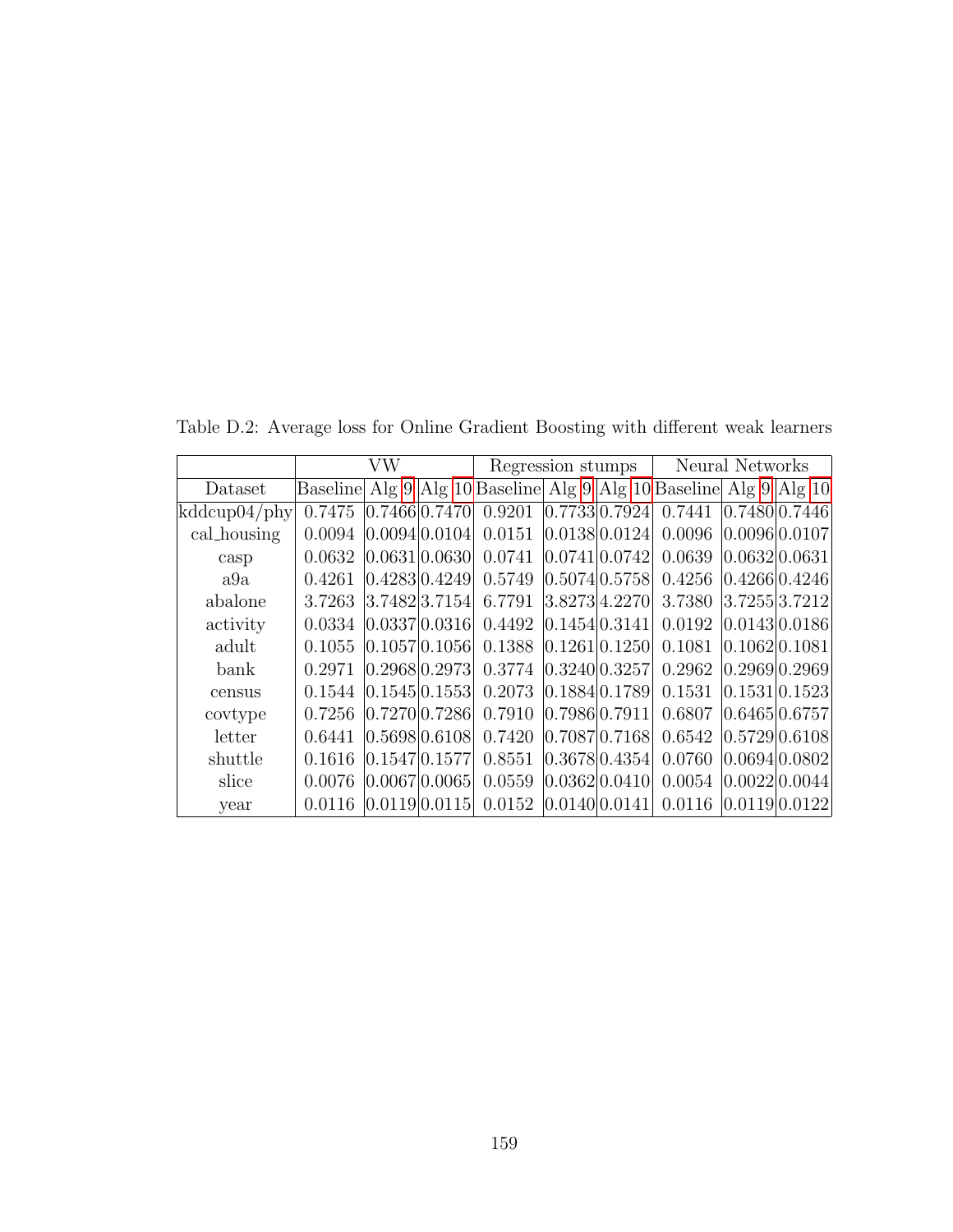<span id="page-172-0"></span>

|               | Oja-SON                                                      |          |          |          |          |
|---------------|--------------------------------------------------------------|----------|----------|----------|----------|
| Dataset       | Without Diagonal Adaptation With Diagonal Adaptation ADAGRAD |          |          |          |          |
|               | $m=0$                                                        | $m=10$   | $m=0$    | $m=10$   |          |
| 20news        | 0.121338                                                     | 0.121338 | 0.049590 | 0.049590 | 0.068020 |
| a9a           | 0.204447                                                     | 0.195203 | 0.155953 | 0.155953 | 0.156414 |
| acoustic      | 0.305824                                                     | 0.260241 | 0.257894 | 0.257894 | 0.259493 |
| adult         | 0.199763                                                     | 0.199803 | 0.150830 | 0.150830 | 0.181582 |
| australian    | 0.366667                                                     | 0.366667 | 0.162319 | 0.157971 | 0.289855 |
| breast-cancer | 0.374817                                                     | 0.374817 | 0.036603 | 0.036603 | 0.358712 |
| census        | 0.093610                                                     | 0.062038 | 0.051479 | 0.051439 | 0.069629 |
| cod-rna       | 0.175107                                                     | 0.175107 | 0.049710 | 0.049643 | 0.081066 |
| covtype       | 0.042304                                                     | 0.042312 | 0.050827 | 0.050818 | 0.045507 |
| diabetes      | 0.433594                                                     | 0.433594 | 0.329427 | 0.328125 | 0.391927 |
| gisette       | 0.208000                                                     | 0.208000 | 0.152000 | 0.152000 | 0.154000 |
| heart         | 0.477778                                                     | 0.388889 | 0.244444 | 0.244444 | 0.362963 |
| ijcnn1        | 0.046826                                                     | 0.046826 | 0.034536 | 0.034645 | 0.036913 |
| ionosphere    | 0.188034                                                     | 0.148148 | 0.182336 | 0.182336 | 0.190883 |
| letter        | 0.306650                                                     | 0.232300 | 0.233250 | 0.230450 | 0.237350 |
| magic04       | 0.000263                                                     | 0.000263 | 0.000158 | 0.000158 | 0.000210 |
| mnist         | 0.062336                                                     | 0.062336 | 0.040031 | 0.039182 | 0.046561 |
| mushrooms     | 0.003323                                                     | 0.002339 | 0.002462 | 0.002462 | 0.001969 |
| rcv1          | 0.055976                                                     | 0.052694 | 0.052764 | 0.052766 | 0.050938 |
| real-sim      | 0.045140                                                     | 0.043577 | 0.029498 | 0.029498 | 0.031670 |
| splice        | 0.343000                                                     | 0.343000 | 0.294000 | 0.229000 | 0.301000 |
| wla           | 0.001615                                                     | 0.001615 | 0.004845 | 0.004845 | 0.003633 |
| w8a           | 0.000101                                                     | 0.000101 | 0.000422 | 0.000422 | 0.000221 |

Table D.3: Error rates for Oja-SON and  ${\bf ADAGRAD}$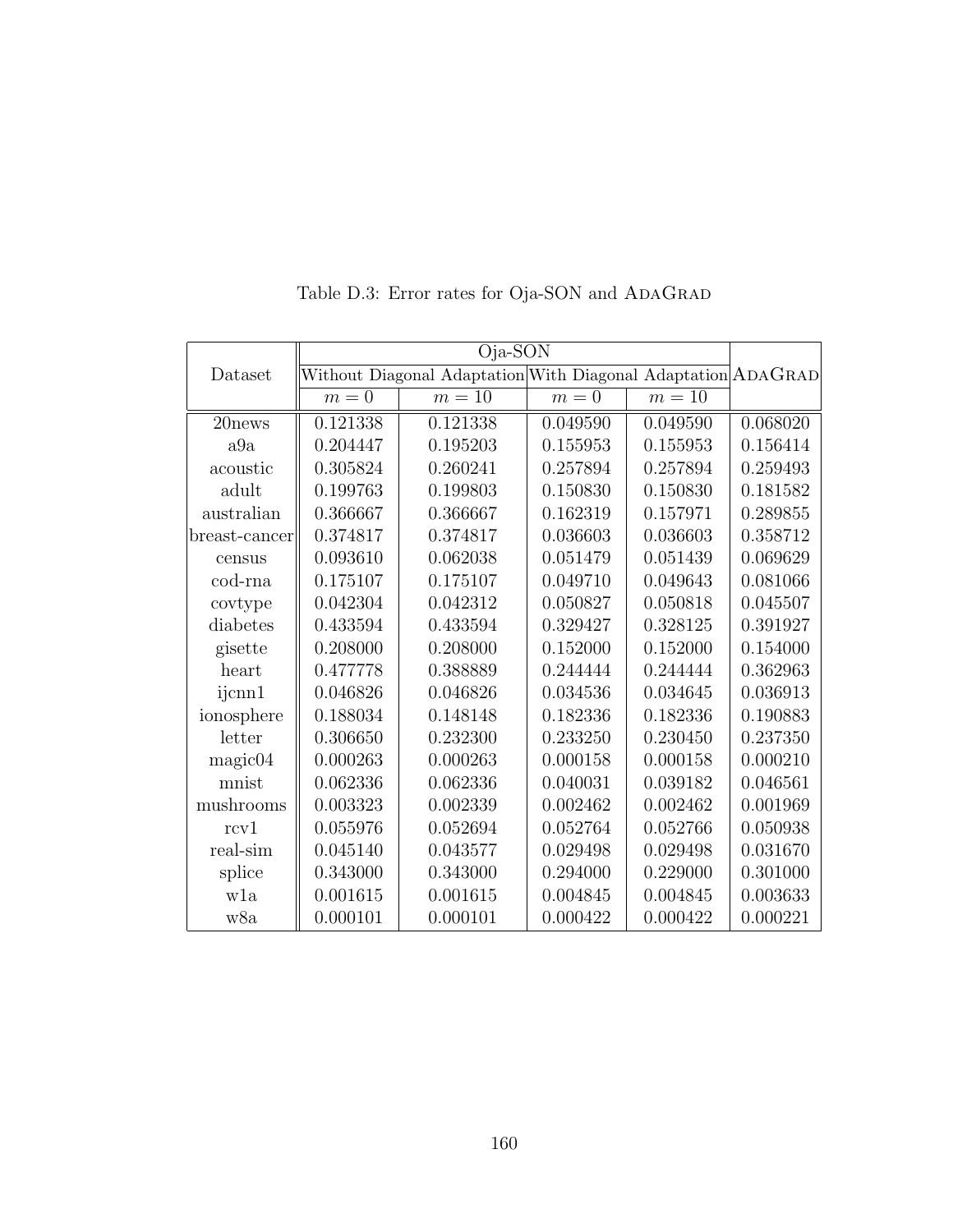## Bibliography

- [1] Jacob Abernethy and Manfred K. Warmuth. Repeated games against budgeted adversaries. In Advances in Neural Information Processing Systems 23, 2010.
- [2] Jacob Abernethy, Peter L. Bartlett, Alexander Rakhlin, and Ambuj Tewari. Optimal strategies and minimax lower bounds for online convex games. In Proceedings of the 21st Annual Conference on Learning Theory, 2008.
- [3] Dimitris Achlioptas. Database-friendly random projections: Johnsonlindenstrauss with binary coins. Journal of computer and System Sciences, 66(4):671–687, 2003.
- [4] Dmitry Adamskiy, Wouter M Koolen, Alexey Chernov, and Vladimir Vovk. A closer look at adaptive regret. In Algorithmic Learning Theory, pages 290–304, 2012.
- [5] Jean-Yves Audibert and Sébastien Bubeck. Regret bounds and minimax policies under partial monitoring. The Journal of Machine Learning Research, 11:2785– 2836, 2010.
- [6] Jean-Yves Audibert, Sébastien Bubeck, and Gábor Lugosi. Regret in online combinatorial optimization. Mathematics of Operations Research,  $39(1):31-45$ , 2014.
- [7] Peter Auer, Nicol`o Cesa-Bianchi, Yoav Freund, and Robert E. Schapire. The nonstochastic multiarmed bandit problem. SIAM Journal on Computing, 32 (1):48–77, 2002.
- [8] Akshay Balsubramani, Sanjoy Dasgupta, and Yoav Freund. The fast convergence of incremental pca. In Advances in Neural Information Processing Systems 26, 2013.
- [9] Boaz Barak, Moritz Hardt, and Satyen Kale. The uniform hardcore lemma via approximate bregman projections. In The twentieth Annual ACM-SIAM Symposium on Discrete Algorithms, pages 1193–1200, 2009.
- [10] Peter L. Bartlett and Mikhail Traskin. AdaBoost is consistent. Journal of Machine Learning Research, 8:2347–2368, 2007.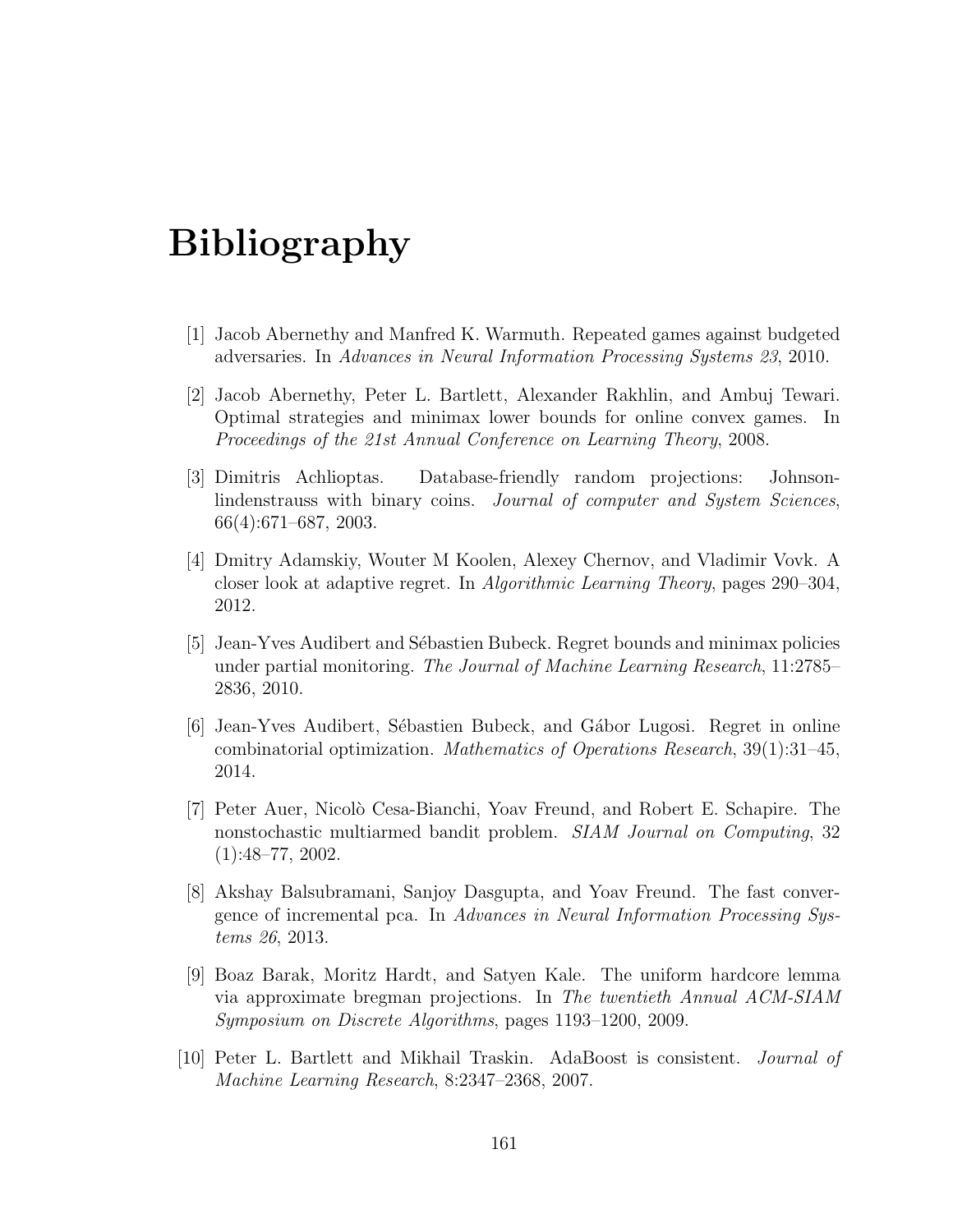- <span id="page-174-0"></span>[11] Peter L. Bartlett, Varsha Dani, Thomas Hayes, Sham Kakade, Alexander Rakhlin, and Ambuj Tewari. High-probability regret bounds for bandit online linear optimization. In Proceedings of the 21st Annual Conference on Learning Theory, pages 335–342, 2008.
- [12] Shai Ben-David, Dávid Pál, and Shai Shalev-Shwartz. Agnostic online learning. In Proceedings of the 22st Annual Conference on Learning Theory, 2009.
- [13] Alina Beygelzimer, Elad Hazan, Satyen Kale, and Haipeng Luo. Online gradient boosting. In Advances in Neural Information Processing Systems 28, 2015.
- [14] Alina Beygelzimer, Satyen Kale, and Haipeng Luo. Optimal and adaptive algorithms for online boosting. In Proceedings of the 32st International Conference on Machine Learning, 2015.
- [15] Avrim Blum. Empirical support for Winnow and Weighted-Majority algorithms: Results on a calendar scheduling domain. Machine Learning, 26(1): 5–23, 1997.
- [16] Avrim Blum and Yishay Mansour. From external to internal regret. Journal of Machine Learning Research, 8:1307–1324, 2007.
- [17] Avrim Blum, Adam Kalai, and John Langford. Beating the hold-out: Bounds for k-fold and progressive cross-validation. In Proceedings of the Twelfth Annual Conference on Computational Learning Theory, pages 203–208, 1999.
- [18] Olivier Bousquet and Manfred K. Warmuth. Tracking a small set of experts by mixing past posteriors. Journal of Machine Learning Research, 3:363–396, 2003.
- [19] Joseph K. Bradley and Robert E. Schapire. FilterBoost: Regression and classification on large datasets. In Advances in Neural Information Processing Systems 20, 2008.
- [20] Nader H Bshouty and Dmitry Gavinsky. On boosting with polynomially bounded distributions. The Journal of Machine Learning Research, 3:483–506, 2003.
- [21] Richard H Byrd, SL Hansen, Jorge Nocedal, and Yoram Singer. A stochastic quasi-newton method for large-scale optimization. arXiv preprint arXiv:1401.7020, 2014.
- [22] Nicolò Cesa-Bianchi and Gábor Lugosi. *Prediction, Learning, and Games.* Cambridge University Press, 2006.
- [23] Nicolò Cesa-Bianchi, Yoav Freund, David Haussler, David P. Helmbold, Robert E. Schapire, and Manfred K. Warmuth. How to use expert advice. Journal of the ACM, 44(3):427–485, May 1997.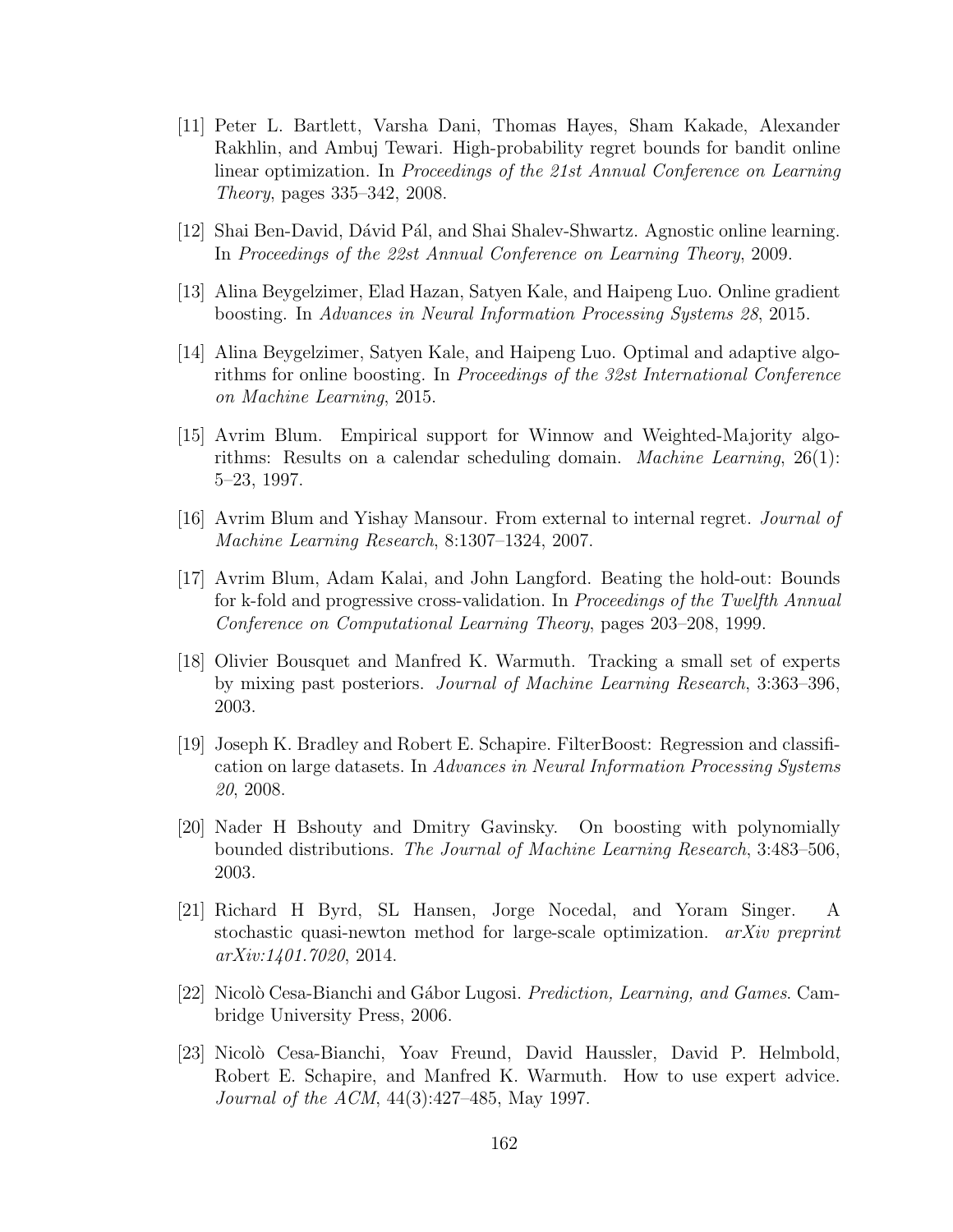- <span id="page-175-0"></span>[24] Nicolo Cesa-Bianchi, Alex Conconi, and Claudio Gentile. A second-order perceptron algorithm. SIAM Journal on Computing, 34(3):640–668, 2005.
- [25] Nicolò Cesa-Bianchi, Pierre Gaillard, Gábor Lugosi, and Gilles Stoltz. Mirror descent meets fixed share (and feels no regret). In Advances in Neural Information Processing Systems 25, 2012.
- [26] Kamalika Chaudhuri, Yoav Freund, and Daniel Hsu. A parameter-free hedging algorithm. In Advances in Neural Information Processing Systems 22, 2009.
- [27] Shang-Tse Chen, Hsuan-Tien Lin, and Chi-Jen Lu. An Online Boosting Algorithm with Theoretical Justifications. In Proceedings of the 29th International Conference on Machine Learning, 2012.
- [28] Shang-Tse Chen, Hsuan-Tien Lin, and Chi-Jen Lu. Boosting with Online Binary Learners for the Multiclass Bandit Problem. In Proceedings of the 31st International Conference on Machine Learning, 2014.
- [29] Alexey Chernov and Vladimir Vovk. Prediction with advice of unknown number of experts. In Proceedings of the 26th Conference on Uncertainty in Artificial Intelligence, 2010.
- [30] Michael Collins, Robert E. Schapire, and Yoram Singer. Logistic regression, AdaBoost and Bregman distances. In Proceedings of the Thirteenth Annual Conference on Computational Learning Theory, 2000.
- [31] Thomas M. Cover. Universal portfolios. Mathematical Finance, 1(1):1–29, January 1991.
- [32] Steven de Rooij, Tim van Erven, Peter D. Grünwald, and Wouter M. Koolen. Follow the leader if you can, hedge if you must. *Journal of Machine Learning* Research, 15:1281–1316, 2014.
- [33] John Duchi, Elad Hazan, and Yoram Singer. Adaptive subgradient methods for online learning and stochastic optimization. The Journal of Machine Learning Research, 12:2121–2159, 2011.
- [34] Nigel Duffy and David Helmbold. Boosting methods for regression. Machine Learning,  $47(2/3):153-200$ ,  $2002$ .
- [35] Marguerite Frank and Philip Wolfe. An algorithm for quadratic programming. Naval research logistics quarterly, 3(1-2):95–110, 1956.
- [36] Yoav Freund. An improved boosting algorithm and its implications on learning complexity. In Proceedings of the Fifth Annual ACM Workshop on Computational Learning Theory, pages 391–398, July 1992.
- [37] Yoav Freund. Boosting a weak learning algorithm by majority. Information and Computation, 121(2):256–285, 1995.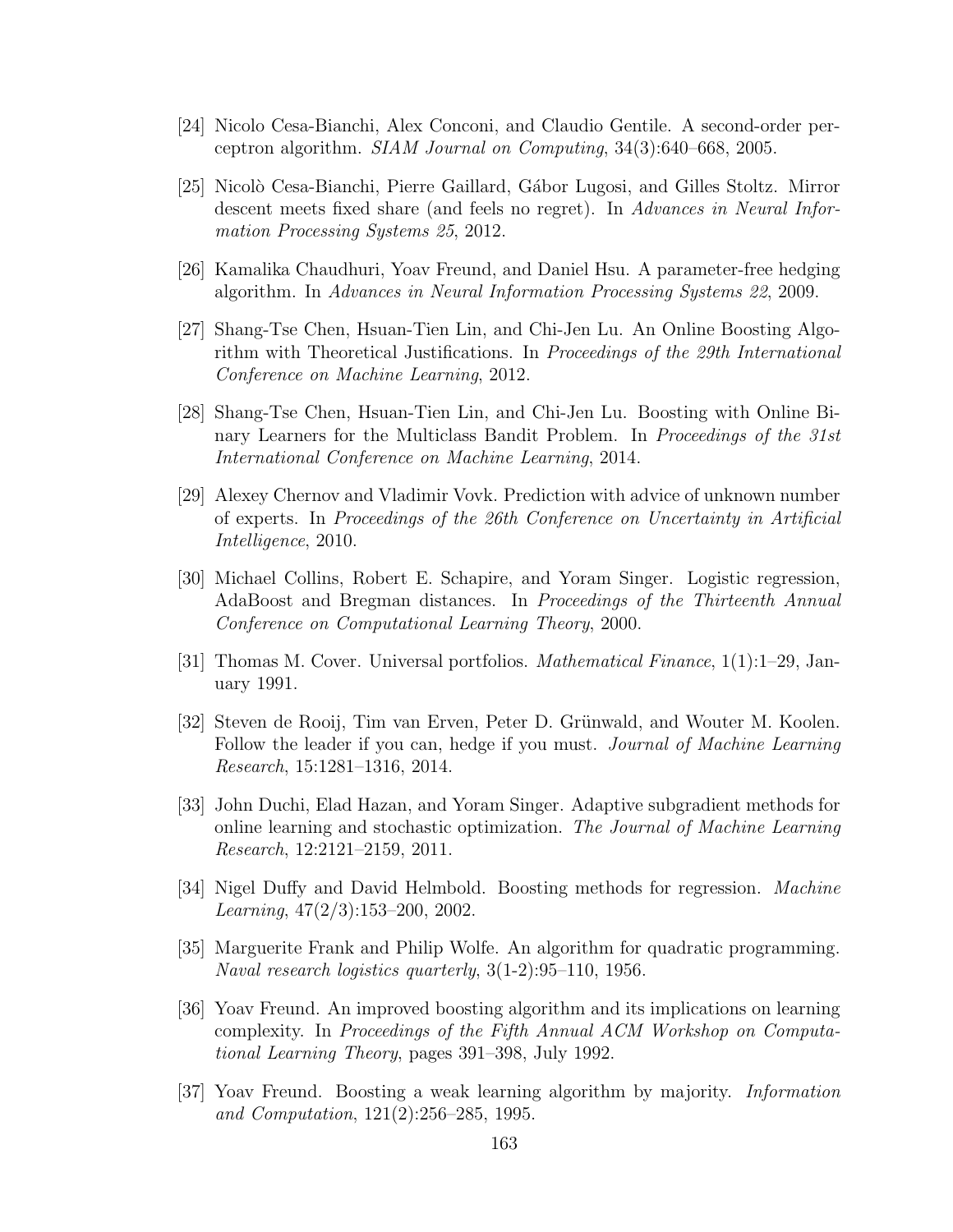- [38] Yoav Freund and Robert E. Schapire. A decision-theoretic generalization of online learning and an application to boosting. Journal of Computer and System Sciences, 55(1):119–139, August 1997.
- [39] Yoav Freund and Robert E. Schapire. Adaptive game playing using multiplicative weights. Games and Economic Behavior, 29:79–103, 1999.
- [40] Yoav Freund, Robert E. Schapire, Yoram Singer, and Manfred K. Warmuth. Using and combining predictors that specialize. In *Proceedings of the Twenty-*Ninth Annual ACM Symposium on the Theory of Computing, pages 334–343, 1997.
- <span id="page-176-0"></span>[41] Jerome H. Friedman. Greedy function approximation: A gradient boosting machine. Annals of Statistics, 29(5), October 2001.
- [42] Pierre Gaillard, Gilles Stoltz, and Tim Van Erven. A second-order bound with excess losses. In Proceedings of the 27th Annual Conference on Learning Theory, 2014.
- [43] Dan Garber and Elad Hazan. A linearly convergent conditional gradient algorithm with applications to online and stochastic optimization. arXiv preprint arXiv:1301.4666, 2013.
- [44] Dan Garber, Elad Hazan, and Tengyu Ma. Online learning of eigenvectors. In Proceedings of the 32nd International Conference on Machine Learning (ICML-15), pages 560–568, 2015.
- [45] Claudio Gentile and Francesco Orabona. On multilabel classification and ranking with partial feedback. In Advances in Neural Information Processing Systems 25, pages 1151–1159. Curran Associates, Inc., 2012.
- [46] Mina Ghashami, Edo Liberty, Jeff M Phillips, and David P Woodruff. Frequent directions: Simple and deterministic matrix sketching. *arXiv preprint* arXiv:1501.01711, 2015.
- [47] Alon Gonen and Shai Shalev-Shwartz. Faster sgd using sketched conditioning. arXiv preprint arXiv:1506.02649, 2015.
- [48] Helmut Grabner and Horst Bischof. On-line boosting and vision. In CVPR, volume 1, pages 260–267, 2006.
- [49] Helmut Grabner, Christian Leistner, and Horst Bischof. Semi-supervised on-line boosting for robust tracking. In ECCV, pages 234–247, 2008.
- [50] Moritz Hardt and Eric Price. The noisy power method: A meta algorithm with applications. In Advances in Neural Information Processing Systems 27, pages 2861–2869, 2014.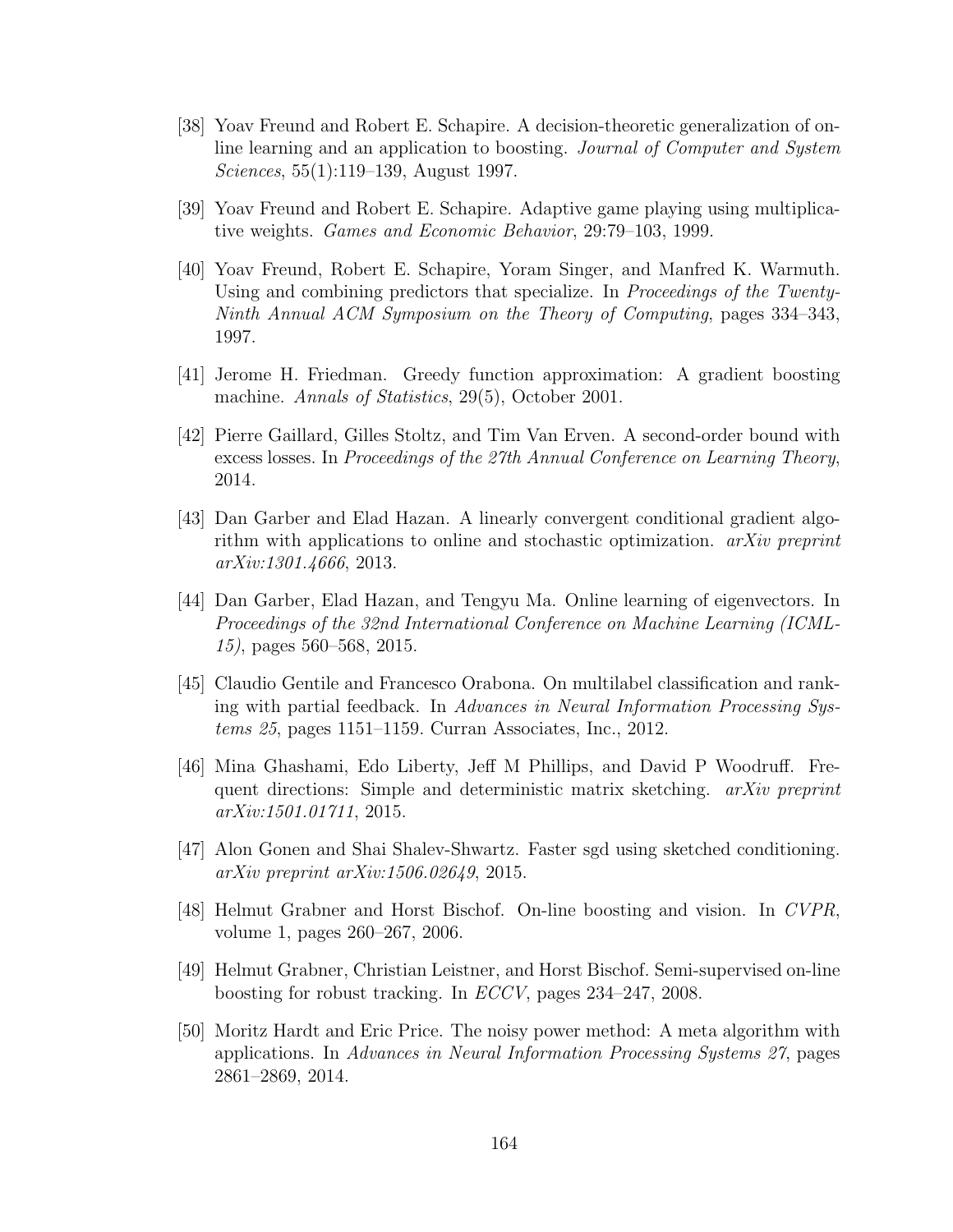- [51] Trevor Hastie, Robert Tibshirani, and Jerome Friedman. The Elements of Statistical Learning: Data Mining, Inference, and Prediction. Springer Verlag, 2001.
- [52] Trevor J Hastie and Robert J Tibshirani. Generalized additive models, volume 43. CRC Press, 1990.
- [53] Elad Hazan. Introduction to online convex optimization. Foundations and Trends in Optimization, 2016.
- [54] Elad Hazan and Satyen Kale. Projection-free online learning. In Proceedings of the 29th International Conference on Machine Learning, 2012.
- [55] Elad Hazan and Satyen Kale. Beyond the regret minimization barrier: optimal algorithms for stochastic strongly-convex optimization. JMLR, 15(1): 2489–2512, 2014.
- [56] Elad Hazan and C. Seshadhri. Adaptive algorithms for online decision problems. In Electronic Colloquium on Computational Complexity (ECCC), volume 14, 2007.
- <span id="page-177-0"></span>[57] Elad Hazan, Amit Agarwal, and Satyen Kale. Logarithmic regret algorithms for online convex optimization. Machine Learning, 69(2-3):169–192, 2007.
- [58] David P. Helmbold and Robert E. Schapire. Predicting nearly as well as the best pruning of a decision tree. Machine Learning, 27(1):51–68, April 1997.
- [59] Mark Herbster and Manfred Warmuth. Tracking the best expert. Machine Learning, 32(2):151–178, 1998.
- [60] Mark Herbster and Manfred K Warmuth. Tracking the best linear predictor. The Journal of Machine Learning Research, 1:281–309, 2001.
- [61] Piotr Indyk and Rajeev Motwani. Approximate nearest neighbors: towards removing the curse of dimensionality. In *Proceedings of the thirtieth annual* ACM symposium on Theory of computing, pages 604–613. ACM, 1998.
- [62] Martin Jaggi. Revisiting frank-wolfe: Projection-free sparse convex optimization. In Proceedings of the 30th International Conference on Machine Learning, pages 427–435, 2013.
- [63] Adam Kalai and Santosh Vempala. Efficient algorithms for online decision problems. Journal of Computer and System Sciences, 71(3):291–307, 2005.
- [64] Daniel M Kane and Jelani Nelson. Sparser johnson-lindenstrauss transforms. *Journal of the ACM (JACM)*,  $61(1):4$ ,  $2014$ .
- [65] Robert Kleinberg. Anytime algorithms for multi-armed bandit problems. In Proceedings of the seventeenth annual ACM-SIAM symposium on Discrete algorithm, pages 928–936. ACM, 2006.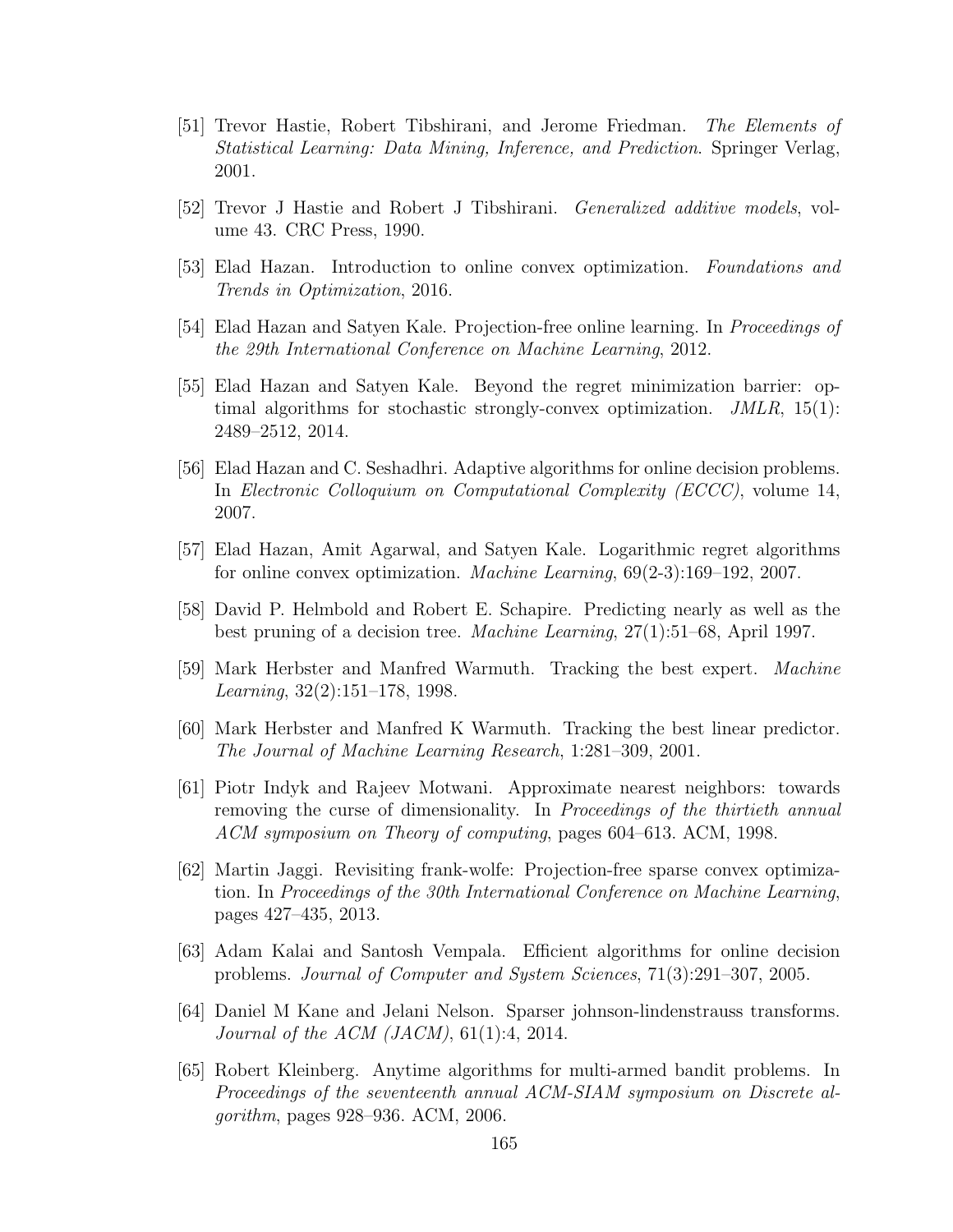- [66] Robert David Kleinberg. Online decision problems with large strategy sets. PhD thesis, MIT, 2005.
- [67] Wouter M Koolen, Dmitry Adamskiy, and Manfred K Warmuth. Putting bayes to sleep. In Advances in Neural Information Processing Systems 25, pages 135– 143, 2012.
- [68] Chun-Liang Li, Hsuan-Tien Lin, and Chi-Jen Lu. Rivalry of two families of algorithms for memory-restricted streaming pca.  $arXiv$  preprint  $arXiv:1506.01490$ , 2015.
- [69] Edo Liberty. Simple and deterministic matrix sketching. In Proceedings of the 19th ACM SIGKDD international conference on Knowledge discovery and data mining, pages 581–588. ACM, 2013.
- [70] Dong C Liu and Jorge Nocedal. On the limited memory bfgs method for large scale optimization. Mathematical programming, 45(1-3):503–528, 1989.
- [71] Xiaoming Liu and Ting Yu. Gradient feature selection for online boosting. In ICCV, pages 1–8, 2007.
- [72] Haipeng Luo and Robert E. Schapire. Towards Minimax Online Learning with Unknown Time Horizon. In *Proceedings of the 31st International Conference* on Machine Learning, 2014.
- [73] Haipeng Luo and Robert E. Schapire. A Drifting-Games Analysis for Online Learning and Applications to Boosting. In Advances in Neural Information Processing Systems 27, 2014.
- [74] Haipeng Luo and Robert E. Schapire. Achieving All with No Parameters: AdaNormalHedge. In Proceedings of the 28th Annual Conference on Learning Theory, 2015.
- [75] Haipeng Luo, Alekh Agarwal, Nicol`o Cesa-Bianchi, and John Langford. Efficient second order online learning via sketching.  $arXiv$  preprint arXiv:1602.02202, 2016.
- <span id="page-178-0"></span>[76] St´ephane G. Mallat and Zhifeng Zhang. Matching pursuits with time-frequency dictionaries. IEEE Transactions on Signal Processing, 41(12):3397–3415, December 1993.
- [77] Llew Mason, Jonathan Baxter, Peter Bartlett, and Marcus Frean. Boosting algorithms as gradient descent. In Advances in Neural Information Processing Systems 12, 2000.
- [78] Llew Mason, Jonathan Baxter, Peter Bartlett, and Marcus Frean. Functional gradient techniques for combining hypotheses. In Advances in Large Margin Classifiers. MIT Press, 2000.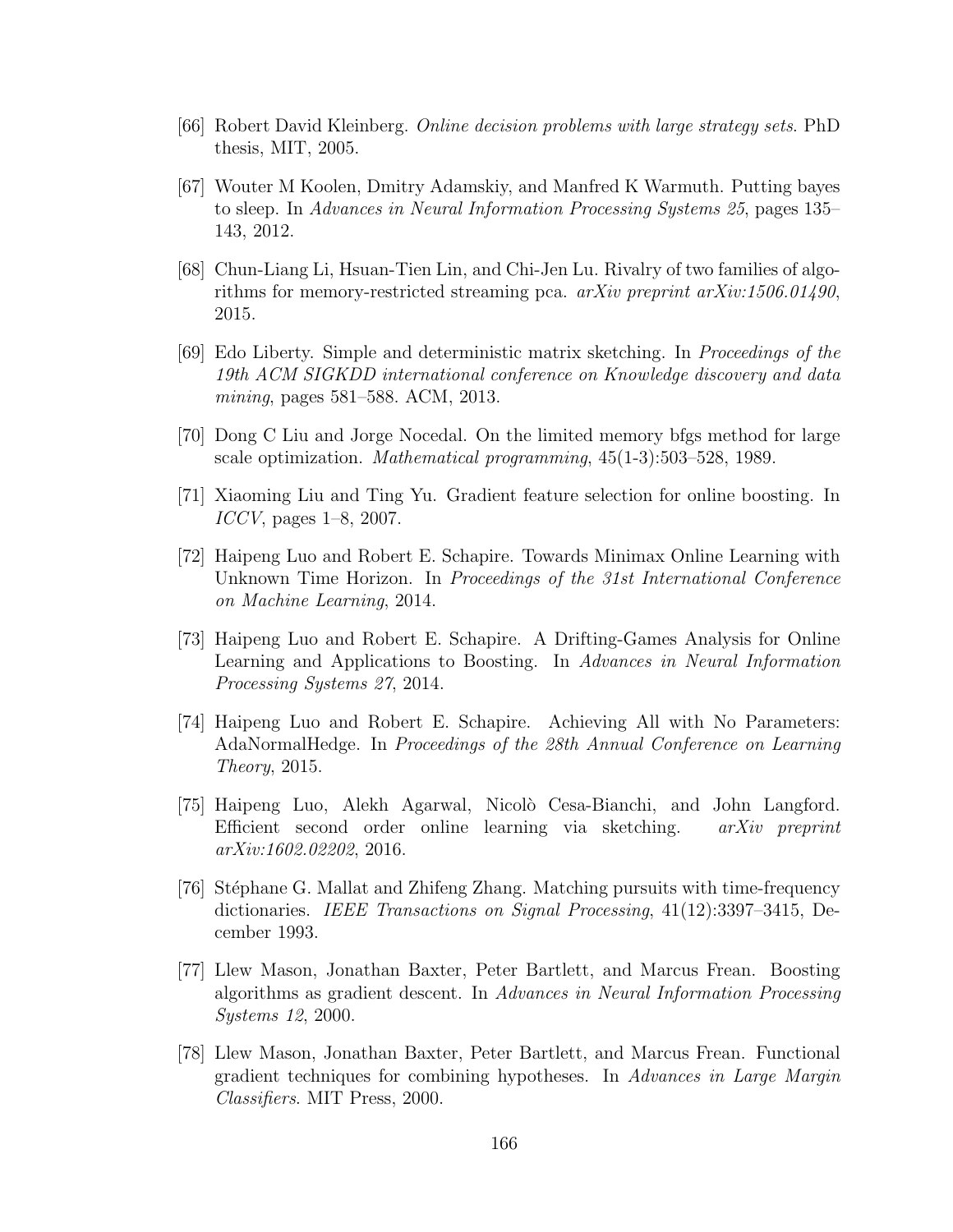- [79] H Brendan McMahan and Francesco Orabona. Unconstrained online linear learning in hilbert spaces: Minimax algorithms and normal approximations. In Proceedings of the 27th Annual Conference on Learning Theory, 2014.
- [80] H. Brendan McMahan and Matthew Streeter. Adaptive bound optimization for online convex optimization. In Proceedings of the 23rd Annual Conference on Learning Theory, 2010.
- [81] Aryan Mokhtari and Alejandro Ribeiro. Global convergence of online limited memory bfgs. *arXiv preprint arXiv:1409.2045*, 2014.
- [82] Philipp Moritz, Robert Nishihara, and Michael I Jordan. A linearly-convergent stochastic l-bfgs algorithm. arXiv preprint arXiv:1508.02087, 2015.
- [83] Indraneel Mukherjee and Robert E. Schapire. Learning with continuous experts using drifting games. Theoretical Computer Science, 411(29):2670–2683, 2010.
- [84] Hariharan Narayanan and Alexander Rakhlin. Random walk approach to regret minimization. In Advances in Neural Information Processing Systems 23, 2010.
- [85] Erkki Oja. Simplified neuron model as a principal component analyzer. Journal of mathematical biology, 15(3):267–273, 1982.
- [86] Erkki Oja and Juha Karhunen. On stochastic approximation of the eigenvectors and eigenvalues of the expectation of a random matrix. Journal of mathematical analysis and applications, 106(1):69–84, 1985.
- [87] Francesco Orabona. Simultaneous model selection and optimization through parameter-free stochastic learning. In Advances in Neural Information Processing Systems 27, 2014.
- [88] Francesco Orabona and Dávid Pál. Scale-free algorithms for online linear optimization. In The 26th International Conference on Algorithmic Learning Theory  $(ALT)$ , 2015.
- [89] Francesco Orabona, Koby Crammer, and Nicolo Cesa-Bianchi. A generalized online mirror descent with applications to classification and regression. Machine Learning,  $99(3):411-435$ ,  $2015$ .
- [90] Nikunj C. Oza and Stuart Russell. Online bagging and boosting. In Eighth International Workshop on Artificial Intelligence and Statistics, pages 105–112, 2001.
- [91] Alexander Rakhlin, Ohad Shamir, and Karthik Sridharan. Relax and localize: From value to algorithms. In Advances in Neural Information Processing Systems 25, 2012. Full version available in arXiv:1204.0870.
- [92] Lev Reyzin and Robert E. Schapire. How boosting the margin can also boost classifier complexity. In Proceedings of the 23rd International Conference on Machine Learning, 2006.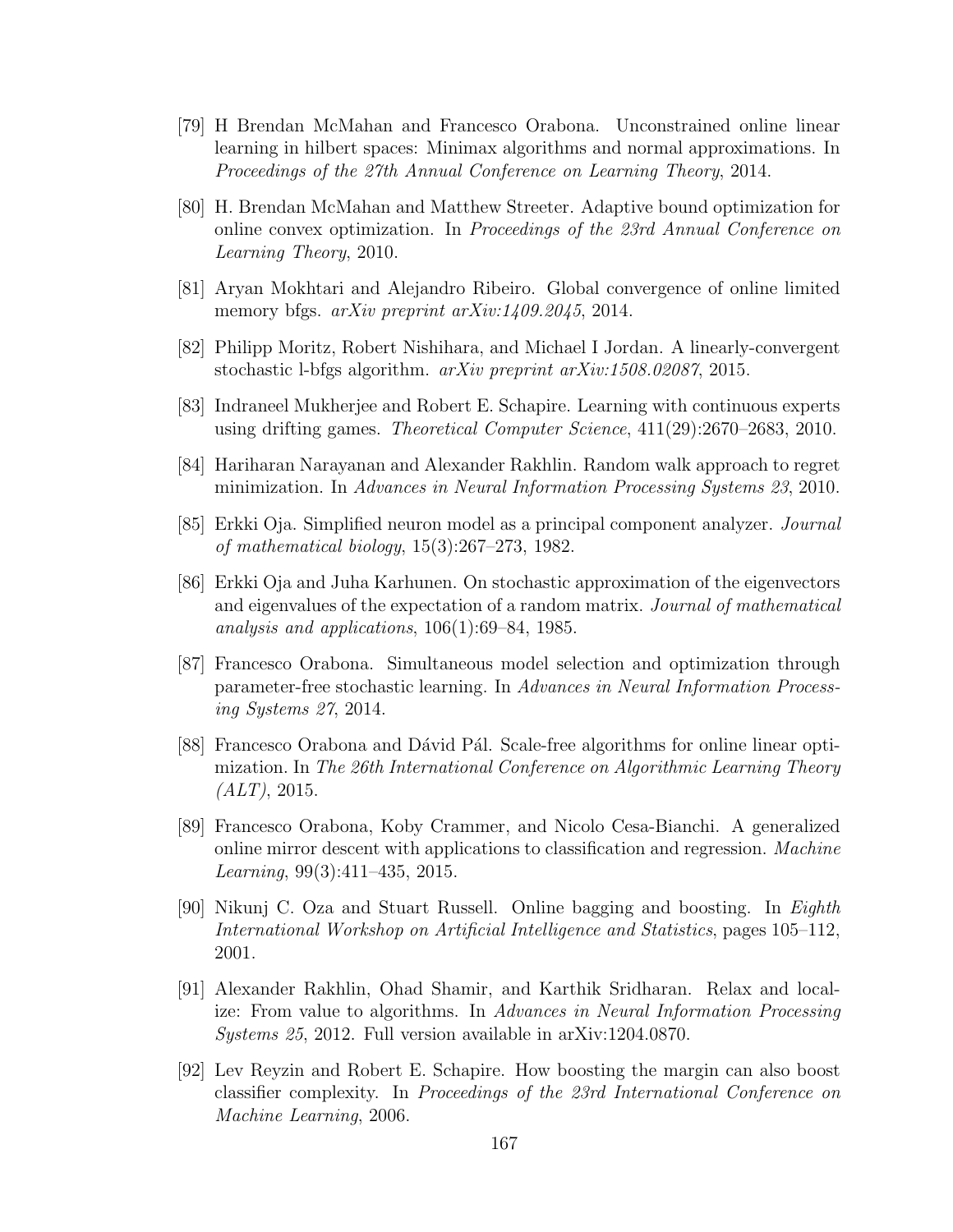- [93] Herbert Robbins. Some aspects of the sequential design of experiments. Bulletin American Mathematical Society, 55:527–535, 1952.
- [94] Stéphane Ross, Paul Mineiro, and John Langford. Normalized online learning. In Proceedings of the 29th Conference on Uncertainty in Artificial Intelligenc  $(UAI, 2013.$
- [95] Amir Sani, Gergely Neu, and Alessandro Lazaric. Exploiting easy data in online optimization. In Advances in Neural Information Processing Systems 27, 2014.
- [96] Robert E. Schapire. The strength of weak learnability. *Machine Learning*,  $5(2)$ : 197–227, 1990.
- [97] Robert E. Schapire. Drifting games. Machine Learning, 43(3):265–291, June 2001.
- [98] Robert E. Schapire and Yoav Freund. Boosting: Foundations and Algorithms. MIT Press, 2012.
- [99] Nicol N Schraudolph, Jin Yu, and Simon Günter. A stochastic quasi-newton method for online convex optimization. In International Conference on Artificial Intelligence and Statistics, pages 436–443, 2007.
- [100] Rocco A. Servedio. Smooth boosting and learning with malicious noise. Journal of Machine Learning Research, 4:633–648, 2003.
- [101] Shai Shalev-Shwartz. Online learning and online convex optimization. Foundations and Trends in Machine Learning, 4(2):107–194, 2011.
- [102] Jascha Sohl-Dickstein, Ben Poole, and Surya Ganguli. Fast large-scale optimization by unifying stochastic gradient and quasi-newton methods. In *Proceedings* of the 31st International Conference on Machine Learning, 2014.
- [103] Matus Telgarsky. Boosting with the logistic loss is consistent. In *Proceedings* of the 26th Annual Conference on Learning Theory, 2013.
- [104] Tim Van Erven, Wojciech Kotlowski, and Manfred K Warmuth. Follow the leader with dropout perturbations. In *Proceedings of the 27th Annual Confer*ence on Learning Theory, 2014.
- [105] Vowpal Wabbit. [https://github.com/JohnLangford/vowpal\\_wabbit/](https://github.com/JohnLangford/vowpal_wabbit/).
- [106] Manfred K. Warmuth and Wouter M. Koolen. Open problem: Shifting experts on easy data. In Proceedings of the 27th Annual Conference on Learning Theory, 2014.
- [107] Frans M. J. Willems, Yuri M. Shtarkov, and Tjalling J. Tjalkens. Context tree weighting: A sequential universal source coding procedure for FSMX sources. In Proceedings 1993 IEEE International Symposium on Information Theory, page 59, 1993.